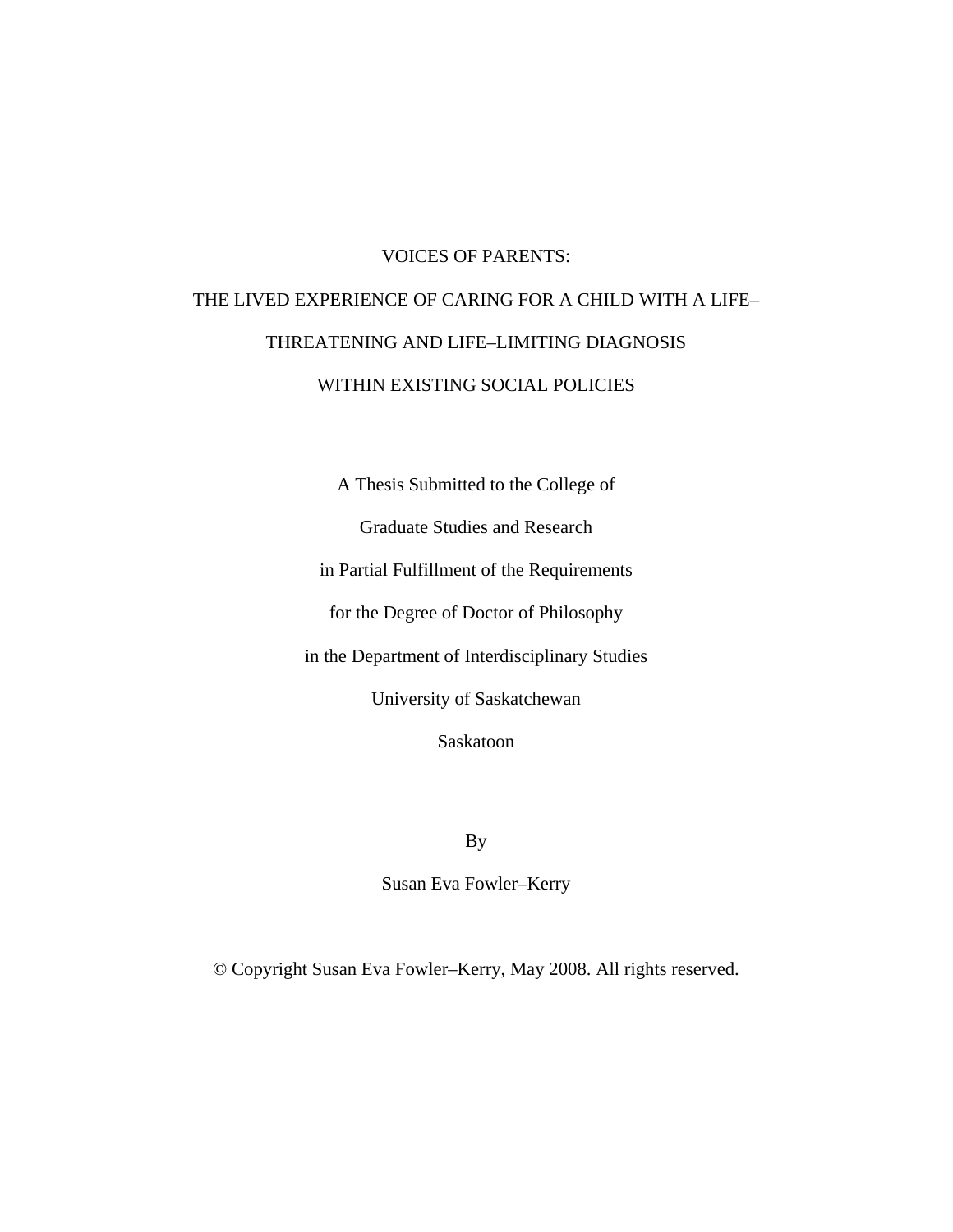# PERMISSION TO USE

<span id="page-1-0"></span>In presenting this thesis/dissertation in partial fulfillment of the requirements for a Postgraduate degree from the University of Saskatchewan, I agree that the Libraries of this University may make it freely available for inspection. I further agree that permission for copying of this thesis/dissertation in any manner, in whole or in part, for scholarly purposes may be granted by the professor or professors who supervised my thesis/dissertation work or, in their absence, by the Head of the Department or the Dean of the College in which my thesis work was done. It is understood that any copying or publication or use of this thesis/dissertation or parts thereof for financial gain shall not be allowed without my written permission. It is also understood that due recognition shall be given to me and to the University of Saskatchewan in any scholarly use which may be made of any material in my thesis/dissertation.

Requests for permission to copy or to make other uses of materials in this thesis/dissertation in whole or part should be addressed to:

 Head of the Department of Interdisciplinary Studies University of Saskatchewan Saskatoon, Saskatchewan Canada *or*  Dean of the College of Graduate Studies and Research University of Saskatchewan 107 Administration Place Saskatoon, Saskatchewan S7N 5A2 Canada

i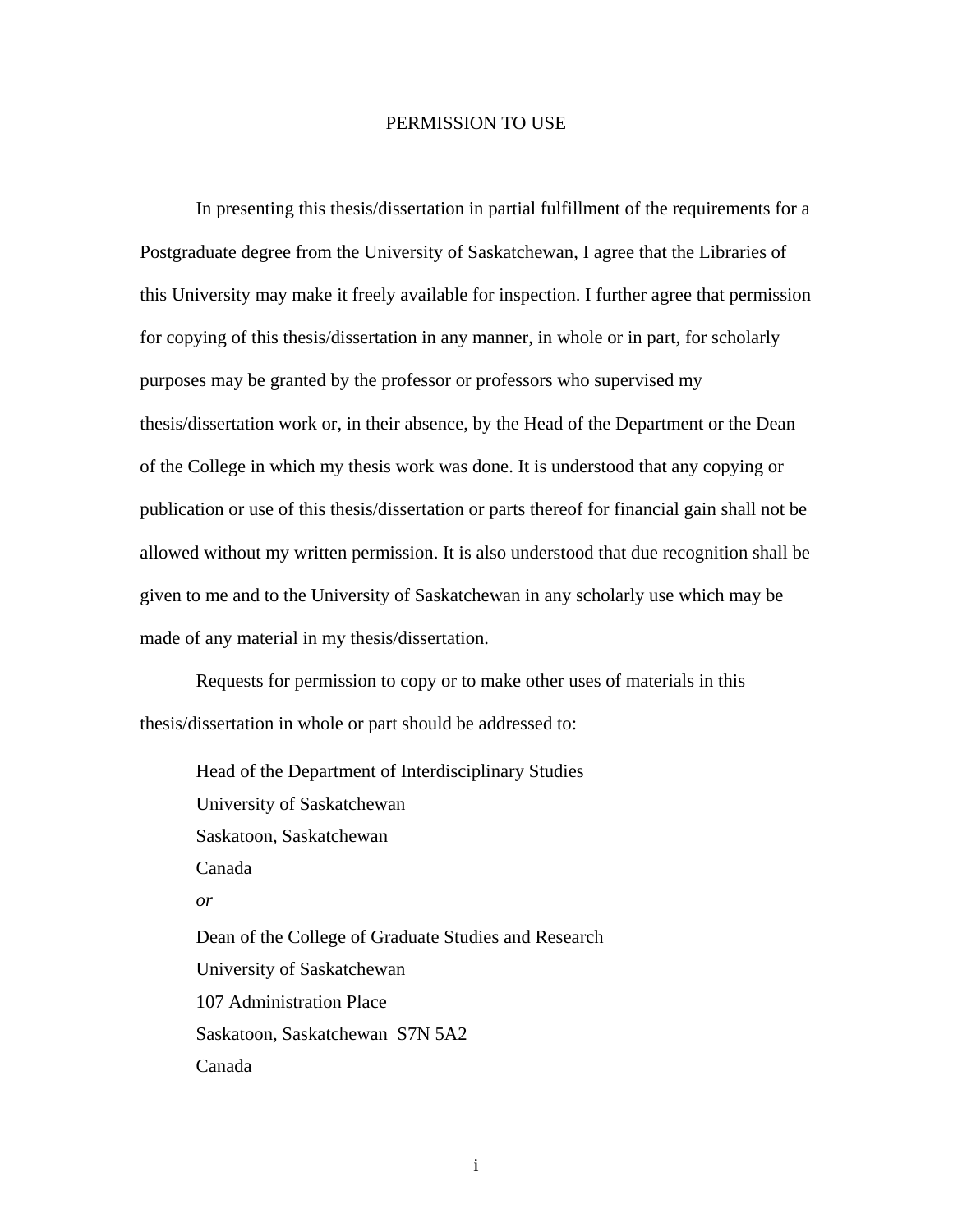# ABSTRACT

<span id="page-2-0"></span> The purpose of this naturalistic inquiry was to describe, interpret, and link through voices of parents the lived experience of caring for a child with a life–limiting and life– threatening diagnosis within the context of existing social polices. Critical ethnology and Habermas' critical theory framework together provided a broad framework from which to delve beneath the surface of everyday appearances and to produce theoretically informed accounts of social phenomena grounded in parents' perceptions of caring for children who have palliative care needs. This framework provided the means to deconstruct power structures and relationships to reveal and redress oppression by unlocking silent discourses, emancipating voices, and empowering families. The stories of six parents were captured and presented a critical discourse concerning outcomes of the operationalized welfare state within a liberal paradigm that celebrates the autonomous individual as the appropriate unit of political analysis.

 Four themes emerged that illuminated and provided a fuller understanding of the lived experiences of parenting a child with a life–limiting and life–threatening diagnosis. The initial theme, "Mother as Caregiver", described the profound effect that assuming the caregiving role had on the lives of these mothers. The theme, "Respite and Coping", explored and identified the overwhelming need for parents to obtain relief through respite, so they could parent better. The third theme, "Surviving Past Expectancy", explained how their child, outliving their initial diagnosis, placed yet another new stress and burden on the family. The final theme, "Getting Everyone on the Same Page",

ii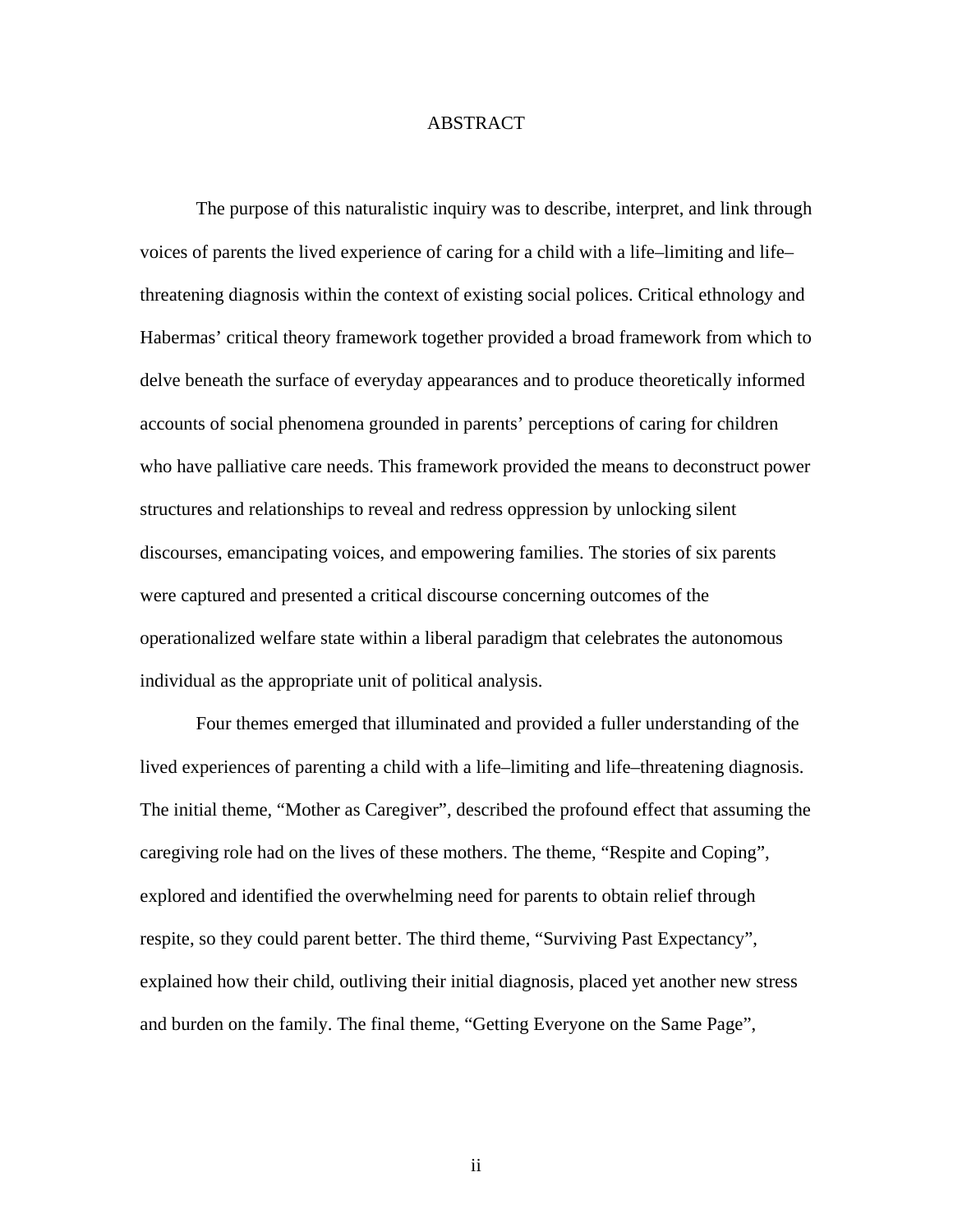described frustrations parents experienced on a regular basis trying to find services and then act as coordinator for their child and family.

 This study provided a unique and valuable optic to an untapped data source, which until now has remained silent. Results demonstrate the significance and meaning of the identified themes and their interrelatedness, and the study concludes with a discussion of the findings and policy implications. The main findings were the untapped resilience and strength of each participant, the uniqueness of each of their stories, and the reality that the harms associated with having a child with a life–limiting and life– threatening diagnosis can certainly be lessened through social polices that direct the provision and access to pediatric palliative care services to all who require them. A researched–based understanding of the lived experience and the contextual nature of parents' perceptions provides policy–makers, politicians, and health care professionals an opportunity to offer specialized services and programs to children with life–limiting and life–threatening diagnosis and their families.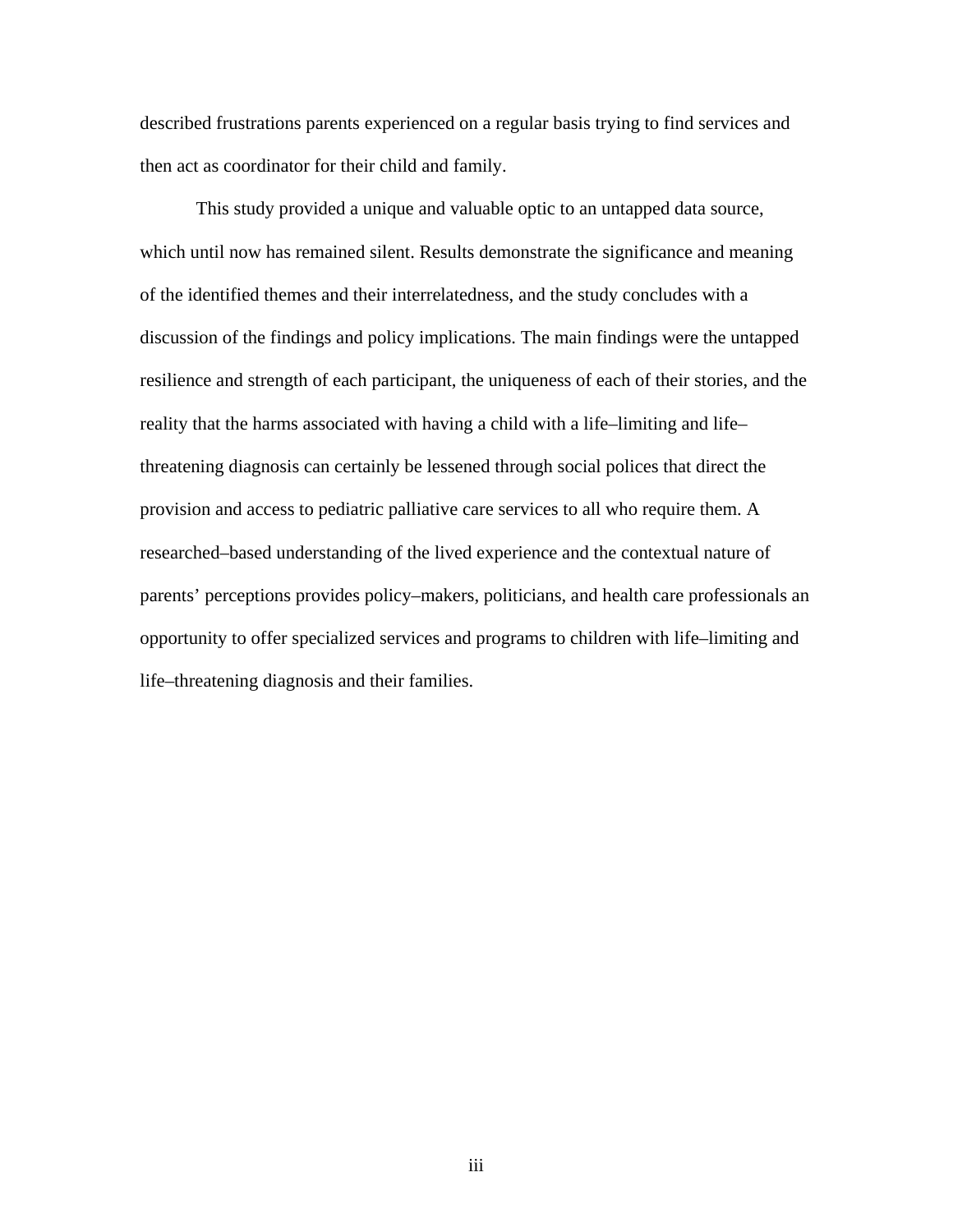# ACKNOWLEDGEMENTS

<span id="page-4-0"></span> During my journey through the world of Ph.D. studies, I have had the pleasure and good fortune of meeting and working with some absolutely extraordinary people. I now find myself at a loss for words to adequately express my sincere gratitude to all those who supported and contributed to the successful completion of this dissertation. First, to the moms and dad who took the 'leap of faith' and shared your very personal lived experiences, your strength, commitment, humor, insight, and unconditional love for your children was and continues be a source of inspiration for me. You have made a significant contribution to the knowledge and understanding of caring for a child with life–threatening and life–limiting illnesses from a parent's perspective.

 To my thesis supervisor, mentor, and dear friend Dr. Linda Wason–Ellam, I am forever indebted to you for guiding me through this process. You are truly an exceptional human being with rare insights into matters of the head, heart, and retail therapy. To my committee members Dr. C. Henry, Dr. A. Backman, Dr. M. Smadu, and Dr. G. Donnelly, I was blessed to have each of you on my Ph.D. committee, and I extend a heart-felt *thank-you* to each of you for 'sticking' with me. Dr. Sandra Bertman, my external examiner, *thank-you* for your positive critique and encouragement. Rita Dallison, you were at times both my right and left hand and I would like to offer a special *thank-you* to you for all that you have done and continue to do for me.

 To my very special friends and colleagues, especially those in the MRB addition, (Lee, Arlene, Annie, Mark, Lois, Joan, Rita & Linda) *thank-you* for always being there, understanding and listening to all of the trials and tribulations involved in this adventure.

iv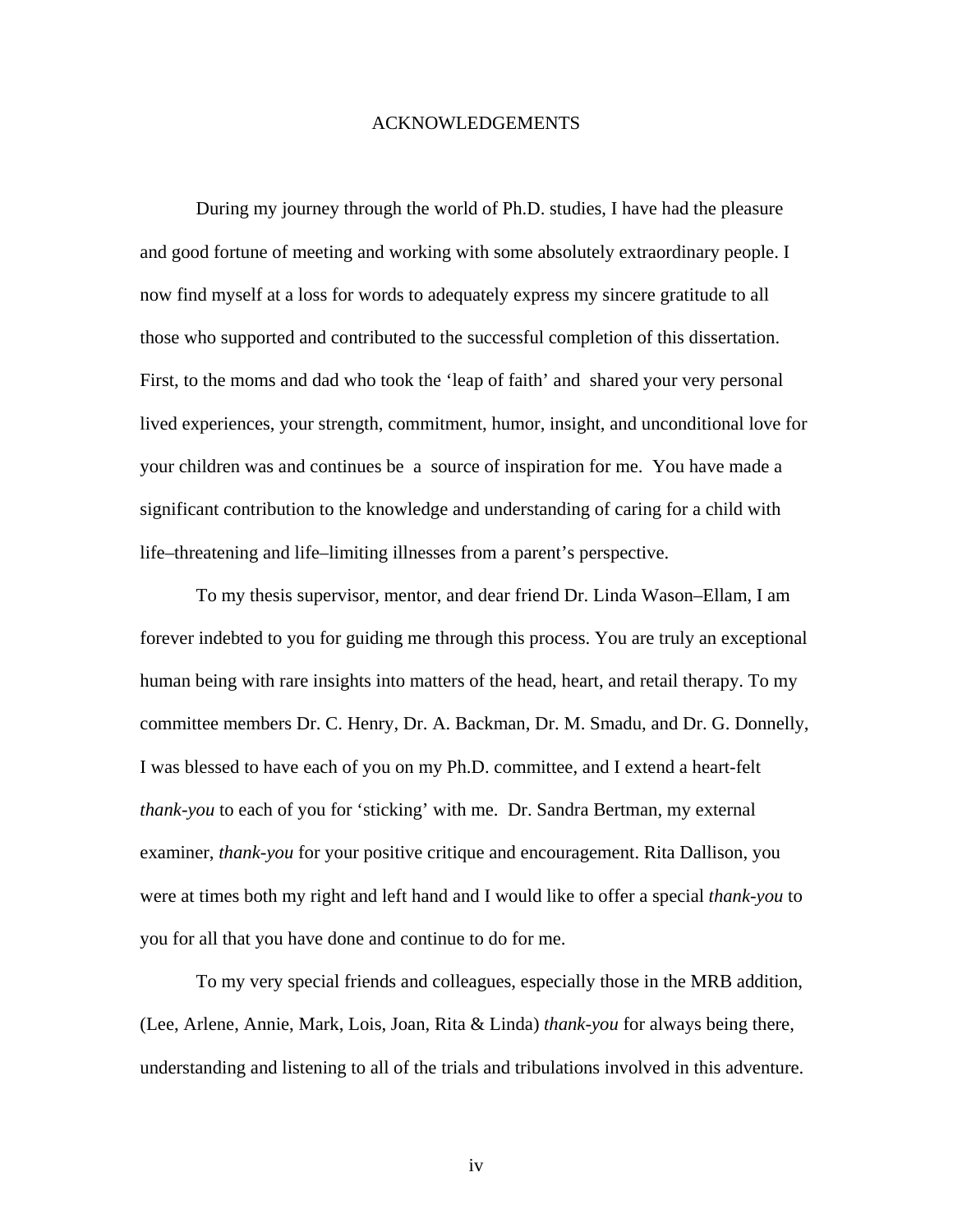A special *thanks* to Joan Sawatzky, my friend and colleague, who is one of the most steadfast and ethical people I have ever been privileged to know.

 To my mom and dad, Art and Hazel Fowler, I am so honored to have parents like you. You have always been there for me 'in thick and thin' and it was important to me to finish this project, especially for you. Joel, my husband, you have supported my educational and professional pursuits always and I am fortunate to have such a special partner. Finally, to my daughters, Jillian and Chelsey, I love you both and I hope that I have given you the inspiration to go after your dreams and desires. Throughout the work on this dissertation I often thought about how fortunate and blessed I am to have two healthy children.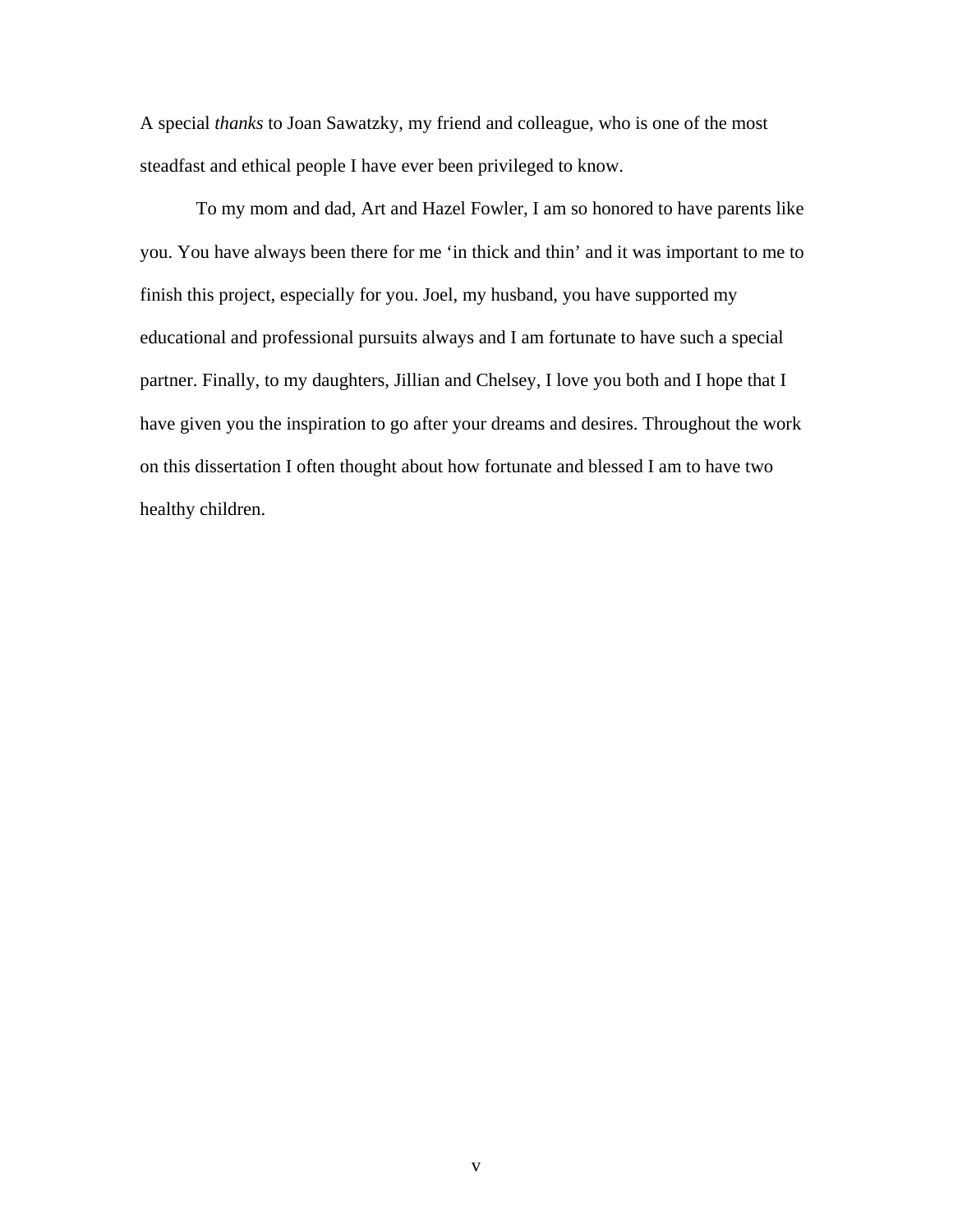# Dedication

This dissertation is dedicated to parents everywhere, who are living and have lived with a child diagnosed with a life-threatening and life-limiting diagnosis. It is my profound hope that results from this work will provide useful information to develop a more sensitive, more humanistic, understanding of the needs of parents who live within this reality.

I wrote this dissertation as an outsider – I hope as a knowledgeable outsider, but an outsider nonetheless. Many lessons have been learned from listening to the voices of these parents. The most poignant lesson for me is best described in the words of Maya Angelou, poet, author, mother, sister, role model

*I can be changed by what happens to me. I refuse to be reduced by it.*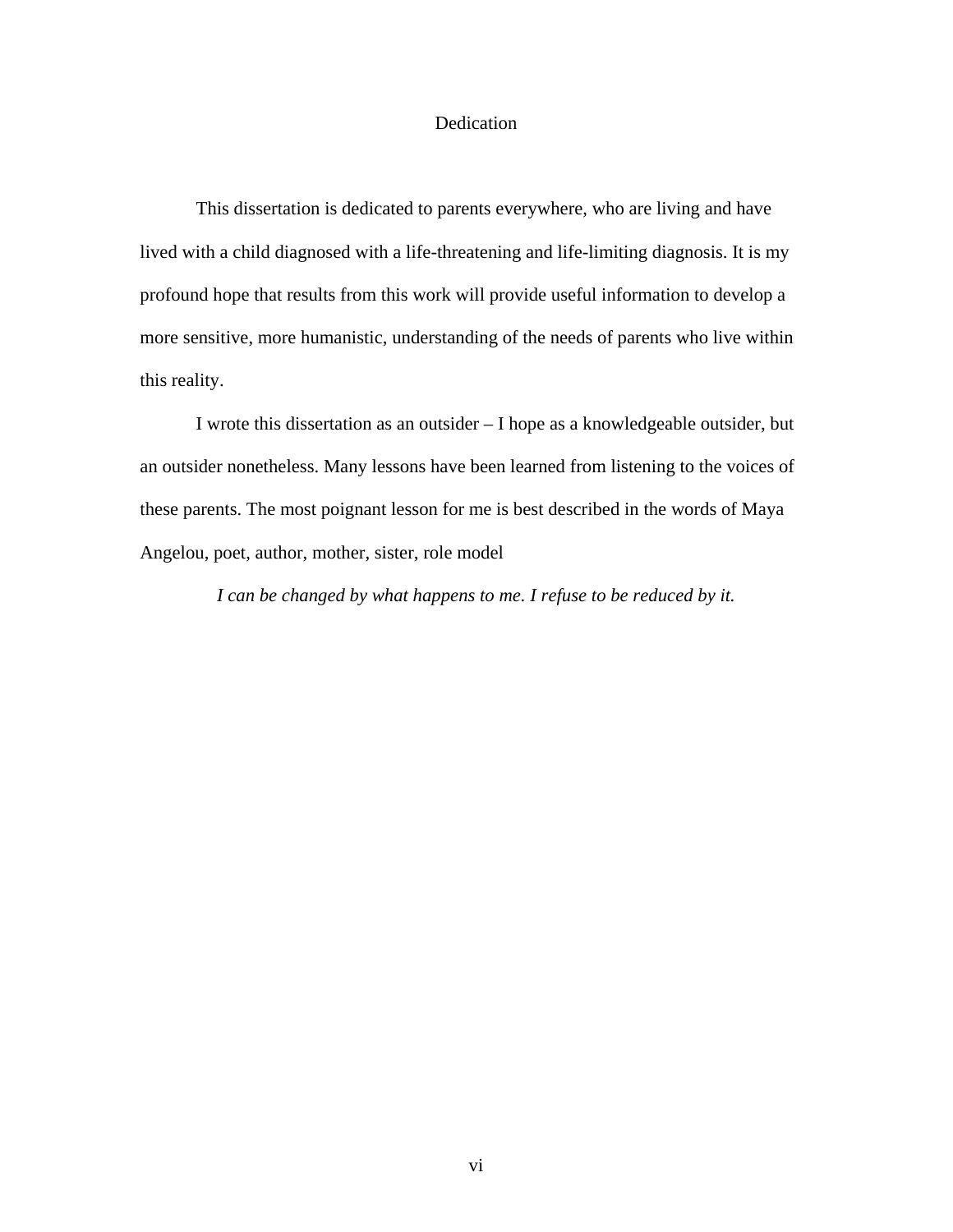# **TABLE OF CONTENTS**

| Epidemiology of Children with Life-Limiting or Life-Threatening Conditions 19 |  |
|-------------------------------------------------------------------------------|--|
|                                                                               |  |
|                                                                               |  |
|                                                                               |  |
|                                                                               |  |
|                                                                               |  |
|                                                                               |  |
|                                                                               |  |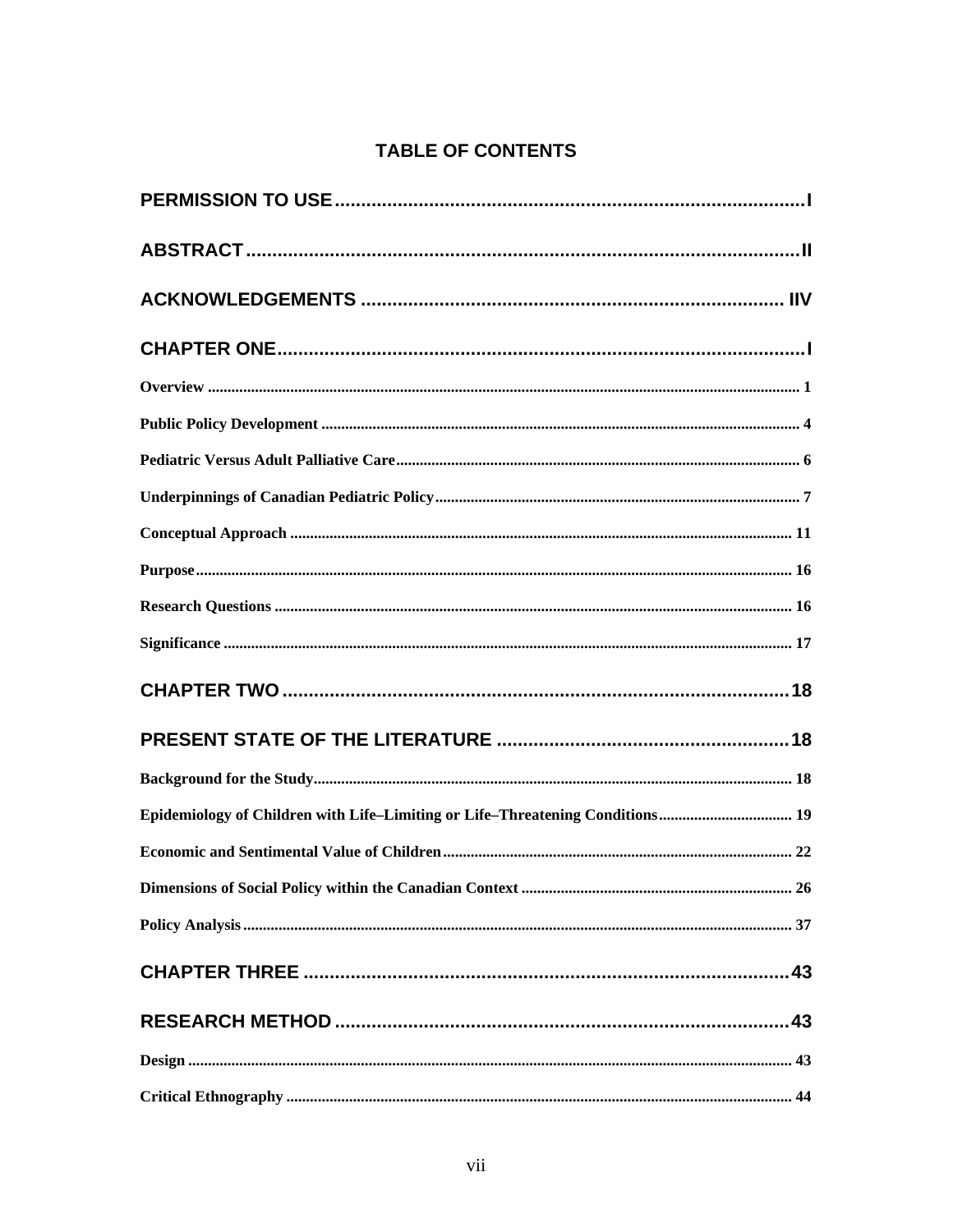| 1. |  |
|----|--|
| 2. |  |
| 3. |  |
| 4. |  |
|    |  |
|    |  |
|    |  |
|    |  |
|    |  |
|    |  |
|    |  |
|    |  |
|    |  |
|    |  |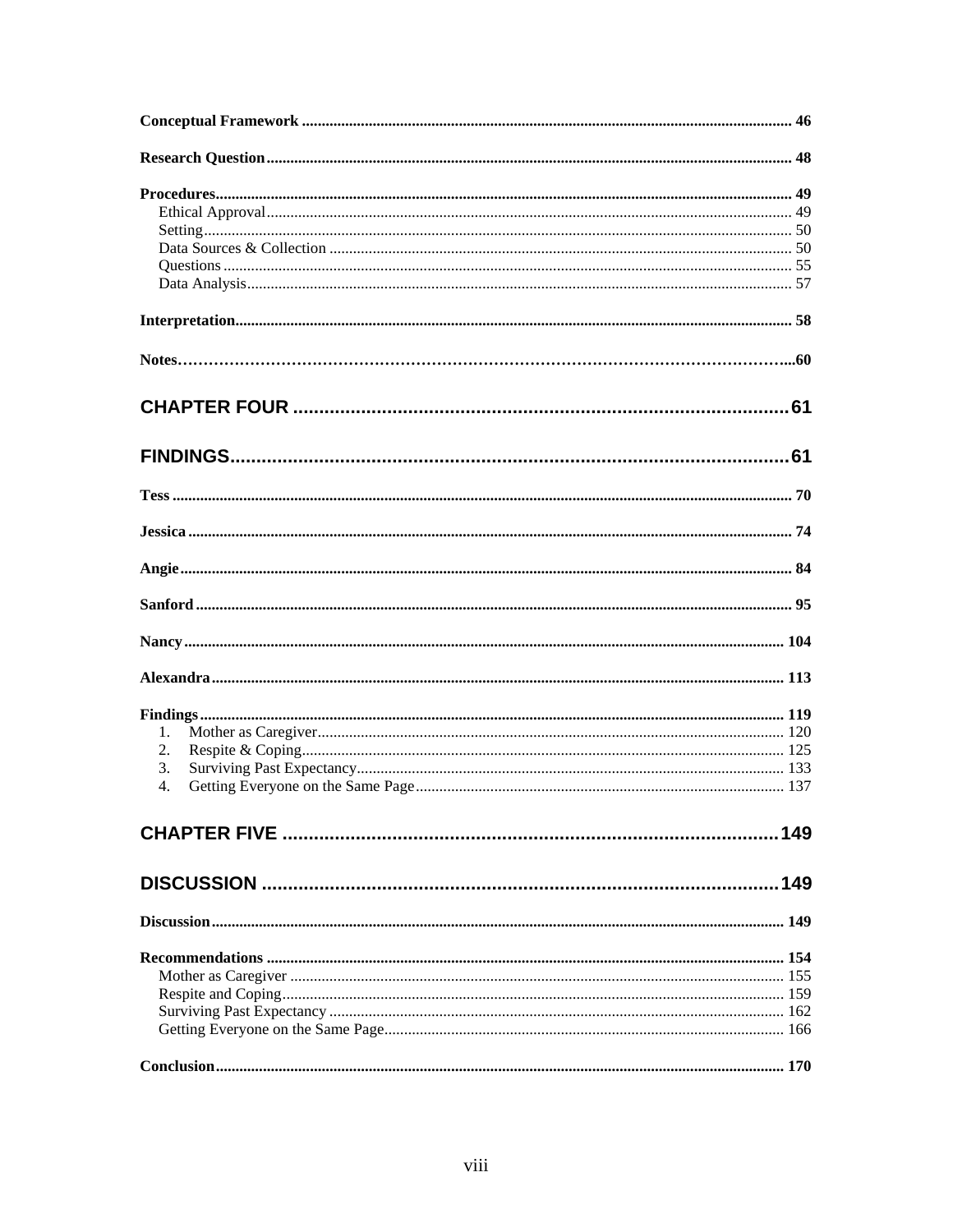| APPENDIX B: CONSENT FORM ERROR! BOOKMARK NOT DEFINED.        |
|--------------------------------------------------------------|
| APPENDIX C: INTERVIEW QUESTIONS ERROR! BOOKMARK NOT DEFINED. |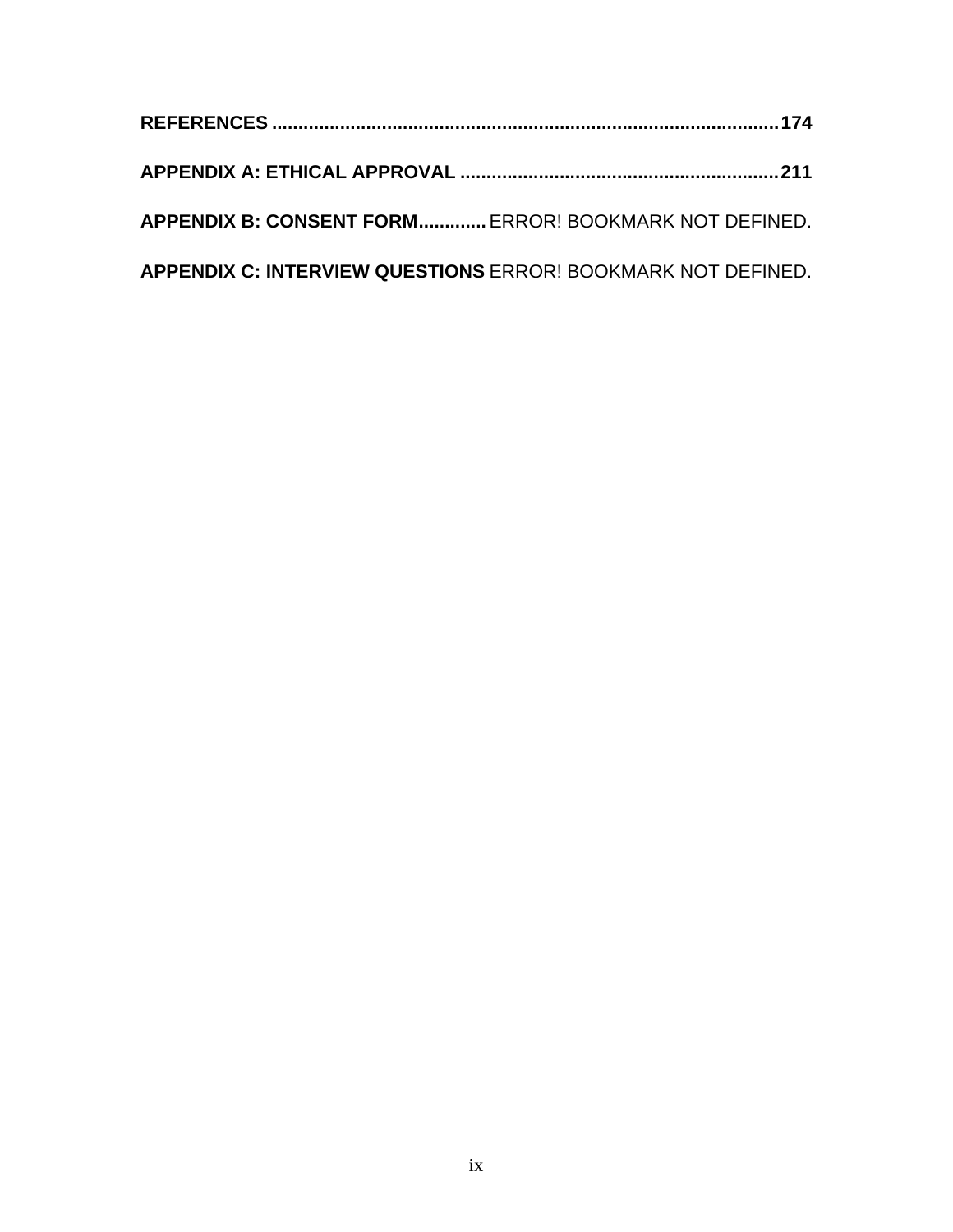### CHAPTER ONE

<span id="page-10-0"></span>It is not how much we give, but how much love we put into giving. Mother Teresa

# *Overview*

Everyday the unthinkable still happens, children die from trauma, lethal congenital conditions, extreme prematurity, heritable disorders, or acquired illness, and thousands more are trying to live with life–threatening and life–limiting illnesses. With every medical breakthrough reported, every child saved creates a burden of expectation that the next child can also be saved. Aggressive treatment in our death–denying society has become synonymous with buying time and holds out the possibility of a cure. When a child's life is at stake, many in our society believe there is no such thing as going too far, a philosophical position misunderstood in relation to what is palliative care. A situation that places society, policy makers, and health care professionals on a collision course with the real life needs of children and their parents (Carspecken, 1996; Foley, 2002; Guba & Lincoln, 1982; Lincoln, 1995; Noblit, Flores & Murillo, 2004). Thus the intent of this critical ethnographic study is to describe and interpret through voices of parents the lived experience of caring for a child with a life–limiting and life–threatening diagnosis within existing social policies.

Childhood is an enigma. It is the home of all the great questions about life and death, reality and dreams. How then do we preserve and honor this special time for families facing the harsh prospect of their child dying? Pediatric palliative care, a relatively new specialty within health sciences, is devoted to providing the necessary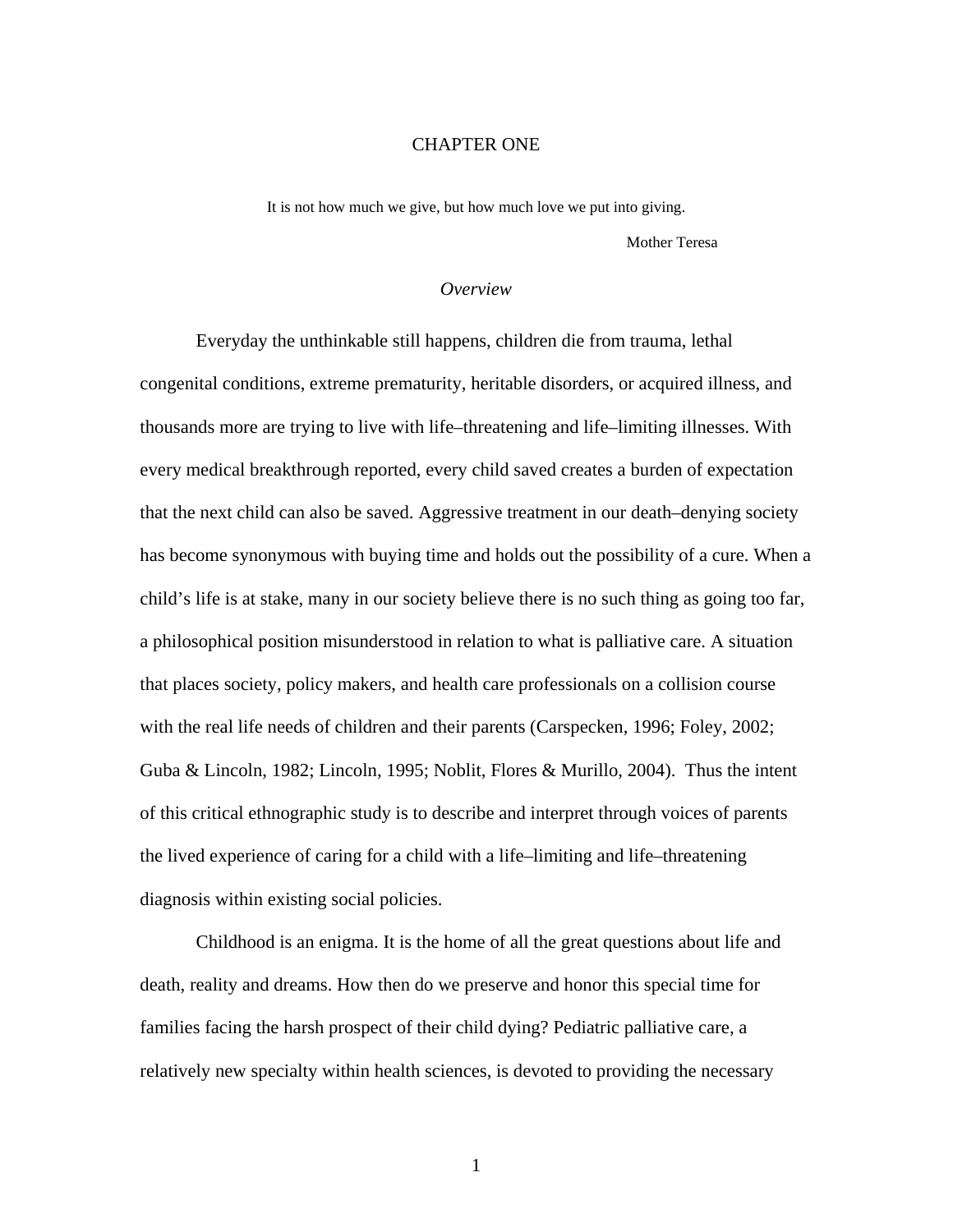services and supports to families from diagnosis (whether or not a child receives curative treatment) through illness and following death. Pediatric palliative care focuses on achieving the best quality of life for the child and support for the family that includes the management of distressing symptoms and the provision of respite and care through death and bereavement (Association for Children with Life–Threatening or Terminal Conditions and their Families (ACT), 2003; World Health Organization, 1990). National, provincial, and territorial governments, as well as private individuals and groups, have important and complementary roles in the development of social policy approaches directed at improving the current state of pediatric palliative care services.

Pediatric palliative care is a philosophy of care congruent with the discipline and professional practice of nursing where nursing provides care for people in the midst of health, pain, loss, fear, disfigurement, death, grieving, challenge, growth, and birth. A location described as the "privileged place of nursing" (Benner & Wrubel, 1989) establishes that the primary goal is to be responsive and relevant to the health needs of people and society. Rooted in this goal are codes of ethics from both national and international nursing associations, reaffirming nursing's ethical responsibilities for the contexts and organization of health care and for influencing broader social forces for societal health (Canadian Nurses Association, 2002; International Council of Nurses, 2000). Nursing as a profession must continue to engage in political activities and to advocate for social policies that will continue to provide health systems that deliver universal quality care to all peoples, regardless of age, ethnicity, race, and geographical location (Austin, 2001). Nursing in the  $21<sup>st</sup>$  century must embrace a renewed passion and commitment to activism as an instrument for social change by incorporating theories of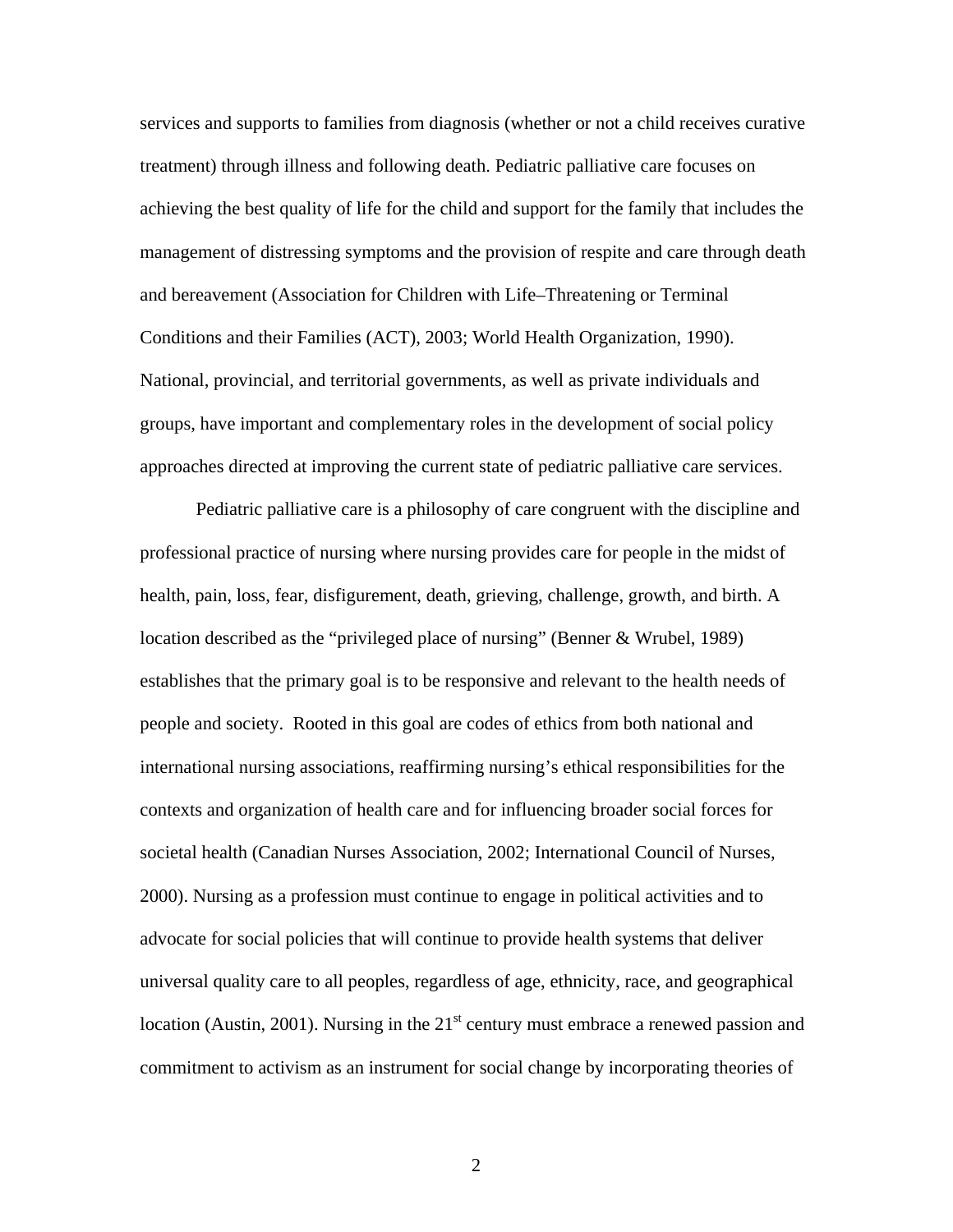policy, organizational change, and critical theory within practice contexts while retaining its unique perspectives on stress and coping in health and illness.

 Canada has been described as a country that "cares". The Canadian Council on Social Development has published, "A Profile of Health in Canada"*,* which addresses a number of factors affecting individual health and well–being, as well as key health outcomes. "Canadians are among the healthiest people in the world, but some Canadians are not as healthy as others. Socio–economic status, Aboriginal identity, gender, and geographic location are significant factors associated with health disparities that can cause early deaths, disease, disability, and distress--at a significant cost to the individuals themselves and for Canadian society as a whole" (Canadian Institute for Health Information, 2007, p. 2). Children with life–threatening and life–limiting illnesses and their families are part of this marginalized and vulnerable population of Canadians who experience significant disparity in service delivery--a situation that can no longer be tolerated in a civil society. Through covenants of law, the World Health Organization (WHO) has established "the right of health" as an inclusive right extending not only to timely and appropriate health care but also to the underlying determinants of health (WHO, 2002).

Committed to improving the current state of affairs with these children and their families, I undertook this study, using a critical social theory perspective proposed by the contemporary philosopher Jurgen Habermas (1979). His framework provided a theoretical basis to utilize a significant lens for acquisition of knowledge leading to the formulation of options that effect policy change in pediatric palliative care. Habermas's view of planning emphasizes widespread public participation, sharing information with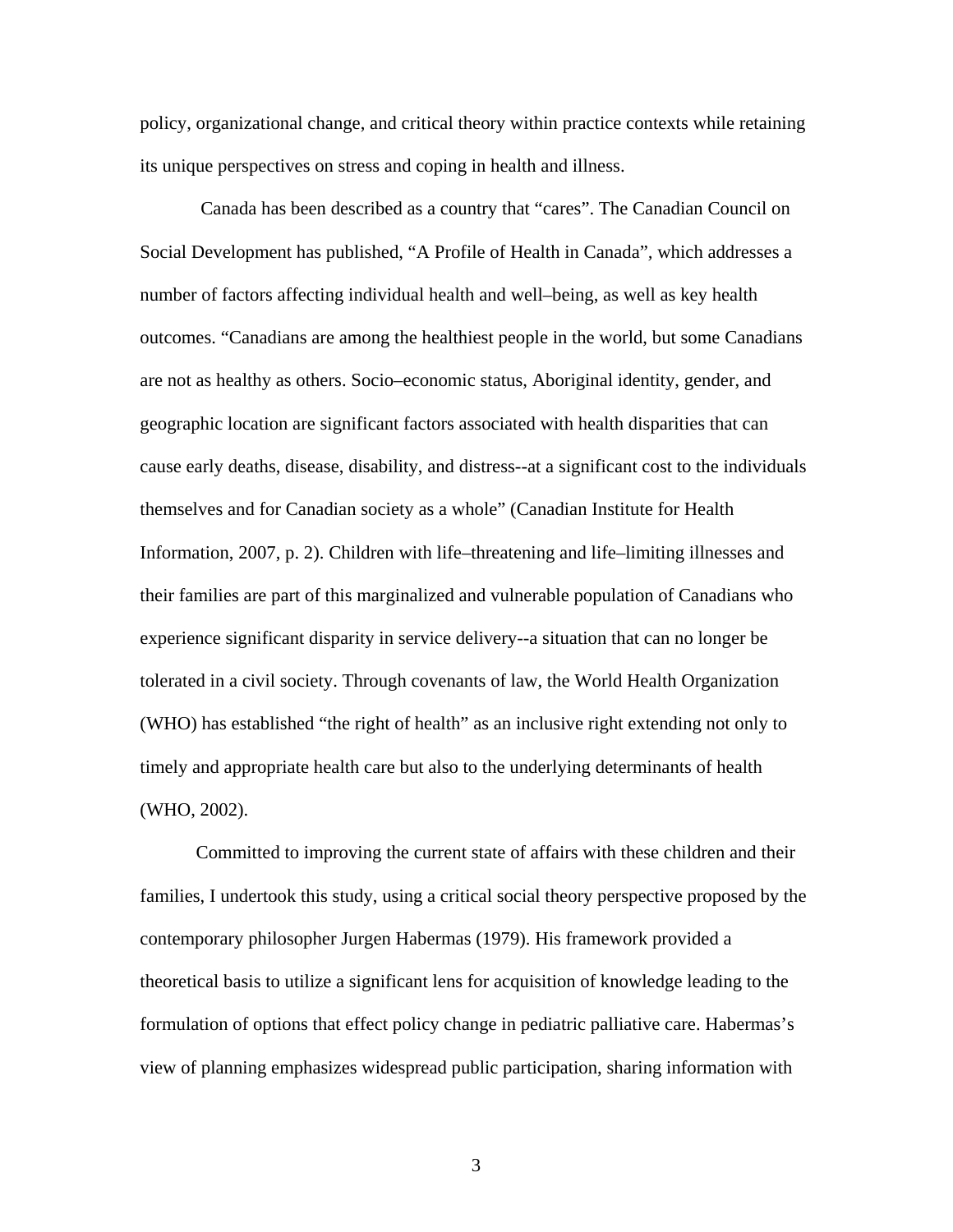<span id="page-13-0"></span>the public, reaching consensus through public dialogue rather than through an exercise of power, avoiding privileging experts and bureaucrats, and replacing the model of the technical expert with one of the reflective planner (1975; 1979; 1986; 1996). A practice of strongly endorsing the emancipation of voices is too often forgotten in the policy process, and, in this case, the voices are those of parents with children who have palliative care needs. Understanding how policies or lack thereof, impact the lives of citizens who experience them and for whom they are ostensibly designed, is critical to pediatric palliative care and forms the overarching research focus of my PhD research study (Aronson, 1993; Athens, 1994; Bessant et al., 2003; Frank, 2000; Newman, 2003; Woodgate, 2005).

# *Public Policy Development*

Public policy development is the most pervasive public decision–making process in a democratic society. Described as a dynamic and highly complex process, policy development is about making choices in relation to the course of action or inaction. Stone (1997) suggests that this process should be most fundamentally a deliberation of the core community values of equity, efficiency, security and liberty. However, the current reality is that market discourse dominates discussions of public policy, and all too often decisions are predicated on efficiency as a core value in health, health care, and other key areas of public concern. Health economists continue to identify the limitations of economic models for the analysis of policy directed at health and health care (Coburn, 2000; Dobuzinskis, Howlett & Laycock, 1996; Hankisvsky, 2004; Manga, 1998; Pal, 1997).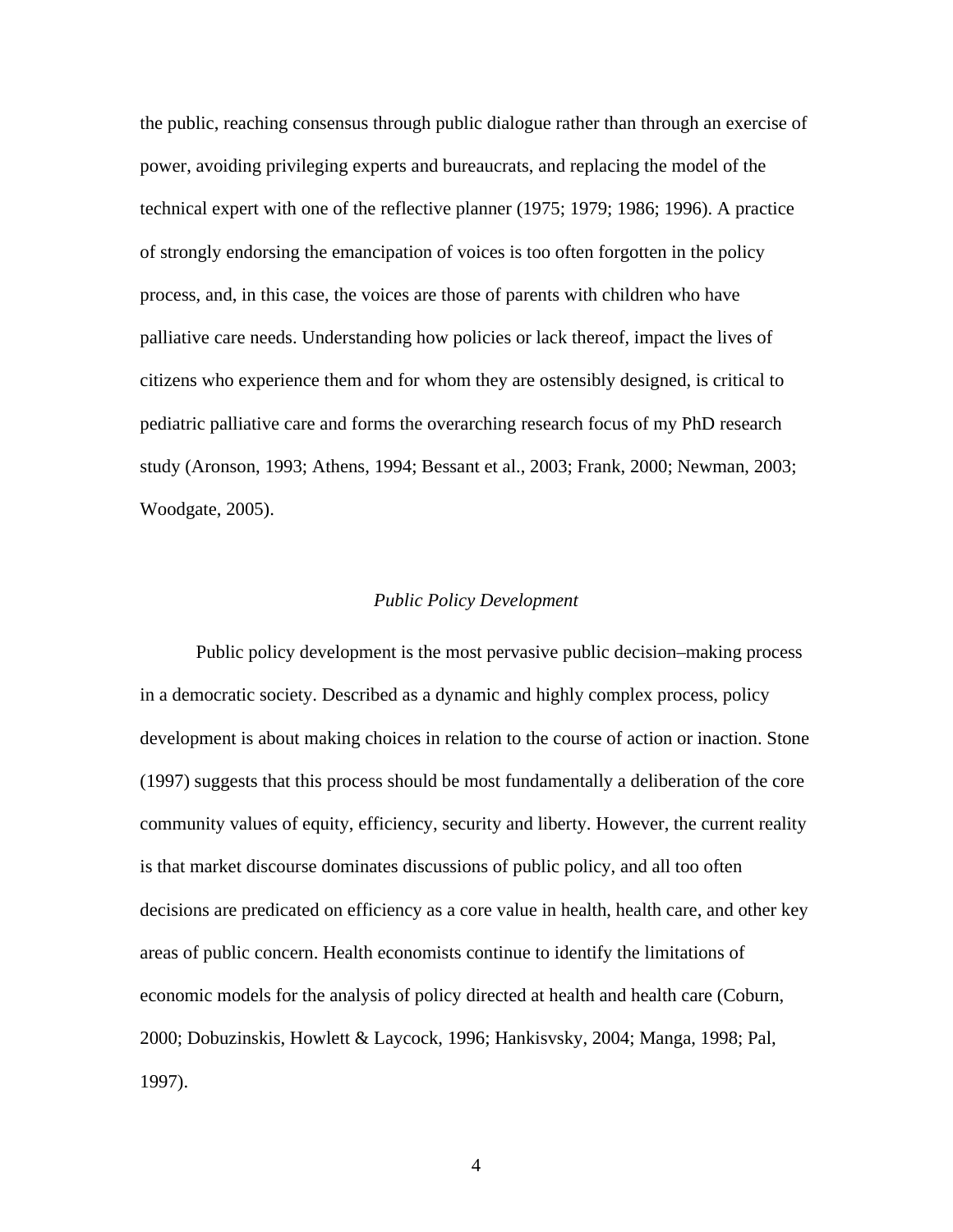Within the Canadian context, this process has had a distinctive normative dimension that is directed toward maintaining or creating social safety nets that promote the welfare of all citizens through education, housing, social security, and health, which includes palliative care services (Pal 1997; Rice & Prince, 2000). Canada has not been immune to the impact of globalization and market–based economics, which has and continues to challenge the existence of the welfare state. Market discourse is now becoming a dominant feature of public policy and replacing a process that had been driven by ideas as much as or even more than by conventional political process (Lavalette & Pratt, 2001; Ruggie, 1996). The result, Pal & Weaver (2003) suggests, is that full and inclusive debates surrounding policy issues are becoming more limited. Moreover, there appears also to be a degree of arbitrariness about what is to be taken seriously as a problem, and controversy often surrounds how a given issue will be understood (Fried  $\&$ Gaydos, 2002), a point that both Minister Pat Atkinson, (personal communication, October 19, 2006) and Deputy Minister Bonnie Durnford (personal communication March 27, 2007) concede.

The Government of Canada states that proper palliative care be universally available and provided in a manner that respects the wishes of the individual and his or her loved ones. To achieve this end, Kirby & LeBreton (2002) and Romanow (2002) recommended that the federal and provincial/territorial governments work together to ensure that Canadians are well–cared for and have choice in care at the end of their lives. These recommendations are congruent with the established principles inherent within the Canada Health Act. While these recommendations imply the importance of providing access to palliative care services, the discourse and use of terminology such as 'the dying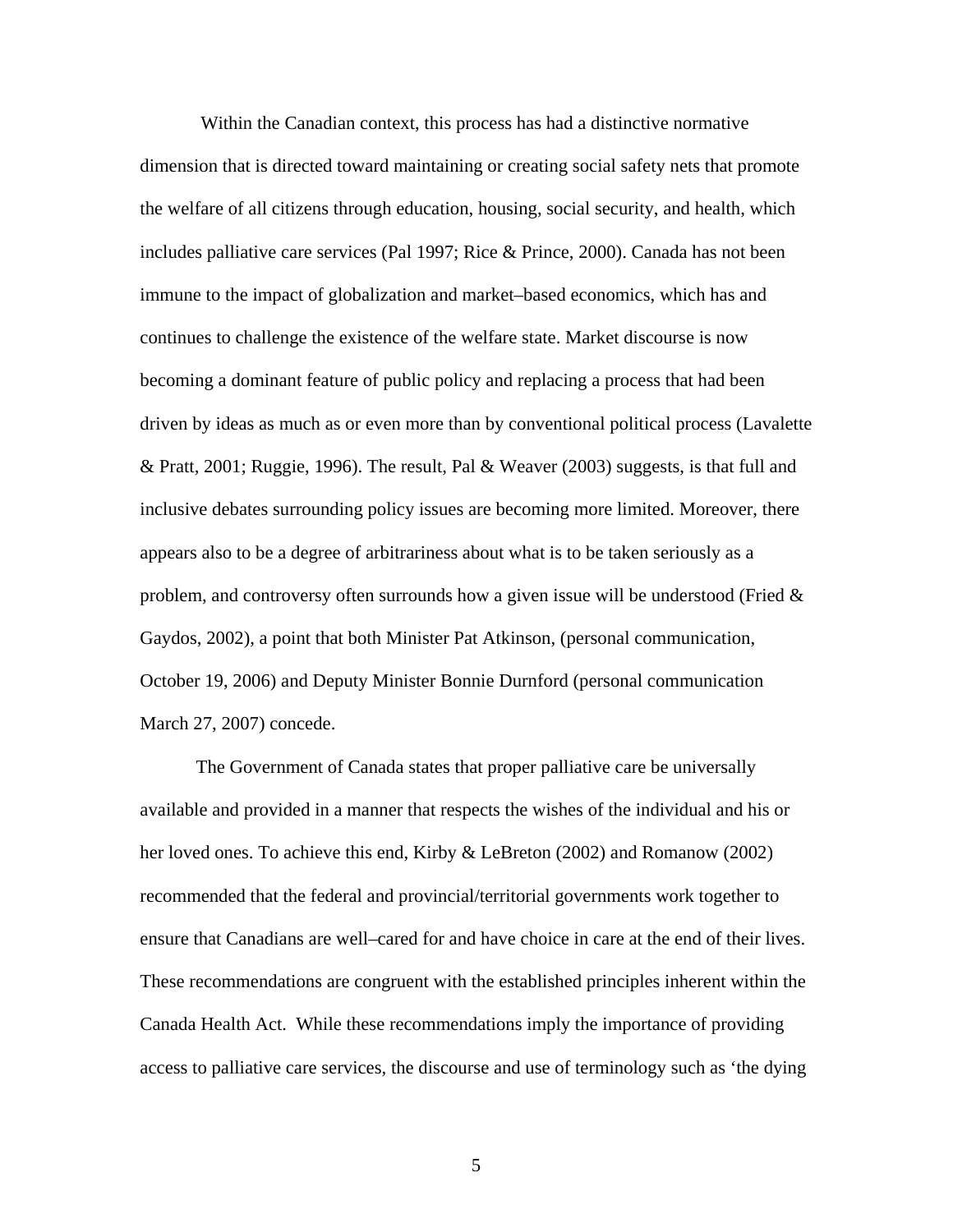<span id="page-15-0"></span>person' and 'end of their lives' strongly suggests that the focus of palliative care does not consider the unique needs of children and youth.

# *Pediatric Versus Adult Palliative Care*

Confusion between pediatric and adult palliative care models (Claxton–Oldfield, 2004) has created additional and unnecessary barriers to treatment for children and youth. There are significant differences between palliative care services for children and those for adults, most noteworthy being the timescale of service involvement with patient and family. For children, the implementation of pediatric palliative care begins when the child is diagnosed with a life–limiting or life–threatening diagnosis (World Health Organization, 1998; Goldman, 1994). Adult definitions are framed within a context where curative options are no longer an alternative making a clear delineation between active treatment and palliative care. Thus for an adult, palliative care signals the transition into the end stages of life, which according to Employment Insurance (EI) Canada, equates to 26 weeks of compassionate benefits to provide care or support for loved ones at significant risk of death. For a child, their diagnosis influences both the type and length of palliative care that they and their family require. Pediatric palliative care is not always discrete, and it's not uncommon to have children receiving both curative and palliative interventions implemented in conjunction, each becoming dominant at different times, with the intent to prolong a good quality of life.

Some pediatric palliative care services now also include the caveat that there children are likely to die before their parents (i.e., 40 years), and, consequently, they are expecting to have a long-term relationship with children and their families. While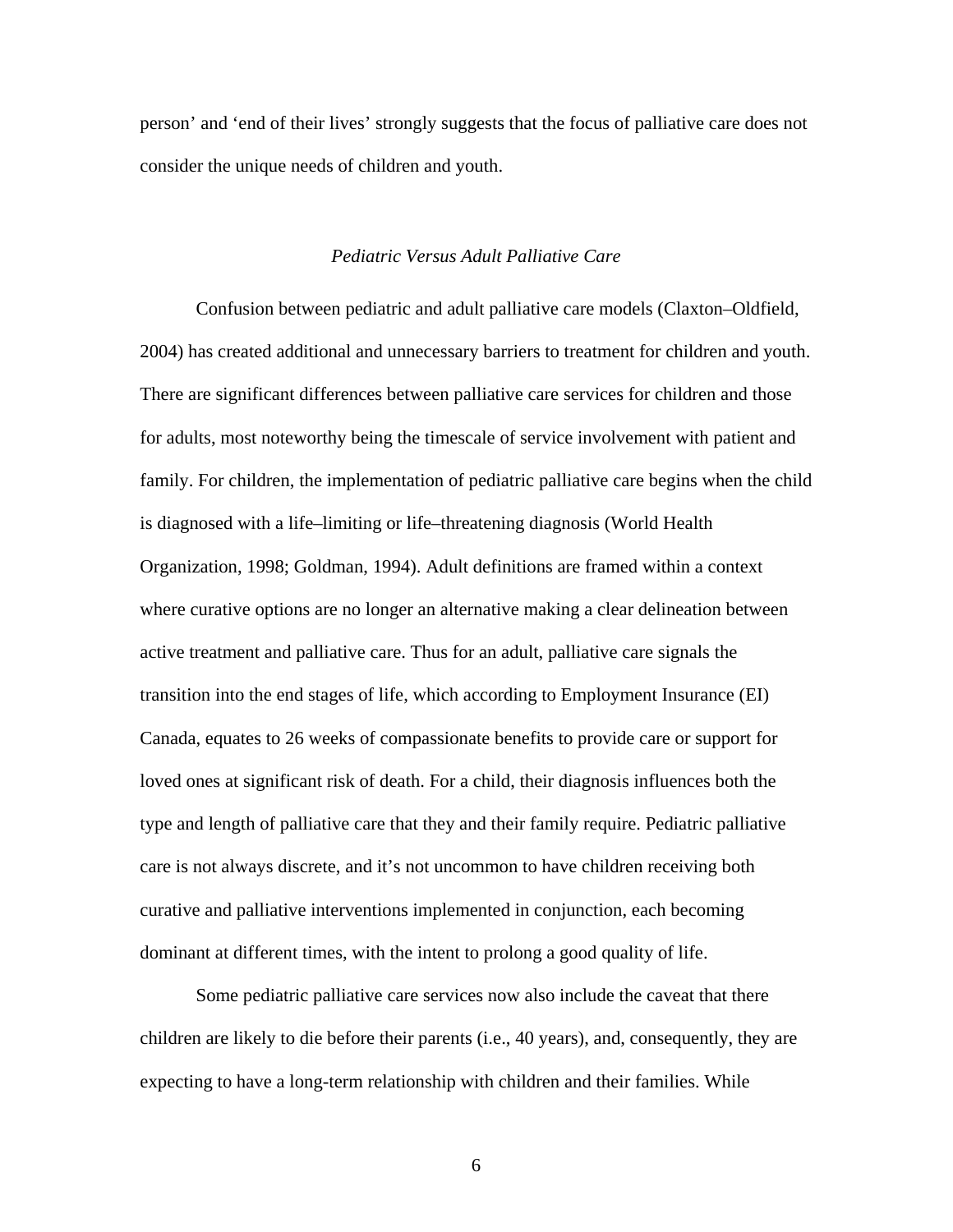<span id="page-16-0"></span>palliative care services for adults focus on the last few weeks or months of life for an individual dying of cancer or other illnesses, young children and youth with an ongoing life–threatening condition are a challenge to these services and the health care system. With improvements in medical care, the capacity to manage the special, complex health care needs of these children has steadily increased, however the evidence-base on which to plan care is patchy, and parents and communities are often left to devise their own care plans based on limited experience and evidence.

# *Underpinnings of Canadian Pediatric Policy*

As Canadians entered the new millennium, the well–being of the world's children emerged as an internationally established philosophical commitment. Known collectively as the *First Call for Children*, the declaration arising from the World Summit for Children and the United Nations (UN) Convention on the Rights of the Child, made health child and development and the treatment of children as citizens with rights a global priority (UN, 1990). On December 11, 1991, Canada ratified the UN Convention on the Rights of the Child thereby acknowledging the inherent needs and rights of children. The Saskatchewan Legislature also confirmed its own support with the provincial government stating, "Support for the convention is essential because it reaffirms our responsibility for the care and well–being of all children in our society. The convention also serves as a reminder that as long as there are still children in this province who are not receiving the care and protection to which there are entitled, there is more which must be done" (Bernstein, 2007).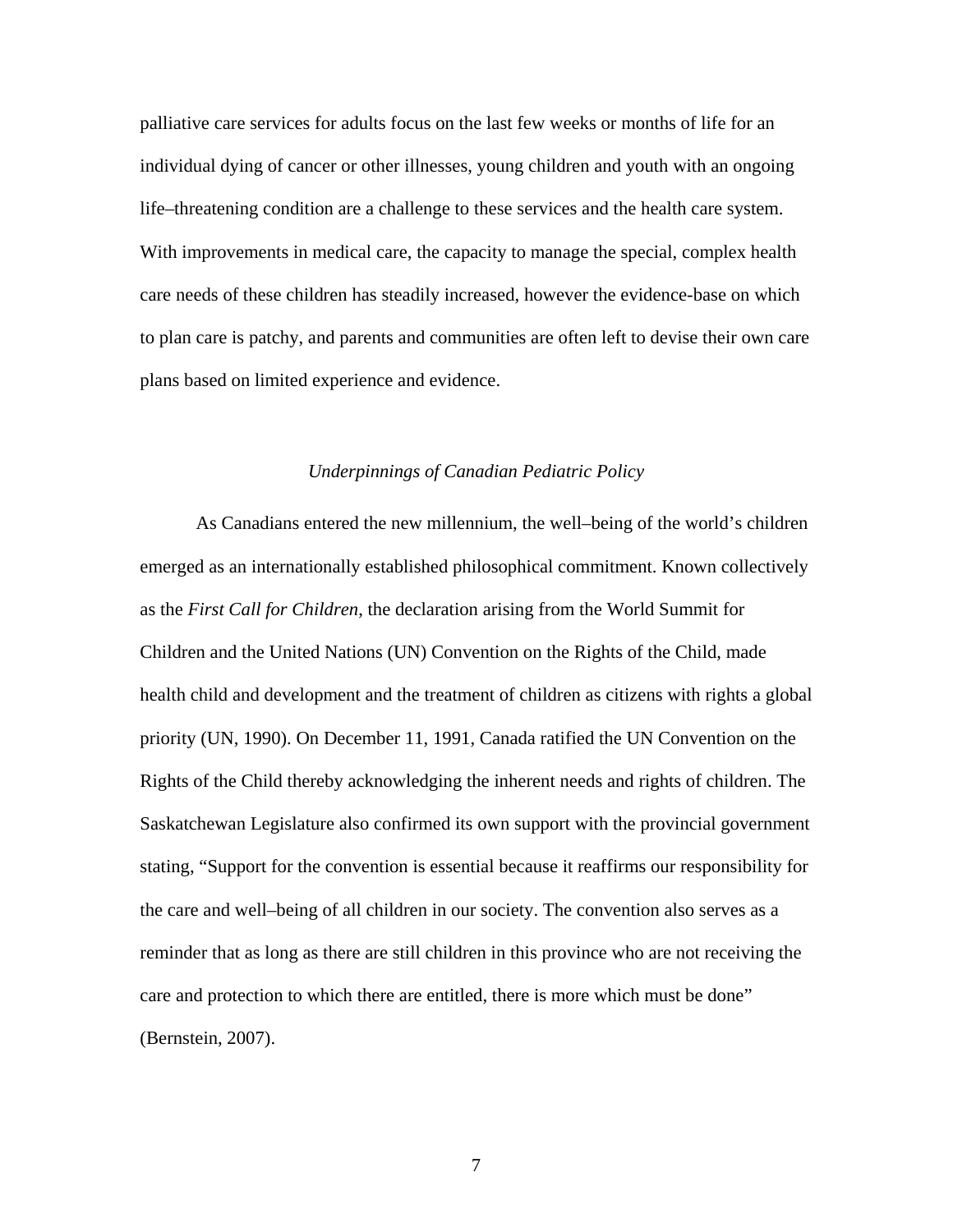The UN convention created the impetus for increased interest in child policy research in Canada. For example, the federal and provincial/territorial governments made the *National Children's Agenda* (1999) a cornerstone of the social policy renewal process. This document was founded on the belief that children's well-being is a priority for all Canadians. While Canada and Saskatchewan have made some progress in protecting the rights and promoting the well–being of children, these entitlements have not been sufficiently implemented and, to a great extent, have been relegated to mere "paper rights". Many children continue to encounter barriers to health service, social support, and education on the basis of gender, income, disability status, culture, geography, and diagnosis (Canadian Institute of Child Health, 2000). For example, children who suffer from life-limiting or life-threatening illness too often fall through the cracks in the bureaucracy within systems that were not designed to put the needs of children first.

Saskatchewan has a long history of progressive community development. It was the first jurisdiction in North America to adopt the Human Rights Charter, embrace a publicly-funded Medicare system, and pass labor laws resulting in a 40-hour work week with 8 hours per day. Additionally, Saskatchewan has continued to lead in advocating and implementing seminal social policies directed at improving the lives and well-being of children and youth. Examples of this leadership are evidenced in policies including the *Employment Supplement* (1997), *Saskatchewan's Action Plan for Children* (1994), School *PLUS* (2000), and, in the 2006 budget, in increased numbers of daycare openings (personal communication with Minister Atkinson, Advanced Education and Employment, October 20, 2006; and with Deputy Minister Durnford, Advanced Education and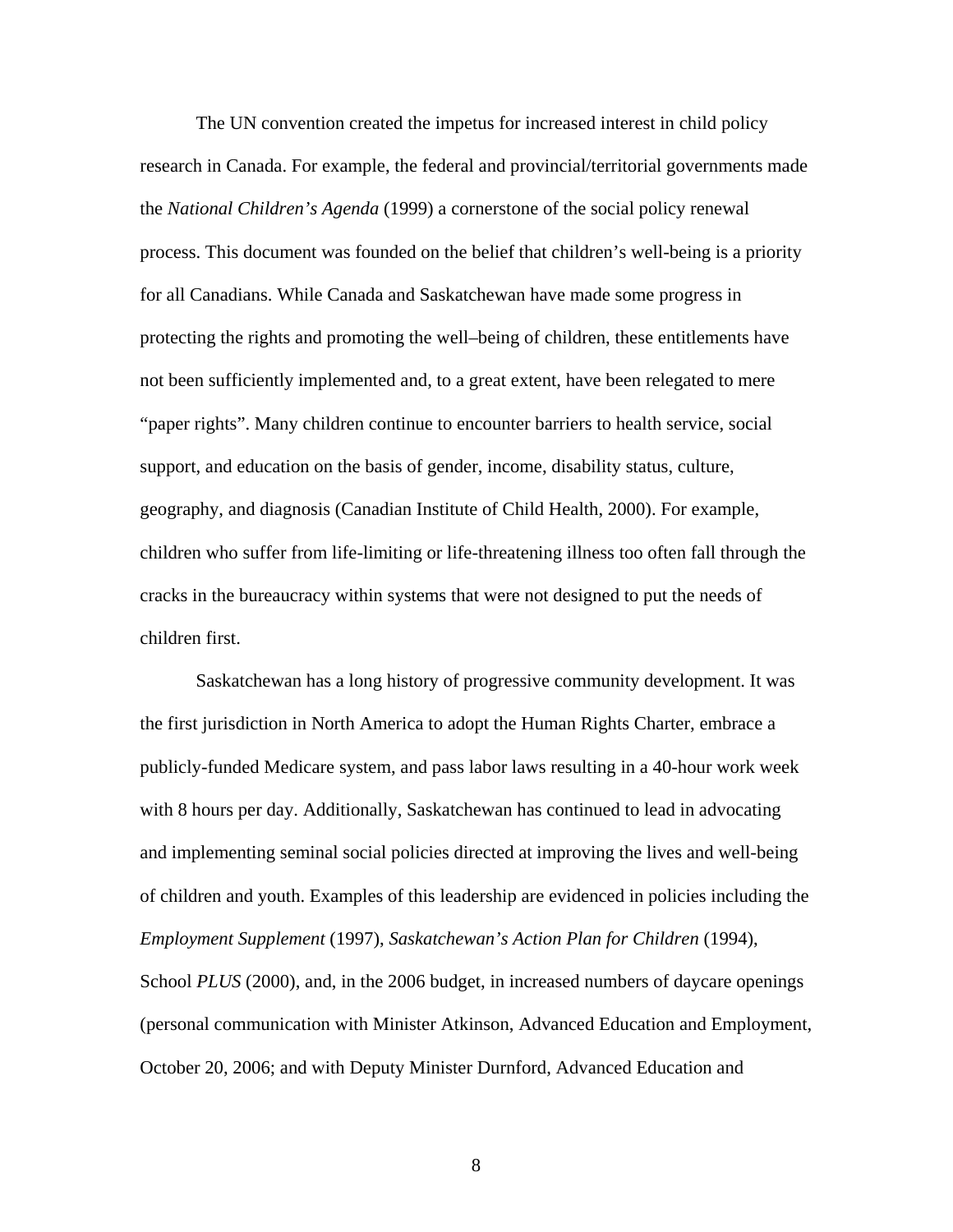Employment, March 27, 2007). Social policies were initiated, individually and collectively, with the aim to develop programs and services to support and enhance the care and protection of children, a notable example was the establishment of the Children's Advocate Office. It was a good beginning, but, as a province, Saskatchewan must now implement the steps to ensure that the fundamental rights of children and youth under the convention are given sufficient priority, and that they are integrated in legislation, government policy, and practice, to make them into "lived rights".

The UN Convention on the rights of the child (1989) identifies that humanity owes to the child the best it has to give. All children have rights: the right to protection, to education, to food and medical care. Every child, no matter where he/she live, has the right to grow up feeling safe and cared for. The Saskatchewan Children's Advocate Office established a set of eight Children and Youth First principles for Saskatchewan children and youth; that are contained in the 2006 Annual Report Children's Advocate Report (p.5):

1) That all children and youth in Saskatchewan are entitled to those rights defined by the United Nations Convention on the Rights of the Child.

2) That all children and youth in Saskatchewan are entitled to participate and be heard before any decision affecting them is made.

3) That all children and youth in Saskatchewan are entitled to have their 'best interests' given paramount consideration in any action or decision involving them.

4) That all children and youth in Saskatchewan are entitled to an equal standard of care, protection and services.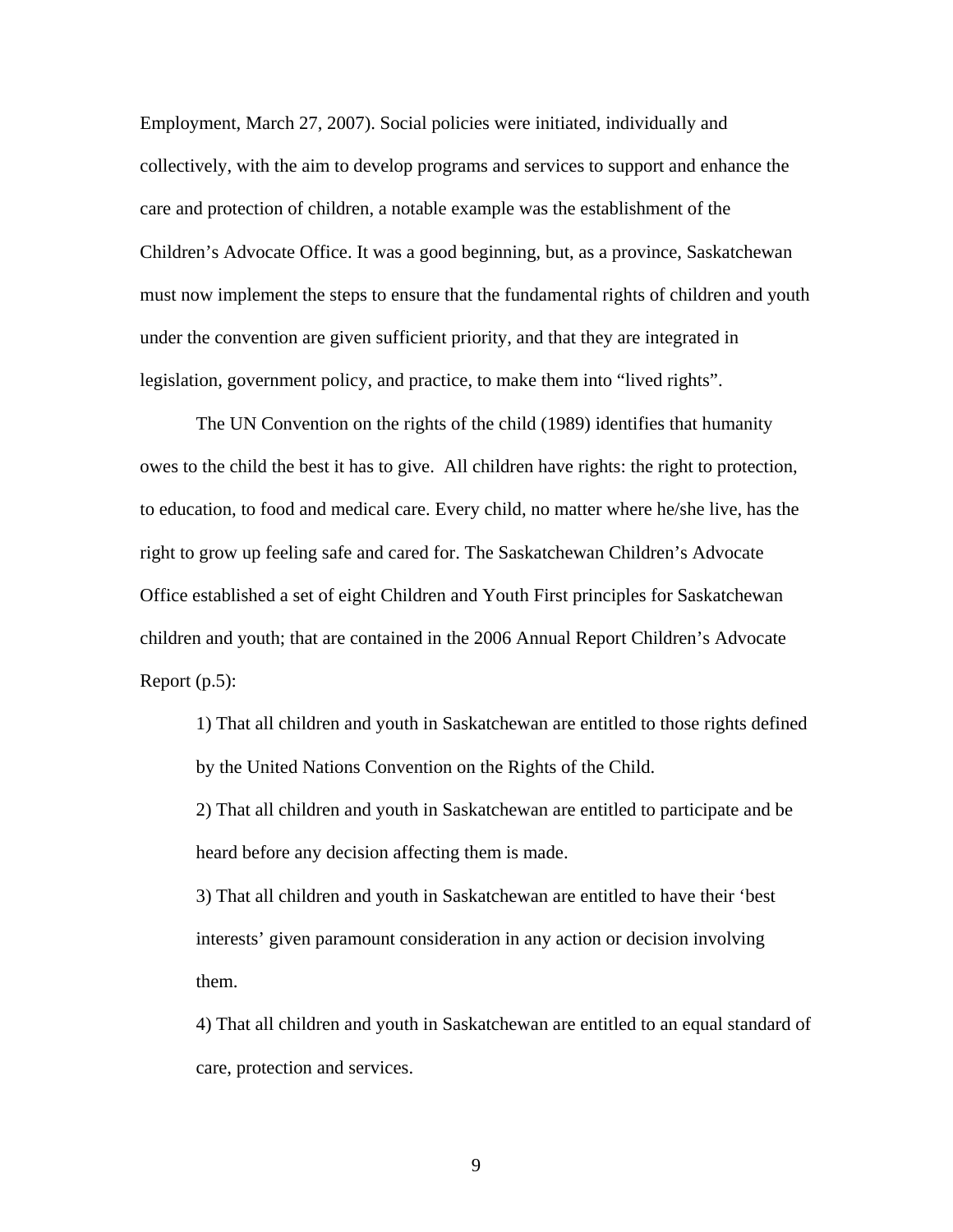5) That all children and youth in Saskatchewan are entitled to the highest standard of health and education possible in order to reach their fullest potential. 6) That all children and youth in Saskatchewan are entitled to safety and protection from all forms of physical, emotional and sexual harm, while in the care of parents, governments, legal guardians or any person. 7) That all children and youth in Saskatchewan are entitled to be treated as the

primary client, and at the centre, of all child serving systems.

8) That all children and youth in Saskatchewan are entitled to have consideration given to the importance of their unique life history and spiritual traditions and practices, in accordance with their stated views and preferences.

Recent developments at the federal level, the Senate and the Supreme Courts of Canada, have supported Saskatchewan's Children and Youth First principles, which incorporate a Child First focus on the issue of rights. Consideration is also being considered to establish an independent, national children's commissioner, to monitor the federal government's implementation of children's rights—an initiative which provides a unique opportunity at the national level to bridge inter-jurisdictional issues.

Senator Landon Person on her website (accessed April, 10, 2007) states that, "standards set by the UN Convention should not be seen as entitlements that set the child against the adult world. On the contrary, they represent the highest norms of civilized behavior." So it is against this backdrop of entitlements that the current patchwork of pediatric palliative care services exists, where children and their families encounter numerous barriers including demographics, geography, and a lack of awareness by politicians. Thus, it is the aim of this research study to contribute valuable information by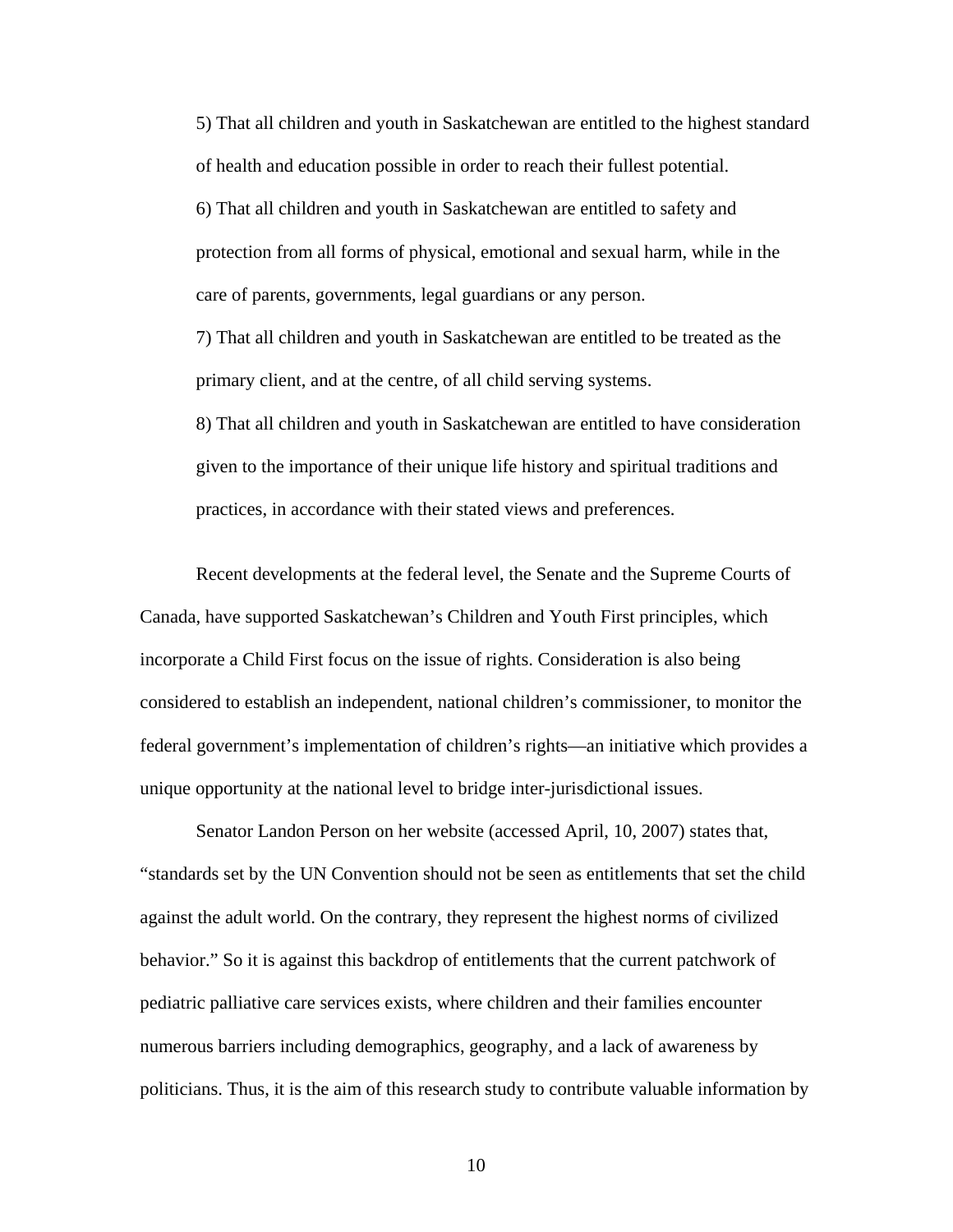<span id="page-20-0"></span>identifying similarities in beliefs and values, and also inconsistencies, expressed by parents to assist in identifying strategies for implementing policy and subsequent programs to improve the lives of these families.

# *Conceptual Approach*

 With advances in medical technology, we are saving more infants and children than in any previous decade. While there are many unique ethical considerations that can and should be debated, the fact remains that these medically complex children have been given a "new lease on life". Their parents and the community are now facing a growing number of challenges for which neither they nor the health care system is prepared. These children and their families require comprehensive palliative care services, but for the majority, this model of care remains unavailable.

 To situate my perspective, I will present two examples that are complementary and that reflect my personal growth over nearly 27 years as a practicing registered nurse. In the first instance, the situation exposed to me how health policies and programs can violate human rights in design or implementation; in the second instance, a young child taught me a truth about life and death.

Social injustices have long been a passionate issue for me. They were never more so than during my tenure working as an RN in Washington, D.C. where I was constantly exposed to issues around the commodification of health care, which was especially true for the uninsured or indigent patients. Working at Children's Hospital National Medical Center in Washington, D.C., it became clear that life and death decisions meant also that families could be instantly forced into financial ruin, a situation completely foreign to me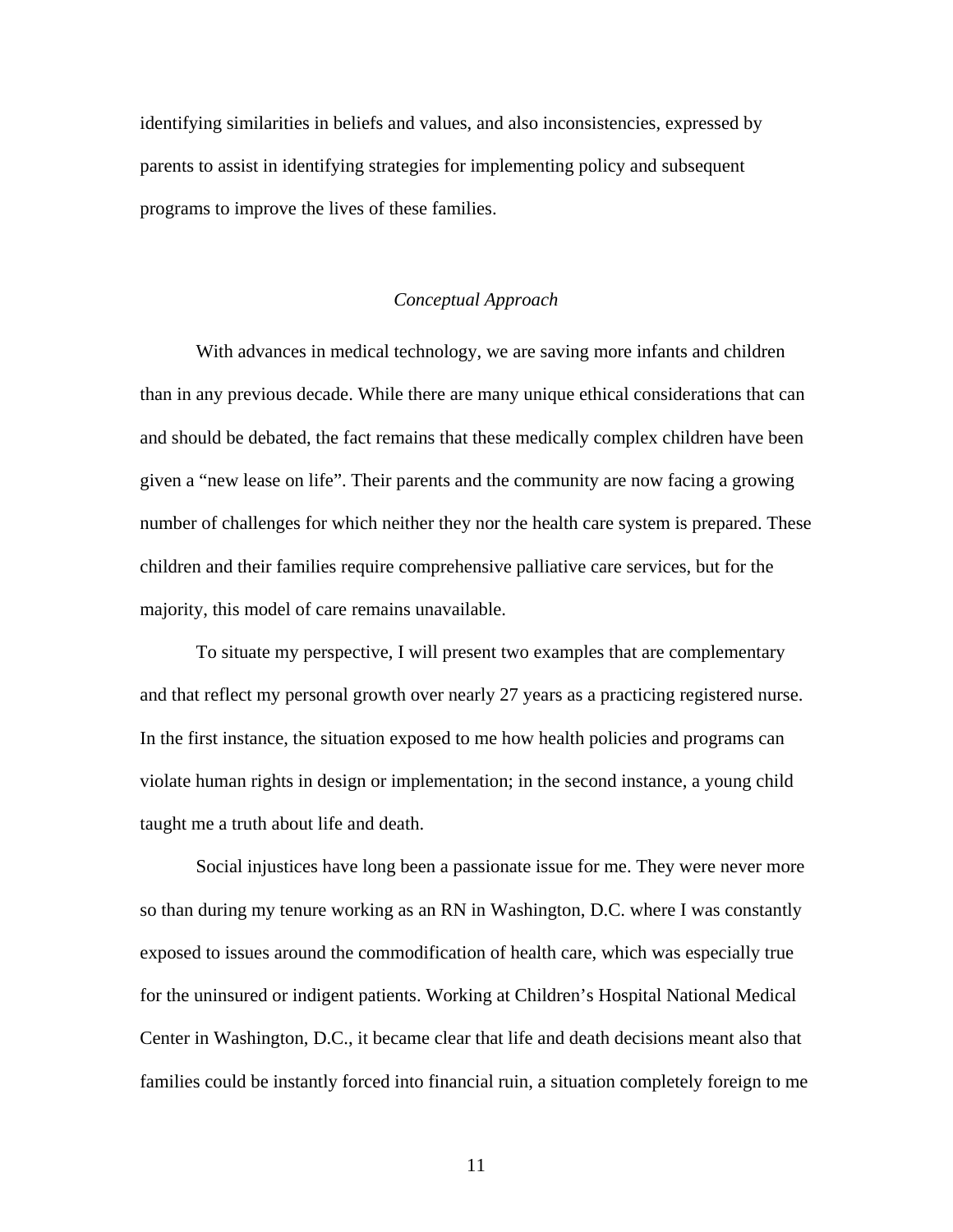at the time. Early in my career at Children's Hospital National Medical Center, I encountered a scenario that has forever influenced my commitment to a socialized model of health care. A young girl aged 14 years came into the holding area in a wheel chair with her mom and dad. She had a diagnosis of sarcoma of the tibia (malignant bone tumor) and was booked for an above the knee amputation. She was visibly upset and her parents were doing the very best they could not to break down. After I admitted her to the holding area, I sat down with the family. The silence as I recall was deafening and intensely uncomfortable. Finally, mom said, "we need to ask you some questions about our daughter's surgery." The questions reflected a significant amount of misunderstanding about the surgery and recovery, so I paged the surgeon. When he arrived, I felt both his demeanor and tone of voice conveyed little or no sympathy. Finally, in the course of the brief discussion, the question of costs came up and the fact that father had just lost his job and no longer had health coverage. Suddenly, someone appeared from hospital accounts, initiating a discourse about how payment could be set up, what would be covered, what would not be covered a conversation that was public to everyone in the holding area including the young girl. I remember feeling so outraged and so powerless that anyone at this time would be humiliated and forced to contemplate financial decisions about their daughter's care moments before surgery.

Post surgery, I visited this young girl several times in my role as a member of the pain management team. She recovered quickly following the surgery and was discharged to her local hospital. Several months ensued, and I received a consult for pain management for this young girl. Her cancer had metastasized to her lung and prognosis was bleak. The family lived in rural area of Maryland. Dad had just recently found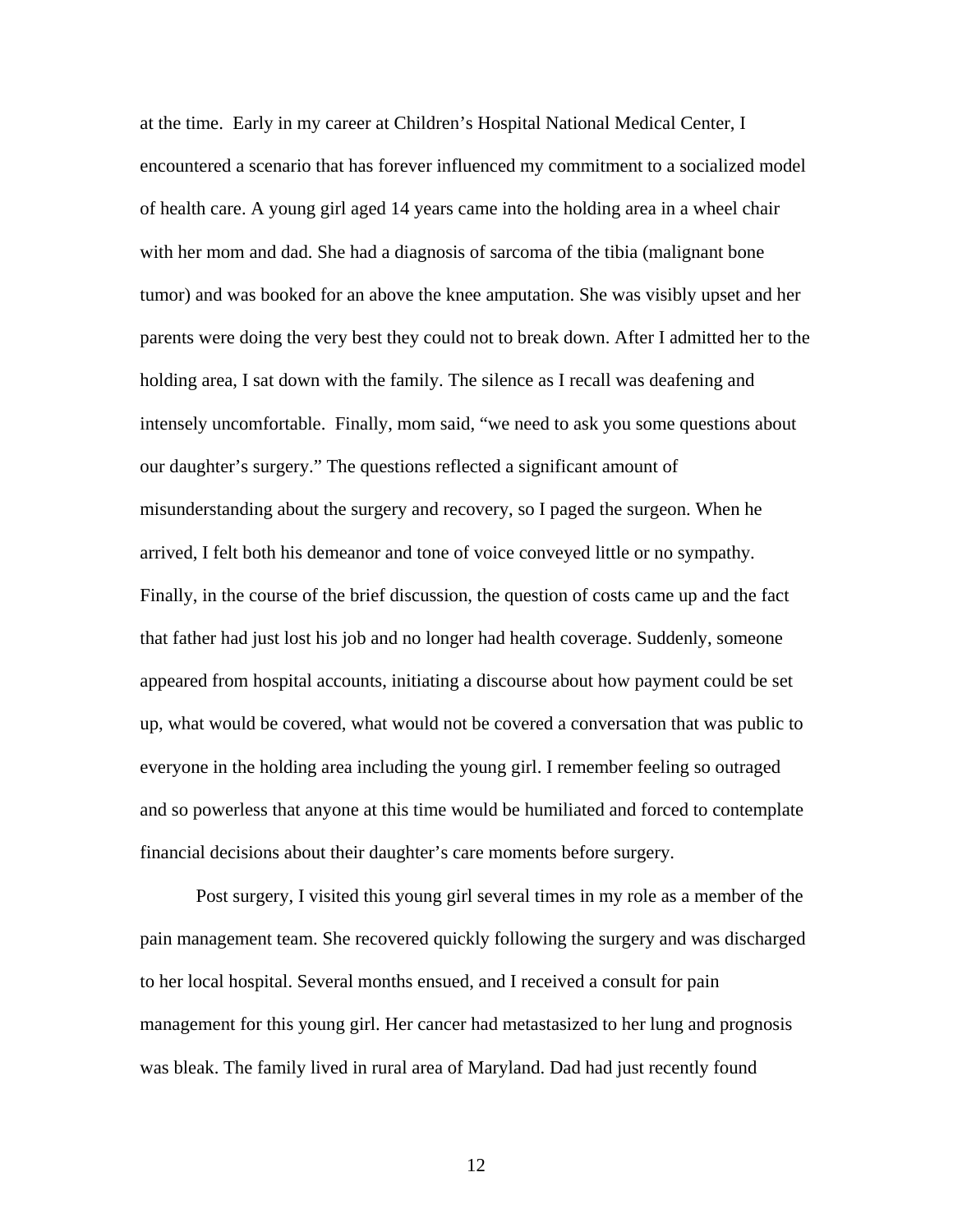employment, and mom stayed home to look after the 3 other younger children. Once it was clear she had not long to live, it was her wish to go home to be with her siblings, friends, and most of all her dog. Steps were initiated by the discharge coordinator to transfer her home under home care. Then suddenly the transfer was called off because her father's new insurance had a 3-month waiting period and because she had a pre–existing condition the new insurance would not cover any expenses incurred from home care.

 The family was absolutely devastated and took her home anyway, but in no time she was experiencing uncontrollable pain and was re–admitted to Children's. The local hospital near their home would not admit her due to insurance issues. I have often wondered how the family ever dealt and recovered from the death of their daughter.

 Later as a new faculty member at the University of Saskatchewan, my office was located just outside the pediatric ward. One afternoon, I could hear the voice of a young child crying, clearly in distress. The nature and tone of the cry sent cold shivers up and down my spin. I followed the crying to find a little girl aged 3 ½ named Allison. Her little body was very emaciated and accentuated by her bald little head. You could easily see the metastatic bone tumors on her skull and arms, indicating the terminal nature of her diagnosis. Her pain management was a challenge, and she was often experiencing intense breakthrough pain. With the help the Adult Pain Service, over the ensuing days her pain became better managed. Her mom was a single parent of 2 other children under the ages of 10 years. She had to quit her part–time job and apply for welfare benefits because it was difficult to juggle child commitments that were becoming increasing more challenging with Allison's deteriorating condition. She was also clearly having difficulty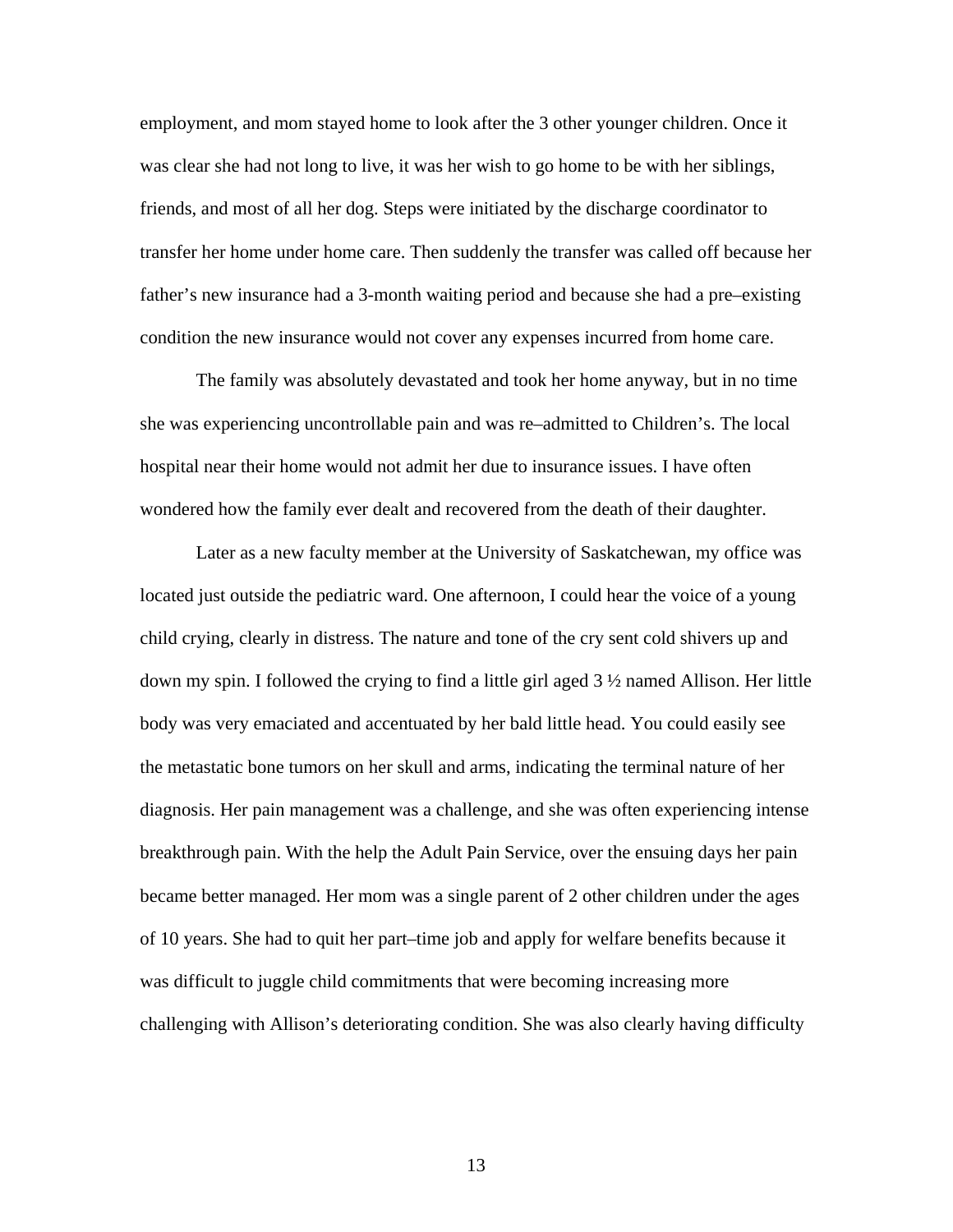accepting the terminal nature of her daughter's illness and was emphatic that her daughter not be told that she was dying.

I spent a lot of time with Allison when her mom wasn't visiting. She did not like being alone, and now that her pain was under control she, like all children, wanted to try to play, watch TV, and read books. Halloween was approaching, and the ward was decked out in decorations. Allison was quite excited about carving a pumpkin and making it into a "weirdo" to scare the nurses. It was during one of my visits that she told me her story of going on a trip. So I asked her to tell me more about her trip, and she then described a journey to see Santa that would include no more "owies happening in her legs" and a ride on a special red bike that she really wanted. Her story caught me by surprise. At first I was perplexed that anyone would be talking with her about Christmas given her prognosis, but as she continued with her wonderful story, I realized that she was telling me that her death was imminent; She was looking forward to the next journey free of pain and full of joy in a way that only a child could imagine. She died days after this conversation. After her death, I spoke with her mom about Allison's story. The pain of Allison's loss was enormous for this mom, but in the ensuing years when I would on occasion run into her, she told me that knowing that Allison was at peace and happy now provided her with at least some comfort. While aware of a growing body of literature describing the introspective nature of children regarding their impending death, I had never personally experienced such an event until Allison. She taught me an inerasable lesson about the nature of life and that death maybe is the hope of a better place.

Over many years of working internationally, nationally, and locally, I have never ceased to be amazed at the strength and resiliency of these special children and their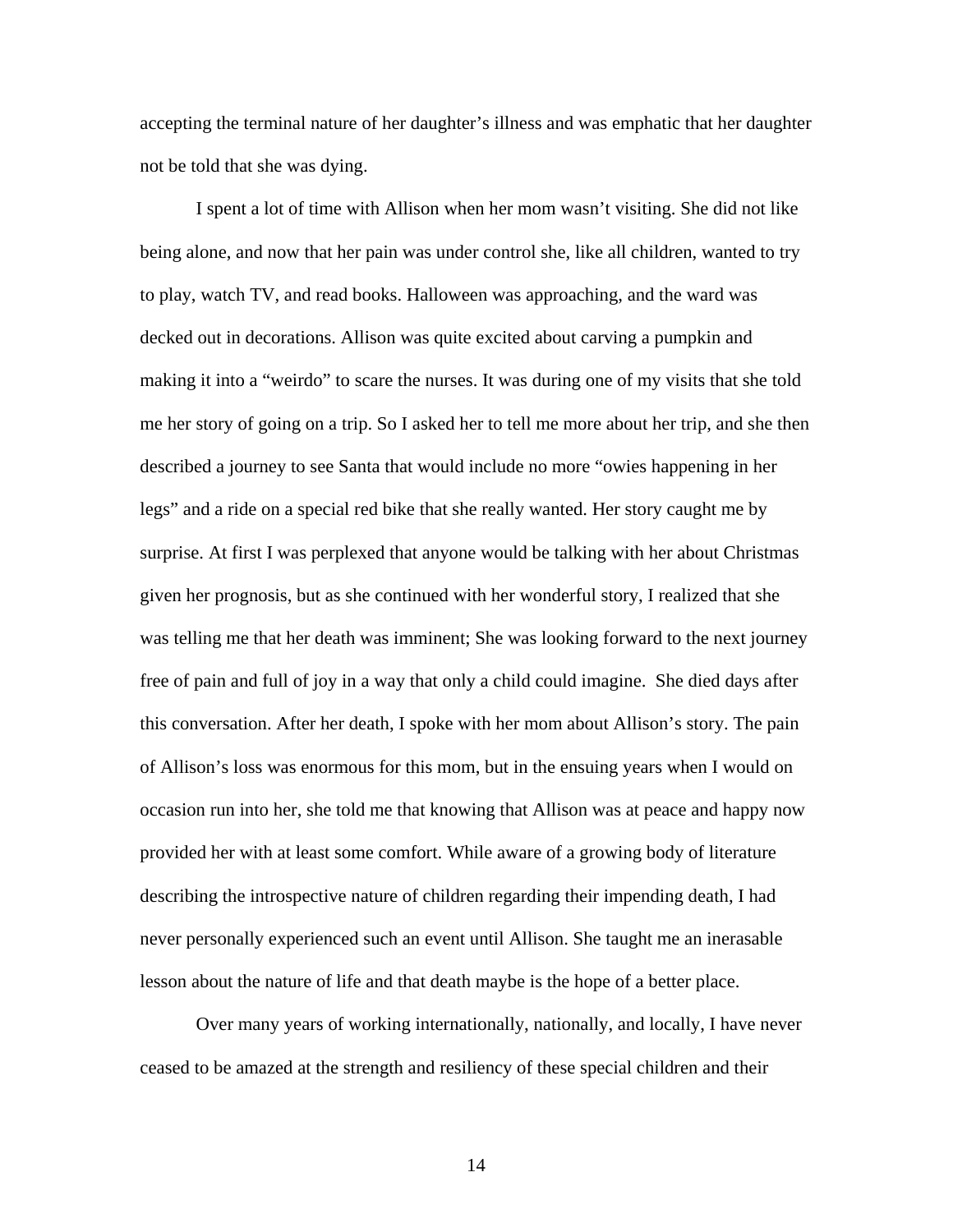families living in what would be described as extraordinary circumstances. Few of us are privileged to hear these stories first–hand. I have, through witnessing the experiences of these two children, come to understand that their vulnerability must be reduced by taking the necessary steps to respect, protect, and fulfill their human rights. Health, I have come to believe, is a basic human right and serves as the influential foundation for this study. Habermas (1975; 1979; 1986), described as the last great social critic (Fay, 1987), provided the necessary contextual and theoretical base from which—together with critical ethnology as a research methodology—I could begin to deconstruct contexts and unshackle voices of parents, who have for too long remained marginalized and silenced due to unimaginable circumstances. This approach is innovative in that it values normative deliberation about goals and values not as an inferior to science discourse, rather only as different. Normative deliberations, a Habermasian approach, when examined in terms of their own inherent standards are regarded as a rational exercise that infuses power to those whose voices and stories have been silenced. While there may be some who consider my choice of a research paradigm to be less exacting than the scientific mode of reason per se, the reality is that the culture of evidence–based medicine depends on a body of research that draws from both the qualitative and quantitative domains. Throughout this process, I could now validate myself as a research instrument and provide an opportunity for the silenced voices of parents to become emancipated. Their stories could be given value and meaning; and, most importantly, through this critical discourse they were given an opportunity to hear themselves and all that they have lived with and through, which was a process described by all the participants as cathartic and empowering.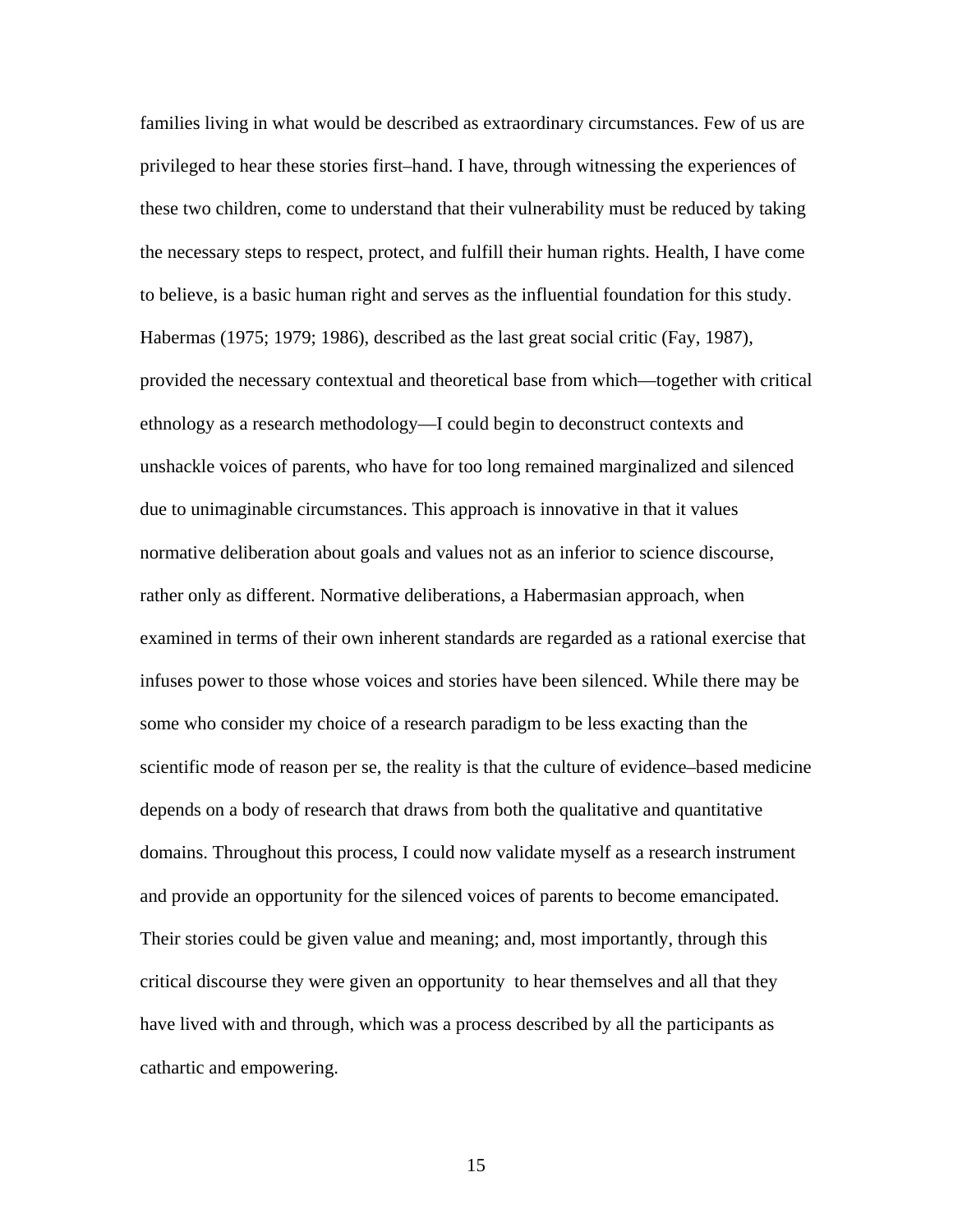# *Purpose*

<span id="page-25-0"></span>Because each individual brings his/her own unique interpretation to life events, the purpose of this critical ethnographic study was to describe and interpret through the voices of parents the lived experience of caring for a child with a life–limiting and life– threatening diagnosis with the existing or non-existent social policies. In addition, data was also collected from key stakeholders and policy–makers to help construct meaning and locate the current state of palliative care.

# *Research Questions*

This study was guided by the following general questions, which were directed at the parents of children with life–threatening and life–limiting illnesses. The questions were designed to elicit their stories:

- 1. How do parents deal with their child's diagnosis of life–limiting or life– threatening?
- 2. How does a diagnosis of this magnitude impact families?
- 3. What supports and services do parents find and use on this life journey?
- 4. What do these families need from the health care system?
- 5. How can we make this journey better for you now and for those who will be faced with similar life challenges?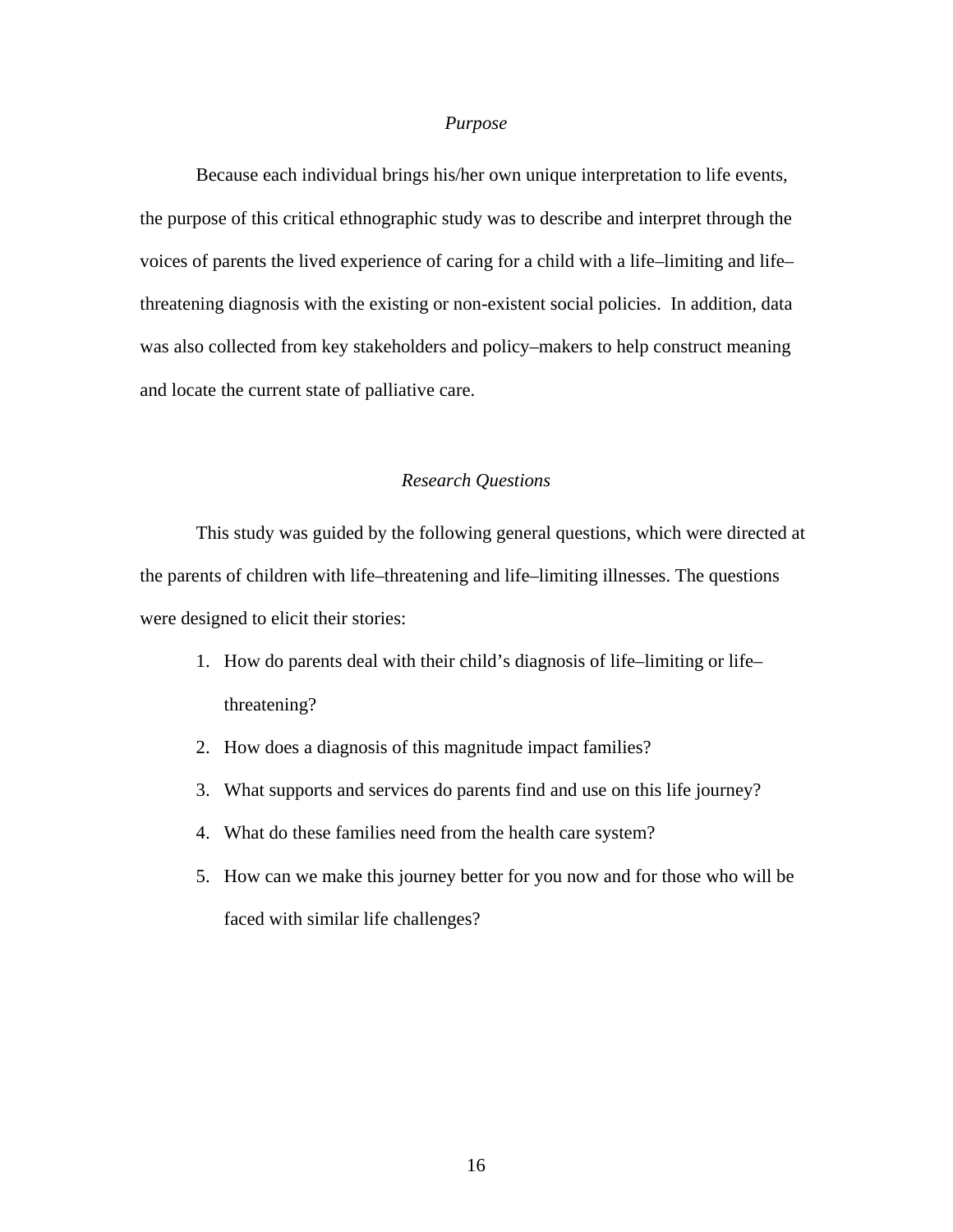# *Significance*

<span id="page-26-0"></span>We cannot live for ourselves alone. Our lives are connected by a thousand invisible threads, and along these sympathetic fibers, our actions run as causes and return to us as results. Herman Melville (1851) Moby-Dick

 Children are dependant individuals who rely on adults they know and on thousands more who make decisions every day that affect their health and well–being. While our national rhetoric proclaims that children are our most important resource, we as a society are too often responsible for squandering these precious lives as though they do not matter. Children, whether or not you are a parent, are intimately connected to all of us; they represent the very essence of who we are and who we will become. Therefore what happens to children, globally, nationally and locally, affects our present and our future. Providing this forum to listen and document stories from each parent, brings attention to their special and diverse needs; this must then be translated into policies directed at improving their lives.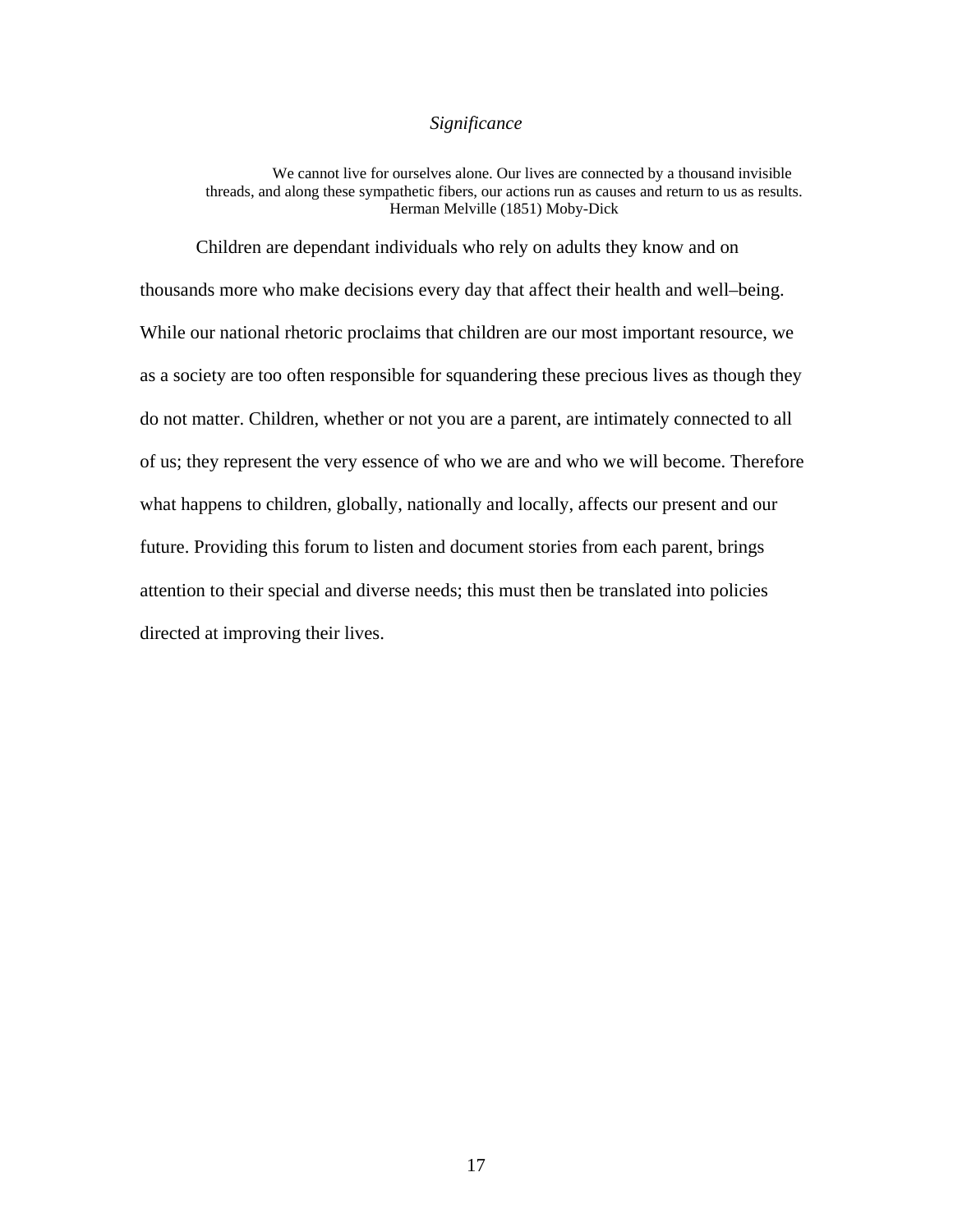#### CHAPTER TWO

# PRESENT STATE OF THE LITERATURE

# *Background for the Study*

<span id="page-27-0"></span> The goal of this literature review is to provide further clarity and understanding as to the state of policy as it relates to children with palliative care needs. Pediatric palliative care is a new and emerging specialty with a less than 30–year history (Pfund, 2006; Steele, 2002), whereas the pedagogy of policy as a discipline has a well established history evidenced by a plethora of published work within this field (Brooks & Miljan, 2003; Manga, 1998; Pal, 1997). Attempting to critique this body of literature would be a formidable task and outside the scope of this specific inquiry. Therefore, this review will be limited and reflective of literature that relates specifically to children's health in general and more specifically to children with palliative care needs and will be organized under three major headings *Epidemiology of Children with Life–Limiting or Life-Threatening Conditions, Economic and Sentimental Value of Children, and Dimensions of Social Policy within the Canadian Context.* The heading of Social Policy will be further elaborated through a discourse focusing on the context of the current liberal ethic of justice and on how this impacts the rights of Canadian children. This review concludes with a summary of policy analysis.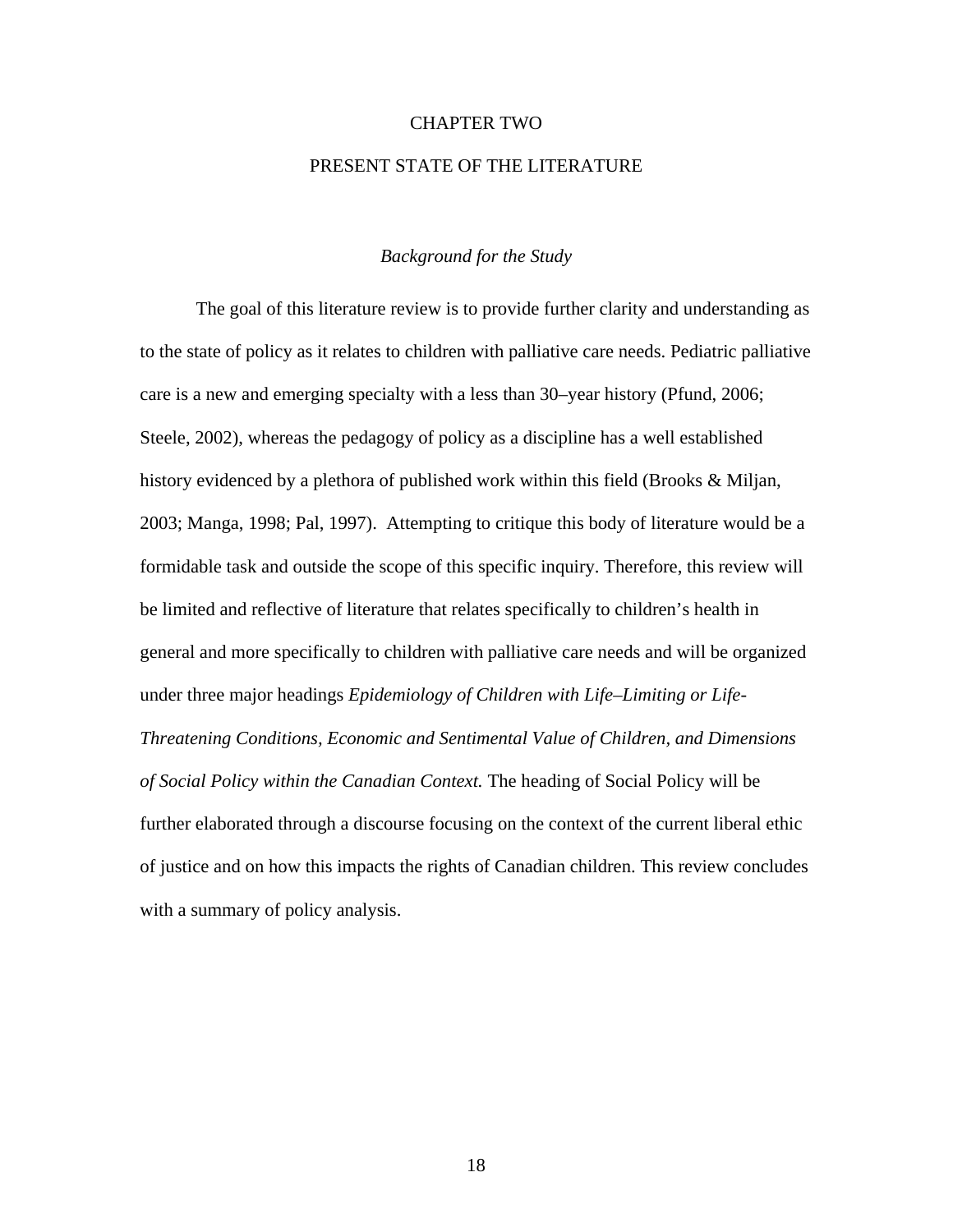#### *Epidemiology of Children with Life–Limiting or Life–Threatening Conditions*

<span id="page-28-0"></span>It remains an unavoidable fact that children die and that their deaths are painful for them, their families, their communities and their caregivers (ACT, 1994; Doyle et al., 1993; Goldman, 1998; Kane & Primo, 1989). The epidemiology of childhood death has changed radically over the last century (Fowler-Kerry et al., 2006; Himelstein et al., 2004; Steele, 2002) with the majority of children in the developed world dying as a result of trauma while those in less developed countries are dying from acute preventable diseases such as infectious diarrhea and respiratory infections. Cancer is responsible for claiming the lives of a small number of children in the developed world with a 67% cure rate overall, a scenario not replicable in the developing world where a diagnosis of cancer means almost certain death (American Academy of Pediatrics, 2002; Institute of Medicine, 2002). A larger number of children will die in the developed world with chronic, life–limiting disorders and conditions, such as central nervous system malformations or hypoxic ischemic damage conditions, frequently present and diagnosed at birth (Davis & Higginson, 2002). While life-prolongation may be an appropriate goal, there must also be acceptance of the eventual lethality of these disorders to ensure that the physical, spiritual, emotional and psychosocial ramifications of the condition for the child, family and community are addressed (American Medical Association, 2002; Patterson, 1991; Patterson et al. 1994; Rallison & Moules, 2004).

 Children with life-limiting and life-threatening illnesses represent a very diverse population; with no accurate statistics available, the magnitude of need within this populace remains at best a rough guess (Davis, 2003). Conservative estimates range from 10 per 10,000 children who from birth to 19 years live with grave medical conditions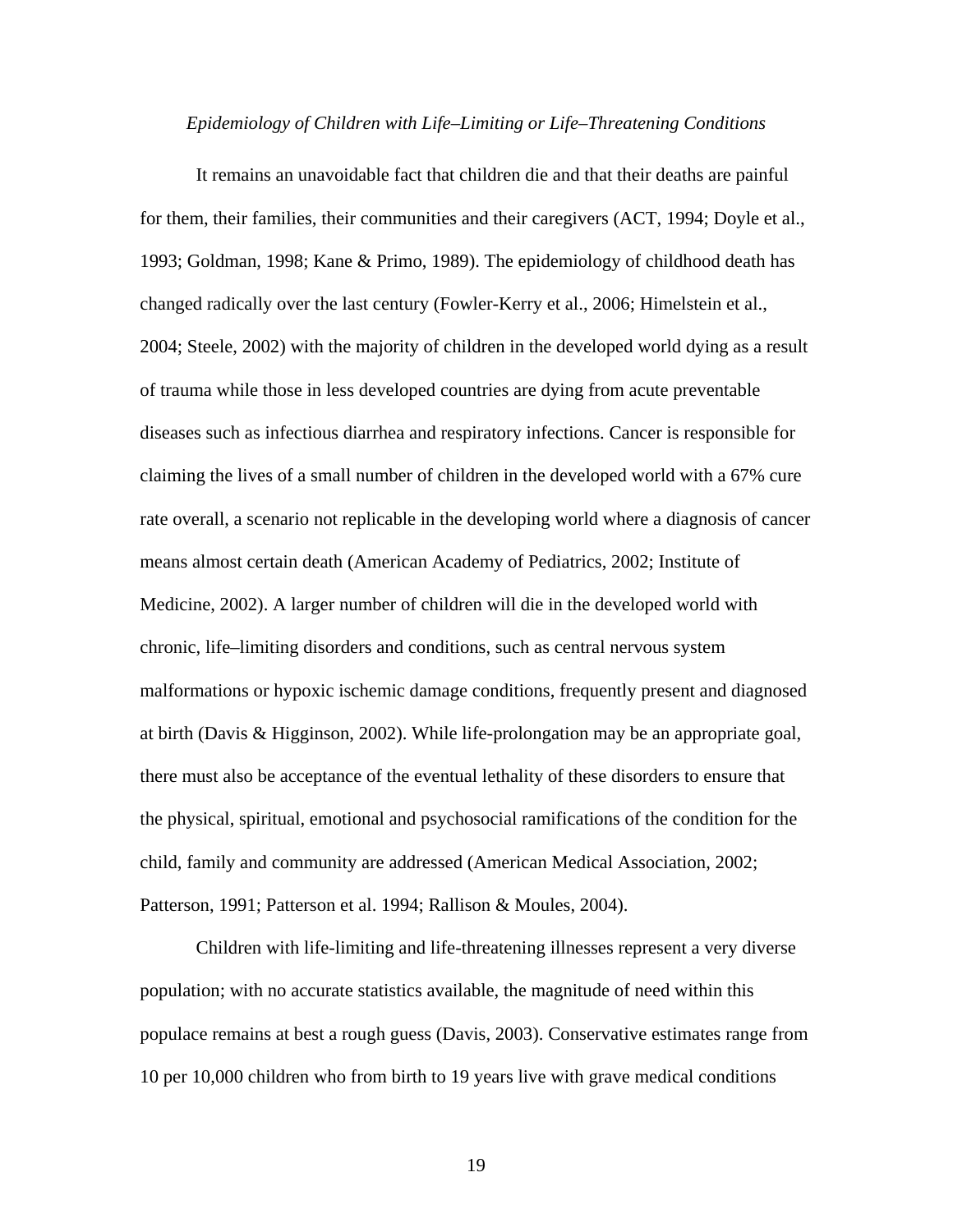requiring palliative care services in the United States (Hynson et al., 2003), to an expected 0.1% of children in the United Kingdom living with this situation (Institute of Medicine, 2002). In Canada, it has been projected that only 3.1% of children who require palliative services actually receive any services (personal communication with Senator Sharon Carstairs, December 14, 2005). Statistics, while extremely restrictive, reveal a startling picture that depicts a significant disparity, which has come to be called the "patch work quilt effect" of palliative care services. The lived experience today for these children and their families, where the majority are not receiving comprehensive palliative care, is a situation that in a civil society can not longer be considered acceptable (Martinson, Armstrong, & Geis, 1978; Poland et al., 1998; Romanow, 2002; Ruggie, 1996; Young & Malley, 2004).

 Every child living with a life–threatening or life–limiting conditions and his or her family have the universal right to expect to have their pain and suffering ameliorated by palliative care (Goldman & Reynolds, 1994; Heyland, 2006; Meler, 2001). This is a basic entitlement whether or not the child lives in a wealthy or third world country. Palliative care is about living life as well as possible, despite the presence of a life–threatening or life–limiting diagnosis (Donnelly, 2005; Jennings, 2005; WHO, 1998). It is also about bolstering families' abilities to cope, maximizing the quality of time remaining because dying happens on the last day. Dame Cicely Saunders so eloquently stated, "Palliative care is about living until you die" (Saunders, 1960, p. 10). WHO (1998) clearly articulates that aspects of palliative care should be initiated immediately at the time a diagnosis of a life–threatening or life–limiting illness is made. Whether or not the child actually dies is irrelevant, but specific attention to the physical, emotional, social, and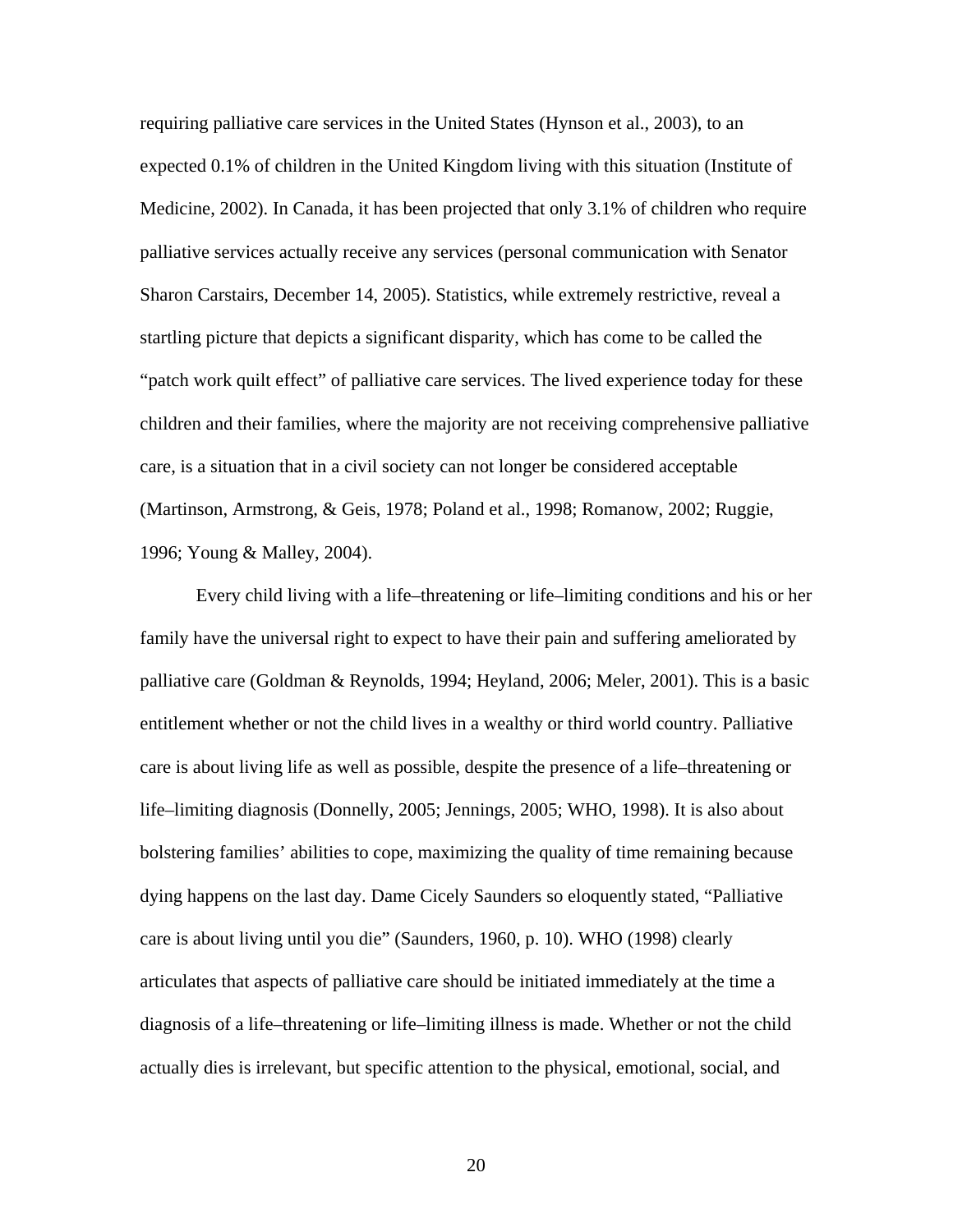spiritual issues of all children and their families is critical (McGrath, 2005; American Academy of Pediatrics, 2002; Donnelly et al., 2005; Jennings, 2005). Here are some examples childhood diagnoses that would potentially Benefit from Palliative Care (American Academy of Pediatrics, 2002; Falik, H, 2004; Liebert, 2004):

- Aids
- Cancer
- Chromosomal disorders
- Congenital defects or anomalies
- Metabolic disorders
- Complex medical needs, which together are life–threatening (e.g. trauma, prematurity)
- Muscular dystrophy
- Neurodegenerative disorders
- Static encephalopathy (e.g. permanent vegetative state, ischemic or hypoxemic injuries)

 There is no 'right way' to provide pediatric palliative care, rather each program or model of care must be contextually suited to meet the resources and cultural expectations within its own locale (Fowler–Kerry, 2002; Ufema, 2006). Each delivery model must strive to adhere to universal principles, and health care professionals should have the requisite education, skills and experience in the care of children and their families (Davis et al., 2003; Fowell et al., 2002; Papadatou, 1997; Romesberg, 2000). In Canada, the current state of palliative care services for children and their families reveal major regional inequalities in both the comprehensiveness and accessibility of services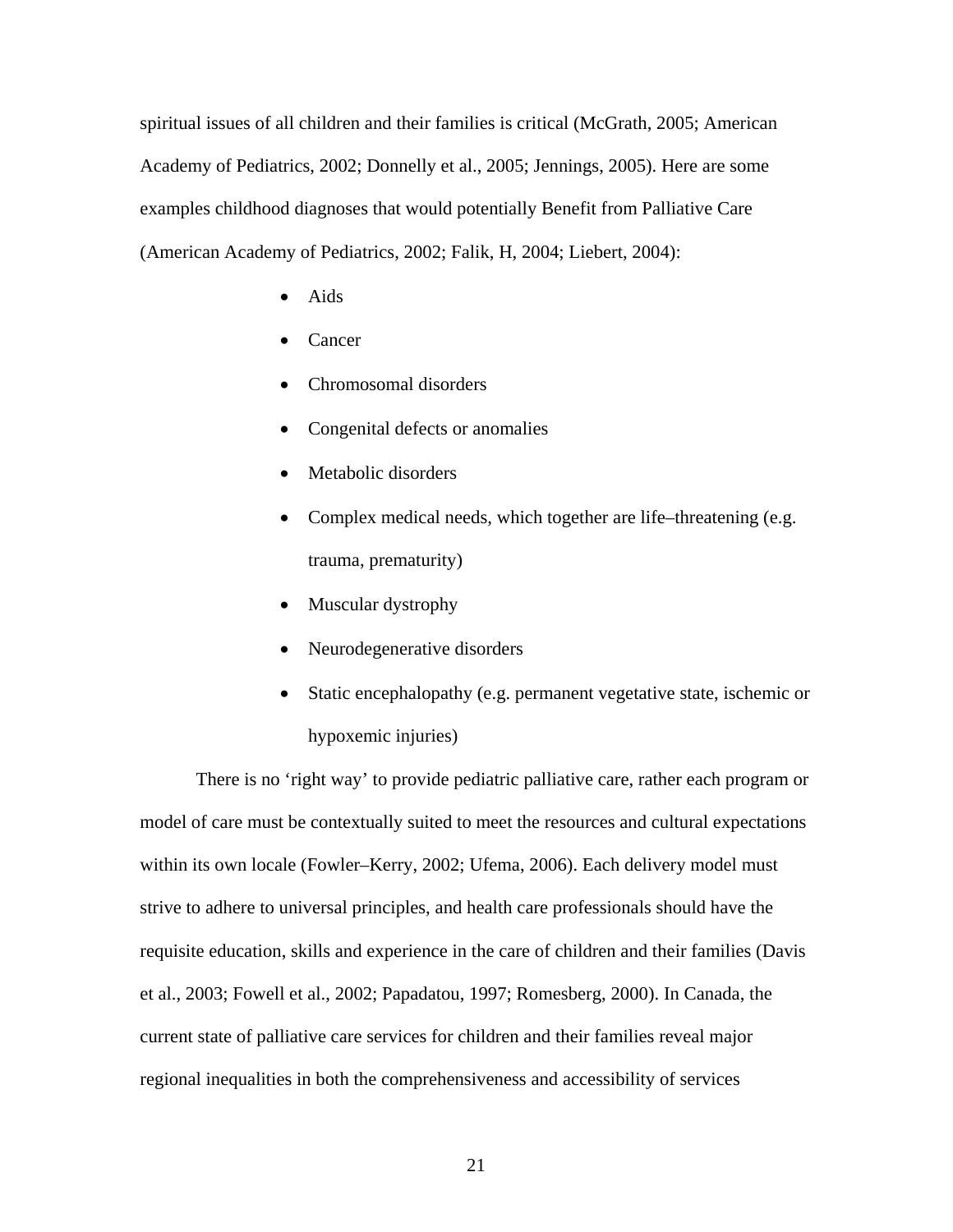<span id="page-31-0"></span>(Canadian Institute of Child Health, 2002; Williams et al., 2001; Romanow, 2002). A number of explanations have been advanced in an attempt to explain the current situation, including limited health care funding—particularly for any service that is not defined as medically necessary under the Canada Health Act—and cost–benefit issues relating to the shifting of funds from the cure–orientated focus within hospitals to a community care one (Canadian Nurses Association, 2000; Labonte, 1993; Wallack, et al., 1993). Whether the barriers are real or imagined, the current situation is clearly not acceptable.

# *Economic and Sentimental Value of Children*

Historical and philosophical changes have a direct affect on the views and attitudes of society, and these are then reflected in normative dimensions of policy or the lack thereof. The first question is what significance does today's society really place on children? It is now commonplace to hear politicians and advocates for children's rights stating aphorisms enunciating the value that the state, society, and community place on the health and well–being of children and youth (Mahon, 2005). Examples of this rhetoric include 'children are everyone's future' and 'children come first because they are our most scared trust'. These kinds of expressions suggest that children are autonomous, independent individuals discovering their own reality and that while in this stage of development they are economically 'worthless', they are, however, emotionally 'priceless'—a transformation into what today some would describe as the contemporary notion of the contextualized child. This *sacralization* of children, a term coined by Zelizer (1985), has resulted in an increased intolerance of death in childhood, whether by illness or accident. Stainton & Stainton (2001) contend that ideals of children's sanctity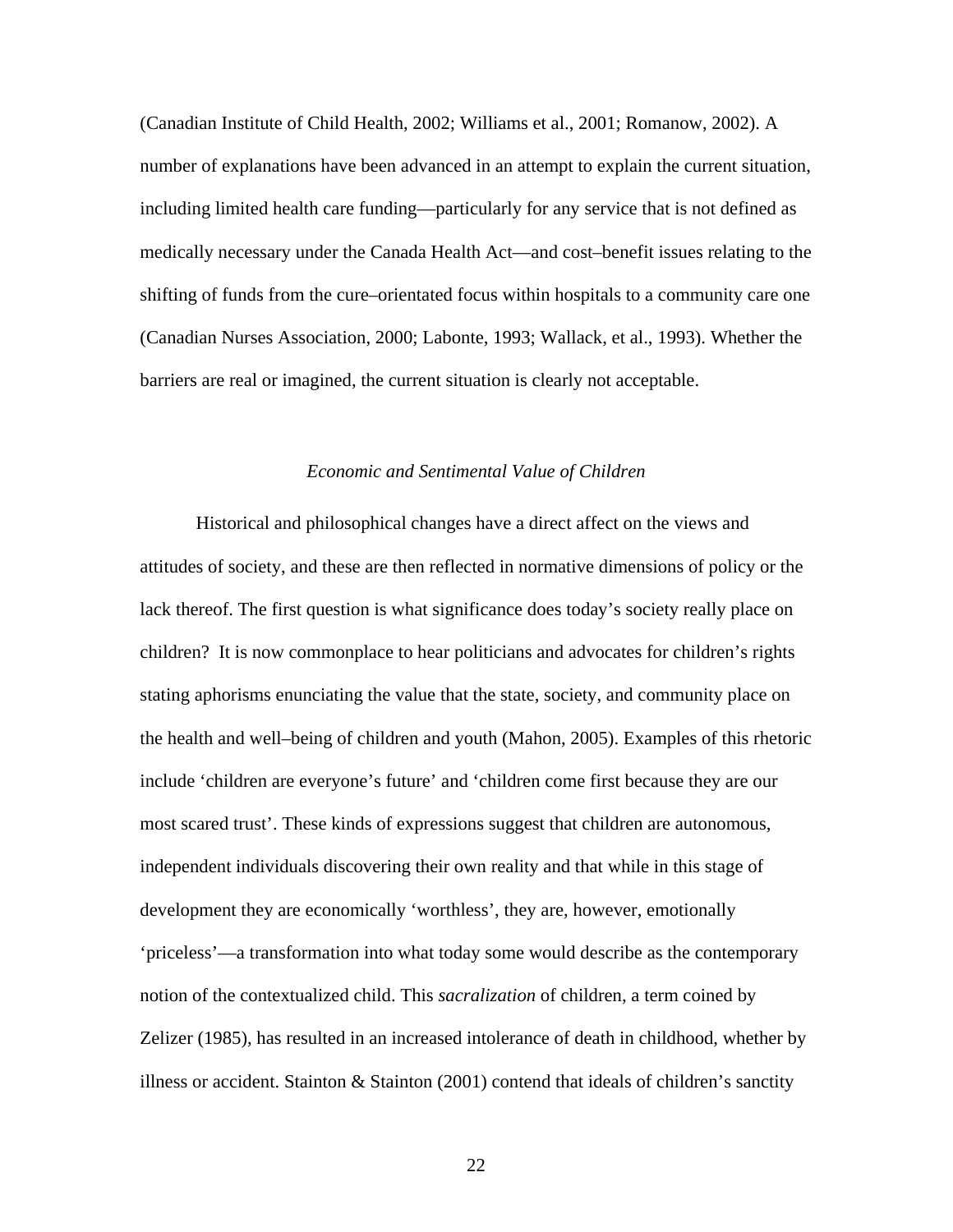and purity, of the 'safe, happy, healthy and protected child', are products of the Judaeo– Christian beliefs that have merged with demographic trends accompanying the rise of capitalism (Lund, 2002), and that these ideals are also culturally and historically bound to the social preoccupations and priorities of the capitalist countries of Europe and North America. O'Neil (2004) further expands on this position by arguing that children's futures are becoming increasingly more dependent upon the political culture of capitalism, and the resulting actions or inactions of governments have a more significant impact on the health and well–being of children than on any other group in society (Bock et al., 1983; Evans & Stoddart, 1990; Furstenberg et al., 2004).

 Changing societal views and values of children become increasingly evident with a review of late-nineteenth century documents that outline the creation of a new medical speciality, *pediatrics*, designed to treat and diagnosis childhood diseases leading to improved health outcomes (Ennew, 1994; Freeman, 2004). By the mid-1890s the majority of large cities in Britain and the United States had at least one children's hospital as well, and the psychological health of children was also emerging as a focus of scientific interest and inquiry. Most significant from all of these inititatives was the awareness that children's health challenges were not only distinct from those of adults but changed within childhood and by age (Heinze, 2000). By the twentieth century, infant and child mortality rates were becoming a critical gauge from which to judge the economic success of a nation. Death in childhood was no longer solely a private and personal tragedy, but also a sign of the collective failure of the state (Hymowitz, 1999; Keating & Hertzman, 1999). Today, the experience of childhood is not viewed as an imaginary event, but rather it has come to be regarded as a natural set of experiences that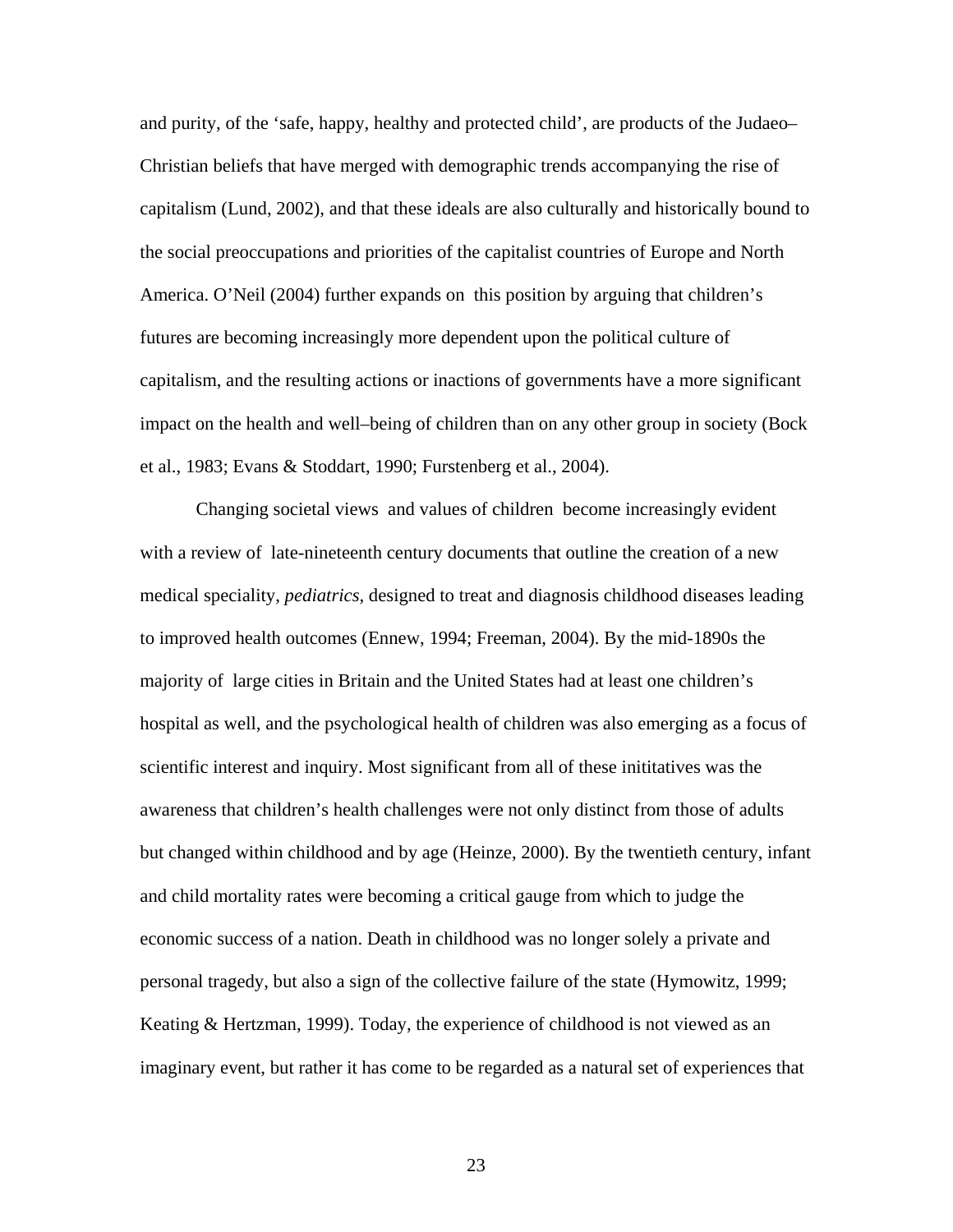should be protected and respected and be free from adult worries and responsibilities; it is regarded as a time of learning and play, a period of happiness, health and relative freedom (Aries, 1962). This belief spurred on a movement to universalize children's rights and universalize a culturally specific perspective of childhood (Heinze 2000). Through this process, the basis of children's rights evolved at the international level and then informed national and local political processes and helped shaped law and policy governing the care of children (Mahon, 2002; Mahon, 2005).

The first international treaty identifing children was promulgated by the League of Nations in the form of the first "Declaration of the Rights of the Child" in 1924. Subsquent developments led to the "Universal Declartion of Human Rights" in 1948 and the United Nations General Assembly's "Adoption of the Rights of the Child" in 1989, where again the distinctive character of children was illuminated. This boosted the idea of children as citizens in their own right and as independent bearers of rights--considered to be neither the possession of their parents, nor of the state, nor as mere people-in-themaking. This impressive manifesto clearly articulated the worldwide moral standards for the treatment of children (Freeman, 1997) by suggesting that children must be construed as persons and not valued only for their future potential, but also for their present agency (Veerman, 1992).

 The genesis of Canada's commitment to protect the rights of children stems from the adoption of these human rights instruments; they provide a moral vision of a civil society that works to ensure all citizens have a fair chance to enjoy health, education, employment (Walker, 1998; Young & Malley, 2004; Zelizer, 1985). Canada has made some progress in protecting the rights and promoting the well–being of the first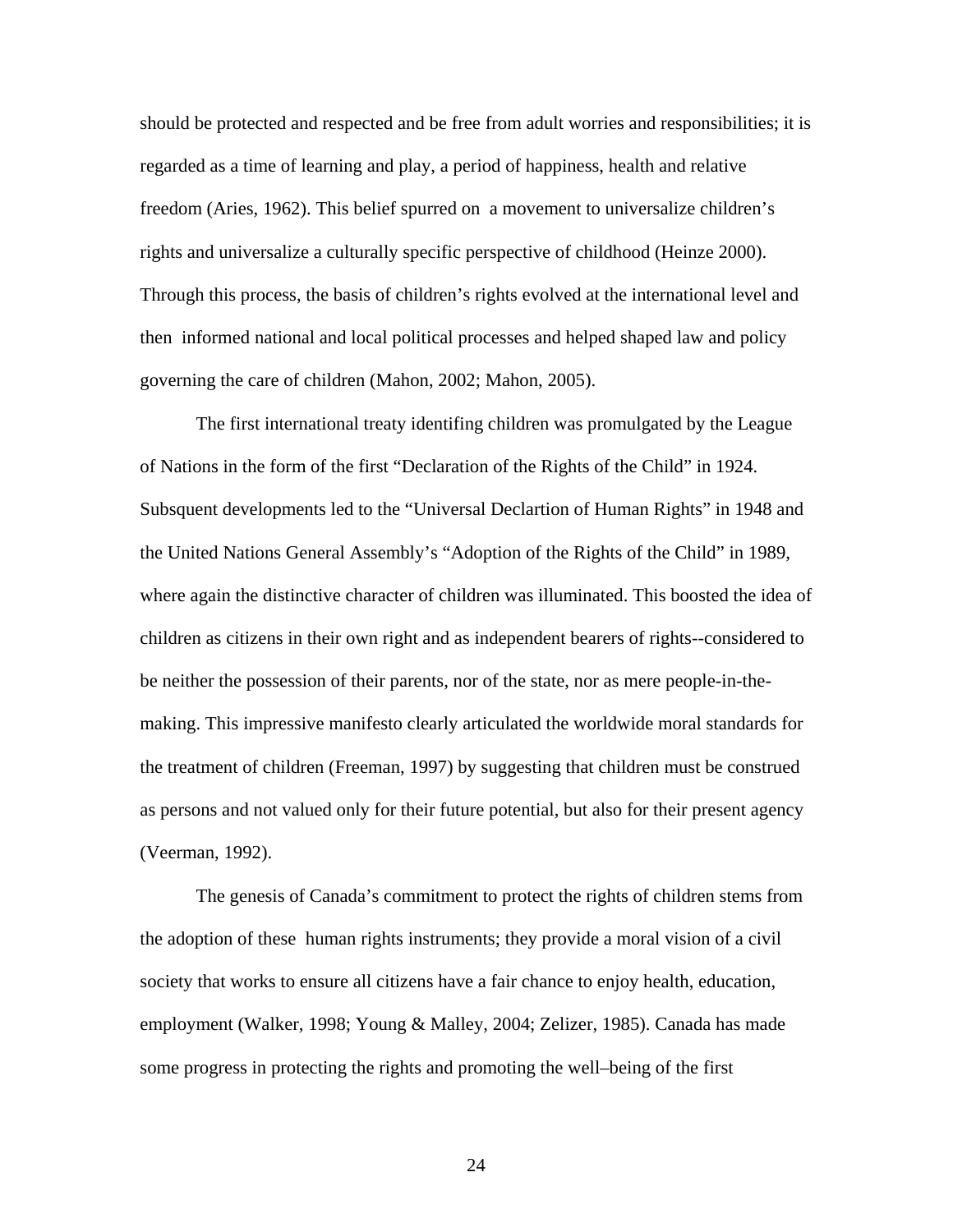generation of children born with univeral rights under the converntion. One of the first major initiatives in this area by the federal, provincial, and territorial governments was the creation of the *National Children's Agenda* (1999), which is described as a cornerstone of the social policy renewal process. This document was founded on the belief that children's well–being was a priority for all Canadians, and it translated into numerous important child policy studies initiated by research institutes, including the Canadian Policy Research Networks, the Canadian Council on Social Development, and others.

 This surge of interest within some institutions, including universities, has not always translated into funded research programs and projects directed at improving and sustaining the health and well–being of children and their families (Canadian Institute of Child Health, 2000). Although within these environments there certainly can be found a plethora of pursuits, highly-valued, richly-funded, and directed at the 'big R questions' such as the effects of globalization, the impact of health care reform, productivity determents in the knowledge based economy, and mapping of the human genome: issues of child health research have not been a priority and are too often left to the small world of everyday life. In other words, children's issues have come to be viewed as "soft", the territory of softhearted people (usually women) at the margins of the larger social problems (Canadian Coalition for the Rights of the Child, 2001; Canadian Institute of Child Health, 2002). These issues are not soft. They are hard. Examining and evaluating child policies is but one means from which to gauge how Canadian governments and other institutions of society are responding to the myriad of changes in families, labour markets and social contexts, all of which impact at the micro level families with children,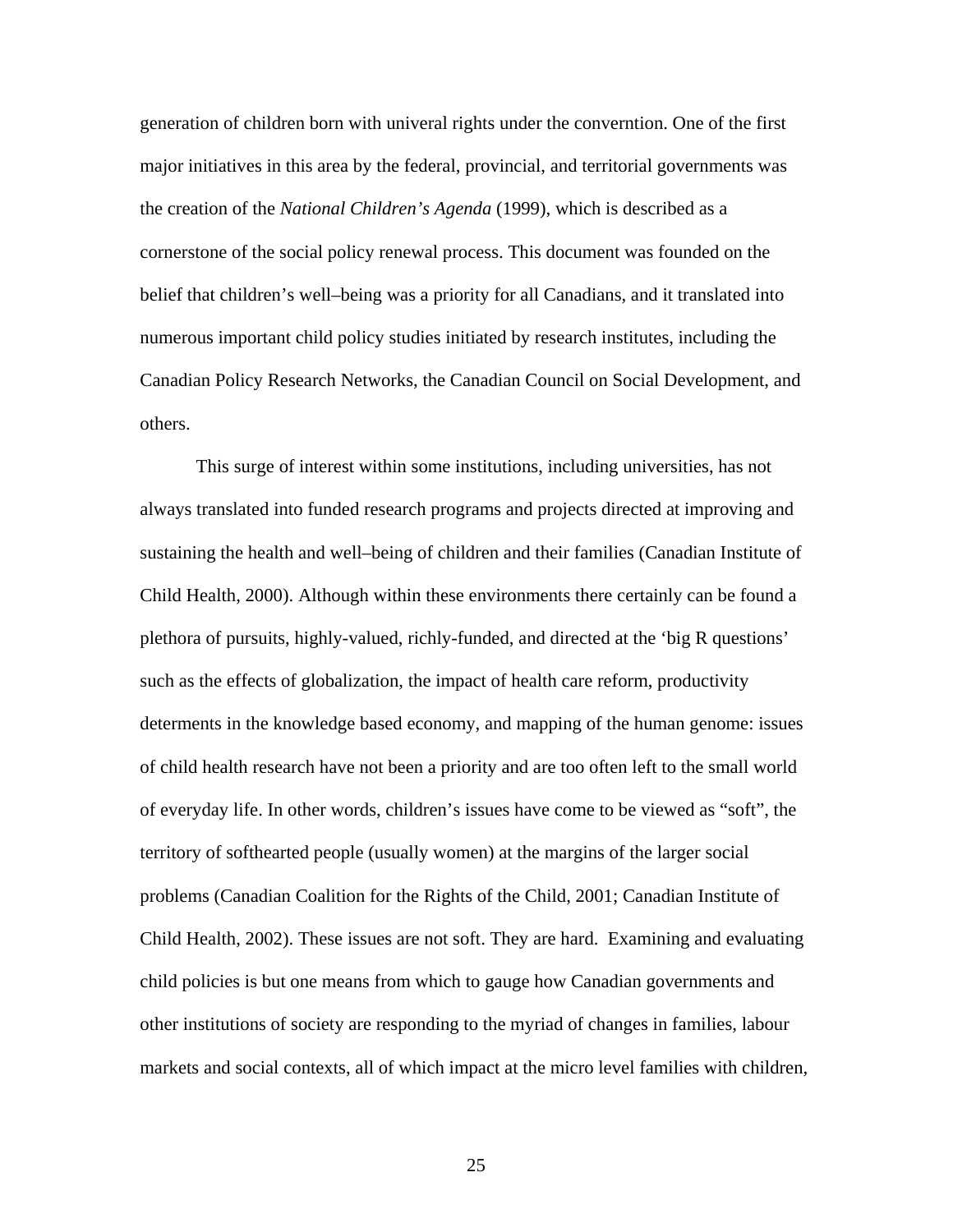<span id="page-35-0"></span>including those with palliative care needs (Covell & Howe, 2001; Ennew, 1994). In addition, child policies can also be considered a lens from which to view the convergence of a number of social changes; they are an optic that serves to provide useful insights and understandings about the changing needs of providing and financing care for children and families (Hankisvsky, 2004).

# *Dimensions of Social Policy within the Canadian Context*

There are two dimensions of social policy that will illuminate insights into Canada's responses to the health challenges of children. One approach is the formulation of policy initiatives targeted at enhancing quality, social solidarity, and democracy as demonstrated in countries such as Sweden and Japan (Fried & Gaydos, 2002), where there exists little disparity between rich and poor. The second approach adopted by the British and American governments substitutes the market for policies having the potential effect of creating greater economic and social disparity (Fischer, 1995; Poland et al., 1998; Ruggie, 1996). Canada's location could best be described as somewhere between these two juxtaposed ideologies. Historically, Canada has developed social policies influenced by a welfare state tradition that support security, redistribution, and social integration with the promise of protection against the uncontrollable and unexpected contingencies of life reflected and reinforced by the notions of caring (Rice & Prince, 2000; Vayda & Deber, 1992). However, since the mid-1980s demand created by globalization and national pressures has resulted in what Ruggie (1996) would describe as an erosion of the welfare state. What has emerged within the Canadian context is a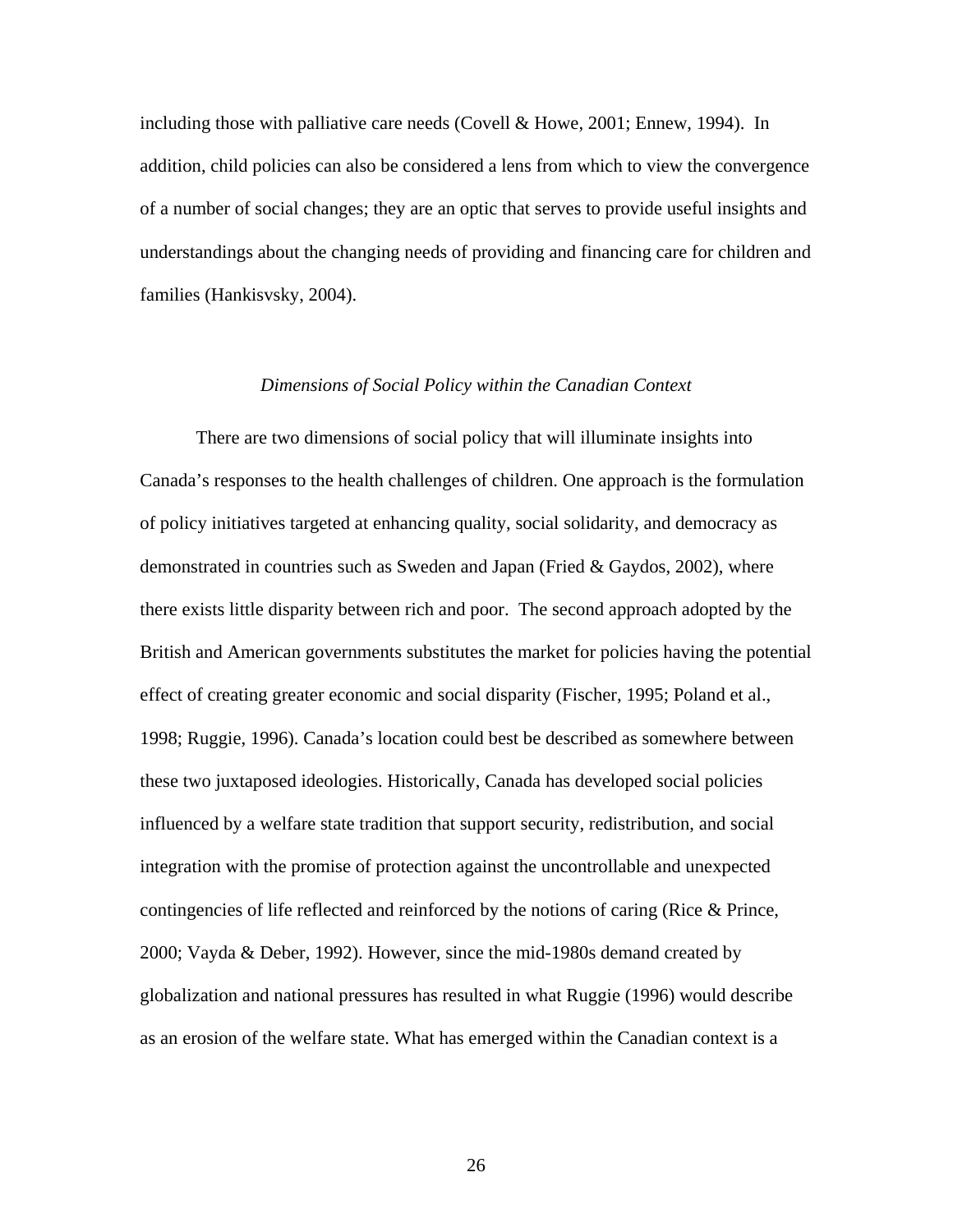new policy regime best described as a welfare state operationalized within a liberal paradigm (Brooks & Miljan, 2003; Rice & Prince, 2000).

 Within the parameters of this new paradigm, there is considerable variance concerning the extent to which the state should respond to the needs of its citizens. For example, the post–World War II governments were committed to social programs directed at maintaining a standard of living through redistribution in order to ensure equality of opportunity for all citizens (Labonte, 1993; Lund, 2002). Currently, the new policy regime is increasingly critical of social dependency on the state and challenges traditional approaches to social welfare as reflected through assumptions and values that are not particularly oriented towards caring (Mahon, 2005; Rachlis, 2004).

Liberal paradigms and the liberal ethic, as ideology, support limiting the power of government (Lavalette & Pratt, 2001; Rice & Prince, 2000; Ruggie, 1996) and assume for the most part that autonomous individuals are able to attend to their own basic needs. Thus simply dependency on the state is considered to be the exception and not the norm. By placing a high value on independence and self–sufficiency, this philosophy fails to grasp the reality of human interdependence and the need for caring mechanisms in both the private and public spheres of our lives (McWilliam, 2004). A further assumption is that human needs are essentially universal, leading to impartial regard for all persons. As humans we are not all the same, nor are we equally situated or equally empowered; moreover, people have different capacities and abilities to attend to their needs (Pigou, 1952). Social policies within this liberal paradigm have a limited capacity to capture and respond to issues of diversity and difference (Magna, 1998) by obscuring and reinforcing various forms of disadvantage and discrimination, and, for this reason, Ruggie (1996)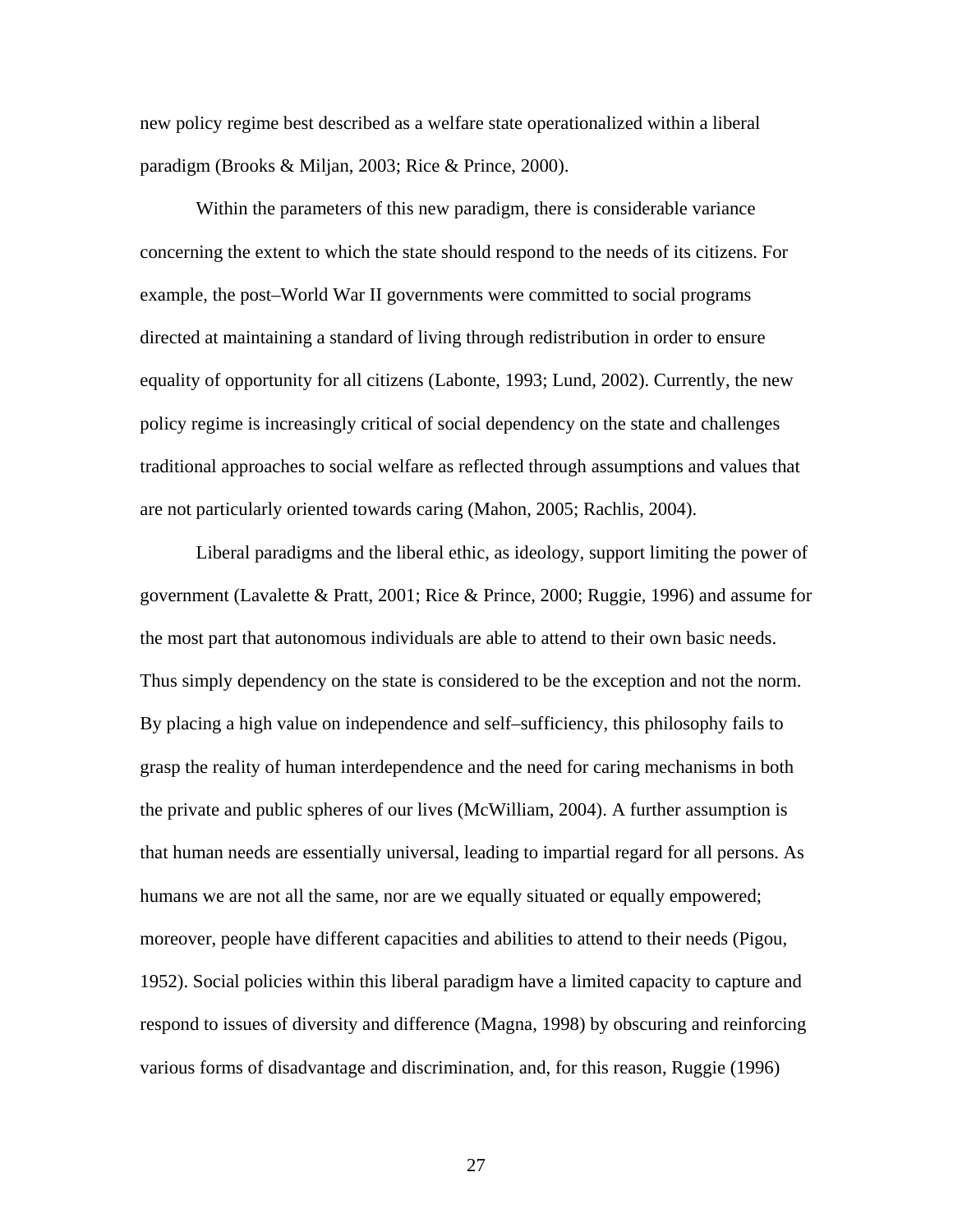would contend that the welfare state has become inadequate, patriarchal, classist, and racist. This position lends some understanding and explanation about why, despite promises of a universal social safety net, Canadian social policy has not always been sufficiently directed to those who require assistance (Rice & Prince, 2000). Policies in the liberal paradigm have largely been concerned with promoting and encouraging the autonomous individual as the appropriate unit of political analysis, impartial universalism as the desirable form of moral reasoning, and rights as a measurement of fairness required for the realization of social justice (Hankisvsky, 2004; Lund, 2002; Manga, 1998). Given these parameters, coupled with ongoing concerns of cost–containment, it becomes highly unlikely that this philosophy of thought can respond effectively to Canada's care deficiencies in social policies, which include pediatric palliative services (Hertzman, 2002; Mustard, 2005).

Cost–containment is a critical element in social policy decisions and economic evaluations of policies and programs, and nowhere can this be more widely observed than in the field of health policy (Mann et al, 1999; Rachlis, 2004; Sawatzky & Fowler-Kerry, 2003; Wallack et al, 1993). Economic evaluations operationalized within the current liberal theoretical paradigm assume that individuals are rational economic actors and selfish profit maximizers (Rice & Prince, 2000) who create a civil society because the benefits of doing so outweigh the costs and that, once established, these individuals will continue to peruse choices that maximize their welfare largely in terms of material possessions and gains. Interactions are focused on the premise of an ideal market in which prices form the only necessary form of communication (Brooks & Miljan, 2003, Ruggie, 1996) making the relationship between buyer and seller the model of all human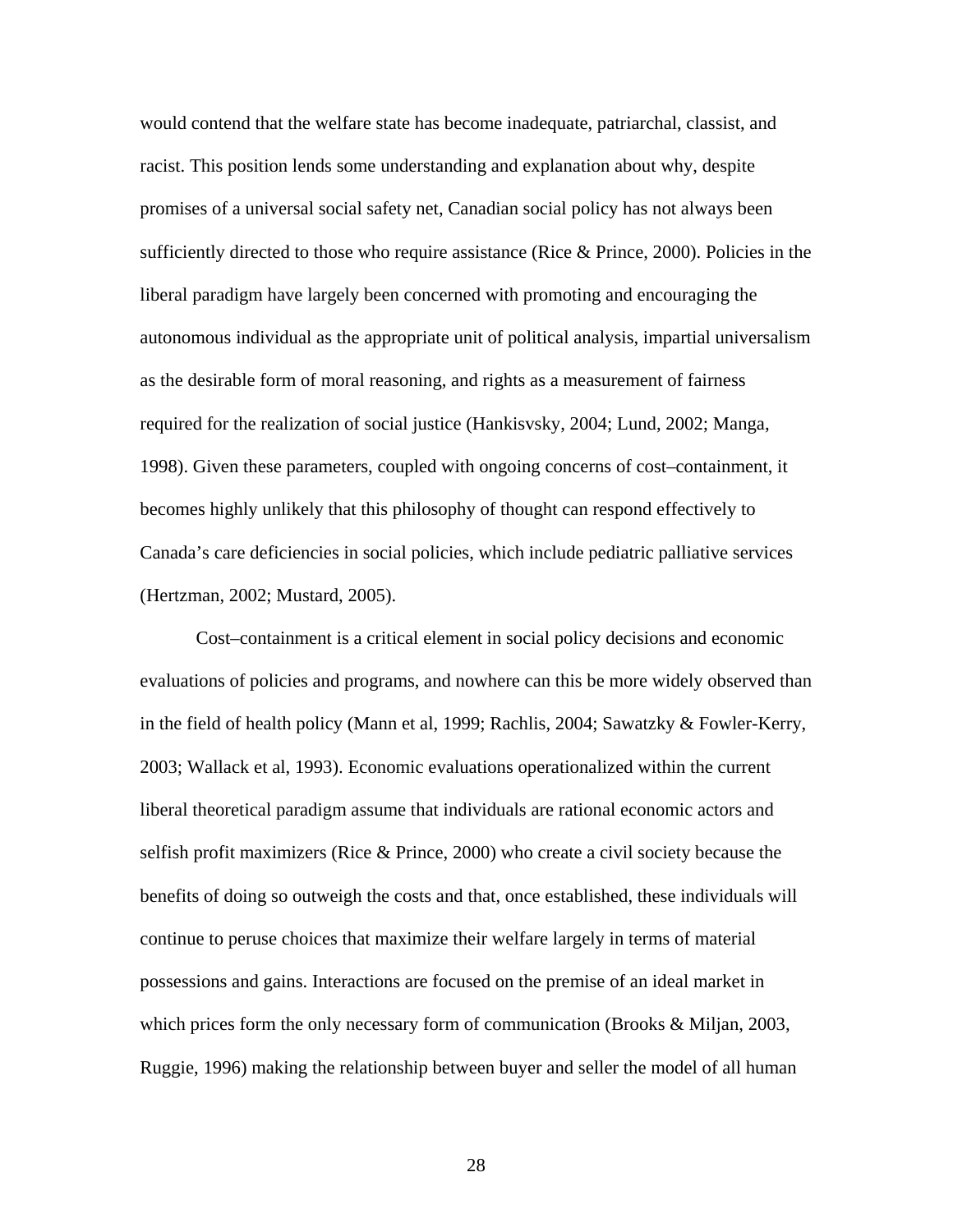interactions. This point of view does not allow for the injection of moral values such as altruism and cooperation because human behavior and political and social interactions are linked to the rational pursuit of self–interest and optimal economic results, described by Habermas (1984) as the discourse of commodifiction. Efficacy has become the most decisive value controlled by the corporate world (Magna, 1998). Within the health care context, compelling evidence exists from economic costing studies demonstrating that the focal point of economic measurements and efficiency has meant simply that economic measurements have encroached on areas of citizens' lives that, previously, have been valued according to non–market methods (Lomas & Veenstra, 1997; Rice & Prince, 2000).

This discourse of commodifiction, with its roots in positivism, has led some economists to argue that serious problems will result from attempts to quantify certain human goods, properties of persons, and their human interactions (Lomas & Veenstra, 1997; Lund, 2002; Rist, 1989). Cash symbols for the value of human life, they believe, should be resisted especially where life is not considered a marketable good and no obvious alternative market signals exists to serve as indicator for this evaluation. A position that translates further to the notion that it is easiest to measure those things that are the most easily measured and does not take into any account that the most valuable things in human life have a value (Canadian Nurses Association, 2000; Evans & Stoddart, 1990; Freid & Gaydos, 2002; Lavalette & Pratt, 2001; Mann et al., 1999; Rist, 1989; Romanow, 2002). Continuing this discourse raises yet another question about the contextual reality concerning relationships with others and sustaining community as an integral component of the human condition. Much of our lives are spent receiving or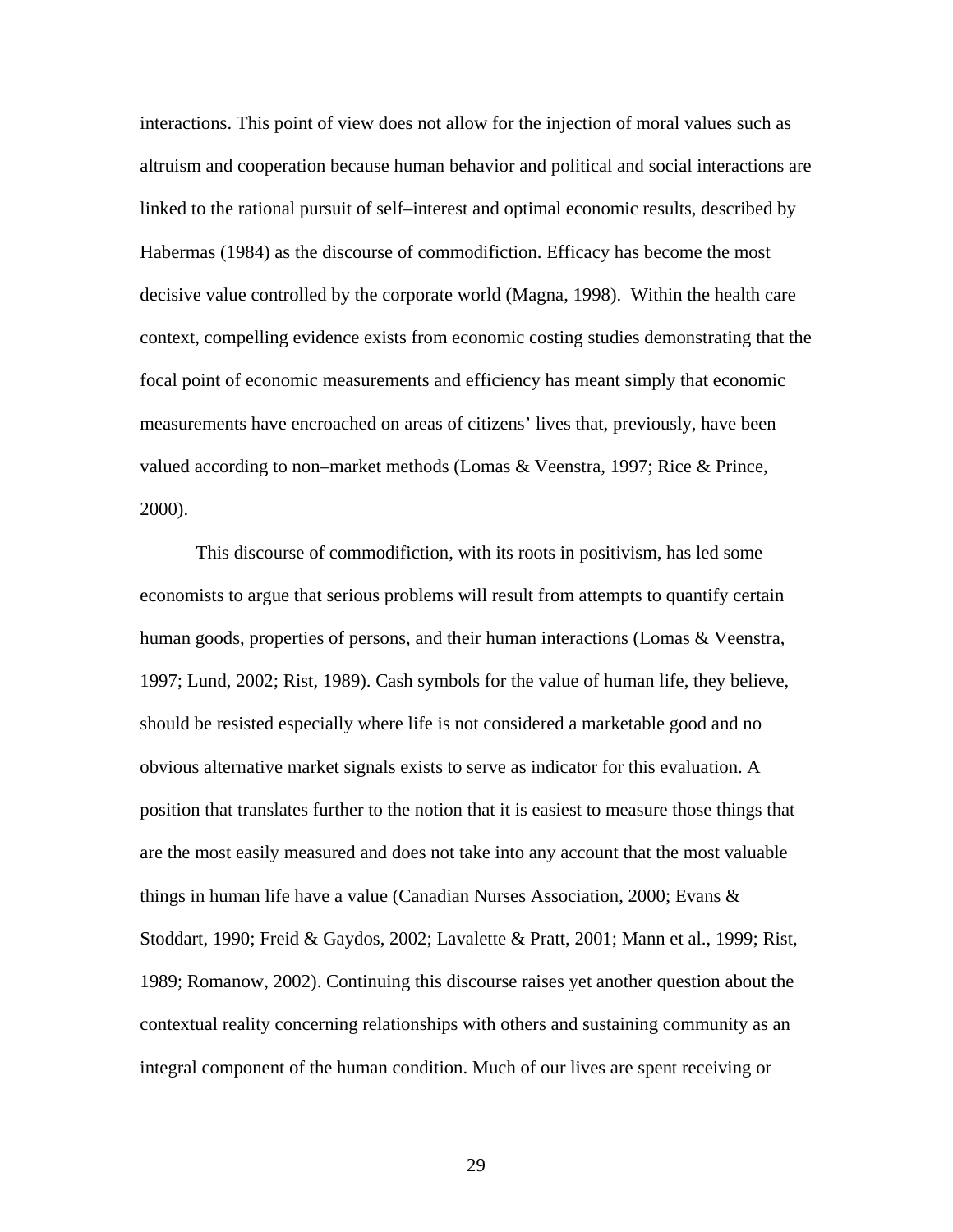providing some form of care: illnesses, disease, death and dying result in multiple forms of dependency and are regular occurrences throughout the life cycle (Paringer, 1983; Sawatzky & Fowler-Kerry, 2003; Williams et al., 2001; Zelizer, 1985). The liberal perspective that regards the provision of care for others as a private responsibility, where society is composed of autonomous equals, creates a real blurring of the inevitability of interdependencies and the provision of care as essential to human life.

The act of giving care can involve a range of activities, including but not limited to the physical and emotional activities associated with looking after, responding to, and supporting others. Caregiving has been classified as formal and informal. Informal care is typically unpaid care provided by family, and formal care is provided by paid workers (Nelson & Nelson, 1996; Mahon, 2002). Within the current context, the most important source of all forms of care is informal care, and informal care also responds to care deficiencies that develop as the result of sudden and unexpected circumstances and/or government policies. The most common form of informal care is home care, which covers both short–term and long–term care needs and requires a combination of skills of hand, brain, and a compassionate heart. The matter of home care has become and continues to be at the center of recent discourses, especially since the implementation of the liberal policies of deinstitutionalization (Canadian Broadcasting Center, 2006; Conservative Party Platform, 2006; Government of Canada, 2003; Mahon, 2002). The home care policy initiative was, and continues to be, premised on a number of faulty assumptions, most notably that there is an untapped pool of private labor available to provide home care (Paringer, 1983; Rachlis, 2004; Romanow, 2002; Sawatzky & Fowler–Kerry, 2003). An option that is substantially less expense than the alternative,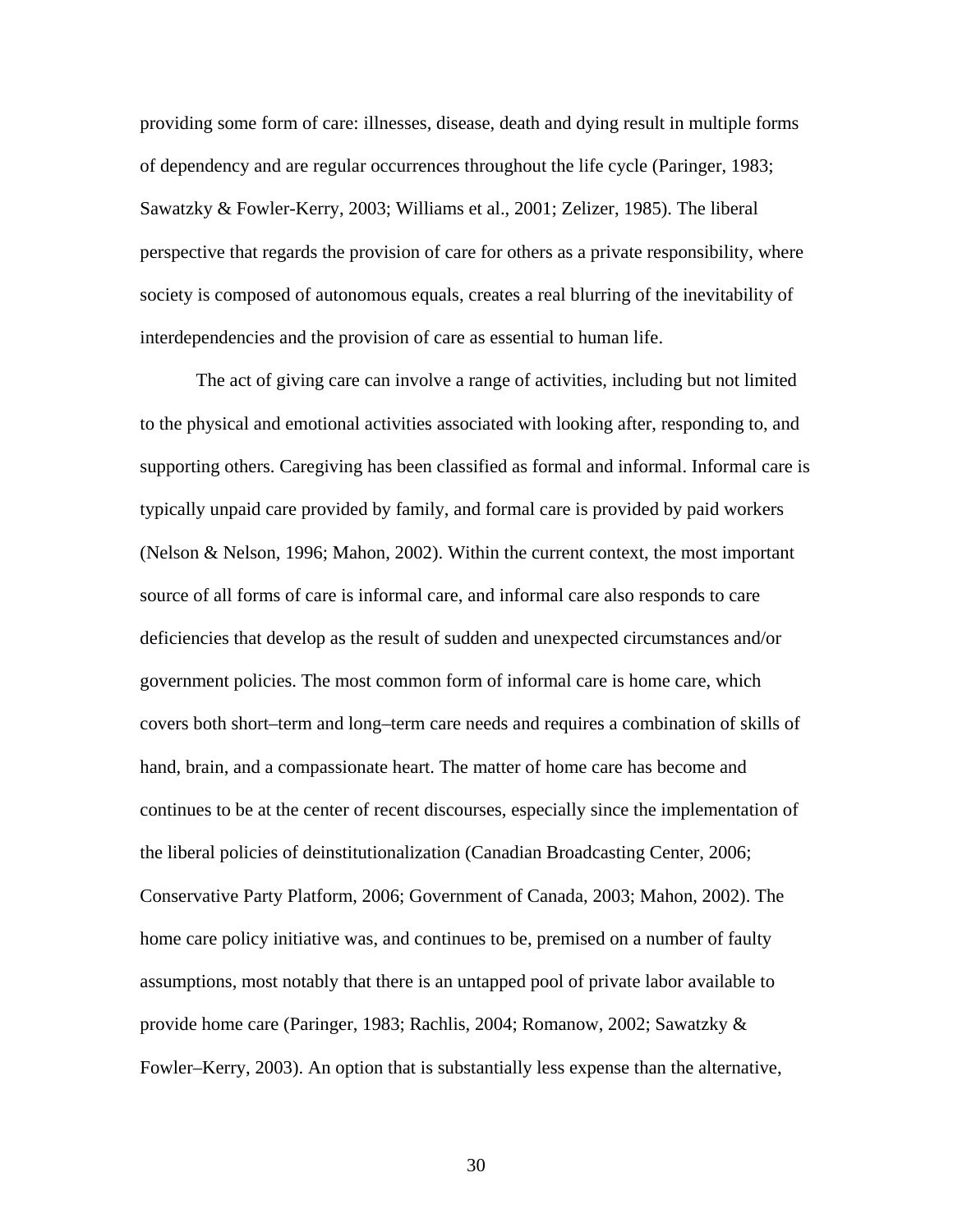which would require massive infusions of capital to back fill resourcing the policy decision (Lund, 2002). Implementing this policy had the effect of instantly creating a burden of care on families and specifically women, who were seen as having a choice to provide the care themselves or buying services on the market (Evans & Stoddard, 1990; Canadian Healthcare Association, 1996; Lomas & Veenstra, 1997; Canadian Nurses Association, 2000). While little has been done in the policy arena to adjust or alleviate the current disparity in care, there have been discussions highlighting the current state of affairs as unjust. Most recently, the Romanow Commission (2002) proposed expanding the principle of comprehensiveness, as it appears in the Canada Health Act, to include home care services. Further, the Federal Government in 2003 introduced a 16 billion dollar reform fund for provinces and territories targeting primary health care, home care and catastrophic drug coverage. Short–term acute home care, including acute community mental health and end-of-life care, were identified as an area of priory. Under Employment Insurance (EI), the government introduced a six-week compassionate care leave benefit to enable people to care for a gravely ill or dying parent, spouse, or child. While these policy initiatives attempt a remedy, they do not attend to the full scope of health needs especially for children who require palliative care services (Canadian Institute for Health Information, 2006; Canadian Institute for Child Health, 2002; Coffey & MacCain, 2002). For example, according to a 2002 Decima poll, the majority of caregivers provide care for longer than six months, and over 20 percent report providing care for more than ten years. In addition, compassionate care leave under the EI program does not attend to women caregivers who do not work or who, because of their specific work situations (e.g., part–time, contract work), do not qualify for EI.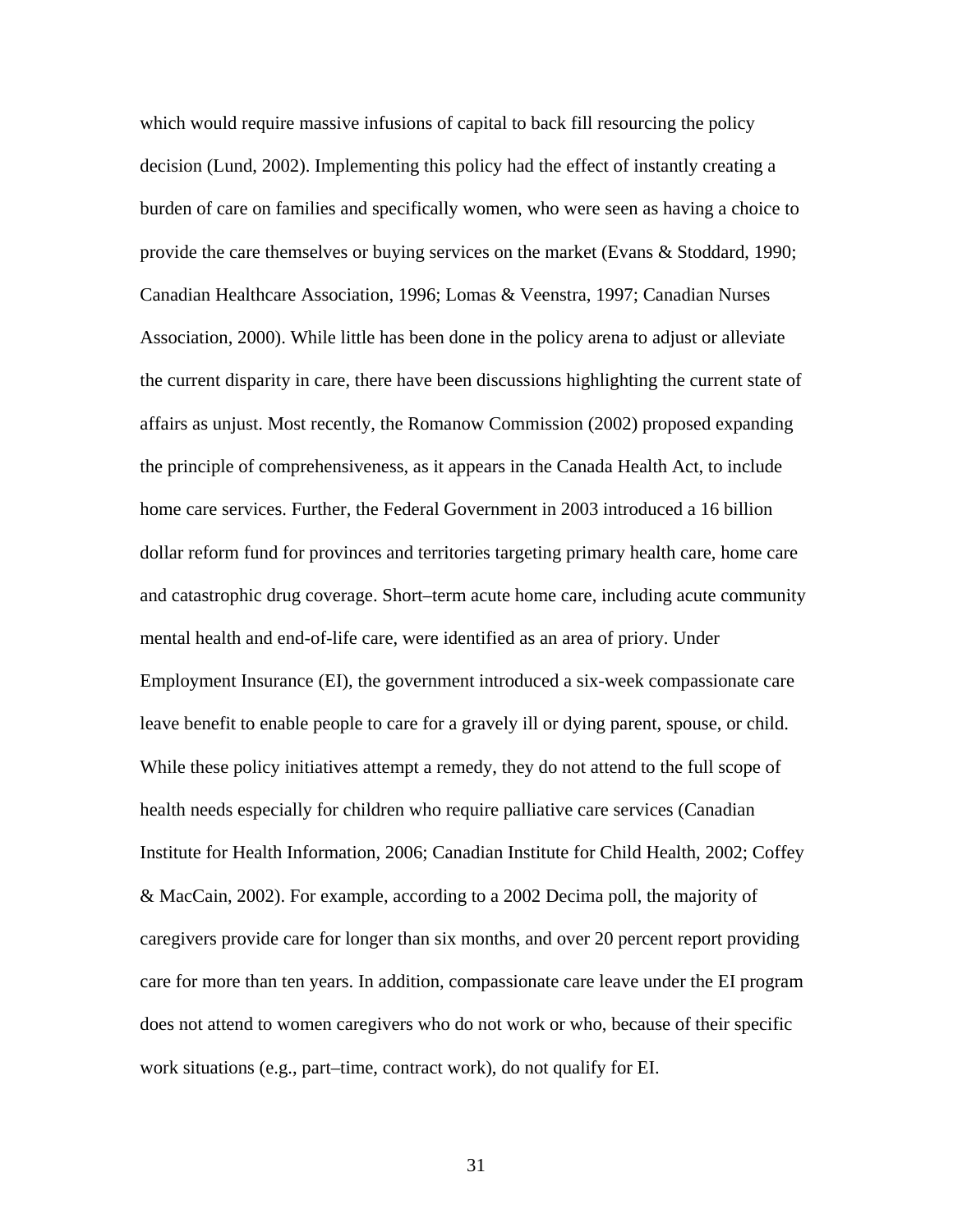Child health researchers have long advocated that an investment in children is as much a part of 'social investment' as large Research Council grants that promote the development of the high technology sector (Coffey & McCain, 2002; Covell & Howe, 2001; Freeman, 2004; Heinz, 2000; Hertzman, 2002; Hertzman et al., 2002). Investing in the health and wellbeing of those less–advantaged, such as children, represents a significant investment in the future productive capacity of society (Coffey  $\&$  McCain, 2002; Keeting & Hertzman, 1999). Valuing children as an important area of economic investment serves as the basis for the RBC Community Development Program in Child and Youth Health at the University of Saskatchewan College of Nursing. The notion that children are a vulnerable population is not new and has effected and reshaped social policy in Canada--for example, the report co-authored by Dr. Fraser Mustard and Margaret Marland, Minister Responsible for Children, Ontario Government, "Reversing the Real Brain Drain: the Early Years Study" (1999). Dr. Mustard's work has been instrumental in persuading the Canadian government to devote over \$2 billion dollars towards improving the educational and intellectual performance of Canada's children, which is a recommendation based on the premise that the whole nation will benefit economically and socially (Coffey  $\&$  McCain, 2002) and is consistent with the philosophy underlying the "National Children's Agenda".

 The enthusiasm that child health researchers and advocates bring to the policy arena has not always been met with an equally supportive response by either Federal or Provincial governments. During the 1980s governments globally were experiencing the effects of a significant down-swing within economic markets, and the subsequent recession resulted in significant challenges and claw backs to the traditional welfare state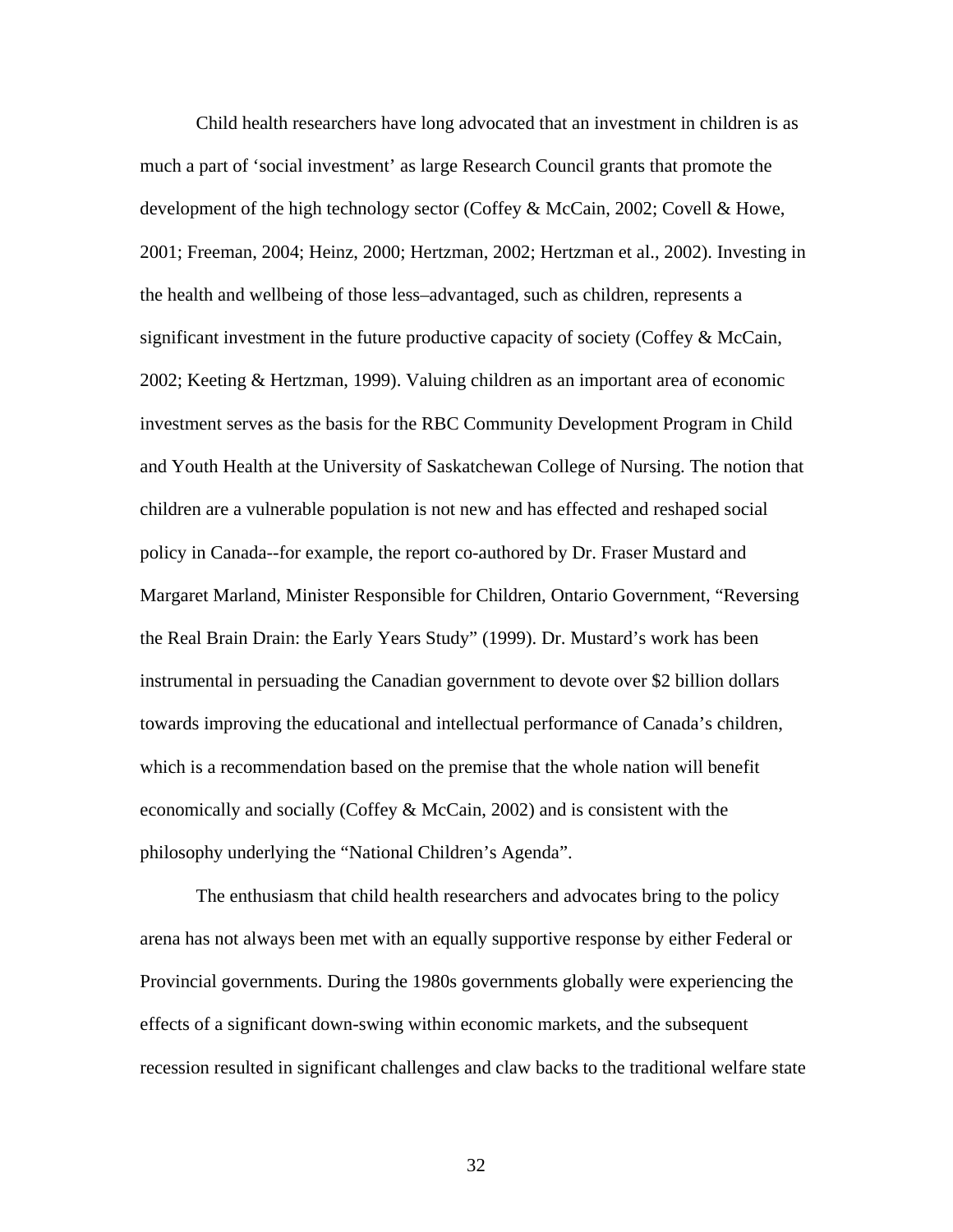social policies and programs. Within this difficult economic period, the Federal Liberal Government launched the "National Child Benefit Supplement" (NCBS) in 1997 as an attempt to prevent and reduce the effect of child policy. This initiative was a partnership among federal, provincial, territorial governments and First Nations. The NCBS was a part of the existing "Canada Child Tax Benefit" (CCTB), similar to what used to be known as the *Baby Bonuses*. The CCTB replaced existing child benefits including the "Working Income Supplement". This agreement required that the amount of NCBS be deducted from the families on social assistance and became known as the *NCBS Claw back*. In spite of recommendations inherent in the agreement, Manitoba and New Brunswick elected not to recover the NCBS, but all other provinces and territories, including Saskatchewan, recouped some or all of the benefit. The federal government and certain provincial governments took the position that the NCBS must be clawed back to ensure working families were always better off than families on social assistance. They argued clawing back the NCBS from families on social assistance was necessary to maintain the status quo as well, parents on social assistance "needed" some sort of incentive to find their way off of assistance into paid work.

 Saskatchewan never subscribed to this position and was unique in its approach to the application of the NCBS claw back due its historical and philosophical orientation. The provincial government was reeling from the economic impact of the recession and also conscious of its moral commitment to the tenants of the welfare state and issues of social justice, which continued to focus on maintenance of social programs to prevent and support those disadvantaged. Saskatchewan's position within this economic context was that monies saved from one program, like NCBS, should be reinvested in new programs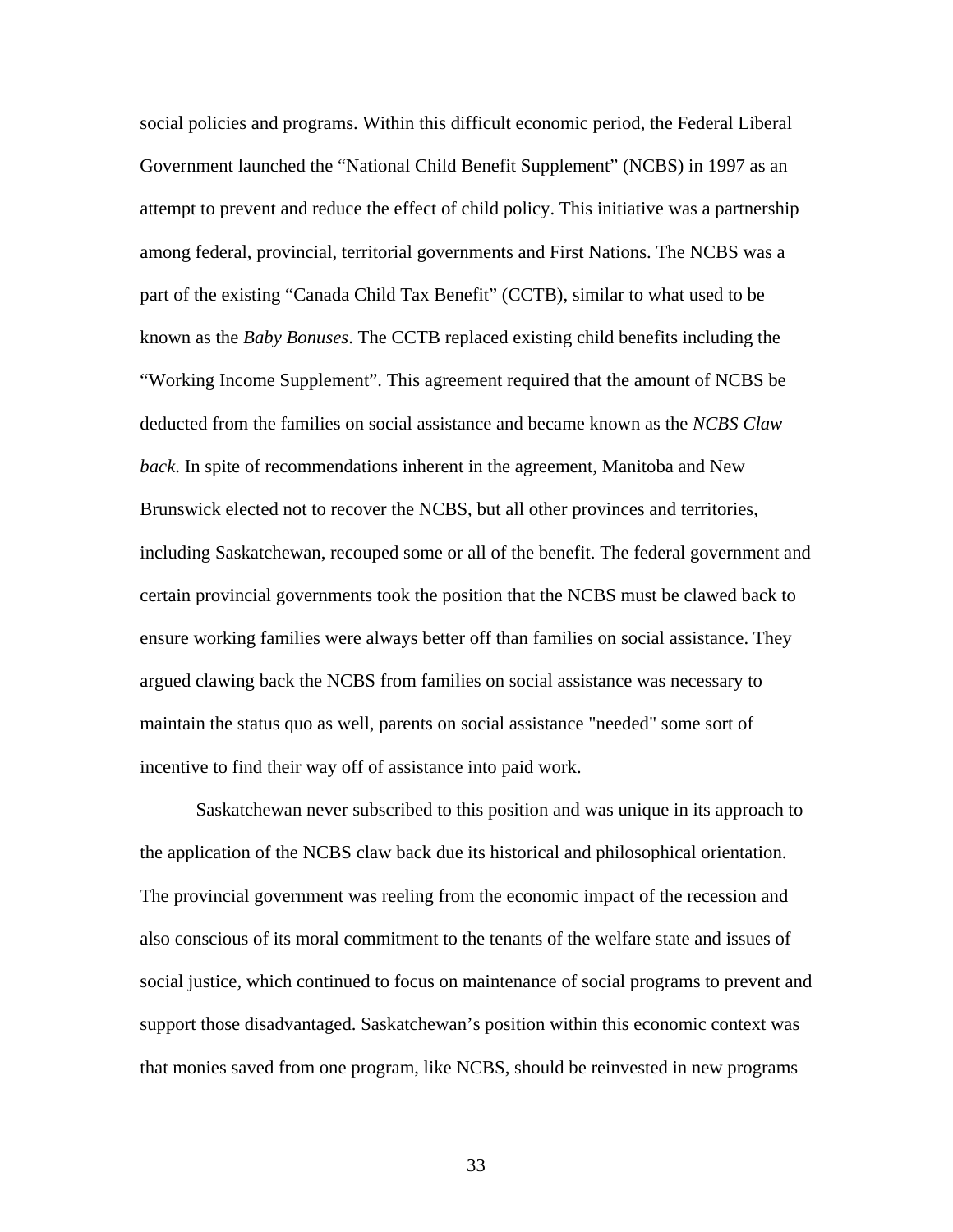targeting low–income families, and they launched what became known as the Employment Supplement (personal communication with Minister Atkinson, October 20, 2006; personal communication with Deputy Minister Durnford, March 27, 2007). In 1999, the Saskatchewan Government moved the agenda of children's health a step further by mobilizing and implementing "Saskatchewan's Action Plan for Children"*.* A health promotion plan promoting "Healthier Places to Live, Work and Play…A Provincial Population Health Promotion Strategy for Saskatchewan"*.* The philosophy behind this unique and novel program integrated seven government departments and secretariats including health, social services, education, justice, culture, youth and recreation—to collaboratively assist communities in enhancing the well–being of children, youth and families. The major thrust of the program was to address the needs of the very young and their families in the areas of mental well–being, accessible nutritious food, decreased substance use/abuse and active communities. The province was divided into Regional Sectorial Communities that would respond and tailor interventions to meet specific regional needs. An approach very much congruent with current and ongoing research initiatives directed at early child development (Hertzman, 2002; Hertzman et al., 2002; McCanin & Mustard, 1999).

 Similarly in this same time frame, Nutana Collegiate in Saskatoon was named a provincial demonstration project, which was directed toward creating schools as *hubs* for multiple levels of service delivery programs. The Health Minister, Pat Atkinson at the time, with the Social Service Minister, Calvert, and the newly elected Assistant Minister of Health, Judy Junor who had as part of her portfolio programs dedicated to children, together felt that the "time was right" and that the "right people" were situated in place to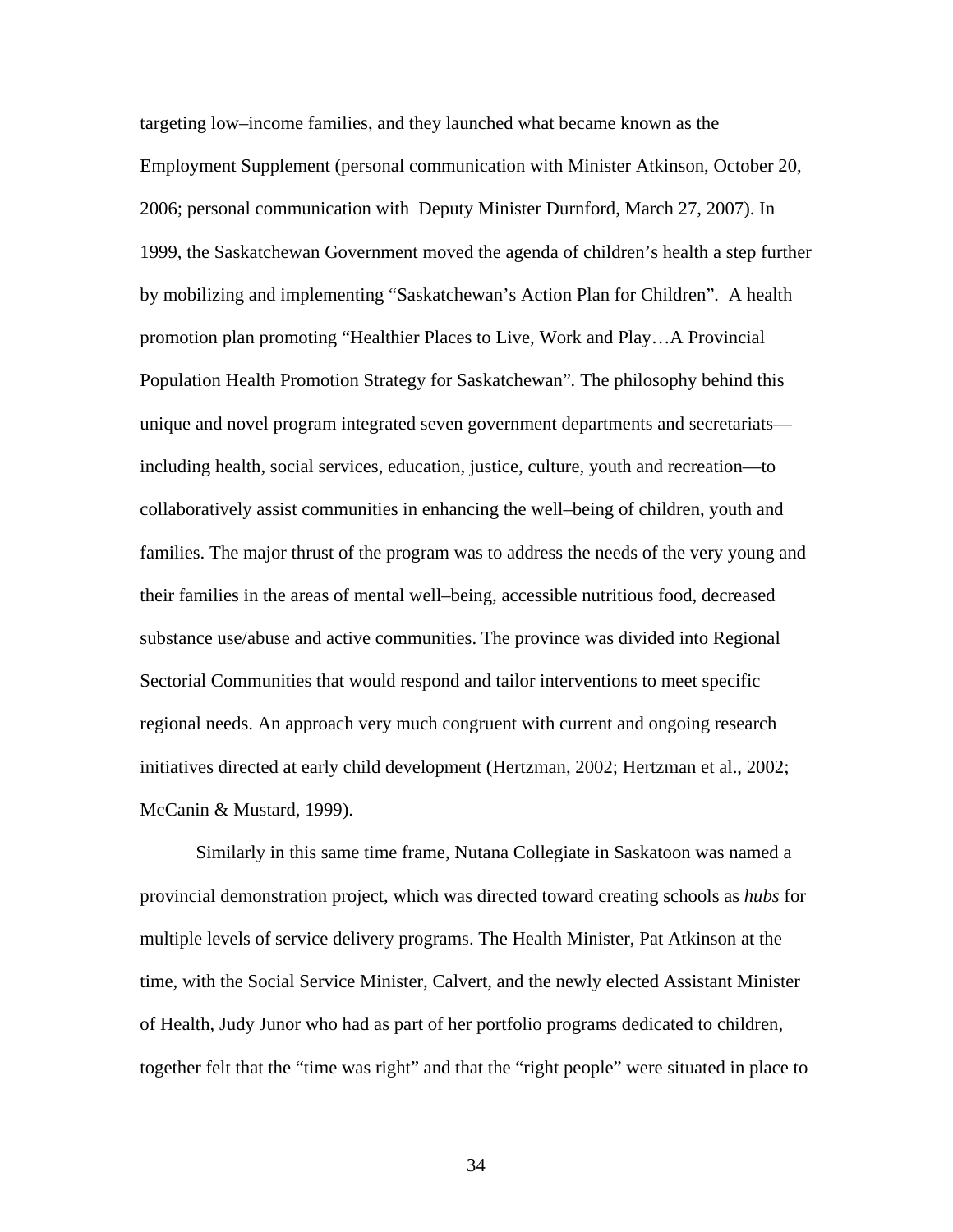launch this new program model (personal communication with Minister Atkinson, October 20, 2006). The vision of utilizing schools as a hub from which to provide integrated, comprehensive programs directed at children, youth and families, was yet another example demonstrating the leadership role of the Saskatchewan Government in the area of child health (personal communication with Deputy Minster Durnford, March 27, 2007). These provincial program initiatives were uniquely situated and embedded in the principles of health promotion, implementing principles espoused by Epp (1986) and Lalonde (1974). Like other well–intentioned programs, Saskatchewan's Action Plan for Children seems to have slipped off the political landscape. An observation supported by Minister Atkinson (personal communication with Minister Atkinson, October 20, 2006), and one that really defies logic. Minster Atkinson sums it up this way, "There was no clear point of origin for this program, just a constellation of what was considered the right people in place, just as there appears to be no distinct ending and turning points in this program are quite elusive, other than to propose that the right people were no more."

 While there appear to be no direct links, one assumes that the "SchoolPLUS" (1999) program similarly emerged as a result of a social policy environment with its origins in Saskatchewan's Action Plan for Children*.* SchoolPLUS was another creative and innovation approach describing a new conceptualization of schools as centers of learning, support and community for the children and families they serve. This model evolved and built on successful practices of schools and community partners to further strengthen the capacity to meet the needs of all children and young people through the creation of a new social institution directly supported through human services.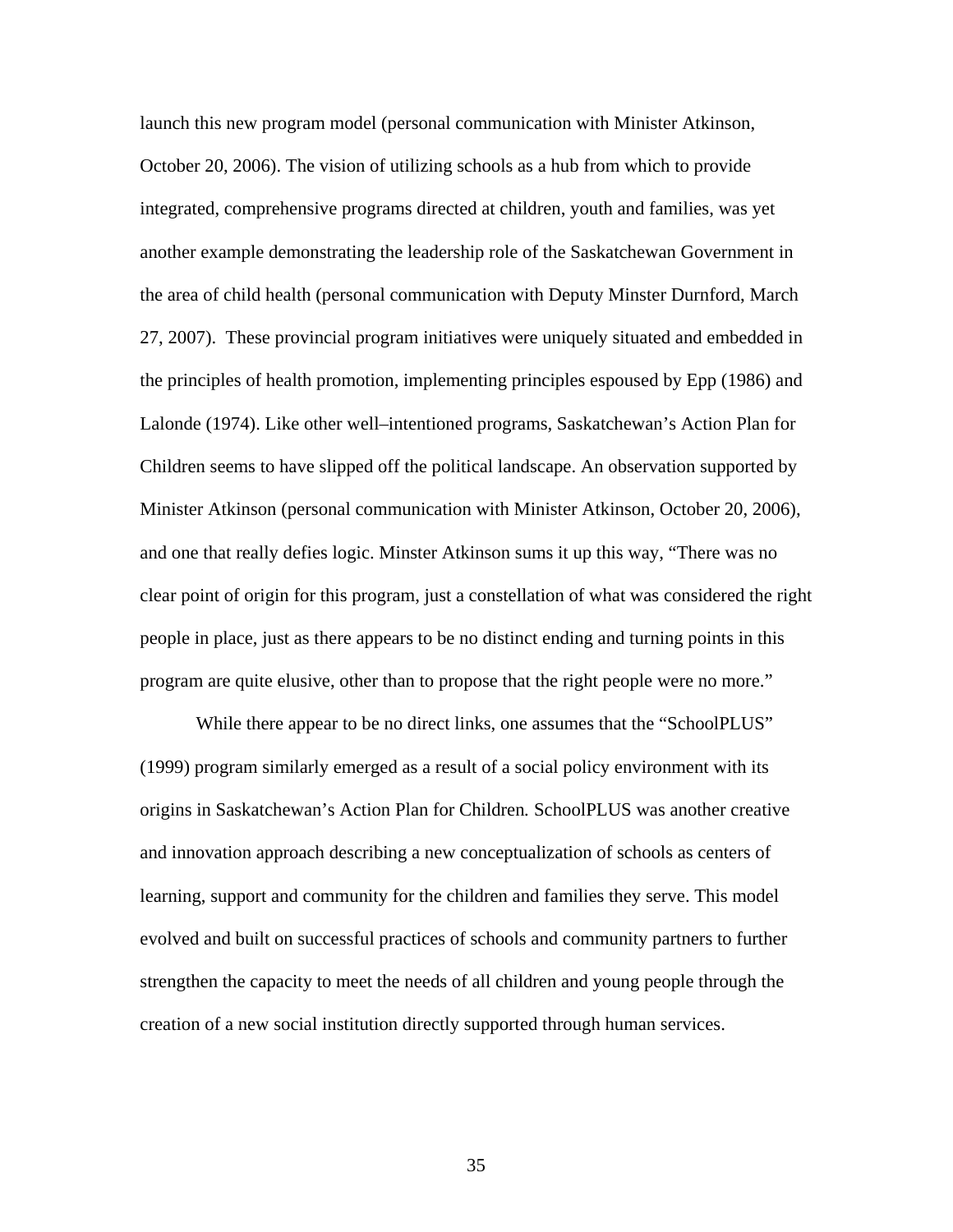Presented as an exemplar initiative and representing a fundamental reform within the human service public policy forum, this program has also fallen from the public arena. Reports suggest the demise of this program resulted from a shift in government priorities due to the government misunderstanding that SchoolPLUS was a philosophy rather than a program to be implemented. From conversations with Minister Atkinson and Deputy Minister Durnford (personal communication with Minister Atkinson, October 20, 2006 & Deputy Minister Durnford, March 27, 2007), there were numerous reasons for this program to loose funding, most importantly the lack of an advocate to spearhead the agenda within the ministry.

 At both, federal and provincial levels of government currently, children's issues are again becoming more prominent in the political policy arena. The issue of supporting children through expansion of childcare in Canada was a hotly contested political issue in the last federal election of 2006. Both Liberal and NDP platforms proposed increasing universal funding to augment the numbers of available licensed daycare facilities with qualified and educated staff. Conservatives, on the contrary, argued that there should be freedom of choice in childcare and proposed "The Universal Child Care Benefit" (UCCB)*,* an allowance providing parents with resources to balance work and family as they like, whether that means formal childcare, informal care through neighbors or relatives, or a parent staying at home. Most recently on August 28, 2006, Mr. Taylor the Saskatchewan Minister of Health spoke with the College of Nursing Faculty and announced that children were again priority for the provincial government and that program initiatives, such as the "Children's Provincial Hospital within a Hospital" and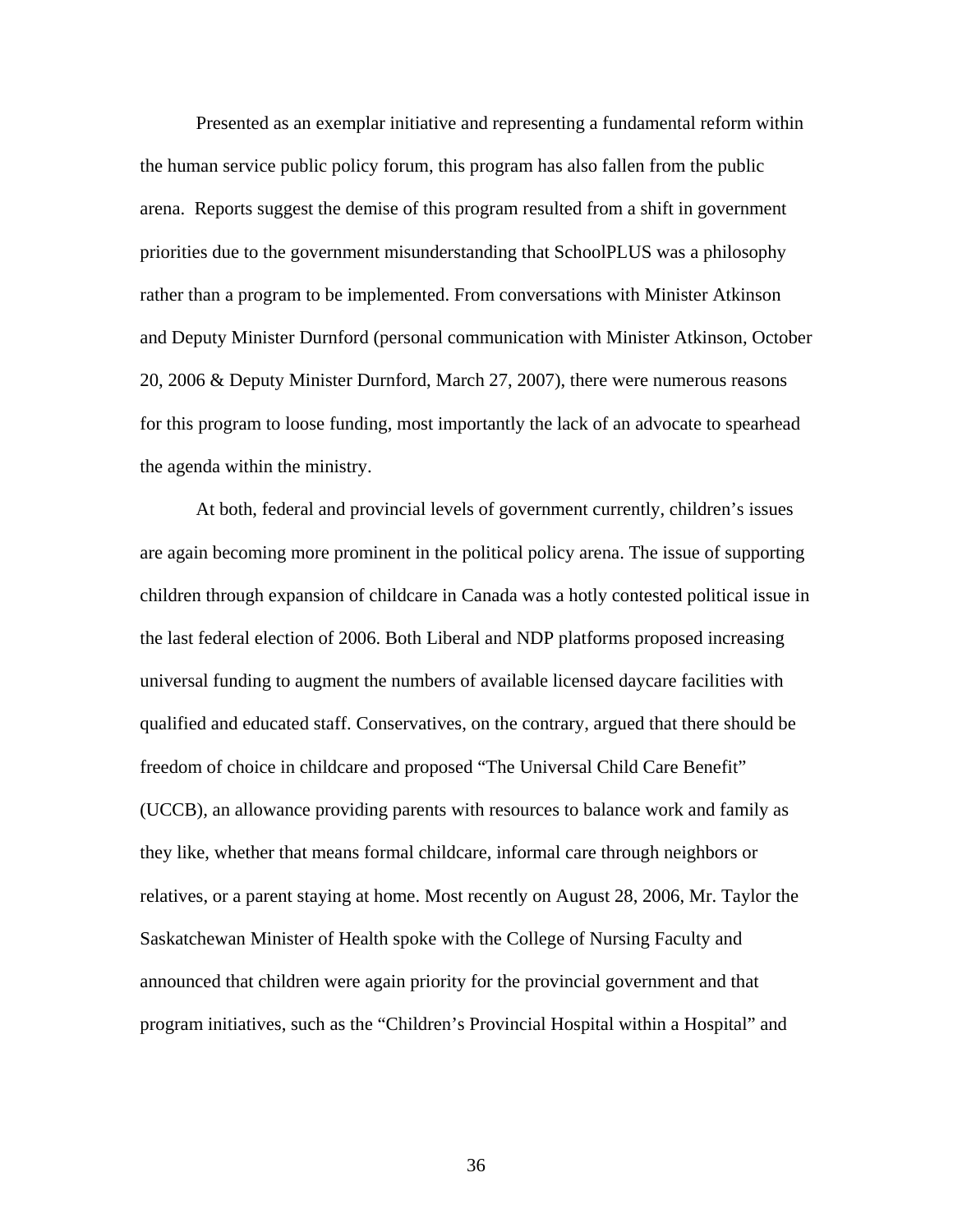the Premier's "Project Hope", were just two of several policy initiatives that the government was undertaking.

While there appears to be "a political will" to do something about improving the health and well–being of children, there has been and continues to be a disconnect between words and action. The Saskatchewan Government carries on supporting the underlying assumptions contained within the philosophy of the welfare state, and in some cases developing and implementing novel social policy agendas and programs in this area, recognizing also that government will never meet the diversity of needs of all constituents. What is disconcerting within the public policy forum is that policies and the resulting programs depend heavily, or even exclusively, on one or a few individuals with a mandate to bring these programs into being and to sustain them. It is at this important juncture that we as a country, a province, and a community must pledge a stronger commitment to a new generation of children with "paper rights" in order to transform these into "lived rights" under the Charter of Rights and Freedoms and the UN Convention.

# *Policy Analysis*

Policy analysis has its historical beginnings firmly embedded within the rational and empirical modes of analysis found in the positivist tradition (Fischer et al., 2007), which constitutes a collection of approaches emerging from the empirical scientific method: cost benefit analysis, survey research, mathematical simulation models, experimental design, input–output studies, multiple regression, and system analysis (Fischer, 1980). From this collection two contrasting approaches of policy analysis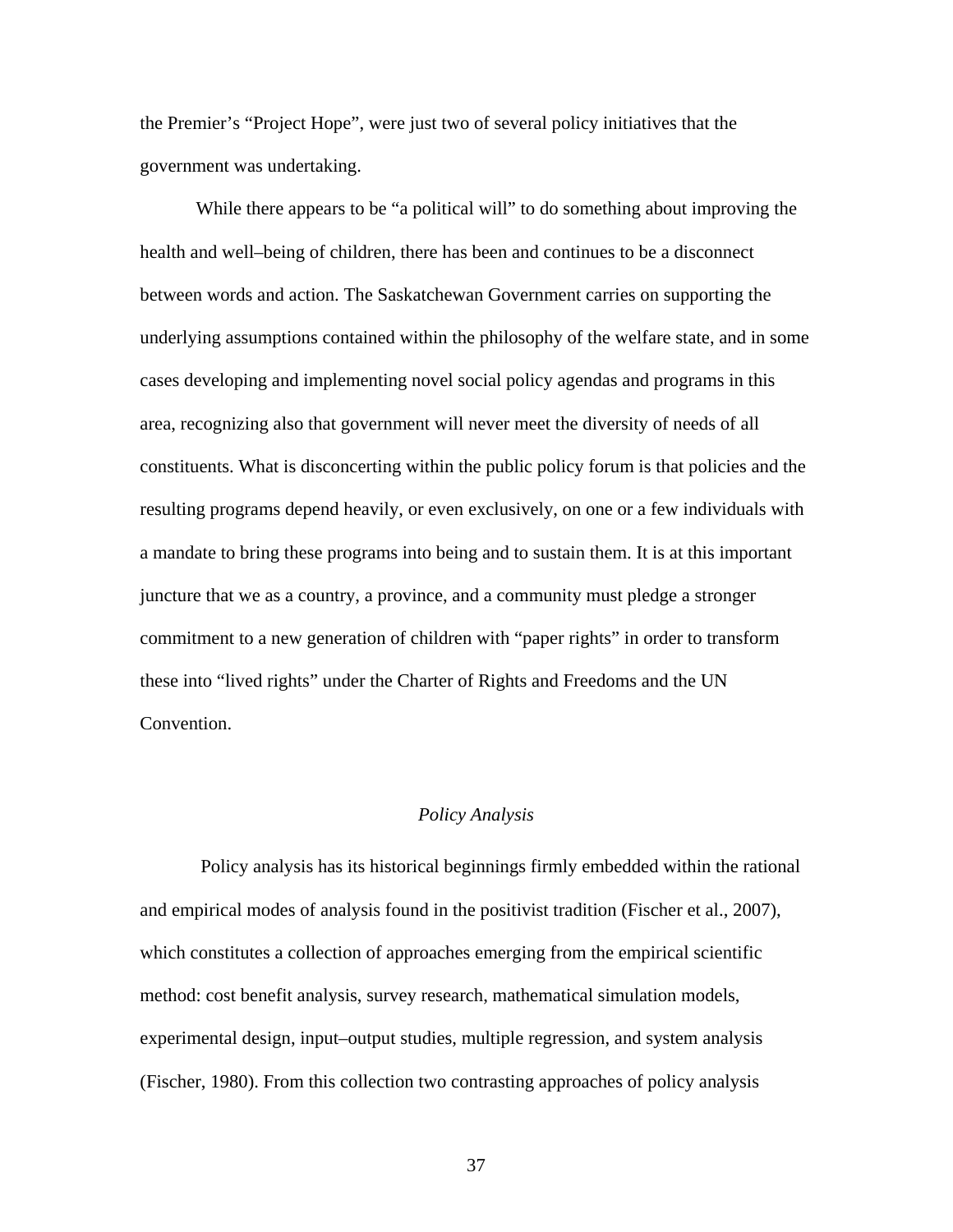emerged (Evans & Stoddart, 2003; Lomas, 2000; Manzer, 1994; Pal, 1997; Rice & Prince, 2000). The first approach is concerned primarily with the assessment of policy formation, implementation, and the particular effects thereof, beginning with the statement of what a particular policy was intended to do and the analysis considering the resources and measures associated with implementing the policy (Evans & Stoddart, 1990; Lomas, 2004; Shortt & Shaw, 2003). The second approach focused on the 'how' and 'why' a particular policy developed, so the policy, rather than its effect, is considered the outcome (Esmail & Walker, 2004; Mullens, 1998). While both approaches serve and continue to serve a valuable purpose in the development and evaluation of social policy, there has been increasing discourse about the limitations inherent within empirical methods in the study of normative political and social phenomena--particularly with its separation of facts and values (Fisher, 1995). Pal (2001) presents his critique of the positivist origins of the policy 'movement':

The standard definition of policy analysis therefore clearly carries with it some cultural and historical baggage. Even if we substantially relax the definition to include a wider variety of ways of knowing and thinking, it is hard to escape the core assumptions that analysis will demand, at minimum, (1) expertise, (2) reliance on western science, (3) deductive logic, (4) measurement, (5) clear and replicable steps or stages. For the last fifty years, this model or rationality has been challenged and criticized for what it leaves out. So what's wrong with being rational?" (p. 21)

 He continues his discourse by presenting three perspectives that continue to challenge the model of rationality. Firstly, the perception of a lack of rationality within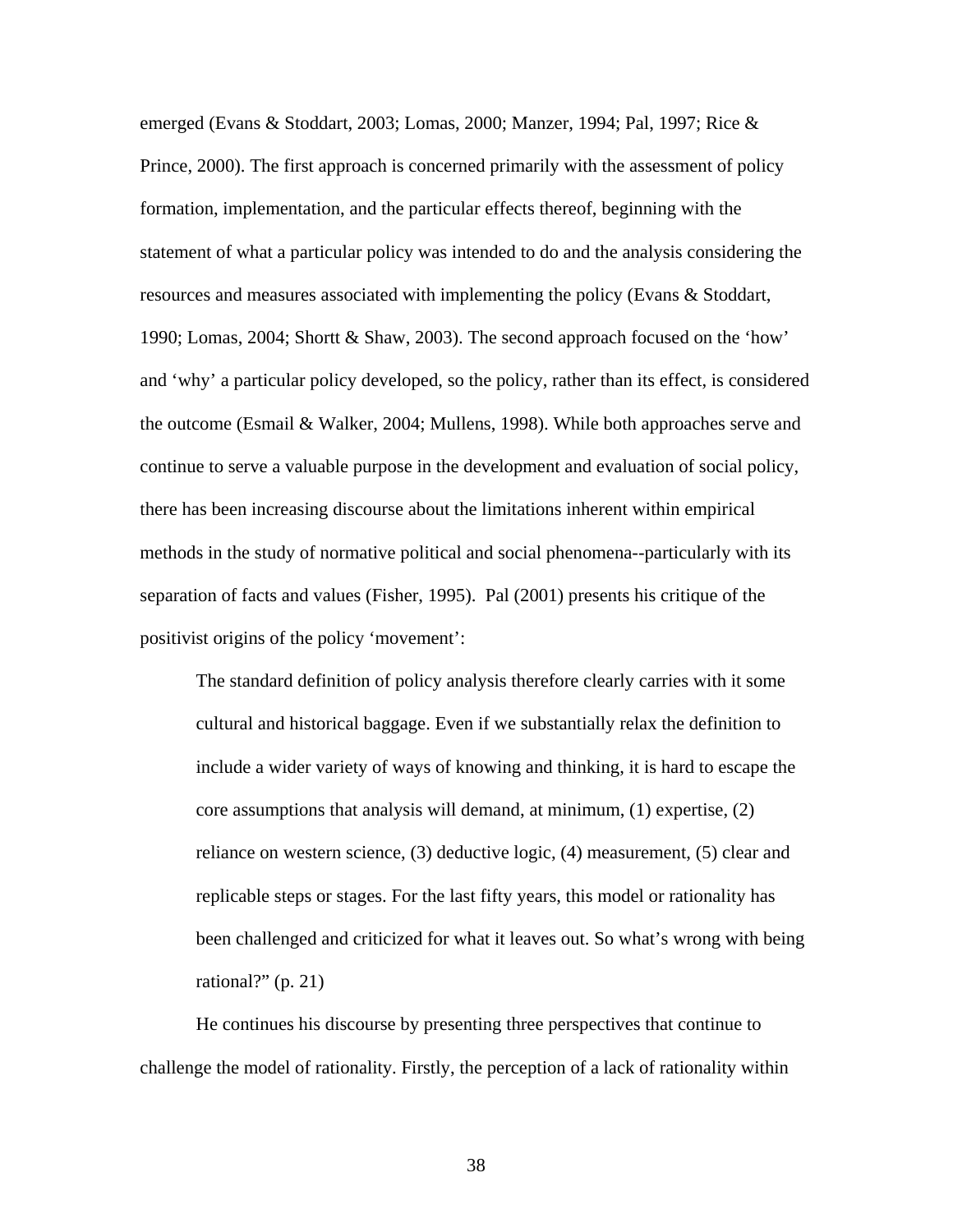the policy process wherein the act of policy-making is described as an incremental process and decision makers 'muddle through' the challenges of the real world (Pal, 2001, p. 21). Secondly, policy processes are value laden, which is a limitation largely ignored by the rational model. Thirdly, the process of policy analysis has "relatively little influence on policy-making" (p. 22). Pal's position is influenced in part by Fisher's (1995) previous assumption concerning the intrinsic limitations with the fact/value separation scheme. A scheme based on positivism's adherence to the metaethical theory known as *value non–cognitivism*, which is predicated on the belief that value judgments are essentially emotional responses to life conditions and contain no verifiable truth content. To qualify as objective knowledge, statements must be verifiable only through formal empirical methods; thus value judgments within this paradigm fall beyond the reach of rational methods practiced and defined as the formal rules and procedures of the scientific method (Fisher, 2000; Poland et al., 1998; Rice & Prince, 2000).

 There can be little debate over the reality that public policy is by its very nature laden with value judgments. However, Fisher (1995) and others (Forester, 1993; Pal, 2001; Stone, 1997 & Yanow, 2000) suggest that it is challenging from a methodological perspective to clearly delineate and separate facts and values without distorting the basic purposes. Some policy scientists have solved this dilemma by simply electing to ignore the fact/value separation, which is a position that does little to control for what positivists would describe as threats to internal validity. Still others (Fischer et al., 2007; Lund, 2002; Manga, 1998; Pal, 1997; Rist, 1989) will treat values as normative relationships that are regarded as static, non–complex relationships rather than changeable, dynamic multi–dimensional dialectical process. Normative statistical analysis is limited to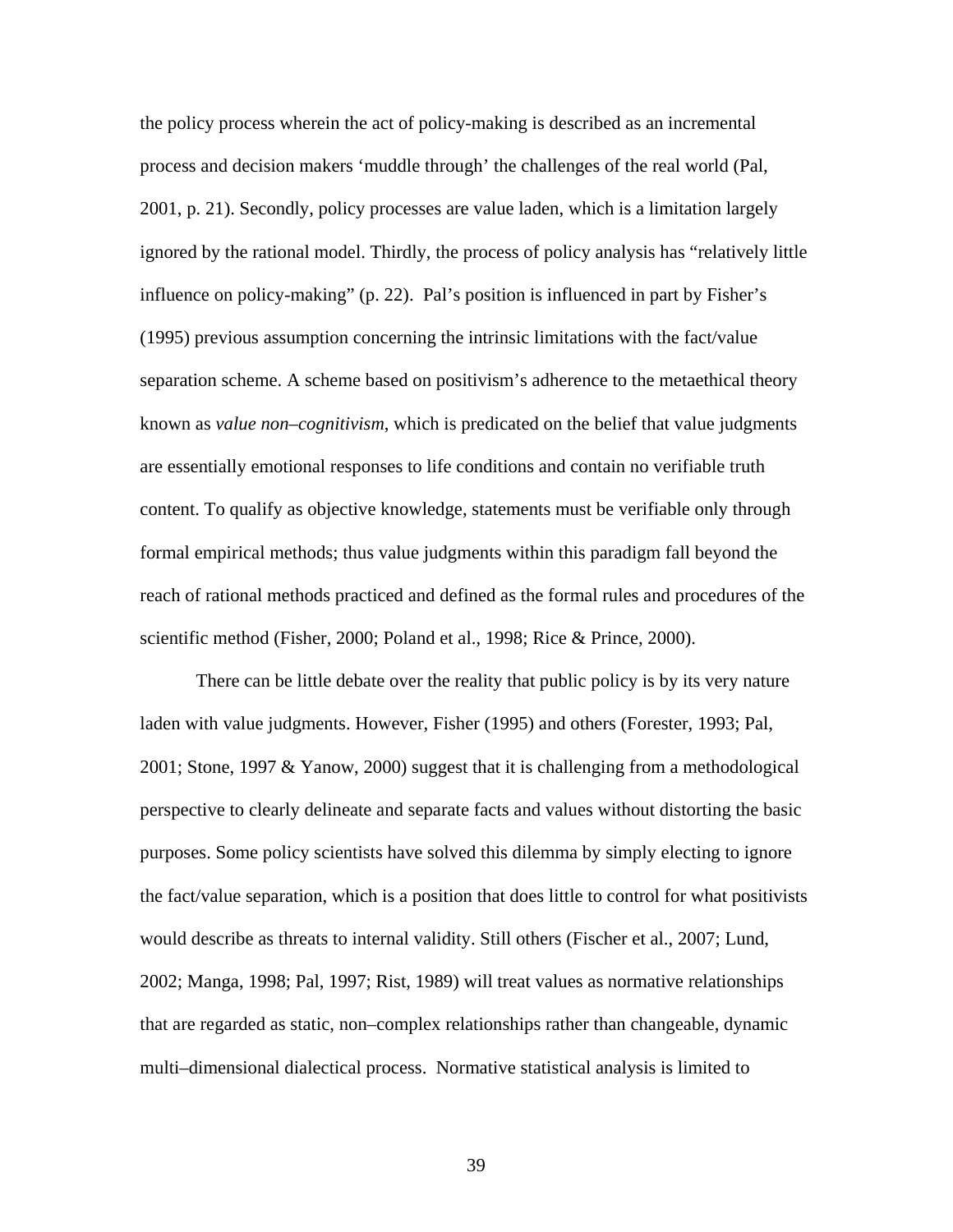prescribed empirical scientific processes of logic and verification, a process that limits and rules out informal discursive process that mediates the construction or social reality. According to Fisher (2000), this has led positivists to either reject or ignore the study of normative discourse in everyday life, which he describes as an "epistemological limbo" (p. 3).

 Increasing interest in the pedagogy of policy sciences and limitations associated with the traditional positivist paradigm has served as an impetus for the development of new models emerging from philosophical paradigms situated in post-positivist (Fischer, 1995; Pall, 2001), interpretive (Yanow, 2000), and post-modern (Forester, 1993; Stone, 1997) thought. Inherent within each of these models are basic assumptions associated with critical social theory. More specifically, normative argumentation is not considered an irrational process, and deliberation about goals and values is not considered an inferior pursuit to scientific discourse, but they are seen as rather different approaches of equal value. In the words of Horkheimer, a critical theorist must form "a dynamic unity with the oppressed class, so that his presentation of societal contradictions is not merely an expression of the historical situation but also a force within it to stimulate change." (1972, p. 215)

 This shifting emphasis towards qualitative methods in the search for an alternative to the positivist model within policy sciences has drawn attention to the unique dimensions of the social world (Kincheloe & McLaren, 2000; Lavalette & Pratt, 2001). A new paradigm is energized and committed to explaining value-laden social issues within the subjective realm by positioning the researcher to "get inside" the situation and understand the meaning of the social phenomena from the informant's own goals, values,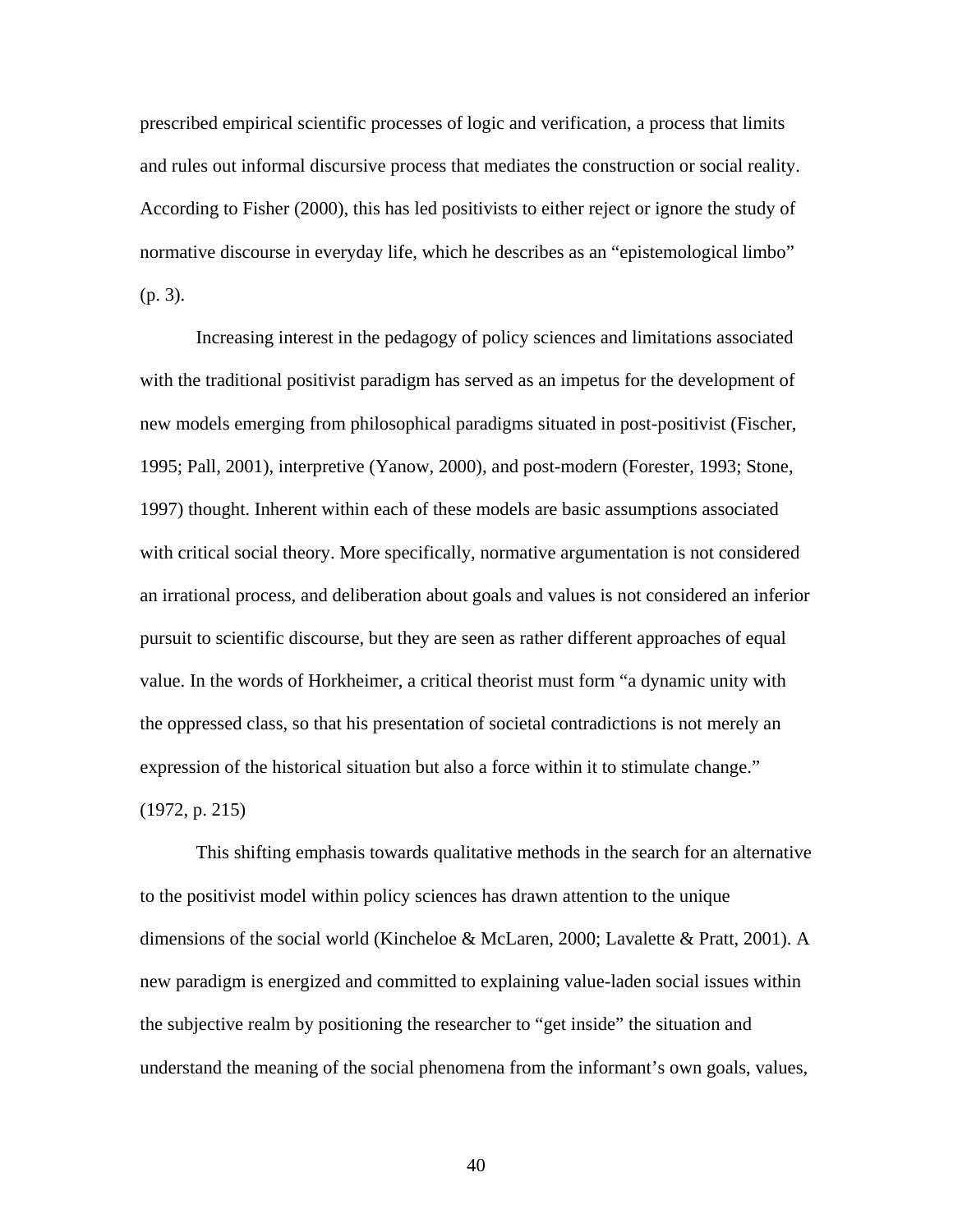and point of view. Positivism has failed to capture the reality that social action "has in itself a directness towards knowledge of the good", including the good life or society (Strauss, 1959, p. 24).

This new discourse and cognitive *lane change* in social policy circles has validated and encouraged researchers to listen and emancipate voices that in the past have been silenced or marginalized. The personal narrative is now becoming valued within the domain of empirical inquiry and makes a significant contribution to an informed and evidence–based decision–making process. Mullan, Fickln & Rubin (2006) assert that the reporting of life events remains a powerful tool for re–focusing the human mind. Dan Fox (1993), historian and health policy commentator, offers his opinion by suggesting that the plural of anecdote is policy. The multiple complexities of health care-giving it, getting it, administrating it, teaching it--are a contextualized realm of human enterprise that is often personal, frequently dramatic, and always controversial (Aronson, 1993; Labonte et al., 1999; Riley & Hawe, 2004). Documenting the personal narrative has been described as an indisputable and compelling vehicle for transporting perspective and opinion about health policy issues (Martin, 1996; Murray, 2000; Ricoeur, 1980; Riley & Hawe, 2004; Roe, 1994).

 Human beings have long been involved in telling and writing of their personal stories. Health and health policy has been described as a quintessentially human realm that makes stories as vivid and revealing as those from any other area of human endeavor (Frank, 2000). While there remains a need to place the process of decision-making in health and health care policy on a firmer, more quantitative base (Canadian Institute for Health Information, 2006; Dobuzinskis et al., 1996; Brooks & Miljan, 2003; Gil, 1973;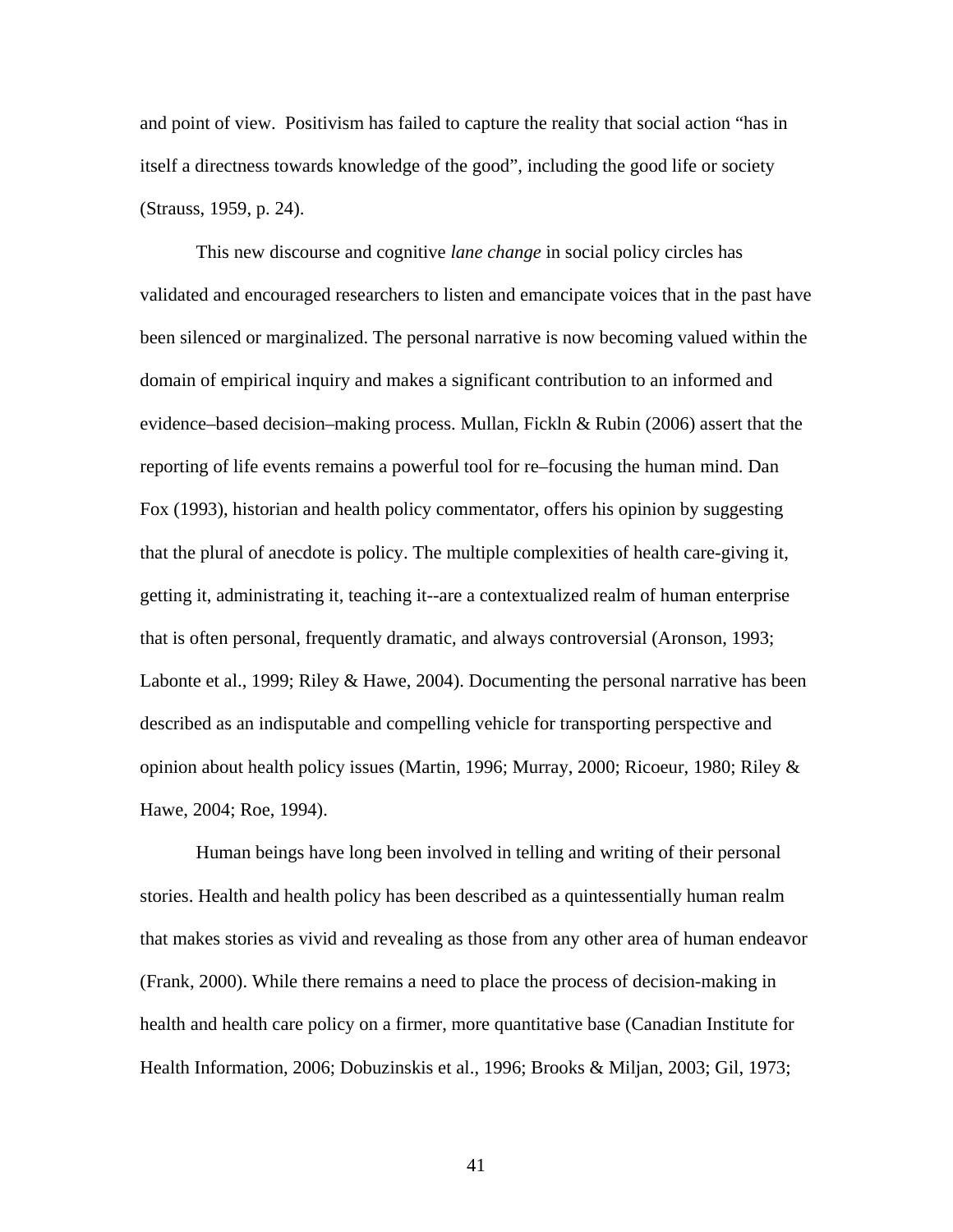Twigg, 2002), there is an equally compelling need to maintain perspective and promote wisdom in the search for meaning through the use of narrative, which serves as the underlying perspective of this dissertation study (Aronson, 1993; Bury, 2001; Hatch & Wisniewski, 1995; Labuschagne, 2003; McCorkel & Myers, 2003; McWilliam, 2000; Sawatzky & Fowler-Kerry, 2003). Such an examination was inspired by contributions of the critical theorist Jurgen Habermas (McCarthy, 1978) who offers an epistemological base for a critical theory of society by combining practical discourse with an assumption of communicative competence. A Habermasian position allows me to deconstruct and uncover systemic inadequacies inherent in our value system that serve to underpin current priorities and decisions (Agger, 1998; Foley, 2002). It is my contention that such an approach will provide an opportunity to explore perspectives that will lead to greater social justice in social policy. Through this process I will further make visible the tangible cost and consequences to those who have a child with palliative care needs--a position that strengthens my resolve and serves as the basis for this critical naturalistic inquiry.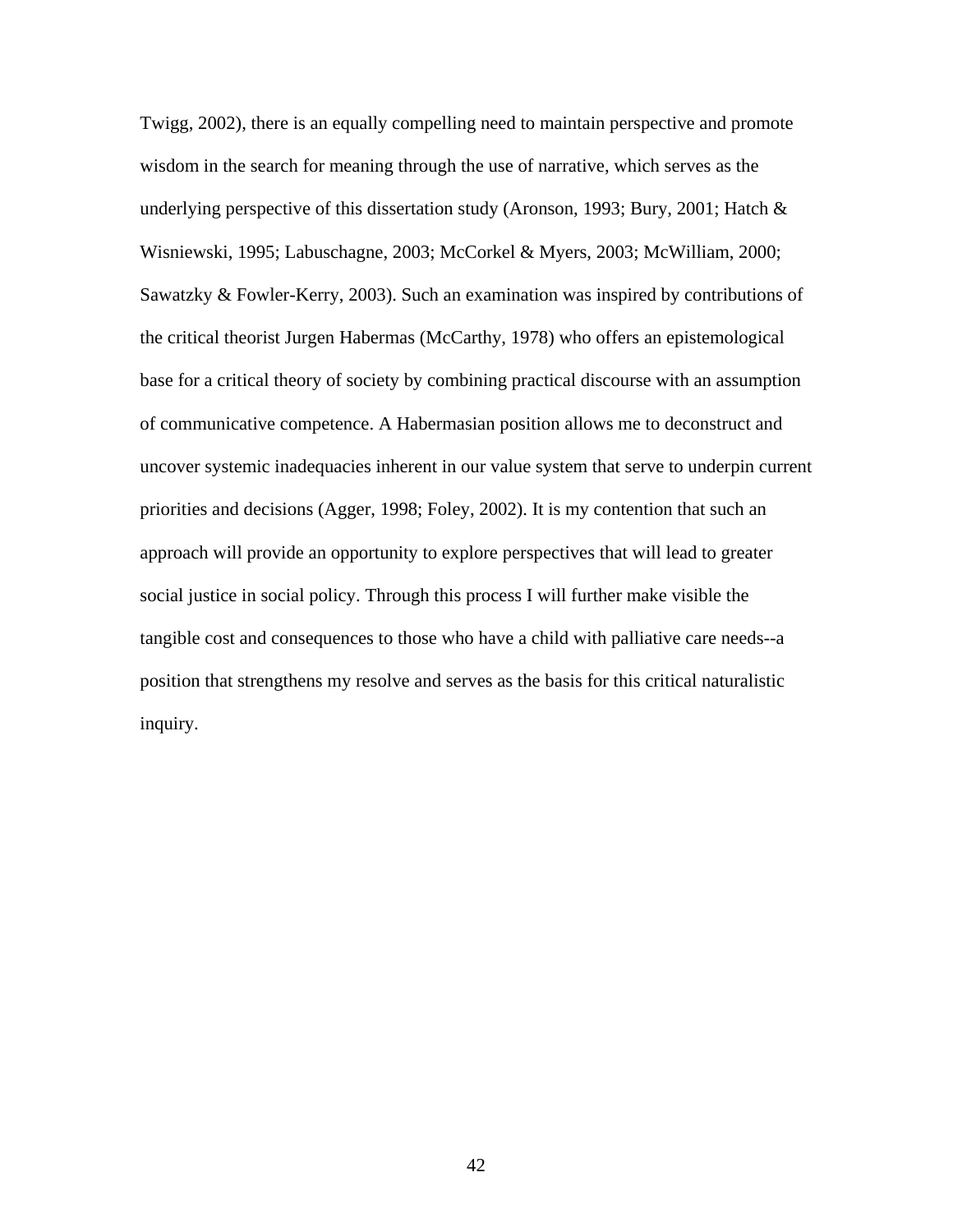# CHAPTER THREE

## RESEARCH METHOD

## *Design*

In this naturalistic inquiry, which seeks to study people in their own environments, I use critical ethnography (Carspecken, 1996) and Habermas' critical theory framework (1984) as the tools for analysis. Together they provided a broad framework from which to delve beneath the surface of everyday appearances and to produce theoretically informed accounts of social phenomena grounded in parents' perceptions of caring for children who have palliative care needs. This framework also takes a critical approach to the categories and forms in which everyday life is experienced; by unlocking silent discourses, emancipating voices, and empowering families, the resulting narratives provide a vehicle for transporting personal perspectives and real life accounts to people usually removed in time and space from those involved in these day–to–day struggles. This is a course of action that is consistent with Habermas' practical discourse as an area of epistemological inquiry about "what ought to be done" rather than descriptive knowledge simply about "what is the case". The preceding point of view serves to maintain perspective, promote wisdom, and help focus future policy deliberations.

Lincoln and Denzin (1994) and Vidich and Lyman (1994) suggest that through qualitative research discourse there has been a refocusing and shifting away from the more traditional grand narratives to single overarching ontological, epistemological, and methodological paradigms. This evolution placed the humanistic commitment at the "elusive emerging center" where researchers examine the world from the position of the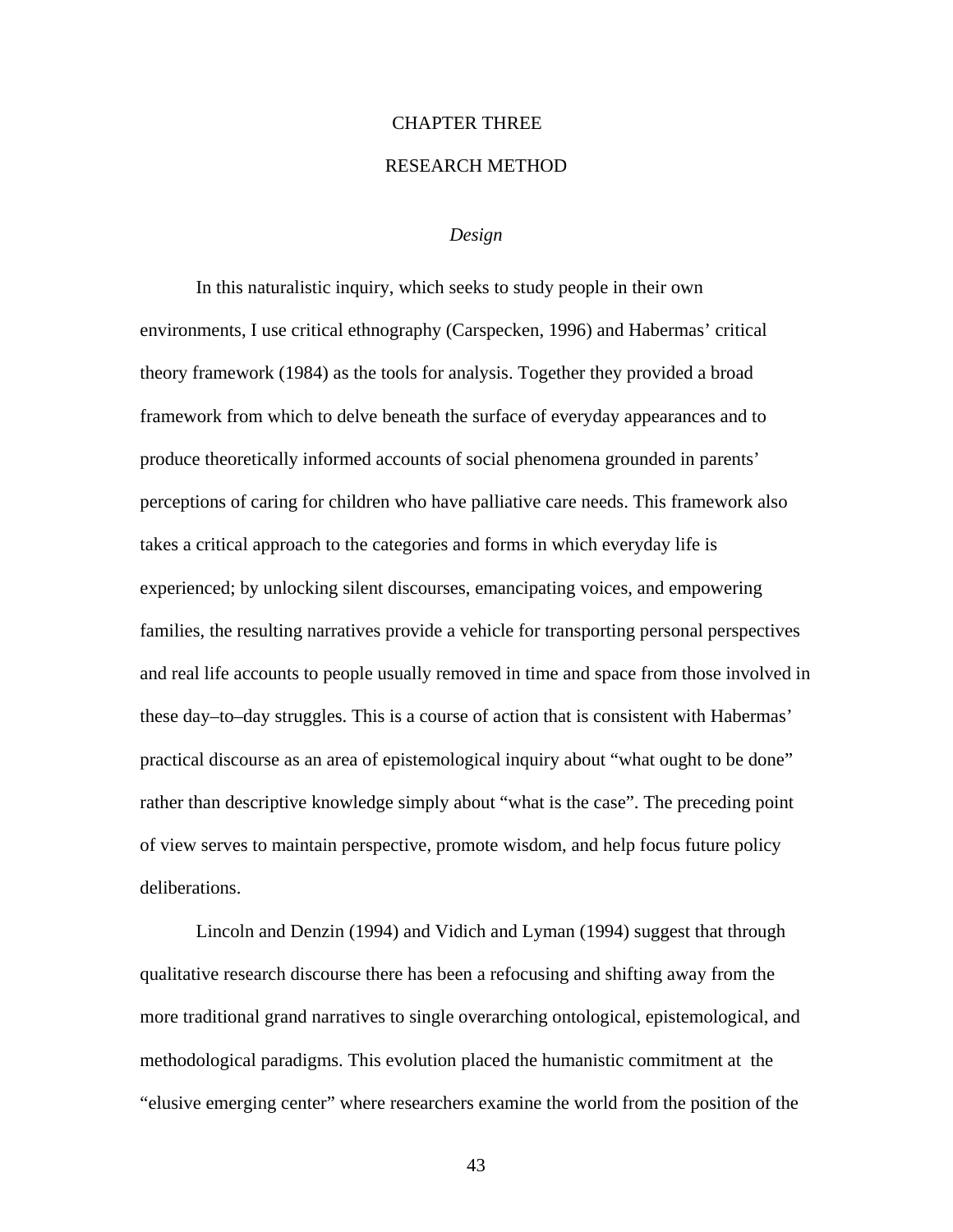gendered, historically situated, interacting individual (Habermas, 1996). From this orientation, all share a common belief that a politics of liberation must begin from the perspective, desires, and dreams of those individuals and groups who have been oppressed by ideological, economic and political forces of a society or a historical movement (Carspecken, 1993; Guba & Lincoln, 1982; Lincoln, 1998).

The current state of pediatric palliative care most certainly represents a compelling case for unfairness and injustice within the current Canadian context of a civil society. There are a myriad of unanswered questions about why the majority of children and their families do not receive palliative care services, and, recently, there has been some recognition by government that there is a dearth of programs and policies directed at developing and improving pediatric palliative care services (personal communication with Senator Sharon Carstaris, December, 14, 2005; Canadian Institute for Health Information, 2007). Due to the very nature of the problem, there has been, and continues to be, little communication between those in government and families in need; these constituents are often too depleted to make their voices heard (Steele, 2002; Darnill & Gamage, 2006). Additionally, the subject of pediatric palliative care remains taboo in our death denying society and creates an unacceptable level of discomfort and a deafening silence (Kane & Primono 2006).

# *Critical Ethnography*

*Critical ethnography*, with its genesis in critical social theory, is described as field studies directed towards understanding the ethos or culture of a group or society (Guba  $\&$ Lincoln, 1982). While ethnography is a qualitative method, Gille (2001) advocates that it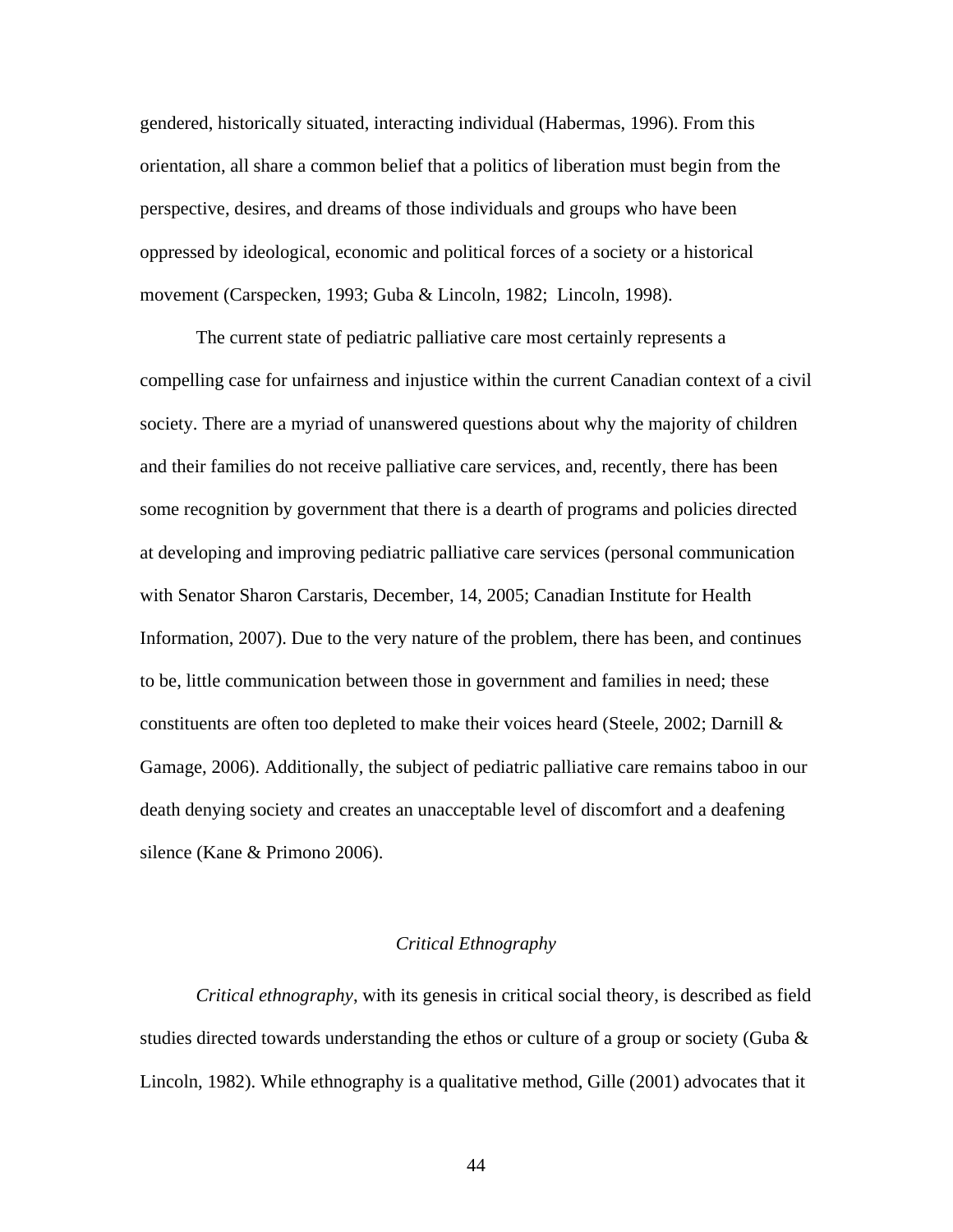is also an epistemological position. Whereby doing ethnography becomes a commitment to study an issue at hand by understanding it from the perspective(s) of people whose lives are most affected by it (Giddens, 1987; Kincheloe & McLaren, 2000; Lincoln & Denzin, 1994). Critical ethnography emphasizes the particular notion of experience that analytically links the lived worlds of individuals to social structures (Carspecken, 1996; Foley, 2000; Kincheloe & McLaren, 2000), individuals whose voices are not formally attached to constituencies and are generally considered to be outside of the mainstream and are not heard or recorded (Koehler, 1981; Levi–Strauss, 1967; Murray, 2000; Punch, 1994). Silenced discourses, which continue to be influenced by the effects of economic restructuring, globalization and the neo–liberal ascendancy in political discourse and practice beg the question: who really counts in the current neo-liberal era (Gille, 2001; Lyotard, 1984; Noblit & Murillo, 2004; Patterson & Monroe, 1998, Twigg, 2002)? Because what is personal is political and policy is personal, eliciting narratives of experience from parents serves as a means for the researcher to use multiple and gendered images (Denzin & Lincoln, 1994). The product derived from this approach is described by Denzin and Lincoln (2005) as "a complex, quilt like bricolage, a reflexive collage or montage, a set of fluid, interconnected images and representation. This interpretive structure is like a quilt, a performance text, a sequence of representations connecting the parts to the whole" (p. 6). Critical ethnology provides the essential optic to study social life under globalization.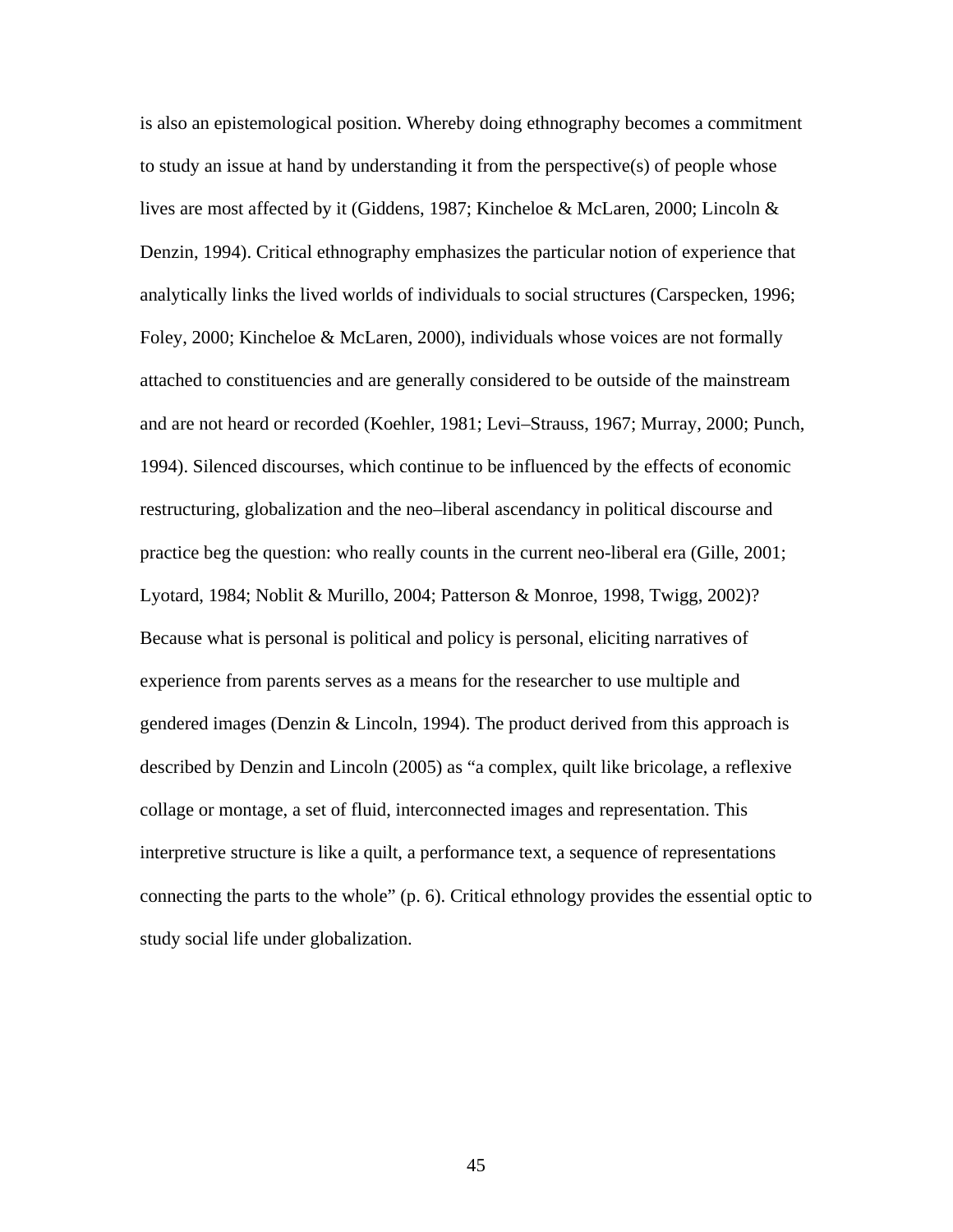#### *Conceptual Framework*

 Critical theory has become what Giddens (1987) would describe as a shorthand reference for a variety of attempts to break with the theoretical molds presented by the dominant strands of liberalism/neoliberalism (Habermas, 1975; Torgerson, 1996). Emerging from the Frankfurt School, dissident Marxists gathered together to reformulate Marxist theory as a means to overcome the limits of positivism (Flyvberg, 1998). This movement linked these scholars with Immanuel Kant's critical philosophy, where the term *critique* or *critical reasoning* was considered to be a philosophical reflection on the limits of claims made for certain types of knowledge and an emphasis on moral autonomy (Habermas, 1979; 1986). Critical theory at this time was perceived as a new philosophical approach extending the possibility of revolutionary agency (Best & Kellner, 1997; Croft & Beresford, 1998). <sup>1</sup> For additional background on the evolution of critical theory please see notes on page 60.

 Habermas vehemently maintained that there is a general "theoretical lack of democracy in Marxism in which bourgeois democracy [the will and interests of the people] has never been treated either fairly or seriously" (1986, p. 98). As a result, he constructed a position about social formation under capitalism and established a Marxist social theory that had significant emphasis placed on communication rather than revolution of production, on persuasion rather than domination, and on intersubjective legitimacy rather than objective administration. The communication of knowledge, according to Habermas, acts as an instrument of social control since social and environmental norms influence and affect our system of beliefs and values. It becomes a critical imperative to deconstruct how members of society are exposed to or limited from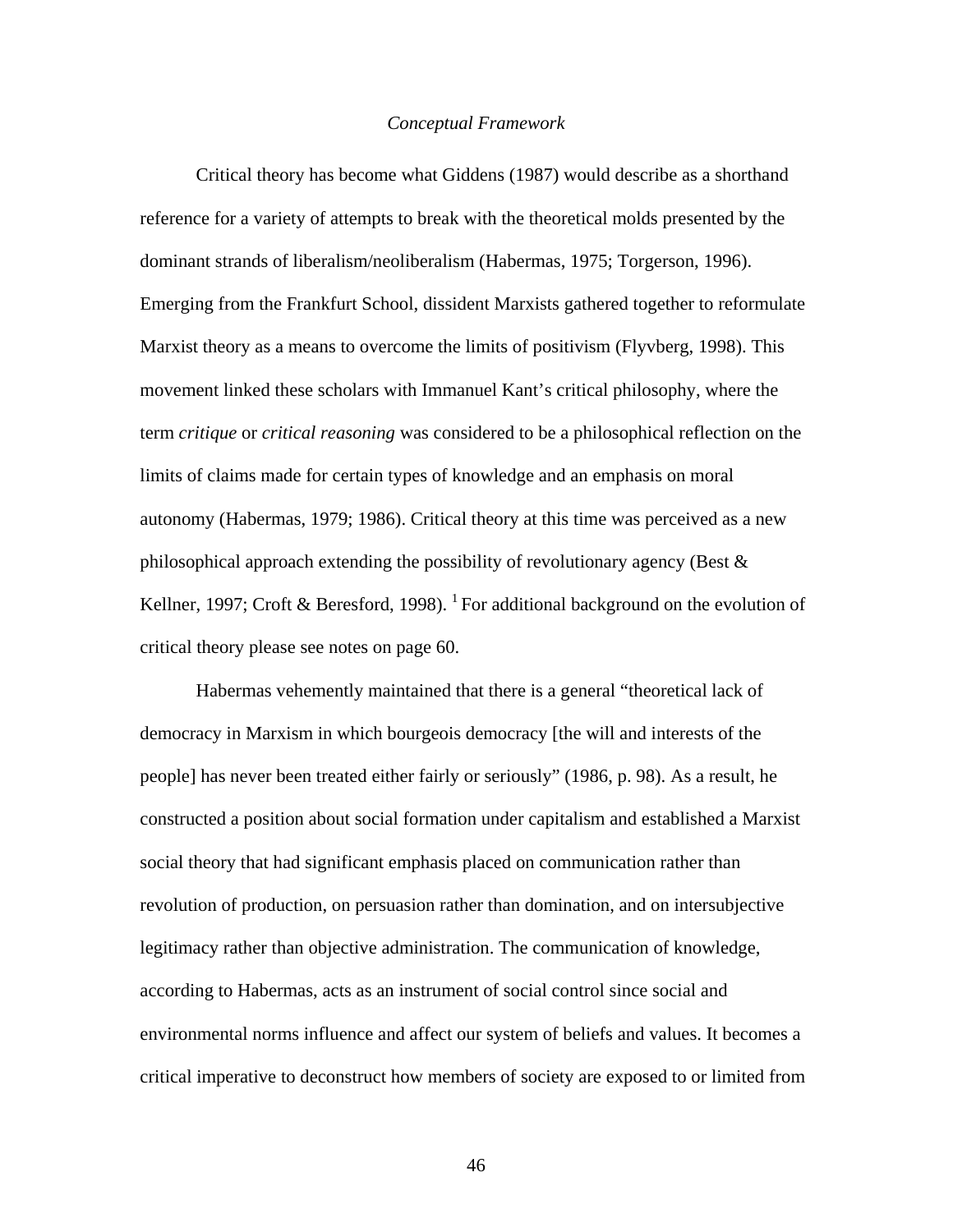knowledge by the hierarchal, powerful elite and to recognize that from this position social structures developed within society are inseparable from social action. For example, as mentioned previously, we live in a death–denying society and as such the subject of pediatric palliative care creates a source of uneasy dissonance among and between health care professionals, policy makers, the public, and parents of children who have palliative care needs; this current context results in the vast majority of children diagnosed with life–limiting and life– threatening conditions not receiving or having access to comprehensive palliative care services.

 Habermas further illustrated how empirical theoretical knowledge and practical social knowledge are aimed at two fundamentally different purposes. Theoretical knowledge was designed to explain causal relationships that govern objective reality, namely "what is the case?" Whereas practical knowledge addresses the norms of social action with the question being "what ought to be the case?" Habermas (1970) contends that there has been a failure of these two epistemological spheres of thought to transpose theoretical causal knowledge into practical life–world meanings (McCarthy, 1978; Fischer, 1995). Theoretical knowledge, validated by the rules of positivist scientific procedure, must be endorsed in the practical "lived" world through a process of normative discourse carried out by the relevant participants (Kincheloe & McLaren, 2000)—a discourse that involves a dialectical interaction between facts and values and is considered a core process of representative institutions aimed at discursive formation of public will. Science according to Habermas (1979; 1996) must be anchored to what he coins as a "pragmatistic model" of decision–making that governs practical discourse between scientific experts, politicians, and the public (Freire, 1970; Giddens, 1987; Gille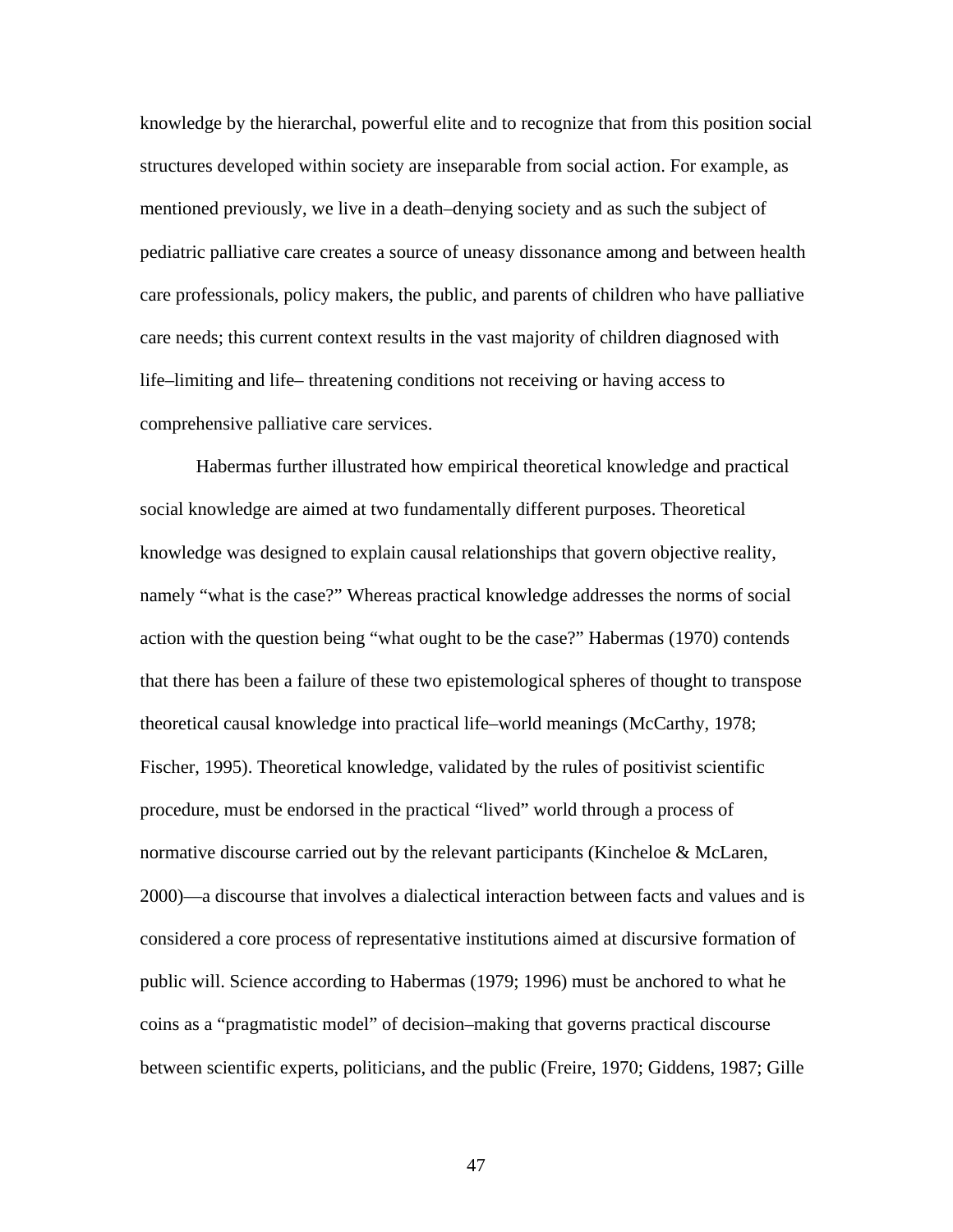& Riain, 2001). Without the process of practical discourse, science is tacitly planned and controlled by the dominant ideology of the hierarchical decision structure and by the experts who direct it (Fischer et al., 2007).

 For the purpose of this study, I made use of Habermas's idea of critical reasoning which extends empirical theoretical knowledge and practical social knowledge. In this way critical reasoning involves evaluating society when it does not function democratically. Critical theorists provided the framework which lead to a critical awareness where social change is necessary to encompass the principles of a just society and transforms its institutions. Critical theory informed by choice of methodology. Most fundamentally, "methodologies based on a critical theory perspective provide a critique of ideology, attempt to reveal hidden power imbalances to achieve emancipation, and endeavor to ensure that knowledge is available in the public domain" (Mill, Allen  $\&$ Morrow, 2002, p. 115). Critical ethnography, as a methodology, permitted me to deconstruct power structures and relationships for the purpose of revealing and redressing oppression by giving voice to marginalized groups, which in this case were parents of children with life-limiting and life-threatening illnesses (Best, 1997; Carspecken, 1996; Fay, 1987; Gille, 2001; Lyotard, 1984).

# *Research Question*

 The overaching research question framing this study is: "What impact do social policies or lack thereof have on parents caring for a child diagnosed with a life-limiting or life-threatening illness?" To do this, I described and interpreted the constructed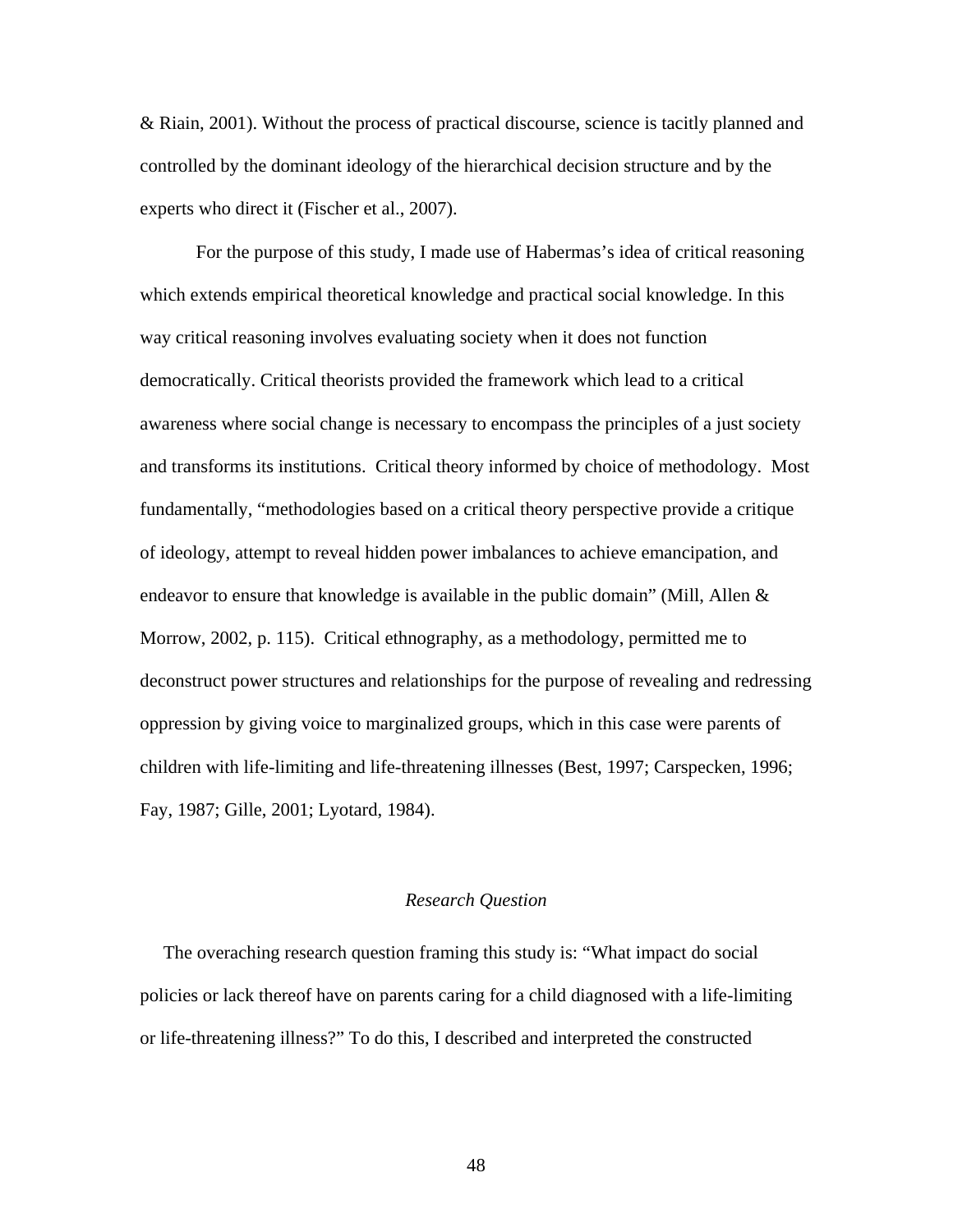realities of families who are living or have lived with a child with a life-limiting or lifethreatening illness.

# *Procedures*

# *Ethical Approval*

 This study received ethical approval from the University of Saskatchewan Behavioral Science Ethics Committee consistent with the policies governing research with human participants. Ethical considerations included ensuring that consent from all study participants was fully informed and completely voluntary with the protection of the anonymity of participants and the confidentiality of information. Due to my work in the field of pediatric palliative care, the first study participants were approached by me to participate. Thereafter, past participants contacted other families who then initiated contact with me expressing an interest in this study. The resulting *snowball sampling technique* was very effective and the sample of six families was recruited in a very timely fashion. Each potential participant was sent an electronic consent form and asked to contact me, either by phone or e-mail, after reading and signing the consent to grant permission for me to contact them and to arrange a convenient time and place to conduct the interview.

 In addition to interviewing families, I contacted and had discussions with key informants within government circles to cross–reference information and gain further insights into the current state of policy as it relates to children in general and more specifically to pediatric palliative care. These participants were selected on the basis of their experience in health policy. This strategy is known as *intensity sampling*, wherein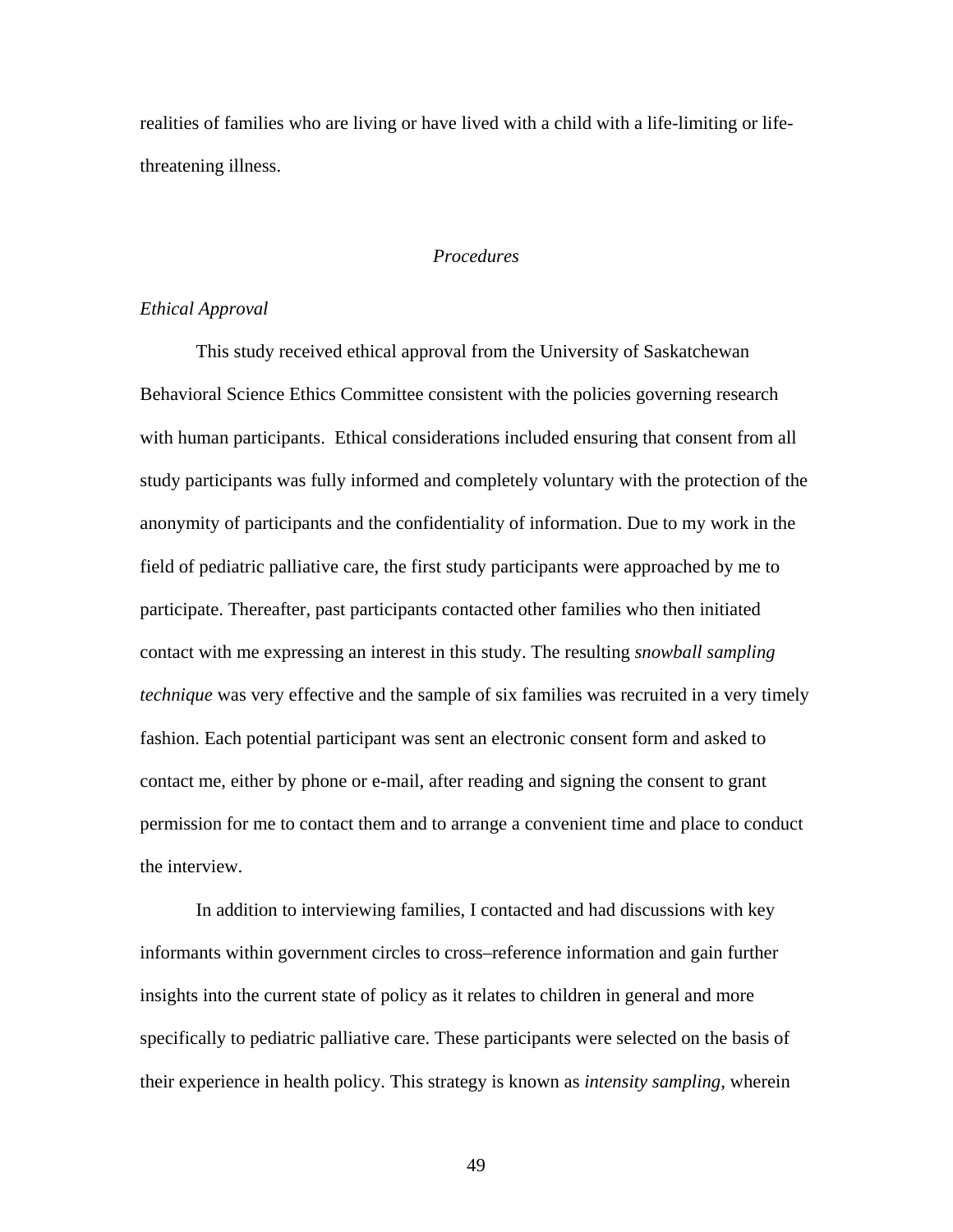"one selects participants who are experiential experts and who are authorities on a particular experience" (Denzin & Lincoln, 1998, p.23).

To further protect the confidentiality of the data provided by participants, my transcriber signed a confidentiality agreement prior to initiation of the transcription process. All tapes have been stored securely. Participants' names and any other identifiers have been removed from the transcripts and replaced with code names. Transcripts have been stored securely and raw data have not been, and will not be, made available to anyone but my supervisor. All data have been reported in aggregate form or under code names. Any identifying information in quotations that may be used in future manuscripts, reports, and presentations has been replaced with generic terms to avoid any breaches of confidentiality.

## *Setting*

All study participants, parents of a child with a life-limiting illness, live or lived in Saskatchewan with their child. Data were collected and transcribed from April 2007 through to June 2007. In one case, the child with the life-limiting illness died. Due to the geographic locations, some interviews were conducted via phone and others were completed in sites selected by participants. These included private offices, coffee shops, and local eateries.

## *Data Sources & Collection*

Data were derived from three main sources: semi-structured interviews with parents; key government informants--government documents, policies, media and other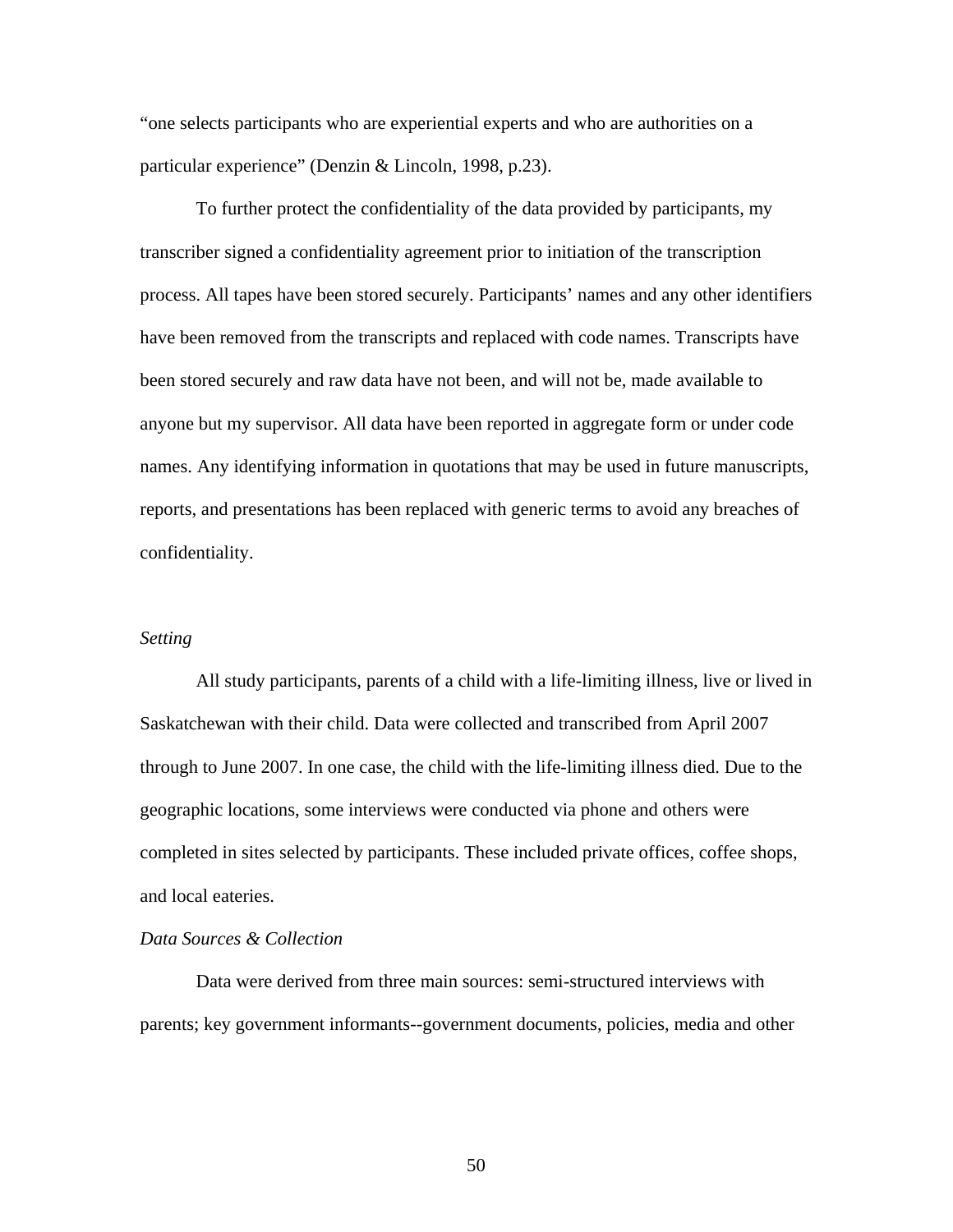documents; and literature related to the current political, economic and social contexts of policy-making.

Three sampling strategies were incorporated in the recruitment of participants for the naturalistic inquiry. The first was *purposive sampling*, where according to Gillis & Jackson (2002) individuals are recruited who have experience with the phenomenon of interest, who can inform the study according to specific criteria for inclusion, and who are representative of the specific population. *Snowball sampling* was also used and considered a type of purposive sampling, in which participants with whom contact has already been made use their social networks to refer the researcher to other people who can potentially participate in or contribute to the study (Denzin  $& Lincoln, 2005$ ). The final sampling strategy known as *intensity sampling* was used with government and policy participants, wherein, "one selects participants who are experiential experts and who are authorities on a particular experience" (Denzin & Lincoln, 1998, p. 23).

I used the term *purposive sampling* in this study to reflect the recruitment of participants who were first approached to participate, based on the criteria that they had or have had a child diagnosed with a potential life-limiting/life threatening illness. Identifying potential subjects was not difficult due to my clinical practice and contact with other health professionals in the province. The subsequent snowball sampling technique then became the primary source for potential subjects. Intensive sampling was incorporated into the study as I recruited key government policy informants who could provide additional data that could not be extrapolated from existing document sources.

Documents were sourced from a variety of sectors, including journals and electronic and print–published government documents. Reviewing some provincial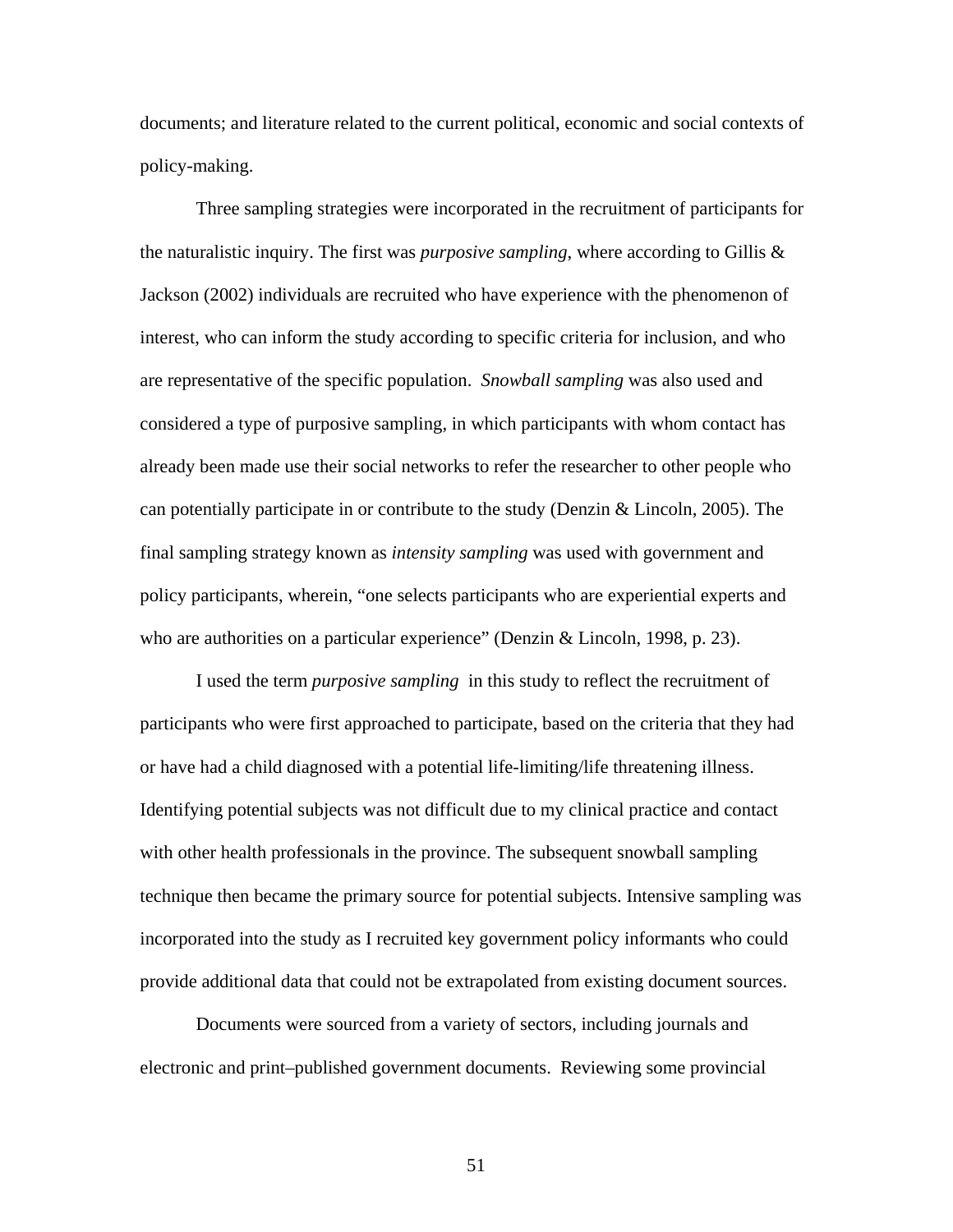government policy proposals provided additional insight into the perspectives of the government participants. The identification of these key documents was an iterative process, wherein participants also identified and alerted the researcher to sources of information that were relevant to purpose of this study. A wide range of opinions about sampling exists in the qualitative research community, where there is a considerable body of literature available that discusses the appropriateness of theory, design strategies, and procedures for sampling (Denzin & Lincoln, 2000; 2005; Field & Moorse, 1985). Important contributions have been made by research devoted to identifying and describing the nature of sample universes and the relevant analytic units for sampling (Field & Moorse, 1985). The concerns with sampling in qualitative research focus on discovering the scope and the nature of the universe to be sampled. Lincoln  $& Guba$ (1994), point out that the basic building blocks of qualitative research are not fixed, constant objects with immutable traits. Rather as Guba and Lincoln (1982) suggests, meanings and identities are fluid and changeable according to the situation and persons involved, and researchers ought to sample for meaning. It is self–evident that those not familiar with the "sampling for meaning" approach often raise concern over the aspects of sample size.

Sampling for meaning has four distinct assumptions. The first is the notion that responses have contexts and carry referential meaning (Denzin & Lincoln, 2000). Secondly, individuals often actively interpret experiences, which is not a fixed response. Thirdly, certain types of data do not have a separable existence apart from their occurrences embodied within the routines of everyday life. Qualitative research provides a context and facilitates a process of collaboration between researcher and participant.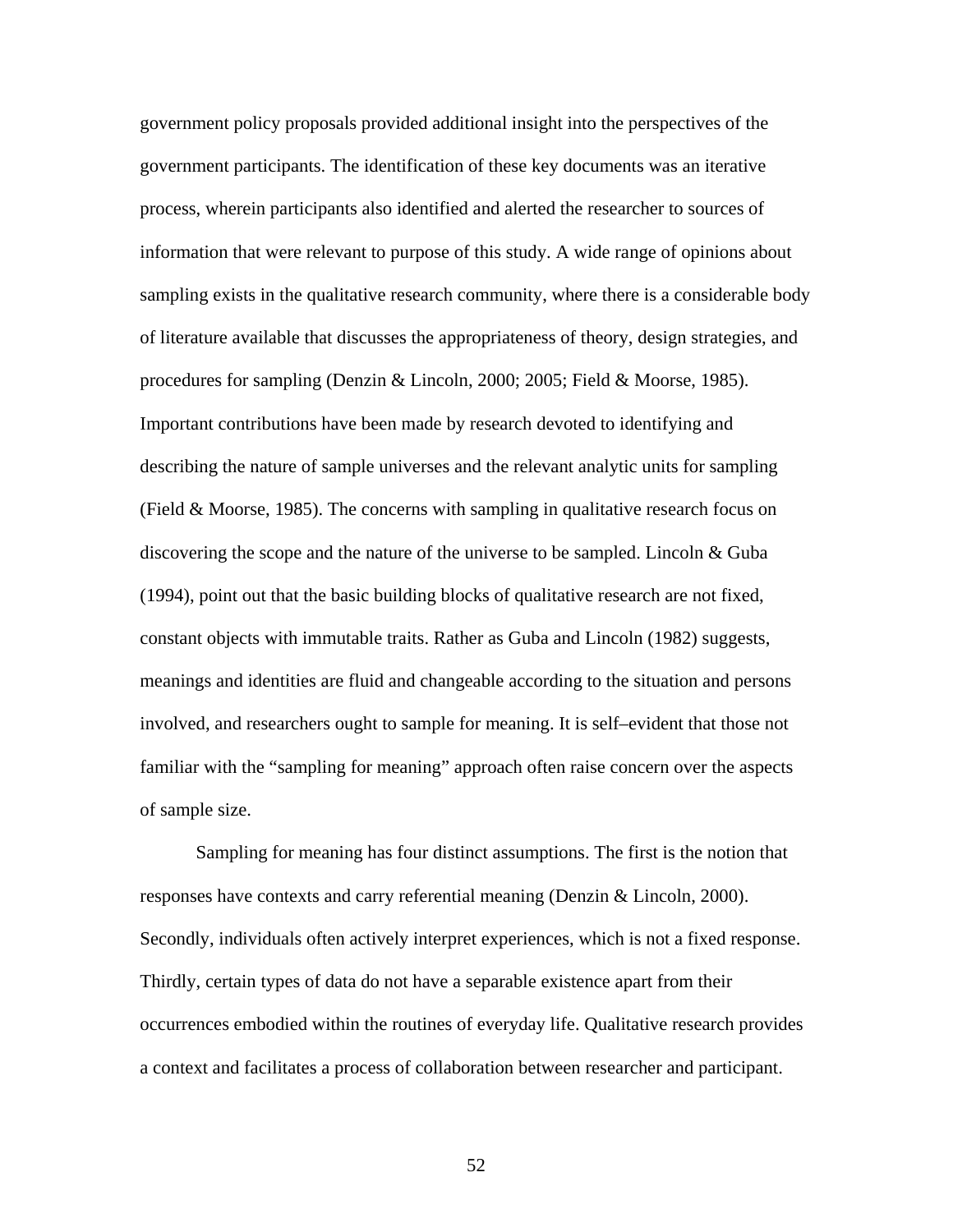Fourthly, the research interview serves as a means of interpretation of experiences, and it makes reference to both the socio–cultural standards and the ongoing matrix of individual experience.

The sampling frame used for the purposes of this study indicated that sampling for meaning occurred in relation to individuals as representatives of experiential type (Field & Moorse, 1985) The goal was the elucidation of meaning or experience through inquiry about, discussion of, and conversation concerning experiences and of the interpretation of events elicited through verbal narratives. The question of how many subjects remains a perennial question, and clearly there is no formula or gold standard; rather, the sample size is reflective of the specific aims and methods of this study.

Based on the guiding rationale that the primary objective of sampling within the qualitative paradigm is the discovery of the insider's view of cultural and personal meanings and experiences, my study sample consists of 6 parents, who all had or have a child diagnosed with a life-limiting or life-threatening condition. In addition, three key government informants were used to further situate the discovery-oriented goals of this study. After the completion of the fourth interview, it became increasingly clear that distinct categories had emerged and were becoming saturated. At that point, there were another two potential participants identified who had demonstrated significant interest in participating. I proceeded with their interviews; however, when questions arose about additional contacts for the study, I thanked them for their interest and explained that at this time no additional participants were needed but, should this situation change, I would certainly contact them.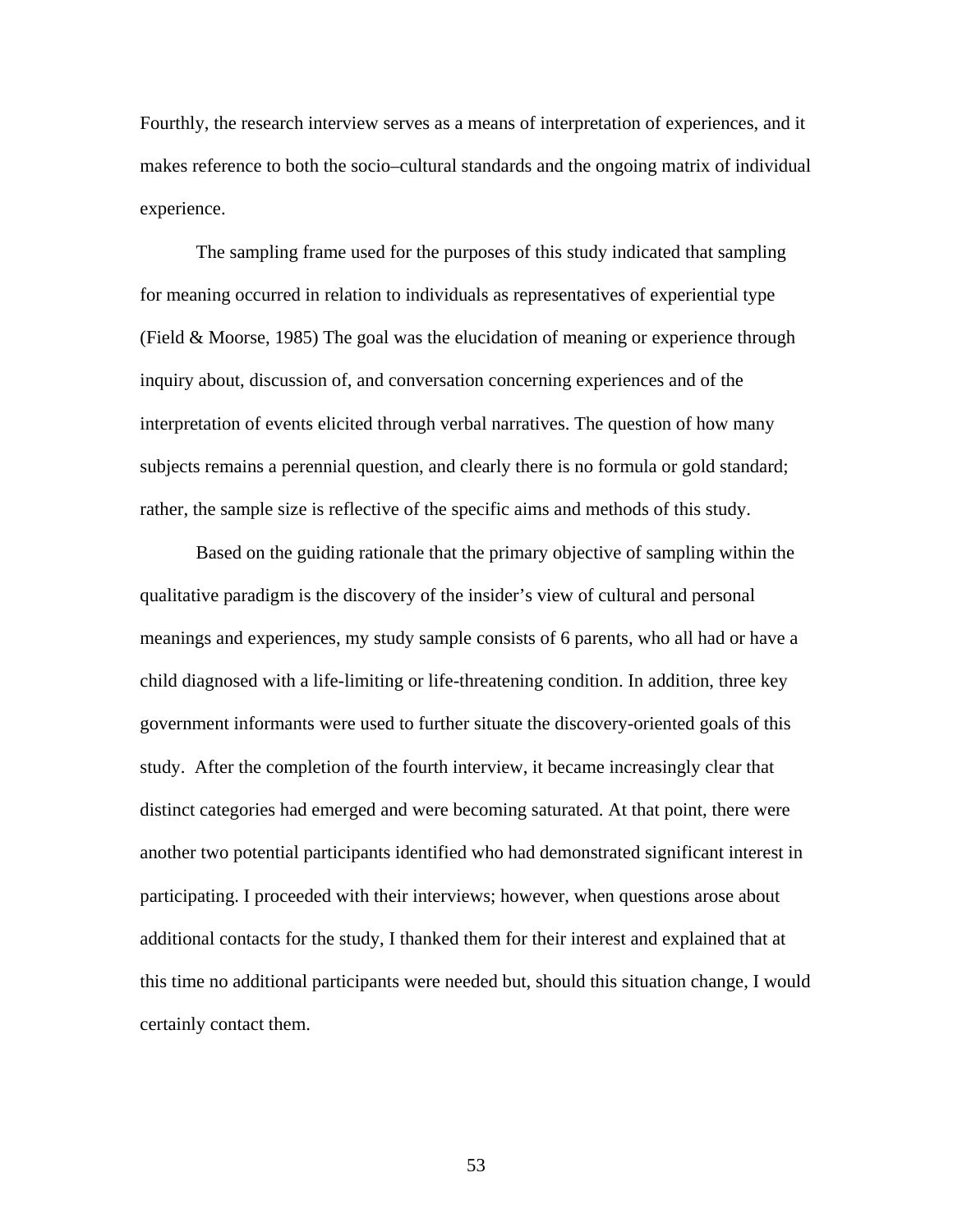I commenced data collection in April 2007 and continued until the end of June 2007. Prior to each interview, I again discussed the consent form and study purpose, which allowed participants another opportunity to ask questions or clarify any assumptions (see Appendix A for "Letter of Information and Consent"). I pointed out, again, that they could request and receive their transcribed interviews to review and edit, but all respondents waived their rights to this. Before the tape recorder was turned on, each participant was advised that they were free at any time during the interview to ask that the tape be shut off if they did not want sensitive excerpts recorded.

Throughout each interview, I used both semi-structured and in-depth conversational interviews as data gathering tools. Semi-structured interviews, interviews in which the same general questions or topics are raised, provided an opportunity to collect comparable data across participants using a list of general questions. Open-ended questions were employed as a probe to gather a wide range of perspectives, which were deemed significant to the study's purpose. In-depth interviewing was designed to elicit a rich understanding of the participant's way of thinking; these interviews are less structured than a typical interview and involve the researcher probing into topics that the participant may bring up. Semi-structured interviews are the method of choice when a researcher is aware of what she doesn't know and can then frame appropriate questions to find out. The conversational interview is used to elicit discussion about opinions or values that the participant deems relevant or meaningful to the topic (Gille & Riain, 2001; Guba & Lincoln, 1982). Such conversational questioning alerts a researcher to aspects of their topic that otherwise are overlooked.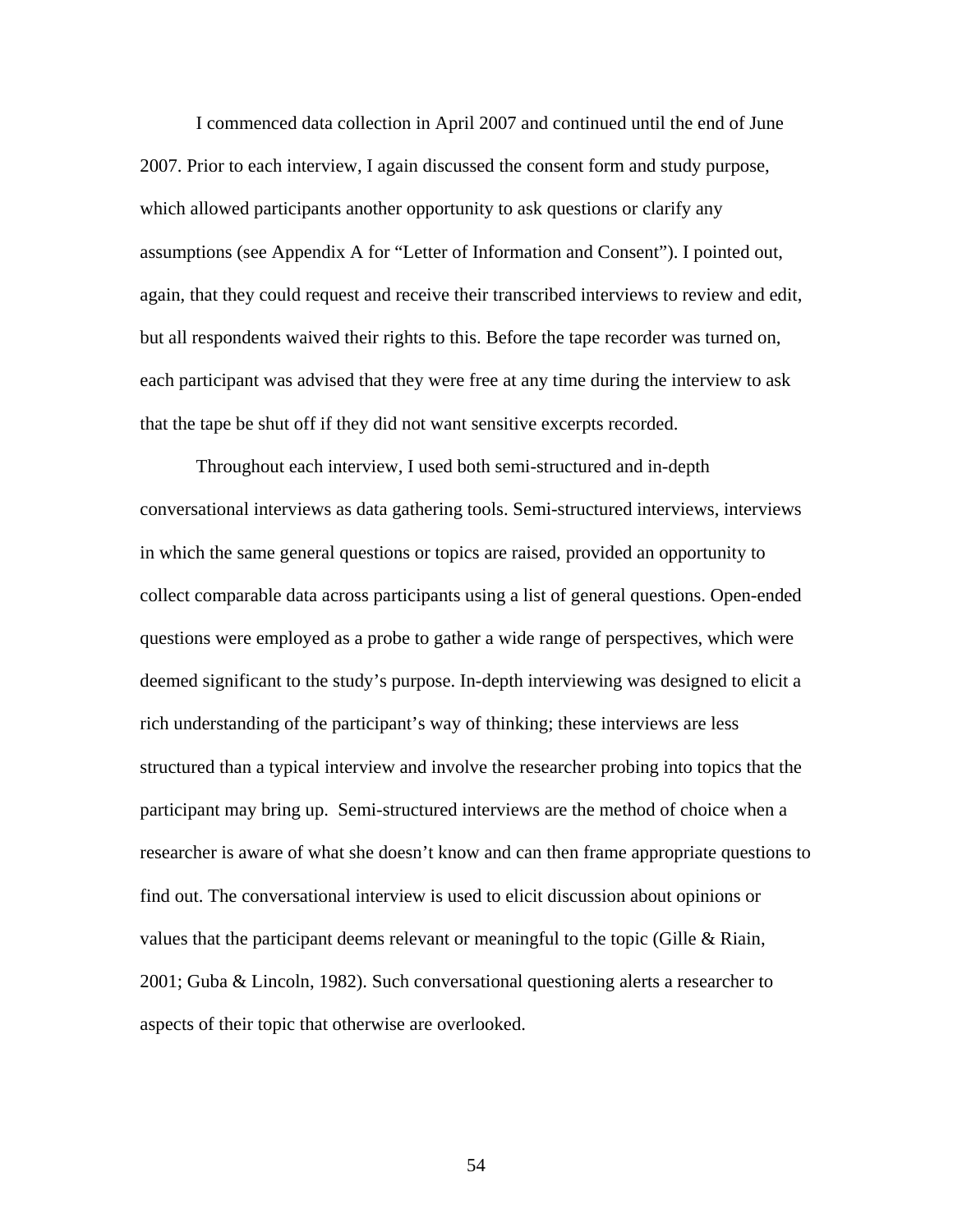Each taped interview lasted an average of one hour, and, in keeping with respectful research, participants were all given the opportunity to read the transcribed interviews for clarification and sign a Data Transcript Release. If quotes were to be used, participants had the opportunity to read what is said about their participation and identify information that would be excluded. All of the participants waived their right to read their transcripts. Jot field notes, which included my personal thoughts and observations, were completed following each of the interviews.

## *Questions*

During the initial phase of the interview, profile information was formally extracted from all of the participants. As the investigator, I restated the purpose of the study and offered a comprehensive explanation of the methodology adopted. Once the preliminaries were completed, I presented a list of "grand tour" questions (see below), which were prepared prior to the interview. Additional questions did evolve from conversation and the use of probing techniques. These grand tour questions were useful in soliciting an overview of relevant categories from each of the participants:

- "Would you like to tell me about you and your family?"
- "Can you provide me with some understanding and overview of your child (insert child's name)'s health history?"
- "What impact has your child's health had on you and the other members of your family?"
- "Thinking about social policy, would you please put into words what this term means to you?"
- "Now moving back to your child's health needs, would you highlight for me the health services you have had or are currently using?"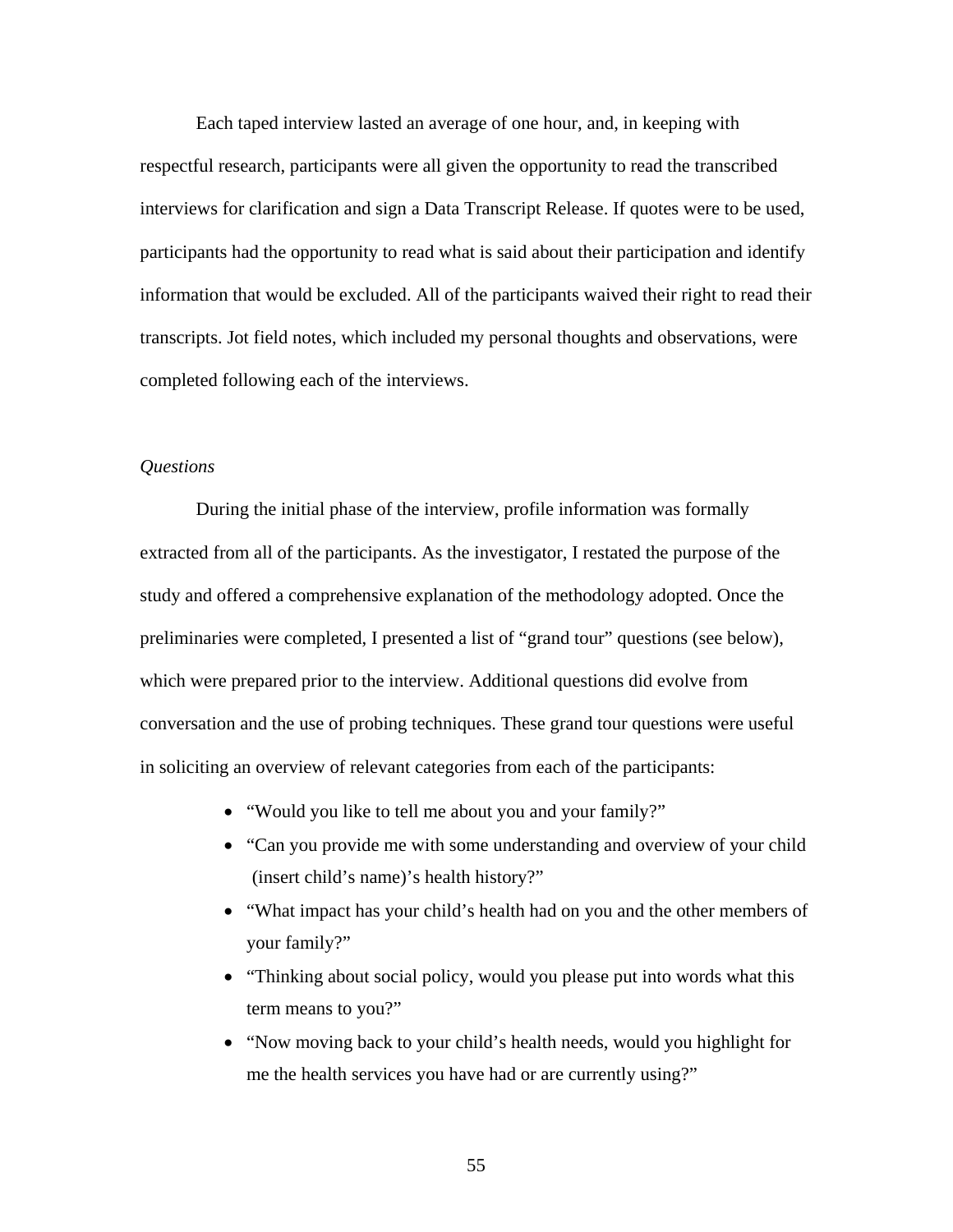- "Did you encounter any barriers to access to any of these services?' "If so, can you elaborate further about this?"
- "Can you describe the types of services that were available to you, your child and family?"
- "Why were these services so easily accessed?"
- "Now thinking about the services that were easy and those that were not easily accessed, do you believe that this was the result of policies or lack thereof?"
- "Now let's talk about pediatric palliative care. What does this mean to you?"
- "I will read the World Health definition of Pediatric Palliative Care to you. Does your perception change on hearing this definition? If so, why? If not, why?"
- "Do you think any of the services you and your child has received, would be classified as palliative?"

Each of the three policy participants were interviewed and audio-taped during in person interviews. Due to their positions within government, they all felt that "their word was part of the public record" and therefore all waved their right to sign a consent form. During these interviews, I inquired about their understanding of the most prominent policy issues in child and youth health. Further, they were asked about the policy process, including their own beliefs about issues that were and were not on policy agendas: inclusiveness of decision-making and influences in policy process in general and more specifically to children and their families living with palliative care needs. I was aware that studying health systems during a time when health and health care issues including contract negotiations were in the public spotlight may have had the potential to create some level of trepidation or concern. Surprisingly, this was not the case, and participants,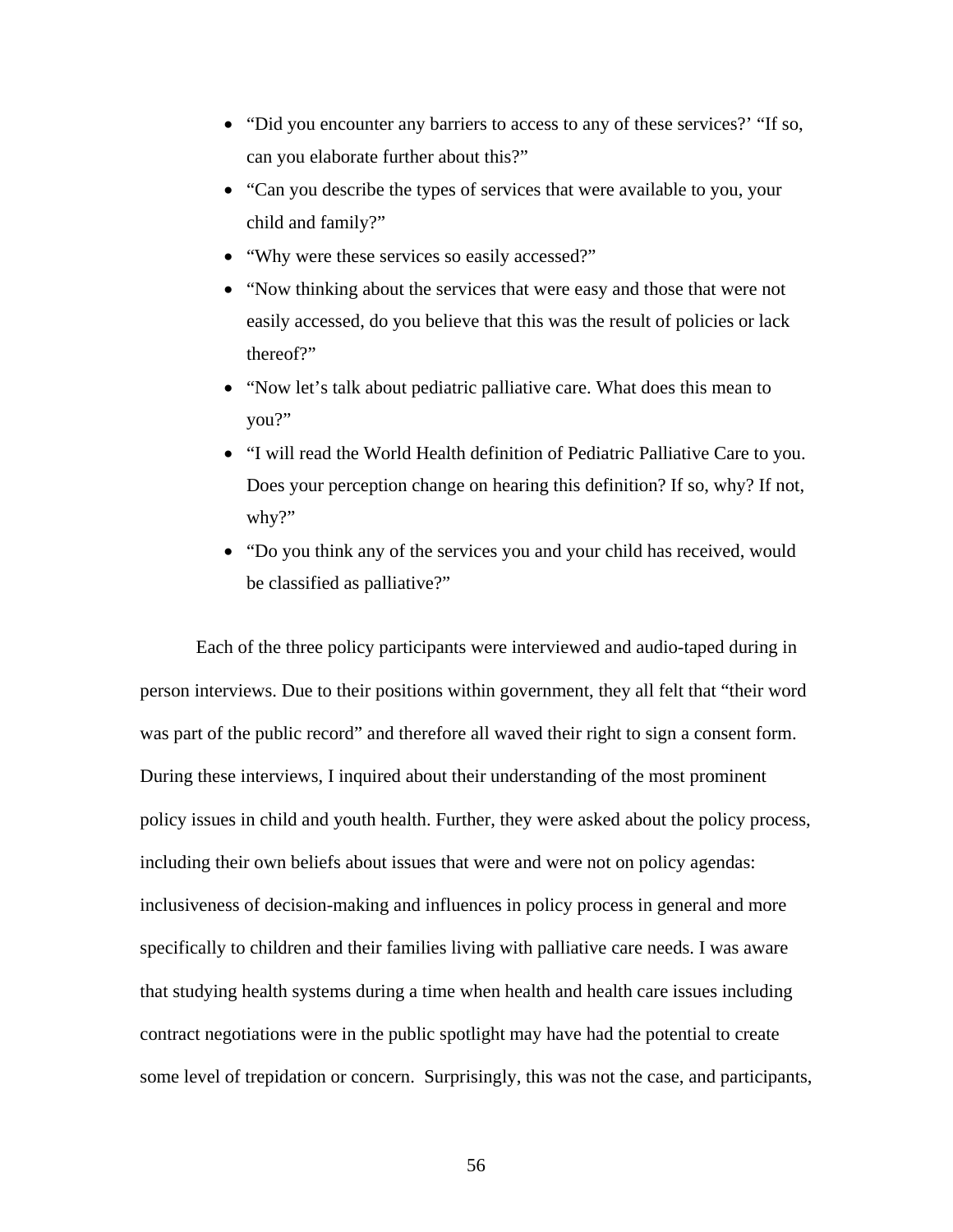at both federal and provincial levels of government, were very willing to share their thoughts and insights and were keen to learn more about issues of pediatric palliative care. Once I received the transcribed manuscripts for each of the interviews, I read each and cross–checked the tapes and transcripts for accuracy and added jot field notes and personal reflections. This was a useful exercise to situate myself as the researcher and provided a deeper perspective and understanding about each parent's personal context.

#### *Data Analysis*

I was concerned that perhaps the telephone interviews would limit the participants. However, I found them to be very forthright in the interviews, and they answered questions openly. The collection of data appeared unaffected by the telephone; the richness of their data was similar in nature to that provided by other participants. Documents and interviews were grouped according their source and organizational affiliation. Analysis was ongoing as the researcher sifted through the data looking for patterns and connections while using a constant comparative methodology. Through analytic induction, I was able to infer that events or statements were instances of the same underlying theme, all the while keeping the research question in focus. As a researcher, I asked, "*Is this code similar to or different from other codes?"* A similar technique was used in looking for patterns between the codes and categories by using the researcher's insights and knowledge of the subject area. I used *Atlas-ti,* which is an open–ended software program that facilitates the systematic, inductive coding and grouping of large amounts of primary data.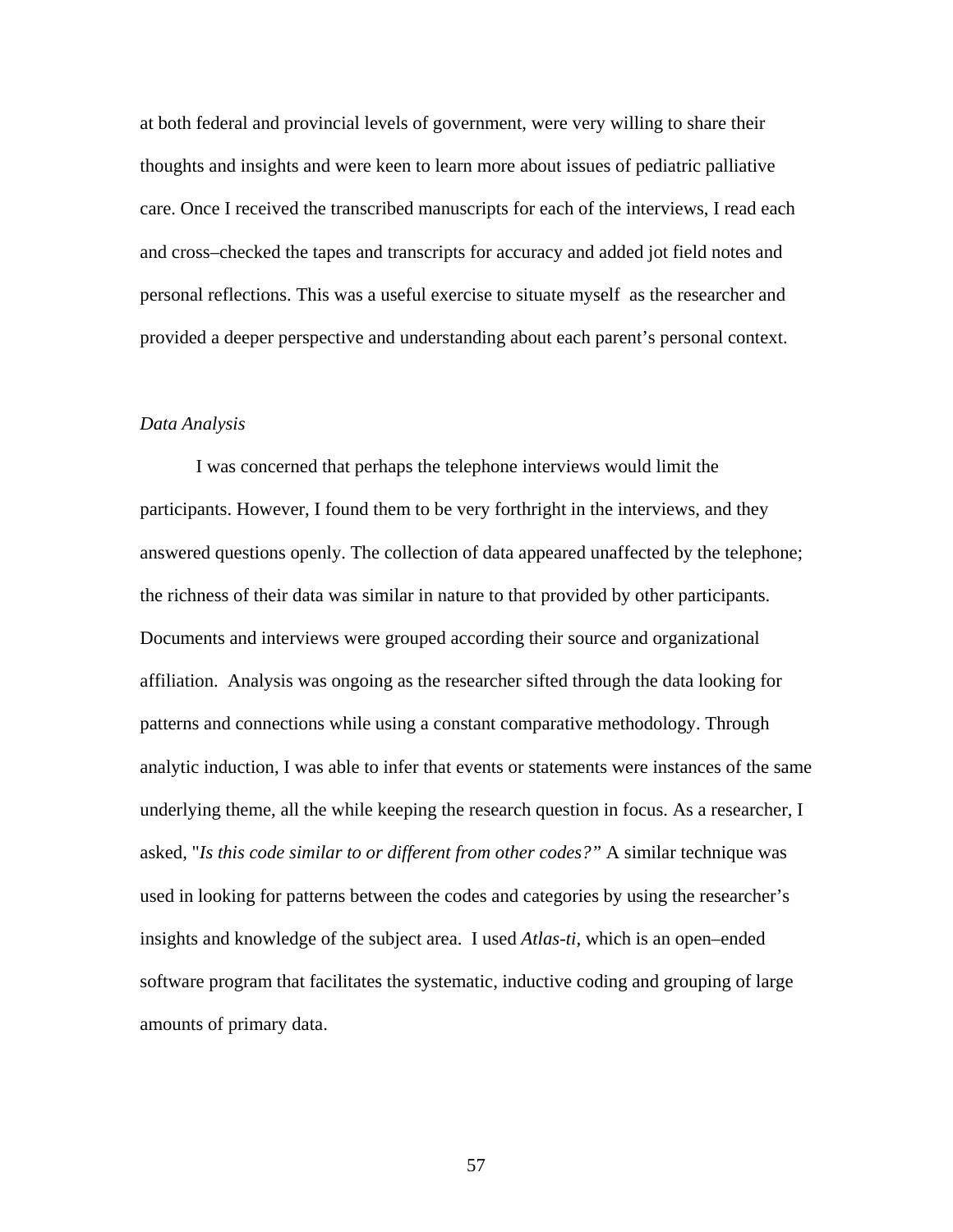After the transcribed primary documents were entered into the Atlas-ti program, the data bits were electronically coded using themes that the researcher identified from a reflective study of the data and by reference to the literature review of the area under study. Coding was used to make intuitive sense out of the masses of data, to cluster related data into groups, and to discern connections among these clusters. In the manner described, integration of diverse and multiple fragments of data were achieved. Global themes and patterns emerged inductively from the data; however, it is the researcher from a position of scholarly, intuitive familiarity with the area of study who selected the themes to be coded. The grounded theory that emerged was based on the interviewee's inside view, and the original voice of the interviewee is never abandoned nor compromised, which is so important in cross–cultural research methodologies. Using critical ethnography as the frame, this study analytically linked lived worlds to social structure. The results of this study will further illuminate how policies, or lack thereof, affect how private decisions are made, and how lives are lived. This approach is seldom studied as part of evaluating policy impacts. Knowledge that is not documented appears often not to exist. This study provides an optic for both policy-makers and clinicians.

## *Interpretation*

 More intensive than the summary of the patterns is the rendering of the interpretation of the study, which requires the researcher to think in new and dialogical ways. Interpretation involves redesigning old categories, formulating new relationships by combining elements in novel ways, projecting beyond what actually exits, and conjuring up probable connections. The interpretive practice of sense-making is both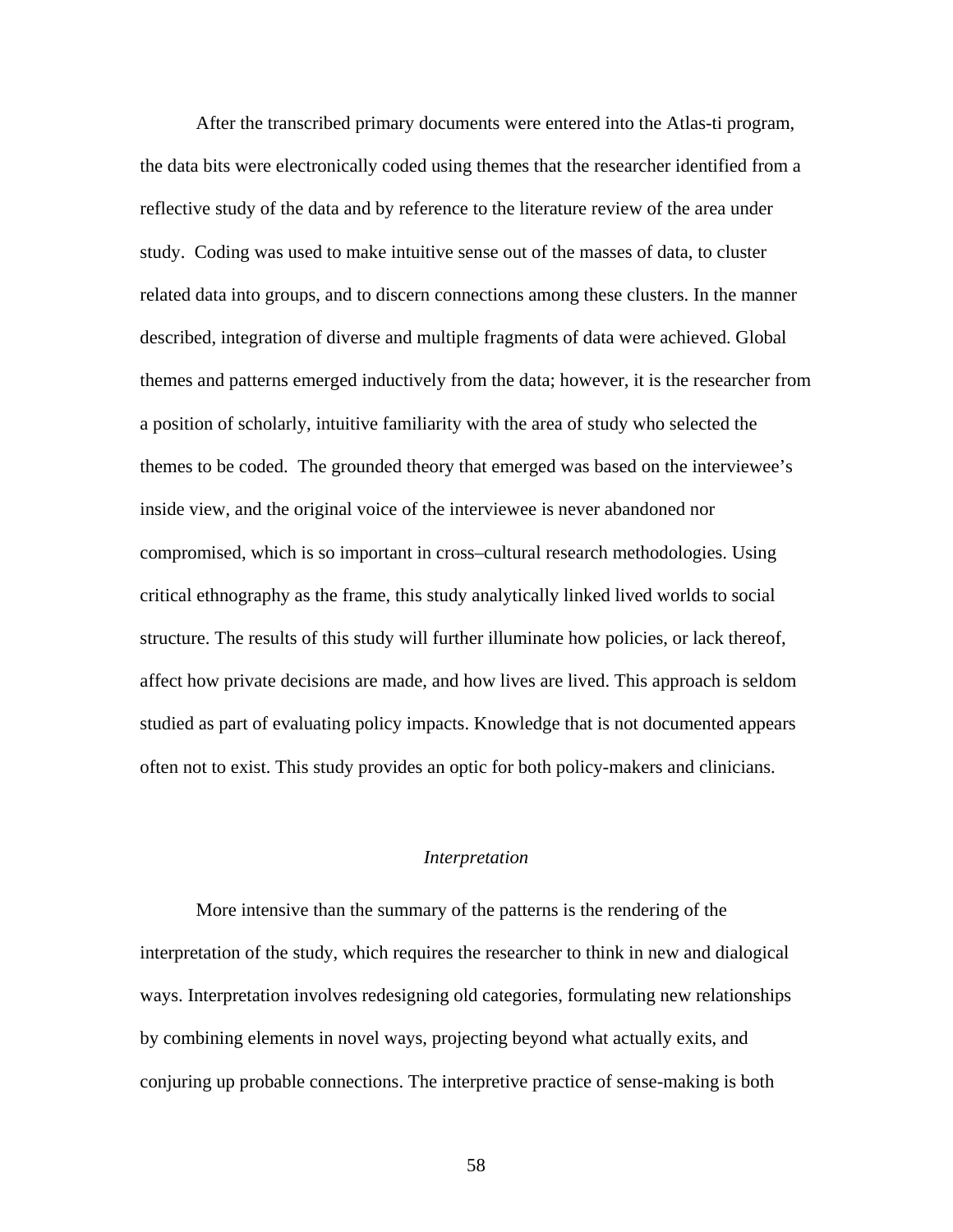artful and political. In this project, the extended engagement in the field and the involvement of research will provide triangulated data for trustworthy and authentic interpretation. It is critical that the findings are integrated with those of related and relevant studies to establish how these results relate to broader theoretical frameworks, to explicate what the study means outside of the one context, and to make recommendations and transfer knowledge to the community, local schools, and policy-makers. Giving voice to those impacted and currently living through this experience, voices that have remained silent, is a crucial element in this process. This act will yield important baseline data to provide policy-makers, politicians, and health care professionals with a new optic to see how the current state of affairs impacts human lives, and, in so doing, challenge the current liberal ethic of justice with a view to changing the current status quo as it relates to pediatric palliative care.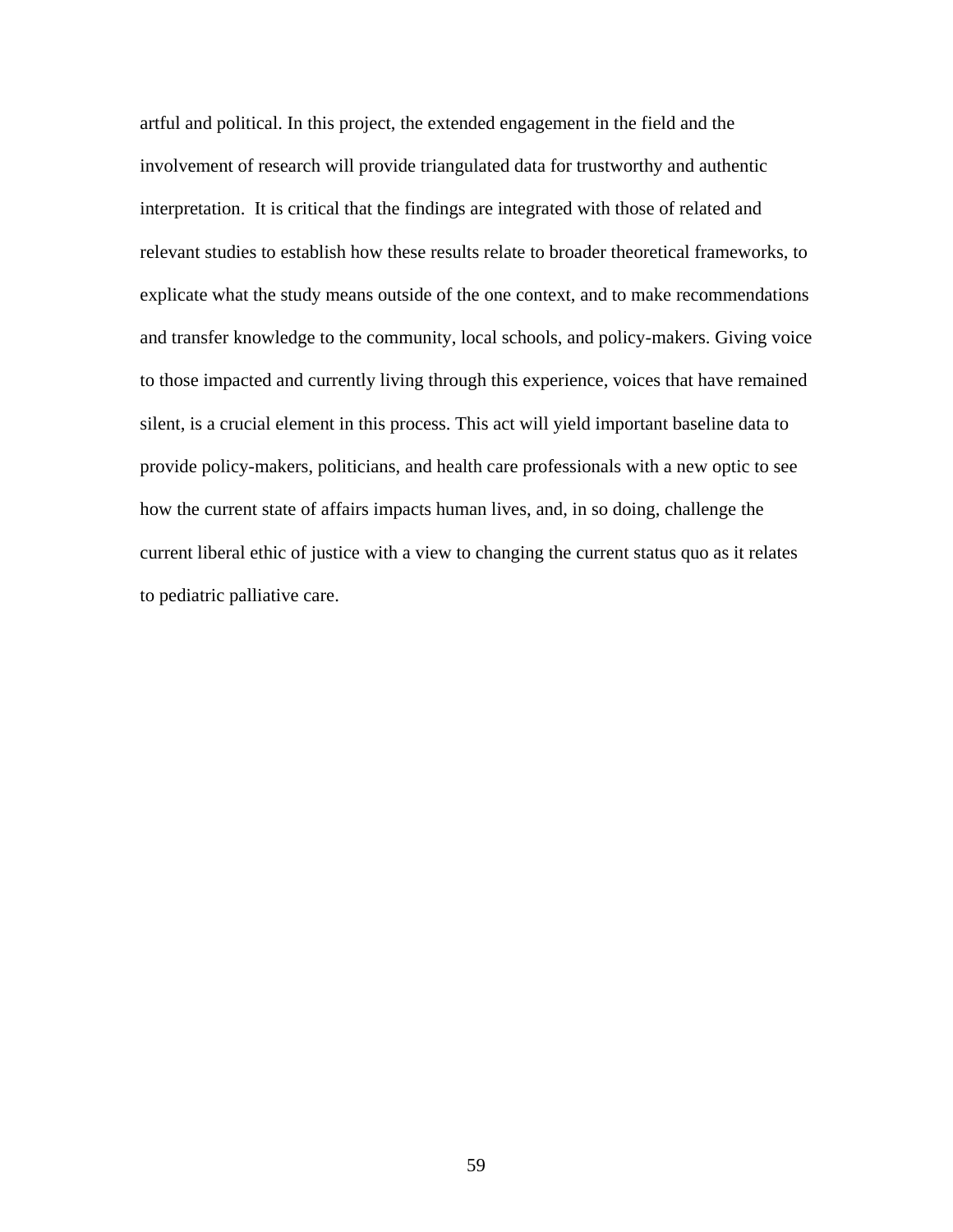### NOTES

<sup>1</sup>Emerging from the first phase, the Frankfurt School eventually evolved through four phases. The second phase was characterized by two works that were considered classics of twentieth century thought and authored by Max Horkheimer and Theodor Adorno (Wiggershaus, 1995). Their analysis of reason appears to be a fusion of domination and of technological rationality, suggesting that all of external and internal nature exists under the power of the human subject (Flyvberg, 1998). The third phase extended from the post–World War II period into the mid–1960s, and critical theorists such as Marcuse recognized that the structure of capitalism had changed in this era as did modes of oppression, and the industrial working class no longer remained the determinate negation of capitalism (Jay, 1996; Wiggershaus, 1995). Moving away from the concept that the individual subject was the locus of criticism set the stage for the fourth and final phase, in which Habermas located conditions of rationality within the social structure of language use and thereby shifted the locus of rationality from the autonomous subject to subjects in interaction (Habermas, 1975; 1979; 1996).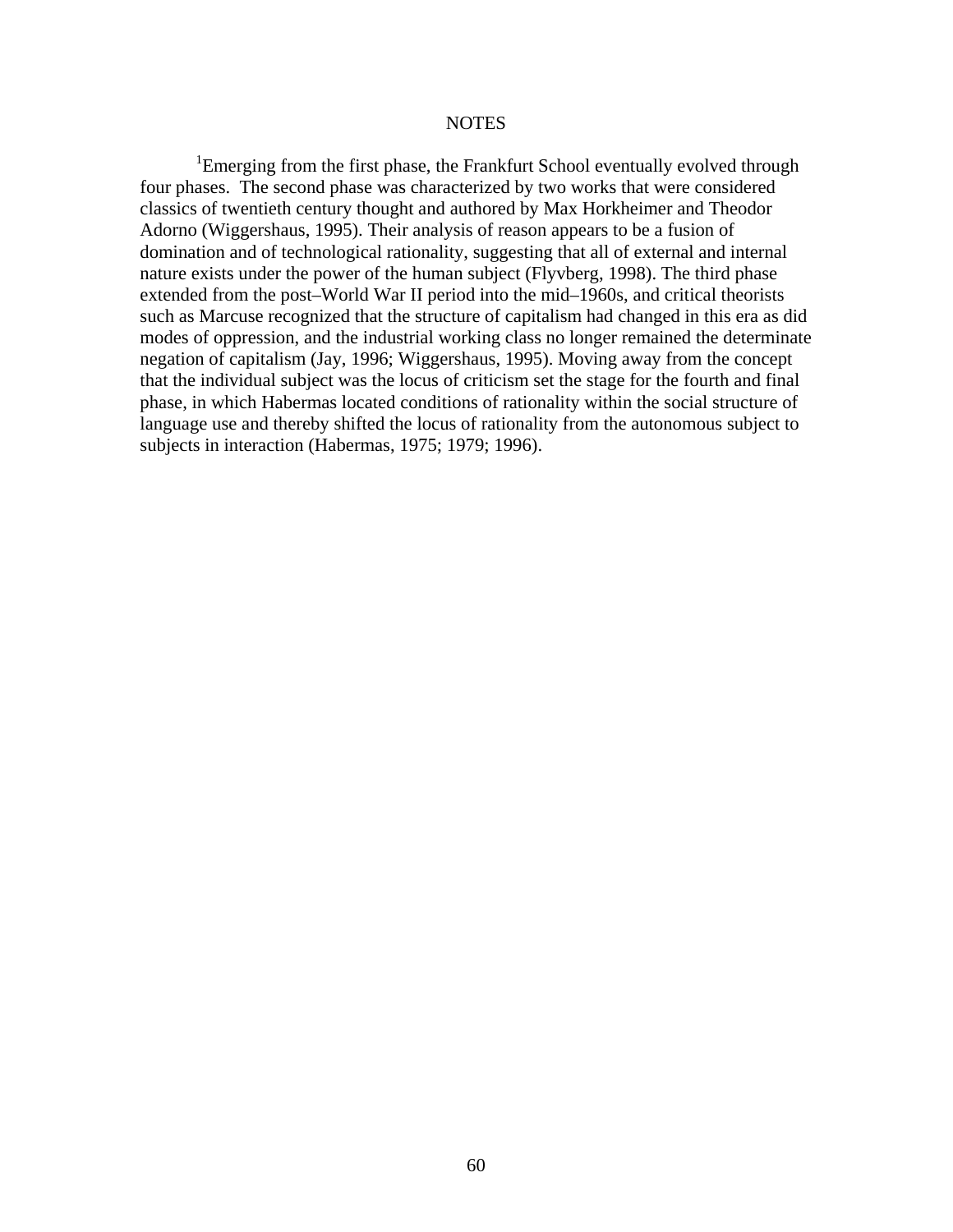### CHAPTER FOUR

### **FINDINGS**

We can succeed only by concert. It is not, "can any of us imagine better?" But, "Can we all do better?" Abraham Lincoln

 Capturing and articulating the effects of social policies on people's lives is important in countries like Canada that have a welfare state tradition. Within the field of policy analysis, the practice of relating the quality of life of citizens to the existence of certain types of policies is seldom contested; the challenge is to both conceptually and methodologically illuminate the dimensions of this complex relationship. In this dissertation, I feel as though I have picked up the gauntlet and thereby assumed the challenge to capture the impact of how social policies affect the lives of people as individuals, as members of a family, and as citizens in a country where many enjoy a relatively high standard of living. More specifically, I have come to gain further insight and understanding about the impact social policies have on parents caring for a child diagnosed with a life–limiting/ life-threatening illness. Drawing on interviews conducted with six parents between May and June 2007, this dissertation captures and presents a critical discourse concerning outcomes of the operationalized welfare state within a liberal paradigm that celebrates the autonomous individual as the appropriate unit of political analysis (Rice & Prince, 2000).

 In the global context, increasing wealth disparities and economic and social crises are emerging in many nation states, while there also appears to be increasing interest and attention directed towards building what the World Bank (2000) describes as social order as a means to buffer societies against social disengagement. As the discourse of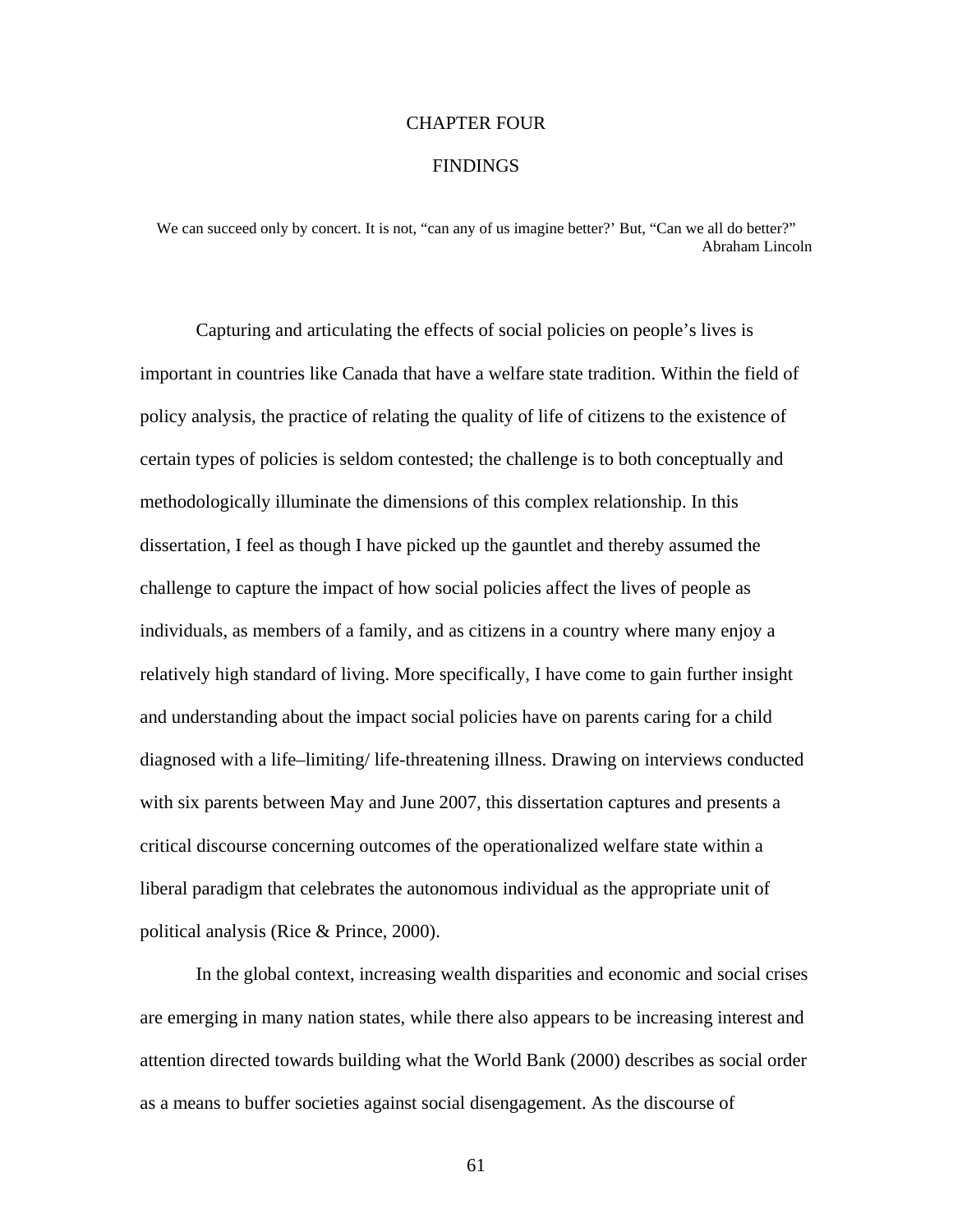commodifiction continues and the effects of market economies become more global, policy discourse about citizenship rights continues to include discussions of universal entitlements that include health care services (Brooks  $\&$  Miljan, 2003). The results of this research begin to capture and decontextualize the complex local and personal effects of the liberal paradigm as it operates under the aegis of globalization, which is important within this study context because globalization is credited with being the raison d'être for economic restructuring and the ideological reorientation regarding state provisioning and social citizenship (Ruggie 1996). *Restructuring* and *globalization* have become code words for summarizing a number of trends: (1) the emergence of an economy based on activities of transnational corporations; (2) the rapid introduction of new information technologies that are revolutionizing communications and the international dissemination of culture; (3) the formation of regional trading blocs, such as the North American Free Trade Agreement (NAFTA) and the European Common Union (EU); and (4) the development of supranational institutions, such as the World Trade Organization and the World Court (Hankisvsky, 2004; Manga, 1998; Pal & Weaver, 2003) . These trends are now revealing a portrait that clearly demonstrates that the powers of individual nation states are circumscribed by forces of globalization and, at a micro level, that the changes resulting from economic restructuring, in this study, equated into personal discourses around income insecurity, employment, and limited or disappearing programs that would be considered pivotal components of the social safety net.

 Within the context of globalization and restructuring, the notion of citizenship has emerged as a central concept. According to T.S. Marshall's theory (1965) of citizenship, this construct informs the majority of Western society's thinking and assumes the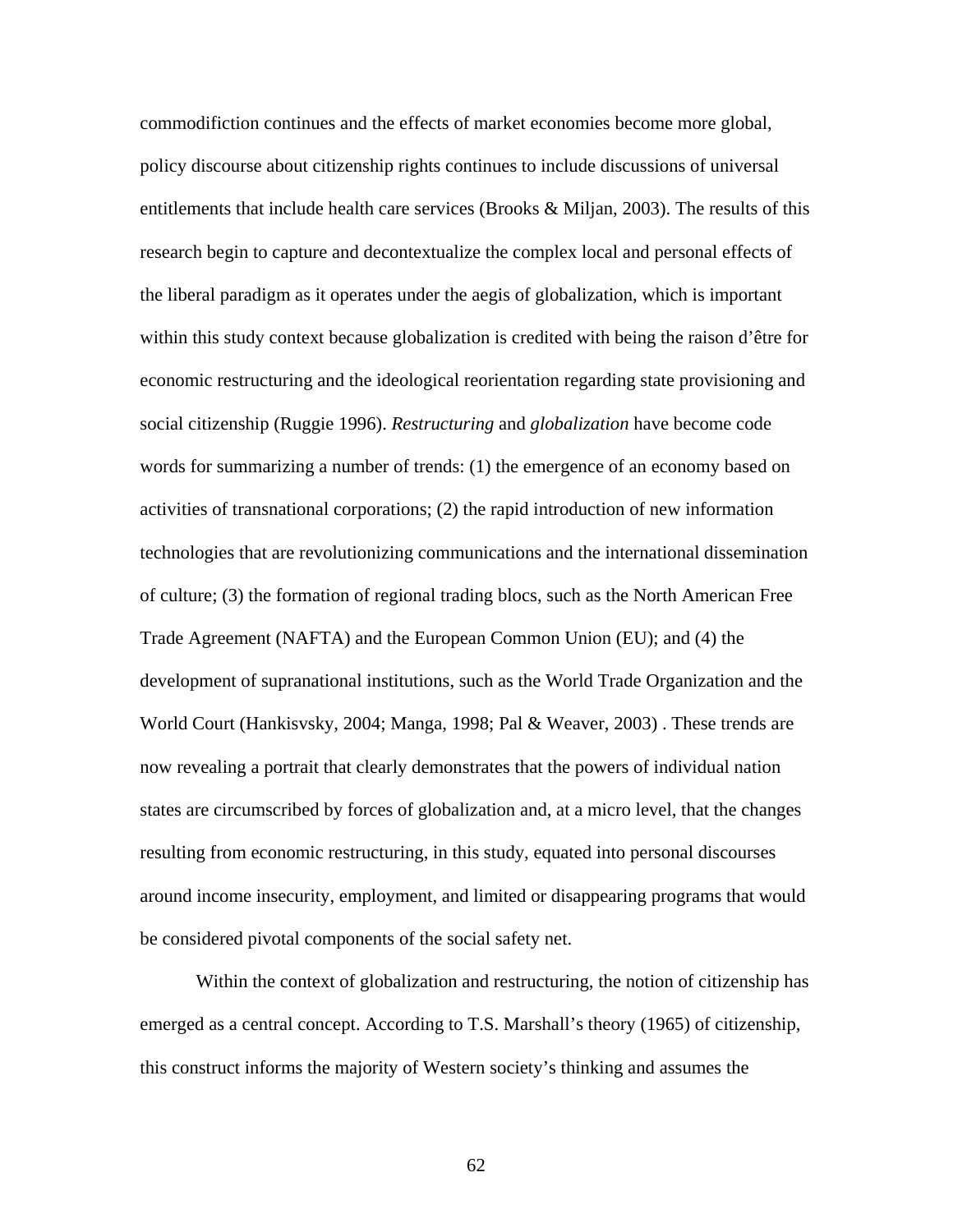existence of a nation wherein a welfare state operates to redistribute, through taxes and social benefits, some of the resources that accrue disproportionately within different sectors of the populations (p. 26). Ruggie (1996) contends "that the mere existence of the welfare state is a sober testament to the fact that contradictions exist between the ideals of democracy and equality and the operation of a market-based economy" (p. 114). Policy scholars maintain that civil rights can and should progress to entitlement rights, such as education, employment, and health care (Keating  $\&$  Hertzman, 1999). For Canadians this translates into citizenship rights, which have been linked to successful participation in the market economy, but unfortunately there emerges a segment of the population that is excluded de facto from participating in the paid labour force, rendering invisible the mechanisms of social control by which they have or continue to be disenfranchised (Pal et al., 2002).

 Through the process of eliciting personal narratives, another facet of globalization and dialogue on citizenship emerges and demonstrates that the realignment of the welfare state has resulted in more restrictive definitions of equality, merit, concepts that are based within the tenets of neoliberalism (Lavalette  $\&$  Pratt, 2001). Individualism is sanctioned and merit becomes not only the basis for economic and social rewards but also for inequalities. Definitions of what constitutes "genuine need" serve as the basis upon which to claim state support, while more rigid tests are incorporated to empirically validate the need (Lund, 2002; Pal, 1997). Neoliberal concepts of citizenship reward self–sufficiency, criticize dependence, and sanction limited state intervention and greater privatization, and a striking example within this context is the assignment of care-giving responsibilities. As recently as November 21, 2006 on NBC's *Today Show*, there was a news segway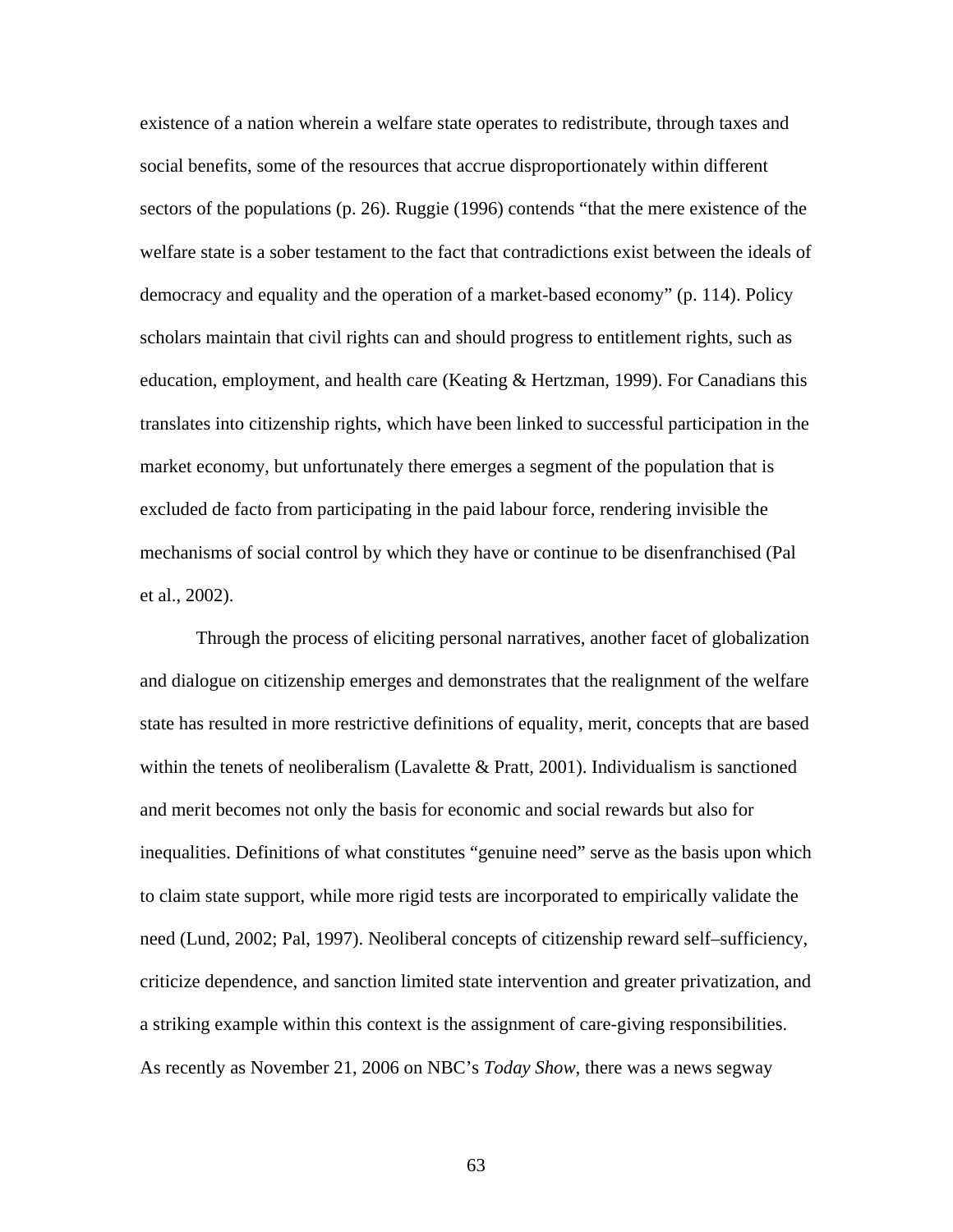highlighting the amount and types of unpaid care-giving work being done, particularly by women. Contained within this report and supported throughout the literature (Arskey et al., 2004; Brodhead, 2003; Cheung & Hocking, 2004; Romanow, 2002) are references to the continued off-loading of health care into the informal realm of family; a practice confirmed by parents in this study. Inherent in this dialogue are assumptions regarding who is considered independent versus dependant, taxpayer versus welfare recipient, or in other words the "us" versus "them" mentality, which serves as a powerful instrument of social control to further marginalize and silence competing discourses. Tronto (1993) describes this context as "privileged irresponsibility":

Those who are relatively privileged are granted by that privilege the opportunity simply to ignore certain forms of hardship that they do not face. Plus, the social programs they do access, along with benefits such as increased tax breaks, elide their own dependence on the state. The dependency is constructed; however suggests that relatively advantaged groups, i.e. those who are included, will not support more inclusive types of policies. (pp.120-21)

Understanding the unequal and compounding effects over time of policies across specific sectors of the population is essential if there ever is to be any meaningful engagement of citizens achieved (Evans & Stoddart, 1990; Habermas, 1986; Labonte, 1993; Mustard, 2005). Transformative possibilities can only be envisioned and carried out in the lived experience when alternative information and perspectives are engaged; this validates my choice of a research methodology embedded within the pedagogy of critical theory and is a shorthand reference for what has come to represent any attempt to break away from the theoretical frameworks developed and subscribed to by the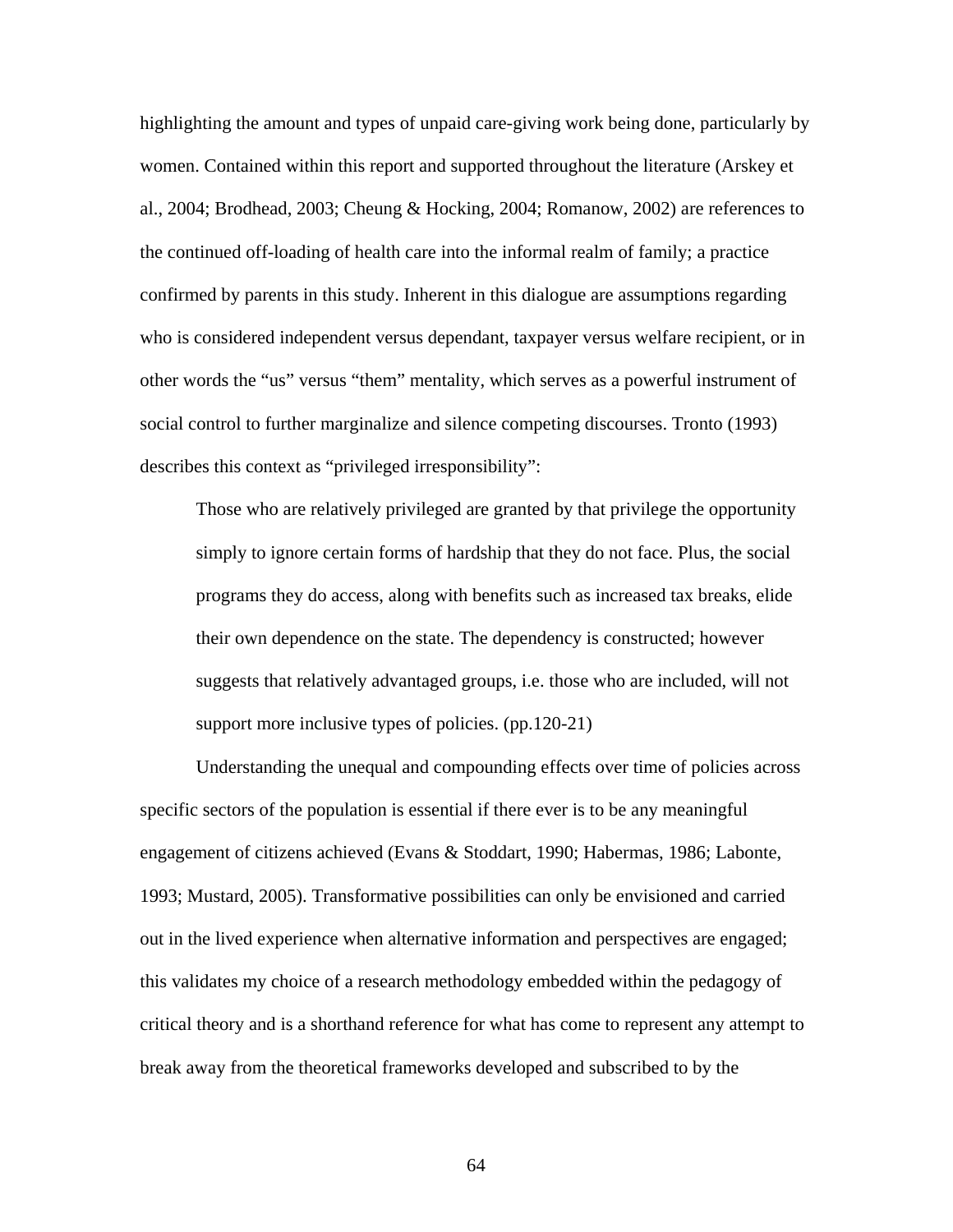dominance of liberalism and neoliberalism paradigms (Habermas, 1975; 1979; 1986; Torgerson, 1996). Political and theoretical paradigms espousing the virtue of passive intolerance have come to symbolize the principle that truth is only valued as an outcome of positivistic methodology, which is a position juxtaposed with critical relativism. Like Habermas, I have come to understand through personal reflection that in order to gain a deeper comprehension of the human condition one requires a critical epistemological perspective that transcends the limits of modern social science. The epistemological position is located between philosophy and science or between interpretation and empirical validation--the position that Habermas (1996) has described as the methodological *moment* upon which critical theory is constructed.

The classical question contained within critical theory is the relationship of knowledge to power, which is seminal to this research and has received considerable theoretical attention within the body of scholarly literature, where it may also be referenced as *coercive harmony* (Fischer, 1990; Habermas, 1970; 1975; 1979; 1986). When translated into practice or real life experiences or citizen to expert, our knowledge about these power relationships is disturbingly inadequate. Fischer (2000) describes this situation "as unfortunate given that in our highly complex technological societies the role of experts or power brokers has moved to occupy center stage" (p. 407). By including experts in this discourse, it transforms the original question to additionally address the relationship of power between knowledge and competence.

 Questions, Habermas (1986) would suggest, are the basis of tension between experts, using sophisticated analyses to understand a policy question, and citizens, arriving at their own judgments--including their understanding of the experts themselves.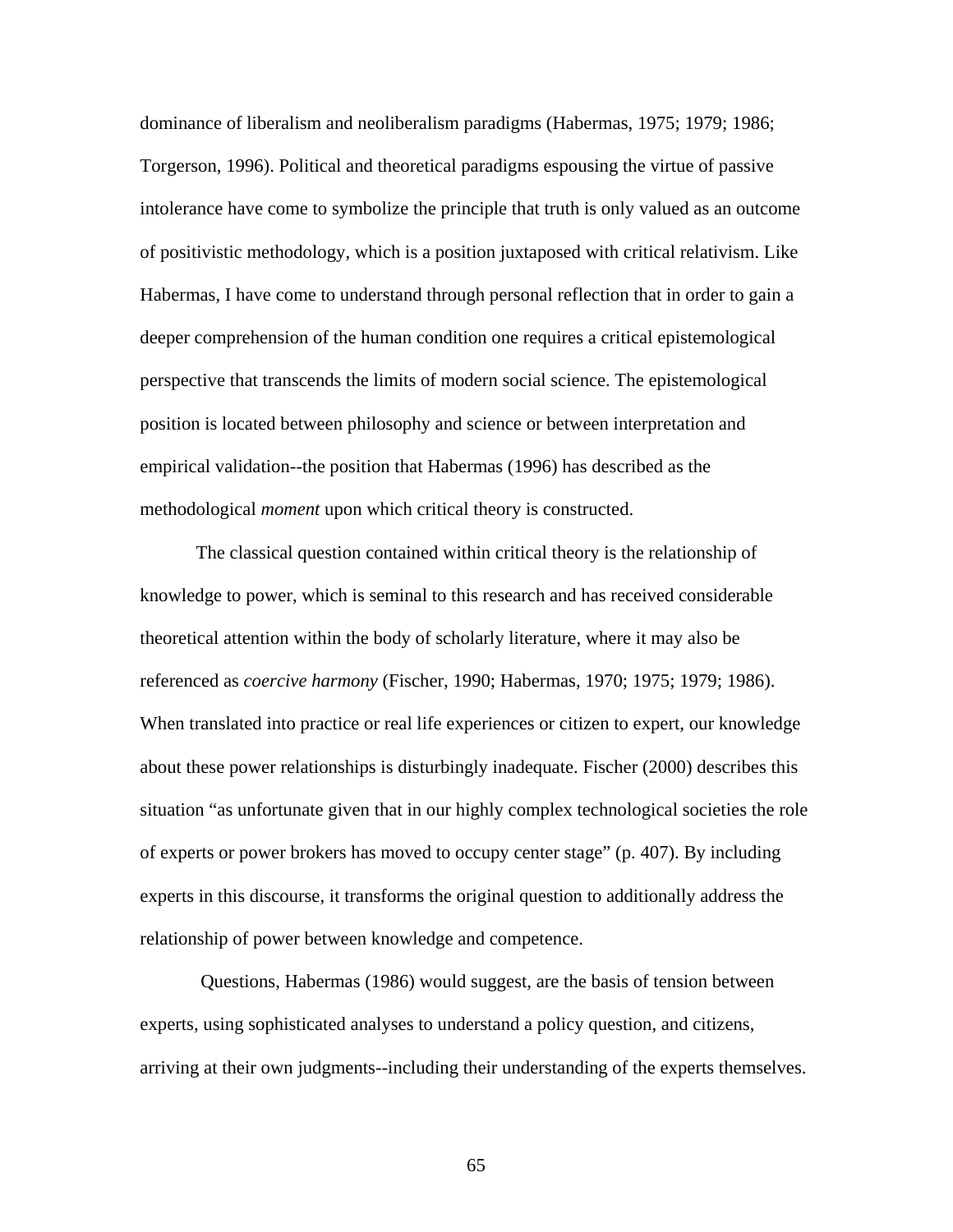The ritual trappings that adorn legal hearings, committees in government, and panels of "experts" in their solemn hearings with their weighty reports are all ceremonies that demand and receive a degree of public support, respect, and gravity within the empirical, positivist paradigm. What level of influence and or power should the views of the general public carry when compared to the aura of authority on results derived from groups with such ceremonies? Who then becomes most capable of judging the needs of parents who have children with life–limiting or life-threatening illnesses, parent or "expert"?

 Moving this discourse to another level, scholars including Ellul (1964), Fischer (2007), Habermas (1970; 1975; 1979; 1986), propose that the prophets of our information society "conflate morality with instrumental rationality". Technology is arguably the means that enable humans to achieve their desires, and technology exists as a means to serve our needs and desires (Fisher, 1995). Within this framework, our high tech, information–dependent society has created a global environment in which questions of social choice lose out to the influential thrust of the techno-economic system (Fisher, 2000). In other words, our society's moral and political questions have given way to the logic of a positivist science that has come to increasingly dominate our public and private lives. The result is that scientific and technical experts have become further isolated from general citizens and the interface of communication between these two groups has overtime become increasingly strained.

 Inviting, listening, and including the voices of citizens is an occupation contained and valued in our democratic process; it is an essential element within all public administrative structures, which includes our Canadian health care system. Adopting this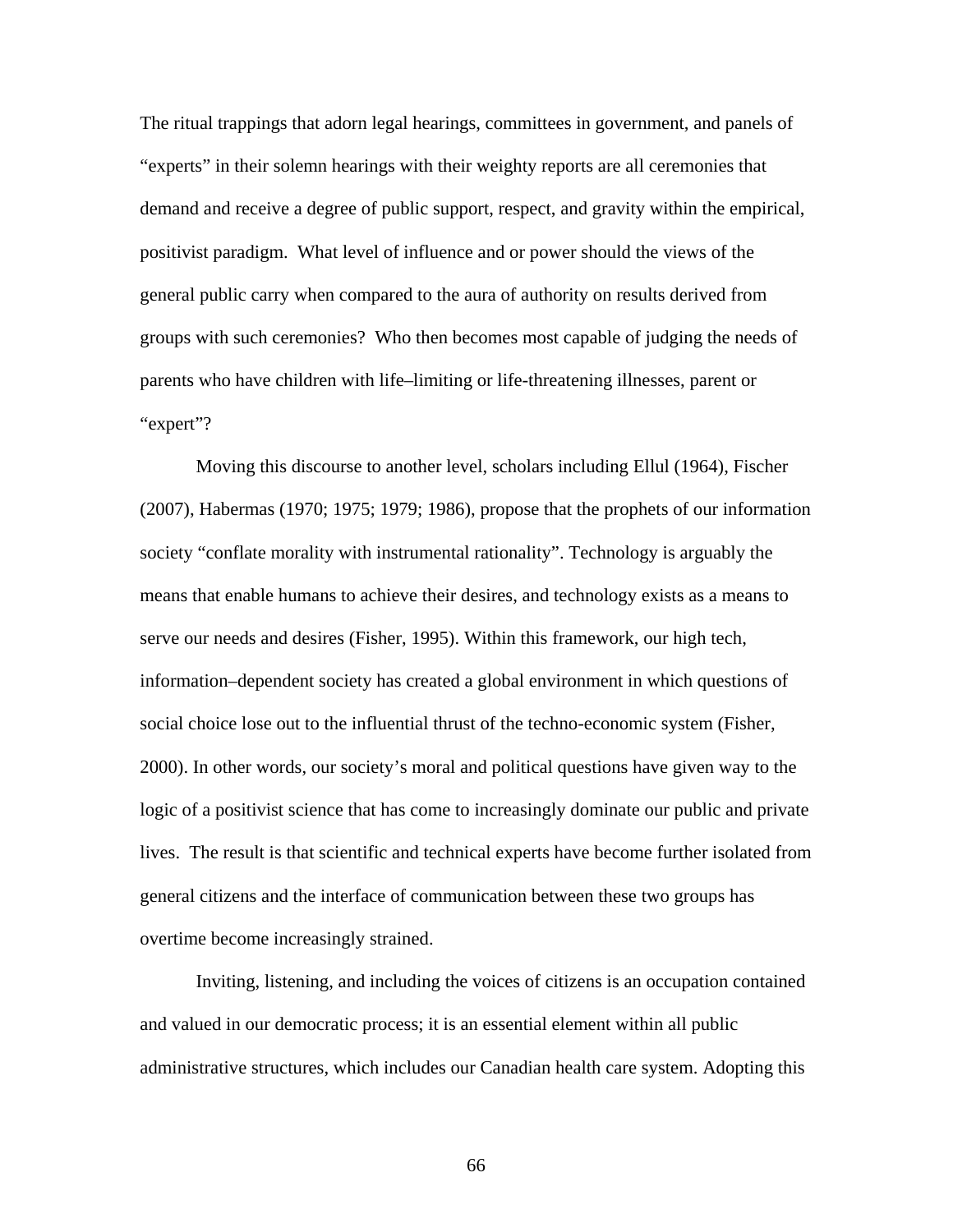philosophical principal has created a multiplicity of issues. John Dewey (1927) posed a cogent question when he inquired about how citizens could deal with increasingly complex problems dominated by complex technologies and expert decisions. He went on to question how citizens could actively participate in policy and political decision– making that had become over time so dependant on the knowledge of experts. He went further pointing out a very intriguing paradox:

As the importance of the citizen grew in the political realm--thanks to the expansion of basic rights in the nineteenth and twentieth centuries--the phenomenon was paralleled by the growth in power of large corporate and governmental organizations directed by managerial and technical expertise. Thus in just that period in which the political influence of the citizenry was taking shape, it was undercut by the rise of bureaucratic organizations and technical expertise. (p. 23)

 Fischer (2000) expands further on Dewey by revealing that while Western democracies have exhibited increasing interest in group involvement, levels of individual citizen participation, as demonstrated in political and sociological research, have declined rather than increased. Fischer's position is substantiated by examining voter turnout in the last decades at all levels of the elections process. Dahl (1989) argues that this trend was both predictable and expected. He contends that, "the increasing complexity of social problems, giving rise to increasing specialization and the expansion of "elite" public policy specialists, "puts the Western polyarchies in the position of being replaced by a 'quasi-guardianship' of autonomous experts, no longer accountable to the ordinary public." (p. 337)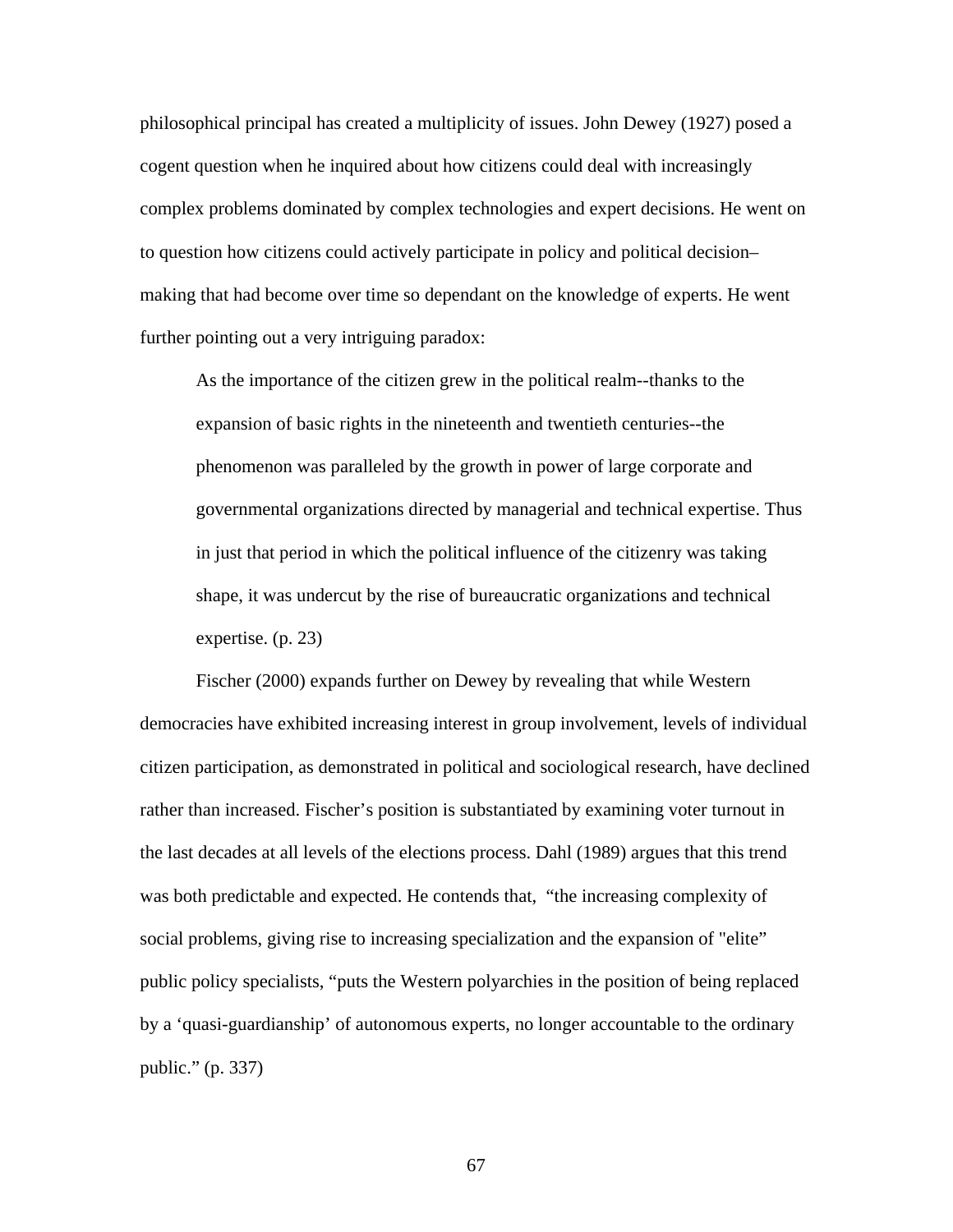I agree with Habermas (1986) that experts alone are themselves incapable of answering and "fixing" the multiplicity of social problems that currently exits in our society. Not only do they, the experts, lack all of the answers to these complex problems, but often expertise itself turns out not to be the neutral, objective phenomenon that it is purported to be. Underlying the expert technocratic approach is a basic positivist principle that dictates rigorous separation of facts and values, and one where empirical research must be conducted without reference to normative concepts or implications (Fischer, 2000). Attempting to separate facts and values reflects an intense lack of insight and a misunderstanding and distortion of the nature of the social world, and the separation also represents a profound paradigm shift and, for me, a source of uneasy tension. My apprehension stems from a well–entrenched positivist framework rooted in my undergraduate and graduate training programs and has become much more dominant as I have maneuvered the pervasive positivist milieu of academia.

 Over 21 years of working and researching in the area of pediatric pain and palliative care, I found that I was challenging and being challenged more frequently by the "fact/value" dichotomy seminal within positivism. I resisted and gradually came to understand and appreciate what Fischer (2000) succinctly describes as the "organized universe of meanings" (p. 93) that normatively constructs the social world. Strauss (1953) contends "positivism fails to capture the fact that social action has in itself a directness towards knowledge of the good, including the good life or society" (p.43). Thus according to Strauss' position, value discussions can no longer be considered unprovable, irrational, subjective responses, and facts then do not just exist out there in the social world for researchers to collect and quantify, nor are political and social problems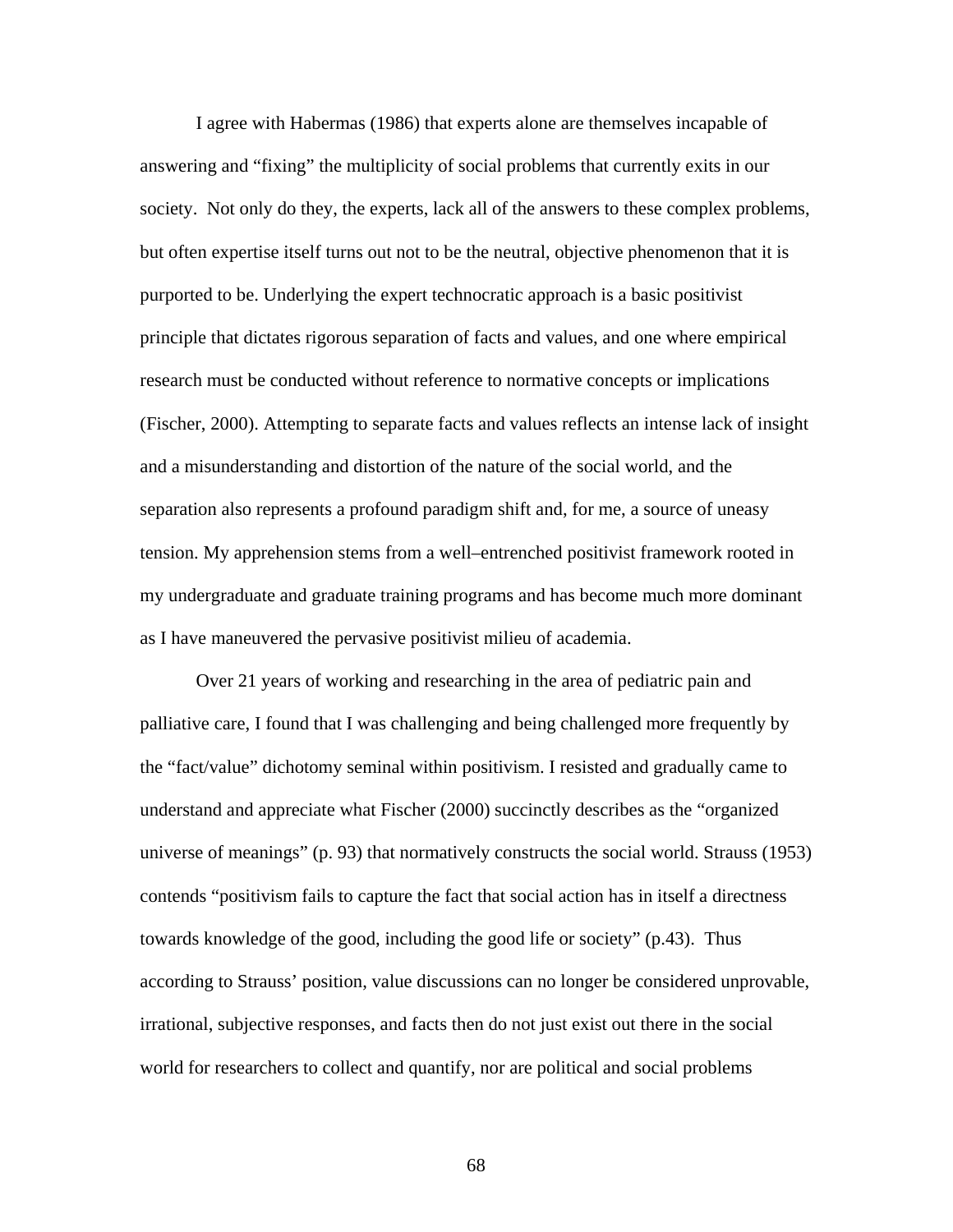independent of subjective attitudes and values (Fischer, 1995; 2000; Habermas, 1970; Strauss, 1959). Through this personal journey of self discovery, re–invention and emancipation, I have come to appreciate that listening and including voices of those living with or without policies is more a question of personal values, attitudes and practices than a matter of scientific methodology. Like Dewey (1927), I have come to realize that there must be a collaborative division of labour between citizens and experts (community development)--a paradigm shift that Habermas (1975) makes clear as being more about power relations than an issue of knowledge production. It should then come as no surprise that the approach selected for this research deviates from the positivist mainstream single–issue policy perspective, which proposes that polices are developed and implemented as discrete entities. As this study exposes, through the examination of personal narratives, policies are not experienced in isolation, and it becomes a social and moral imperative that we come to better understand the unequal and compounding effects of policies experienced by citizens within multiple sets of social relationships.

 The analysis will proceed in two stages. Firstly, I will provide a brief context for each participant in this study by outlining the multiple, cumulative, and interactive effects of social policies on the lives of the participants and their families. Each of the participants' narratives together with the rich contextual data will demonstrate how policies in a number of areas affect individuals differently depending on the family structure, social location, and the stability of resources available. Secondly, the key themes that emerged will be highlighted and linked to conceptual and methodological paradigms.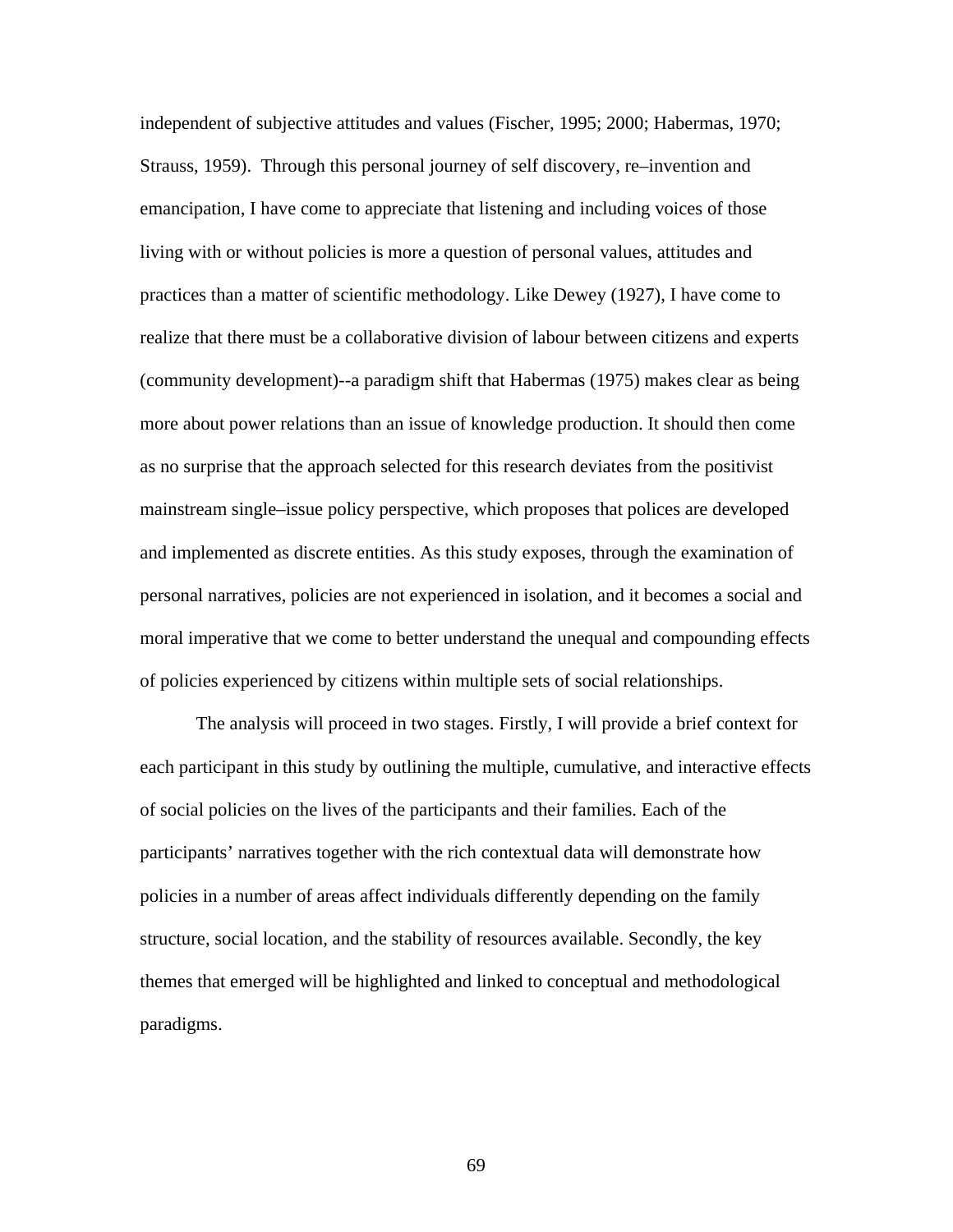Tess is a young woman living in an urban center in Saskatchewan with her husband and three children. Britt, their first child, was born healthy and robust and described as a good and contented baby. Pregnant with her second child, there seemed to be some changes in Britt's normal growth and development that bothered Tess. Soon after, Britt began having seizures, and, after an extensive work-up, they found that he had a malignant and rare brain tumor. The news was devastating to this young couple and their extended family:

*Hearing this news for the first time was surreal. I can remember thinking that this is a bad dream and when I wake up this will all go away. Over the next few days, I realized that this was really happening, and I felt physically ill and nauseated. My husband was just really angry and did not want to talk about it. And remember, I was 8 months pregnant with Jessica at the time, so I just couldn't live in a cocoon, I had to come out and face the facts.* 

 Britt underwent surgery followed by what would be a course of many rounds of chemotherapy. Due to his young age, the odds were not good for his short-term survival. Brett was sent early to Toronto Sick Kids' Hospital to a surgeon specializing in children's malignant brain tumors, and in this environment they felt increasingly confident that Britt would get the best care available.

 Britt's diagnosis did change the family, but Tess mentioned many times that because he was so young at diagnosis, they, as parents, had not experienced any other reality. The fact that he had such a serious diagnosis meant that they look at life differently, long-term goals were not part of their life plans and they foun themselves

## *Tess*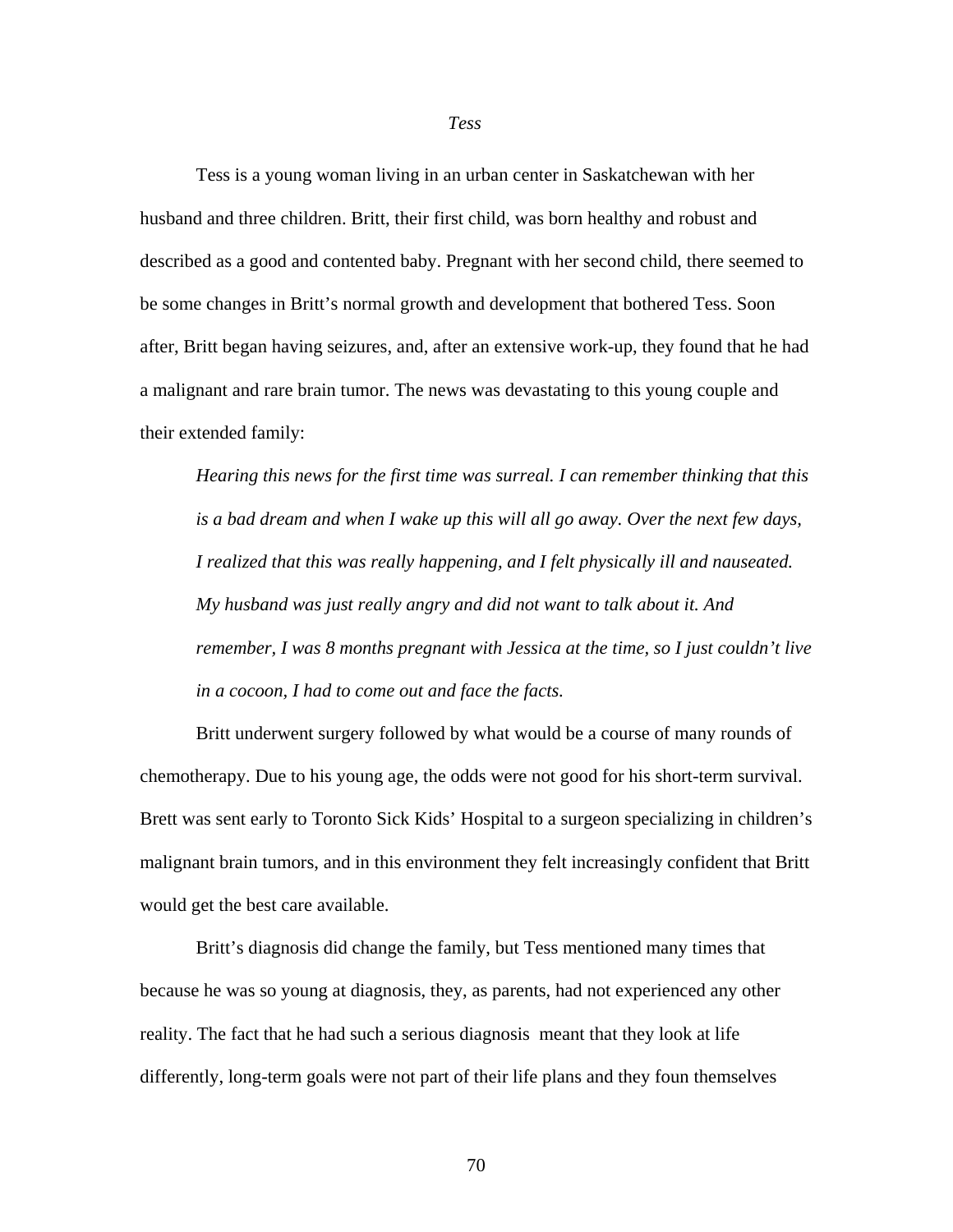focusing and living for the moment. There is a significant body of literature describing how parents live and project many of their personal hopes and dreams through the lives of their children, and, as a parent, I have acquired a greater understanding of what this truly means. For Britt's family, having their dreams snatched away and replaced with tremendous uncertainty, creates an ongoing sense of loss and bereavement. Tess feels that her son's health status has not really changed her career aspirations because she always wanted to be a stay-at-home mom. However, she quickly added that Britt's health needs have prevented her from returning to casual part-time work, which is a situation that has at times created financial strain for her young family, and, as she also pointed out, working the odd shift "just sort of expanded my personal horizons".

Introducing the term *social policy* did not mean much to Tess until I gave her an explanation, and even then she was unclear as to whether or not any social policies had impacted her and her family directly. She then confided that she has a brother working within the health care sector, and while she doesn't believe that Britt's care would have been any different because of her brother, she did agree that perhaps she may have been better informed or maybe informed earlier about some of the programs and funding relationships that have come to ease some of the emotional and financial burdens for her and her family, "*For example*, *I was put in touch with an agency that will pay for travel back and forth to Sick Kids in Toronto. Parking in the hospital is also covered so that helps."* 

 Assessing acute medical services has not been too much of challenge for Tess, due the seriousness of Britt's diagnosis, but there have been occasions when they wanted to take him to Sick Kids' in Toronto for a second opinion, and the doctors here would not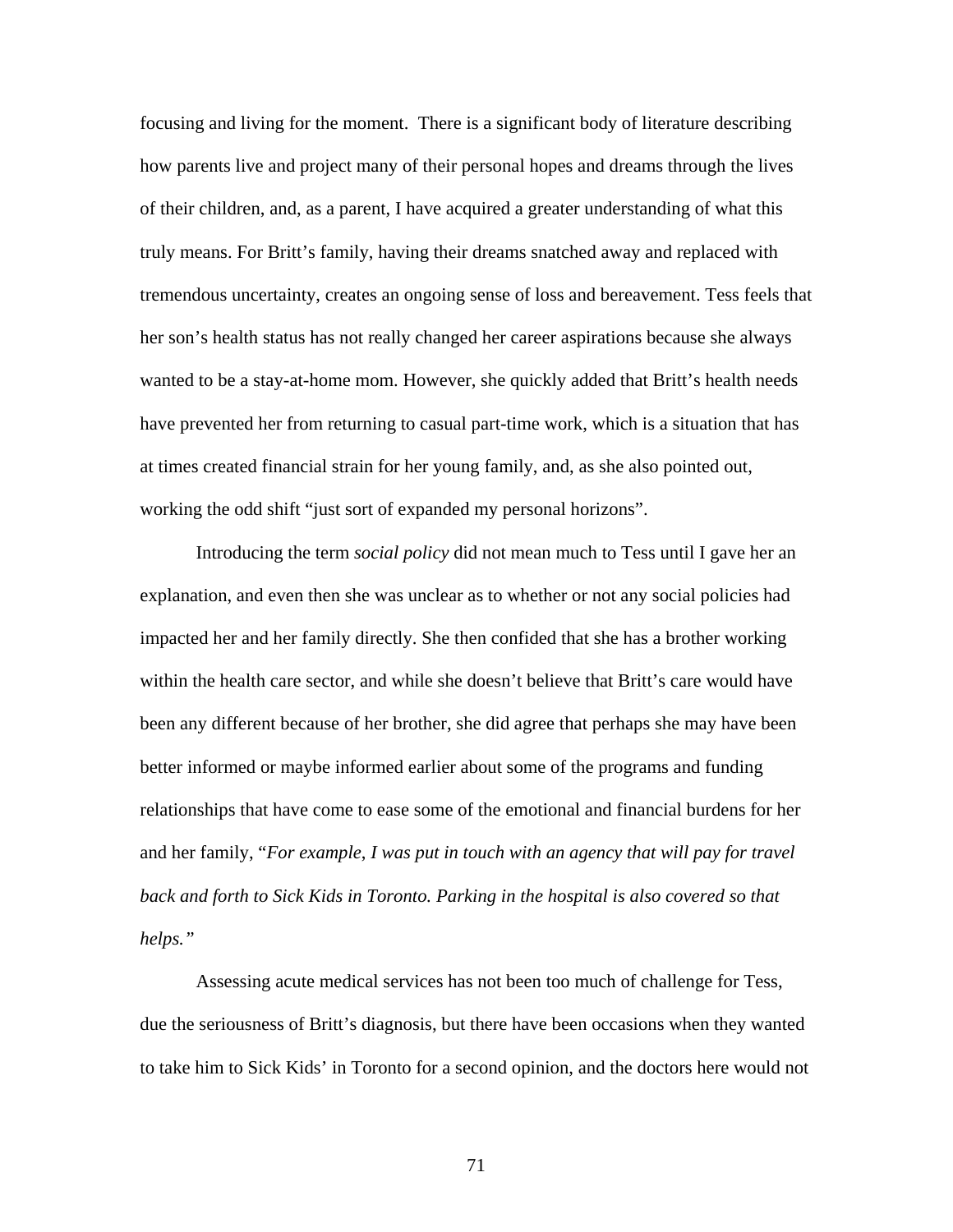support their requests. These situations, while rare, did result in them flying at their own personal expense to Toronto on one occasion where their fears were substantiated by the medical team at Sick Kids' Hospital. Their costs were not fully reimbursed, but Tess explained that they have family on both sides that were able to assist them paying for those costs not covered. Nevertheless, Tess believes that in general they have had a good relationship with the medical team here in Saskatoon but on occasions have felt frustrated that they have not always been listened to because as she explains, *"There are times that you really cannot explain what is different or what is wrong, but you just feel it in your gut, and you know each time this has happened and I have been right and something was really wrong."* 

Tess reveals that Britt has outlived the projected life expectancy and is now even going to school--something that no one ever predicted would happen. Tess stated that at times they have stumbled not knowing what services were available and what services they would actually need. An example she uses is the need for a special aid person to assist Britt in school because he's legally blind and has some sensory motor deficiencies. No one informed them at registration that they would be entitled to this service, and after several weeks at school and a parent–teacher conference, the teacher inquired about why they had not applied for an aid. Once they were made aware, Tess made several phone calls and filled out the necessary forms and Britt had his aid. They have been so pleased with the relationship this aid has with their child that they have made a conscious choice not to move, or at least not move from the school district, because they do not want to take any risk of compromising this situation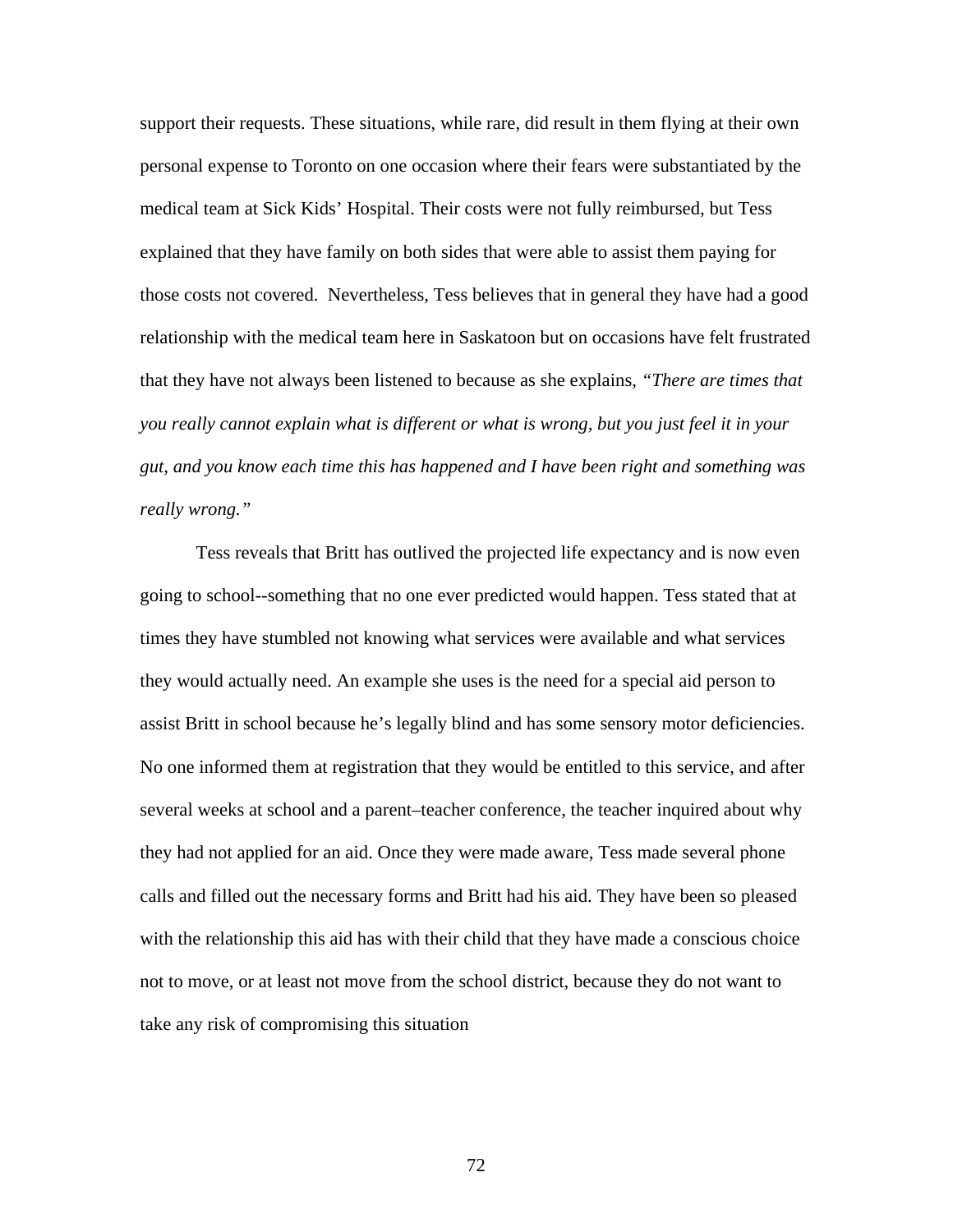The question about what *palliative care* meant to Tess caught her a bit by surprise. She very quickly informed me that this was a service for adults who were going to die very soon. I then read her the WHO definition, and she instantly recognized that Britt would be a candidate for such a program, and, up until now, no one had ever mentioned palliative care to her, including the oncology doctors. She admitted that the word *palliative* had initially conjured up some negative stereotypes, but since hearing what it means for children, she cannot understand why it is not practiced. She then brought up the need for respite and again there had never been any offered to her and her family:

*It's hard to say that any services up to now would be seen as palliative, but it's hard to know. I like the idea of someone coordinating services so that you would know exactly what is out there and know how to get them. We are probably luckier than some because we have my brother, and we do have family to help us out when we need it. It would be nice to sometimes just talk with someone about what is happening and, you know, have some insights. Talking with other moms in the Cancer Clinic is good, but it is also really hard because everyone has their own issues and every kid's diagnosis is so different. I do think because Britt is a cancer patient, that we probably get more assistance than a mom who has a child with let's say a genetic problem, but I'm not sure.* 

*I know that his diagnosis has been hard on both me and my husband. He does not want to talk about it much at all, and I know he keeps it all inside. I think I've learned to accept it more and, even though we share in raising the kids, I have spent more time with him and researching different treatments and stuff. And*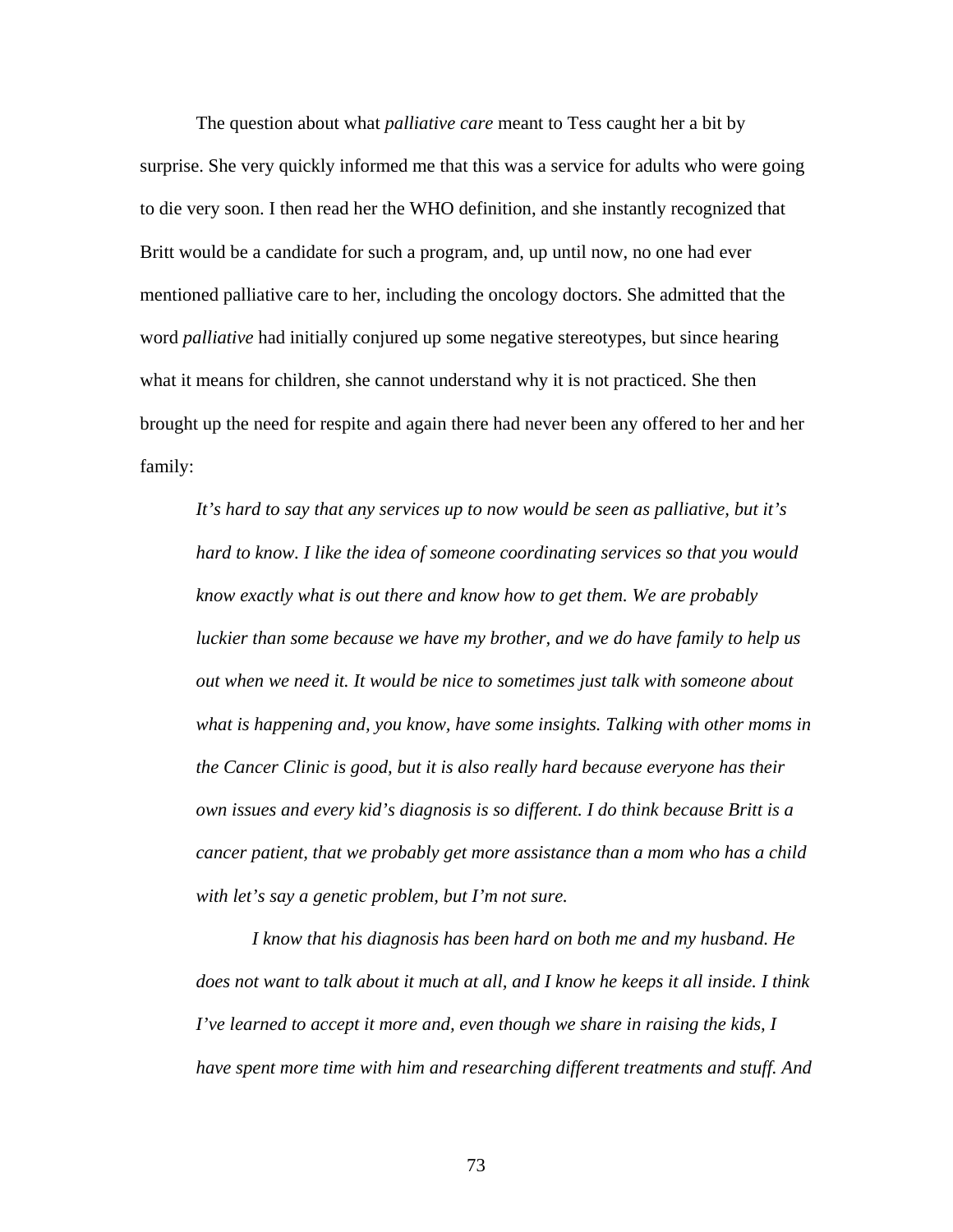*I do a lot of the talking with the doctors, for example, because of his job, he has not always been able to take the time off to go to Toronto. So stuff like that. While I wish things were different, I feel blessed because we have had him longer than anyone ever expected and I feel that the more time that goes by the closer we are to a cure. He is really close to his siblings, and I do worry about what is going to happen if Britt dies.* 

I found that while I was listening to Tess tell her personal story, I was in the presence of someone with strong conviction and inner strength. She was so very matterof-fact and mentioned several times that Britt's life will be short, and never once did she lose her composure. She talks openly about the fact that their struggle with Britt and his illness is not over, and she again says that what keeps her sane is learning to take one day at a time.

## *Jessica*

Jessica has been married for over 13 years and has a Master's Degree in the social sciences. Her husband is a full-time minister and suffers from a severe congenital heart condition and recently suffered a massive M.I. (heart attack). Jessica and her family had lived in rural Saskatchewan and recently moved to the interior of British Columbia. Sam is the second oldest of three children. She and her twin sister were born prematurely and spent the first 6 weeks of their life in the neonatal intensive care unit. This unexpected experience was described as a time of enormous stress, but luckily both twins gained weight and transitioned successfully from hospital to home with no apparent residual problems. Three years following the birth of the twins, these parents, who had originally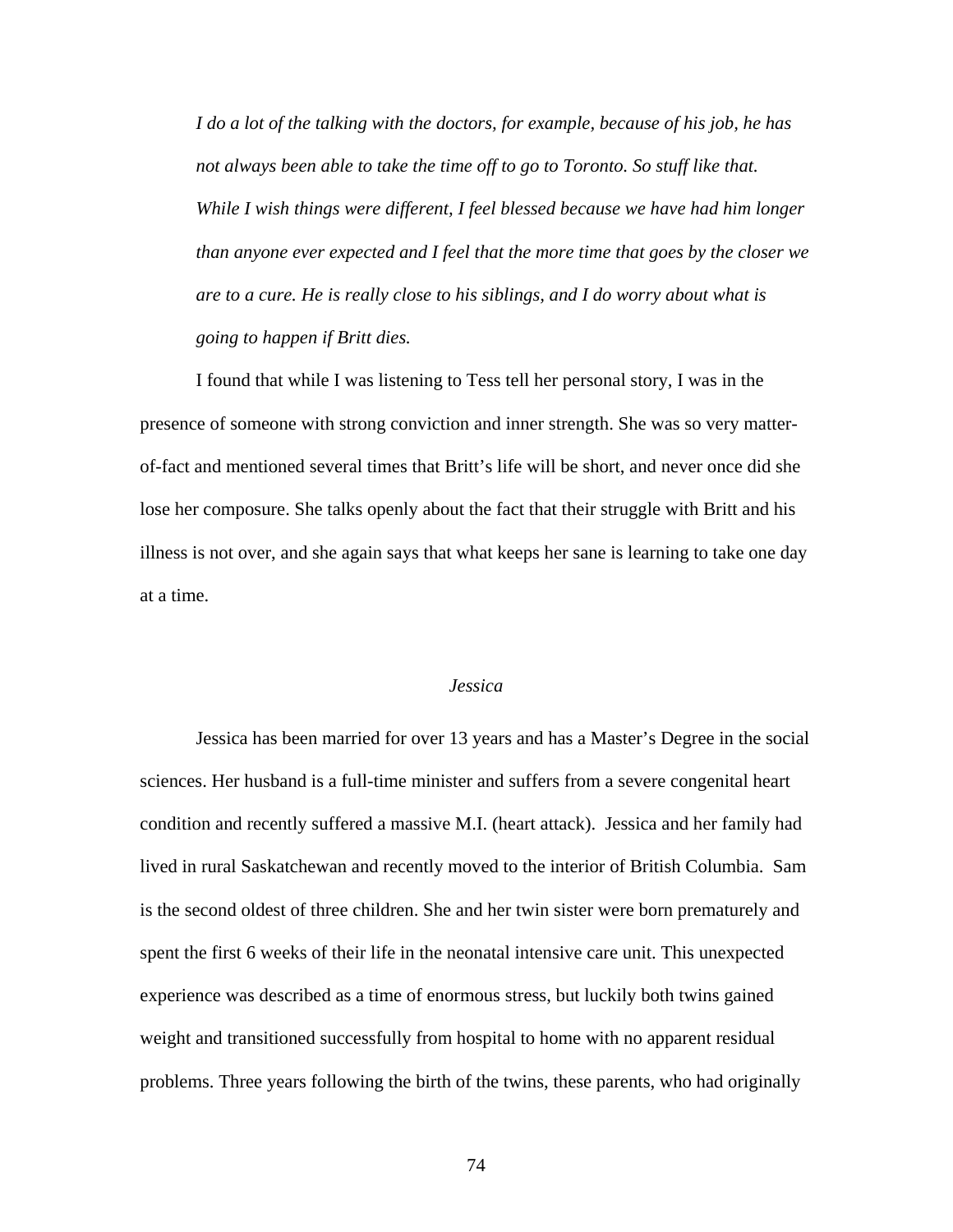been told that they would never be able to conceive, were now expecting their third child, another daughter, and absolutely ecstatic about the good news.

Sam's diagnosis followed the classic textbook case for Type I Diabetes and occurred just weeks before kindergarten started. Mom felt that:

*We missed the early, early signs looking back because that was when Sam was first being diagnosed with sensory issues, so the summer before kindergarten we were doing really intense therapy trying to address things, and so when Sam started wetting the bed we thought, oh well, it's probably being triggered by some of the therapies. There was also a heat wave that August, so were all drinking a lot. So we missed that piece until one afternoon when it was so hot I just plugged a show in for the kids, and all of a sudden realized that she went to the bathroom 13 times in an hour and a half.* 

Jessica contacted the doctor as a result of her observations, and the following day Sam was admitted to hospital and the diagnosis of Type I Diabetes was confirmed. It was a shocking diagnosis since there is no family history of diabetes on either side of the family. Right from the initial diagnosis, it has been and continues to be extremely challenging trying to manage Sam's blood sugars, which often swing from 1.9 to 25 in less than 24 hours. The news of Sam's diagnosis was in Jessica's words:

*Shocking because we were just getting used to the fact that there were other issues with her, and then all of a sudden to find out that your kid has essentially a life-threatening disorder is overwhelming. I went through about 48 hours in shock, I couldn't even begin to think what life was going to be like, and I was also working at the time.*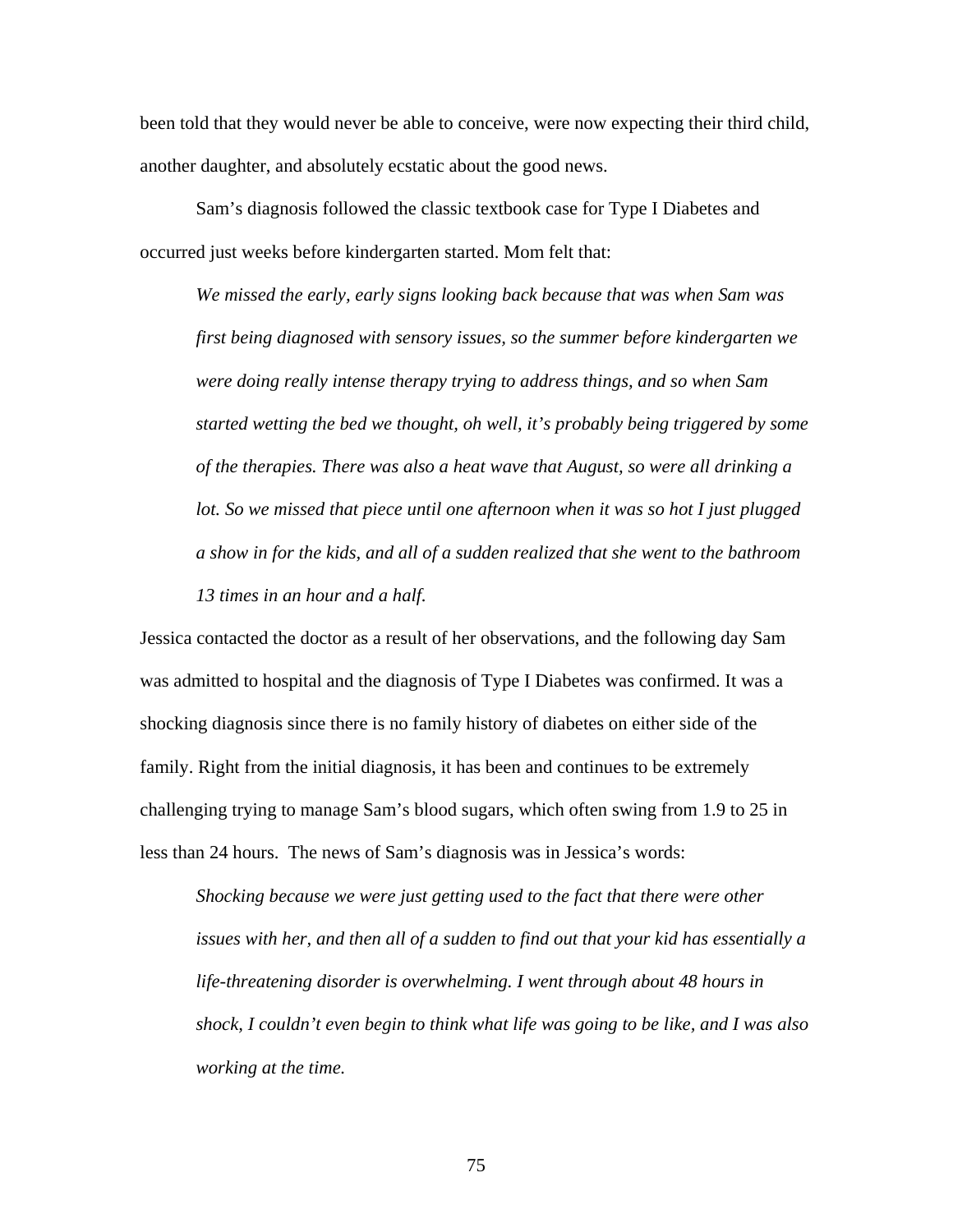Sam's admission and diagnosis occurred on a Friday going into a long weekend. This meant that for the first 3 days, there was almost no teaching or support*.* Once the weekend was over, the nurse educator for the diabetes team was back on duty and the situation as described by Jessica changed dramatically:

*The nurse educator just walks in and kind of goes, well, here is where we are at and we are going to get you all through this. She formed a team with us and we became very aware that you are now part of team and that her expectation was that you can do this and she would support you to make sure you could do it. That made a world of difference because you are no longer powerless. All of sudden you are recognized as being a part of this team to look after your kid, in fact you are going to be the main part of this team and that felt really good.* 

 The transition from hospital to home was surprisingly not a stressful situation for the family because they felt very comfortable, secure, and supported in the management of Sam's care. Jessica sums up the transition very well:

*We were ready to go home. I think that we were at the point where we were not afraid, we knew what to do, and we knew if we didn't know we had the team behind us. I think for the first month we talked to Dr. X on the phone every morning at around 7:15 am, my husband would call. These calls were not very long, but you knew that if you were messing up that weren't going to go to far wrong. The nurse educator had a phone and a pager. So you could call her any working hours and then outside of working hours you could call the hospital and get a pediatrician on call.*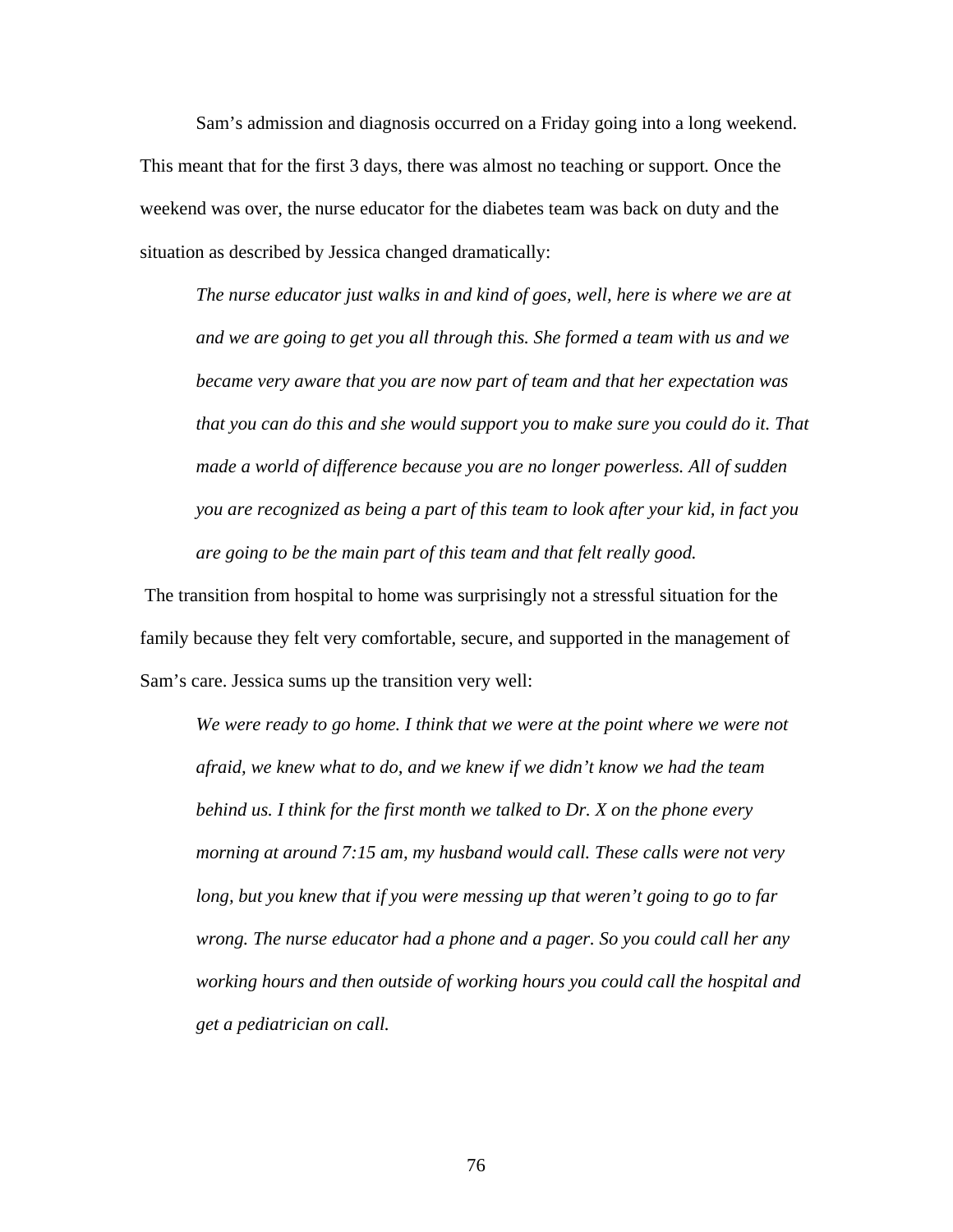The account of Sam's transition experience reaffirms for me that the system can work effectively especially if communication pathways are open and accessible to patients and their families. However, I am left to wonder why there is such disparity between and among service units, as you the reader will come to see through the following narratives.

Sam's unstable diabetes coupled with a diagnosis of autism has changed and significantly impacted this family. Jessica mentions on several occasions that she feels the person most affected by this situation is Sam's twin sister because of the amount of time and energy needed to keep Sam healthy. While Tabitha is the oldest child in birth order, she has assumed what Jessica describes as the *lost* or *middle* child position, so special time and experiences have been allocated just for her in order that she feels and knows that she is an important person in her own right:

*She has a sort of sixth sense about Sam. She knows when something is wrong. For example, one night she came and got us in the middle of the night and just said Sam needs help. We asked her what was wrong and she said that she didn't know, but that she needed help. I checked her blood sugar and it was like 1.6. Somehow this twin knew something was wrong with her sister. On the two times when she has had problems at school and on the verge of collapsing, it was Tabitha who identified the problem, not an adult.* 

Jessica recognized early that due to the amount of extra care required for Sam, she could not be in a position to return back to the workforce. Not having a second income did, and continues, to create a financial strain on the family unit. She used the example of only being able to afford one car, which her husband uses extensively for his job. This meant that she and the children were very isolated and had to plan ahead for any trips that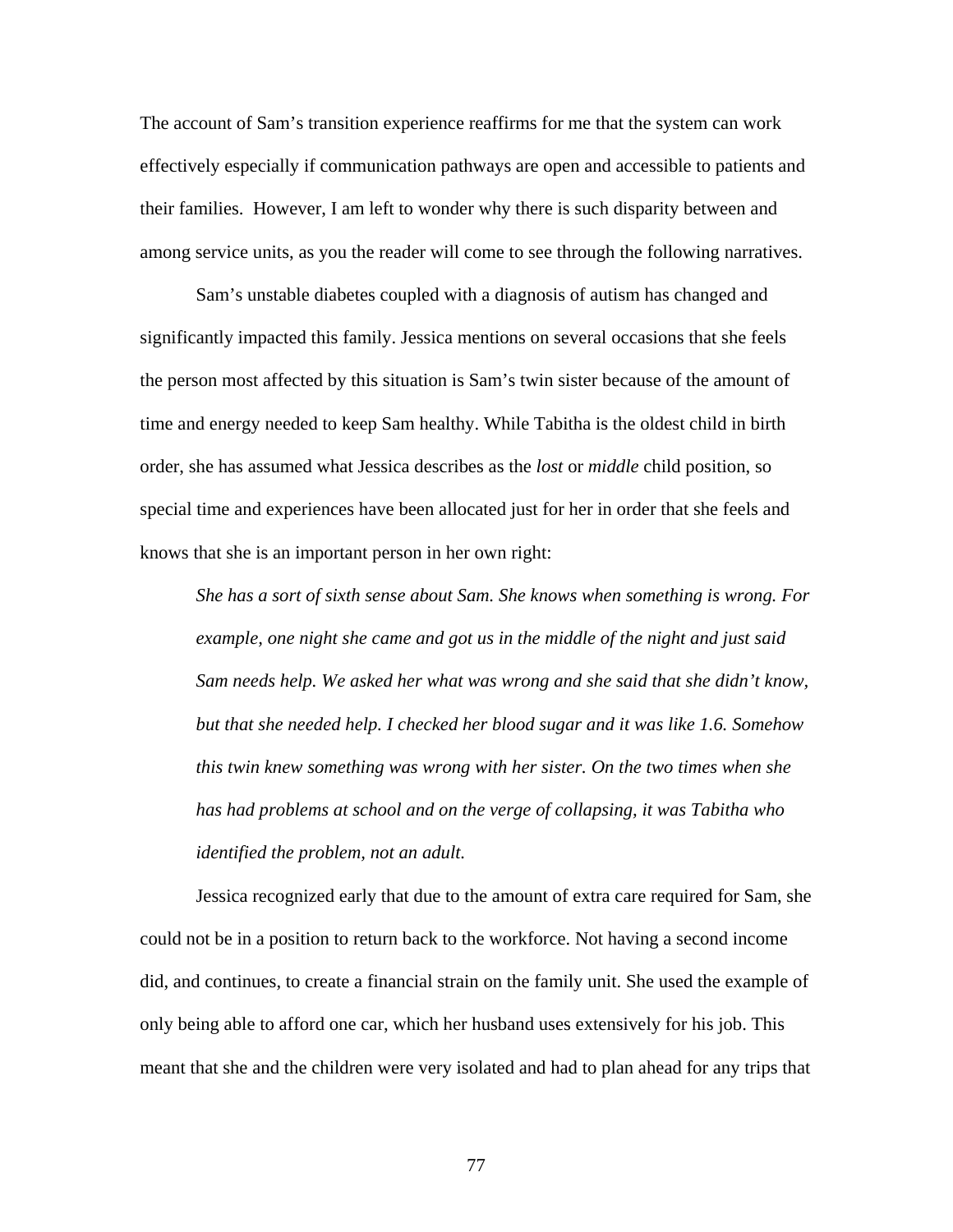were needed. Also, the reality of owning only one car created major problems when she had to administer all of Sam's lunchtime insulin injections at the school. She also pointed out that it was a little scary knowing that if something happened to any of her other children, she would not be able to move quickly.

When I approached the subject of social policy and asked Jessica to describe what *social policy* meant for her, she had a very quick response:

*Social policy, for me,* is *a way of avoiding having to provide people with services they need. And I think in the best sense, to me, social policy is trying to figure out how to put services and concepts in place that help make people's lives work better. But I think sometimes they get put in place to protect budgets.* 

I was a bit surprised by Jessica's answer and I asked if she could expand a bit more on this. She mentioned that this would be easy, especially since they had just moved from rural Saskatchewan to British Columbia, and she was in a good position now to make comparisons from her perspective. Moving back again to the period where Sam was entering kindergarten just prior to her diagnosis, they lived in rural Saskatchewan and the commute on the school bus for the twins would be a 30-minute ride each way. This was not an issue for the family prior to Sam's diagnosis because that was just the way things are when you live in a rural area. What made the distance an issue was the fact the Jessica, who was home with her young toddler, had to drive this same distance everyday at lunch time to give Sam her insulin injection. This situation taxed the family both financially and personally because Jessica had to make this hour drive daily with a toddler and also with only one car that needed to be scheduled around her husband's job, and the increased costs became what she described as a "nightmare".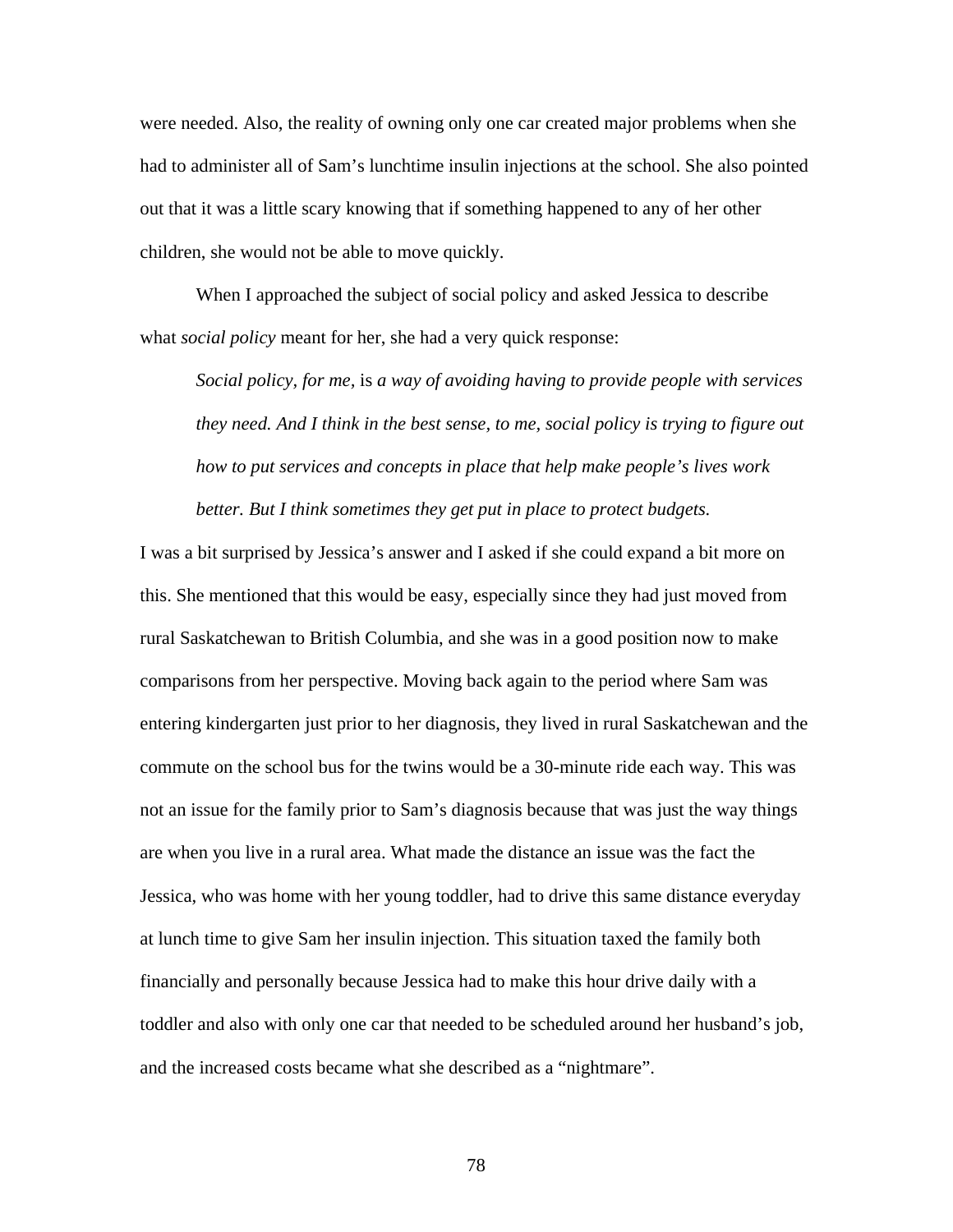The family doctor attempted to intervene to find a remedy for this situation. What he found was that home care did not include going into schools as part of their scope of practice and that Public Health was involved only in prevention programs not treatment programs. This situation continued for over seven months with no remedy or proposed plan of action:

*It was our problem, and no one had asked for this type of assistance before. Then one day at the diabetes clinic, I found out that there was another school district in southern Saskatchewan where home care was helping. Once I got that information, then I just really got direct and went right to the top manager and said that this situation is happening somewhere else, and there is now a precedent and I want it to happen here before I crack up. This manager was actually very open; she said that she had not heard of our situation and that it was obviously being dealt with at a lower level. She asked me how many needles a week you give your son. I said, well, six needles a day times seven days works out to 42 injections. And she said, you are asking us to do two needles a week for respite? I said yes, and she said well that sounds perfectly logical and three days later all of a sudden there was somebody coming to the school to give Sam her needles.* 

 Assistance with administering the medication did a lot to improve the quality of life for Jessica, however her problems were not over. Sam has a very unstable form of diabetes and has very dramatic changes in her blood sugars. After several episodes of her blood sugars crashing and the school staff not being allowed to give her glucagons, Jessica felt that she needed a teaching assistant at school to be present and pay attention to Sam's behavioral signs because the teacher could not take this responsibility on in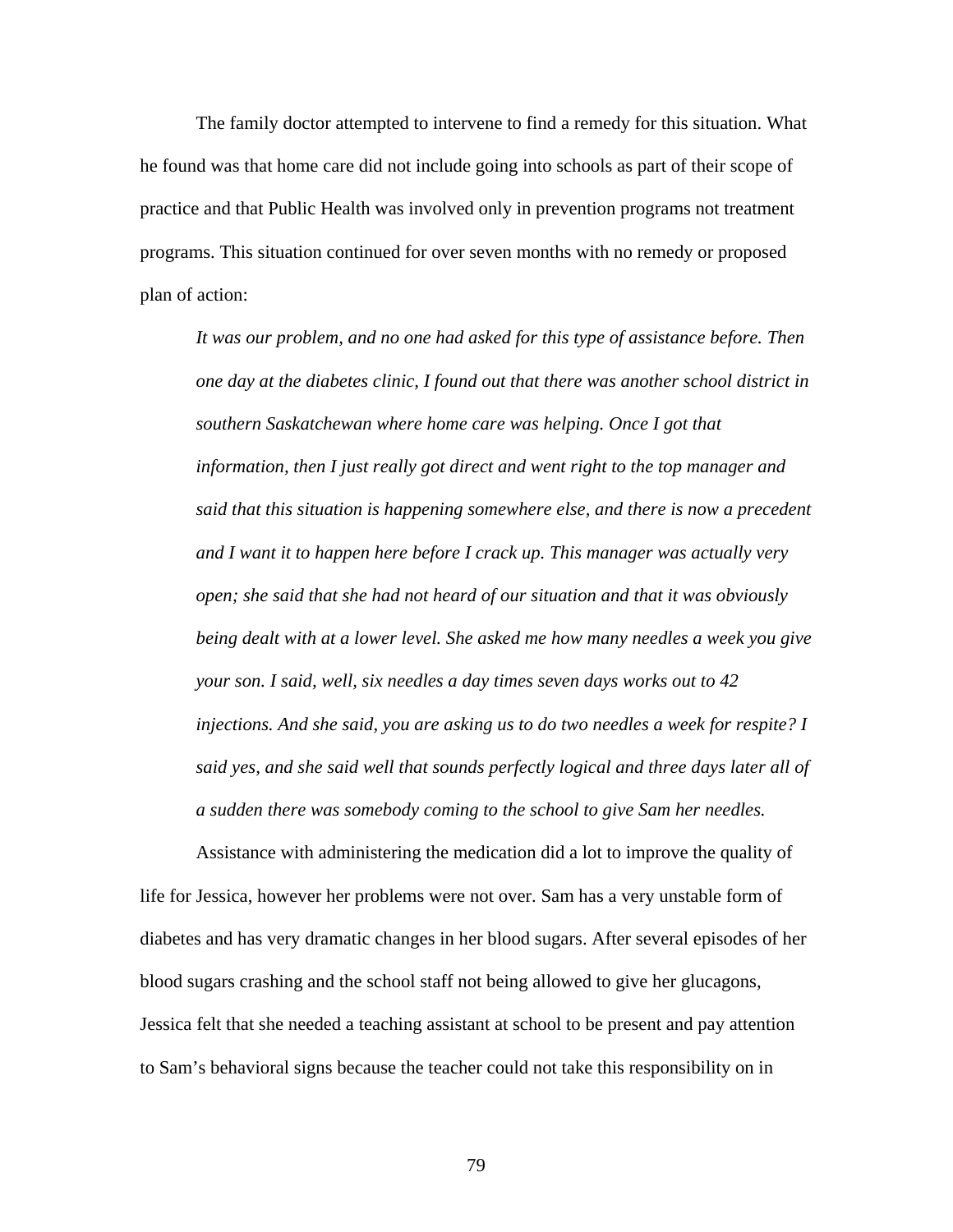addition to her teaching duties. The school district refused and informed them they should transfer their child to a larger urban school that was closer to a hospital. This option meant that this 5 year old little girl would be separated from her twin sister and bused for over an hour both ways with high school students to school. This solution was not an acceptable option for Jessica and her husband.

 Jessica commented several times that she did not consider herself, prior to Sam's diagnosis, an assertive person, but that Sam's diagnosis changed this, and she often found herself having to advocate and justify her family's needs; a situation she assumed as part of her role as mother and primary care giver, but she points out it is not a role that she enjoys:

*We were very lucky to have a lawyer for the church and diocese who did pro bono work for the families of clergy. I phoned him up and told him what was going on, and he hit the roof. For starters he gave me some language to use with the superintendent of the school district. So I did, and they refused my request again, but I got a call from the principal the next day saying that the superintendent called, and he says you are talking in a different way, and I guess he is worried that you are going to sue the school district. Well, I told him I might have to. He said, well you need to know that the school board is fully aware that they have more money for lawyers than you do. I said, well you tell him that Mr. … is going to work for us pro bono, and Sam had an EA the following Monday morning.* 

 As I listen to Jessica's story, I am reminded over and over again that it seems that for each of the mothers in this study, not only did they willingly assume the responsibility to become primary caregivers to their children, but most describe situations where they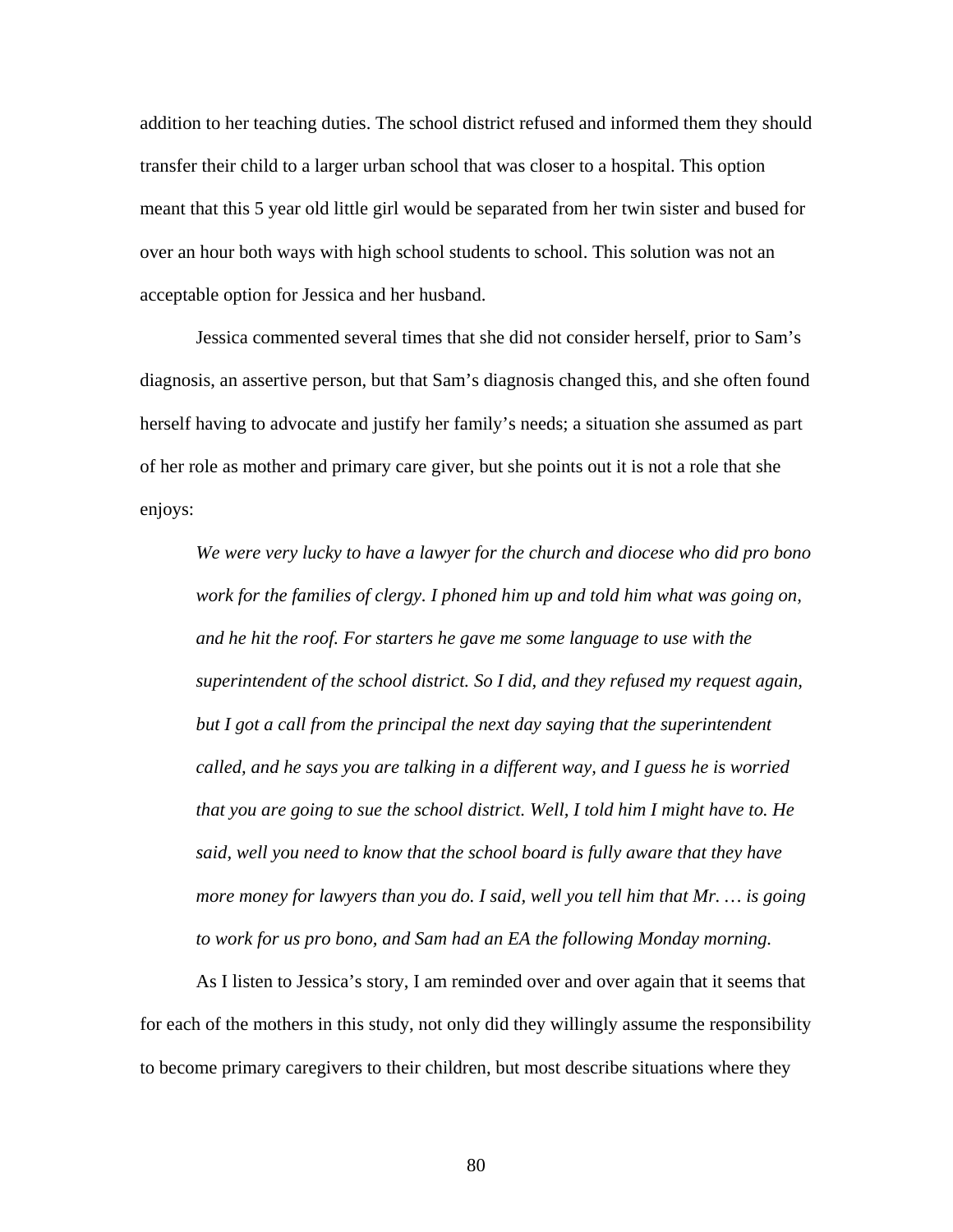had to go to extraordinary lengths and become assertive advocates for the rights and needs of their child to the point where they refer to this behavior and themselves as "bitches" rather than "supporter", "activist", "promoter", or "advocate". The system maintains a very adversarial position, especially when women must resort to describing their advocacy behavior as one of "bitchiness". Jessica suggested:

*It's horrible to say, but when men are assertive in their workplace or in other settings, they are seen as just that, assertive, and we women are viewed as crazy or bitches or both. Just being a women, mom or not, can work against you. We are accused of being driven by hormones not logic a stereotype that still works against us*.

This family has just recently moved to British Columbia, a move that certainly created a lot of discomfort and concern due to Sam's needs and the levels of care and support this family had acquired in Saskatchewan. Their concerns were realized immediately when they had to wait for seven months to get an appointment with the pediatric diabetic team. This situation was made even more acute because they could not find a family doctor willing to take new patients for over two months. With no team and nobody to contact in British Columbia should a problem occur, they "held their breaths". The waiting period passed uneventfully and school was about to start. Then, as Jessica describes it, "*out of the blue*" she received a phone call from a community support nurse who introduced herself and asked what Sam's health needs are at school and in the community. Jessica made frequent references to this nurse throughout the interview as "their guardian angel".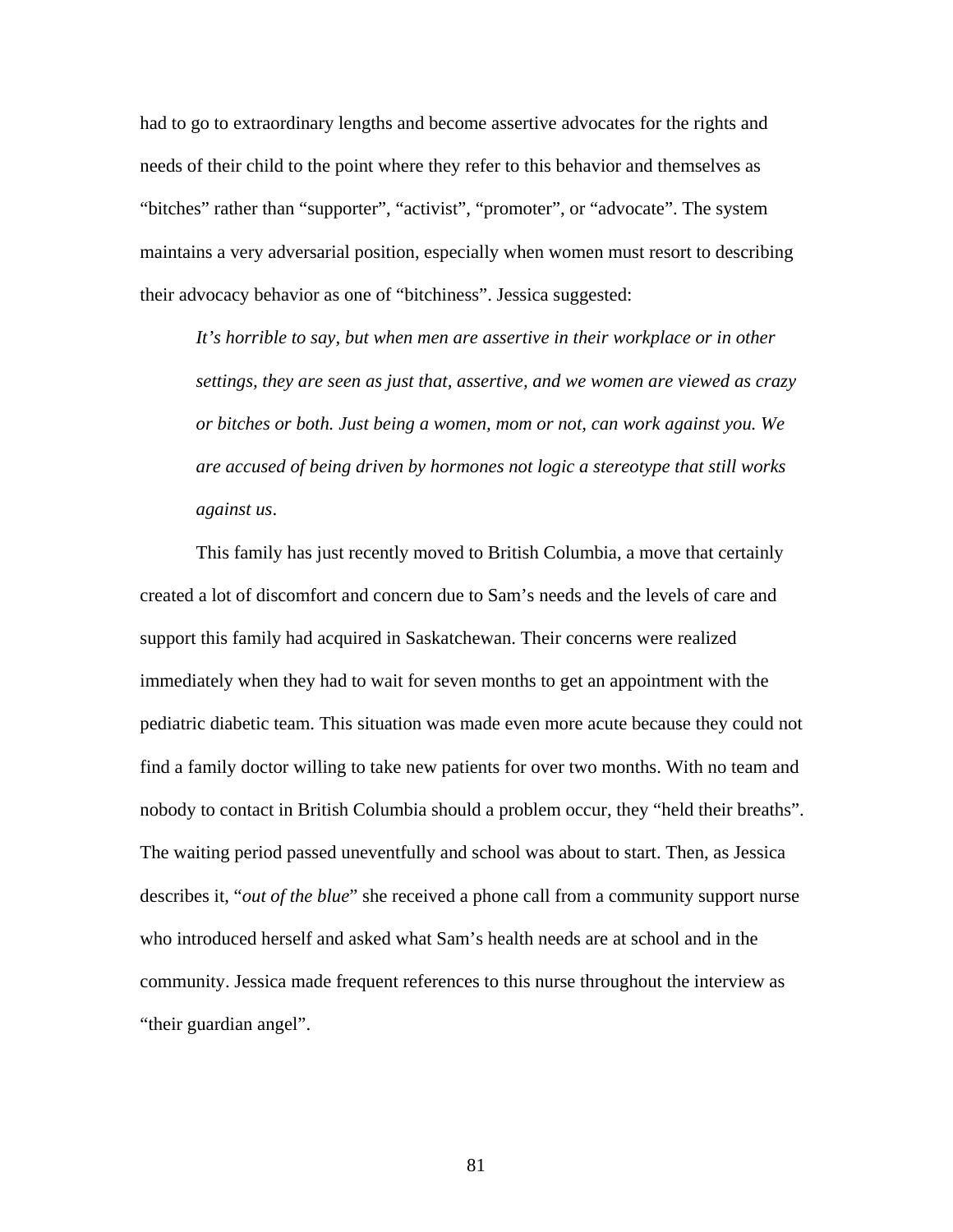When I inquired about how this nurse came to contact her, she couldn't remember that she herself had asked for or initiating any referrals. Upon reflecting she thinks that perhaps it was made through the school, which would have had Sam's records, transferred from Saskatchewan. The role of this nurse has come to be play a seminal role in the lives of all the family members:

*It's been incredible. The week Sam was to start school she came to our home, did a complete medical history on her, and had also taken the time to listen to me say that we were having her investigated further for autism. So she had gone and done some research to try and figure out how diabetes and autism might go together, which was the first time anybody had even tried to look at that.* 

 *Her job is to go in and advocate for Sam at the school as to, you know, you guys have gotta change the way recess happens here for this child. It was her job to train school staff, which was different for me because in Saskatchewan it is the parents' job to train the school staff. So that was very different for me because I am used to being the one in charge. It was a hard transition, but now I like having somebody else in charge of that. I can now have a relationship with the Educational Assistant and the teachers about Sam as a person rather than focusing on the diabetes. As well the other way she has been helpful is when my husband had his heart attack, and I phoned her to let her know what was going on, and she just went into action and arranged all sorts of other supports for our family in terms of home support. She arranged for homemaking services to come into the home and childcare support services to be in place. I didn't even know that we were eligible for all these services.*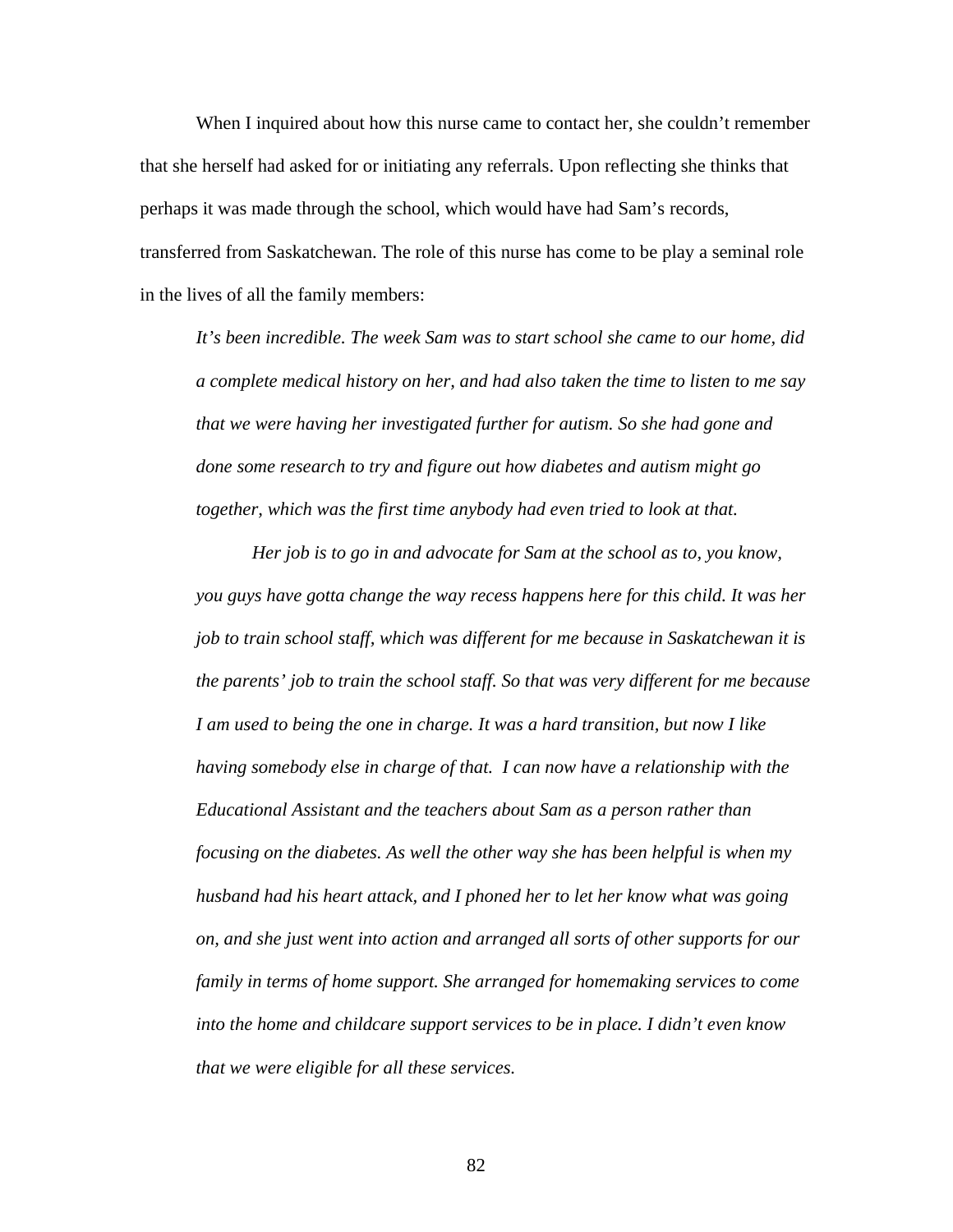It was at this point in the interview when I asked what *palliative care* meant to her, and she very clearly articulated that this nurse and her role are their "palliative care program"; a program of services that Jessica believes are imperative for every family with a child who has a life–limiting illness. The services from this nurse provide emotional and physical safety and security—services that every family who has a palliative child needs. While not paying for this service directly, she believes that the services of this nurse have saved the health care system and themselves significant amounts of money by preventing situations from escalating and creating additional costs:

*All I want for Sam is for her to have an opportunity to grow up and be her own person, to be healthy as healthy as she can be. I know that if her environment is not stable and she is anxious it is going to affect her blood sugars and it is ultimately going to affect her heart, kidneys and circulatory system. So we, can not afford to have this child getting stressed out because of the long–term consequences on her health are going to be huge. Some people in the systems like education and health care just don't seem to get it. Yes, Sam's needs cost more than for the average kid, and yes, it costs dollars now, but if it is not done the costs are going to be a lot more for the system to pick up. She is really an amazing little gal with lots of talent, talent that she could use to give back to society, if she is given a chance.* 

There may be some who wonder why I would include a child with diabetes in my study. Up until several years ago, I would have asked this same question. As I have continued to learn more about the philosophy of palliative care, I have come to realize the scope and breadth of need for these services. Sam's diabetes is unstable and is an ongoing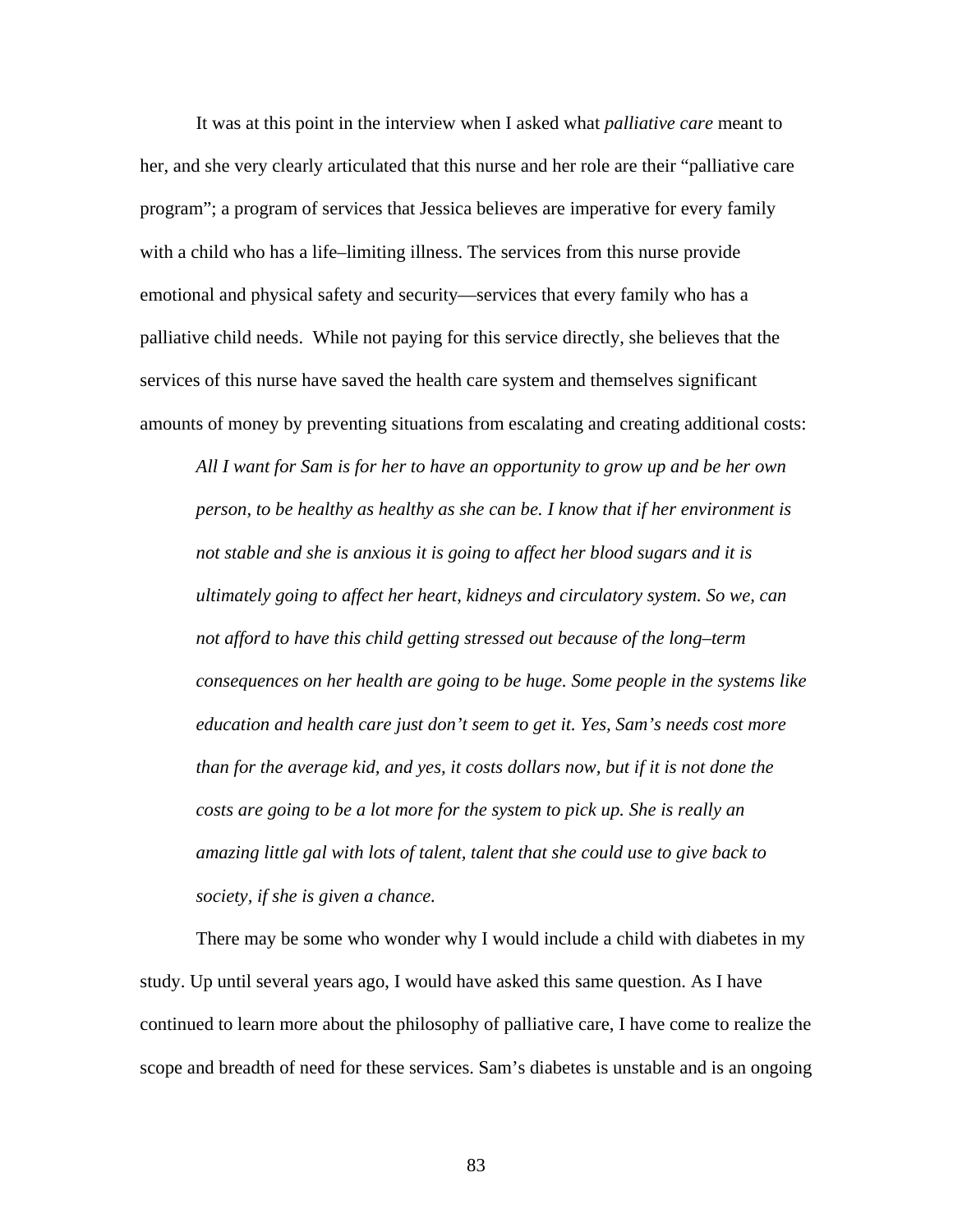challenge to manage her blood sugars. The result of poorly managed blood glucose levels in a young child can be the early onset of cardiovascular diseases, which are manifested through renal insufficiency, vision loss, neurological complications, and of course a host of other cardiac-insufficiency disorders. Together and individually, these can significantly shorten a child's life expectancy and also lead to increasing costs to the health care system, which are only just beginning to be felt. Jessica is absolutely correct when she states, "*Sam's life expectancy is directly related to how effective they and the health care system are in preventing complications, but once they occur there is no fix*."

## *Angie*

Angie is a mother of three children; Steve, aged 17 years, Jenny, aged 15 years, and Tamara, aged 8 years. After completing high school, Angie married and enrolled in a secretarial training program working full-time prior to the birth of Steve. Her husband is a tradesman working in construction and, over the years, has had periodic layoffs due to shortages in jobs. This has meant that they have not been able to enroll and pay the premiums in any supplemental health insurance programs. Steve's birth and prenatal period was described by Angie as uneventful or normal. However, Angie felt right from the time she brought him home that something was wrong; she called it "*mother's intuition*". When I probed her about this feeling or intuition, she was not able to describe or pick out anything specific it was just a feeling that she had. I probed about whether she brought this feeling to her physician or public health nurses involved in the post-partum period. She responded with a "*no"*, and explained that because she was a first-time mom, they would just "*all think I was nuts".*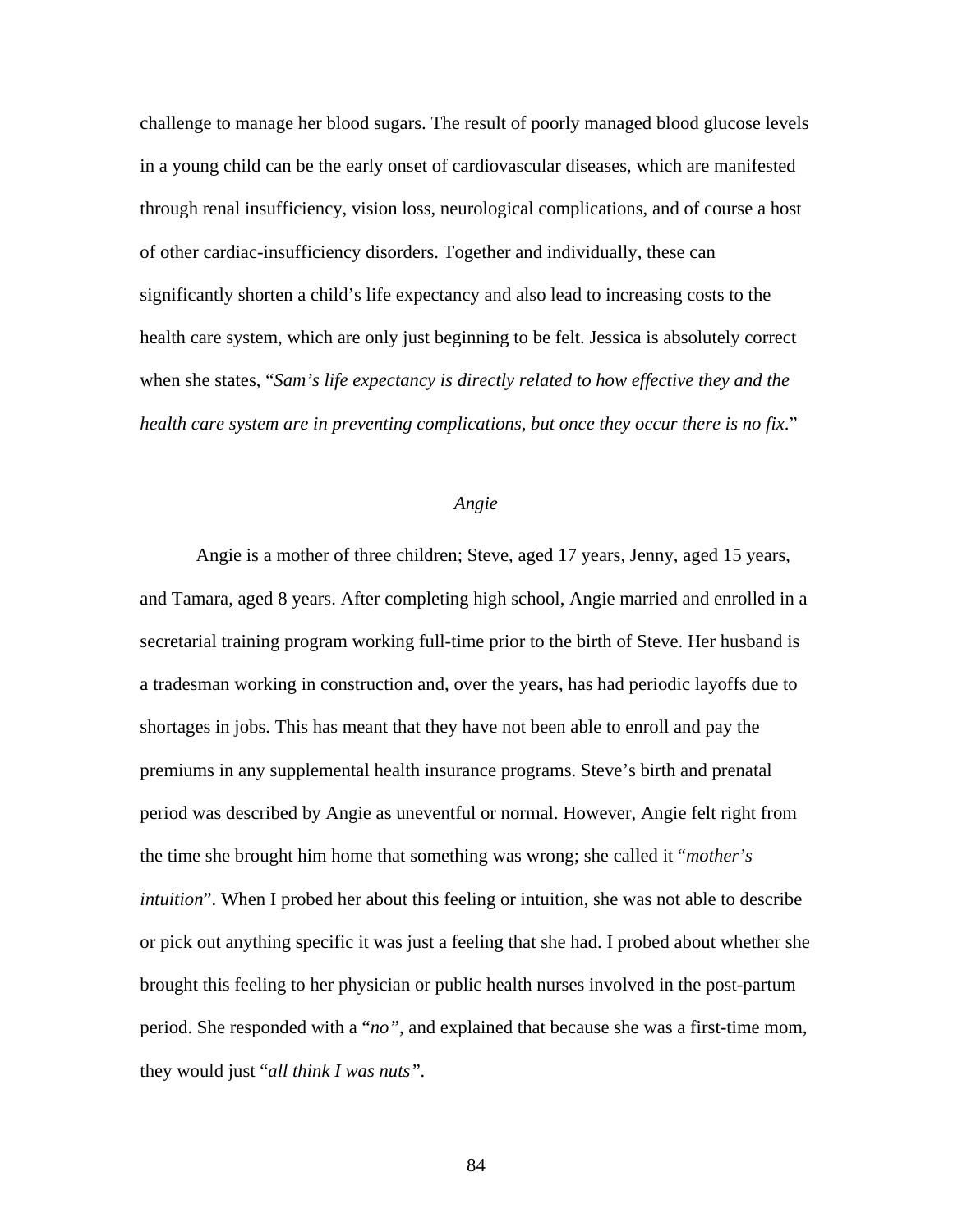Around 6 months of age, Steve had his first of what would become many seizures. The medical team couldn't find any pathology to explain his seizure and felt that it might be just a random event that occurs with some infants. Steve continued to suffer seizures that became increasingly frequent, and with each event there was a subsequent trip to the Emergency Room (ER); finally, the diagnosis of severe myoclonic epilepsy also known as *Drabat's Syndrome* was confirmed. It is a very rare, genetic condition that results from a mutation on one of the sodium channel genes. This condition seriously impairs a child's intellectual development, and, in addition, the seizures will continue resulting in a very high incidence of early death before 16 years of age. The diagnosis for Angie was both a relief and a "*punch in the gut":* 

*I remember feeling that at last people know there is really something wrong with Steve, but I felt like I was going to be physically sick at the same time. I remember thinking if only I had said something sooner then maybe it wouldn't be so bad. My husband wouldn't talk about it for weeks and still doesn't like talking about it.* 

 Because the condition is very rare, the treatment plan was experimental. The focus of his treatment was to try to limit the number of seizures he was having every day. Over time, the family got to know the staff in the ER and pediatric ward very well because Steve was frequently brought back to the hospital due to uncontrollable seizures. Due to the fragile nature of his medical condition, Angie was forced to quit her job and stay home to care for Steve full–time. She assumed the responsibilities of the primary caregiver and the voice for Steve, while her husband became the primary bread-winner- a role that was at times a source of significant financial instability due to dips in the building market. Angie also reveals that her husband has never been good with hospitals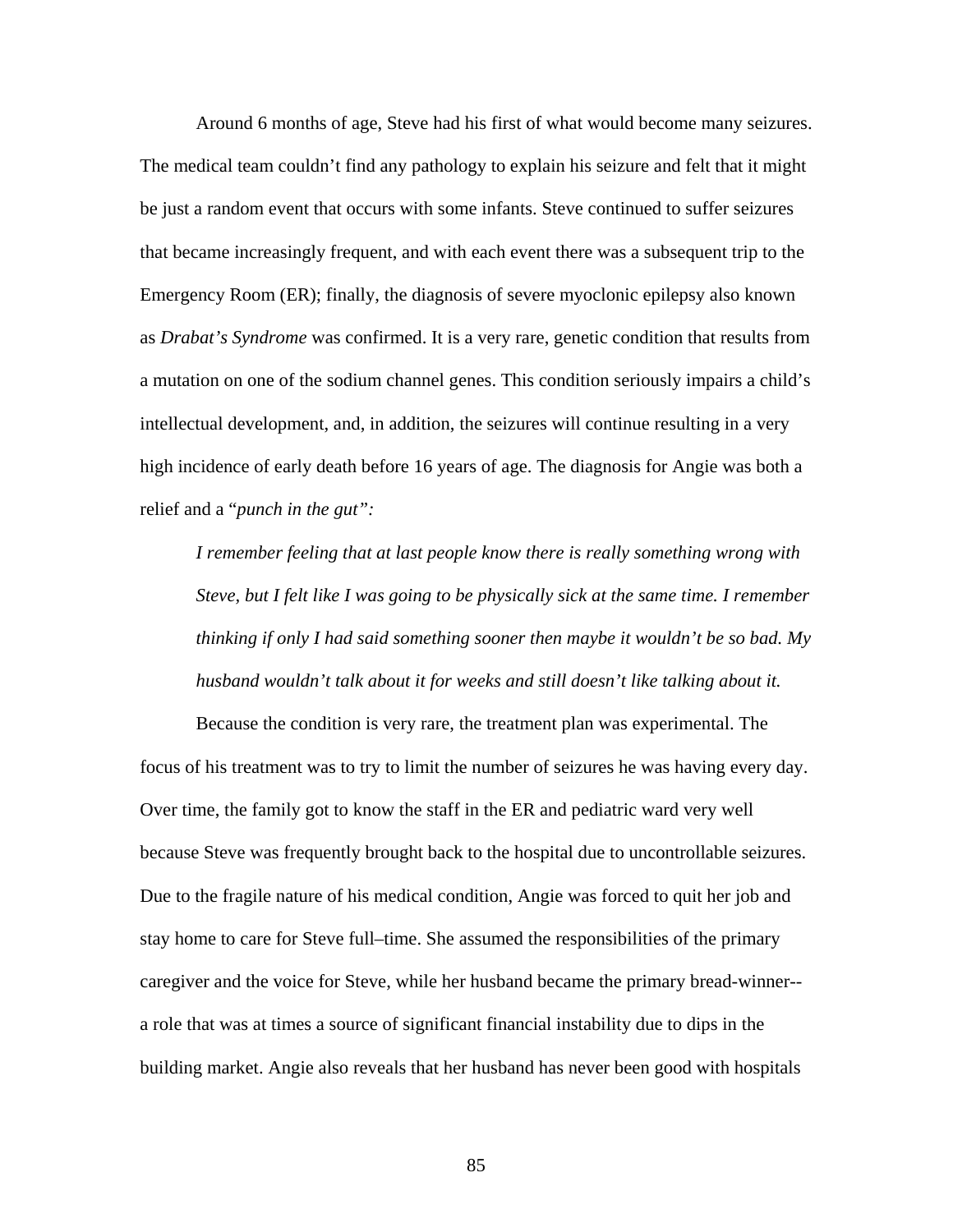and medical things and really had a hard time especially early on coming to grips with Steve's diagnosis.

 The diagnosis has changed the family, but as Angie repeats many times, "*it's just normal for us now because we don't know any different".* Angie announced that they had two other children after Steve's birth because she always wanted three children. When I inquired about what it was like to have two more children and not know if they would have the same genetic issue, she said that she wasn't as worried as her husband. But she also just needed to take that risk to have "normal" kids. She repeated several times that she just knew that the other two children would be "*OK"*. She did confess that anytime that either of the two other children even had a jerk or twitch, her heart would miss a couple of beats.

 The severity of Steve's medical condition and his complex health needs changed Angie's plans to return to work. She had thought that she might be able to work part–time after Steve's birth for the extra income to help pay bills and put a little bit away for special occasions and emergencies. However, that notion of part-time employment evaporated when both she and her husband came to realize how challenging caring for Steve would be. She also interjected throughout the interview that if she even entertained the idea of working part-time, she was not able to find anybody willing and/ or able to look after Steve. She also added an interesting caveat when she stated that there were no caregivers able to take Steve, she also had to know and feel that she could trust this person with his care because his condition was so fragile.

 I then inquired about what the term *social policy* or *local health policies* meant to her. She chuckled several times before she answered: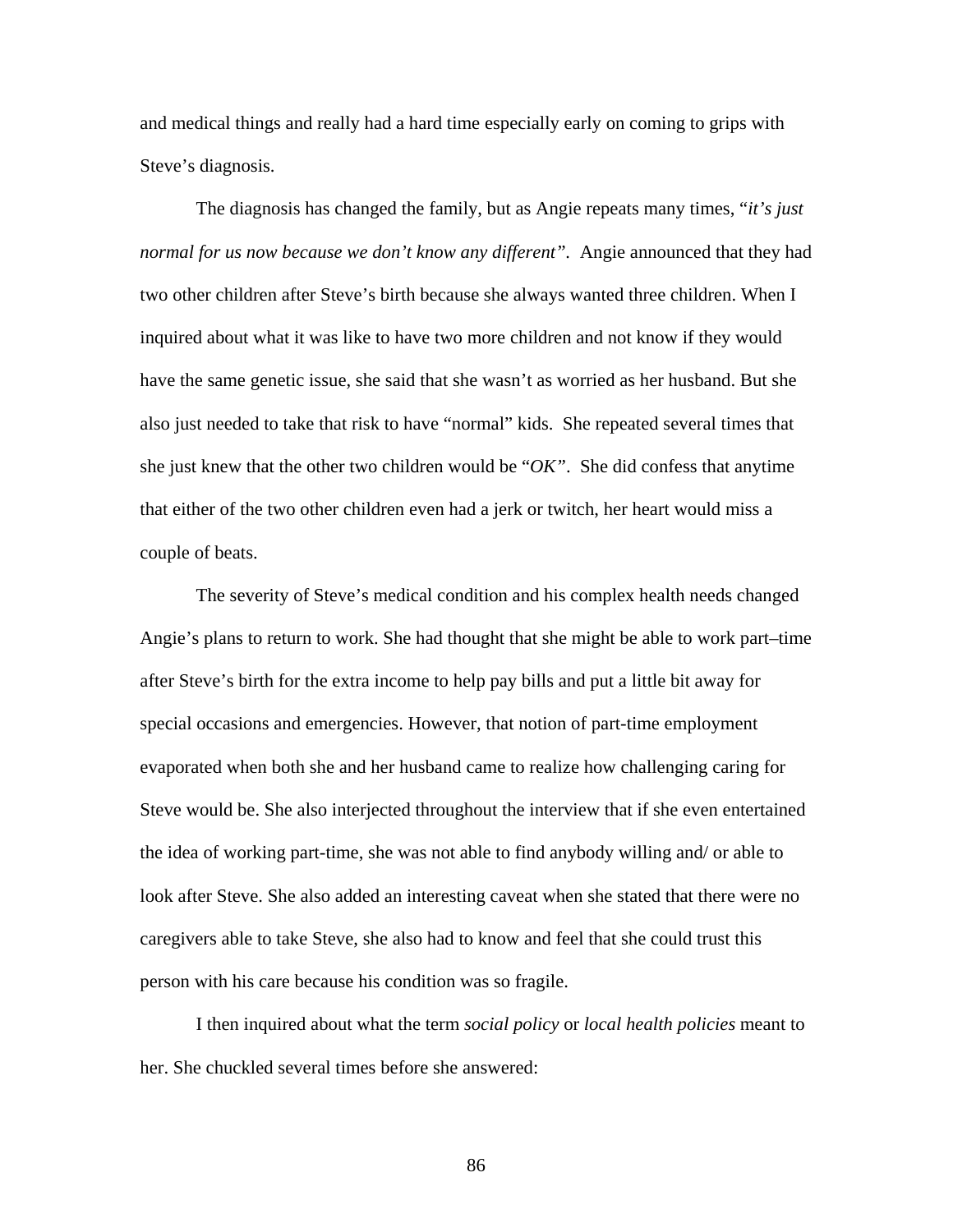*Social policies, well, I would hope that there would be some support from social policies. Now don't get me wrong, when I say support, I am not asking for money, I am asking for help. Help looking after my child, help getting him the things he needs to enjoy life and help with managing the entire bureaucratic red tape in the system.* 

 I noticed that Angie kept emphasizing the help needed for Steve. I invited her to expand and tell me more about what she thought about help for her and her family. At this point she stopped and paused for a moment and then looked straight at me and said, "*Quite frankly, Susan, no one has ever, and I repeat never, asked me that question before*." Her answer surprised me because it seemed an obvious question. She then explained that she spent so much time and energy on making sure that Steve and her other children got what they needed that she herself has never stopped to think much about what she or her husband might need. She went on to say that because money has always been tight, she and her husband have never given any thought to doing something for themselves because movies, dinners, etc. cost too much money. Their limited financial resources have also led to conflicts with programs of respite care because they were not able to "go out" and do the sorts of things that are expected of parents when they received these services. Over the years, her husband has often taken on extra shifts and overtime to ease some of the economic burdens. His extra hours have translated into her often assuming the role as sole parent for all of the 3 children.

She explained that prior to Steve's birth she would describe herself as a very quiet, withdrawn sort of person who would never speak out in public let alone confront anyone. Over the years of caring for Steve, she would now describe herself as a very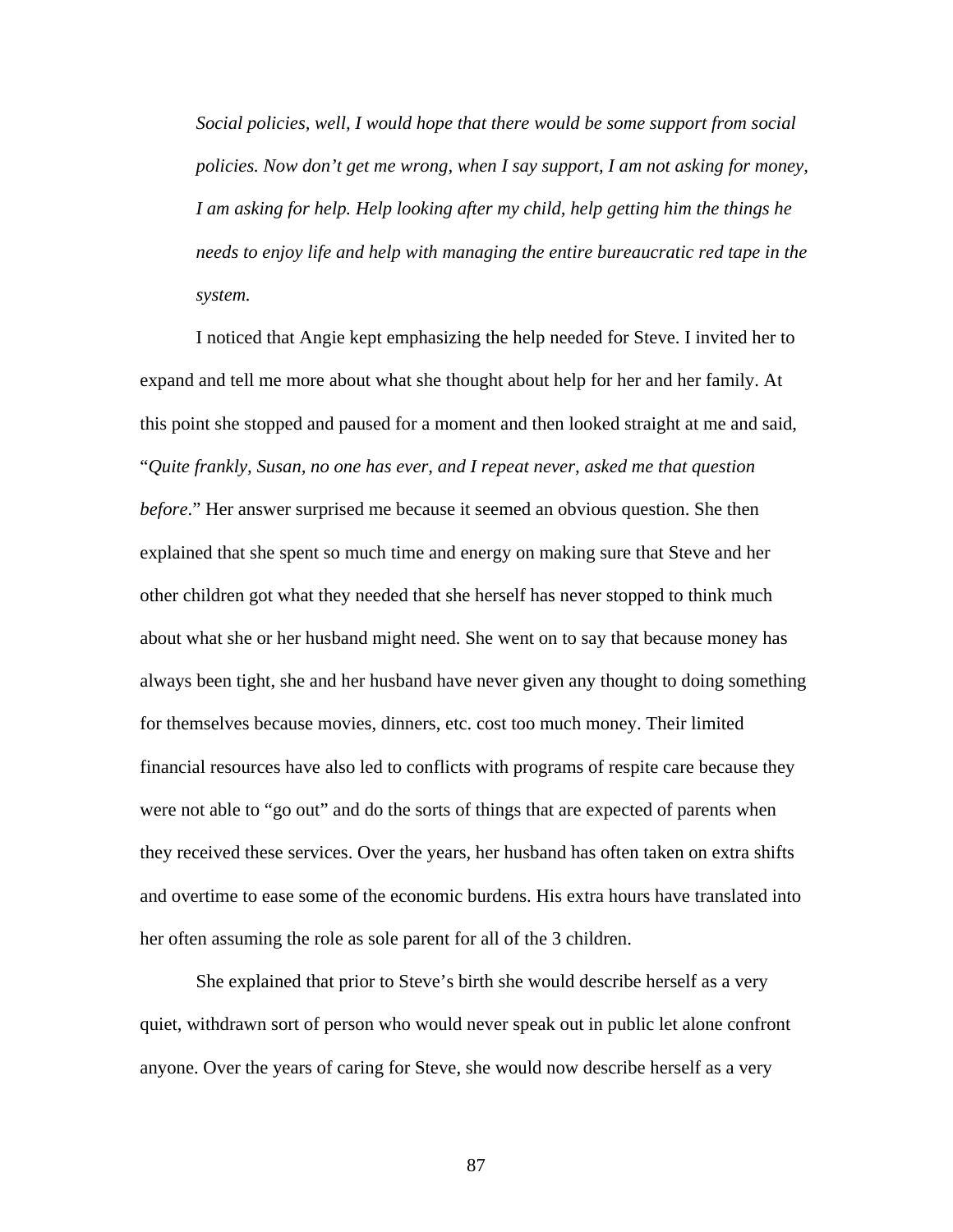assertive and outspoken mom who is constantly trying or fighting to get the help for Steve that he needs. She used the following example to make her point:

*I know that I asked and asked them to have a conference with all the specialists and therapists that worked with Steve because it gets really complicated for me to manage his care. It took a few months to organize, but we finally got it. Some issues came up then, such as the communication between the specialists and what we needed as a family. Finally, someone said that we should look into the Para program. I did not even have a clue what this was. But we were discussing the high cost of medication, and whatever, and the fact that Steve has major problems with mobility and trying to walk. I said boy it would be a real help if there was a program out there to help us with these costs. Well, said somebody, I cannot remember who it was, for the Para program the kids are usually in wheel chairs and with a certain type of spasticity. Because Steve was not totally confined to a wheelchair, he probably would not qualify. Anyway, we were referred to another specialist, and it turned out Steve had the same type of spasticity that is required to get on the Para program. This program covers a hundred percent of all his drugs and because he is incontinent, it covers his pull-ups and wipes. This all happened when he was around 6 or 7 years. Prior to this we covered all of these costs. I know it sure would have been nice if someone had connected us to this program sooner.* 

Angie told me a social policy should involve making linkages--to link people to the social programs such as the Para program, program that may never have been brought to her attention without her demanding a team conference. She then stated, "*you know it*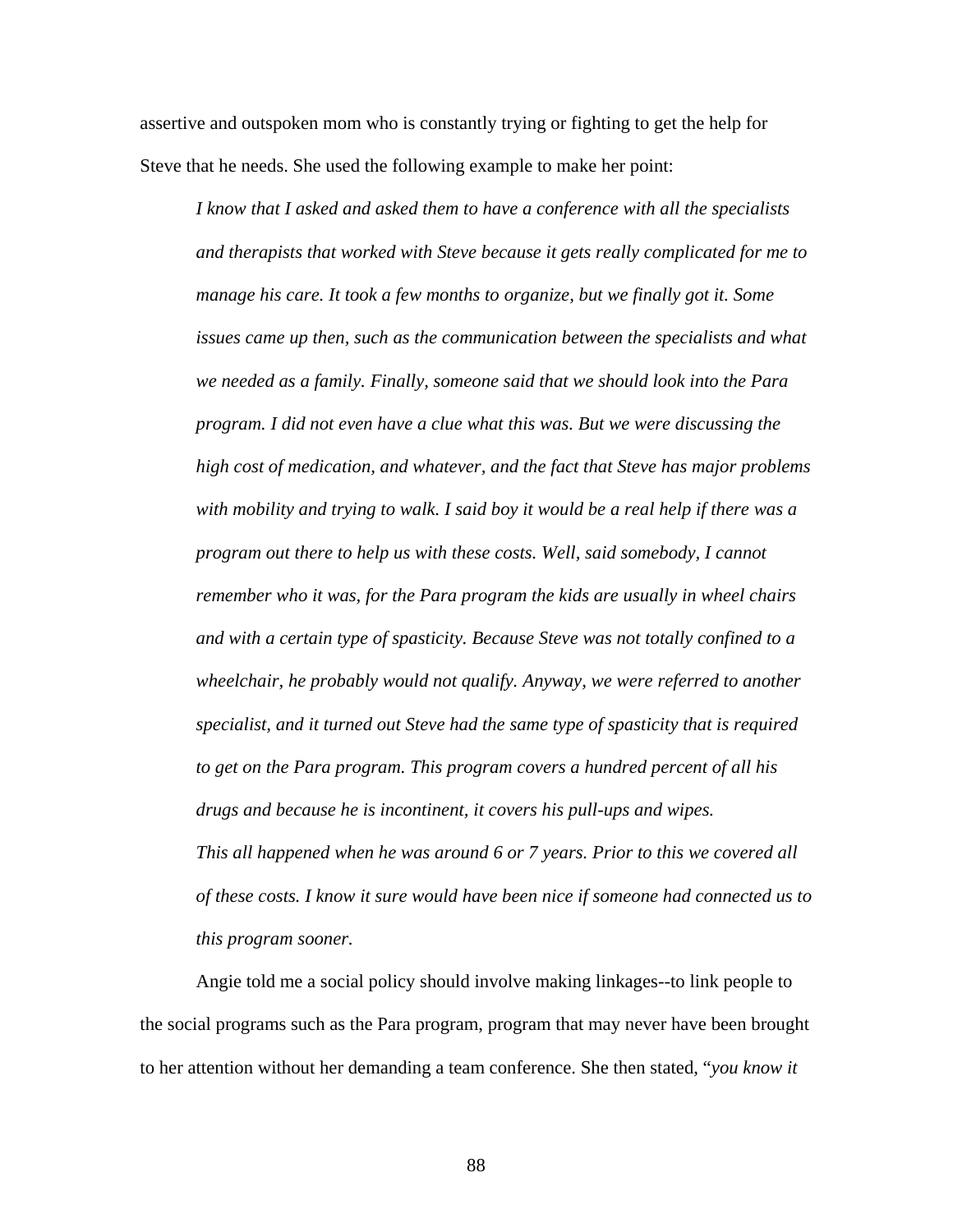*just would help if someone would connect all the dots for you because you are just too damn drained."* In addition to being drained physically, she then discusses what financial costs are for them as a family. The financial drain has been significant and she then goes on to describe what this has been like for them:

*The cost of Steve's drugs were unbelievable, I know there was one drug that he was on that his neurologist actually wrote the drug company to see if they would provide it to us because it was so expensive and it was working or him, his seizures were being relatively well controlled. I think it was over a thousand dollars a month or something. It was not on the Saskatchewan Drug formulary, so insurance would not cover it for us. You know he is on another drug right now from Japan. He has been on it for about five years, and I am just praying they don't approve it in Canada because Para will not cover it if it is on formulary because it is an incredibly expensive.* 

 We continued to explore the term of *social policy* and what it means. She again stated that social policies should be in place to help families, such as theirs, from the point of initial diagnosis in order to minimize their stress and also the financial burden. Angie also pointed out, using several poignant examples, that support must also consider and include the voices of those they are supposed to be helping; an example about transition funding illustrates a situation that occurs when a child transcends from child to adult:

*You ask about other supports, and, I guess, I should include respite help, although it has never really been of much assistance. Because Steve is soon going to be 18 years old, we will lose our respite funding through community living division, but*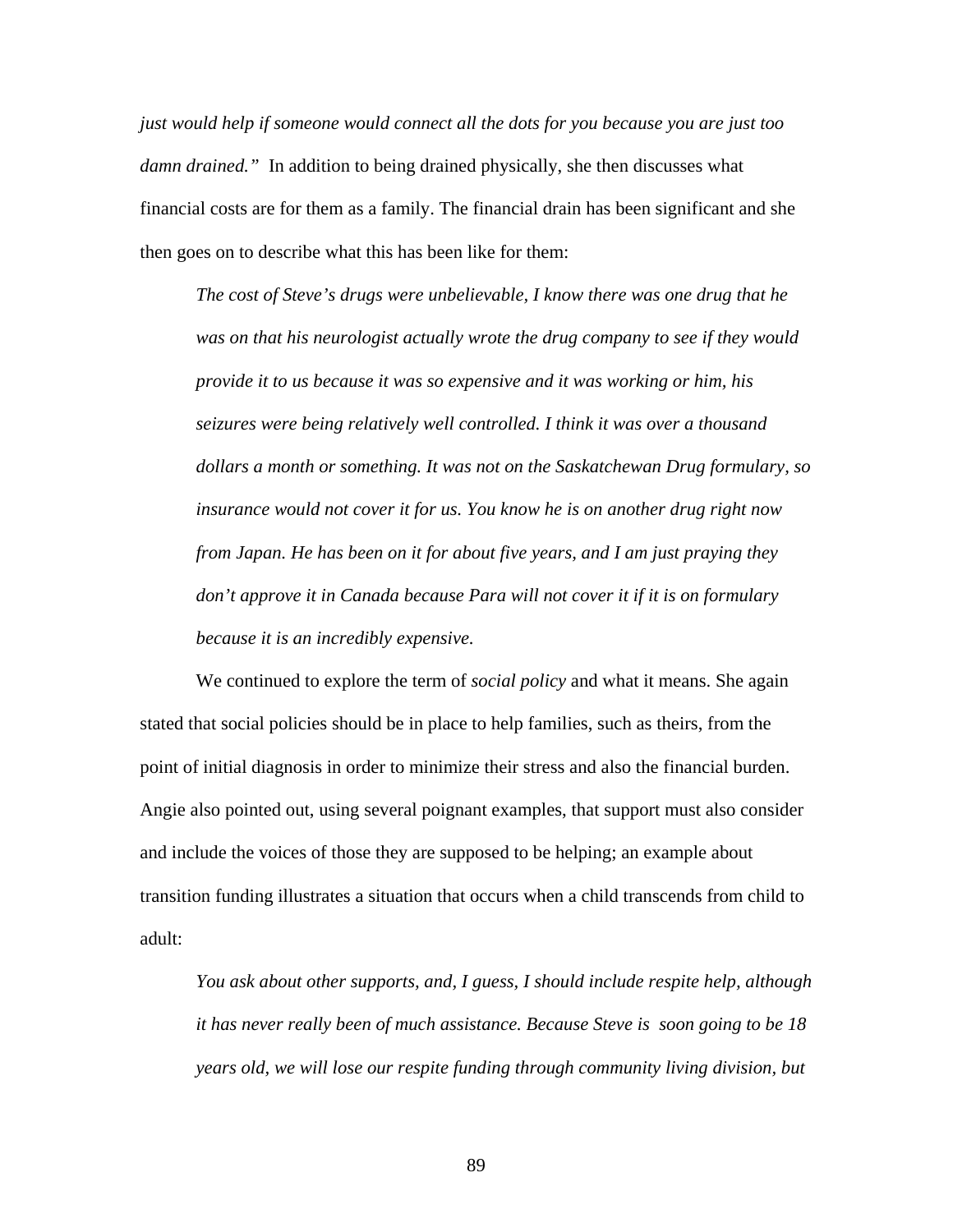*they have cut that back already now. We haven't used this service for quite awhile, and home care is no longer allowed in my home because they were really critical of us and Steve. Critical of his behavior and what we as a couple chose to do when we had respite. For example, if we did not go to dinner and a movie, or something like that, then we were not using our time right. If we went out and did yard work or went for groceries, then this was poor use of their services. We were supposed to use this time like we were going out on a date. Well, dates cost money, and we did not have any extra money for that. Besides, maybe we like doing yard work together and getting groceries. Who are they to decide what we are supposed to do? The issues with home care started to get really bad when they pulled out the nurses and gave us LPNs. I can only imagine what it would be like now if we used this service because the LPNs have been replaced with aides.* 

*I found other services usually by accident from talking to other parents; another example is the Saskatoon Association for Community Living, they have been great, and they also have a list of people who will provide respite. I have also used this group for advocacy issues, and they have been great. The Community Living Division through Community Resources, formerly known as Social Services, are not that helpful. I don't know if it was intentional, or not, but they make families feel guilty for accessing services through them. It is just some of the questions they ask, and, like, you have to validate why you need a break, and it is almost like you have to make your kid worse than he is in order to get the services. Because if you don't make it sound really bad at home, then it's well you don't really need it.*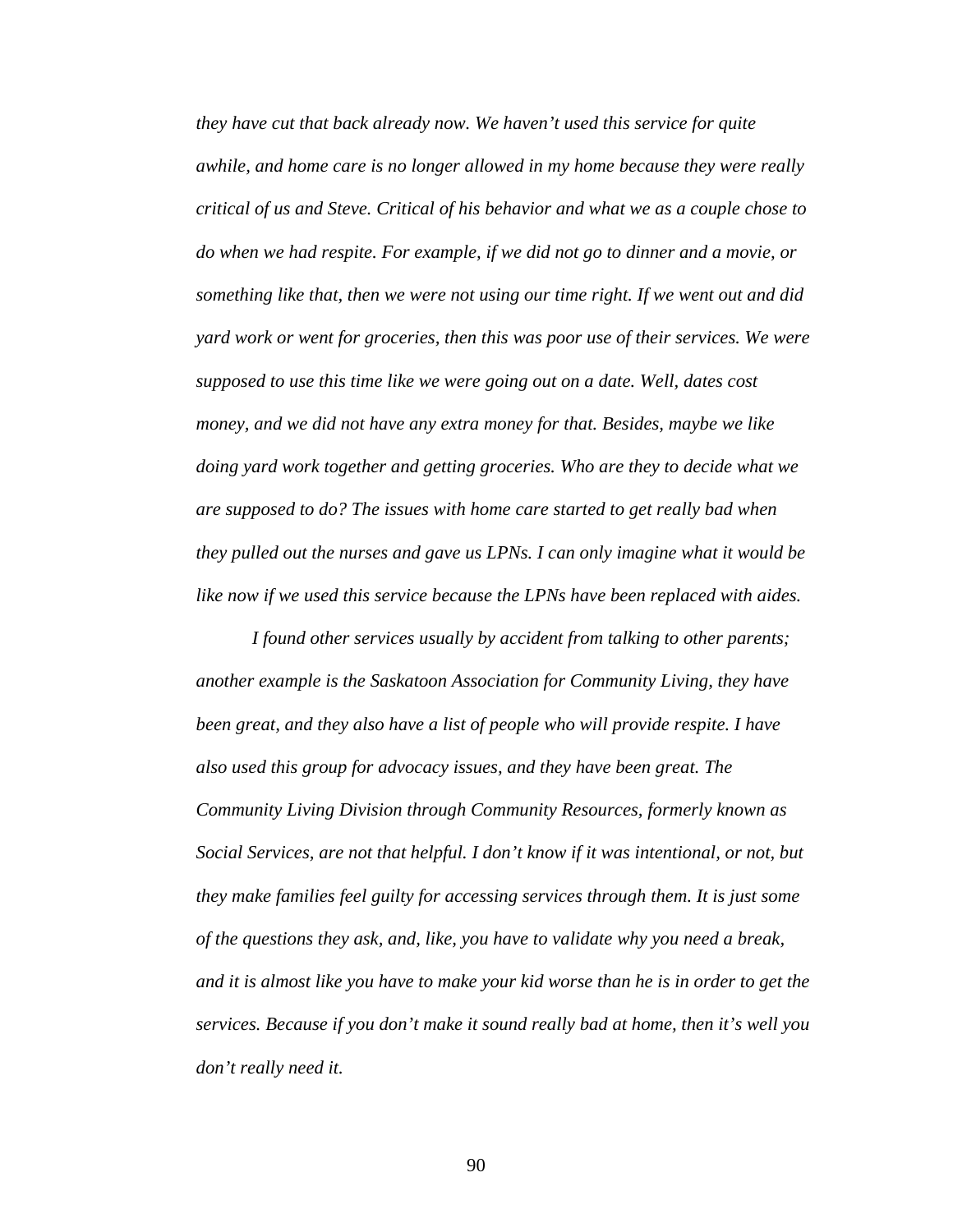*I phoned this mom one day because I heard that her daughter had seizures. I never met the woman before, and I just phoned her out of the blue because I got her phone number, and she told me about the disability tax credit. At first I remember thinking, somebody would have told me if we qualified, so they will probably say no. When I phoned we got on right way. If I hadn't phoned this mom, I would never have found out about this program.* 

 At this point in the conversation Angie told me she has never cried in public in front of nurses or doctors, she has always gone home and cried because she didn't want people to judge her and think that she was not able to cope. This behavior, she believes in retrospect, may have contributed to her and Steve not being referred for support and services, which is an interesting assumption on her part:

*Well, you know every time the social worker came in and went and talked to another family, I would think, well, she is going to come and talk with me soon; She will come and tell me what is available, and she never ever came. I did not get to see the social worker until I asked to see her. She is the one who told me that she gets the referrals from the nursery when they don't think that families are coping. Or for any of the families who are coming from out of town. Steve was probably about 3 or 4 before I was in contact with a social worker.* 

 I now approached the question of *palliative care* with Angie, and after relating the pediatric definition to her; she said that she felt comfortable saying that Steve should be receiving this service. No one had ever put in plain words what *pediatric palliative care* was, and she openly admitted that this type of service would be the answer to her problems and was surprised that if such a program existed, why was it not available here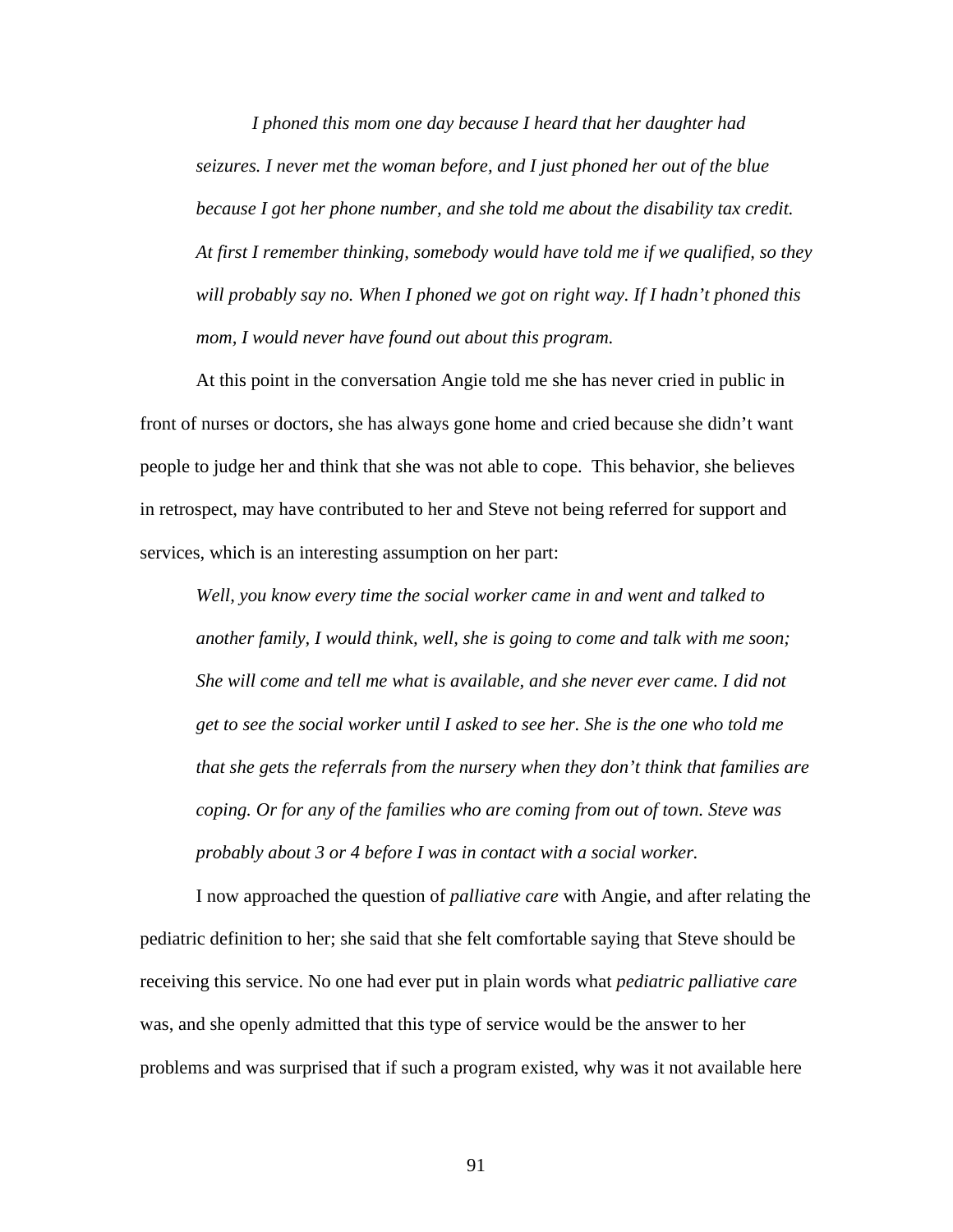and now. Angie then explained to me that the only time that someone, in retrospect, may have come close to bringing up the issue of palliative care, the situation and context in which it occurred was extremely traumatic:

 *I need to tell you again that it did not take me very long, with Steve being in the hospital, before I found that I could be quite confrontational if need be because it was affecting his care. Once in the ER, I was there alone with him, and things were bad like they usually were when we headed for the ER. This doctor just came up to me and said you should think about signing a DNR* (Do Not Resuscitate) *for your son. I was freaked out by this. I can guess, but I won't. It could be something to do with some people's perceptions on quality of life, and it is better off for someone like Steve to not be alive than to be alive, but I think my family is better for having him. I know that talking about what to do close to the end is probably part of palliative care. In this case, I don't think they were thinking about palliative care. I mean there I was all alone standing outside in the hallway where people were walking back and forth, and there were other patients in wheelchairs, and somebody, I suppose was a Doctor, was asking me if I wanted my kid to die.* 

 As I mentioned previously, Steve is a 17-year-old adolescent, so I now approached the subject of what the teen years were like for Steve, herself and the family. She laughed and informed me that, could I believe it, Steve has a girlfriend now. My response was a simple, "well yes, he is old enough", and Angie then explained that his girlfriend was also a special needs child. The school has contacted Angie on at least two occasions over the school term regarding this relationship. Steve, in their opinion, has been caught by the teachers and aids touching his girlfriend in appropriate places. I then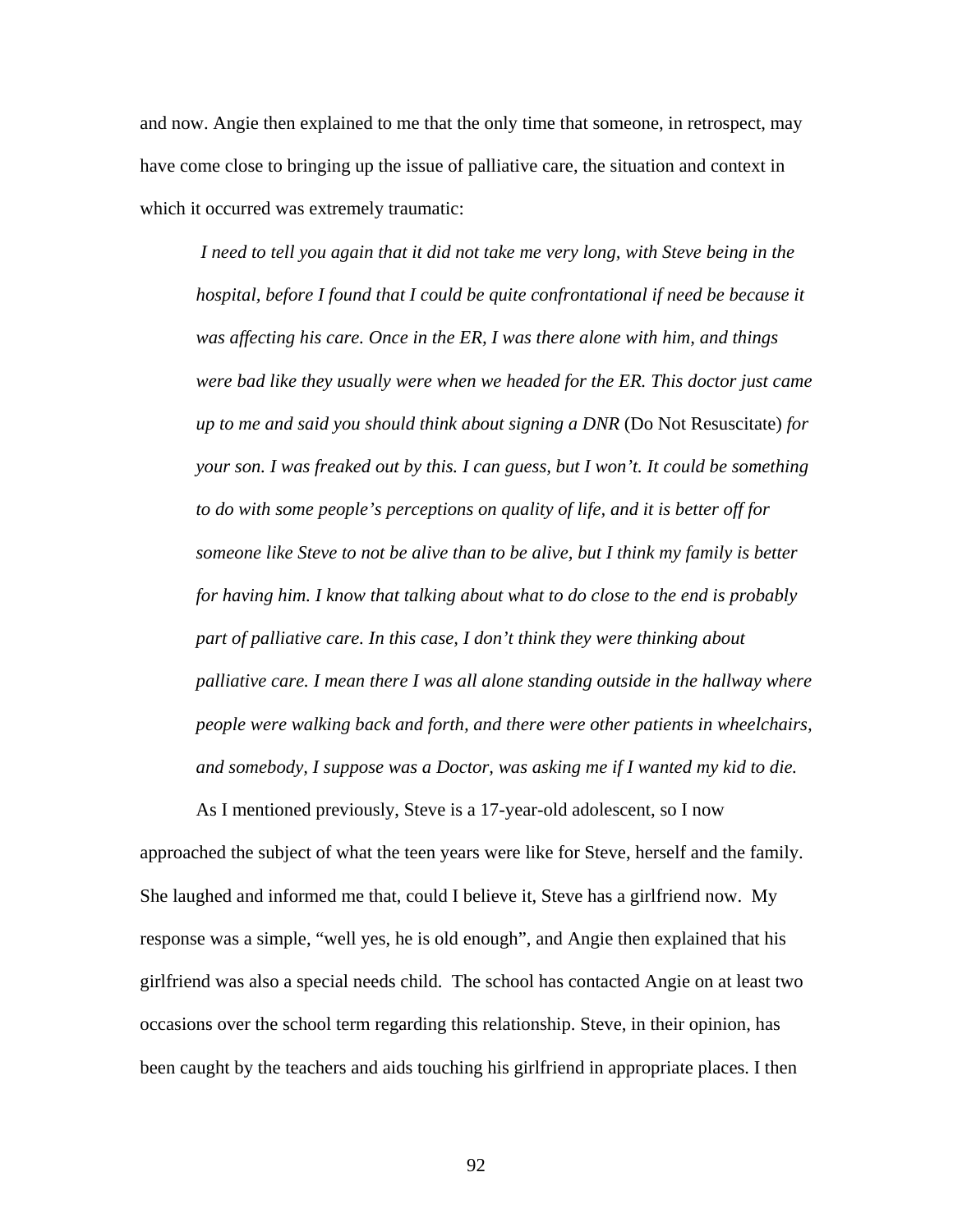asked her what they wanted her to do with this information. She shrugged that she had asked the same question, but there was no response other than they wanted her to know what he was doing. Steve has suffered significant brain damage, and, due to the frequency of seizures, he does not have the ability to make purposeful fine motor movements. His neurological limitations make it difficult to visualize how he could make any deliberate actions to touch inappropriately. When I explored this thought with Angie, she admitted being both surprised and a little embarrassed by these calls from the teacher:

*I mean, what I was supposed to say to do after a call like that. In the past couple of years, I have asked his dad to do more of his personal care, because he is trying to touch himself, and he is also having erections. I just feel a little uncomfortable about the situation. I mean how you are supposed to talk to Steve about the birds and the bees.* 

I then asked Angie if she had actualized Steve as a sexual being. She really had to stop and think about her response. She said, "*I guess I really didn't, but on the other hand why wouldn't he be. Touching or at least trying to touch his girlfriend then may not be such a bad thing"*. I asked her, is sexuality a bad thing? Again, there was a giggle, and she looked up and said*," I guess that makes Steve a normal human being. The only difference is he has not learned to be discrete, I guess, or at least he needs to be a little smarter about where and when."* I then inquired of her if she knew if Steve had ever had any sexeducation; her response was a quick "*no"*. I wonder why, I asked? Angie again just said, "*I guess when kids are mentally or physically challenged or both, they must think that they would not be able to think about it or do it. The more I think about it, it would be*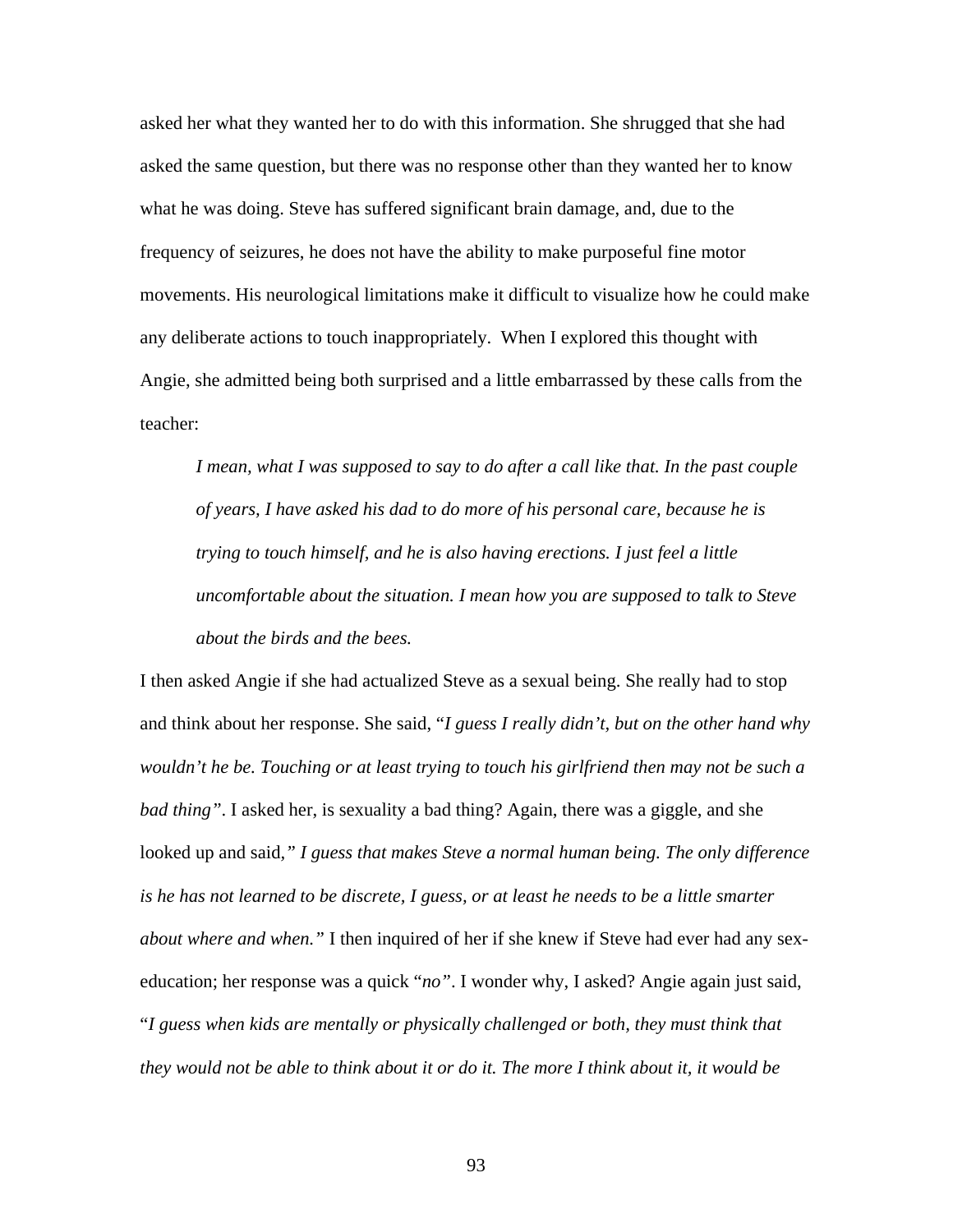*useful to have some help with this. I mean it can be tough enough, but I wouldn't really know how to approach it with Steve."*

The interview was coming to an end, so I invited Angie to add anything else she might like to add to this interview. She again paused and asked me if any important government or policy people would ever read this document. I restated that it was my primary intention to get these stories out to those who could and would make a difference. She told me:

*You know, it might be surprising to some that I would never change Steve. God made him, and that is who he is. I know that I am a stronger person because of Steve. My two other kids haven't known Steve to be anybody other than who he is. He is just Steve. They get mad at him. He gets mad at them. They love him. They know exactly when he is having his seizures. They know the breathing sound, even if they are in a different room. We as a family have not been able to enjoy some of the things that other families take for granted. We took our first family vacation two years ago. We had a week at a lake and the weather was cool and rainy, but we had a great time. Steve had a seizure the first night and fell out of bed and broke his shoulder, but after a trip to the ER we were back at the lake.* 

 *I would really, really like to tell every one that the system has to be more understanding of families, respect where families are coming from, and respect what we say we need. We want to be a family just like everybody else. We love our kids, and we want them to become whatever they can and yes Steve will never be a brain surgeon, but no one ever guessed that he would be alive today. He has outlived everyone's timelines and you know his seizures are starting to let up and*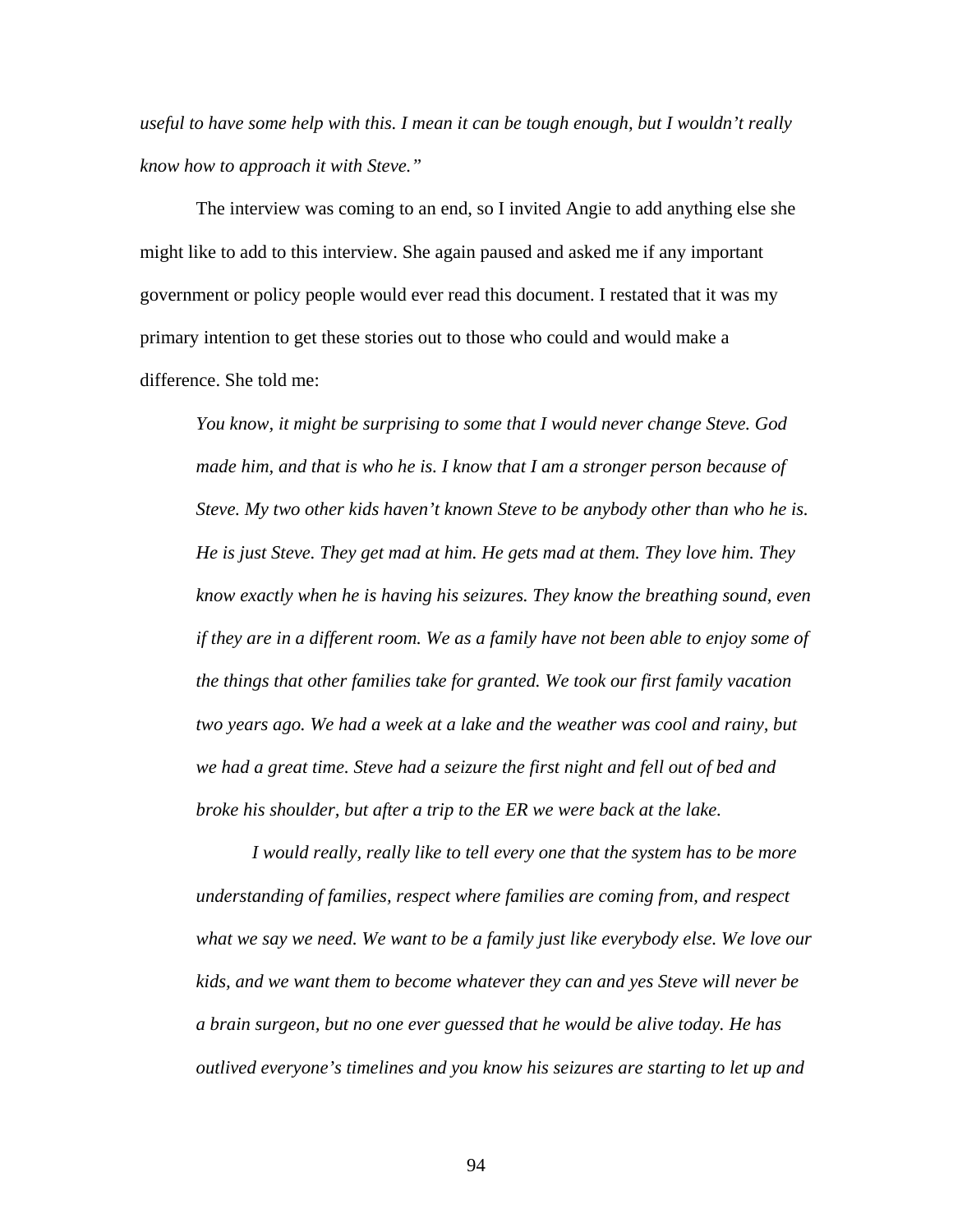*he is now even walking once around the indoor track on his own pushing his walker. No one even thought in the beginning that he would ever walk.* 

## *Sanford*

Sanford is a father of four children, married to his wife Pat for 16 years, who due to Randy's medical needs now stays at home. Sanford is a Treaty member and currently enrolled in a graduate program. His wife Pat is not of aboriginal descent but is of English-Irish heritage. There are four children, Robert, 13 years old, Clara and Junior, 10 year-old twins, and Randy who is now 8 years old. Sanford has been employed with the same organization for over 16 years and is now in a senior management position. Sanford describes Randy as an unbelievable character:

*I say that about all our children, but there is a unique spirit and gift that he has got. A huge character, he is larger than life in terms of character, all 28 kilograms of him. He looks like a small child, I mean people would think that he is 3 or 4 years old but he has a huge vocabulary and we always include him in all the conversations.* 

Two days prior to Randy's birth, the doctors noticed some irregularities with the baby, and he was delivered by an emergency C-section. This news came as a total shock to Sanford and his wife, and there was little time to think about what it was going to be like for them as parents and for their unborn child. Immediately following his delivery, Randy spent the first two months of his life in the Neonatal Intensive Care Unit (NICU), and it was during this period of time that the impact of having a child with such acute medical needs was beginning to be realized.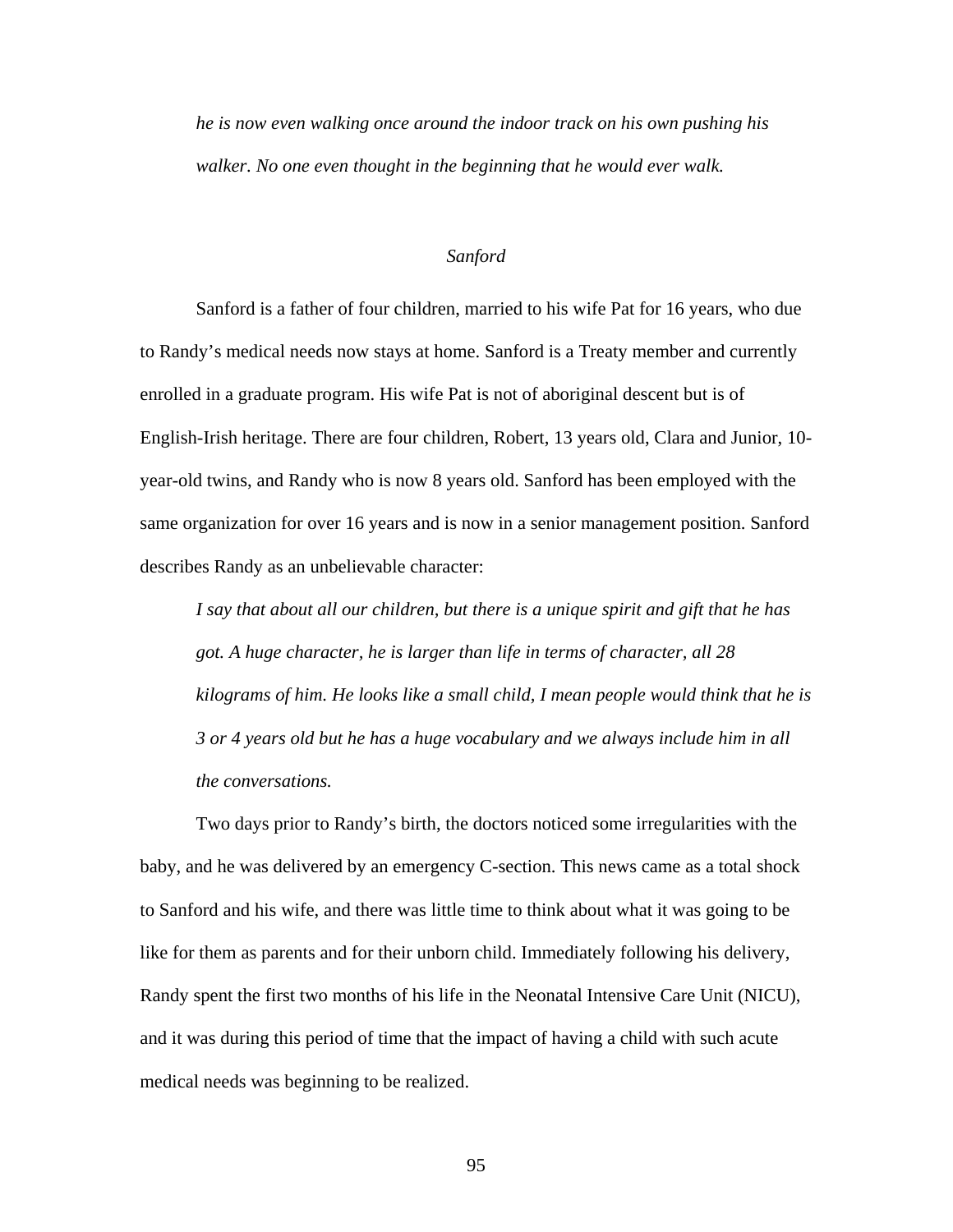During his stay in the NICU a diagnosis of Diamond Blackfan Anemia was confirmed; a rare genetic condition where the child is born with no precursors to create red blood cells, and to survive these children must receive blood transfusions every three to four weeks. In addition, this type of diagnosis means also that there are numerous other anomalies, in Randy's case, he is legally blind in both eyes and has only one functioning kidney. In addition, Randy also has defects in his central nervous system which cause paraplegia and a hydrocephalus. At Toronto Sick Kids' Hospital, doctors informed the family that there are levels or gradients of severity with this genetic condition and that Randy would be in the 95<sup>th</sup> percentile in terms of complexity or severity of his condition. This genetic condition is described as life-limiting, and doctors initially estimated his life expectancy to be around 15 to 18 years, but due to the severity of his syndromes that timeline was considered to be a very optimistic assessment.

Randy's diagnosis made what Sanford describes as a "*huge*" impact on their family, and he says it has been tough, but having Randy has also had a very positive effect as well. He explains that his wife made a great number of sacrifices both personally and professionally to stay home with Randy, and, while they have been lifealtering, they have also been very positive for his family. He goes on to explain that sometimes it is not just a disease that changes a family, but sometimes it is having two or three children, a 10–year window, and suddenly another child, a scenario that he believes can also create tremendous stress on marriages:

*There have been tension points in our relationship, but I think there would be in any relationship, My wife, Pat, spends all day, every day, she spends 24 hours a day with him; she is with him around the clock. I work very long hours, typically*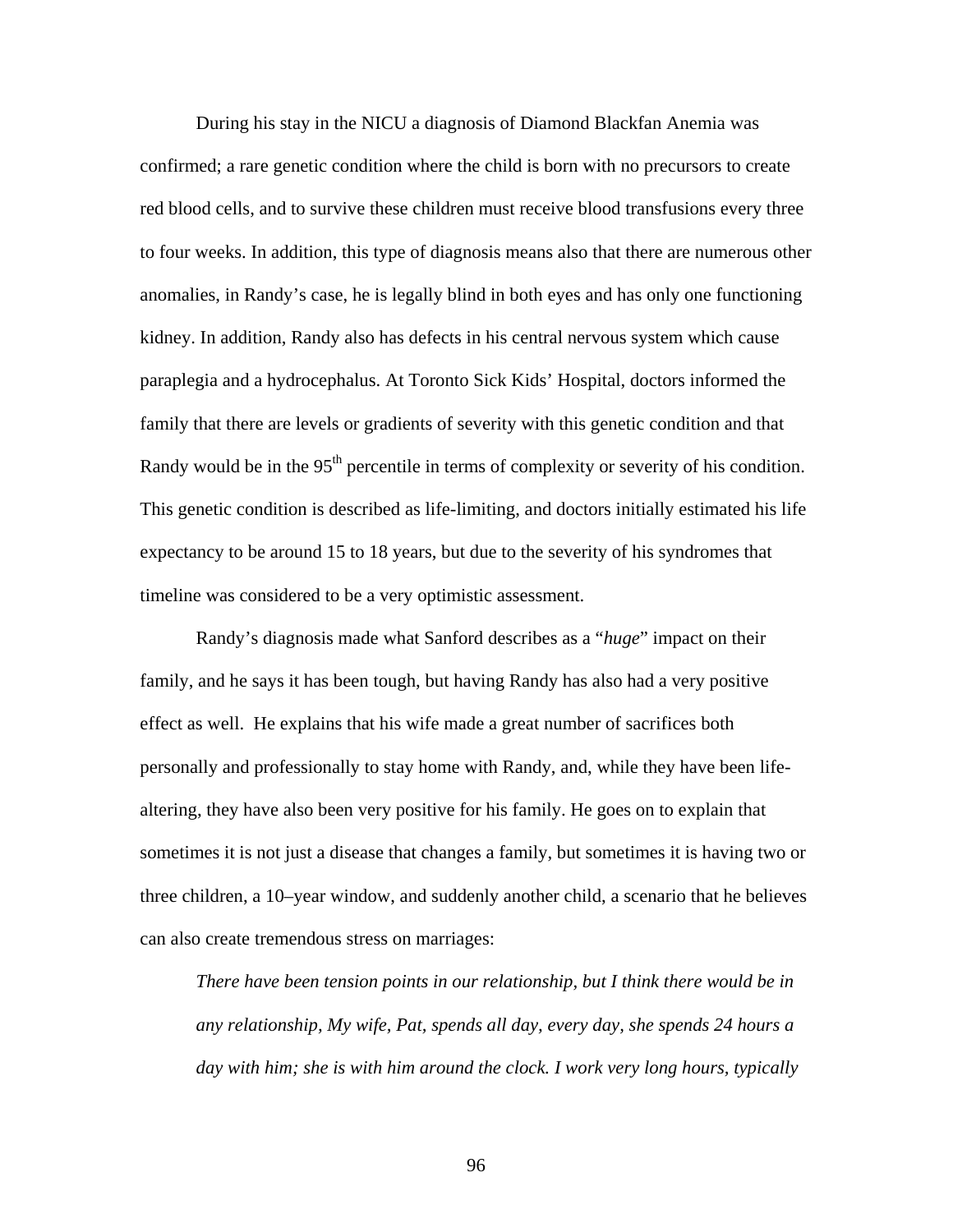*seven in the morning until seven at night—that is a typical day. This makes it hard to connect, and I have gotten better. I think if you were talking with my wife, she would say that I am not perfect, but I am a heck of a lot better in terms of recognizing the intensity in my work. I know that I meet many people every day, interesting people and all sorts of interesting things, whereas Pat takes care of Randy's needs. It is valuable work, but it is very monotonous and thankless sometimes. So I try to make sure that I provide breaks for my wife and make sure that we go out and do things. We go on short dates, but we go on dates. I recognize as well that I need to take responsibility for Randy and let Pat go with her friends. She had a really tight group of other moms that have special needs kids. They socialize and go out on Saturday nights once a month.* 

There are three other older siblings in the family, who also have been affected by Randy's medically fragile condition. Up until very recently, Sanford felt that the greatest impact on his other children was the fact that they worry a lot about Randy. This is made more acute by the number of hospital admissions that he has every year due to his low immune status and ongoing problems with his VP shunt blocking:

*My two sons are Randy's protector and would do anything for him and my 10 year-old daughter is the nurturing mother figure at times but also a little more competitive. You will hear her say sometimes that Randy gets all of the attention. There is an edge to it where you can tell that maybe our middle daughter sometimes feels a little marginalized due to the attention the Randy gets.* 

 There is another issue that has very recently surfaced for both him and his wife that will have another direct influence on their three other children. He prefaces this issue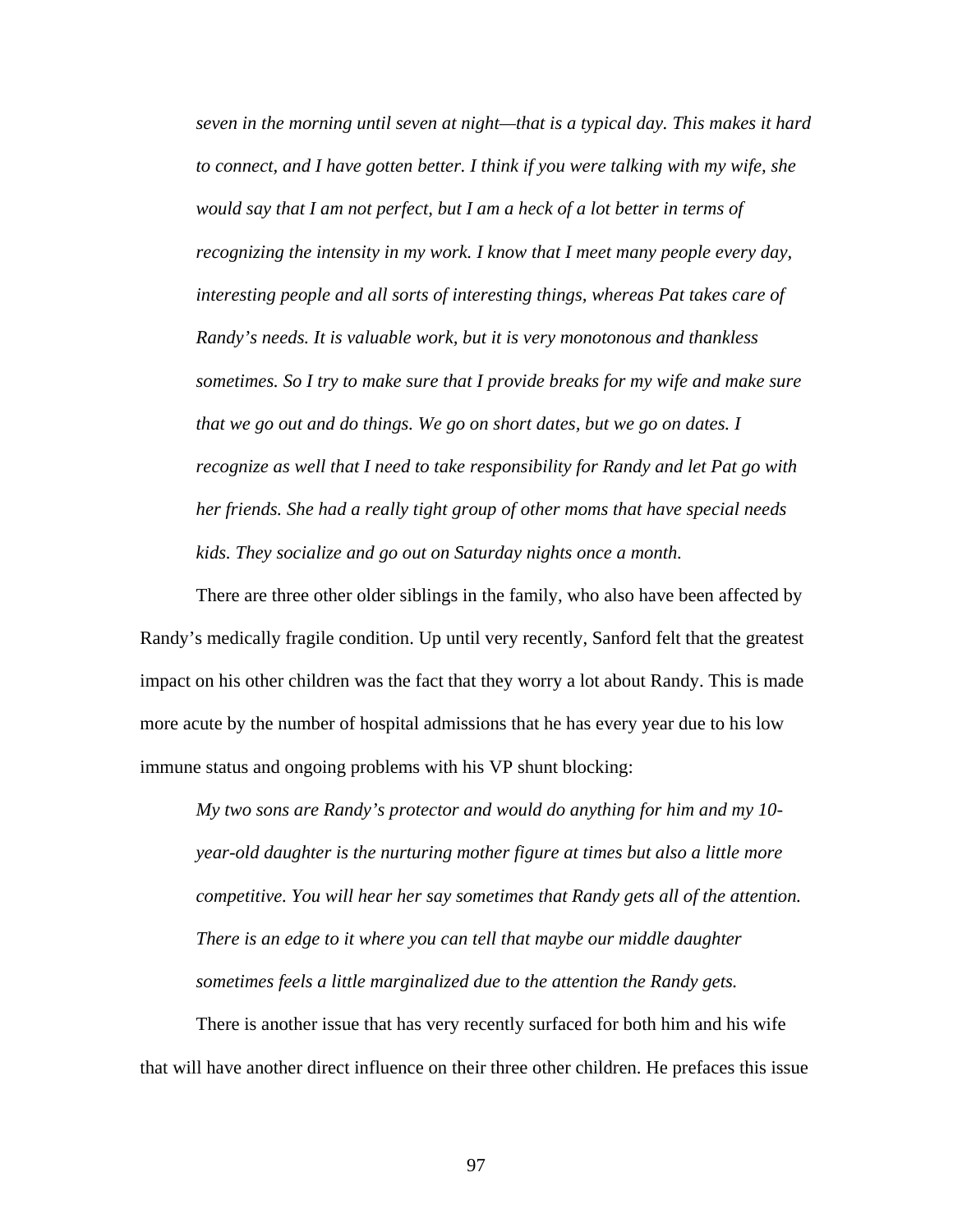by restating that Randy's condition is a genetic anomaly, and while he and his wife believe that there is no person to blame for Randy's condition, there is no escaping the reality that it is genetically transmitted. While they have been encouraged over the years to have genetic testing, they have both resisted because, in their opinion, it does nothing to change the current reality, "*Randy is Randy, and he is who he is supposed to be.*" His philosophical orientation he believes is part of accepting their child and not looking for someone or something to blame. Recently, doctors at Sick Kids' Hospital in Toronto have again raised the issue of genetic testing, which they are now both considering. In consultation, a new specialist introduced a new element in the discourse that neither had up to this point thought much about. He mentioned that while their other three children are still young, their childbearing years are fast approaching, and they, as individuals, have both the need and right to know whether they are carriers of this specific genotype and what then what would the implications for them as future parents.

 Sanford points out that this recent conversation caught both he and his wife totally off guard; never had they given any thought up to this point about this disorder in relation to their other children and their child-rearing. Continuing along on this topic, he further disclosed that the specialist, during this visit, had also informed them that due to the types and amounts of medications Randy was currently taking, these drugs in combination would precipitate the early onset of puberty. Stanford revealed that no one had ever even entertained the notion that Randy would survive to reach puberty or become a sexual being. So much energy has been expended just trying to sustain his life and trying to keeping him healthy, that making these normal developmental milestones had never really been actualized.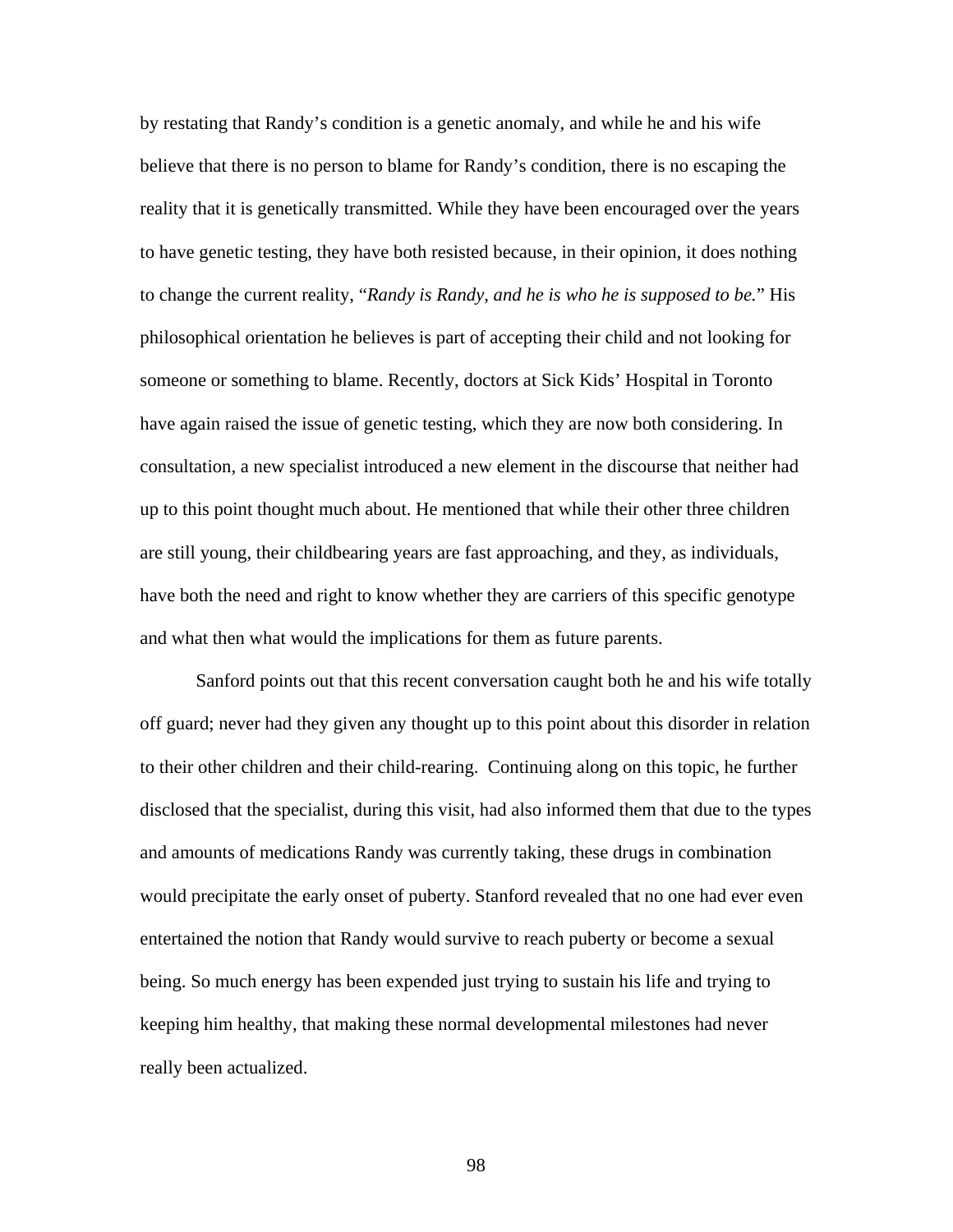Interviewing Sanford allowed me a unique opportunity to garner some additional insights and understandings of the lived experience from both a man's and also a First Nations' perspective. I inquired of him as to whether he would like to comment on how his treaty and/or social status has impacted social policies either negatively or positively with regard specifically to Randy's care:

*Because we are First Nations and Randy is a First Nations treaty citizen, we enjoy the sometimes limited but benefits of that status. For example being a First Nations family, if one entity will not pay for something, then we go to the other entity and get coverage. So in eight years, we have never hit a roadblock of something that has not been covered or that we not able to cover it ourselves. The way First Nations health works is they say you need to go to your provincial health or private health carrier first and if there is anything residual that needs to be covered then you go to First Nations health. I resist this and go directly to First Nations health because I think that is a disappearing right, and I view it as a right, an extension of the medicine chest from our treaties.* 

 *You may not know that there are certain elements of Saskatchewan. Health programming that are not available to treaty First Nations citizens on reserves. One example is the Para program for paraplegic children. It may sound trivial something like wipes are covered under the Para program, but not under First Nations health, but you cannot register in Para if you are First Nations. I have spoken to MLAs and the Minister of Health about this because I think it is a matter of principle not a matter of resources. As a taxpaying citizen of this province, I pay lots to the government each year and expect that that would buy*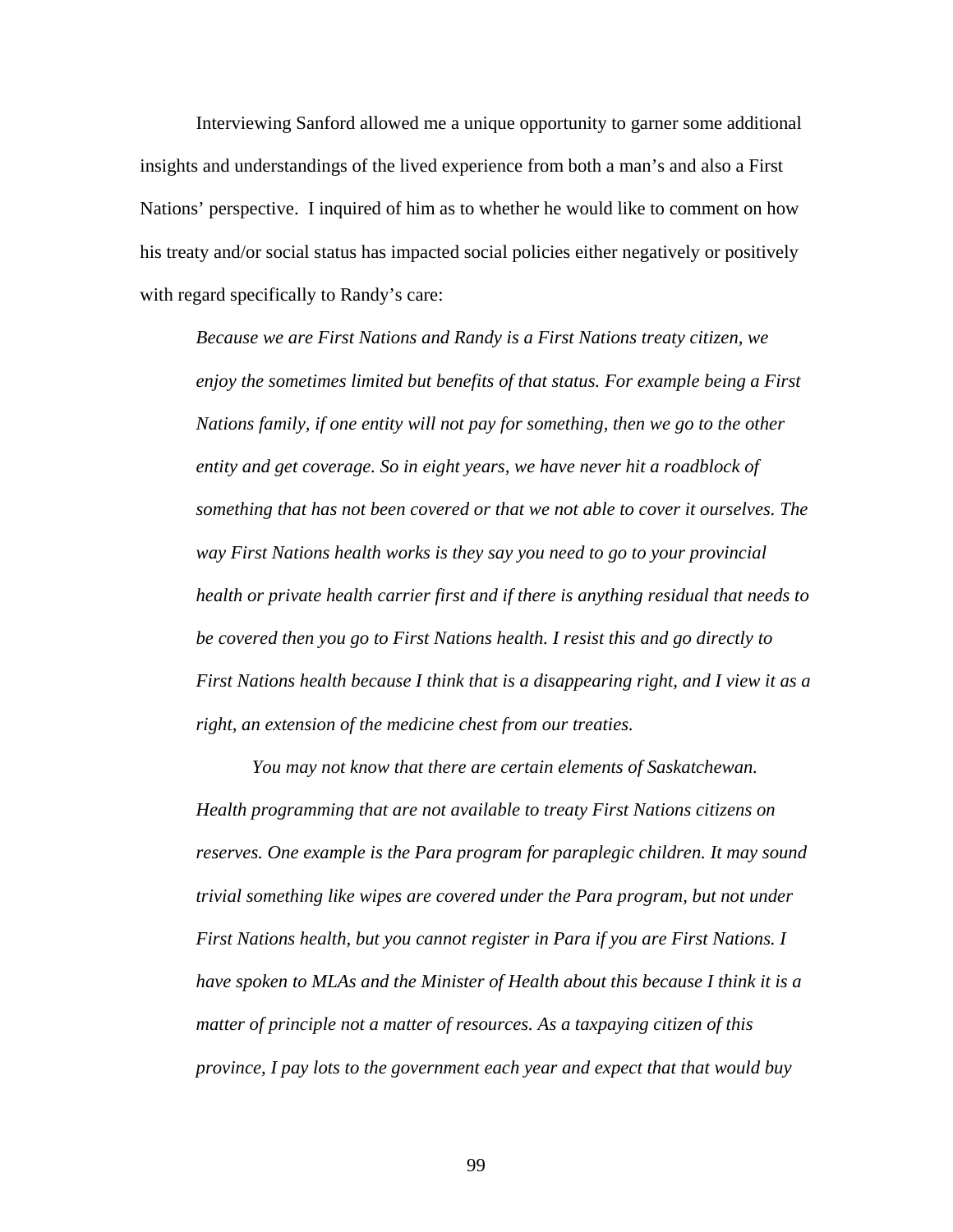*me all the rights of citizenship for me and my family. Because we are treaty First Nations, Randy, a dual citizen of Saskatchewan and Treaty Six, cannot register for the Para program. A bureaucratic and jurisdictional rule that makes no sense, but probably has some financial implication.* 

*Going back to your original question, getting First Nations health supports, you have to be a very strong advocate; we have a hot line to our worker in Regina, and a very good relationship with them. We can get whatever we need out of them. You definitely need an advocate, and that is where the system is flawed in that it is not standard that all First Nations peoples nets you certain services. I call from my work phone, and I hate to say it, but I push my status around a bit, and then I get what I want. We talk with other First Nations families with ill children, and they do not get that level of support. They ask me for help, and I have ended up doing a lot of advocating for other people. I have talked with FSIN and told them they need to establish an advocacy program. I daresay that would not have the level of support in terms of services for Randy from First Nations with out strong advocacy.* 

Sanford's examples provide a very vivid and detailed account of how social policies have impacted the care and support his family has received. He is very cognizant that his education, employment, and off reserve treaty status have provided him with opportunities to leverage and make polices work. All the while, he is acutely aware that for other First Nations children and their families, policies are not universally applied, resulting in additional emotional and financial burdens for some families living in similar situations with children who have a life-limiting diagnosis*.* Most recently a case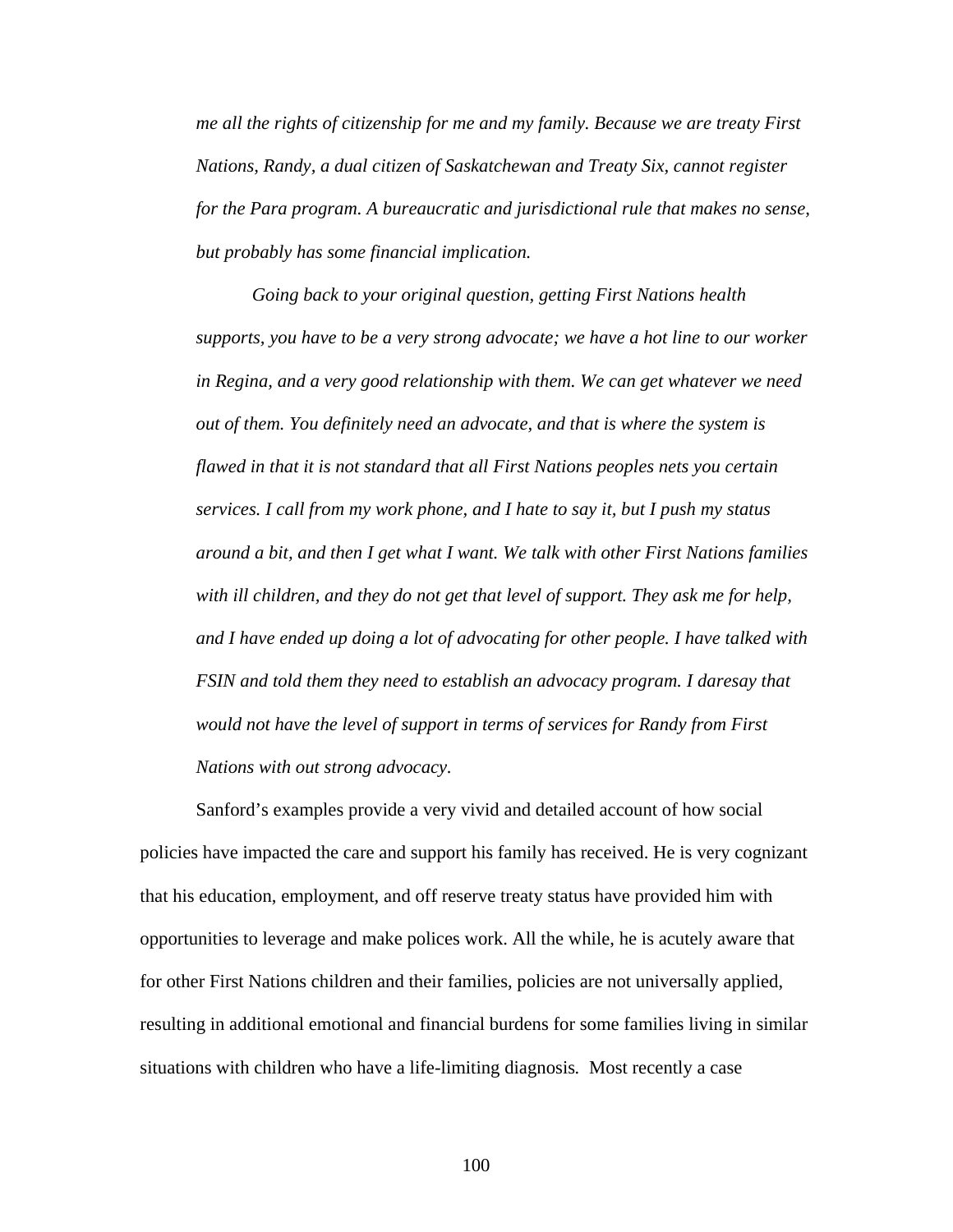supporting Stanford's position was published in the Canadian Medical Journal by MacDonald and Attaran (2007), illustrating what they refer to as, 'government paralysis'. A state of affairs that may have contributed to an earlier and most certainly a more difficult death for a young First Nations child, Jordon, living on the Norway House Cree Nation reserve in Manitoba. This case very cogently points out additional barriers to care that many First Nation families encounter who have children diagnosed with life-limiting or life-threatening illnesses. Jordan's case, which can at best be described as an unnecessary and tragic set of circumstances is now referred to as Jordan's principle.

Prior to the start of the interview, I was unaware that Sanford had any previous knowledge and experience in palliative care. So once this was established, we entered into an informative discourse about how he perceived pediatric and adult palliative care services as similar or different. He was very quick to respond with an affirmative that children were not little adults and that they required a different menu of services, similar in some cases but very different in others from adult services. In his own words, he remarked that palliative care was "*about focusing on living, and dying is only a small part of that*". This sentiment is articulated throughout the pediatric palliative care literature in the message that palliative care is not about adding years to one's life, but life to one's years.

Respite, he felt, was a very important component in palliative care and had particular relevance to other children like Randy. He very succinctly pointed out that it was far more complex than just finding "*any old baby sitter*" who would agree to look after your special needs child. Firstly, these specially-trained babysitters, as he suggests, just don't exist out there; secondly, if they do, you have to have the ability to find them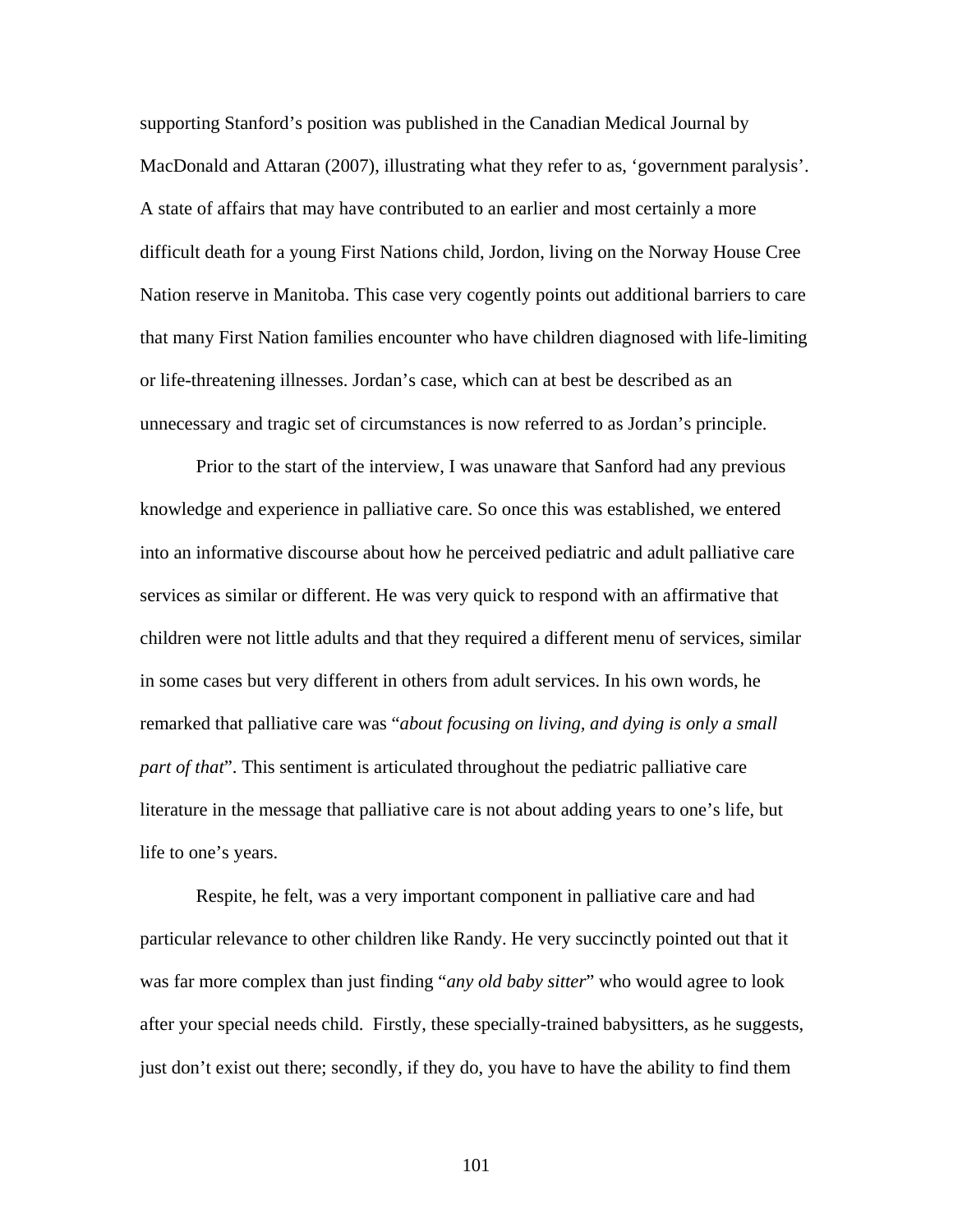and then get to know and trust them before you can, in good conscience, leave your child in their care:

*I mean how are you to have any respite if you spend all the time worrying, and, if there is a problem, you own it and have to deal with the fall out that comes with it. What we found with respite, was that it was funded through social services and that you had "X" number of dollars you could consume a month and you could go out and buy services... But how do you find someone qualified to look after your child? We are very particular about our care and not that other parents aren't, but even in the hospital we catheterize Randy because we know the routine, we*  want to make sure that it is always a sterile technique. The service was valuable, *but we were not able to secure someone with the level of care to take care of Randy.* 

 *I think respite is about letting a family be a family. So, it is not always about getting a qualified babysitter. It is about taking a break, and sometimes that break can even include Randy. We know some single moms with spina bifida*  (kids) *and my goodness their hands are full. We have even taken another child in to give the mom some respite. We are lucky to be a team in the marriage to take care of Randy's needs, but if you were alone doing that I can not even imagine.* 

I queried Sanford to reflect and identify what he believed to be some of the biggest barriers or challenges faced in the management of Randy's care. This would of course include polices, some of which he had previously described. He stopped and paused for a moment before he answered:

*I have come to an easy answer to that. It is people that think that it is a burden to*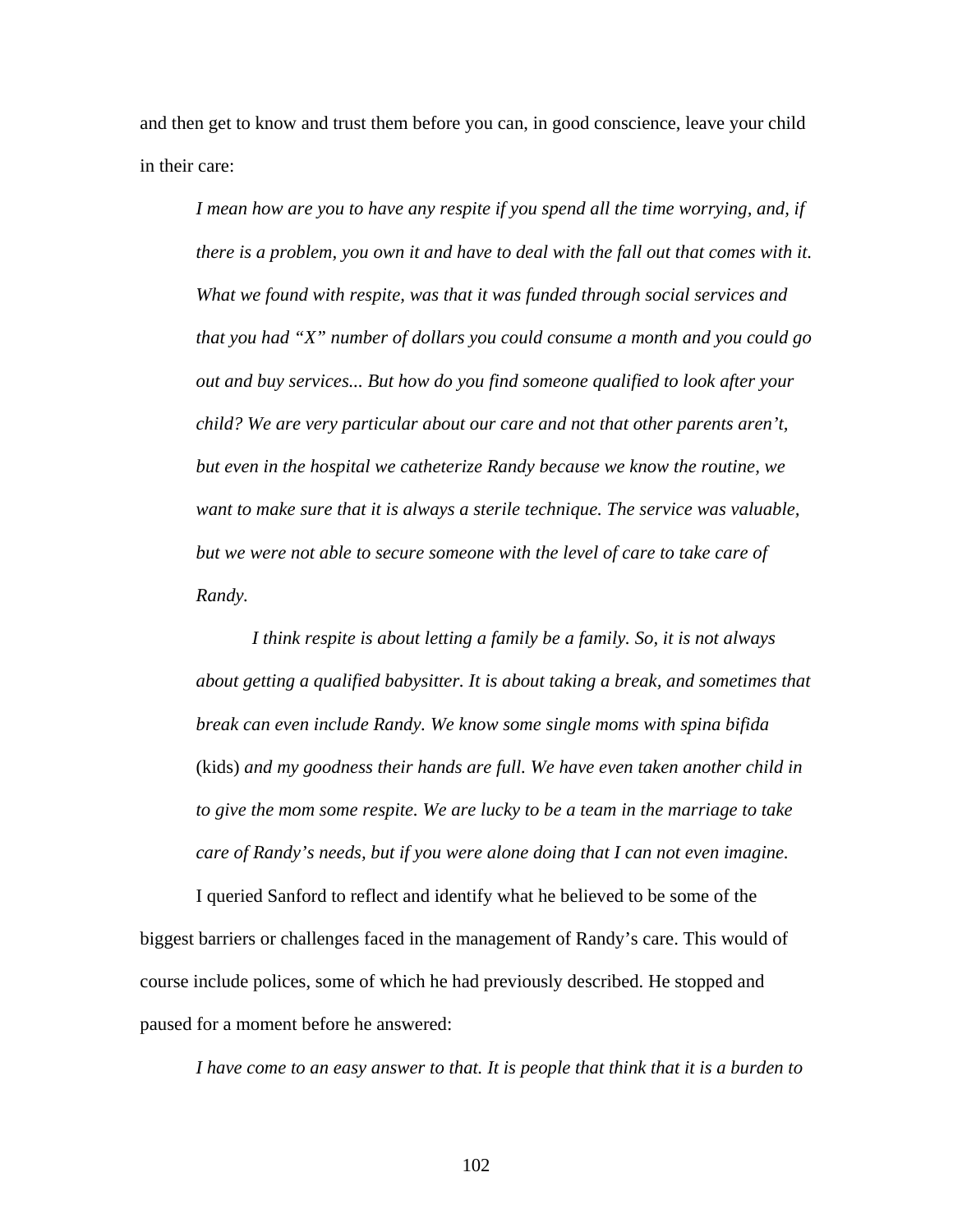*raise a special needs child, and that is the most difficult thing to deal with. I have an anecdote here, someone I hadn't seen in a while said 'how is your son?' I said he is fine. He replied, 'he is fine!' and I said yes, he is. He questioned me again and I said, he is great, he is healthy, and he is fine. He said, 'oh, my goodness, I am happy to hear that I thought he had a lifelong illness.' So my saying, he is fine, he assumed that he didn't have anything wrong; it had all disappeared. That is*  limiting in that we have built a context of hope and achievement, and it is not *about what Randy can't do, it is what he can do.* 

As the interview was coming to a close, I asked if there were any other messages he wanted to relay. If he could say something to the government and policy-makers, this was what it would be:

*I have really enjoyed talking with you about Randy and palliative care. I doubt very much that many pediatric health care practioners understand or know that. Maybe they do and they just haven't articulated it, but I do see a willingness to look more at family wellness in the whole child. I would appreciate policy-makers to come to know that health care is holistic; it has as much to do with family and community as it does with available resource dollars and hospital beds. Palliative care in your words, about giving a big hug, needs to be holistic in nature, needs to work inter-agency and allow room for family and community to make decisions and influence what is happening. It may mean going into a realm of care that is probably less scientific and less defined but equally as important, maybe even more so.*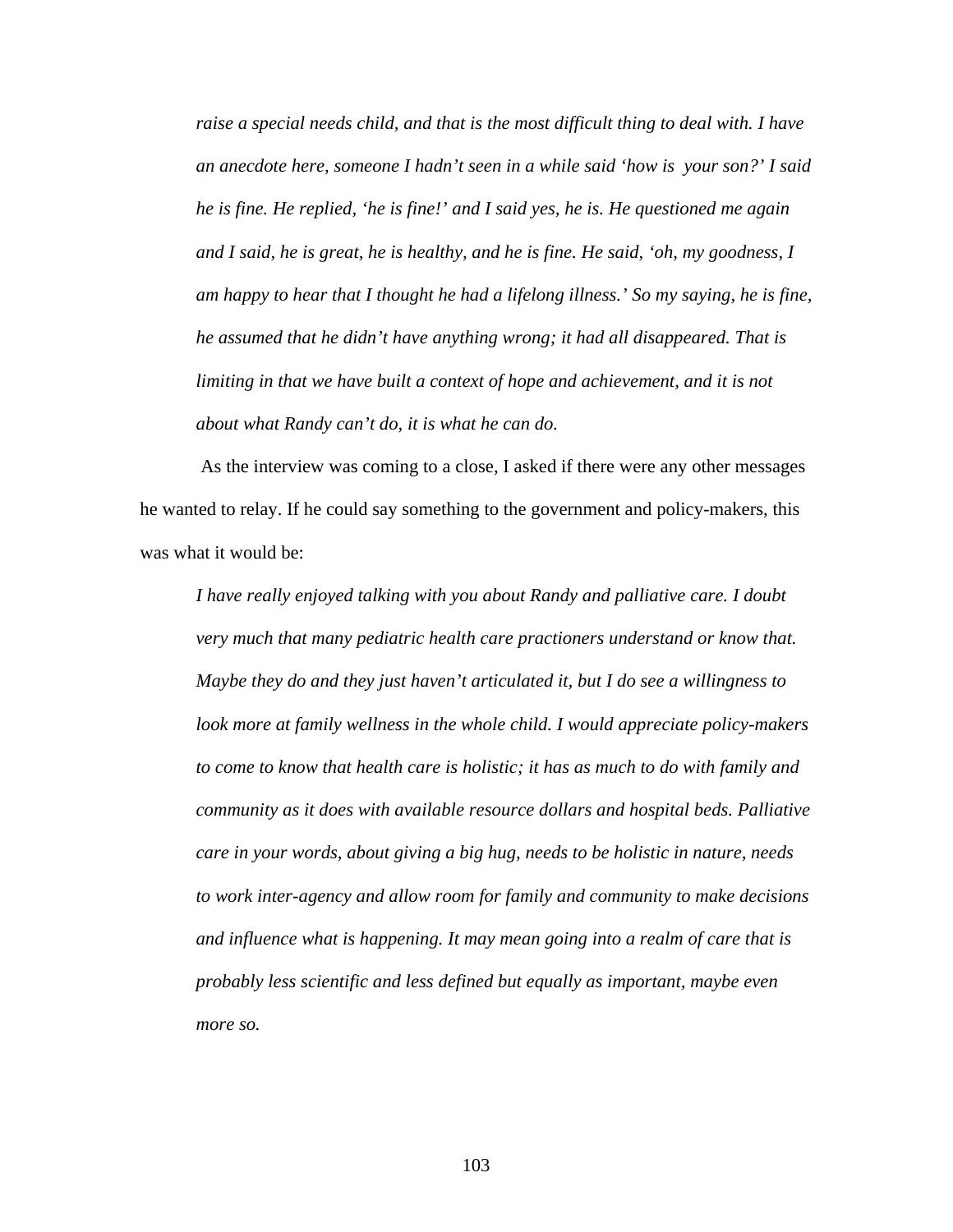*Randy has unique gifts and that is what he is here to do and to teach our family. We always say he has taught us patience, taught us understanding, taught us that the value of life is not in longevity or years or wealth or potential or anything else. The value of life is in character and spirit and our ability to transmit love and that is what he is all about. He had done a lot for our family but he has also been a real mediating influence and he helps us keep our balance.* 

#### *Nancy*

Nancy is a Registered Nurse and the mother of two children, Micheal, aged 20 years, and Denzel who is now 18 years old. Nancy has been married 24 years to her husband, Jeff, a geologist, and has lived in Northern Saskatchewan all of their married life. Micheal is their first–born child, and her health problems started in the summer between high school and university. She was a very active baseball and soccer player who first started complaining of extreme pain in her leg, which did not respond to the traditional forms of intervention. She was not the type of girl to complain of pain unless it was quite profound. The pain continued and became more severe and, two weeks prior to the commencement of University, she was diagnosed with a giant cell tumor, osteosarcoma of the leg. The period of time from onset of pain to the definitive diagnosis of cancer was a journey that Nancy would later recall as "living hell". During this time, several doctors inferred that Micheal was acting out with attention-seeking behaviors, and one doctor suggested that it was late, growing pain. Nancy explained that Micheal was extremely fortunate not have broken her leg during this period of time because over 60% of the bone mass in her leg had degenerated as a result of the tumor.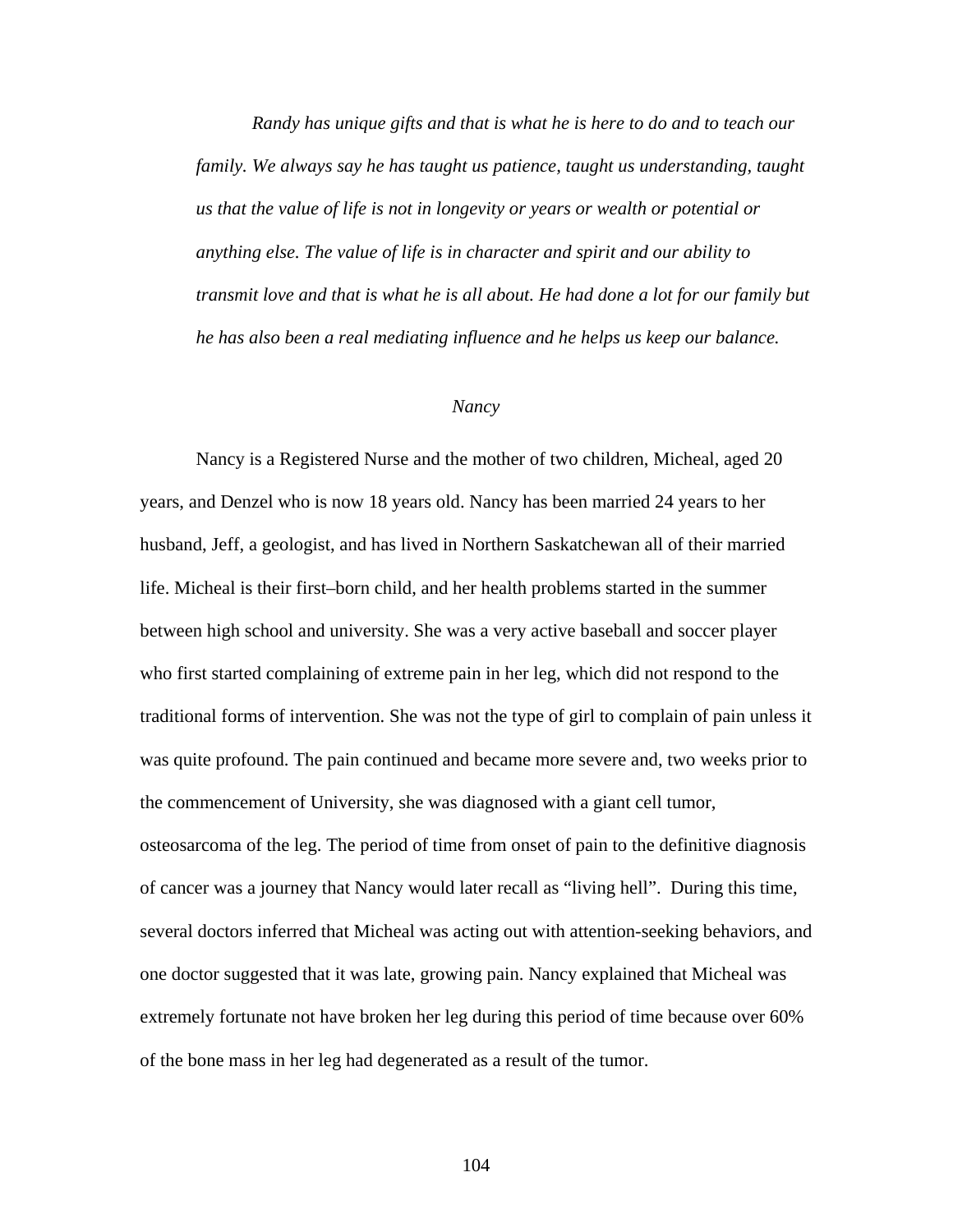On what was to become there last of many visits to a medical clinic, Nancy stated that on that particular day, "*the gods were smiling down on us that day*". Without knowing the context, I found the statement a little puzzling since a diagnosis of osteosarcoma could hardly be considered something positive. Up until this point in time, there had not been any X-rays ordered. So on this day, the doctor on call was a young doctor who had just completed his orthopedic residency. He immediately ordered an Xray, and within two hours they were seen by a specialist and also had a referral to a doctor in Calgary because, initially, the thought was that she had a giant cell tumor, and no one in Saskatchewan specialized in removing that type of tumor. I now understood Nancy's earlier statement--the diagnosis of a giant cell tumor meant that the tumor was more than likely benign, a diagnosis much more palatable than cancer.

The specialist in Calgary was away, and this meant a wait of several months before Micheal could be seen. This frustrating time was made more so by this doctor's secretary stating that:

*"This isn't cancer so you are not a high priority." I'm going, well what chance is there that this is cancer and was told 5-15%. I'm thinking, these odds, any odds, could mean cancer, and I want her seen now. The secretary at one point told me that I was overreacting. She actually came and apologized directly to Micheal when it was all said and done. Anyway, just spending those two months just totally trying to research what these giant cell tumors were, what else it could be, how it could have occurred, how long it could have been there, was totally draining. Finally, when we got the appointment, they had also scheduled surgery as well. We were told that the surgery would last about three hours and after*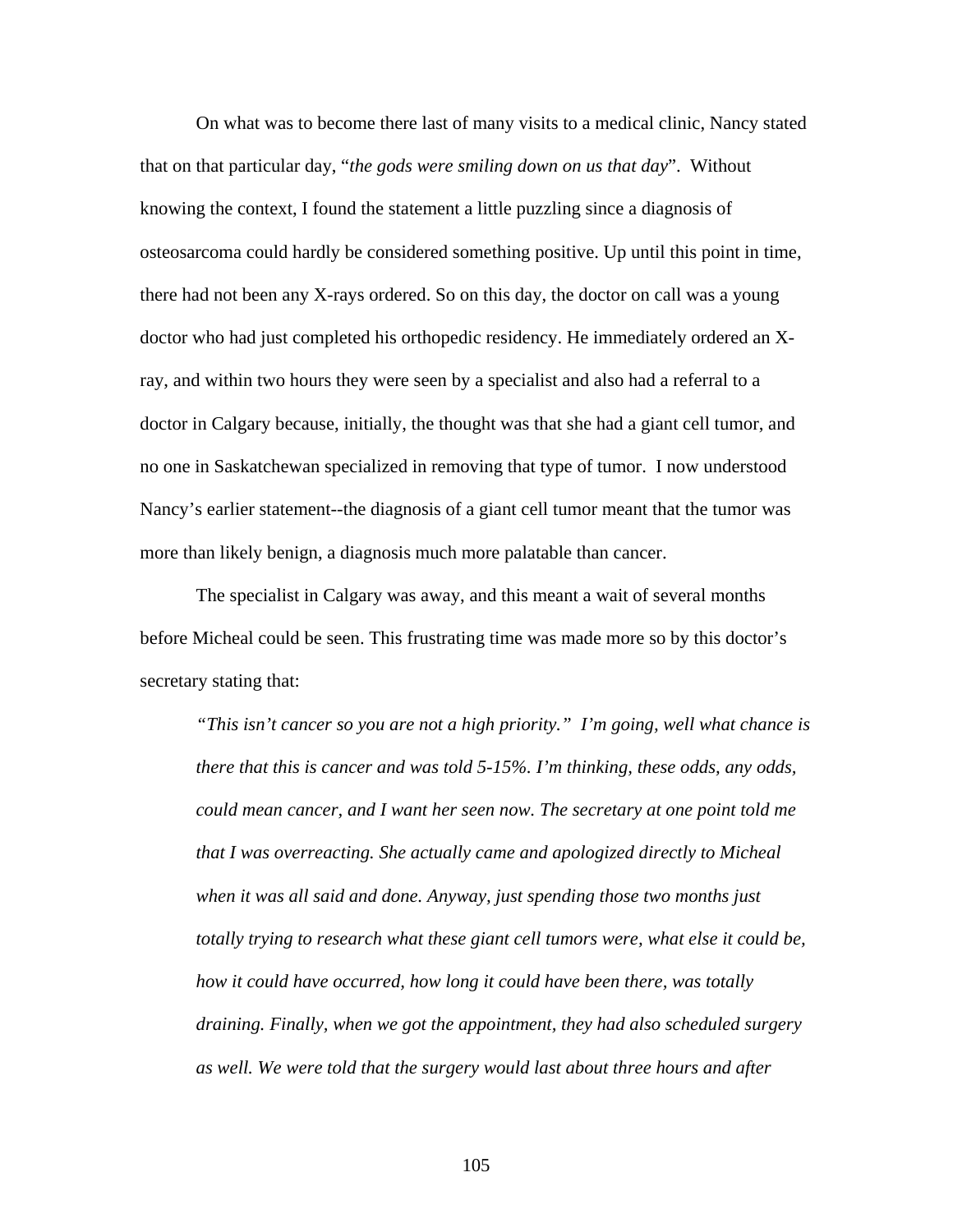*about an hour and a half they paged me, and I just knew right away it was cancer. The physical pain, I felt in that instant was unbelievable. You want to run but you can't because it's your child. The diagnosis was traumatic for all of us, but especially for Micheal.* 

 *In addition to the emotional costs to Micheal and us as a family, there were other costs, some financial. For example, it came down to even having to negotiate just to get an MRI. We had to arrange for MRIs outside the province; this meant that we had to get prior approval, and then we were left having to pay for the dye. We have figured that her illness has probably cost us personally over \$20,000.00. I, of course, took an unpaid leave, so I could be with her all the time. My husband's employer was really supportive and let him take extra time. But in the end, I have lost seniority, benefits, and pension. We are lucky to have had two good wages, or I don't know how we would have managed.* 

 I have heard this same type of story too many times during my career, and hearing it just once is one to many in my opinion. My emotions after hearing Nancy's account caused me to vacillate between feelings of embarrassment at being part of this type of health care system to an anger, which is most probably fuelled by being a mother myself. I continue to pride myself, although at times my convictions are tested, on having a system of health care in Canada that is premised on values of compassion and the worth of each individual; this philosophical commitment is not echoed in the American system and, having lived and worked in Washington D.C., I learned quickly who the haves and have-nots were.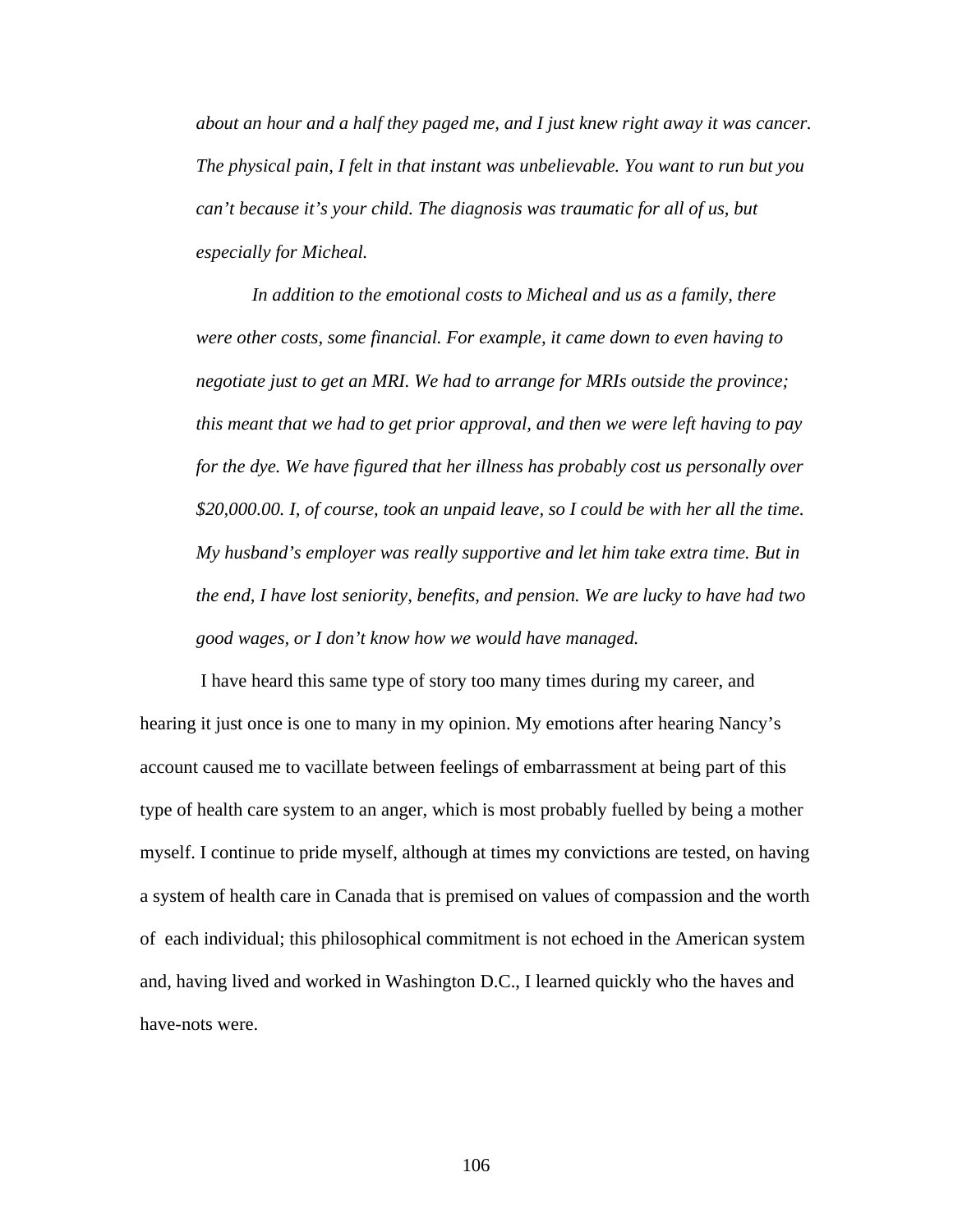Nancy then said to me, "*Well, you think you have heard it all, Susan, here is something else I bet you haven't probably heard before*". I had mentioned previously, Micheal was 18 years old when diagnosed, and, in the Province of Saskatchewan, she was legally still considered a minor, but this is not the case in Alberta where the legal age is 18 years:

*Because we were moving back and forth between provinces, this created an issue due to her age, and it focused primarily on consent. In Alberta, they said she is an adult, and we will only discuss things with her. So Micheal had to actually say each time, I want my parents here in the room discussing everything with me. Several of the team in Calgary really did not support us being in on the consultations and decision making. I mean, this is this young girl, being thrown a life–limiting diagnosis that is changing her life forever, being told she could not have her parents in the room, I mean, really.* 

Nancy was absolutely right, I had never heard of this type of situation happening before. Issues of transitioning care from child to adult services are now just beginning to receive some attention in the pediatric palliative care literature. These scenarios are about the challenges faced in this transition and about how difficult it is for everyone involved, including the pediatric teams who have worked with these children in some instances, for the child's entire lifetime. Less than a decade ago, this concern was never voiced because these children simply were not surviving long enough for transition care to occur. However, this is certainly not the case today, where this issue is becoming a frequent occurrence and one for which the adult world is not prepared. Again, this and other scenarios continue to point out the multiplicity of challenges that these families must face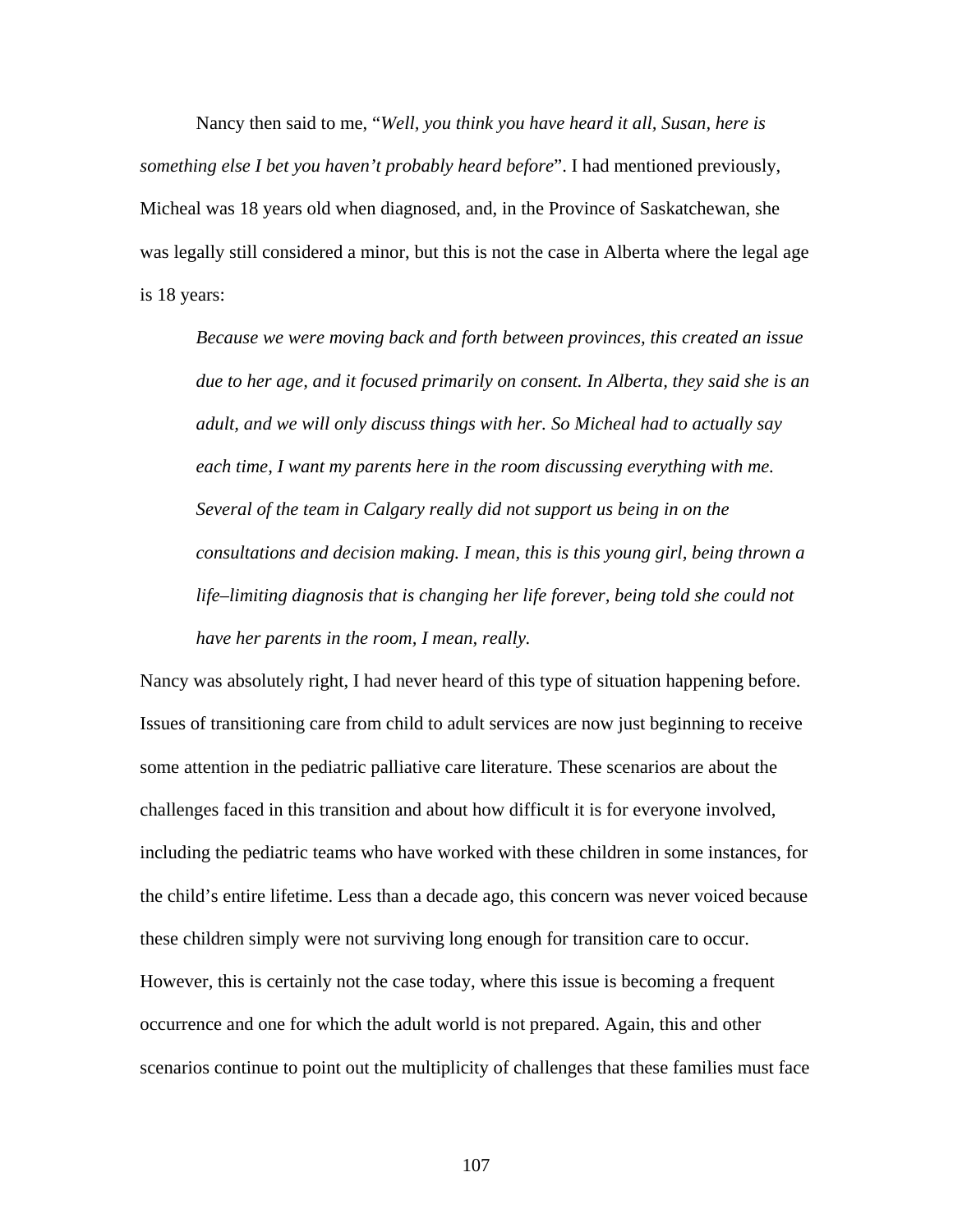in the light of severe adversity. If health care professionals, like Nancy, are finding the system difficult to manage, then you can only wonder what it is like for those families who are not so lucky and don't have a family member on the inside. Interestingly, Nancy at this point in the interview, stopped and said to me, "*Susan, you and I both know that had I not been a nurse and a little bit aggressive and bitchy, in my own little way, that we would probably not have Micheal here today. I not only believe this, I know this. What about all those other families, what happens to them and their children*". The old saying that "ignorance is bliss" has it place, but not in these situations:

*I honestly, firmly believe that if I had not been there advocating just every minute, even with her surgery, there would have been far more problems. For example they told me that her second surgery would take 12 hours, and they swore up and down she would have no pain, she would have no pain. This is just another example, and she comes back and she's hallucinating, because she is in so much pain. I'm going, 'she is in pain, do something', and they are suggesting to me that I am overreacting. I'm going, 'no, I am not, she is in pain and this is my daughter'. Well, it turned out that the epidural did not take; it was working on the non–operative side. So, basically, it took me going up to the desk and saying, 'Call the Administrator of the hospital, and I don't want to speak to anybody else- - you promised no pain.' So, I'm a bitch, and guess what happened, somebody came down from the pain clinic and assessed her, and they had her on a morphine drip within minutes. How would a regular person have dealt with this problem?* 

 *Everyone going through this maze needs an advocate. You know you're first a parent and always a parent, and you are suffering in a different way from*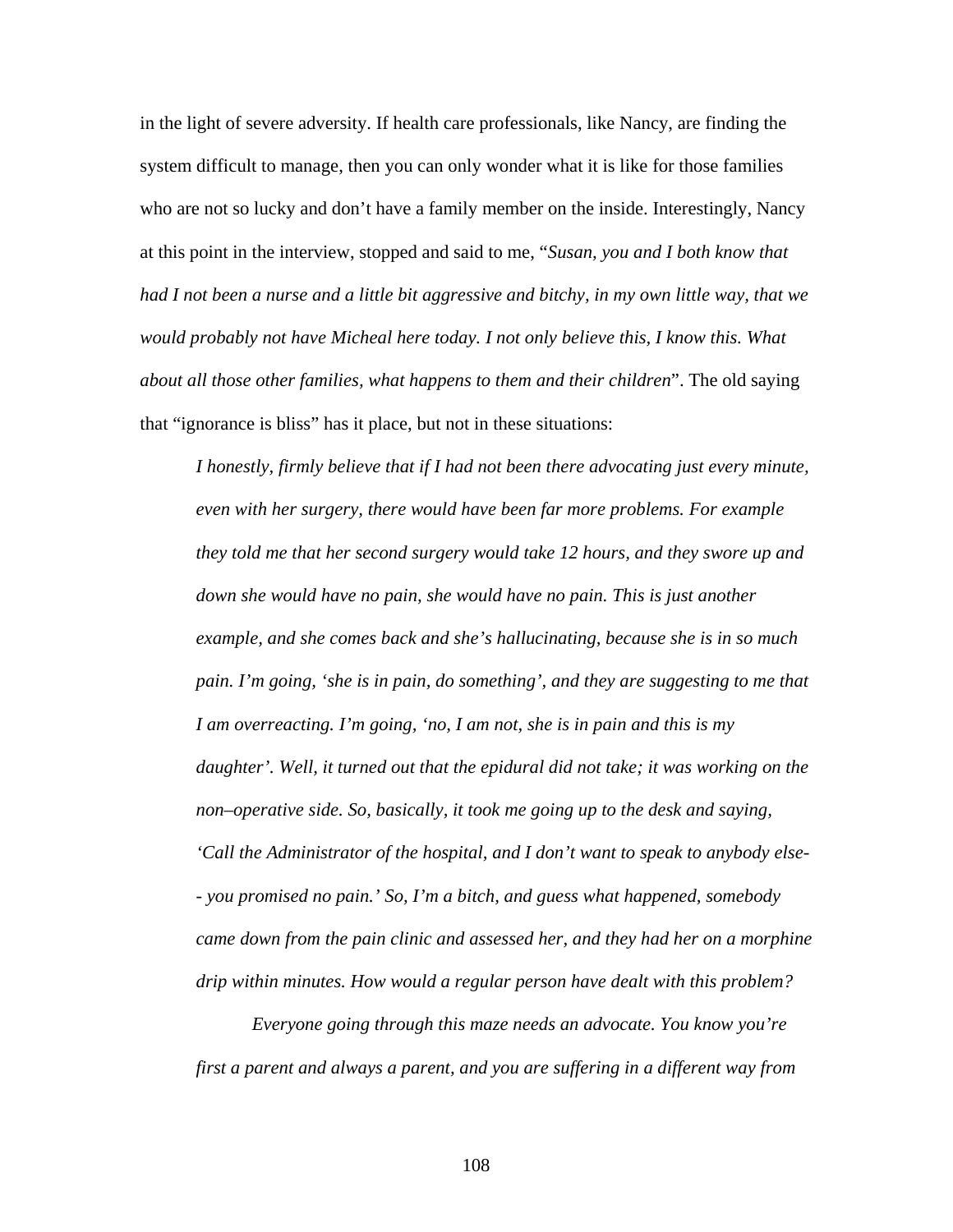*your child. Then you are forced into being an advocate for your child, and then, of course, you are labeled a Bitch, or you're neurotic or something. I mean what do they expect? I know that Micheal would not be here today if I had not done what I had done.* 

 While listening to Nancy's story, my thoughts went back in time as I recalled my own personal story, and all the anguish a sick child brings to a parent. Over ten years ago, my youngest daughter was hospitalized with a dangerously low platelet count, a situation that has only two reasons for occurring, one was leukemia, and the second was an autoimmune condition, called Idiopathic Thrombocytopenia, (ITP), with the latter being the better of the two options. As I put these words to paper, I feel a flood of emotions as though this nightmarish event had all just happened over again. I remember in vivid detail the night before her bone marrow aspiration, a test used to confirm the definitive diagnosis. I remember sitting up all night on a hard chair in her hospital room, watching and listening to her breathing and watching her sleep; so absolutely innocent and precious, she lay there deep in sleep totally unaware that her life could be turned upside down tomorrow with the results. I battled with my conscience that whole night: that this whole thing was just a bad dream that this could not possibly happen in my family, that this was real and I tried to imagine what life would be like without her. The night seemed to drag and yet sped by, and I felt at times like I wanted to just put on my coat and run, to where, I don't know, but there was just this overwhelming feeling of just wanting to run.

 When the doctor came in early in the morning, I again tried to manipulate him into saying that it likely wasn't going to be cancer. This, of course, did not happen, and he was truthful but blunt. As I think back to that time, it seemed rather harsh, but he kept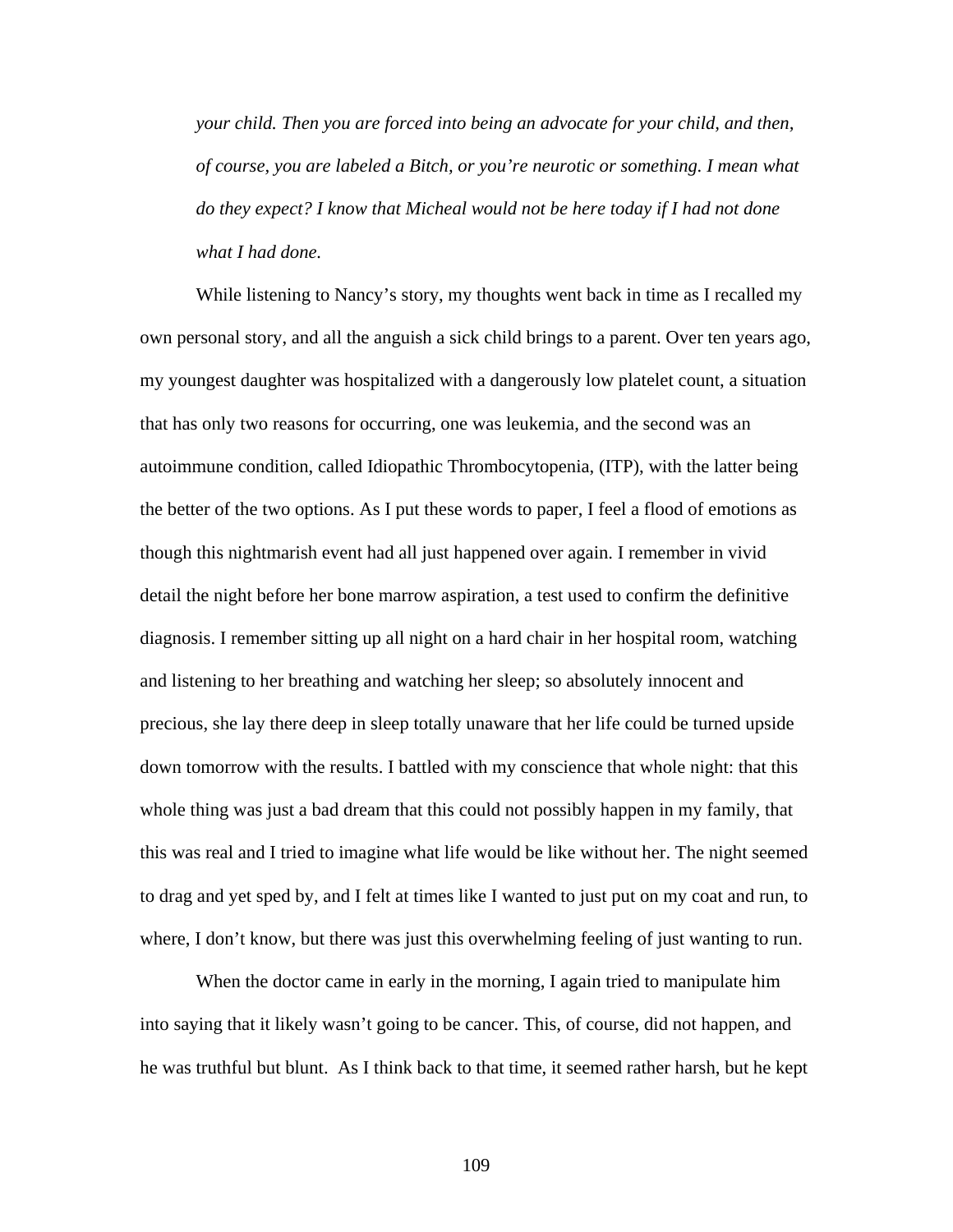saying there was no room to bargain with the two options until we had looked at her bone marrow, and he was right. However, I was willing to do anything just to have someone give me some room for *maybe*.

The morning of her bone marrow, they heavily sedated Chelsey, and she became very aroused and irritable, and she was moved into the observation room. I climbed into bed with her in part just to hold on to her but also to try and calm her down. Electing to get into bed with her did not endear me to some of the staff who stated, "Was this really needed". I remember just wanting to scream out, as loud as I could, "this was my child, damn it, and I would do whatever it took to protect her", but instead I just lay and held her with tears streaming down my checks. I learned a very valuable lesson that day about what parents need and about who gives us, nurses, the right to judge, especially, since we have never walked a mile in their shoes.

 My journey into this hell ended with a diagnosis of ITP and a sense of relief that remains indescribable. Her treatment was successful with no relapses. During her hospitalization, I initially resisted using any of my power and privilege as nursing faculty; however, when situations arose, like several nurses not being able to re-start her IV and her screaming for mommy to help and make them stop, I just acted and, in this case, paged an anesthetist I had worked with years ago in the OR. He came immediately and had the IV restarted in a blink. At this point, I knew in my heart that I literally would have moved mountains to protect my child.

Reflecting back on this personal experience, I was again reminded of the concept of *surviving cancer*. The question that continues to resonate is what does this concept mean both literally and figuratively to those who live with it? Over 20 years ago, I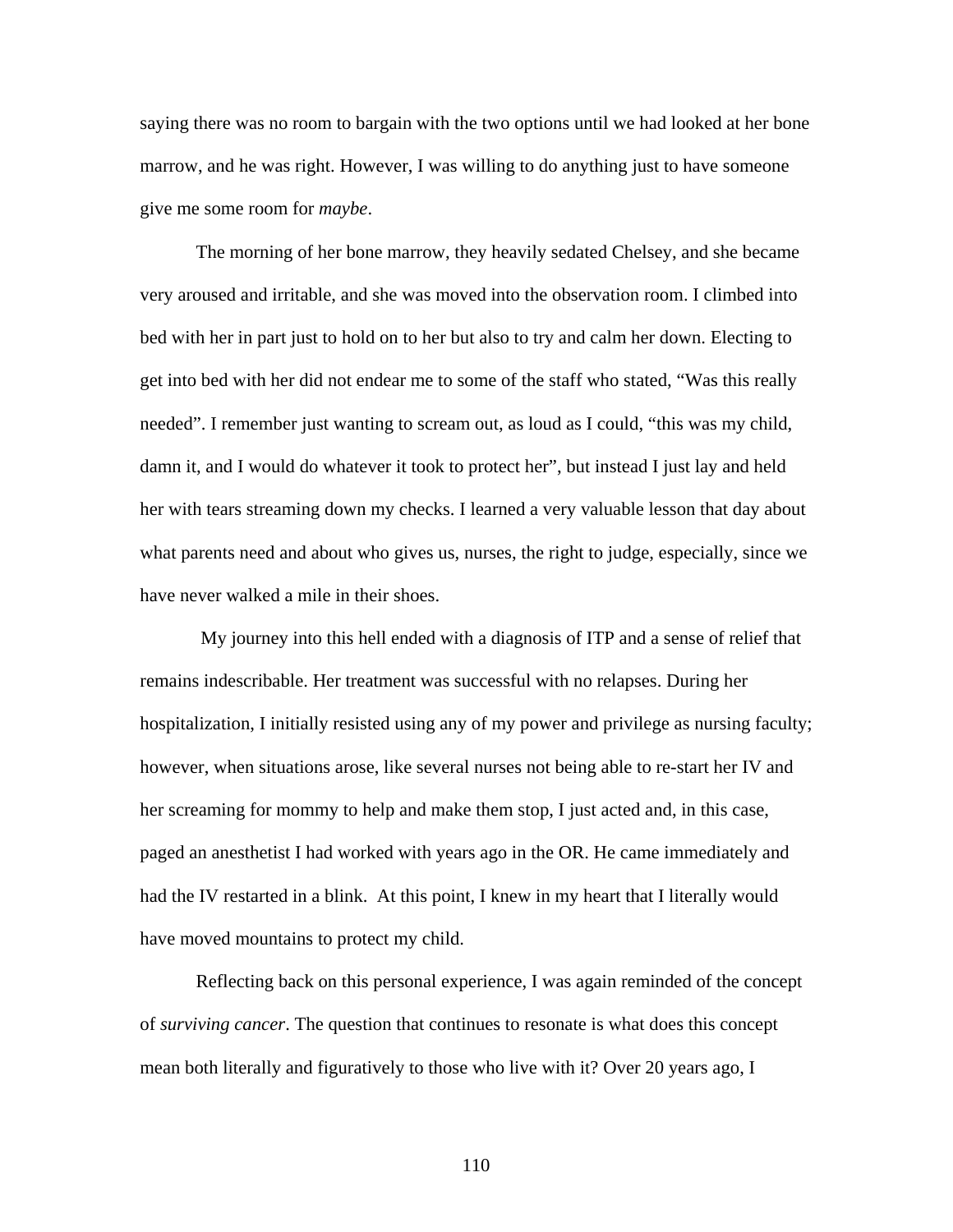received my first externally funded grant, as a new faculty member, to investigate *"adolescent survivors* of cancer, recollections of past experiences". Children, due to the aggressive nature of cancer in childhood, are subjected to arsenals of dangerous toxic chemotherapy drugs and radiation necessary to achieve "the cure". As well, they endure endless numbers of invasive procedures that are well–known to be a source of immense pain, fear, and anxiety. Should a child survive the treatment phase and make it out of the "tunnel" to return back into the world as "cured", there is an intriguing and disturbing assumption permeating society that once cured, these children will pick up with their lives and move along as if nothing happened. This is not so, as my study discovered.

All ten survivors' in that study (Fowler-Kerry, 1989) believed they would develop cancer again during their lifetime. Only one said that he/she would consent to treatment again, and the others said never again would they elect to endure treatment again. While death would be certain with this option, the idea of going to "war" again was just too horrific to consider. With survival rates improving dramatically over the last decade, not only for children with cancer but for those with other life-limiting and life-threatening diagnoses, another milestone emerges that is not well described or discussed in the literature--the surpassing of the projected life expectancy and all that this means for the child and family. Nancy brought this issue to the forefront again by talking about how Micheal has outlived her life expectancy in this way:

*There is great discomfort to talk about the "S" word* (sex)*, but also within this population there is some bad luck to talk about this. And yet they are all living it in some way or other, and, in addition, they as human beings are sexual beings too. Another example, eight years down the road… she continues to have her*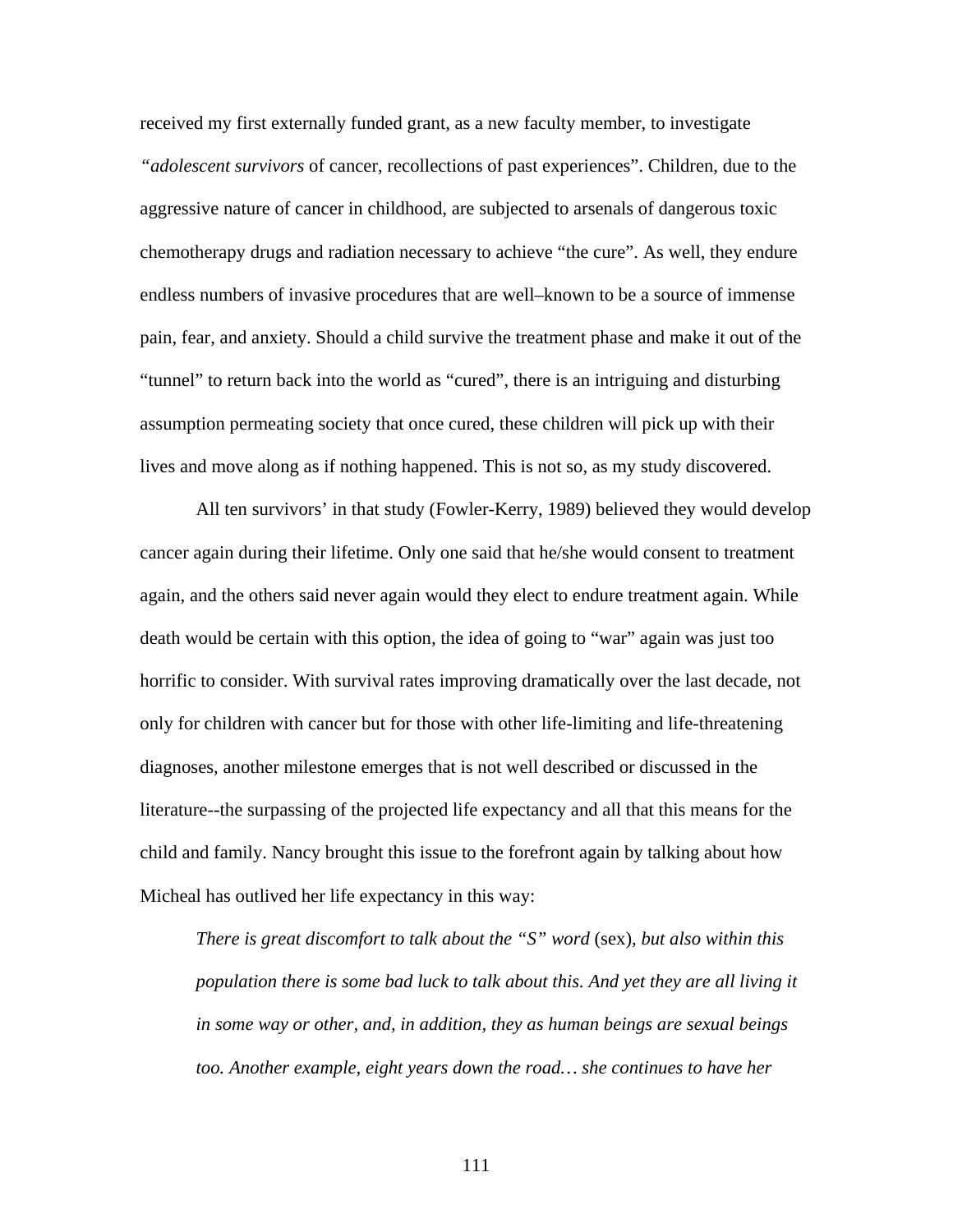*hormonal levels monitored, then her blood pressure takes off and then discontinues the birth control pills to see if that is contributing to her blood pressure problems. Wow, all of the sudden her body has woken up, and she is having periods. She is told that this is really rare, but she has no one to talk to. Then she is told by her surgeon that perhaps she could even get pregnant, but they didn't know how long the window will last.* 

 *She also was told that she was not expected to live, and so the leg she was given was only expected to last 10 to 15 years, but it seems now that she will outlive her leg, and they don't know how to fix them. If she was to get pregnant that would cause some additional stress to her leg and shorten its life expectancy. Oh yes, because they don't know how to fix her leg, she has been advised that they might have to amputate if they can't figure out another way of putting in the prosthesis. My point is that it is ongoing. You just don't survive cancer, it's ongoing, and the system doesn't accommodate this. As you get closer to those survival dates, you cannot even begin to describe the flood of emotions, and you just keep wondering what tomorrow's going to be like, like what is tomorrow? My parting words are, from the day your child is diagnosed, you need someone, somebody to say, 'okay now, so here is your next step and this is what you should expect.' And when you tell parents what to expect, then you also have to follow up on that. It is just so mind–boggling and so much pressure on the family.*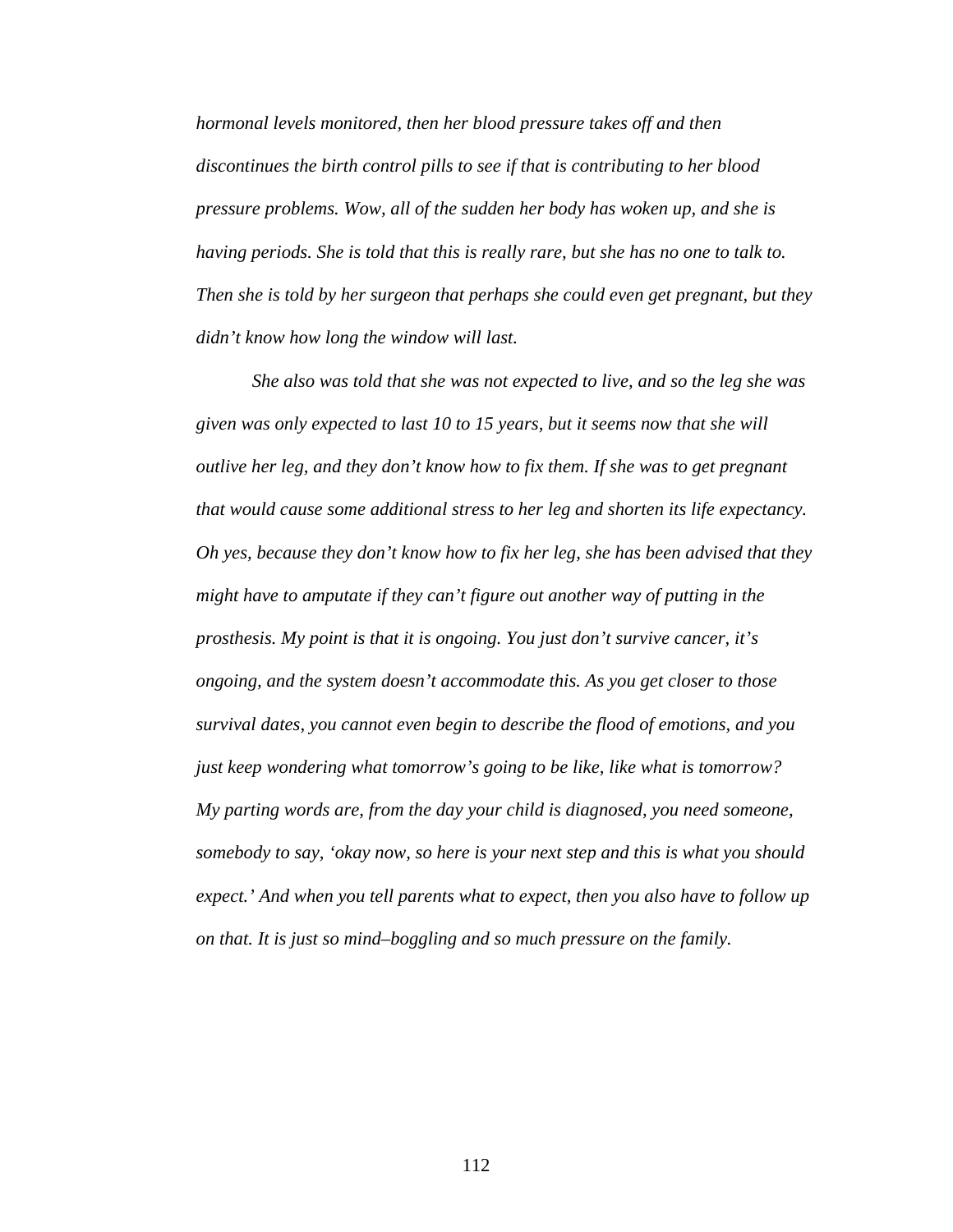# *Alexandra*

Alexandra is the mother of three children, Drew who died at 9 years, Bridget who is now 20, and Mica who is 14 years old. Alex received her degree in Physical Education and taught very briefly until the birth of her first child. Her husband continues to run and operate the family grain farm and livestock operation in rural Saskatchewan. Alex's story is unique from the others because her son is now deceased; I was keenly aware this particular interview might take on some different nuances. Alex was very composed throughout the interview and remarked on several occasions that it had been a long time since she had thought about many of the memories, and she found this opportunity to reflect and talk with me about them very cathartic. She commented that it felt good to talk with someone about Drew because, now that he is dead, no one ever engages her in conversations about him.

Drew, like all of the children in this study, was described as a very special and unique child. He was Alex's first, and she believes that some of her misfortune with him was due to her lack of experience in the birth process, during which she describes significant bleeding and thinking that this was just normal. Drew was obviously in significant distress during labor, and she and her husband remained unaware that there were any problems with their new baby even when he was whisked away right after the birth. Within 24 hours, it was evident that he had been hypoxic at birth, and there were already profound neurological consequences. As the seizures progressed, he was transferred to Saskatoon where the medical team in the NICU immediately put him in a drug–induced coma to relieve some of the stress and swelling to his brain. Alex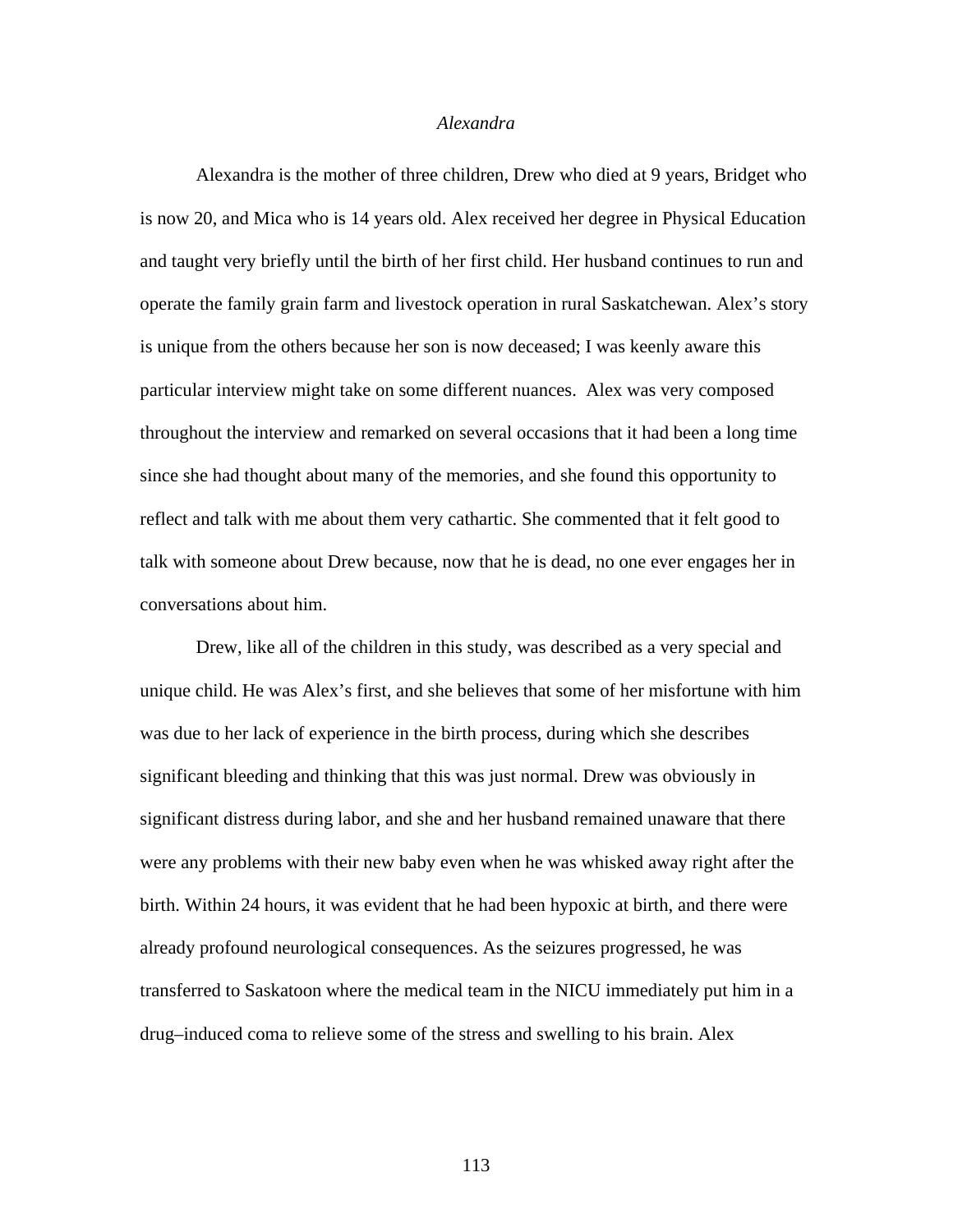commented that he was an eight–pound baby and that every square inch of him looked normal, especially as he slept in the drug induced coma.

The medical team informed this young couple that there was brain damage, the full extent of which remained unknown, but they already had a good idea it was going to be severe, and they were not even sure he would be retrieved alive from the coma. I asked Alex if at any point in this critical phase anyone ever discussed treatment options with her, including a DNR order. She replied quickly that she couldn't remember any conversations of that nature:

*At the time, all you want is your baby to live, I mean you have absolutely no idea, nor do you know all the ramifications of what it's going to be like in the future. No one ever talks to you about that. When I left the hospital, I can remember being terrified because one minute we were in the hospital with him and the next minute we are at home alone. I was even scared that he was going to even starve to death. Because I was nursing, I would see his sucking reflex was not all that good, and so he would nurse for hours. I ended up getting a breast infection, because he did not have a strong sucking reflex. It was so scary, and at the time I had absolutely no idea that he was going to be handicapped or how bad it was going to be.* 

 *When he was five months old, he started to have really bad seizures all of the time. That was frustrating because when I took him to the doctor, the first thing they said was that kids do that. They set up a referral, but that was going to take a couple of months. I couldn't stand it, and I did not know what was happening. So we put him in the car and just drove to Saskatoon and presented*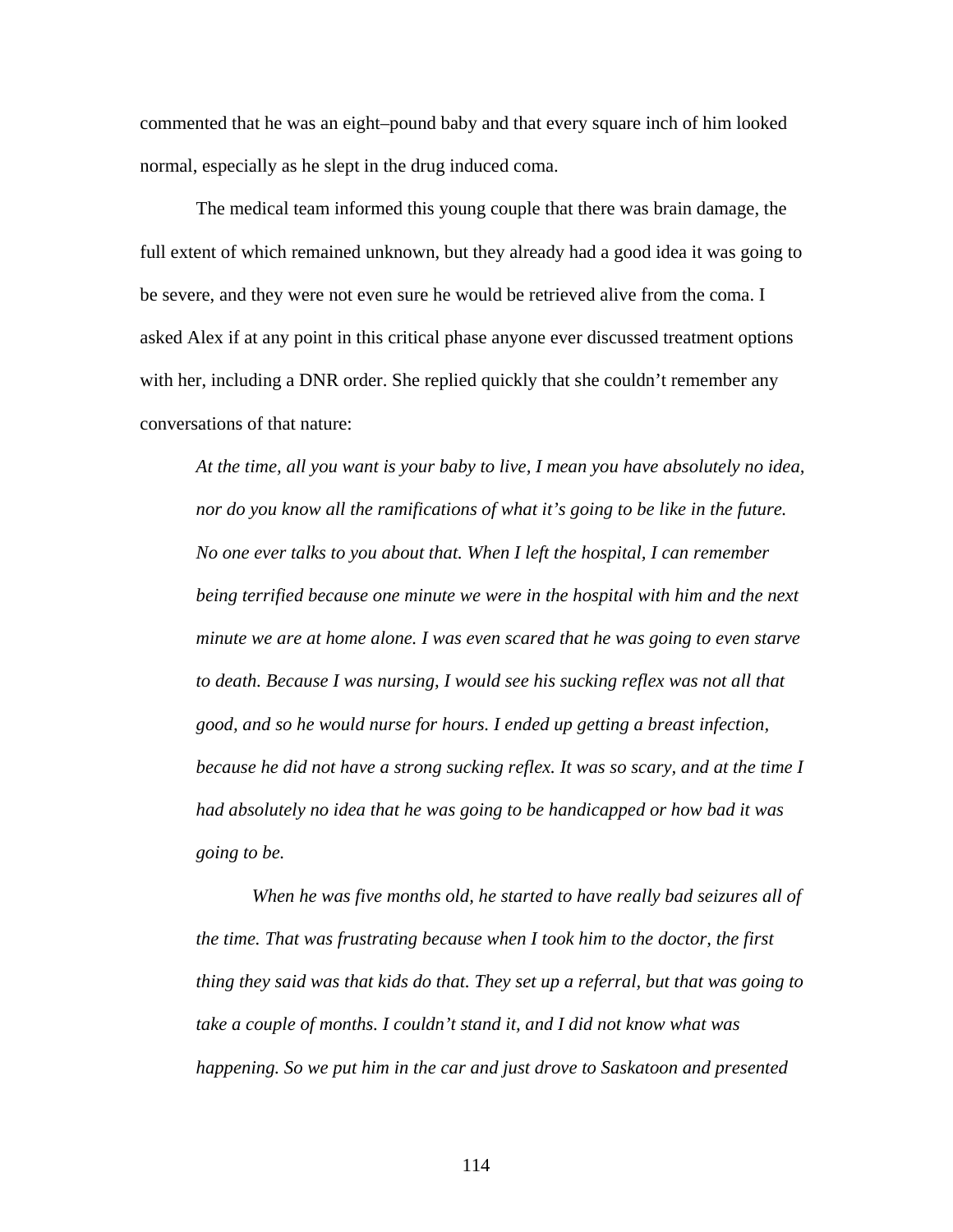*ourselves at the ER, I mean we did not know what else to do. He was admitted immediately.* 

 *During that admission I started to understand that he was not developing normally. We were discharged, and he continued to seizure, and they were getting worse. My husband was really upset that we were discharged home in worse shape than before the admission. We had somebody from Early Childhood Intervention come out to our farm for the first time following this discharge. She was a very nice lady, but I was so tired I couldn't even tell her what I needed. In the end, she was like the public health nurse who told me when I had the breast infection to try getting out more and take some walks. I was so goddamn sick, how was I going to take a walk, and who was going to look after Drew? We had an active farm, so who is going to help?* 

Becoming a new mom is a difficult transition, but the additional fatigue, fear, and frustration that this new mom was experiencing is articulated through her narrative. Because they lived in a rural farming community, obtaining services for Drew was made more difficult as the majority of programs are located within the large urban centers. More children followed Drew, which exponentially increases the parents' work load. Alex mentioned that her husband was reluctant to have more children, but she stated that she needed "normal", and more children were necessary for her, a sentiment that was also shared by Angie.

As this family became increasingly more aware of the nature and scope of Drew's disabilities, they tried to make decisions that reflected their concern for his rights as a person and to balance that knowledge by not allowing him to suffer unnecessarily. The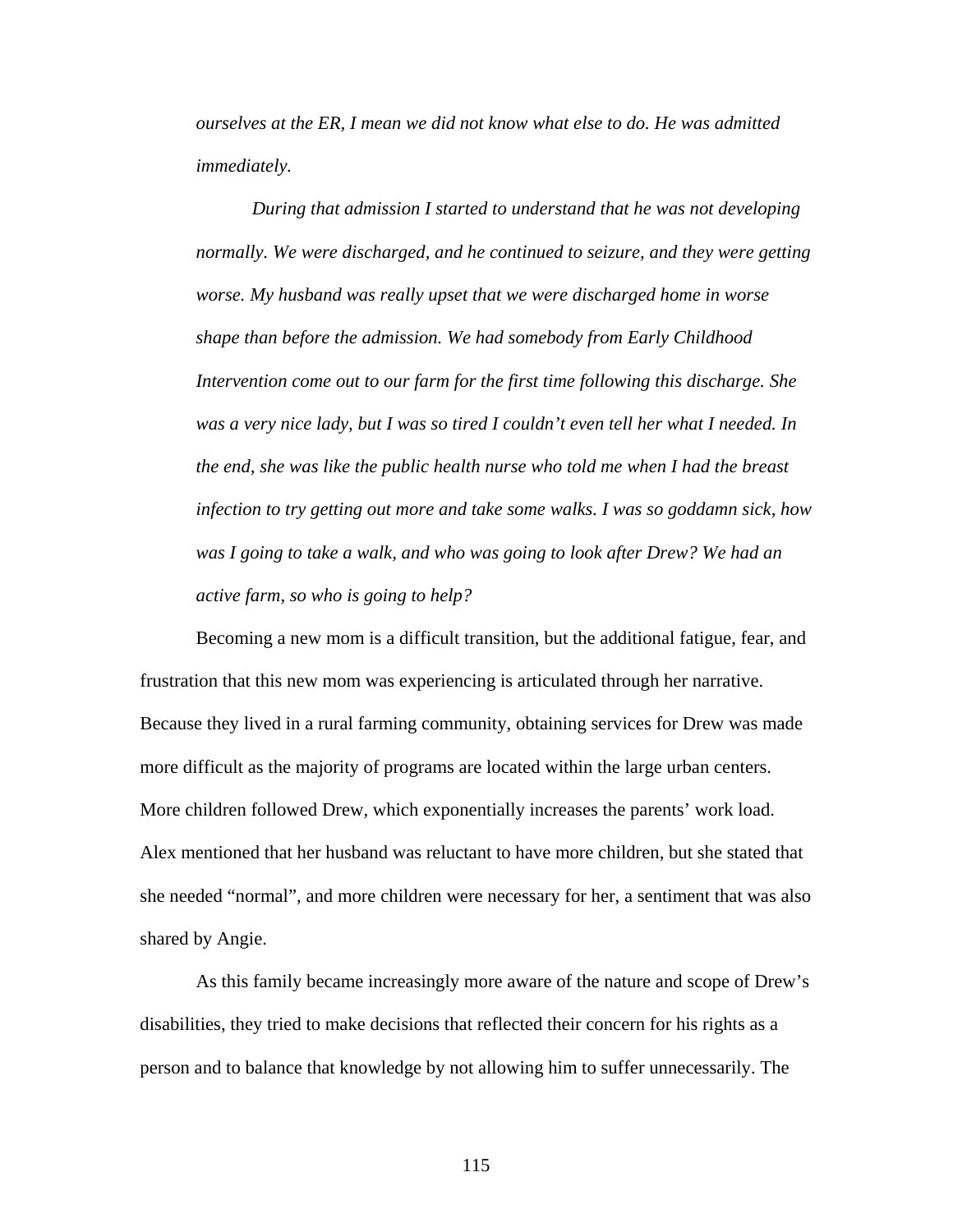system often didn't support their position, and Alex recalled that in these situations the medical teams made them feel guilty for refusing, for example, the insertion of a gastroscopy tube to feed him. She elaborated further that the staff kept saying that Drew has the right to be hydrated:

*We understood that right but on the other hand, why were we keeping him healthy, for what, so he can live longer, have more surgeries and pain and so on. I mean at what point do you just sort of say ''enough is enough' for someone. If he had had cancer, I mean if there was hope that he would get well, or that he would have a reasonable quality of life that would have been a different story. But if the plan was just to make him live longer so you can feel you've done everything; it doesn't seem right because sometimes there is some kind of plan or something in place, and we just seem to ignore it.* 

 I asked if at any time they had ever asked for, or received any respite. Alex replied *no*, but as Drew got older, he became very involved in the development of a group home within their community. Prior to the establishment of this facility, respite consisted of putting him in the small rural hospital where the staff would leave him, for long periods of time, flat on his back, and he would come home usually with some type of respiratory problems, significant loss of weight and even bed sores.

By the age of seven, the local school bus became equipped with the necessary equipment to transport a wheelchair, and he was able with special care aids to attend school:

*Drew was 24-hour care, so when he was gone for a few hours, I could sit down and have a cup of tea or a few minutes to myself, and I was a better mom when he*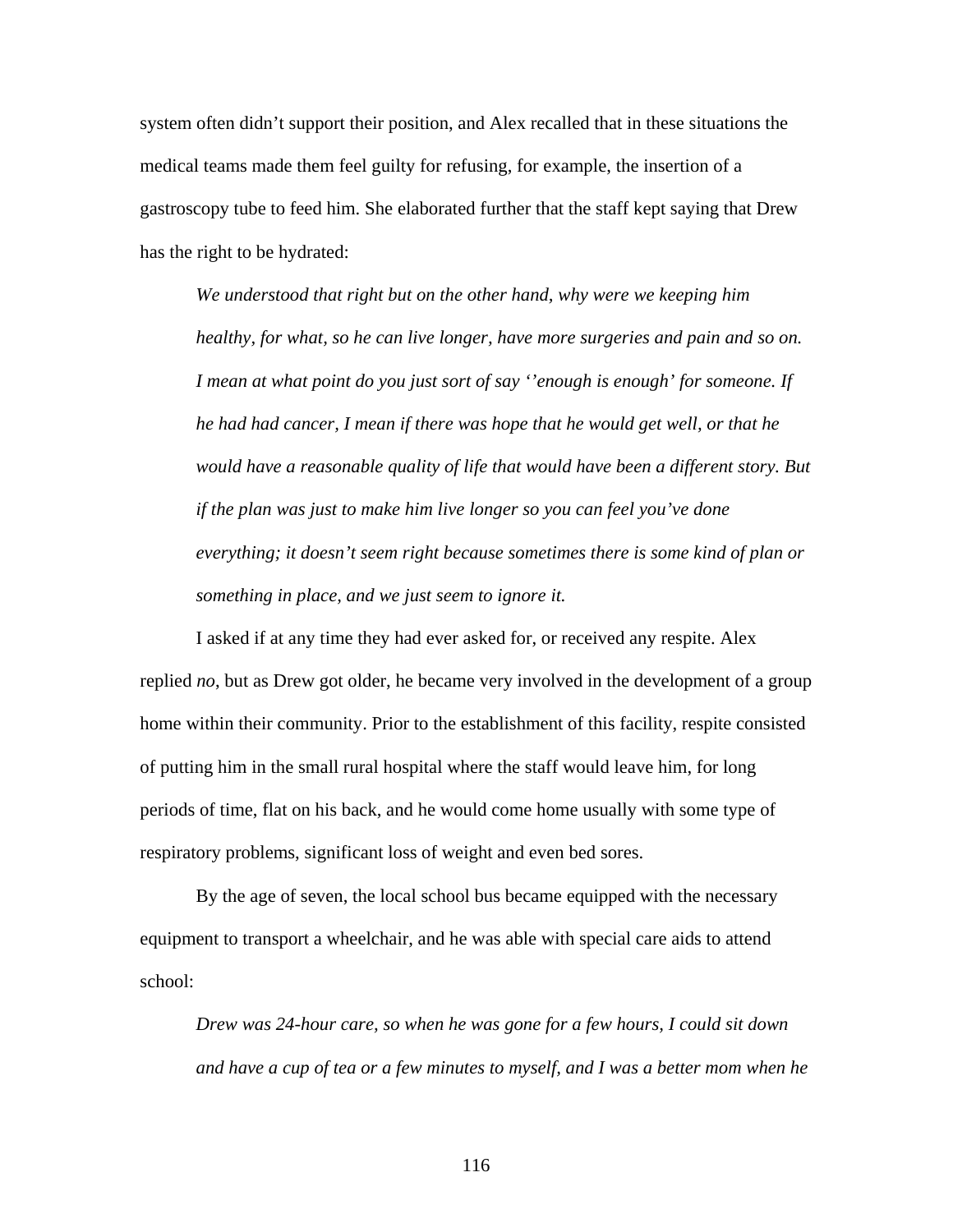*came home. Respite became a kind of mixed bag, the school experience was generally good, but leaving him in the hospital, or eventually the group home, always came at a physical cost, because he would come home so sick. They really did not know how to manage Drew because he was a heavy patient to look after.*  It got to the point that they would turn us down for respite because he was such a *heavy patient.* 

 There is some irony embedded within this situation--if the system found him too heavy to care for, how did or could they expect this family to manage 24-7? Drew, like many other children suffering from a severe neurological disorder, experienced a steady and progressive deterioration of muscle tone, which made his care increasingly more complex over time. This progressive deterioration also meant that the family was forced to become more isolated. Alex talked about not being able to attend church at a certain point because she and her husband could no longer carry him up the many flights of stairs, and the church could not afford to build a ramp to help this family. It is intriguing to me to try to deconstruct how a medical system and a community could not see the impact and the immense struggles this family was being expected to endure. At no time during the interview did Alex ever suggest that they regretted having had Drew; their only regret as parents was that they were not better informed and able to protect their child from a system of care that they came to perceive as not considering his needs nor his family's.

 Alex, like the other moms in this study, voluntarily removed herself from the workforce in order to provide the necessary care to her child. I continue to marvel at the commitment and sacrifices these moms have made, all the while stating how much their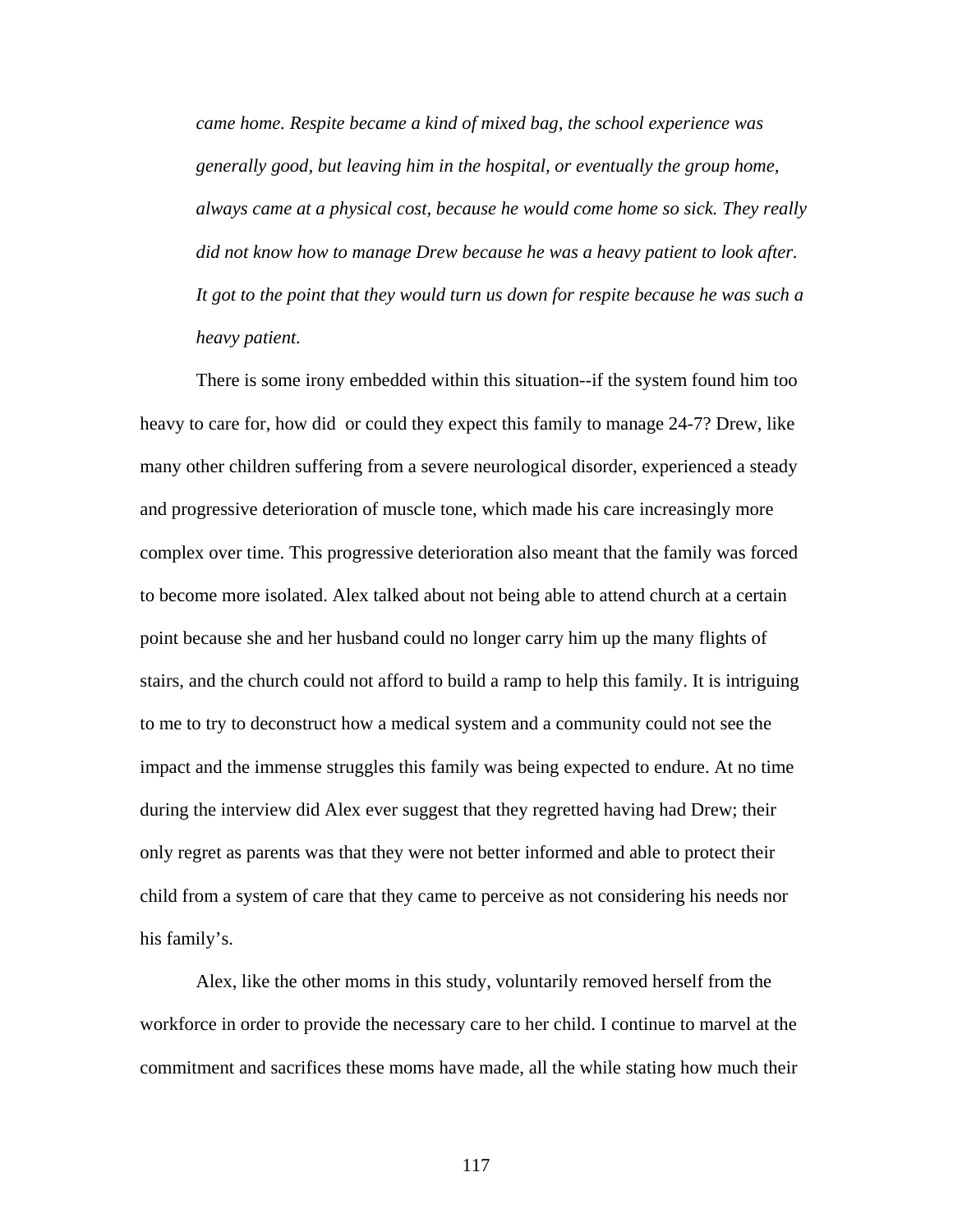special child has meant to them, and, in no way, was there any discussion that the state owed them anything but the essential services to maintain their child's health. They gave up their future livelihoods and careers to make their child's life more complete, made choices that had various levels of financial impact, and some, like Alex, had fewer financial resources to buffer this effect. Alex does not hesitate to say that while her other children dearly loved their brother, they paid a heavy price as children with limited resources due, unable to become involved in both school and after-school activities, such as hockey, Brownies, or Boy Scouts. All siblings had to do a lot of extra work around the farm because of Alex's extensive care commitments to Drew. As she continued to talk, I began to wonder just who is this person, a mother, a wife, a sister, daughter, an individual who just wants the right to live, laugh and love. However, due to very unfortunate circumstances, the life she imagined, living on a small farm and raising a family, changed forever. She re–told her story so calmly, and at times she told humorous thoughts in a life that was filled with what I would have perceived as unimaginable stress. Just as the birth of Drew made an indelible imprint on Alex and her family, so has his death. She misses Drew as do all the members of her family, and there is no regret, only sadness and at times the hint of relief--not for her, but for Drew in that he is no longer suffering:

*No matter what the tragedy is or what the issues are for you, you have to look outside and keep going. Life does not stop, but there are times that it feels like it is stopping for you. If it wasn't for my other kids, I don't know what it would have been like for me. When Drew died, my youngest son was only months old. There have always been little kids around, which has been good. But I mean life is good, look how beautiful it is out today.*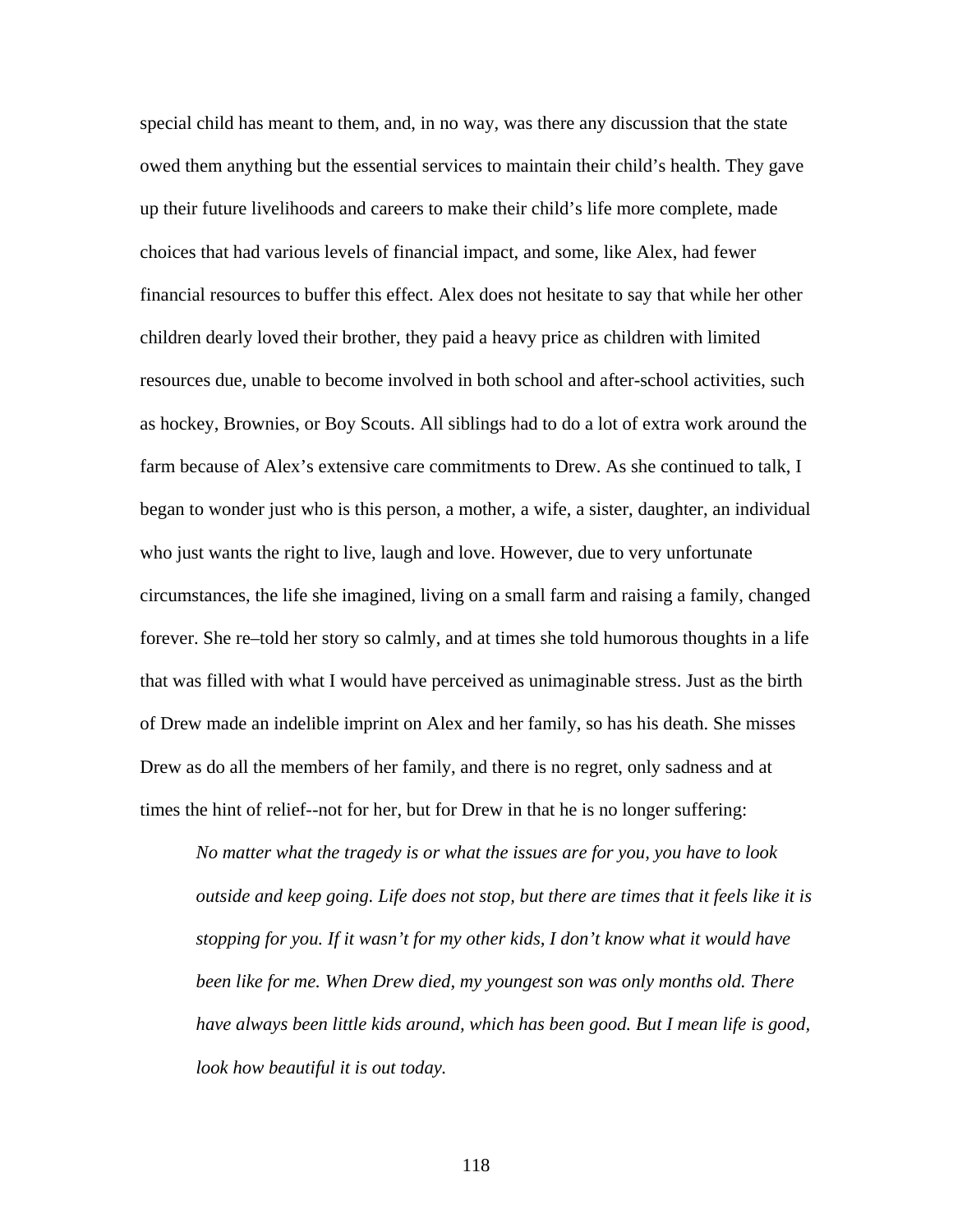### *Findings*

 The narratives in this chapter document that each family unit experienced the separate and interactive effects of existent and non-existent social policies while simultaneously dealing with their child's unique and complex health challenges. To unravel the stories within the stories, which were embedded in the rich contextual data, I utilized an inductive process that involved reviewing the written transcripts and relistening to the taped interviews. Using each participant as the centre of my analysis and critical theory as the overarching framework, the interviews were then reduced to thematic categories, which facilitated the discovery of recurrent categories in the data within and between individuals. Critical to the development and emergence of categories was the ongoing process of coding, or giving meaning to all units of information while making sure that the specificity of each participant's experience was not lost. As new datum emerged, codes were refined or refocused and then aggregated and clustered. These processes revealed many associations that were not previously evident to me.

Critical theory formed the overarching framework for the data analysis and provided the optic with which to expose the reality of policies, the tensions in their ideological underpinnings, and, also, the lived experience. An action I would describe as the most important task inherent in critical social theory, that of social critique, occurs when restrictive and alienating conditions of the status quo are brought to light, and through giving voice, provide a means to free and emancipate those who have for too long been silenced. The impact of this process became increasing evident as interviews were re–read and then separated into thematic categories. Through the process of deconstructing the interviews and themes, I found the discourse and tensions in ideology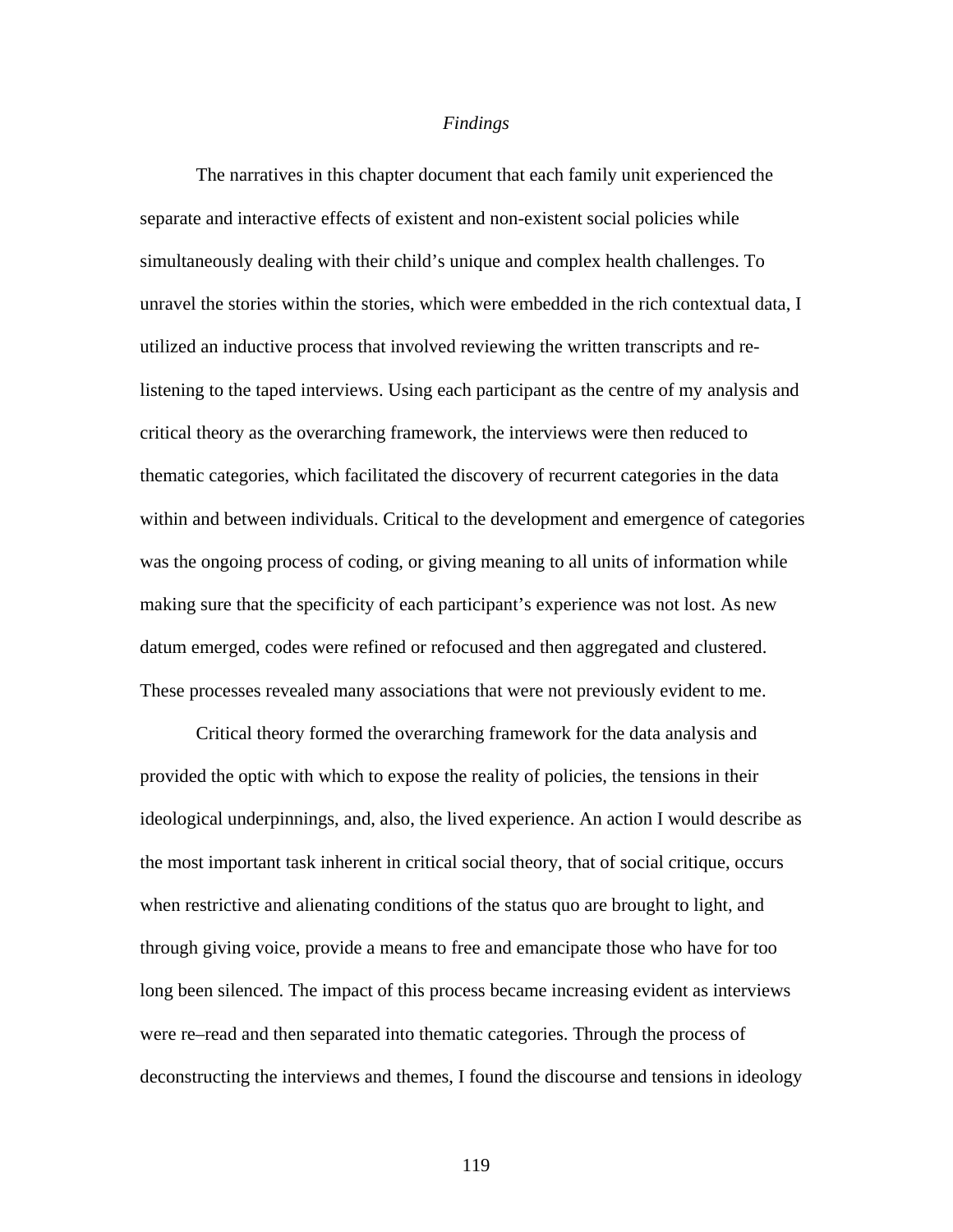to be an important first step in securing an agenda for change and reform that will be discussed further in Chapter Five.

 Four recurring and significant themes emerged from the individual and collective voices of the participants: *Mother as Caregiver*, *Respite*, *Surviving Past Expectancy*, *Getting on the Same Page.* While each family's experience was unique and personal, I was astonished at how quickly the same issues and themes emerged during each of the interviews. Three themes, Mother as Caregiver, Respite, and Getting on the Same Page, have previously been documented within existing literature, but there are new nuances raised in this discourse that add yet another important perspective that must be considered in proposing new policies directed at minimizing current injustices. The third theme, Surviving Past Expectancy, while not entirely new, is becoming more critical as time advances and as the critical mass of these children transitions into adulthood. This is an observable reality that neither health education, nor practice is prepared to manage successfully, and one that will cost both the system and families significant financial and personal grief.

# *1. Mother as Caregiver*

The role of *mother as caregiver* follows logically from the historical position women have assumed as healers. Florence Nightingale herself was quoted as saying, "Every woman is a nurse.", which is profound statement that captures the reality where over 80% of workers in the health care system in North America are women (Rachlis, 2004; Romanow, 2002). Achterberg (1991) describes a thread of consciousness that weaves its way through the centuries connecting one era of women as healers to the next;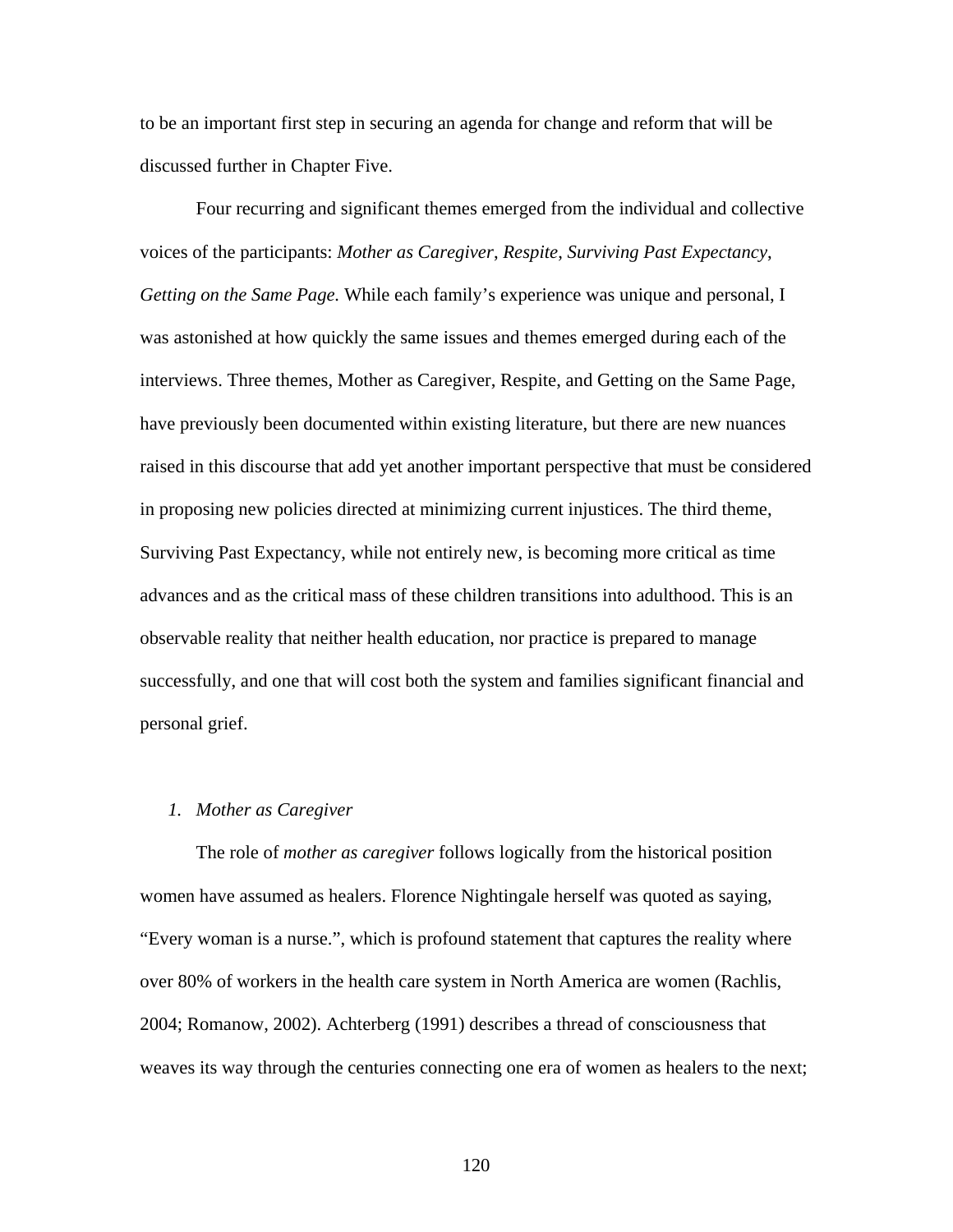"she suggests that this is due to the existence of the feminine myth epitomized in behaviors, abilities, and belief systems that have traditionally been associated with women. Whether or not this myth has its genesis in culture or biology remains debatable and somewhat irrelevant because it simply is" (p. 21).

For each of the mothers in this study, there was only one option, which was to assume the role of caregiver and follow the historical tradition of women as healers. The subsequent rearrangement of roles and responsibilities within the family unit was regarded simply as a natural extension of simply "being mom". While the decision to be the caregiver was made willingly, the effect was frequently described as having a profound impact on every dimension of family life: emotional, physical, financial, spiritual impacts supported in the literature (Knafl et al., 1992; Martinson et al., 1999; Sawatzky & Fowler-Kerry, 2003; Steele, 2002; Vickers, 2006). The full extent of these positions was never outrightly comprehended, and now, having lived the reality, they all explain that the effect was more profound than ever imagined, and they now begin to interject a little about how this has also personally impacted them. The majority of discourse on this topic was primarily focused on the collective impact rather than on how it has impacted them as women and individuals.

There is now a considerable literature replete with documentation demonstrating that the long–term care for children with life-limiting and life-threatening illnesses rests on a vast network of informal female caregivers, described often as the growing invisible army of unpaid workers (Baine & Rosenbaum, 1995; Baldwin & Carlisle, 1994; Brannan, 2001; Buebond-Langner, 1996; Davis, 1996; Enskar et al., 1997; King, King, & Rosenbaum, 1996; Kirschbaum, & Knafl, 1996; Steele, 2002; Votroubek & Townsend,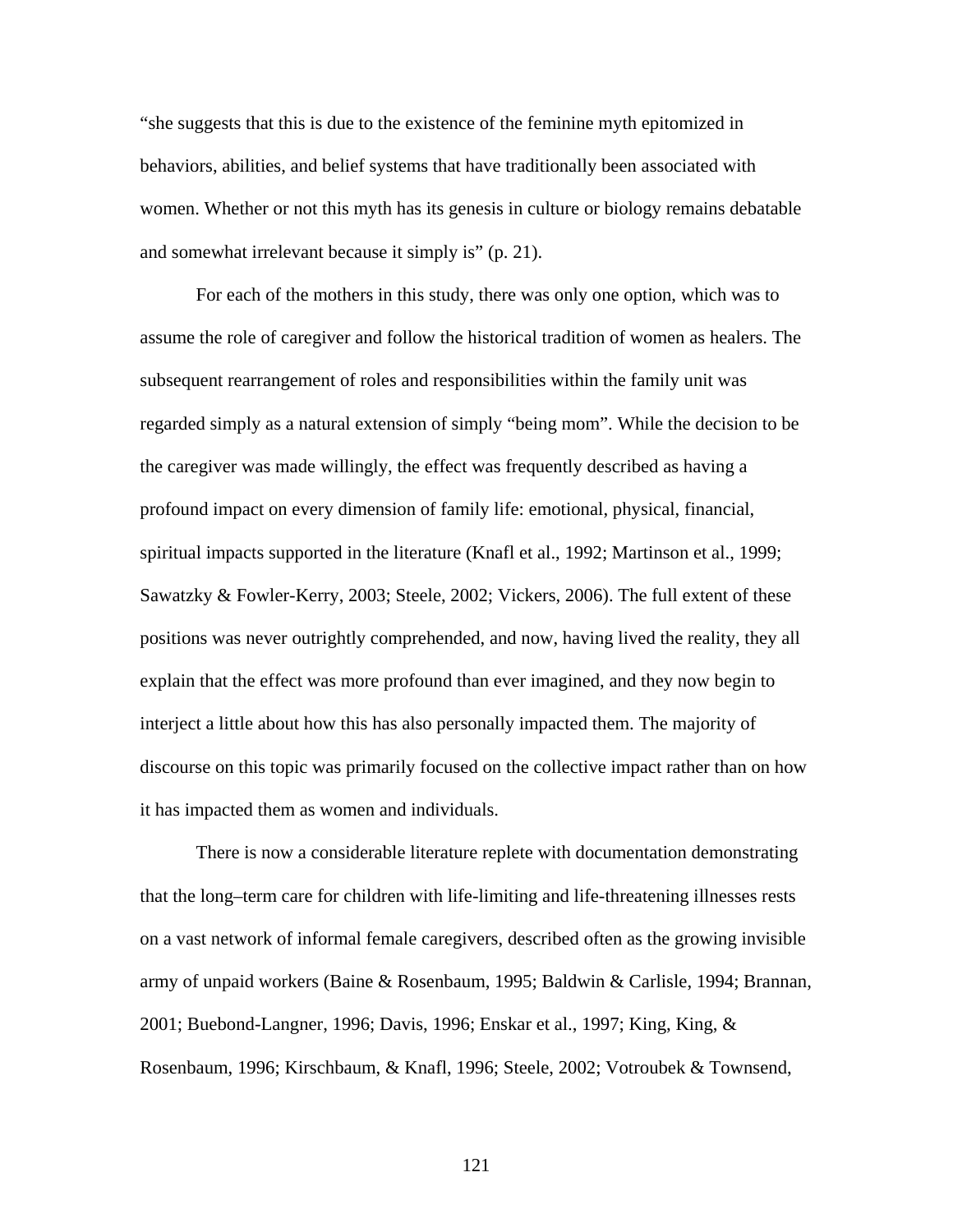1997; Vickers, 2006) . Achterberg (1990) describes them as "wounded healers" (p.3). I repeat that at no point did any of these mothers voice any qualms about assuming the role of caregiver. It was seen as natural, the right thing to do, done out of love and commitment for their children. Their regrets are revealed through the following discussions and are premised primarily on feeling powerless or actually being powerless.

The choice of keeping their child in the home environment is congruent with the palliative care literature, where the home has been found to offer the greatest psychological benefits to children (O'Dougherty & Brown, 1990; Martinson, Widmer & Portillo, 1999; Sourkes, 1995; Steele, 2002; Wang & Barnard, 2004). The other rationale for maintaining children in homes reflects a major shift within health care financing that had its genesis in health care reform during the 1980s (Martinson, Widmer & Portillo, 1999; Sawatzky & Fowler-Kerry, 2003). From a dollar and cents perspective, home care is a significantly less costly option than acute care (Himelstein et al., 2004)--less costly for the health care system, but there are significant visible and invisible costs to each family (Dobson & Middleton, 1998). The first noted here was that all mothers in this study either had to quit jobs or go on unpaid leave to provide essential care for their children; unpaid work that has and continues to be overlooked and not factored into any administrative financial accounting, especially that of traditional economic thought, which ignores the realities that people live out everyday. Within each interview, the participants reveal the financial impact and burden that the child's diagnosis has had on their lives not only from lost income but also due to additional expenses, which they have to assume (Votroubek & Townsend, 1997). For example, Jessica describes how she was forced to drive a half hour each way to her child's school once a day at lunch to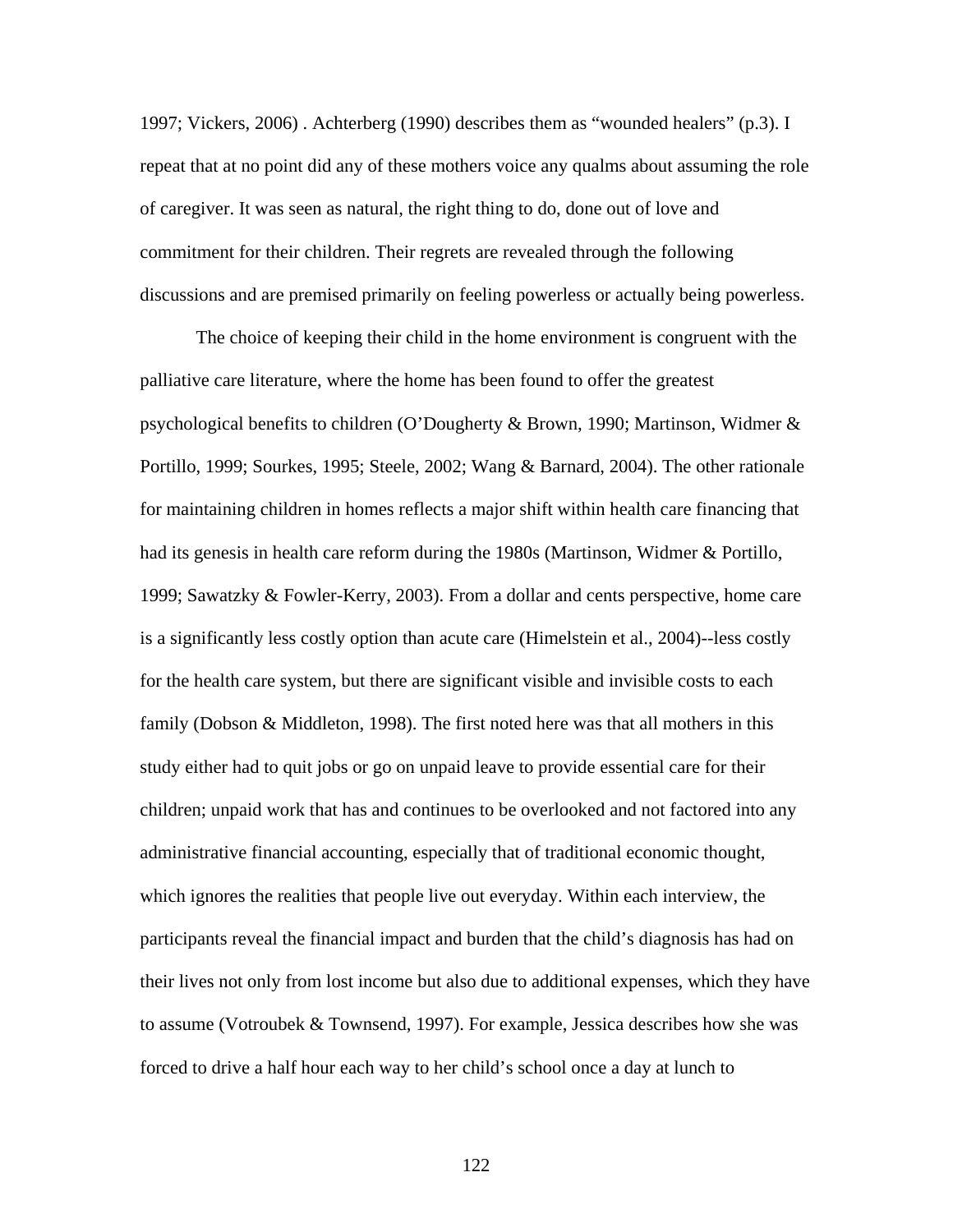administer insulin because the health care system was resistant to providing any other alternative until a lawyer assisted with her case. Over the course of several years, there was a significant and added cost for gas, wear and tear on the car, and also of her time; she commented:

*Even if I had wanted to continue working, there was no way I could get from my job, back and forth to her school twice a day, given the distances and time it takes to drive. I mean who would give me a job knowing that I need all this time off"?* 

Another issue raised frequently was related to the experience of transitioning into the role of primary caregiver and the acquisition of skills that they did not have. There were numerous references to this new job being intensely difficult. The reference to difficulties was made meaningful as each participant articulated how their individual situations were even more challenging due to the unknown, unavailable, or limited services and supports, and changes to their family's financial security. Notably, the effects of policies did differ depending upon the *social location* of the participant, as an individual and as a member of a family unit. *Social location* in the context of this study was considered to be more than just social class; it included other dimensions such as gender, age, social networks, race, and ability (Baine et. al., 1995; Brannan, 2001, Corlett & Twycross, 2006). Social location shaped the availability and accessibility of resources for each mother and family unit. This situation was most evident when comparing Sanford to Alex and Angie:

 Sanford very succinctly articulated his success, "*straddling two cultures or worlds*" to guarantee that his son received both the necessary equipment and resources. He clearly recognized that from both his First Nations' heritage and his employment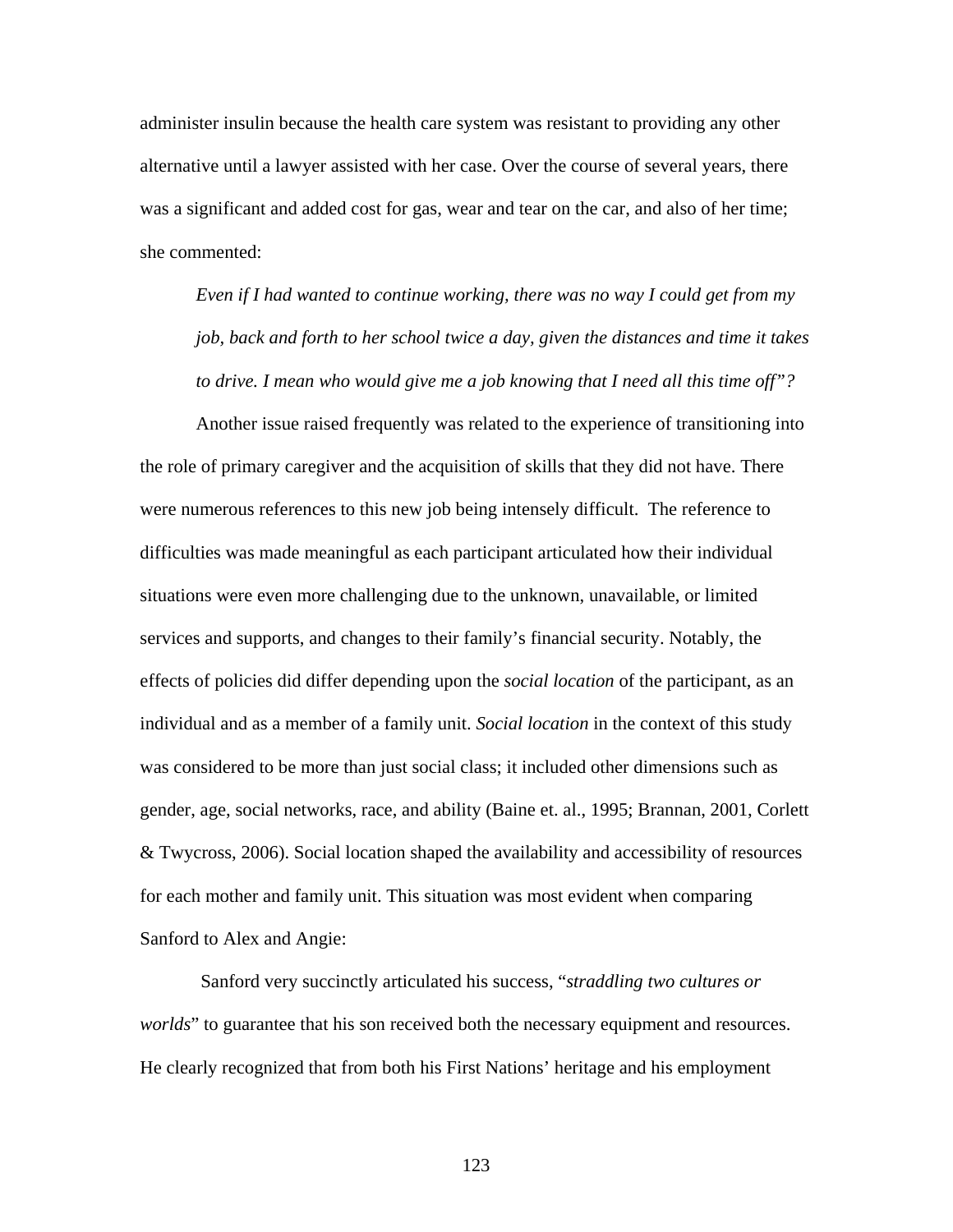arrangement, he was afforded a privileged position, which advantaged and enabled him to successfully leverage to meet the needs of his son. He readily admits that being male also inherently gave him power, and people were frequently more willing to pay attention to his concerns. The intrinsic powers resulting from his professional, personal, and economic position equipped him to become an effective advocate not only for his child but other First Nations children. Pal (1997) suggests "the consequences of privilege cannot simply be turned off or on because the various dimensions of one's social location are not discrete entities, and they intersect transforming into hierarchies of privilege, institutional structures, and discourses that legitimate inequalities" (p. 98). These dimensions are routinely produced in daily life and become part of the common sense knowledge (Dhruvarajan & Vickers, 2002).

 For the female participants, navigating through these uncharted and rough waters created a state of affairs where they found themselves at some points disengaging due to a combination of both financial and personal stressors. Fox (1993) put forward "the notion that the mere act of disengagement means that individuals begin to feel disentitled to social goods where entitlement is a core value indelibly woven into the concept of citizenship" (p. 204). Over time, each mother describes moving into and through this state and morphing into yet another new role as advocate for her child. This transition is described as the culmination of growing frustrations and tensions with policies or lack thereof that limited their child's opportunity to experience a full and meaningful life (Kalbfleisch & Cody, 1995; Sloper, 1998). They called their ascendance "*becoming a bitch*". Their term and justification was described simply, "*You do what you do because it's your kid*." When probed further, each felt that yes "bitch" was also synonymous with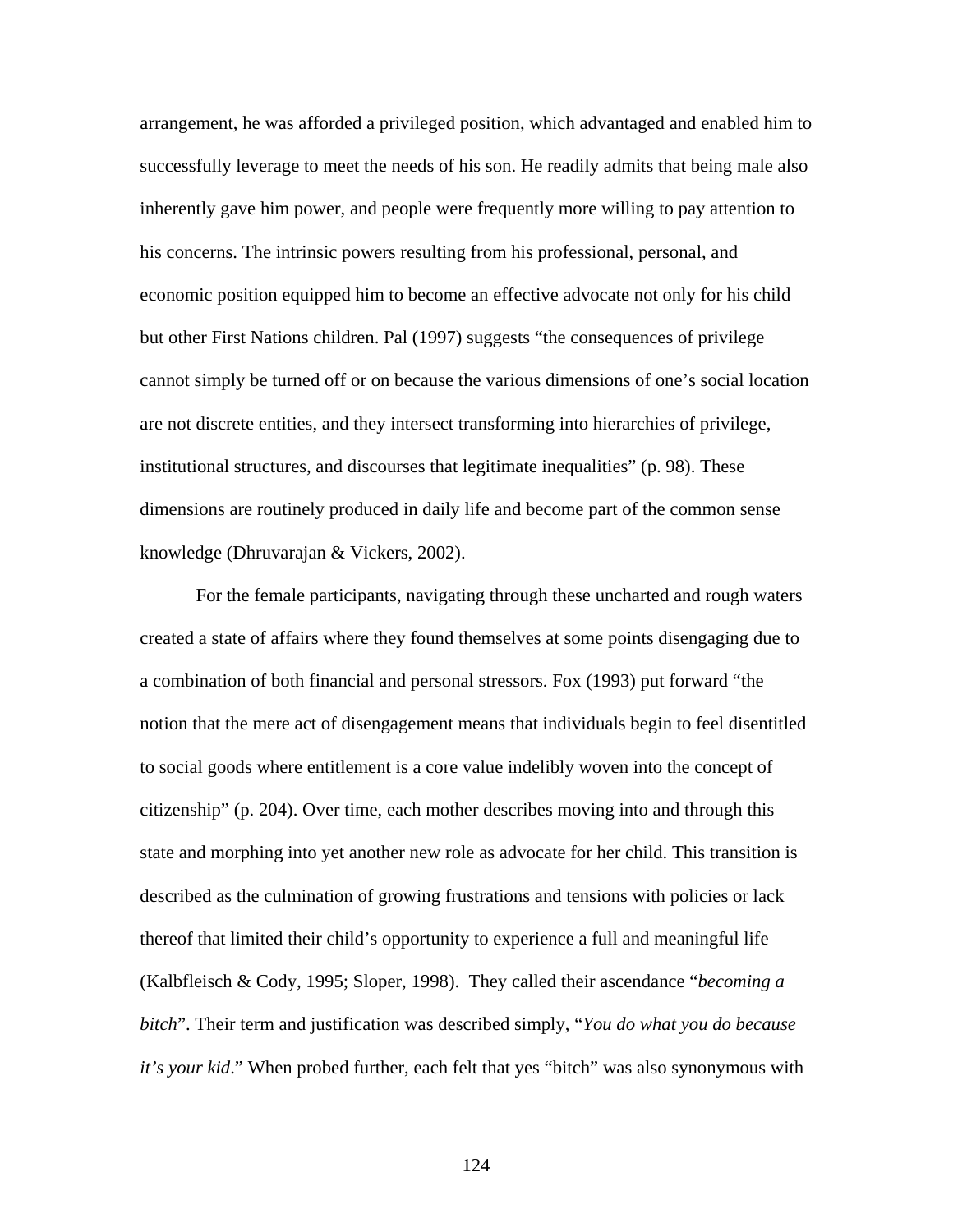*advocate*. This newly acquired role and skill was perceived in this context as acceptable behavior by members of the health care system. Moving into the role as "bitch", or advocate, occurred over time as the result of fruitless negotiations over services, rights, and information. This constant and relentless search for the acquisition of services and information was deemed by all to be extremely time-consuming and unnecessary, as well as emotionally and financially draining.

# *2. Respite & Coping*

Developments in pharmaceutical and health technologies have created the opportunity for increasing numbers of children with complex health needs to be cared for at home and to have significant increases in their life expectancy. However, as previously corroborated, social supports and services for families, who are giving care to these children, have not kept stride with these advancements. Respite care, one form of social support, first identified in the literature as an unmeet need over 20 years ago, continues to be problematic in this current study (Canadian Association of Community Care (CACC), 1995; Kirk, 1998; Knoll & Bedford, 1989).

The term *respite* is complex and is understood to be the relief from, the reduction of, the prevention of, or the maintenance of homeostasis (Labonte, 1993; Rachlis, 2004); this term is synonymous with *break*, *breather*, *lull*, *relief*, and *reprieve* to mention just a few. The psychological experience felt from stress and the relief resulting from respite is internally felt and uniquely personal for each caregiver. To date, there exists no certainty or exactness in the measurement of any psychological event, and it remains unrealistic to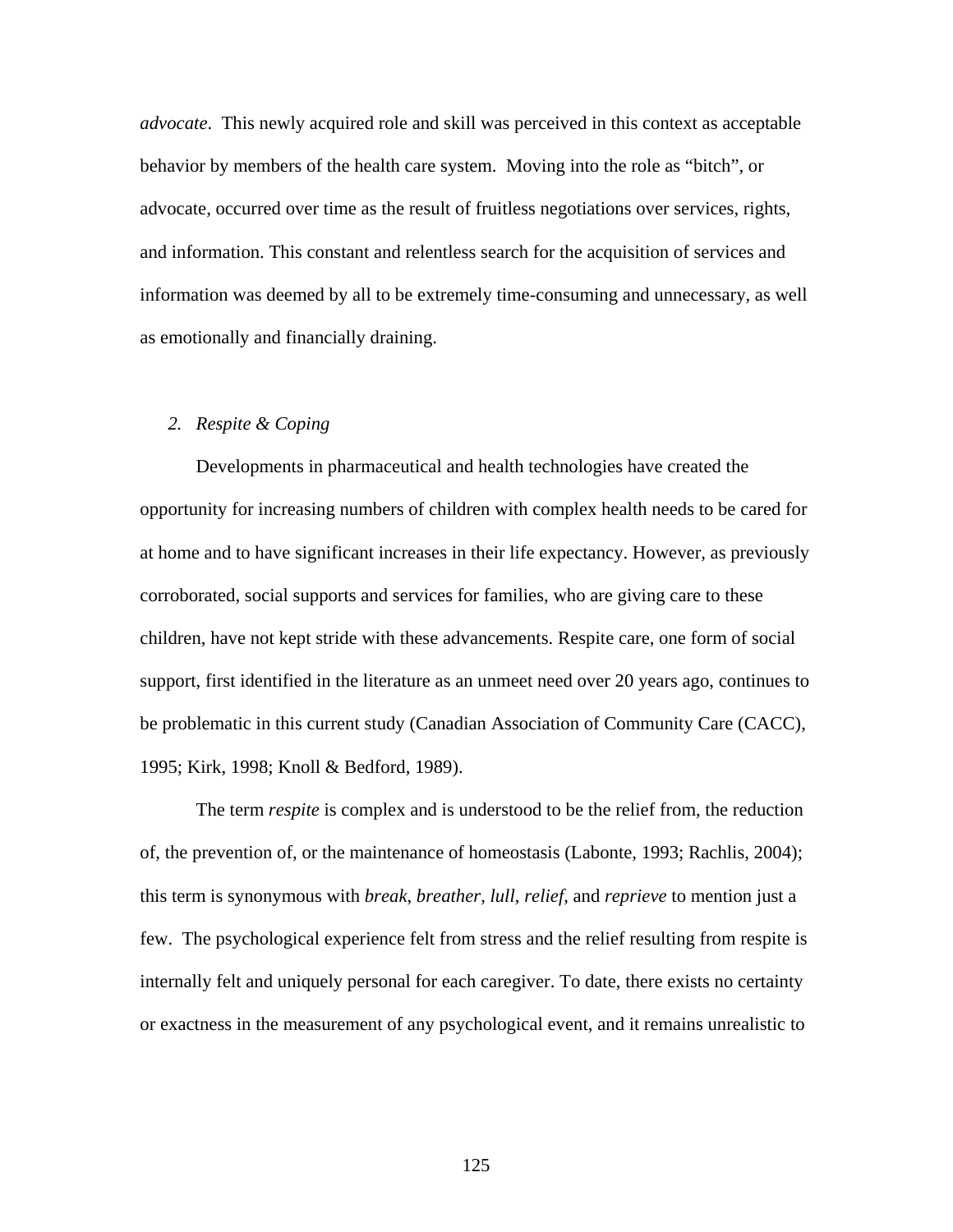assume that respite will totally obliterate stress but it will rather alleviate some aspects of it.

 There are two types of respite services, each offering a particular level of relief to the caregiver and family. The first is in–home respite, which allows the child to remain in their home environment. The second type involves moving the child to a facility outside the home for defined periods of time. The optimum service impact for each of these services depends largely on multiple influences and circumstances, and it is important to recognize the needs of both child and family; for example, a conversation I was part of in the United Kingdom included several adolescent boys with Muscular Dystrophy who voiced their need to "get away" from home, so they could do things like talk dirty, drink beer, and eat pizza; things they wanted and needed to do with a peer group but could not initiate on their own due to their physical disabilities. This is another crucial element of respite that is not yet identified within current literature, a type of *reverse respite*, and it certainly has consonance for many teens and young adults. Nevertheless, whatever form respite takes, what is known and well–established throughout the literature is that if respite is used too little or too late in the caregiving experience, *caregiver burden* will not be reduced creating the situation where the caregiver *burns out* or suffers negative health outcomes (Zarit, et al., 1998: Zarit et al., 1999).

 The concept of respite has been referred to as a messy business to research (Torjman, 2003) due to its complexity and further complicated by its personal and social context. This limitation has not deterred researchers from a variety of disciplines to examine and uncover issues associated with respite, including dilemmas of in-home respite, exploration of mulitagency workings, quality in services, and appropriateness of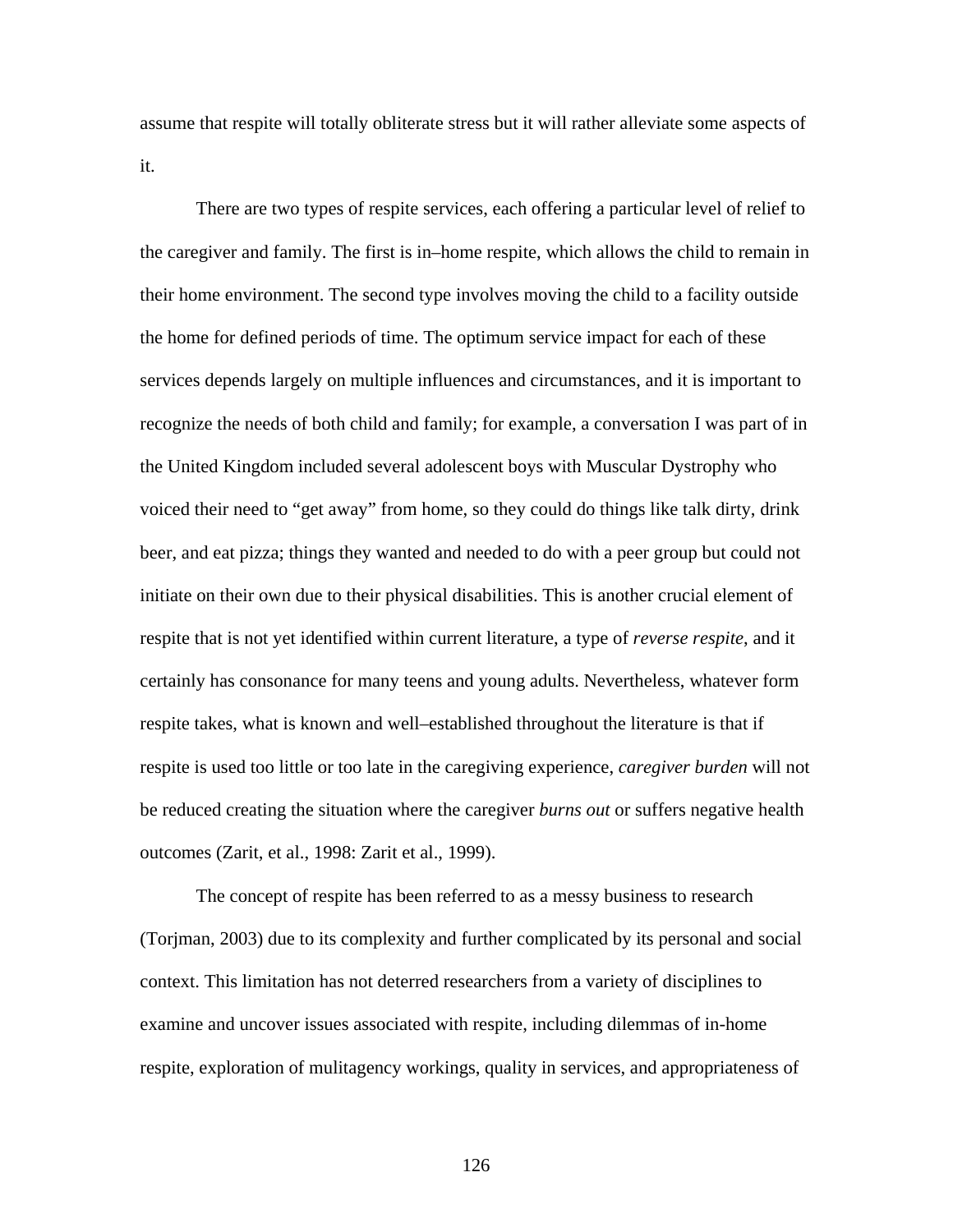hospices and care homes. The Canadian Association for Community Care (CACC) conducted a three–part study on respite care for families of children with special needs (2002). The results from this study were integrated into a comprehensive report calling for a complex system of respite services to meet the wide and diverse needs of families who they described as "heavily burdened" with time constraints and financial challenges:

Parents and professionals found that respite services are an absolutely essential aspect of home care for many children with special needs and their families. In particular, respite is a quality-of-life issue in families where children have medically fragile, complex, technology dependent conditions- necessary for the physical, emotional, and social health of all family members and the family as a whole. A coordinated, comprehensive program of services for children with special needs - in which respite is an integral part, - contributes to the health of the community. It does so, by assuring the families who have children with special needs at home are contributing members of their communities, and are able to prepare citizens of the future who are as capable as they can be. (CACC, 2002, p. 5)

 Reducing the impact of stress is a normal goal and expectation for every human engaged in any type of work both inside and outside the home. All participants in this study accepted the role of caregiver and the myriad of responsibilities associated with caring for their children. This job required them to be on call, 24 hours a day, seven days a week, which is a commitment to care that in health care institutions would be covered by two shifts per day and 14 per week; in other words, 14 health care professionals employed at an hourly salary could provide the same care that each mother assumed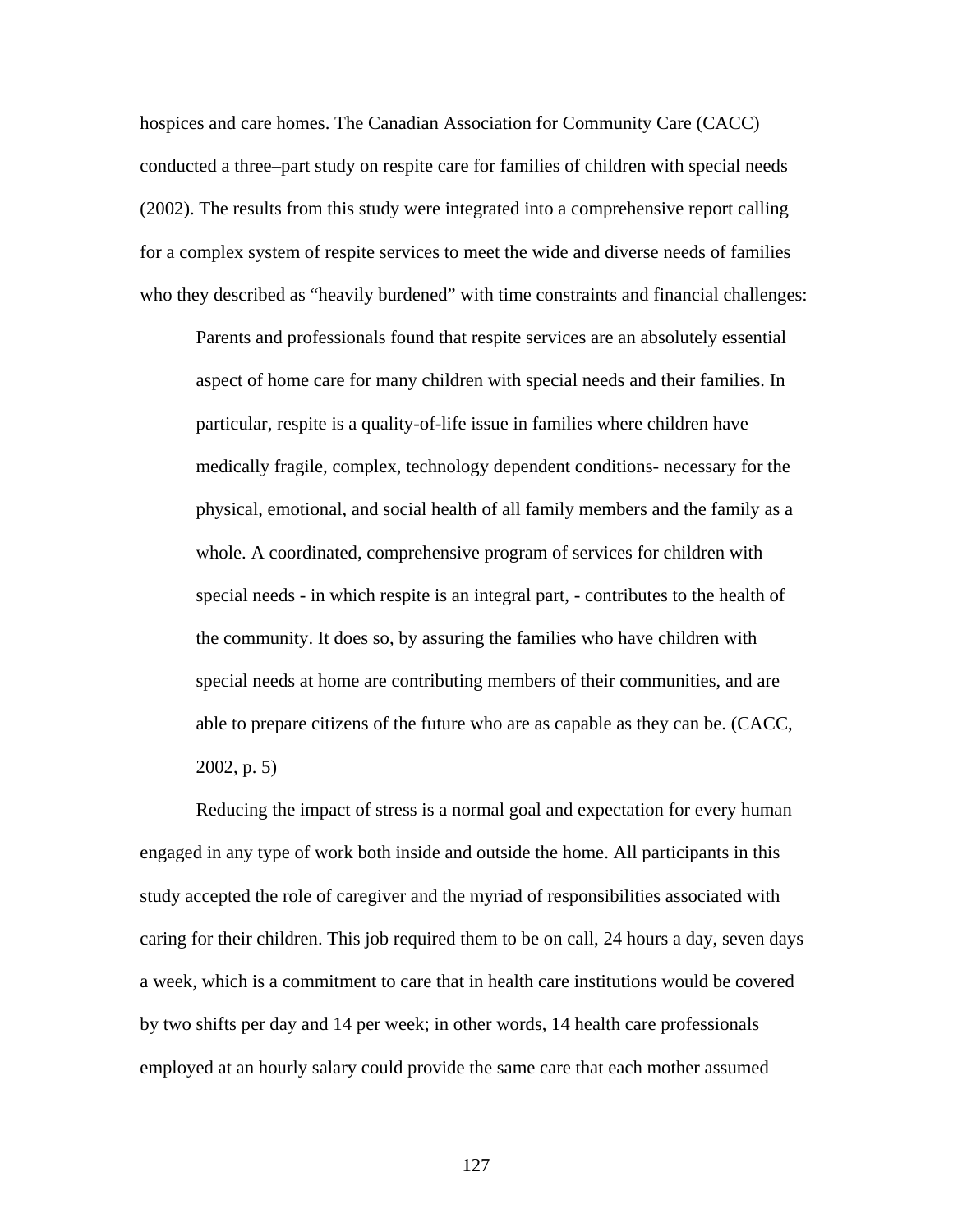unpaid over just a one-week period. Certainly, it is not difficult to understand that over many weeks, months, and years with few opportunities for respite, all parents will inevitably experience variable degrees of *burnout* and personal health challenges (Blaine, Rosenbaum, & King, 1995; Baldwin & Carlisle, 1994; Davis, 1996; Kirschbaum & Knafl, 1996; Sawatzky & Fowler–Kerry, 2003; Steele, 2002; Vickers, 2006). The concept of *burnout* is linked to one's ability to cope (Carver & Scheier, 1994; Carver et al., 1989; Folkman & Lazarus, 1985; Lazarus & Folkman, 1984; Lazarus, 1991).

 The ability to cope varies greatly among people, and it is simply not possible to catalogue all possible responses (Folkman & Lazarus, 1985). From a review of the transcripts, each parent met his/her own situation with his/her particular coping history, meanings, and resources. Embedded within each of the stories are reflections about how policies in Saskatchewan affected or impacted their family's ability to cope with the demands of daily living and with a child who has a life-limiting or life-threatening diagnosis. Sanford explained that his son's diagnosis created the impetus for him to go back and explore his spirituality to rekindle his ability to cope:

*From my First Nation's community of elders, they do not beat around the bush when it comes to imparting teachings, and it is up to me to accept them or integrate them into my being. The elders say that my son is a gift, he is in charge of his life, he will define this definition and its duration, and there is even a little bit of caution not to stand in the way or interfere too much. So, from my First Nations teachings what I have come to know and understand is what is in our domain to affect change with and what is not. So, I have come to find peace in these words.*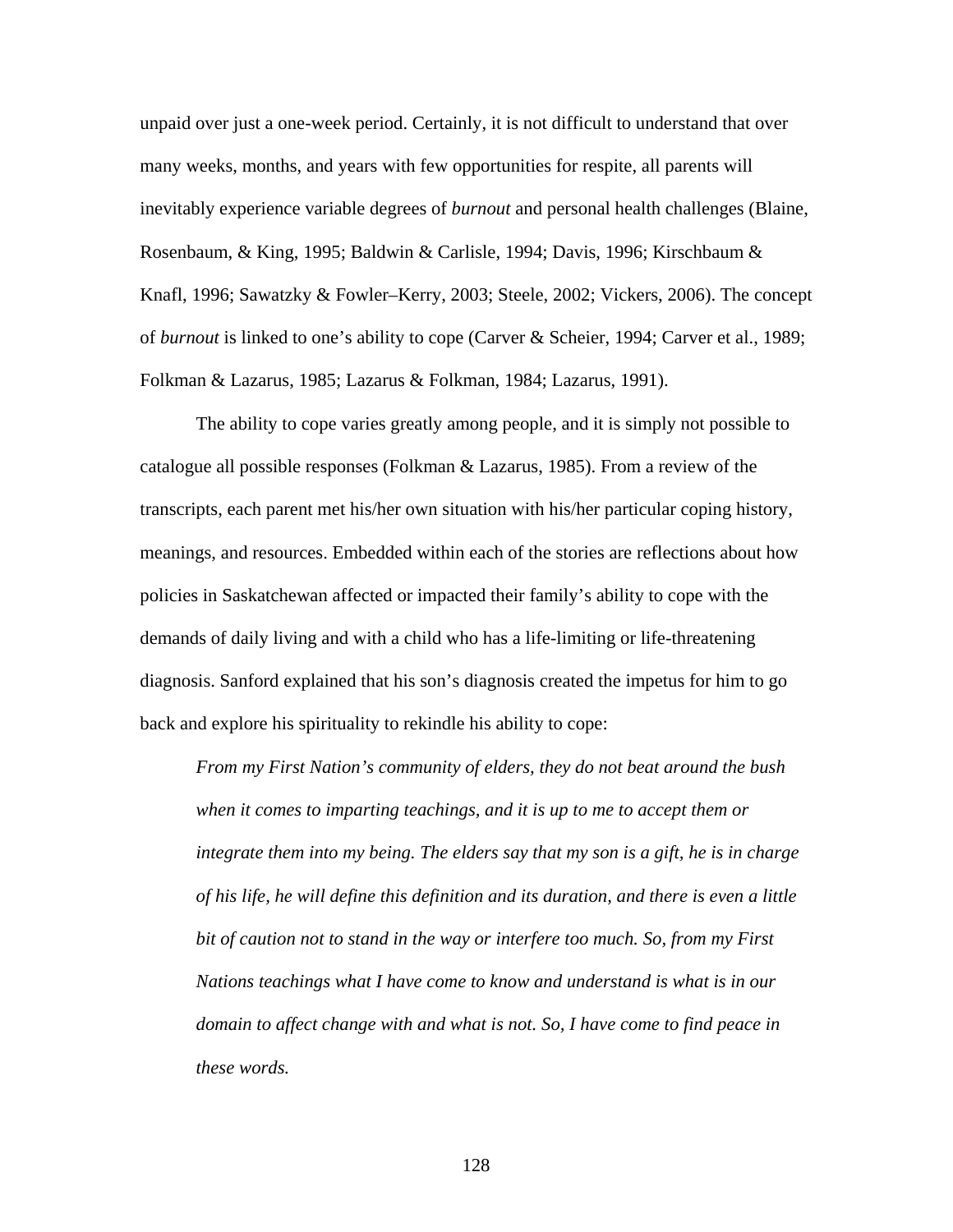Each participant spoke about their need for respite to 'recharge their batteries", so they could be better parents. This does not appear to be an unreasonable request but within the ethos of individualism intrinsic to Western society. There is a tendency to view problems, such as the need for respite, as personal dilemmas rather than public issues, a sentiment that was certainly reflected in the lack of services available to these families and also by the participants themselves, who very clearly articulated that this was *their* child and *his* or *her* needs were *their* responsibility, not the states. Jessica clearly enunciated, "*respect me and trust me when I say, I need some help. I am not trying to pass the buck; I just really need some help*". Sadly as each story unfolded, there were many accounts, including acute crisis situations, where these families were left to problem solve and cope on their own and where they too often acknowledged not having the necessary knowledge, skill, and judgment to handle safely; Tess explains, "*I just want to be able to help my son live what life he has been given to the max. I need to be able to help him do that, that is my responsibility to him as his mom*". Alex describes her situation this way:

*If it was just cerebral palsy, it would have been different, but it just kept getting worse and worse and worse. If it had just stayed the same, I mean we could handle his handicap, it was just the progression that was so relentless, just so… I guess it would have been nicer if the person that came out had done some exercises once in a while rather than just talking to me. 'Cause you know when you're tired, like, you think, please just help me*.

Fixed within each story are acknowledgments by each participant that at certain points in the illness trajectory, the need for respite and new ways of coping was most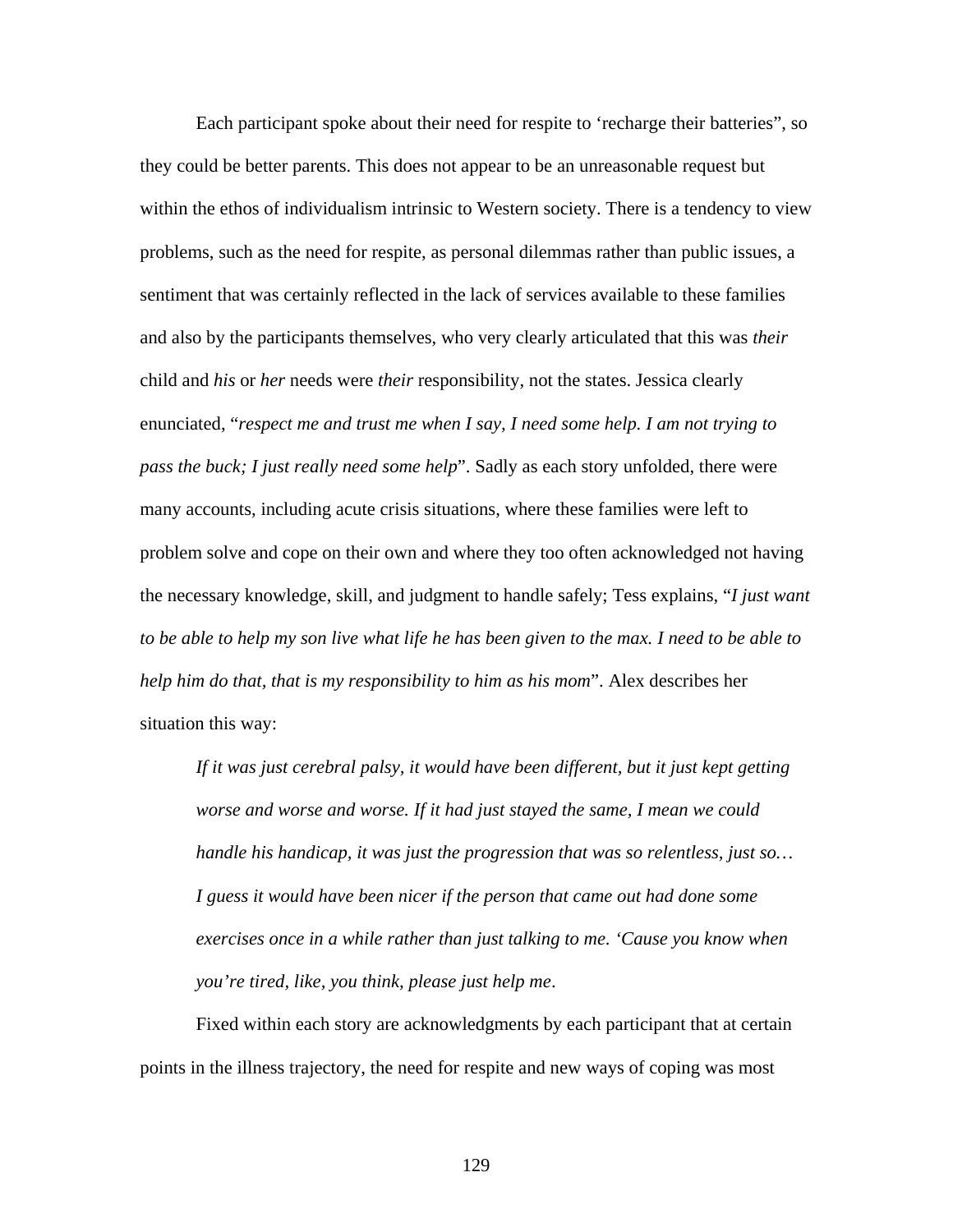acute ((Bandura, 1977; Carver & Scheier, 1994; Folkman & Lazarus, 1985; Lazarus & Folkman, 1984; Lazarus, 1991). The initial diagnosis was the first experience that was described as "*overwhelming and surreal*". For Nancy, the moment felt like an "*out of body experience*" and then a "*feeling of being slowly suffocated*". Alex explained that it would have been nice if someone had just stayed with them at this moment "*but I know that the doctors and nurses are always so busy*".

 Another critical moment was the child's discharge home--a transition that only Jessica felt prepared to handle. This feeling of fear was most acute for participants living outside the city in rural and northern areas. Alex's story is perhaps the poignant here. She was living on a farm in rural Saskatchewan; the farm was the sole source of income for her and her family. The closest neighbor was several kilometers away and the closest hospital one and half hours away. After returning home with Drew, newly diagnosed with profound neurological defects, she believes that, in retrospect, she was experiencing some post–partum depression that was made worse due an infection in both breasts. She was visited in the home by someone who she describes as a "*well intentioned*" nurse shortly following discharge who recommended that to help her feel better, she should "*do something special for herself everyday, like take a walk*". Alex recalls that she was "*looking a mess and feeling like she was going to be sick due to lack of sleep*" and *she could not see I needed some help, maybe just let me sleep for an hour or two and then have a shower*?" Alex knew intuitively what she needed and was keenly aware that she was not in a position to ask her husband, family members or neighbors to provide her with some much needed respite, either because they didn't have the skill sets to manage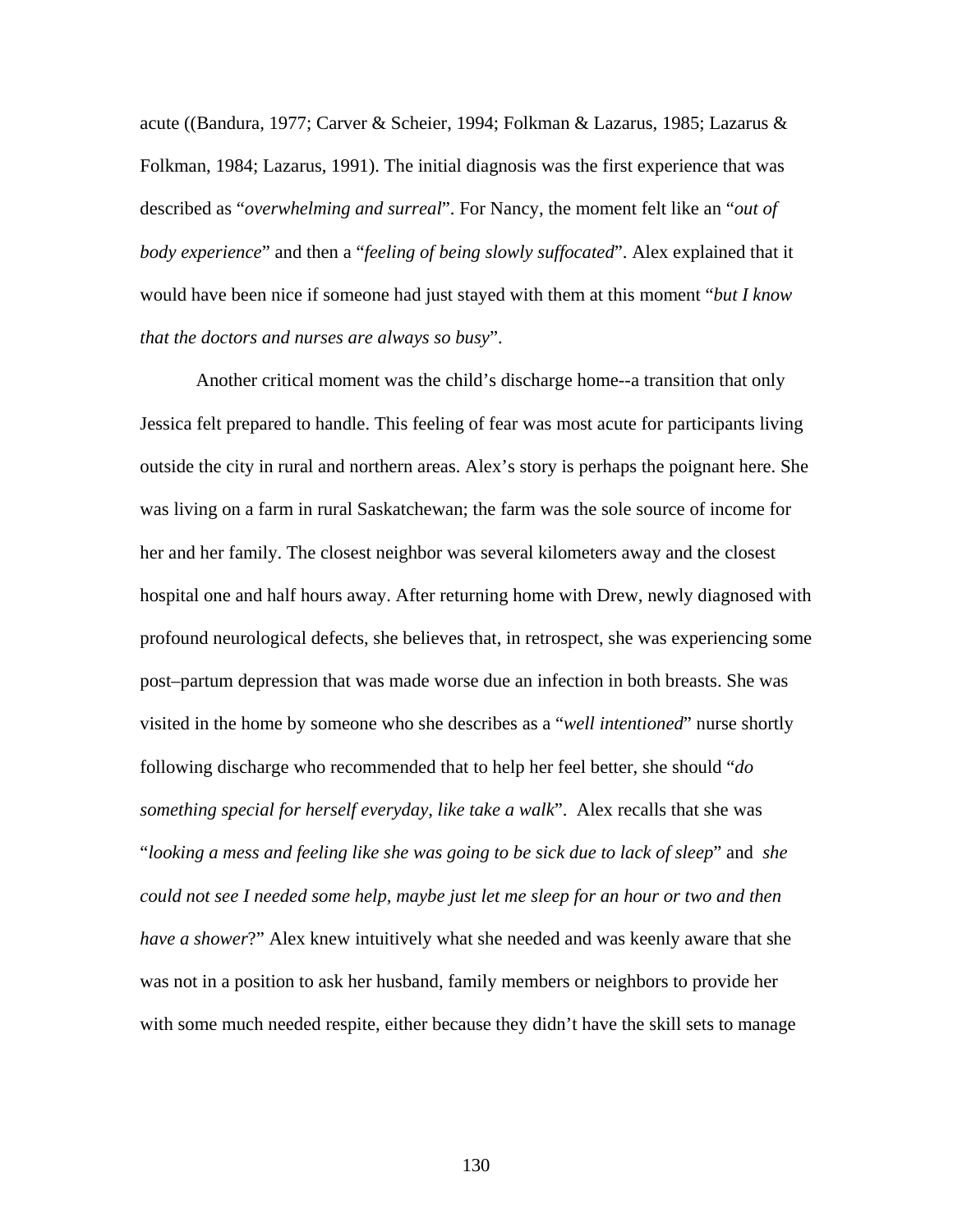Drew, or because they were all working on the farms; it was early fall and everyone was harvesting.

 Jessica's experience was outside the norm. While she did describe the scenario as unsettling, the experience was not a negative event in fact it served as a very positive episode. She recounted the support received from their specialist, who instructed them to phone him every morning after they tested their son's blood sugars. Having those 4–5 minutes every morning to re-affirm that they had calculated the correct dosages of insulin significantly reduced their stress, and she believes that this early experience was empowering for them as a family, "*We started this journey knowing that we could handle this situation, just knowing that there would be 24-hour help on the phone was so reassuring, and I know it kept us out of the ER*".

 Coping with the cards that were dealt, was a challenge that each family accepted and managed within their unique contexts. Angie expressed, "*you just have to cope; I mean what else are you going to do, it's not like you can take your kid back and return them for something better*". "*He was a gift and he brought us to better understand compassion*". Sanford described Randy as, "*unbelievable little character, he's larger than life, he is just a wonderful character… I can not imagine life without him; he continues to teach us all so much about life"*. Expressions of love and caring translated in many ways, most significantly through a sense of duty to care for their children, and not have the state do it. Respite was not viewed as a means to release themselves of their commitment but as much needed relief, so they could actualize themselves more in the role of parent than primary caregiver.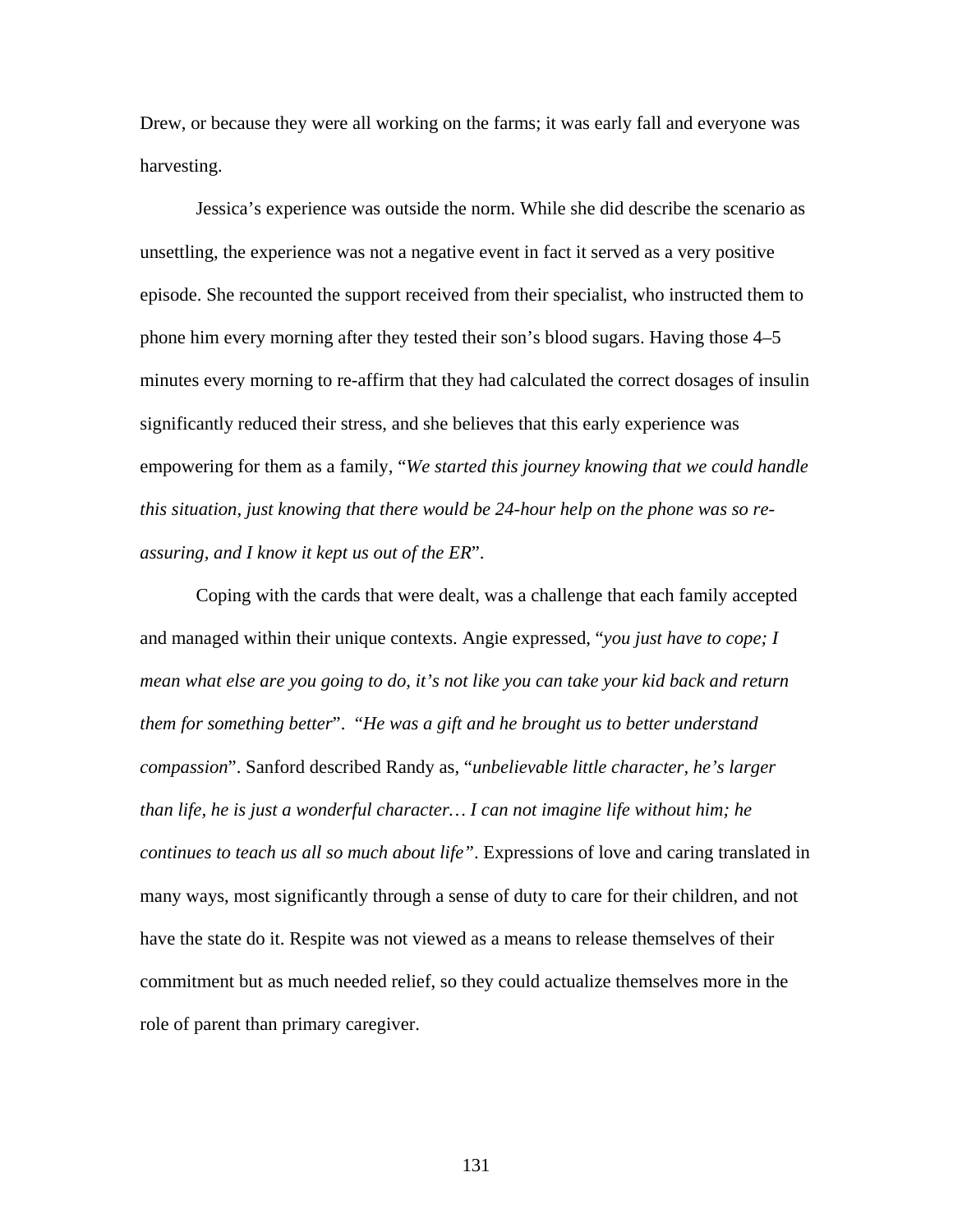Several participants confided that due to their social location, they perceived that they were more "privileged" as the result of jobs or personal connections, and that these privileges advantaged them. A question that remains and requires further investigation is, how does privilege or the perception of it, impact one's ability to cope with a child with a life–limiting diagnosis? In a society where disparities in health and income are increasing, what is the role of privilege? These questions require further attention but exceed the scope of this study.

Within our democratic system, engagement in issues within the public realm is essential. However, for the majority of these parents, this level of engagement was difficult or out of the question due primarily to the excessive expenditures of energy and time required to care for a child at home 24 hours a day, 7 days a week. Alex shared that she became active in lobbying for a group home at one point when Drew was older. She openly admits that she was overstretched, but it simply "*got to a point that I no longer could sit back, I had to get involved*". The facility did open, but the irony of the situation was that she had considerable problems placing her son in this facility because his care needs were so extensive that the staff did not feel comfortable managing his care. When she did manage to secure some respite time, he would:

*Come home in worse shape, usually a respiratory infection, he always lost weight. He didn't have a whole lot of weight to lose. So respite was kind of a mixed bag.*  In one way you needed it, but on the other hand you were worrying about what it *was gonna be like when he came home*.

Angie's story reveals another concern regarding home care as respite: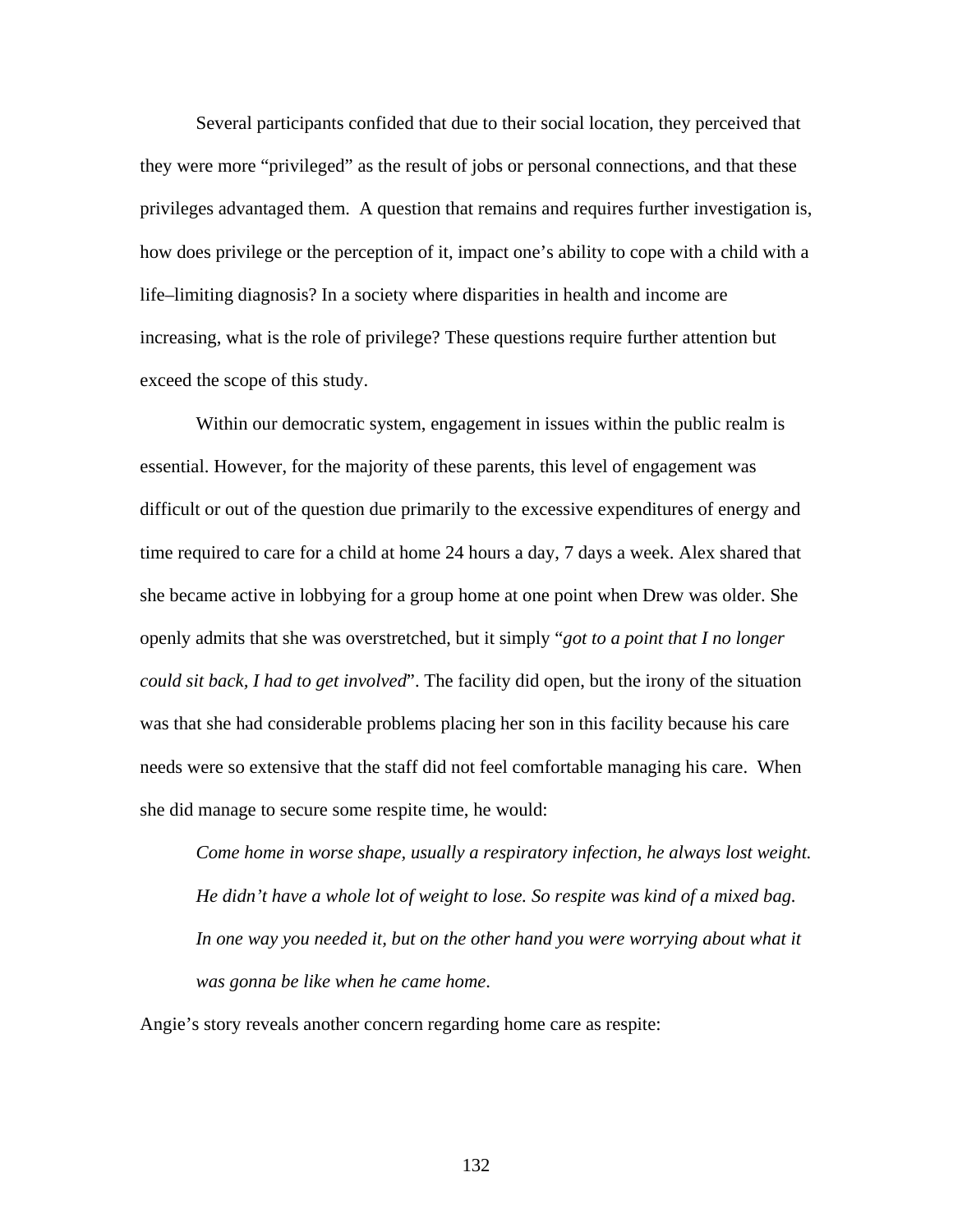*Home care is not allowed in my house. They were really critical of us and what we chose to do when we had respite. Well, if we didn't go out to dinner and a movie or something then that was wrong because that's what we were supposed*  to be doing. If we went and like did groceries and ... or even if we chose to stay at *home and get things done while they could watch our son... well, that wasn't acceptable. We didn't have a lot of extra cash to go out on dates. And, or, yes, because we have two other kids, they wouldn't watch them, so that would also mean we would have to hire another babysitter.* 

 Issues of respite and the inherent dilemmas associated with this service continue in spite of increased government attention (Arskey et al., 2004a; CACC, 2002; Children and Youth Homecare Network (CYHN), 2002; Decima Research Inc, 2002; Government of Canada, 2002; Health Canada, 2003; Human Resources Development Canada (HRDC), 2003; Keefe, Carriere & Legare, 2004). Each story communicates how each parent has and, in all but one case, continues to struggle with limited or non–existent respite services. Angie sums up her feelings about home care by saying, "*I've decided life is like a wave, you've just gotta learn how to stay on top of it and ride it. Don't depend on anyone or anything to help you balance on that board. You are on your own*".

### *3. Surviving Past Expectancy*

Death rates in childhood are declining due in large part to successful primary care prevention programs and major advances in medical science; these are sources of hope that newer technologies, drugs, and interventions will avert death even longer. These changes have contributed significantly to the long–term survival of a new cohort of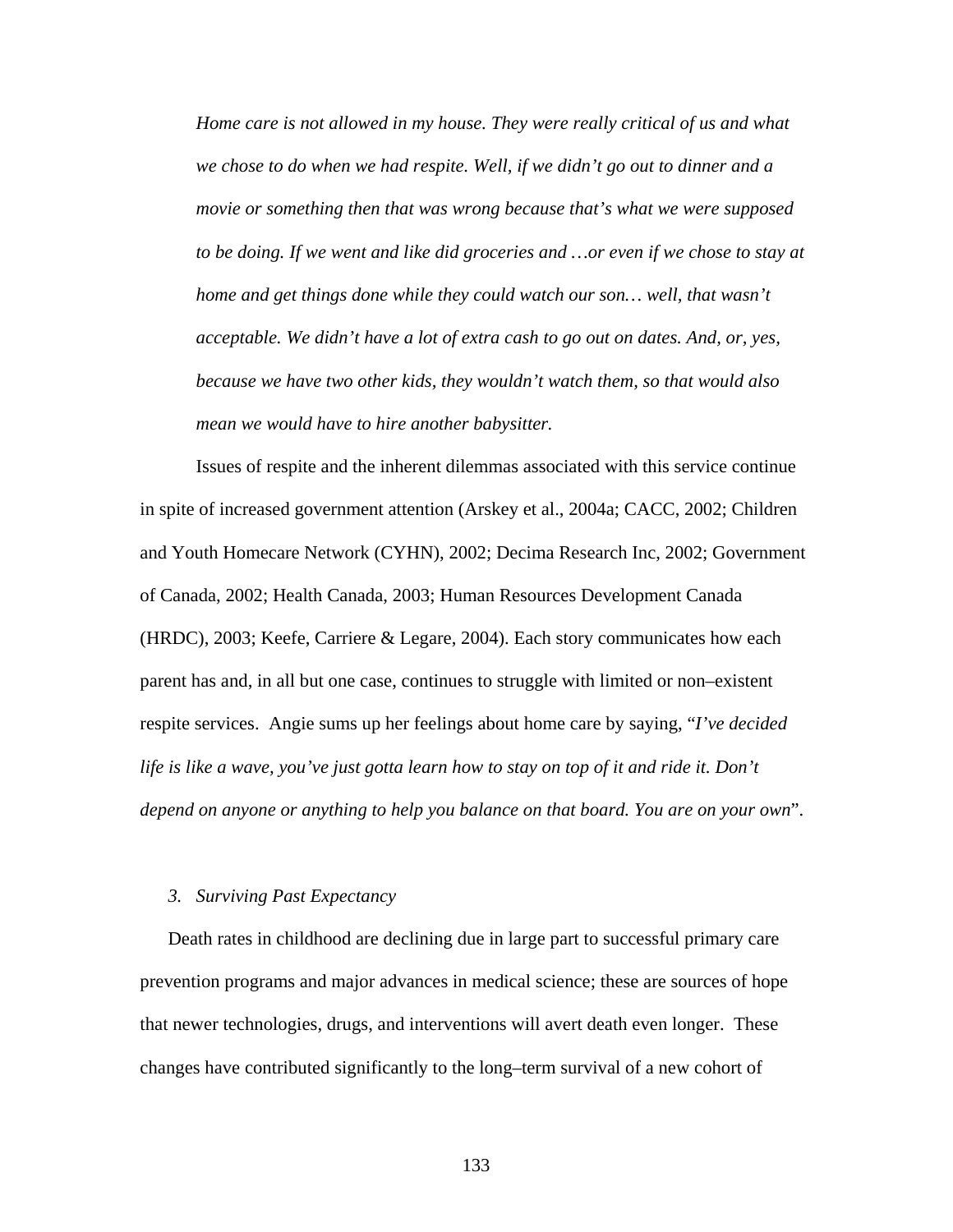children diagnosed with life-limiting and life-threatening conditions who in a previous era would have died much earlier. Many in this cohort are prone to repeated exacerbations and remissions making prognostication extremely challenging along with determining illness trajectories including when a child maybe in the end-stages of life.

 Through each of their narratives, the parent paints a picture of being in a state of existential limbo resulting from a distortion in their role as parent and in their *time world*, where normal parenthood involves concentrating on and investing in the present as a way of preparing for the future (Hayout & Krulik, 1999; Sources, 1996). Parents in this study were certainly immersed and absorbed in the present not often speaking about a future that includes their child. Tess talks about how she contextualizes the future and is impact in today's reality:

*Brett's diagnosis has us all thinking about what is important in the right now. We know that his life is very time limited, but everyday he lives we know that we are a day closer to a potential cure. That's what keeps us going sometimes. And yet I know that he will not make me a grandmother, and we probably won't have all those other moments as well, like graduation and weddings. It's hard but you just focus on today and all the good things*.

Alex explains:

*When we first went home, I didn't know there was gonna be any limitations. Then after about 5 months, it was at that time, I started to understand, you know, he wasn't developing the way he should. I know I was the first to accept the fact that he was never going to be normal, but the docs never really gave me a straight answer about what to expect.*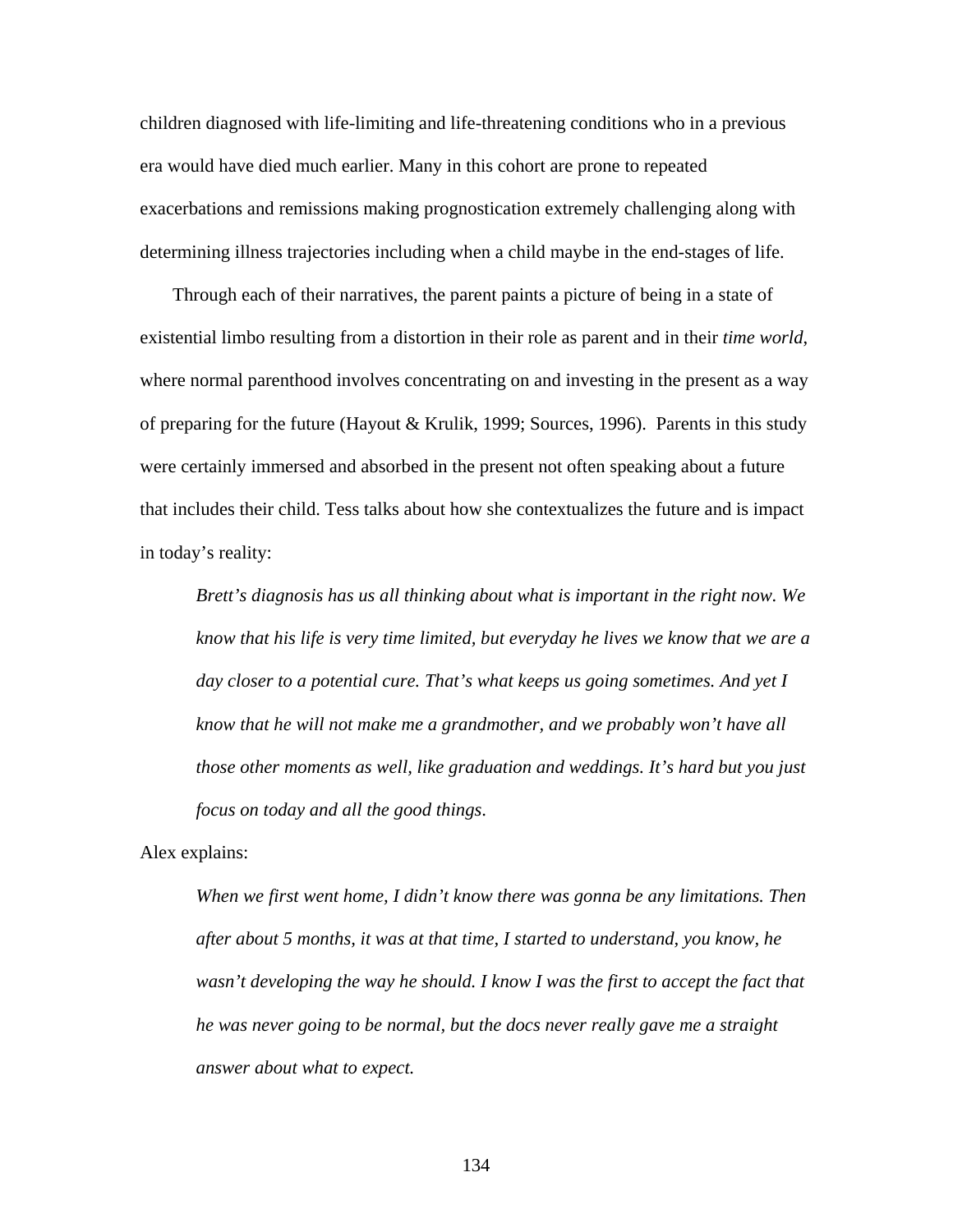As Alex's narrative unfolds, she clarifies the severity of Drew's diagnosis pointing out that with increasing age, Drew experienced increasing numbers of complications requiring more invasive medical procedures. Both she and her husband had arrived at a consensus with regards to how far they would be willing to go to extend their son's life. Alex explained that when she tried to talk with the medical staff about her wishes, she felt they were not listening or they were not satisfied with her decisions regarding Drew's care, a situation not uncommon from a review of pediatric palliative care literature:

*I can remember this doctor, I can remember her not being pleased with us, like, thinking we were not doing everything we could for him. We were made to feel bad about that. I guess I'd feel the same, like, if a kid had cancer or something. I mean if there's hope that this kid would get well or that he would have, like, a reasonable quality of life that would have been a different story. But if you're just gonna make him live longer so you can feel you've done everything or something, it doesn't seem right because, I don't know. Why do you want to keep doing surgery, like put a gastroscopy tube in him? Oh they said he has the right to be hydrated, and I understand that, yes, he did. But on the other hand if you just want to keep him going, for what, so you can make him live longer, so he can have more surgeries, and so, like… you know what I mean. At what point do you just sort of say, 'enough is enough for this kid?' Sometimes there is some kind of a plan or something, but we just ignore it or, I don't know.* 

 Attempting to establish boundaries to garner further perspective, Sanford recounts two different conversations demonstrating the inherent real life difficulties with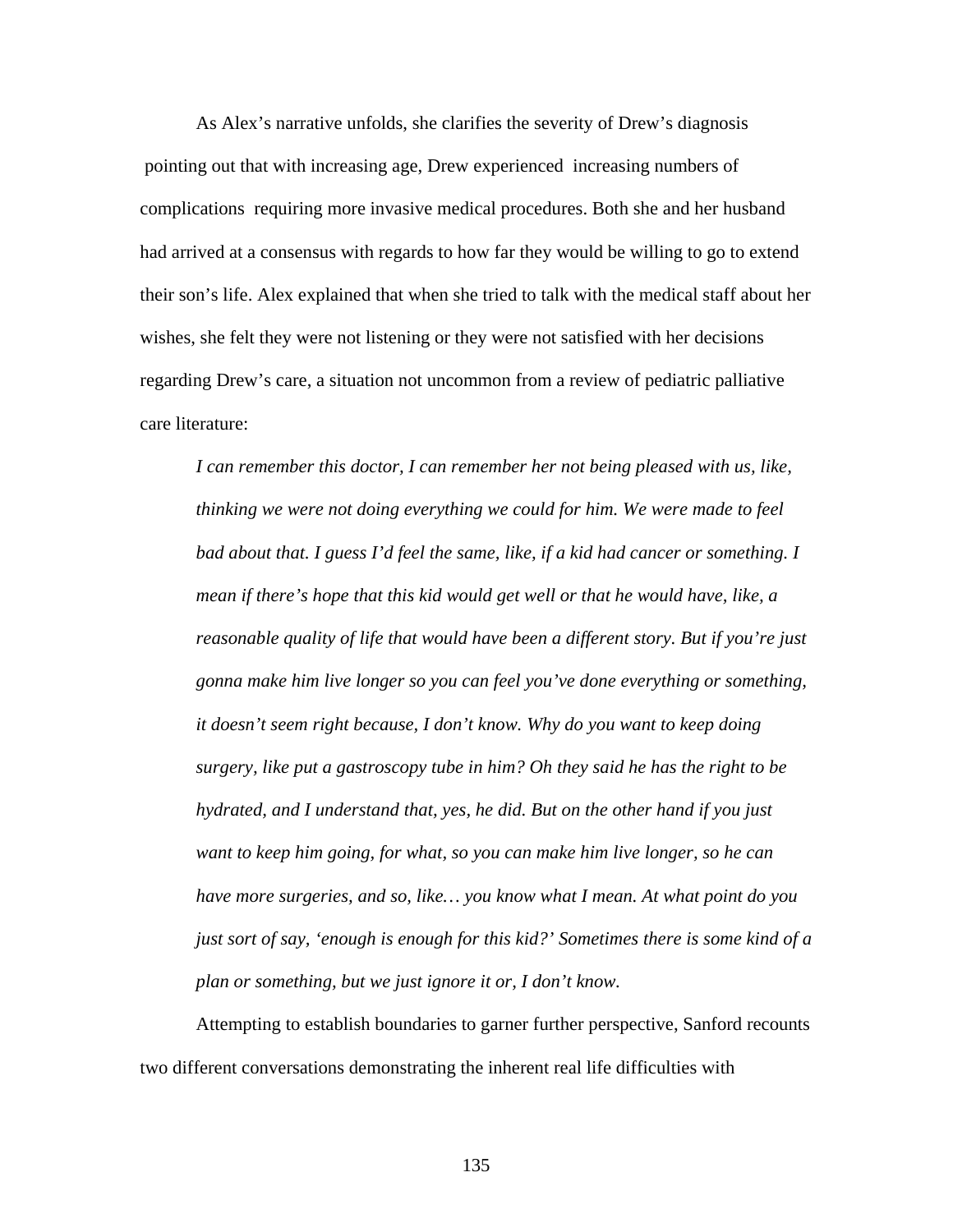prognostication. Lack of clarity, made worse by contrasting opinions, creates further blurring and confusion for parents trying to make sense of their reality:

*Should Randy's condition worsen we kept asking what we should expect from the medical staff. We asked if this happened and if that what would you do? And the answer to some degree was everything we could medically do to keep him alive, and maybe they were baiting us with the question, unless you've got a different perspective, and we said, yes we do. If the end to life looks natural, and we would want to be part of evaluating that, then the response needs to also be natural.* 

In another situation a hematologist from Sick Kids' provided them with his professional opinion during one visit where there was some discussion of a potential bone marrow transplant option for Randy:

*He is in the 95th percentile for the severity of his disease, and we'd give him a five percent chance of survival, take him home, don't go down that road, not now not ever. It's never gonna work; it's never gonna be; he's not a viable candidate for a bone marrow transplant; get it out our minds. That's all the convincing he had to do. He had to do no other convincing because we were already there even if we thought it 50-50, or even a 25 percent risk, we likely wouldn't have done it. Now, we will never do bone marrow, unless he's an adult and makes the decision on his own, it'll never happen, and we're fine with that 'cause it contradicts our beliefs that he was given a life and the conditions that come with that, and we are I think called to do what we can around what is realistic but not to be extraordinary.* 

 By postponing death, many children today are living into and through adolescence, and, for some, there is more than a reasonable chance of transition into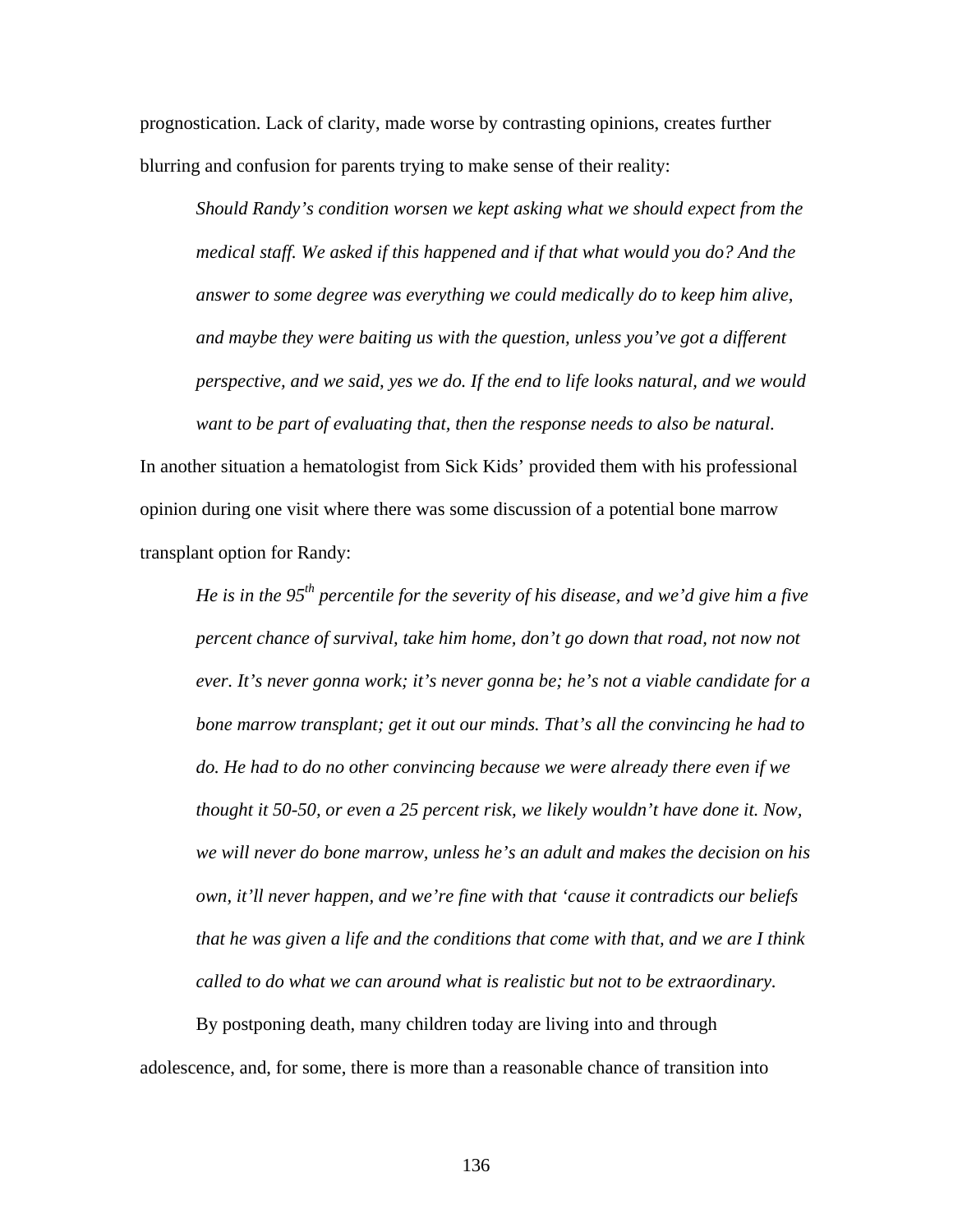adulthood, which brings with them a diagnosis with its genesis in pediatrics. Adult health care providers have seldom in the past had opportunities to manage care for this population (Association for Children's Palliative Care, 2007), and may not be prepared for, what I would characterize as, a potential demographic tsunami. In addition, pediatric health care professionals remain ill equipped to deal with "normal" growth and development issues as these children progress from childhood into adolescence—a notable example revealed through this study is the issue of sexuality (Hingsberger, 1999; Bissada et al., 2000: MacEdwards, 2001).

### *4. Getting Everyone on the Same Page*

Each of the four themes identified in this study captures something salient about the data in relation to the research question. Thisfourth theme surfaces in each of the narratives in the context of unmet needs. Interestingly, Nancy, Angie, Alex, Jessica and Sanford all expressed in these exact words the need for "*getting everyone on the same page*", so it seems fitting that I use their words to label this theme.

 Given the complexity of needs for each of the children in this study, it certainly comes as no surprise that each child would require multiple interventions from a vast array of programs, including health, education, social services, housing, First Nations, and benefits agencies. This equates into a significant number of contacts from different workers, and the challenge would be to coordinate services or find services and thereby minimize the confusion for parents. The "*black hole*" that Alex described finding herself in, due to her son's needs and the constant challenges she faced, really epitomized the need for these parents to find *security* by "getting everyone on the same page".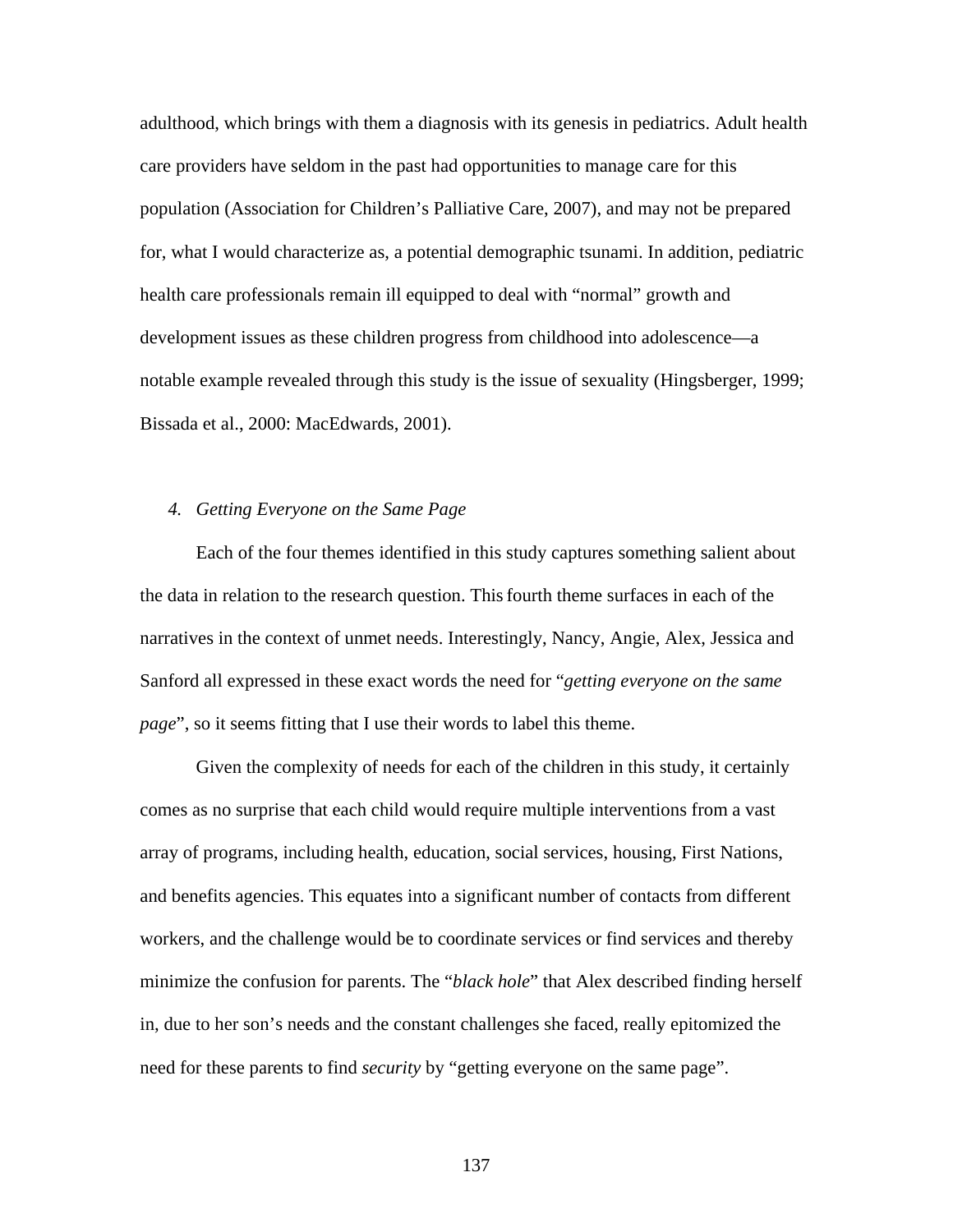The concept of *security* comes in a variety of forms within the context of being a citizen of Canada. Security is most frequently associated with a good education and/or maintaining a job and extends to the presence of a social contract and personal supports to access should a crisis occur. Every Canadian household relies on income for security from a range of sources because government legislation and regulations significantly impact what incomes and expenses people have (Fisher, 2000). Social policy, in the broad context, plays a significant role in the creation or undermining of income security. This becomes contextually relevant when you consider that even income from paid work has a degree of unpredictability and coupled with unpredictable income from other sources, including government programs, can make planning, in general, a complex exercise that becomes even more challenging as a result of unexpected costs related to a health crisis, such as having a child diagnosed of a life–limiting or life–threatening illness. This type of diagnosis has a host of different implications for the older adult than for the young child. Likewise, family history, career stage, work demands, and financial resources define the situation for every parent. For the family with heavy financial responsibilities, losing one parent's income has the potential to bring about an economic disaster that can rival the diagnosis in creating additional distress for the family.

 All participants in this study experienced some degree of financial challenge, which created a scenario where the quality of life for each family became dependent on a sole income earner, the husband, and to some extent also determined the success, or difficulty encountered, accessing additional resources and supports. Income security influenced each participant's ability to successfully access other resources, which then impacted their ability to "get everyone on the same page". In addition, I contend that in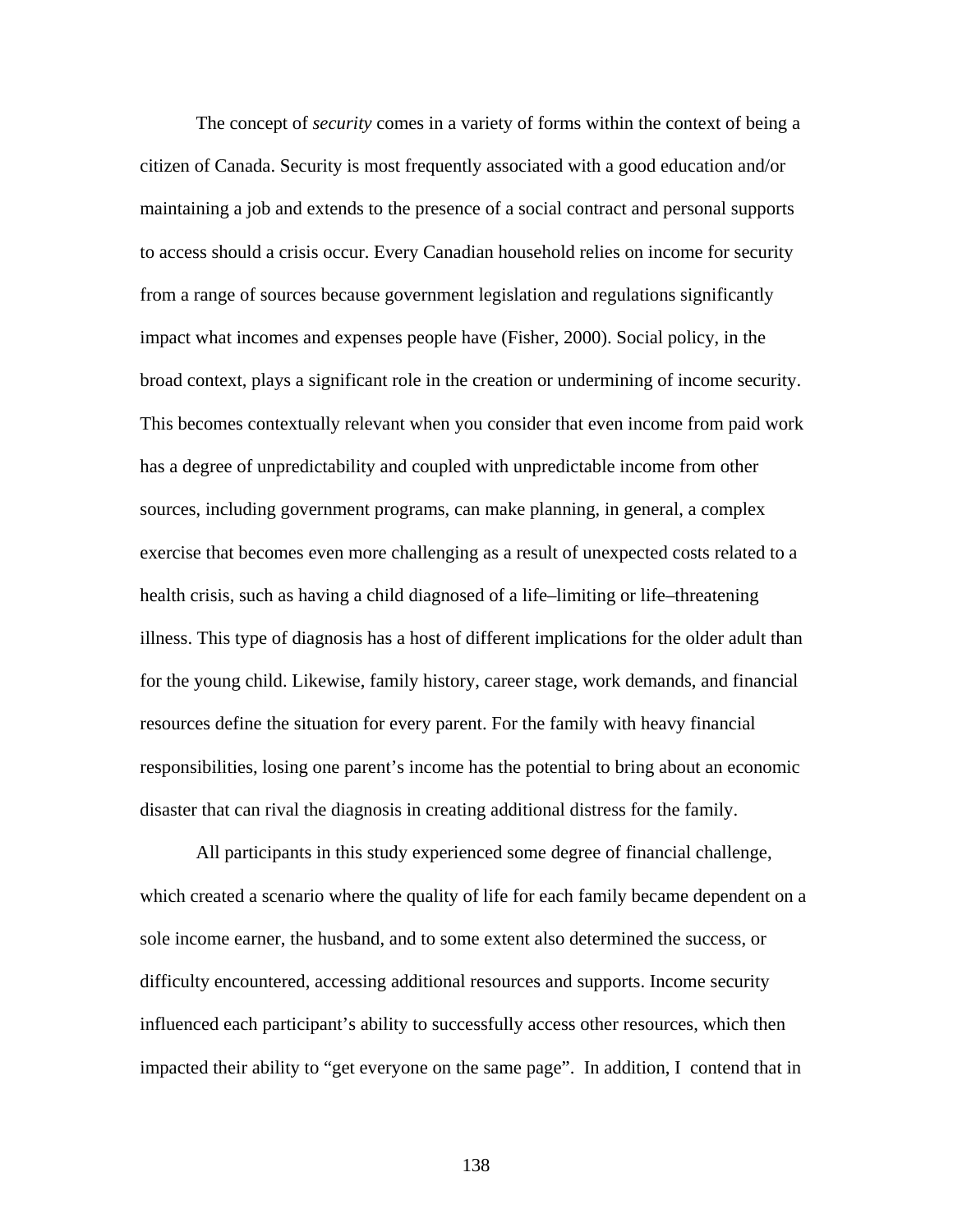this study, income security was often just a thin patina covering a fragile structure of formal and informal supports, an observation that is also described in some detail within published reports (CACC, 2002; CYHC, 2002; Decima Research Inc, 2002; Government of Canada, 2002; Health Canada, 2003; HRDC, 2003; Keefe, Carriere & Legare, 2004).

 Sanford's circumstance clearly demonstrates how security comes to be defined more broadly to encompass not only salaried income but also one's ability to become aware and connected with other social supports. He provides a unique look at what it means to be First Nations with a child with special needs:

*I'm a single salary earner in our family; I make good money, no doubt about it. And it allows… I mean if we have an impromptu request to come back to Sick Kids' because there is a new therapy to look at or whatnot, it's no big deal. We will buy the plane tickets, get on a plane, and go, where a lot of families have to turn to fundraising and all sorts of things to make that happen if Saskatchewan Health is not prepared to cover the particular trip or expense of what have you. So non-First Nations families sometimes don't have, you know, one entity won't purchase replacement cartridges for the chelation therapy pump for example, we go to another entity, and they typically will. So in eight years, we have never hit a roadblock yet of something that hasn't been covered or that we weren't able just to cover for ourselves.* 

 Alex's reality juxtaposed with Sanford's paints another picture about the nature and scope of what security means. Concerning income insecurity, as a result of dependence on grain farming, and the fluctuations therein, as the sole source of income, Alex and her family struggled: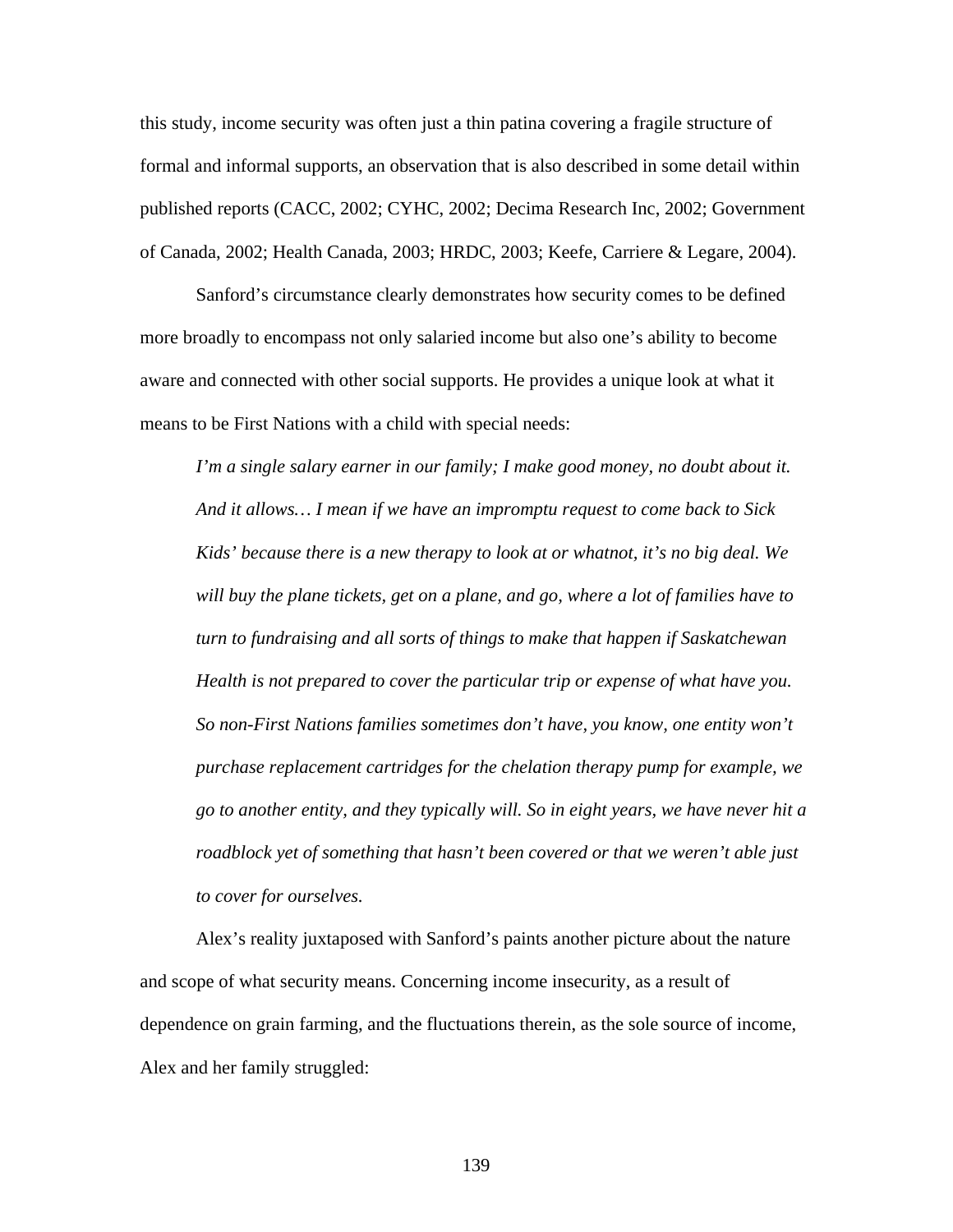*Money was always an issue, and it didn't make things any easier when I couldn't help out with the farm and all the chores because I was just so busy with Drew. I felt so bad because my husband was literally working all day in the fields and then coming home and trying to help me out. Even if we had the extra cash to buy some help, there really wasn't anybody who could help. Drew was really a lot to manage. But, oh, I have some really good friends. I mean lots of times, we would just have to leave because Drew was so ill or something, and our neighbors would come right over to watch our kids. We have really good neighbors. Yah, they would come, like at a moment's notice, they would say, just get in the car and go, they would be there. It probably would have been harder to find neighbors like this in the city.* 

 The constant and relenting search for help and support was, as Jessica describes, "*frustrating and at times just humiliating*"; she goes on to make what I describe as a seminal observation regarding supports and resources:

*We couldn't afford the \$1000.00 price tag to send our son to camp, and we told them that. They said that we could apply for a subsidy to go, but in order to get the subsidy to go, you have to give them a copy of your income tax, your last year's income tax form, and you have to write a letter justifying why your family cannot afford to pay to go to camp without a subsidy. I think this is wrong. I think they need to assume that all families with a child with serious illness need the support of camp and that all families with this type of child are at a financial risk or a financial deficit because of it. And that if I say 'we cannot afford the whole cost', they should believe us. I think the average person is honest and is only*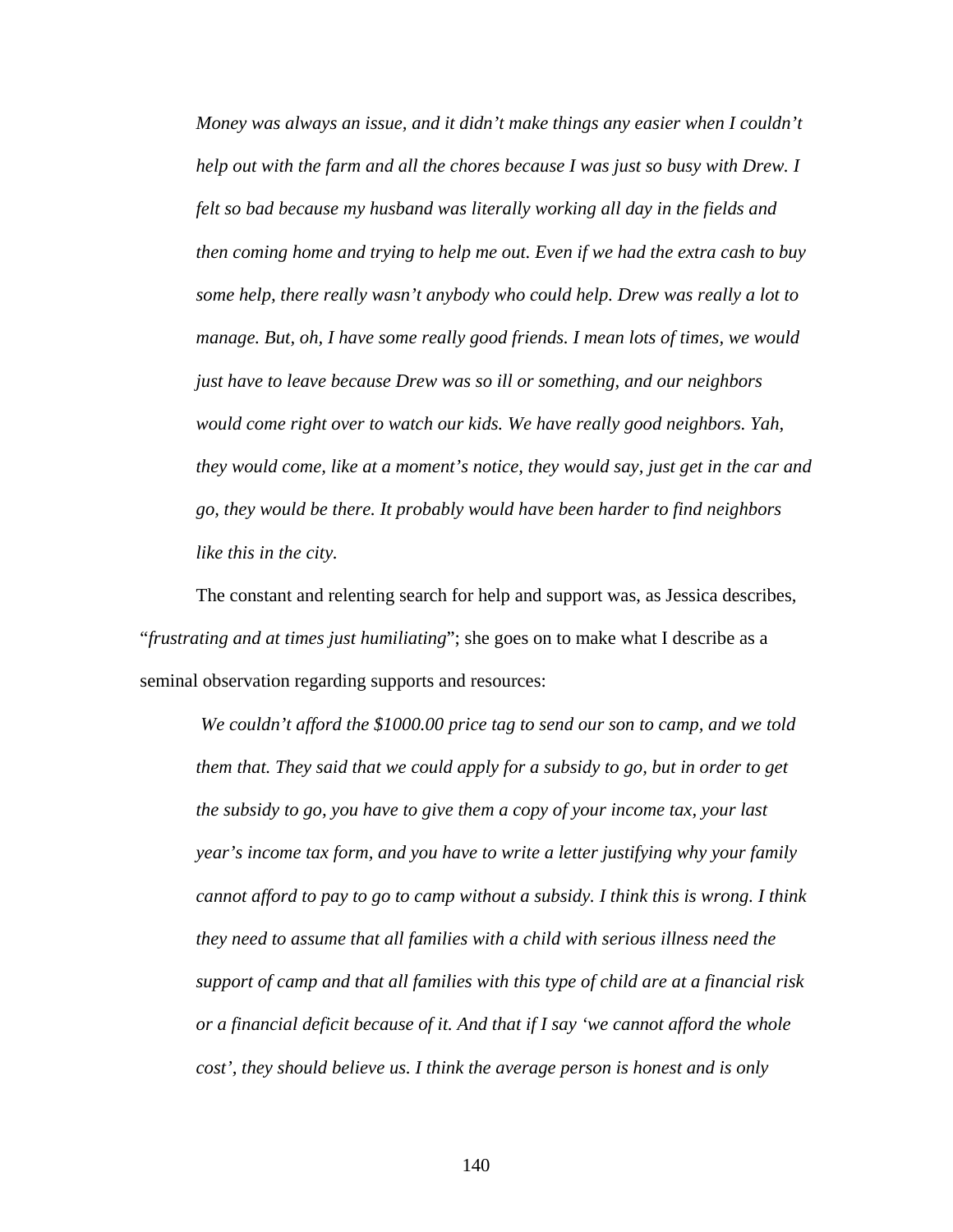*going to use the resources that they actually need. And I think it's much better to say, here's the support that can be offered and what of these would be helpful to your family and easier for you to function. We are so fortunate that we've got the ability to advocate for what our family needs, and we use resources enough to learn what the system might be able to provide us, but I don't think most people, at least the ones I know, are in that situation*.

Each narrative describes an intriguing tale illustrating the journey traveled to secure supports and services to minimize the impact of unmet needs. In Sanford's case, as a result of his professional position coupled with being First Nations, he was able to connect the dots on his own. Alex was not as successful, isolated both geographically in terms of living in a rural area and socially by not being aware of entitlements from provincial social sources. She then relied heavily on supports garnered from her network of family and friends.

 Angie, whose income security was tested as a result of her withdrawing from the workforce sums up by stating:

*As soon as it's known, early on, when this is a lifeline condition and lifethreatening condition, start offering supports right away. Give families the information where they can get support, where they can go to find other parents who have gone through this. Because right now, you find it on your own, like, I find out about respite through community living through another mom. The disability tax credit is another story. I remember thinking, somebody would have told me if we qualified, so I probably didn't even phone them for another year,*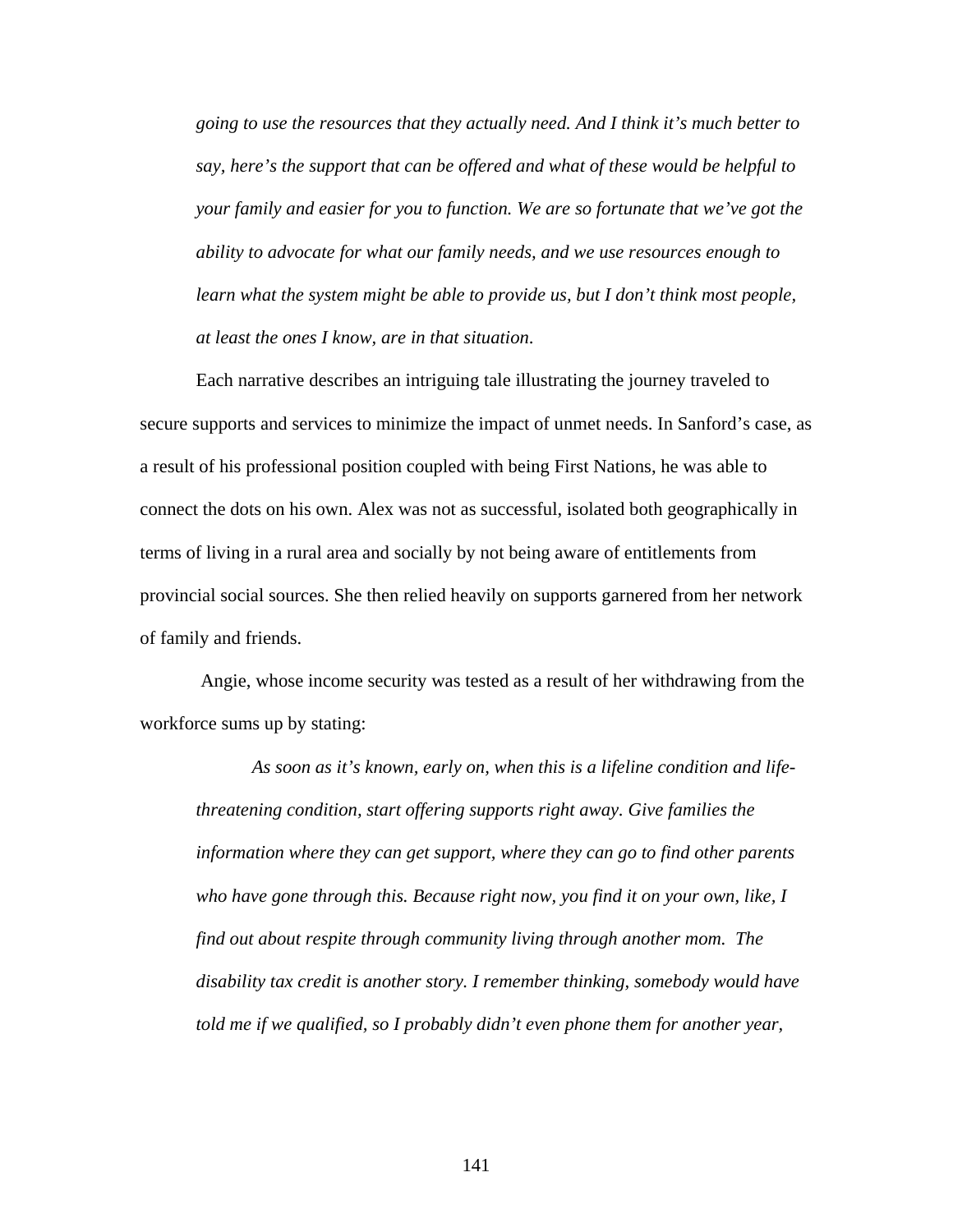*thinking that, and I phoned them when I got really desperate. I thought, oh well, all they're gonna do is say 'no', so I phoned, and we got on right away.* 

 In their words, there was an association between income security and a family's ability to cope and quite literally survive. All participants described how their child's diagnosis compromised their income security in a variety of ways, and if they had been informed or made aware of programs and services, the impact might have been minimized. Situations described within this study are corroborated in published literature (HRDC, 2001; Statistics Canada, 2003) where data supports the fact that children with conditions like severe to very severe disabilities are likely to have parents with unmet needs. The rational for this state of affairs was either that services and/or special programs were simply not available at the local level, or the parents didn't know where to look for help--reasons that are echoed through the voices of each participant. Additionally, these reports further delineate that informal resources such as family, friends, neighbors, and community were also found to play a more significant role than formal resources in the lives of these families.

 The quest to "get everyone on the same page" and, in so doing, achieve a more secure environment was fraught with challenges that further depleted time and personal resources. Angie explained that she "finally took the bull by the horns" with regards to Steve's care and demanded a conference with all the specialists and therapists working with her son--a meeting requiring several months to organize:

*Some issues came up, like the fact that communication wasn't really happening, and I was not feeling like I was involved nor did it seem like they wanted me involved. I found out at this meeting about the PARA program. To get into this*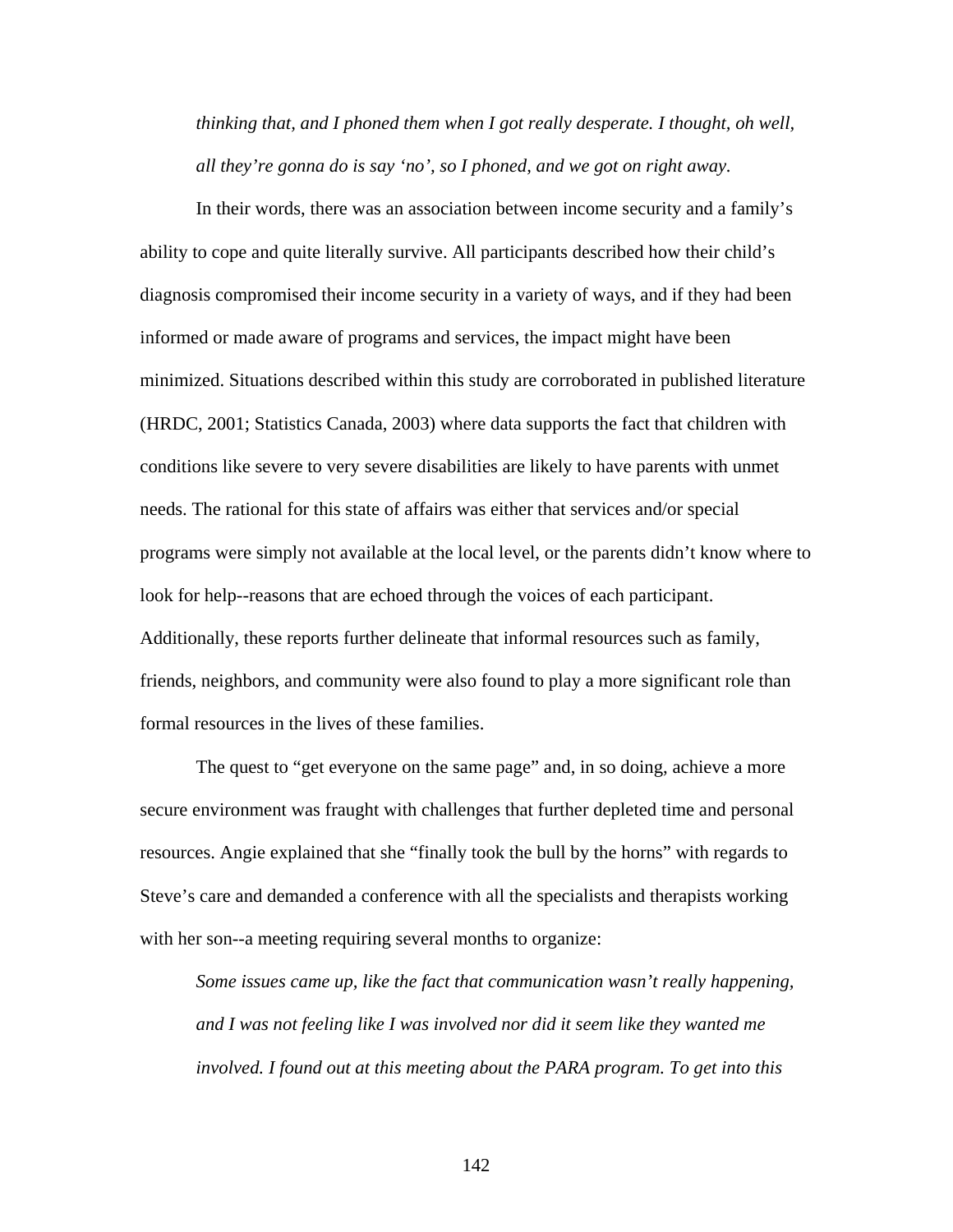*program, you have to hope your kid has something else wrong with them, but we were discussing the high cost of medications, and whatever, and Steve has difficulty walking, and whatever, and I said something about it would be nice if there was a program out there to help with this besides PARA 'cause PARA usually means the kids are in wheelchairs and with spasticity. So, someone, I can't remember who, decided at this meeting that Steve should be referred to another specialist, and it turned out Steve had the same type of spasticity that is required to get on the PARA program, which covers a hundred percent of all of his drugs. And he's incontinent, so it covers his pull-ups and wipes as well. It took 7 years of paying for these things, but finally we have the coverage. I wonder who else is out there paying for this stuff that doesn't need to be.* 

Jessica's recollections expose another situation of increasing dissatisfaction with her son's care creating the impetus for her to take action. Mentioned previously, her son commuted back and forth to a rural school, and she was expected to come to school at least once a day to administer his insulin injection. This expectation placed more responsibility, time, and fiscal challenges on her and the family unit:

*This whole situation was just exhausting for us; we had Sam and a toddler at home. As well, we were a one-car family due to economics, and my husband needed the car for his work. Our family doctor was helpful. He was kind of, 'Well this is ridiculous. Home care should be going in and helping out'. But home care, their concept was they didn't go to schools and do anything with a needle that was a public health issue. And public health said they don't treat, they just do prevention. It took a look of work but we finally got it to the point where home*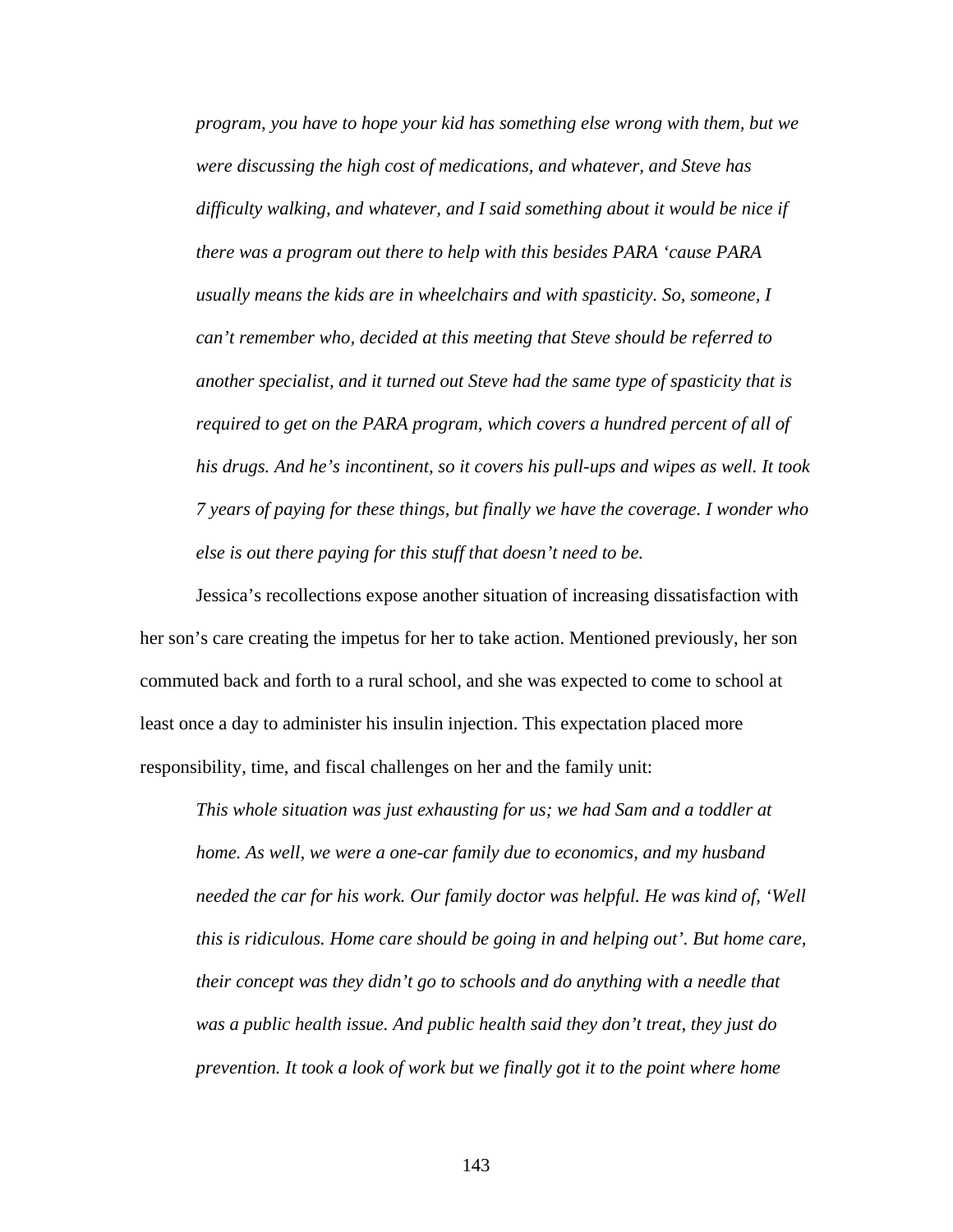*care would agree to come in and give Sam his needles two days a week, so that we could have respite. Getting this situation to this point took seven exhausting months. No one ever mentioned a conference to try and 'get everyone on the same page'. Rather it wasn't anybody's problem, it was ours, and no one had ever asked for this service before. We found out through the diabetes clinic that there was another school district in southern Saskatchewan where home care was going. Once I got this information, I went right to the top and just said, look, this is happening somewhere else so I need it here before I crack. This gal was very open, she said that she hadn't heard of our situation. She asked how many needles a week do you give your son? I said, well, six needles a day times seven days works out to 42… and she said, well, that's perfectly logical... and three days later all of a sudden there was somebody coming to the school to give Sam his needles.* 

Nancy's lived experience illuminates another reality where even those working within the health care system encounter road blocks leading to additional frustration and fear:

*I honestly and firmly believe that, that if I hadn't been there advocating just every minute, even with her surgery, I think it was about a 12 hour surgery, and they swore up and down she would have no pain, she would definitely not have any pain. This is just another example, and she comes back, and she was hallucinating, she was in so much pain, and they're saying she is just overreacting, And I'm going, 'no, she's not, I know my daughter.'… Well, what turned out was that the epidural didn't take. It took on the wrong side… so this*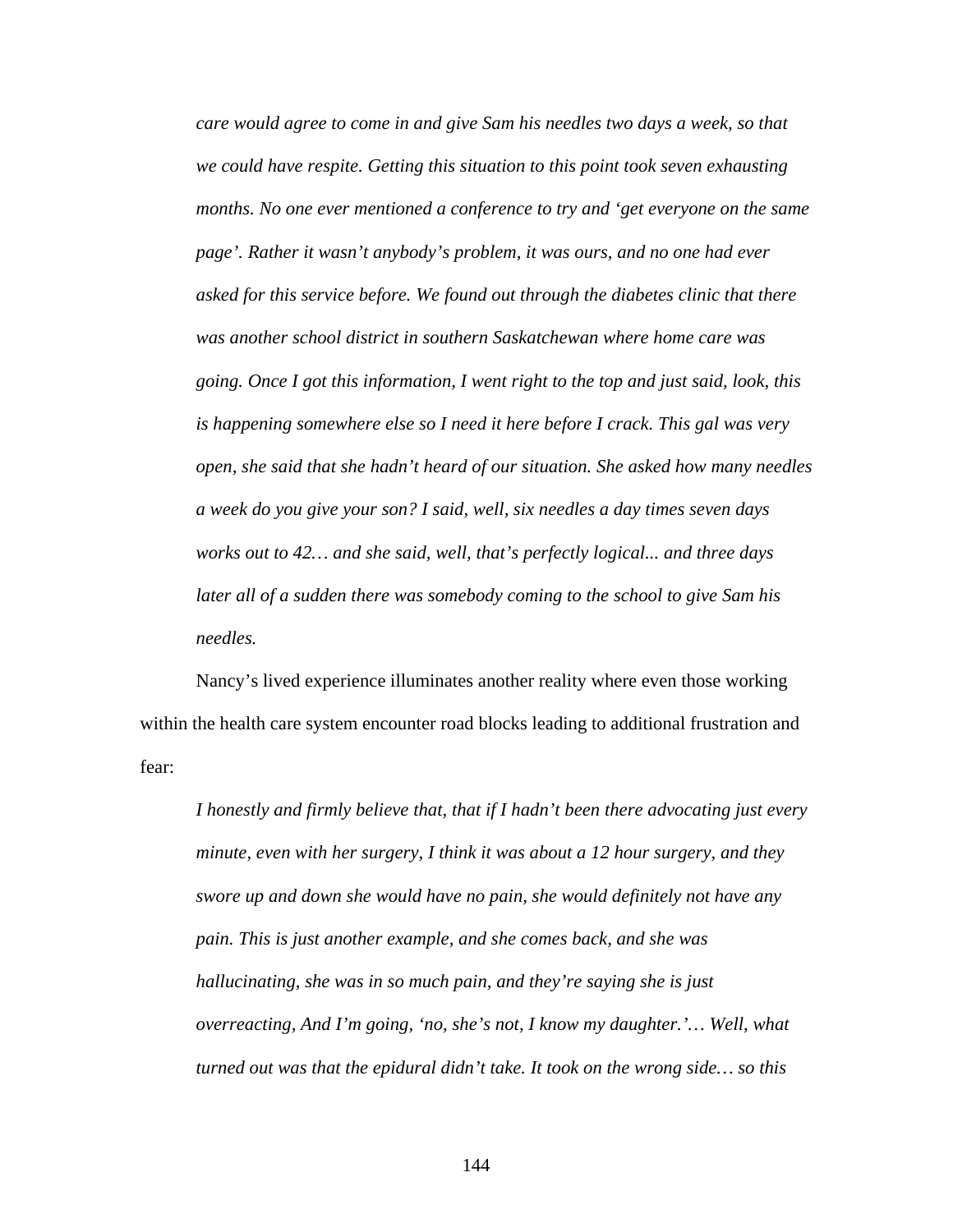*girl went into respiratory arrest… So basically it took me going up to the desk and saying, call the administrator of the hospital, I don't want to speak to anybody else, and you promised me no pain. I'm not, you know, just being a big bitch really. Finally somebody came down for the pain clinic and got her on a morphine drip. How would a regular parent be able to deal with this when I was sinking? After that I was afraid to leave her alone in the hospital.* 

 Tess provides a similar account where a close relative worked in the health care system came to her assistance. She states:

*If it were not for my aunt and her assertiveness, which I know some would say was, bitchness, I really don't know what we would have done. It makes me feel nauseated just thinking back. My husband and I were just so frazzled; I mean totally at the end of our ropes and with a new baby at home, we were frozen just frozen that feeling of being, I mean just being so powerless. My aunt knew some of the docs, and she just made a couple of phone calls and all of a sudden there is action. I mean, what would have happened; I mean, really, if she hadn't stepped in, God only knows, what would have happened.* 

Each participant describes a unique set of circumstances, which taken together depict a collage of unmet needs and feelings of being marginalized and silenced. Some tension could be alleviated with increased communication among and between agencies, including the parents. Habermas contends that communication is power (Habermas, 1979) an assertion that was consistently validated throughout this study and also supported by a growing body of literature (Athens, 1994; Bury, 2001; Carspecken, 1996; Coburn, 2000; Chomsky & Foucault, 1974; Donnelly et al., 2005; Foucault, 1971;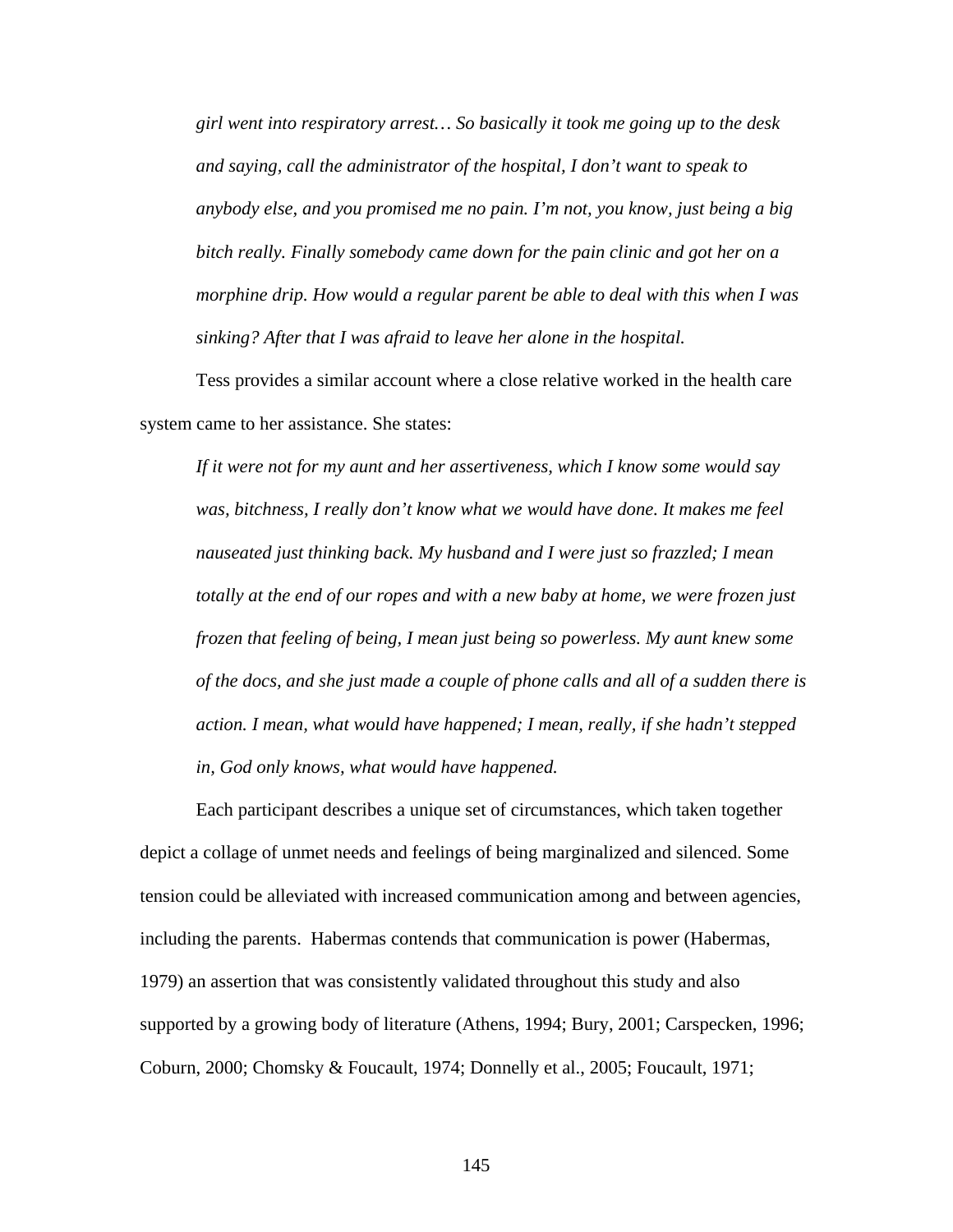Horkheimer, 1972; Koehler, 1981; Luther & Cicchetti, 2000; Newman, 2003; Sawatzky & Fowler–Kerry, 2003). Reflecting back over each narrative, the solution to this dilemma seemed at first to be so simplistic that it was must be trite; yet, the voices of each participant keep eliciting the same response. Using their shared words, an "advocate" was needed to connect all the dots in order to ultimately "get everyone on the same page". This action was needed to provide another degree of security within their lives.

The individual and collective needs of these children are complex and evolve over time. Solutions found to be efficacious today may not be so tomorrow or in the future. Coupled with the significant number and range of health care workers impacting the lives of these families over both the short and long term, it is of little wonder that someone might ask "who is in charge"? It is only answered if every party involved, including the parents, are "getting on the same page". Unfortunately in each case here, the person to take the lead was the parent who was often already emotionally and physically bankrupt.

Jessica's experience provided yet another interesting view. Having recently moved from Saskatchewan to British Columbia, she was able to make some comparisons between these two provinces:

 *Another thing that happened during that time is something that they have here that they don't have in Saskatchewan, is here they have community support nurses. So, as we were about to enter the school system, all of a sudden, I get a phone call from a community support nurse introducing herself and saying, 'hi it's my job to ask you for your child's health needs at the school and in the community. What do you need'? I don't know who made the referral, it certainly wasn't me. I think maybe it was the special ed people in the school district. It's*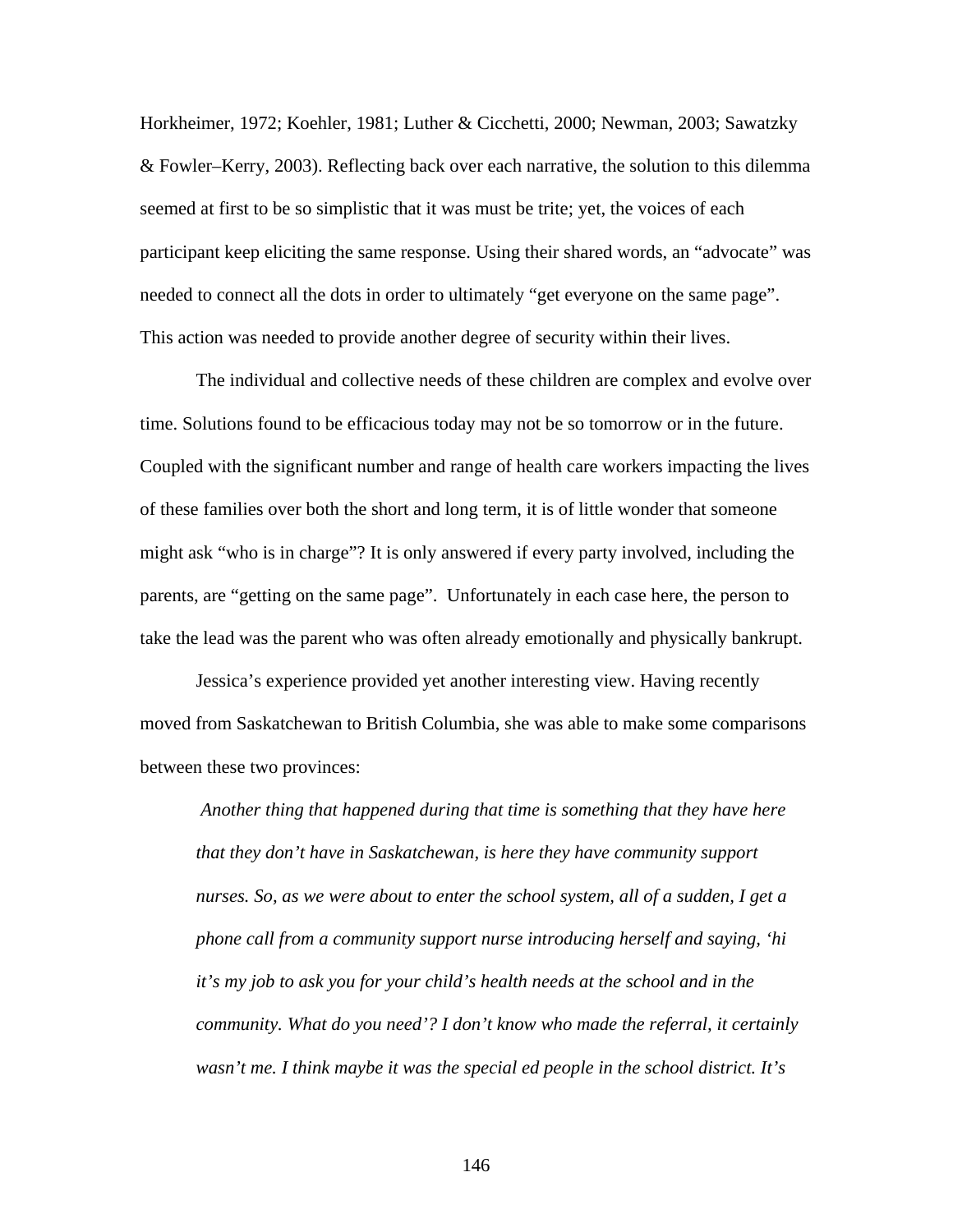*been incredible. So probably the week Sam was to start school she came to our home, did a complete medical history on him, and had also taken the time to hear me say that we were having him investigated for autism. So, she had gone and done some research to try and figure out how diabetes and autism might go together which was the first time anybody had even tried to look at that. So, that was really interesting. Then her job is to go in and advocate at the school as to, you know, you guys have gotta change the way recess happens her for this child because he needs his sugars monitored. It's her job to train school staff, which was different for me because in Saskatchewan it's the parents' job to train the school staff. This was different for me because I have gotten used to being the one in charge. It was a hard transition, but now I can just have a relationship with the educational assistants and teachers and focus on Sam as a person rather than just focusing on the diabetes… When he goes to summer camp she goes in and trains the staff there. And when my husband had his heart attack, she just went into action and arranged all sorts of other supports for our family in terms of home support. I didn't even know we were eligible for them, but she did.* 

 The lives of each of these families have been forever transformed as a result of their children's diagnoses. None of the participants voiced in any manner that they regretted having their child. Quite the contrary, all affirmed in a variety of ways how special this person is or was in their lives. Individual medical needs for each child differed significantly as did their health status over time; a variable that did not change was the unrelenting resolve to care for their child at home. It is important to consider in this discourse that in the not so distant past, children with many similar diagnoses would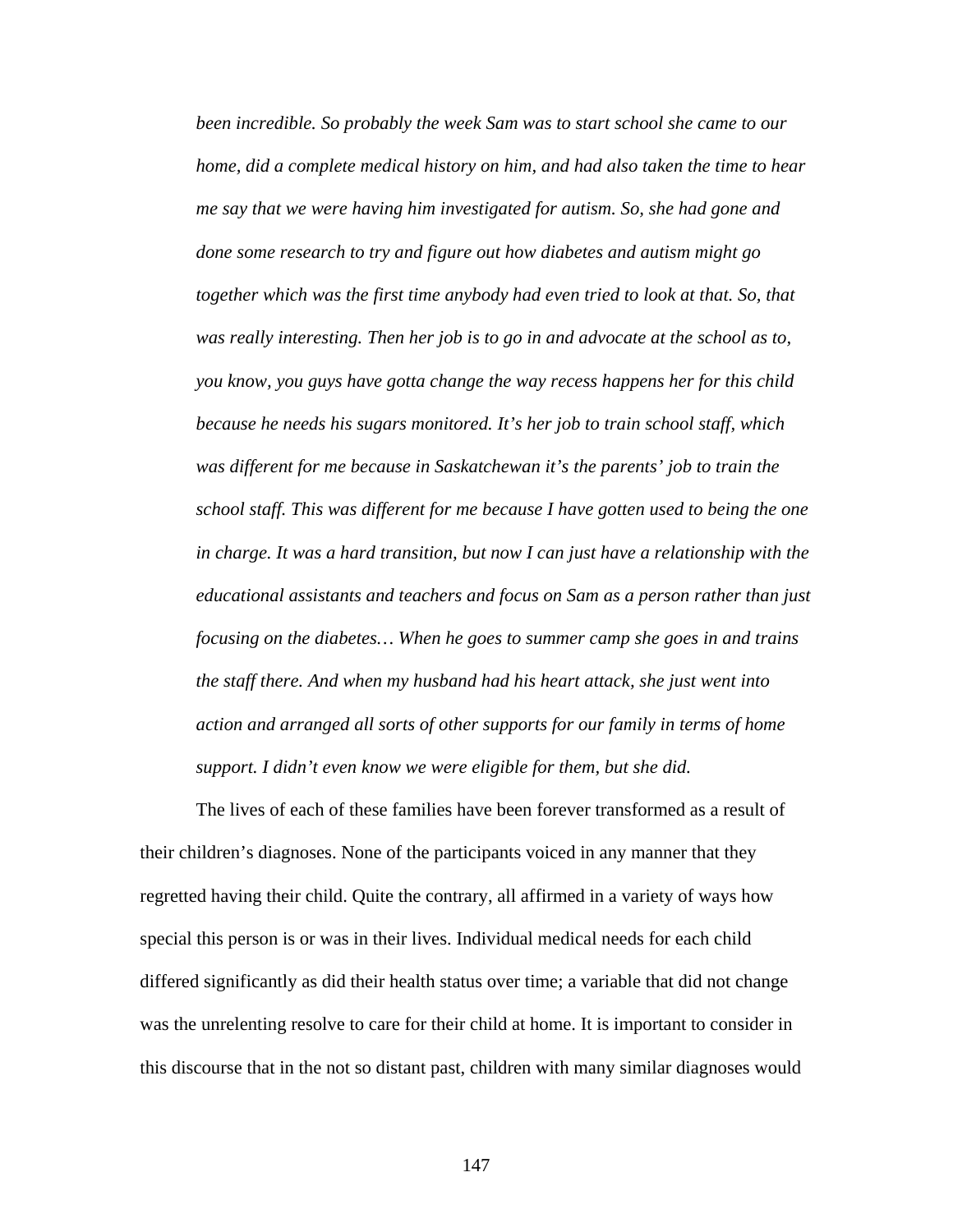have required treatment in hospitals or long–term care institutions and/ or would have died shortly after birth. Major shifts, as a result of health care reform coupled with rapid changes in medical technology, make caring for these children in the home possible and the expected norm. It is this situation that challenges me to reflect further about the limits of parental obligations to children versus that of the state—a query that takes me back full circle to the fundamental premise that served as the impetus for this study, to describe and interpret through voices of parents, the lived experience of caring for a child with a life–limiting and life–threatening diagnosis with existing or non–existent social policies.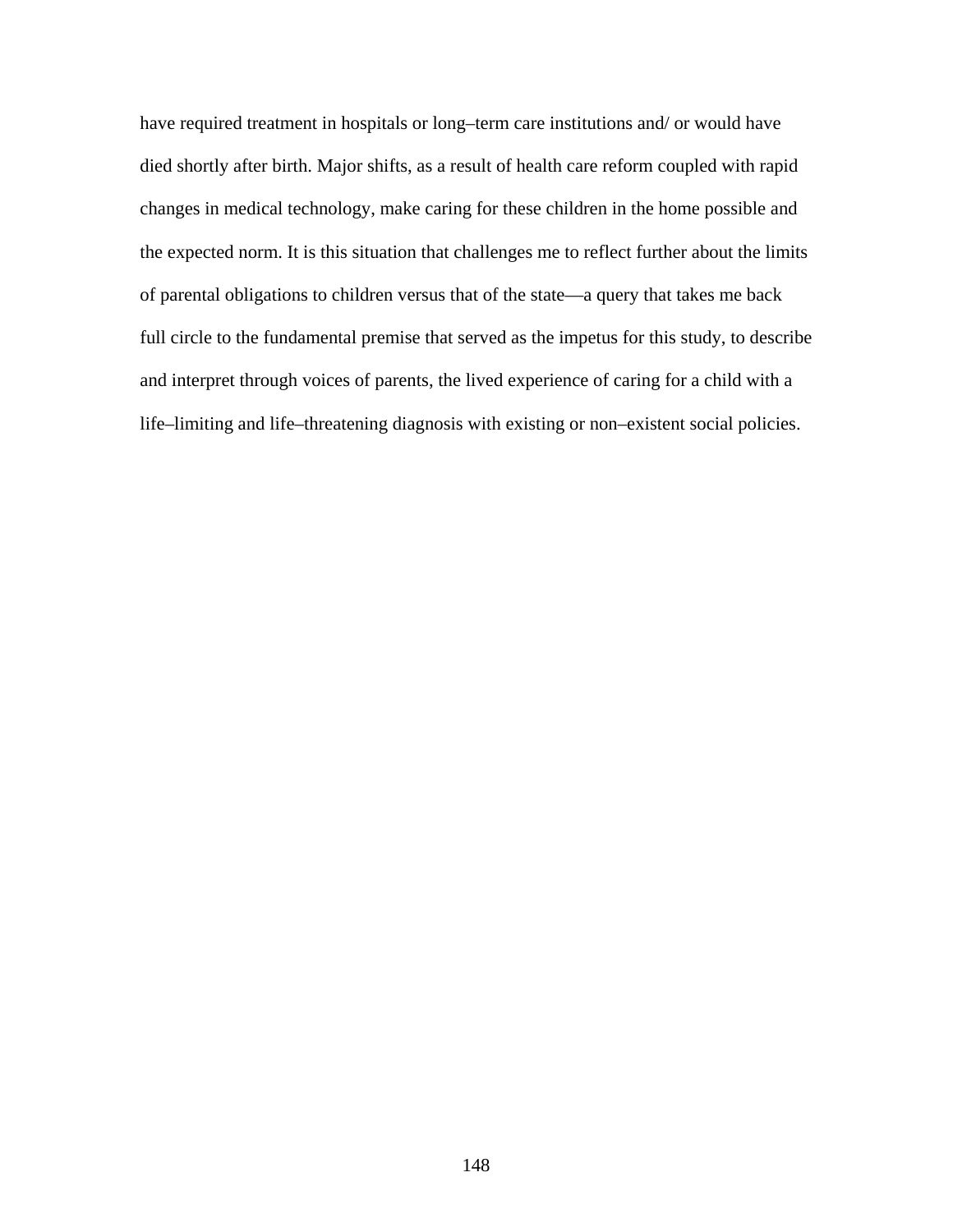### CHAPTER FIVE

### Recommendations and Conclusions

"To every complex question there is a simple answer… and it is wrong" H.L. Menken

# *Discussion*

 Menken's assertion presents a paradox, which I like so many others often accept as a truth. We hear daily through media that the world has grown more specialized, and as a result countless experts have made themselves indispensable to find the complex "fix" for our complex problems. I would argue now that this assertion is flawed and has in fact become a barrier to finding novel solutions. In our quest to decontextualize every problem, always assuming a level of complexity that may or may not exist, we have too often lost sight of the possibility that the answer may in fact be *simple*; for example, some economists predict that the escalating costs of health care, if not put in check, will bankrupt the country. Think tanks, royal commissions, and numerous other study groups have been called together over decades at considerable cost to find "the answer". All the while, the answer to this complex question is *simple* and rests in a model of primary health care.

 Children with life–limiting and life–threatening diagnoses along with their families have a multiplicity of complex medical needs, and I, like so many others working in the field of pain and palliative care, have been caught up and obsessed with finding solutions using positivist methods, which too often result in searches for the proverbial needle in the haystack. Not finding any sustainable or realistic answers using traditional approaches, I turn my sights over to what some in academe would describe as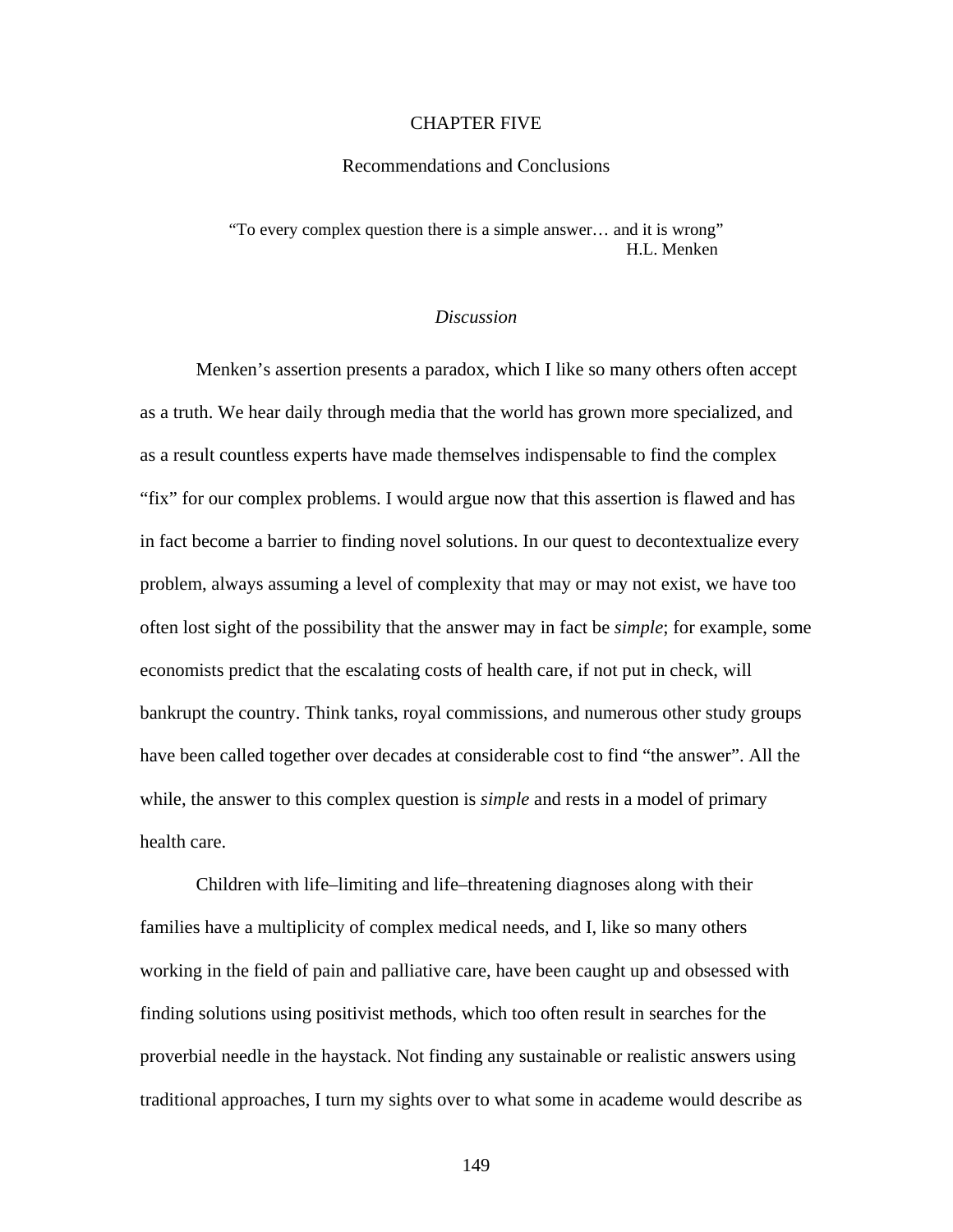a "non–rigorous" or "simplistic" form of inquiry that has frequently been devalued by the traditional power elite in research environments.

 Throughout my research career, I have been mentored, supported, and heavily submersed in traditional, empirical research methods, but, over time, I have come to experience a tension between science and what I have observed in the practice settings. For example, the health care system has developed an array of interdisciplinary teams of "experts" to manage a host of problems, including pain and palliative care, and yet far too many children and their families continue to suffer needlessly. The disconnect between what is known and what is practiced over time was a constant source of tension for me until now. Throughout this research journey, I have come to understand and appreciate that "we", as the experts, have silenced or not listened to the voices of our pediatric patients and their families for a variety of reasons; this insensitivity, coupled with institutions of society functioning as mechanisms of social control, have effectively stripped citizens of power and their right to speak and be noticed. Providing a context through this study for silenced voices to be heard was, as Habermas (1984) contends, an emancipating process liberating both the participants and also the researcher.

 This paradigm shift challenges us in professional disciplines to rethink the professional–client/patient relationship and to learn to adopt more cooperative and facilitative interactions with the citizen client/patient. In so doing, we implement a process that Habermas (1984) suggests shifts the professional role from that of an authoritative advisor to a facilitator of client/patient discourse. The issue of citizens participating in inquiry and policy development may be perceived by some as a threat to their status and authority, but the task before us is both interesting and challenging,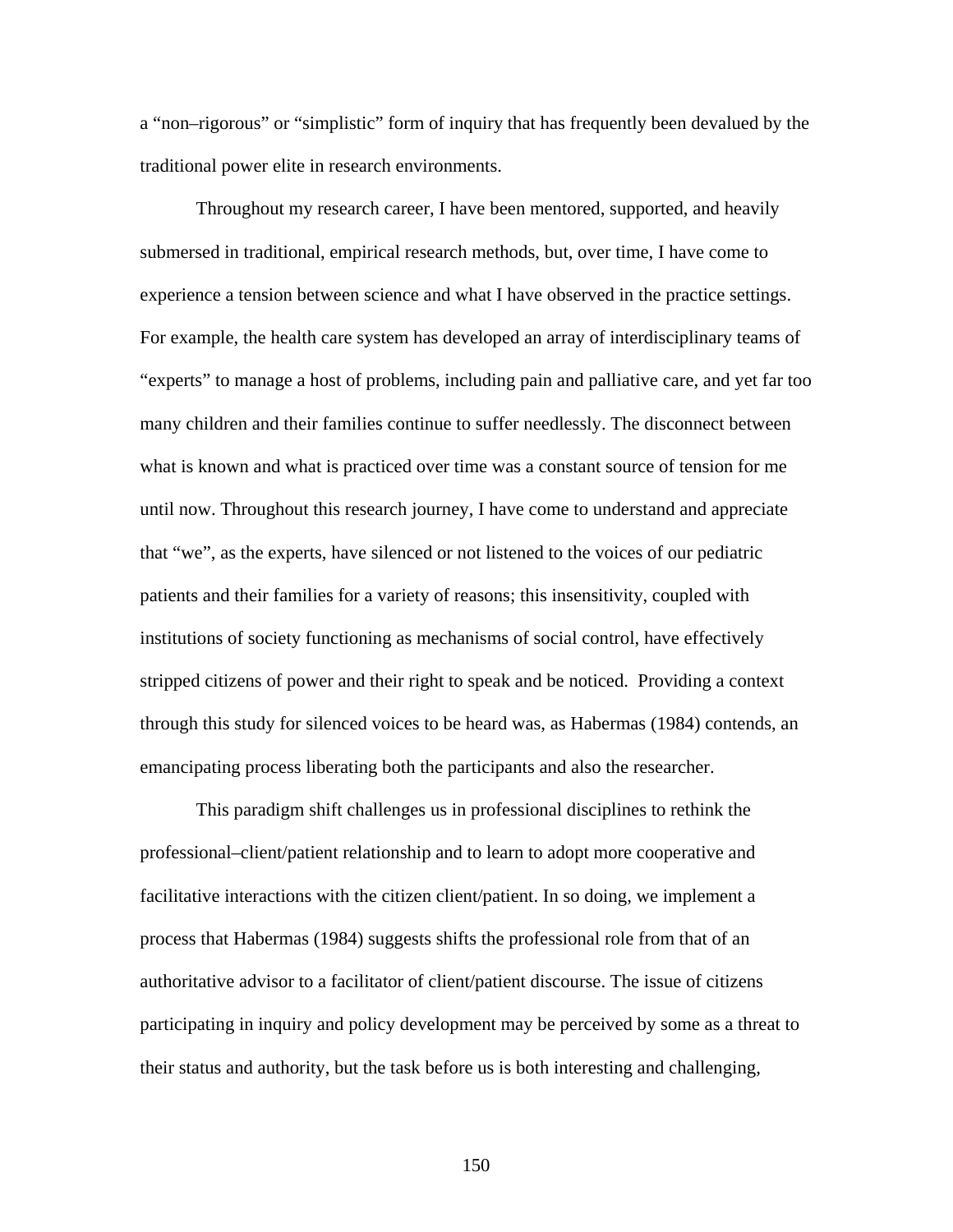especially for those of us who now have come to understand and perceive the limits of the traditional methods of inquiry.

 This study was inspired by many forces, including my personal need to come to terms with what I see as the fall–out from the re–alignment of the welfare state. As we mature and move through life, each of us periodically renews our political imagination, and through this process I have become increasingly committed to the rights and well– being of children, for whom issues of equity, security, and well–being must be addressed if we as Canadians in a civil society are to retain any claim to civility. Children are the least advantaged members of society; all civic institutions have a duty to ensure that our youngest citizens have a fair chance to enjoy health, education, employment, and security. Unfortunately, in Canada this is not the reality for all of our children. There is an ongoing need for a national commitment to a civic framework that underwrites childhood, family, and community with health care, education, and security; so, as O'Neill (2005) advocates, "what is vital in personal and cultural difference is not diminished by hard divisions of life chances constructed by elitism and exclusions" (p. 37).

 This study cannot change the reality for these families who have children diagnosed with life–limiting and life–threatening disorders, a tragedy of life events that is most certainly profound and life–altering. Yet, the results from this study provide a unique optic that can make the worlds that these families live in more inclusive and supportive for them as parents to be *parents,* as opposed to functioning 24/7 as a child's home health care worker, and allow for each of these children to self–actualize and be all that they can be; basic rights that each one of us would defend and that make us human.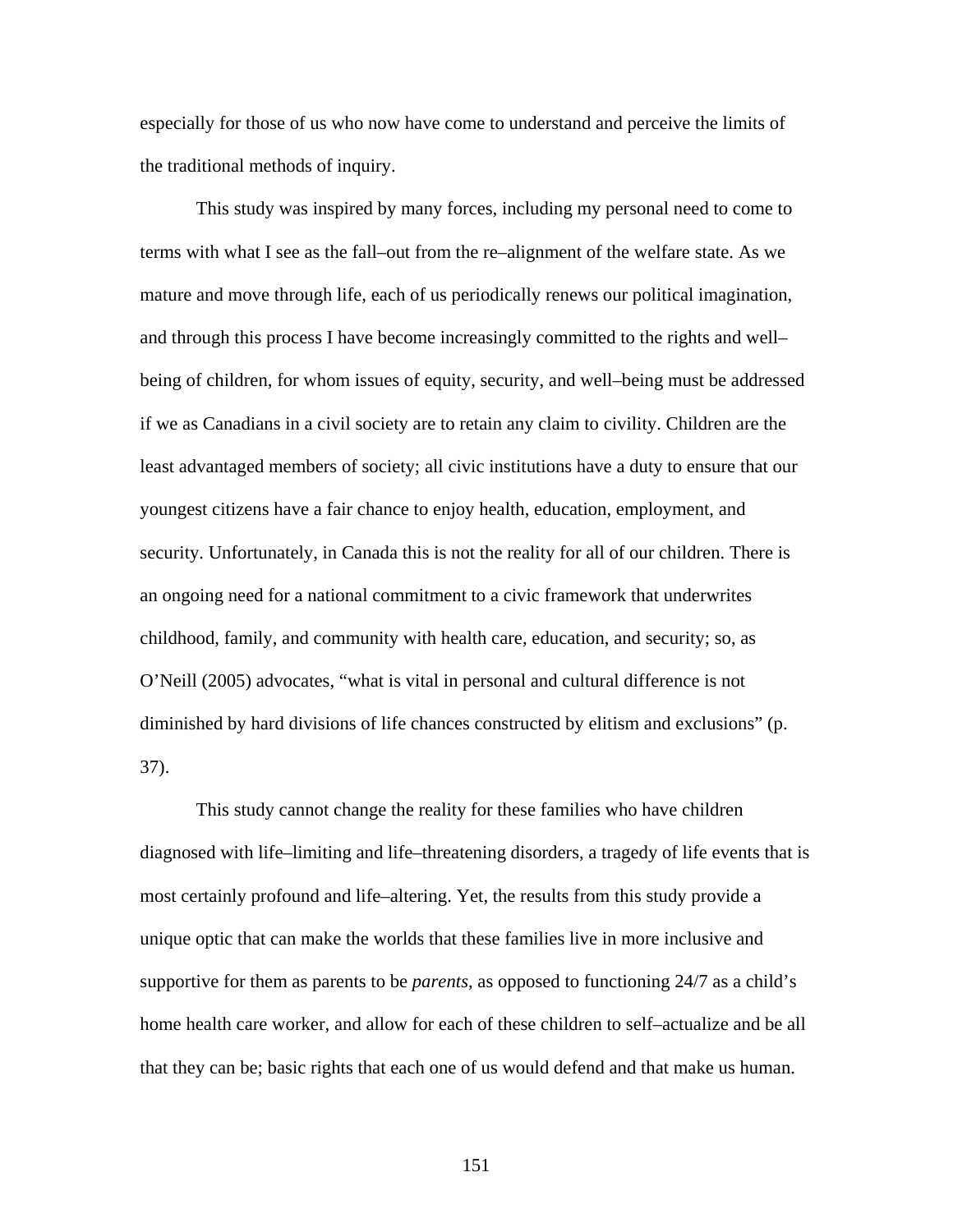The purpose of this critical ethnography was to describe, interpret, and link through the voices of parents the lived experience of caring for a child with a life– limiting or life–threatening diagnosis within the context of existing social policies. The overarching research question framing this study was: What impact do social policies or lack thereof have on parents caring for a child diagnosed with a life-limiting/life– threatening illness? It was my professional opinion that because every individual brings their own unique interpretation to life events, the use of critical ethnography would answer the research question and accomplish the purpose of the study. As a methodology, critical ethnography permitted me to deconstruct power structures and relationships to reveal and redress oppression by giving voice to marginalized groups, which were parents with children diagnosed with life–limiting and life–threatening illness. A total of six families were interviewed. Four themes emerged from the interviews:

- 1. Mother as Caregiver
- 2. Respite and Coping
- 3. Surviving Past
- 4. Getting Everyone on the Same Page.

These themes are summarized in the sections that follow and recommendations are provided for social policies to address the issues inherent in each theme. The recommendations concerning social policy were informed through:

• The six interviews with the families of children with life–threatening and life– limiting illnesses; each interview participant was asked to describe what social policy means to her/him.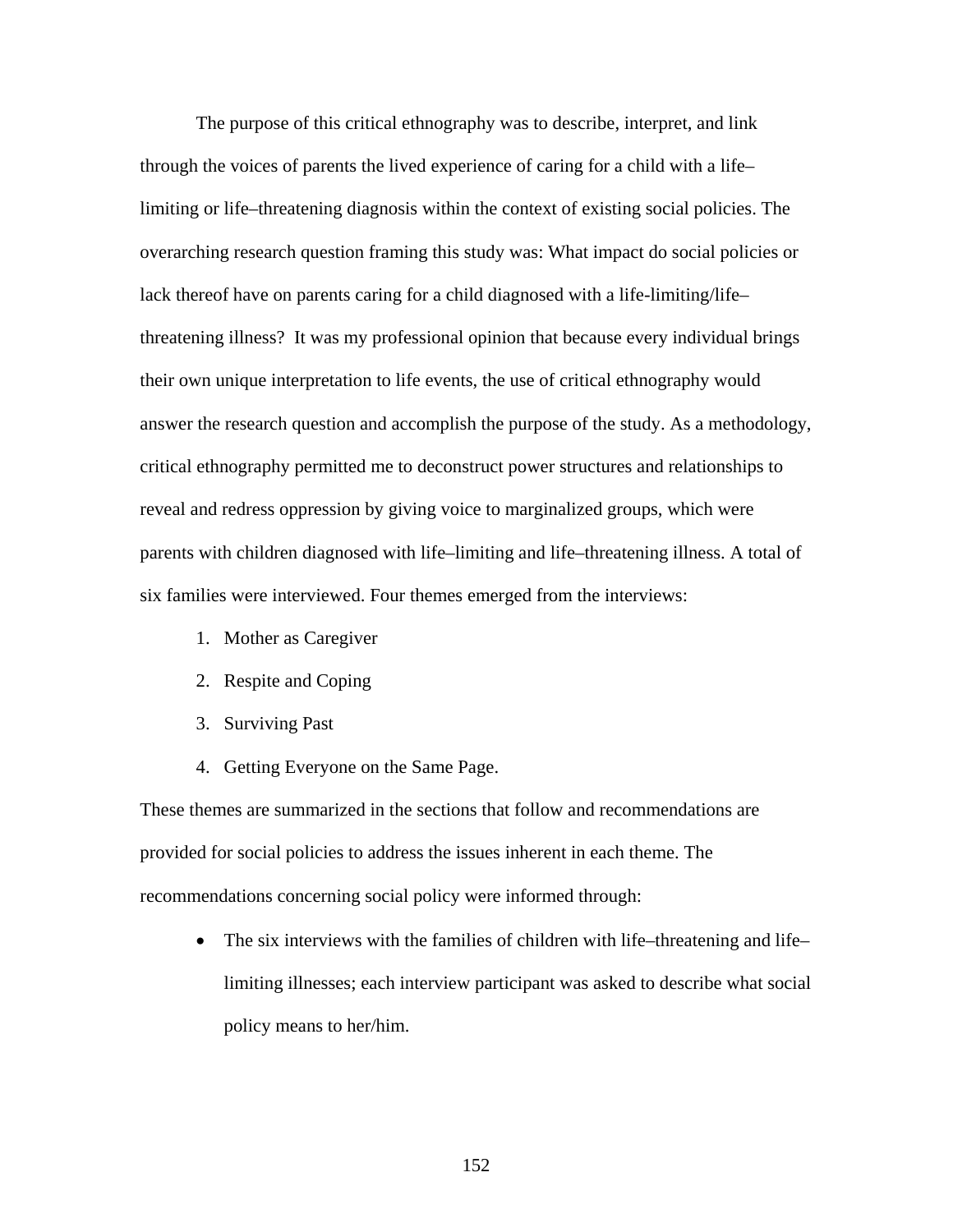- My own extensive experience as a bedside nurse, which brought me into regular contact with children diagnosed with life–threatening and life–limiting illnesses and their families. In addition, my experiences as an academic, which furnished knowledge of the broad philosophical, economic, political, and practical considerations that influence the development of social policy.
- Interviews that I conducted with federal and provincial government officials to gain insight into policy as it relates to children in general and to pediatric palliative care.
- Government documents, including policy documents, research reports, and reports from advisory committees and commissions.
- The academic literature relating to social policy, pediatric palliative care, and health care.

Questions about life and death date back to the origins of humanity and continue to be hotly debated today. It has been my experience that those who appear to have adopted and internalized a strong spiritual faith seem at least on the surface to be content with knowing what resolution death will have in their lives. Thus, the final act of dying, for some in our society, marks the beginning of a new life and journey, and for others death simply represents the end. The truth is that we are all born to die; however, in the  $21<sup>st</sup>$  century this truth is under attack due to rapid changes in technology and science, where the beginning of life can be successfully and artificially manipulated, and death can be and is often delayed. Through the lens of mass media, we observe that politics, science, law, and the circle of life have collided and further complicated the transition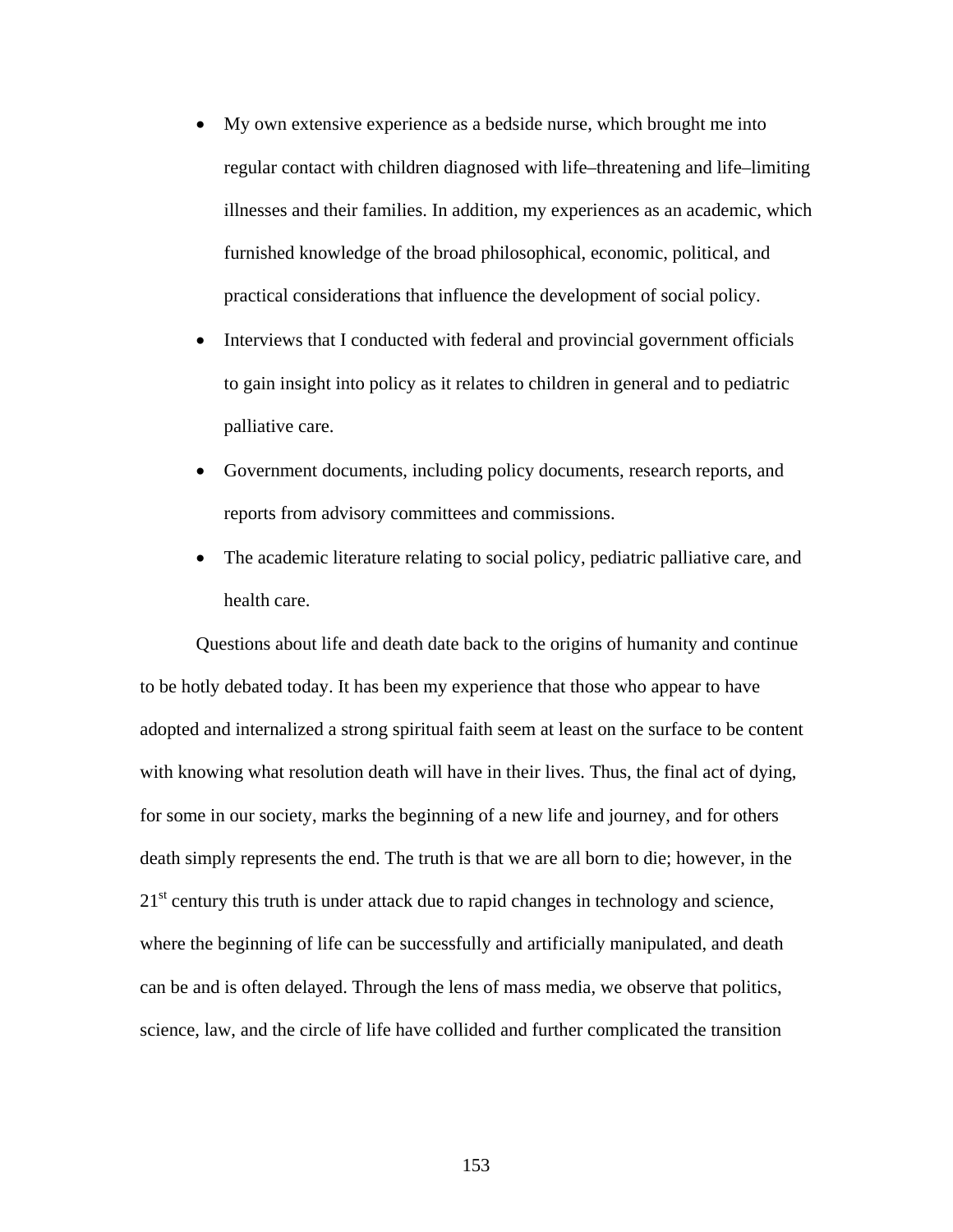from life to death, a state of affairs that becomes even more difficult when a child is involved.

Within our death–denying society the topic of dying children is simply avoided at all costs. The deafening silence this topic evokes does not change the reality that many parents continue to live with children who have life–limiting and life–threatening diagnoses nor does the silence negate the state and other institutions from their responsibilities to provide support services, so these children and their families can live out their lives to their fullest potential.

# *Recommendations*

 The recommendations proposed in this study are supported with the basic tenets advocated by the critical social theorist Jurgen Habermas (1984), who also provided the critical perspective for viewing the lives of parents with children diagnosed with life– limiting and life–threatening diagnoses within their lived sociopolitical contexts. By providing an opportunity for the voices of these parents to be heard, I as the researcher applied the process central to Habermas's theory of communicative action. Thus, communicative action became the process of discourse through which understanding was achieved; a discourse undistorted and unconstrained by institutions or agents of power. Like Habermas, I too advocate for the principles of justice and reason, and I believe that if the security of our youngest citizens continues to decline and that if inequality and disparity continue to undermine individuals' and families' collective potential, then human capital will depreciate, and so will our economy and civil society. The necessary reinvestments to turn this tide will be substantial; in other words, these proposed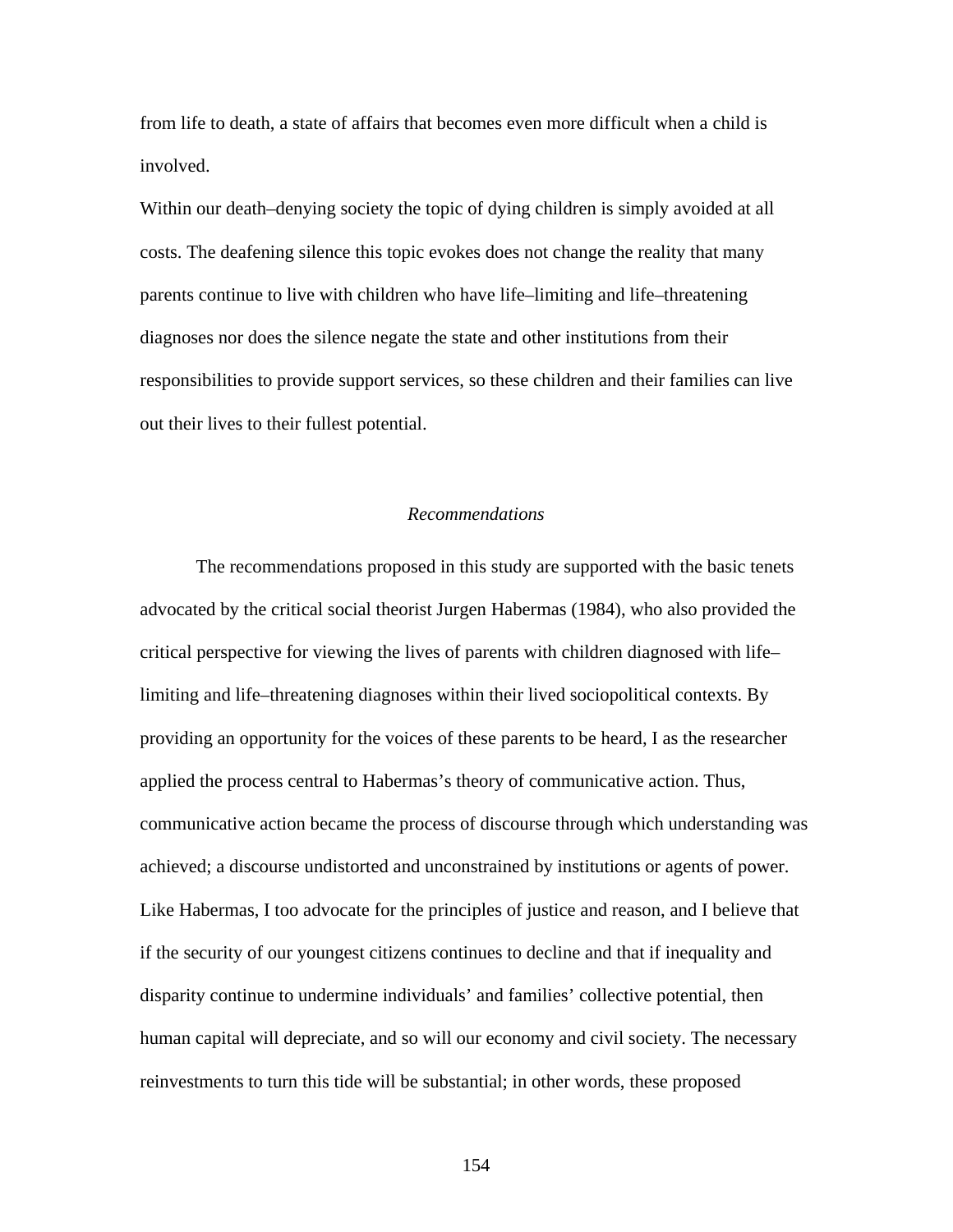recommendations focus on correctly addressing the issues at their onset, when solutions are less expensive and more effective, instead of trying to "fix" things later when problems have become entrenched; this is the core belief of primary health care models.

#### *Mother as Caregiver*

For each of the mothers in this study, when their child was diagnosed with a life– threatening or life–limiting illness, there was only one option—to assume the role of caregiver. This role was assumed willingly and lovingly, and it had profound effects on every dimension of family life as the roles and responsibilities changed. The mothers gave up paid employment to care for their ill children, and none of them expressed regrets about assuming the role, it was seen as the right thing to do.

 Assuming the role of caregiver had a profound effect on these mothers. Several said that they initially did not have the knowledge, skills, and judgment to assume the role of caregiver and found the role change immensely difficult at first. This change was made even more difficult because there were limited or unavailable services for the child and family and also because of the financial precariousness of the family's new situation. The literature is replete with documentation demonstrating that the long–term care of a child at home with a life–limiting or life–threatening illness rests on a vast network of informal caregivers, primarily mothers who are unpaid for services (Baine & Rosenbaum, 1995; Baldwin & Carlisle, 1994; Brannan, 2001; Buebond–Langner, 1996; Davis, 1996; Enskar et al., 1997; King, King, & Rosenbaum, 1996; Kirschbaum & Knafl, 1996; Steele, 2002; Votroubek & Townsend, 1997; Vickers, 2006). Angie best summed up her rational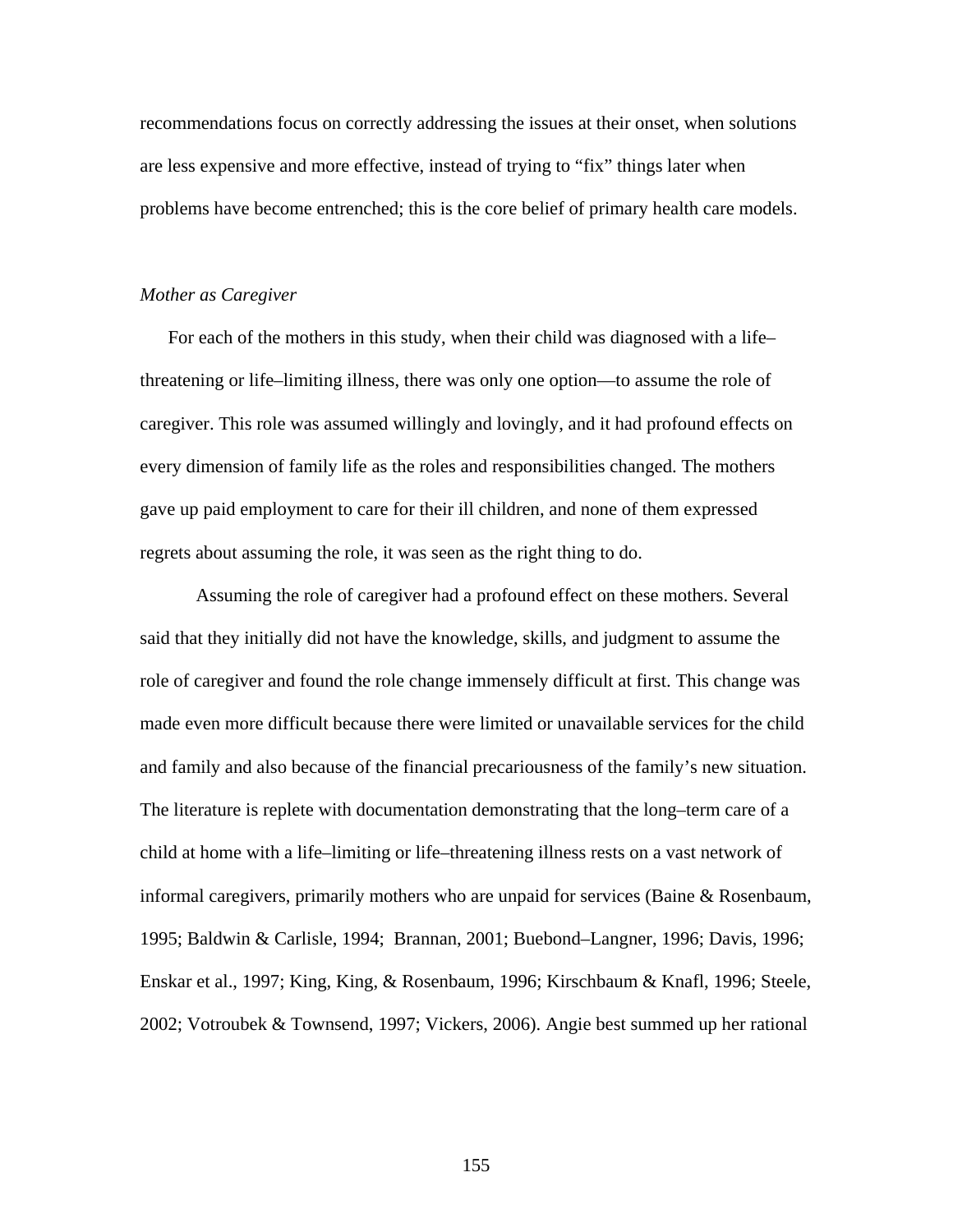to care for Steve, "*I mean who else could look after my child and his needs better than me. It was what I had to do: he is my very special little angel.*"

 Numerous rationales are cited throughout the literature discussing this reality. The most frequently cited reason is that women continue to be perceived in society as the maternal nurturer, best suited to the caregiver role, which is an assumption that also could be considered within a framework that deems the human–to–human aspects of care as a process of decision–making best suited for women.

 Some mothers described feeling overwhelmed by personal and financial stressors and disengaging as a result; they felt disentitled to the social goods and services that are their rights as a citizen. They also described gradually moving from this position to the position of *advocate* for their child—becoming a "bitch" in more than one mother's words. Becoming an advocate occurred over time and as the result of months and years of fruitless negotiations with the health care system over services, rights, and information. This constant and relentless search for services and information was deemed by all study participants to be extremely time–consuming and emotionally and financially draining. The role change to advocate was often precipitated by a significant change in their child's health status.

Recommendations for addressing issues related to "Mother as Caregiver" include:

1. Assign an advocate to each family immediately upon a child's diagnosis with a life– threatening or life–limiting illness. Responsibility: Provincial government and health regions.

The advocate's role would be shaped by the needs of each particular family. In general, the advocate would help the family negotiate the system and would link the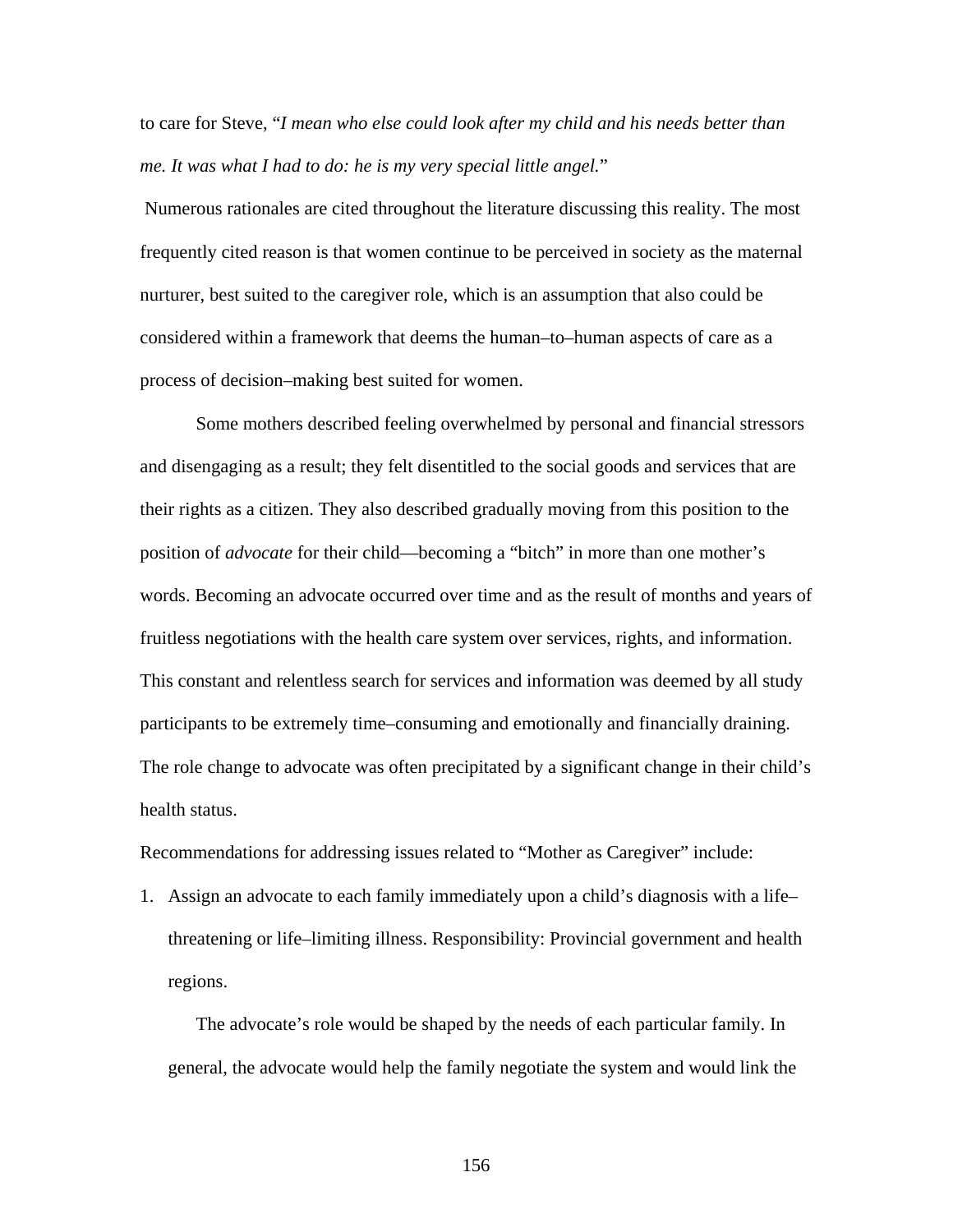family up to services. When appropriate, the advocate would work within the educational and social services systems as well as the health care system because families' special needs often extend to all these systems. The family advocates would be outreach workers, rather than office workers, and would coordinate services for families by visiting families in their homes and meeting with various services providers. The family advocates might be nurses, but they might also be social workers or administrators who know the system, have tenacity, and good interpersonal skills as well as a deep understanding of the issues faced by families whose children have life–threatening and life–limiting illnesses.

 The role of family advocate would be similar to a case manager in the social service or health care system, however the family advocate would work within several community systems, not just one, and their involvement with a particular family would continue for the life of the child. A particular family's needs for assistance from their advocate would fluctuate and change over the course of the child's illness as the child's health changes and the family's needs evolve.

2. Provide financial support to mothers of children with life–threatening and life– limiting illness. Responsibility: Federal and/or provincial government

Every mother in this study gave up paid employment to care for her child, and the family's financial situation became precarious as a result. Financial difficulties were compounded by the extra expenses associated with the child's illness such as transportation and child care for the family's other children when the mother was in hospital with the ill child.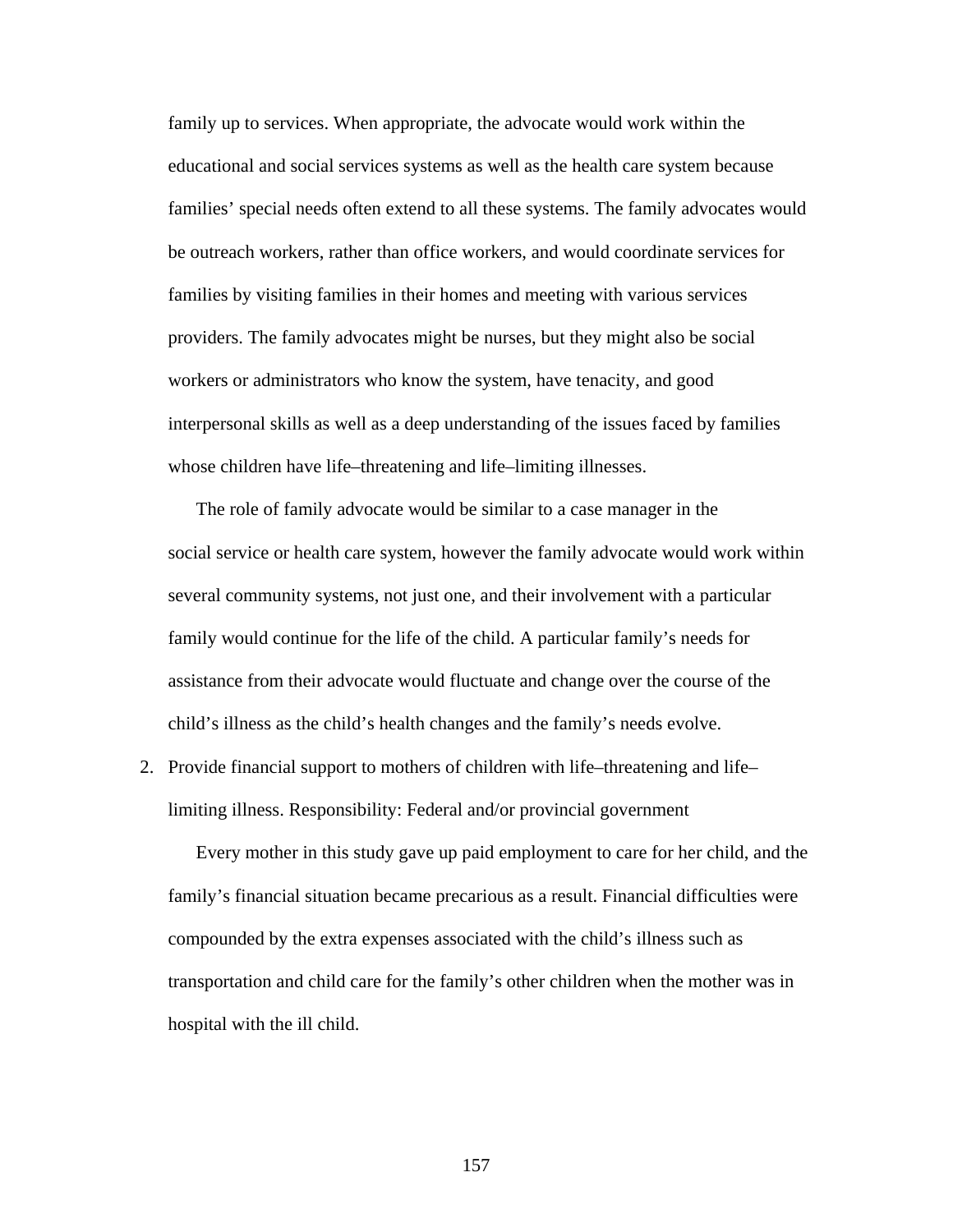At the current time neither Unemployment Insurance (EI) nor the tax system are appropriate vehicles for providing financial support to mothers, since most are ineligible for EI and have little or no taxable income. A direct grant has the potential to be the simplest and most practical alternative to minimize some of the financial burden. The amount of this grant could be calculated by looking at the foster care system and asking, "what would it cost the government to support this child in foster care?" Foster care placements are sometimes the only option to parents who currently are unable to manage the care themselves at home. The value of the grant to the mother could be the equivalent to the cost of a foster care placement. In my professional opinion, it is a deeply flawed system that will pay for foster care placements, but not provide equivalent support to families so that children with life– threatening and life–limiting illnesses can be cared for and loved by their families in the their homes.

3. Provide skills development and training to mothers to support them in their role as caregiver. Responsibility: Health Regions

Most of the mothers in this study said that initially they did not have the knowledge, skills, and judgment to assume the role of caregiver. They lacked skills relating to procedures such as administering medications and dealing with monitors, tubes, and other medical equipment. They did not know which situations could be dealt with at home, which required a routine visit to the doctor, and which necessitated a rush to the ER.

Training and education would better equip mothers for their role as caregiver, give them more confidence, and reduce some of their stress. Training and education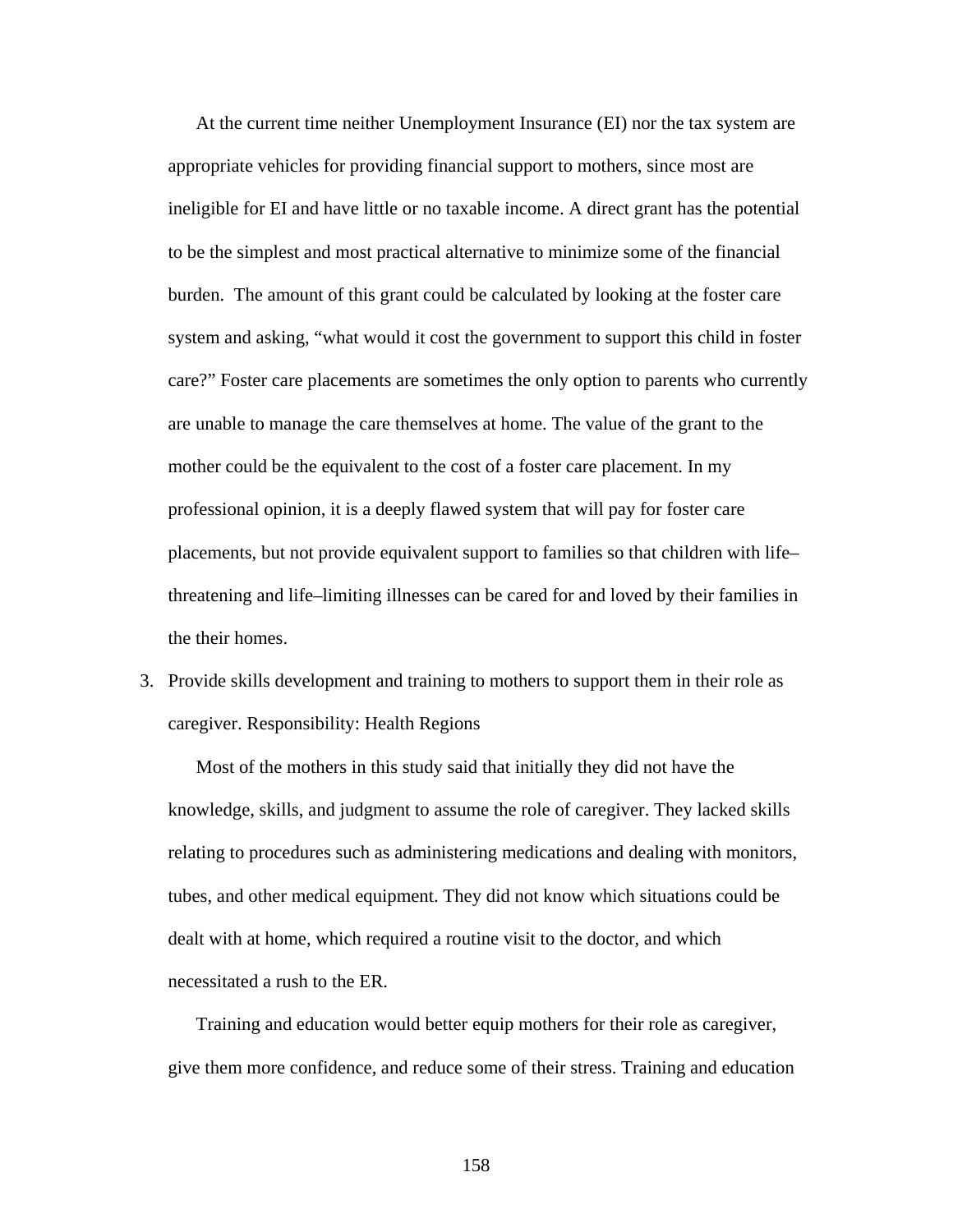should be provided on a one–to–one need–to–know basis, in which the mother works with an appropriate medical professional when she needs the training or information. The family advocate could link mothers up with appropriate medical professionals, and the professionals' job descriptions could recognize that a certain amount of time will be spent in an instructional role with mothers and other family members. Formal classes would not be appropriate for these families, as every family's needs and situational factors are different.

# *Respite and Coping*

 Advances in medical care have created the opportunity for increasing numbers of children with complex health needs to be cared for at home and have increased the life expectancy of these children. Unfortunately, social supports and services for these families have not kept pace with medical advances. Respite care is particularly problematic and was identified in the literature as an unmet need over 20 years ago, and it continues to be problematic (CACC, 1995; Kirk, 1998; Knoll & Bedford, 1989). The term *respite* is complex and is understood to be the relief from, reduction of, prevention of, or maintenance of homeostasis; it is synonymous with "break", "breather", "lull", "relief", "let–up", and "reprieve" to mention just a few. The experience of stress, like respite, is internally and uniquely felt by each caregiver. There is certainly no exactness to the measure of stress, and it remains unrealistic to assume that respite will obliterate all the stress, but it will alleviate some aspects of it. Respite is achieved through one or several interventions and only some of them are formal respite services.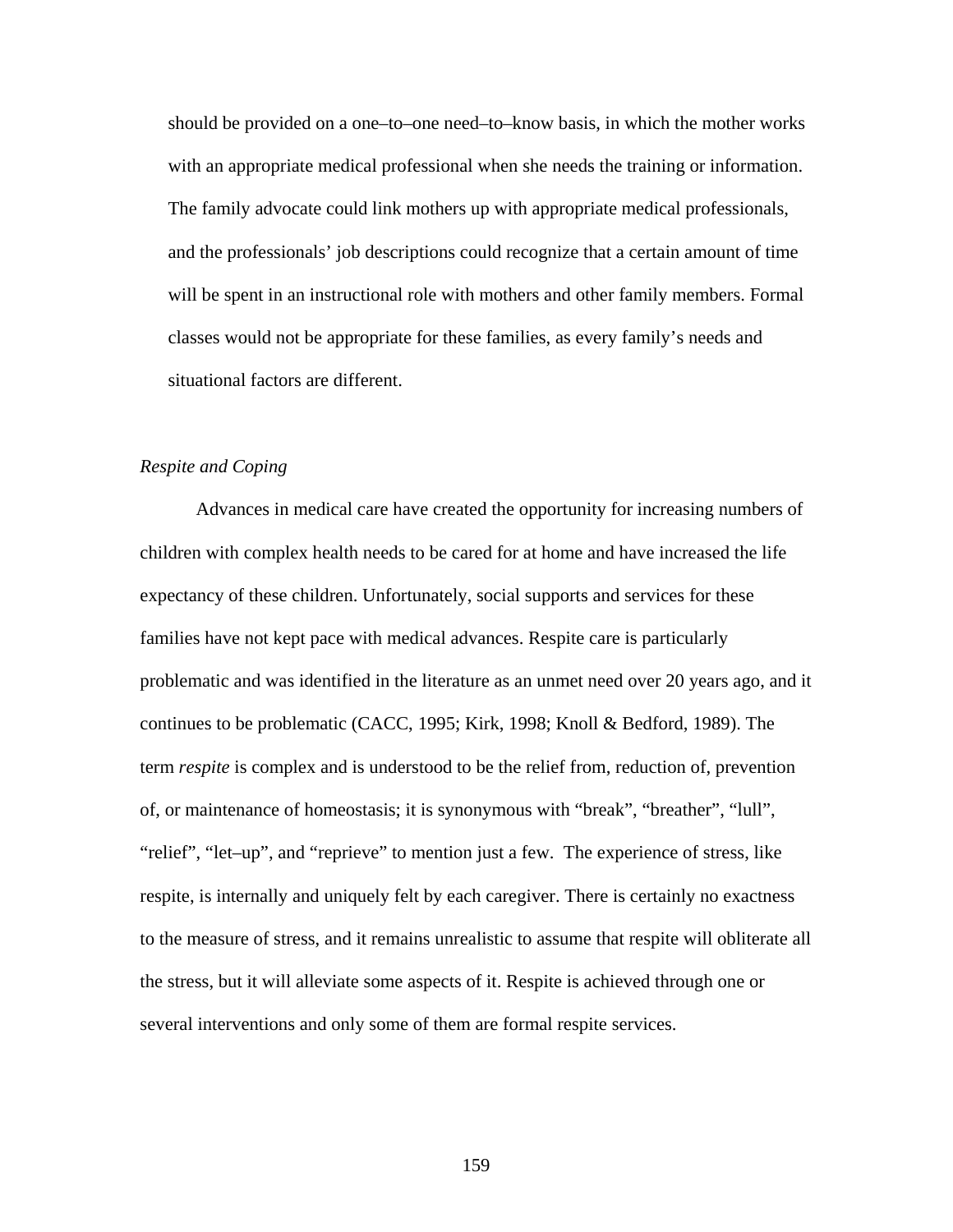Each participant in the study spoke about the need for respite to "recharge their batteries," so they could be better parents. Tess commented that, "*It's not that I want somebody else to do everything, I just need an opportunity once in a while to be alone, to think, to plan just to sleep, so I can be a better mom for all my kids.*" All participants described acute crisis situations where no respite or support was available, and families were left to cope on their own. Respite and support are important at particular points in the trajectory of the child's illness; for example, at the time of initial diagnosis, discharge from hospital, and periodic exacerbations. Several study participants also gave examples of gross insensitivity on the part of health care professionals, who failed to respond to the mother's plea for respite or help and offered instead platitudes or judgmental comments.

 Relief from stress and burden is a normal expectation for every human engaged in any type of work both inside and outside the home. All participants in this study accepted the job and the myriad of responsibilities associated with the care of their child in the home, which required them to be available 24 hours a day and seven days a week, a commitment to care that in the hospital would be covered by two shifts per day and 14 over one week.

 Variability in coping among people is great, and it is not possible to catalogue all the possible responses (Folkman & Lazarus, 1985). From the collected narratives, each parent met the situation with his/her own particular coping history, meanings, and resources. In each of the narratives, there are significant reflections recounting how policies or a lack thereof affected the parent's ability to cope with the demands of daily caring for a child who has a life–limiting or life–threatening diagnosis.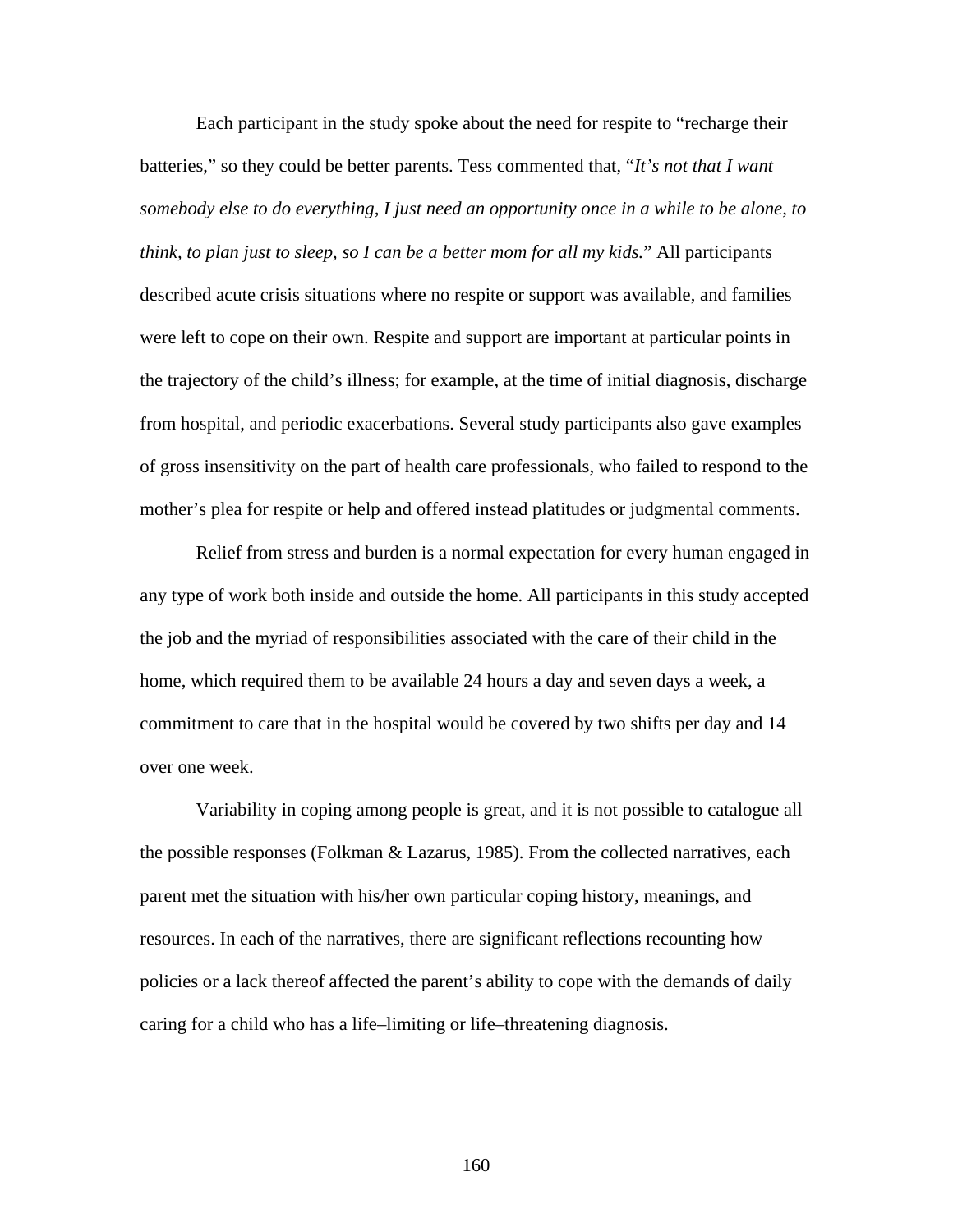Respite issues, and the inherent dilemmas associated with this service, continue in spite of increased government attention (Arskey et al., 2004a; CACC, 2002; CYHN, 2002; Decima, 2002; Government of Canada, 2002; Health Canada, 2003; HRDC, 2003; Keefe, Carriere, & Legare, 2004). Contained within each narrative is an account of how each of the participants and their family struggled with limited or non–existent respite services. One participant summed up by saying, "*I've decided life is like a wave, you've just gotta learn how to stay on top of it and ride it. Don't depend on anyone or anything to help you balance on that board. You are on your own.*"

Recommendations for addressing issues relating to "Respite and Coping" include:

1. Increase the number and type of respite opportunities, particularly in rural Saskatchewan. Responsibility: Provincial government and health regions

 In general there is a lack of respite opportunities for families of children with life–threatening and life–limiting illness. This is particularly the case in rural Saskatchewan and in farming communities where families may live an hour or more from the nearest town.

 There is an urgent need to extend the existing respite system with measures such as increasing the number of beds in hospitals and nursing homes and providing more hours of in–home respite. There is also a need to develop new and innovative models for providing respite; for example, it may be appropriate to train and fund a community member or extended family member, so they can provide in–home respite care for several hours per week to give the mother a break.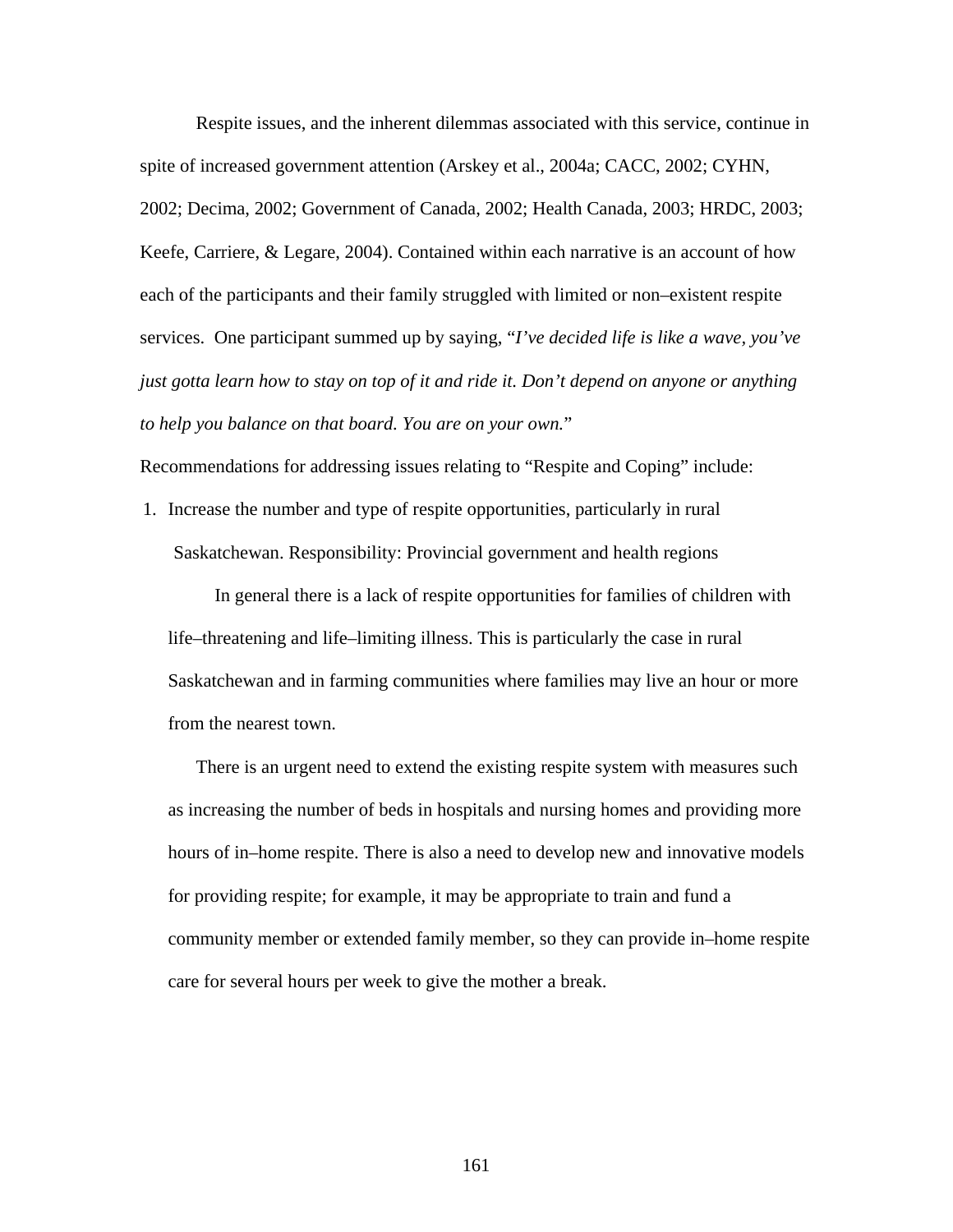2. Educate nurses, home care workers, and other similar professionals regarding the experiences and needs of caregivers (who are most often the mothers). Responsibility include: Educational Institutions and regional health authorities

Participants in this study described some examples of major insensitivity on the part of health care workers. One mother said that home care workers were judgmental because she and her husband did yard work during their respite break rather than going on a date. Another said that a visiting nurse urged her to do something for herself every day, like going for a walk, rather than offering the desperately needed help.

 All health care professionals, but particularly nurses and home care workers, would benefit from additional pre–service and in–service education relating to the experience of caregiving. Caregivers are in the best position to identify their own needs, and every caregiver's situation and circumstances are different. Health care professionals must learn to recognize mothers' spoken or unspoken pleas for help. As well, they must be cognizant of the individualistic nature of a mother's needs. For some mothers, going for a walk is indeed a relief, but for other mothers getting their housework or shopping done, or sleeping, or visiting with a friend is a relief.

### *Surviving Past Expectancy*

Death rates in childhood are declining; this means the long-term survival of a new cohort of children diagnosed with life–limiting and life–threatening conditions who in a previous era would have died much earlier. Many in this group are prone to repeated exacerbations and remissions, which makes prognostication extremely challenging. It is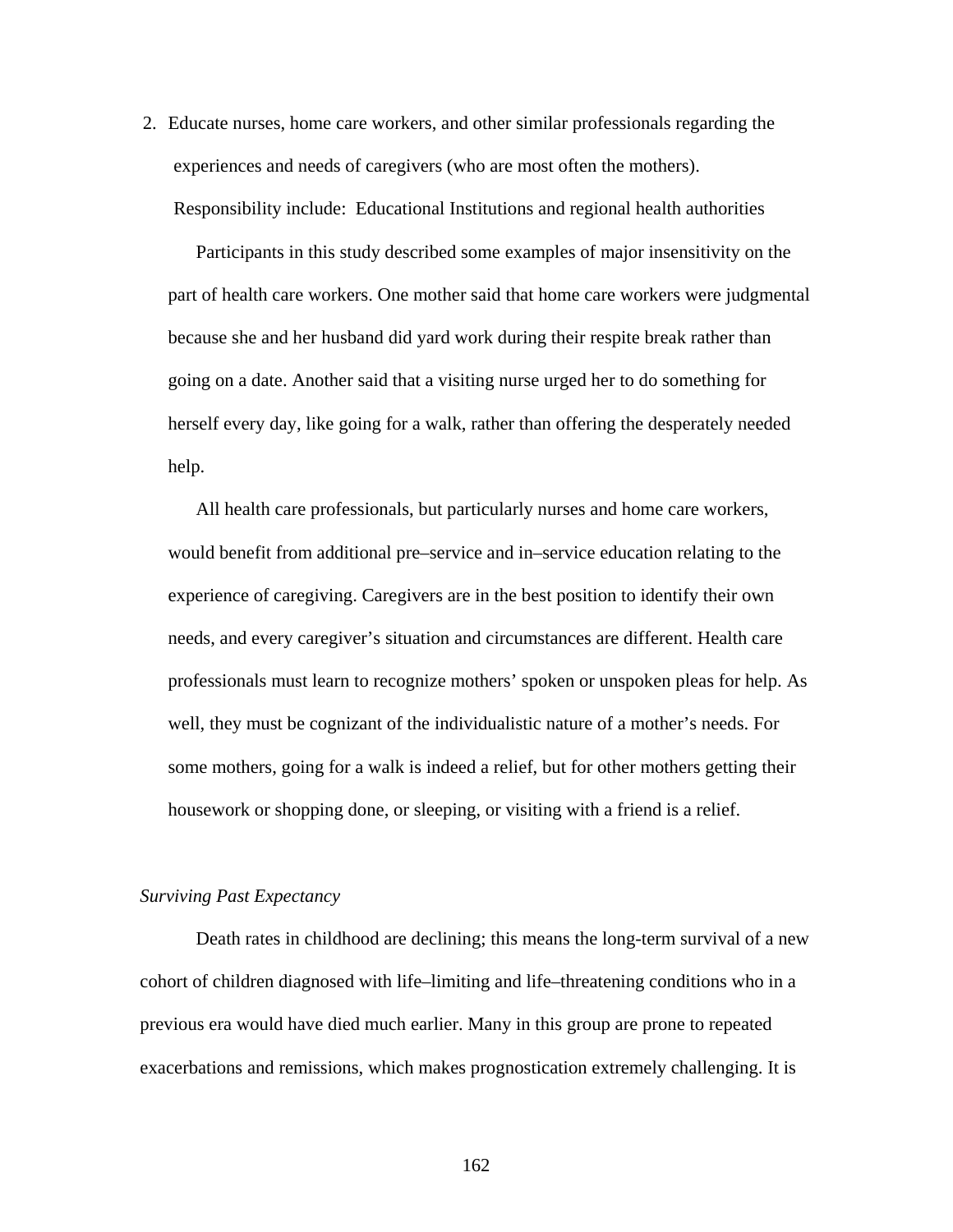also a challenge to determine their illness trajectories, including when a child may be in the end–stages of life. Parents paint a picture of being in a state of existential limbo that results from a distortion in their role as parents, where normal parenthood involves concentrating on and investing in the present as a way of preparing for the future (Hayout & Krulik, 1999; Sources, 1996). Parents in this study were immersed and absorbed in the present and do not often speaking about a future that includes their child. At the time of this study, five parents had children living past their projected expectancy. Nancy refers to this situation as, "*maneuvering into as yet uncharted waters. It's a place that you want to get to, but then there is the big question about what's next.*"

This situation brings new challenges and new issues:

- Children with life–threatening and life–limiting illnesses may be subject to invasive, painful, and complex medical procedures over the years to prolong their life, but which do little to improve the quality of their life. This creates the potential for conflict between parents who want quality of life and freedom from pain for their children and medical practitioners who are focused on prolonging life at any cost.
- Pediatric health care professionals are often ill–equipped to deal with "normal" growth and development issues as these children progress from childhood to adolescence to adulthood. One notable example is the development of sexuality in this group of young people. This is a growing issue as the number of young people with life–threatening and life–limiting illnesses who survive into their teens and twenties continues to increase.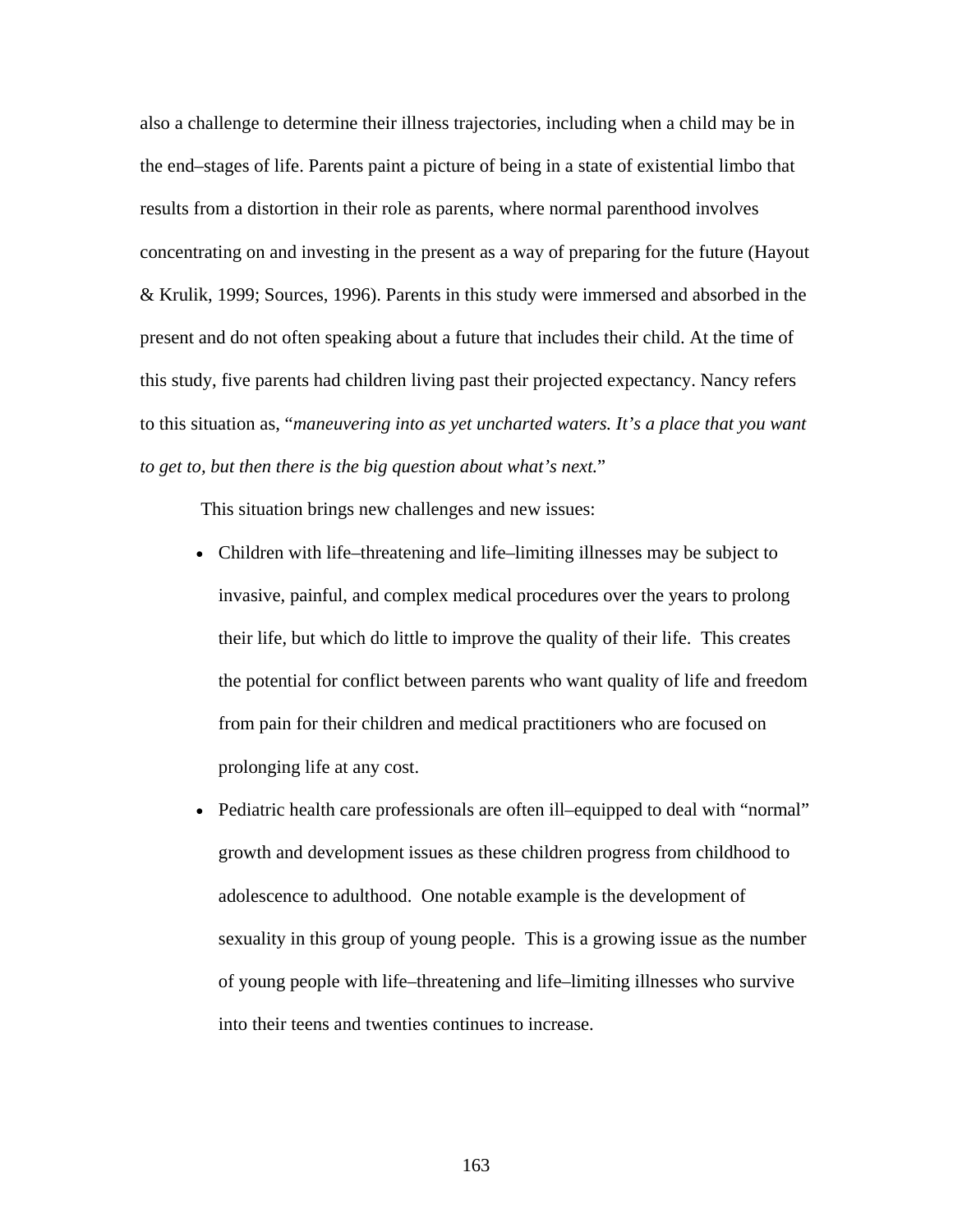Recommendations for addressing issues relating to *Surviving Past Expectancy* include:

1. Focus on quality of life and freedom from pain for children with life–threatening and life–limiting illnesses**.** Responsibility: Health regions

Traditional palliative care for adults recognizes that death is near and emphasizes quality of life and freedom from pain. Palliative care for children is different in that children are sometimes receiving both curative and palliative care at the same time with the intention of both prolonging life and enhancing quality of life. With children there needs to be a balance between extending life and quality of life. There needs to be a recognition that ongoing, painful, invasive procedures that prolong life but do nothing to enhance quality of life or reverse the course of progressively debilitating conditions may not be in the child's best interests.

2. Provide support to teens and young adults with life–threatening and life–limiting illnesses, so they can experience normal developmental milestones in a routine manner. Responsibility: College of Medicine, College of Nursing, and health regions

Some individuals with life–threatening and life–limiting illnesses who survive into their teens and twenties will experience all the normal developmental milestones: the development of sexuality, an interest in going on dates, a desire to be part of the gang, the need to develop an adult identity, an interest in career planning, and a desire to experiment with risky behavior. These normal developmental milestones are made more complex by the vulnerabilities created by the young person's illness. For example, these young people may be targets for sexual predators, they may lack mobility to go on a date independently, and engaging in risky behavior, such as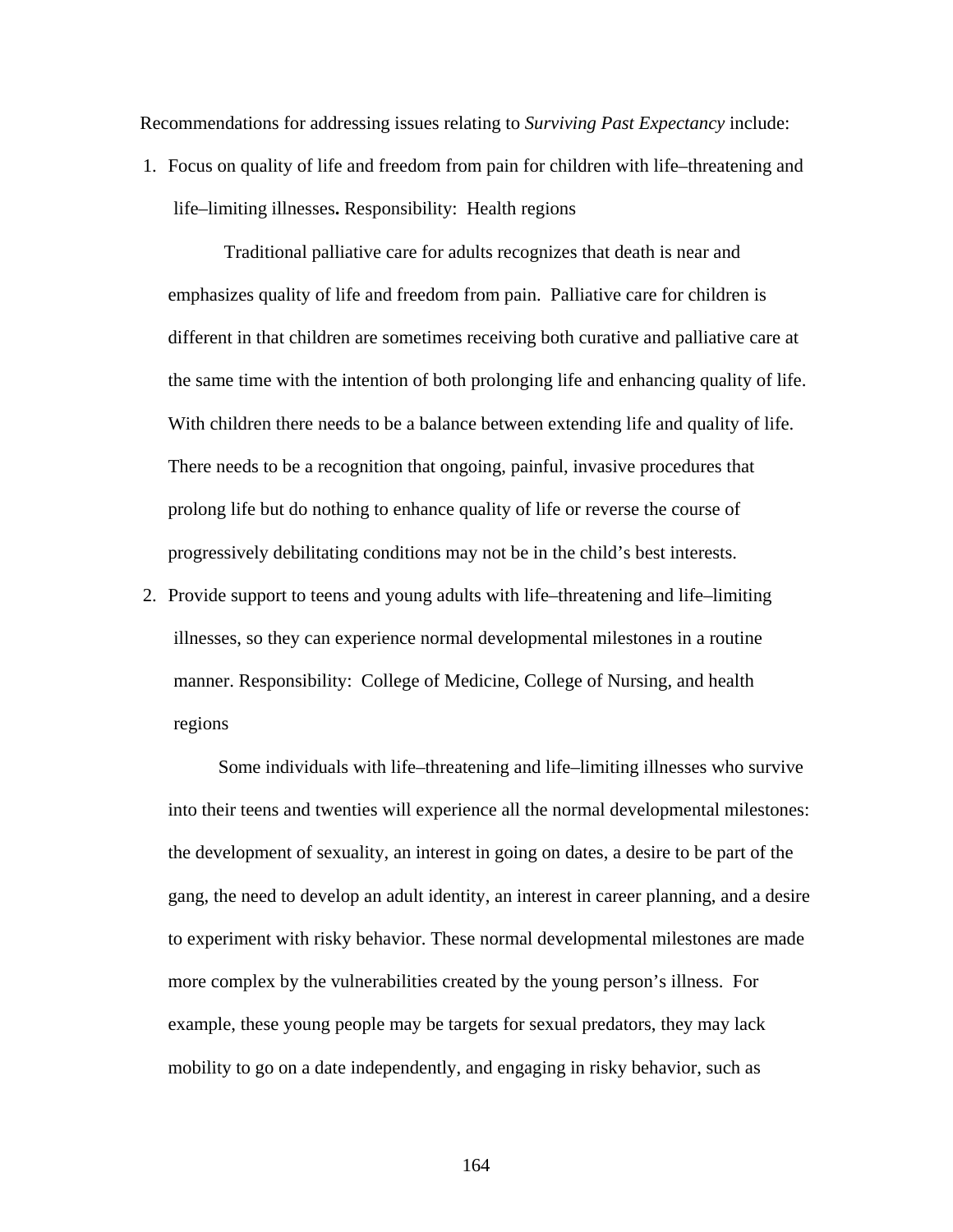getting drunk, may seriously jeopardize their health. Two types of support are needed to enable teens and young adults with life–threatening and life–limiting illnesses to experience normal developmental milestones in a routine manner:

- An understanding and acceptance by health professionals of the normalcy of these developmental milestones and of the manner in which life– threatening and life–limiting illnesses and developmental milestones interact and influence each other. This understanding and acceptance by health care professionals can be developed through both pre–service and in–service education, essential programs to enable teens and young adults with life–threatening and life–limiting illnesses to experience normal developmental milestones in a routine manner.
- 3. Seamless transition of care between pediatric and adult services. Responsibility: Federal and Provincial Departments of Health

The transition from pediatric to adult health services is a complex issue that requires close cooperation between these two service sectors and the volunteer quarter. Due to their ongoing and fluctuating medical needs, achieving a reasonable degree of independence is challenging for this cohort, especially since they reach the level of the greatest dependence both physically and emotionally in early adulthood, when the stark reality of a life–limiting diagnosis is realized. Facilitation of the transition to adult services has been identified as a major challenge, and is a challenge that continues to grow each year as more as more teenagers survive into early adulthood.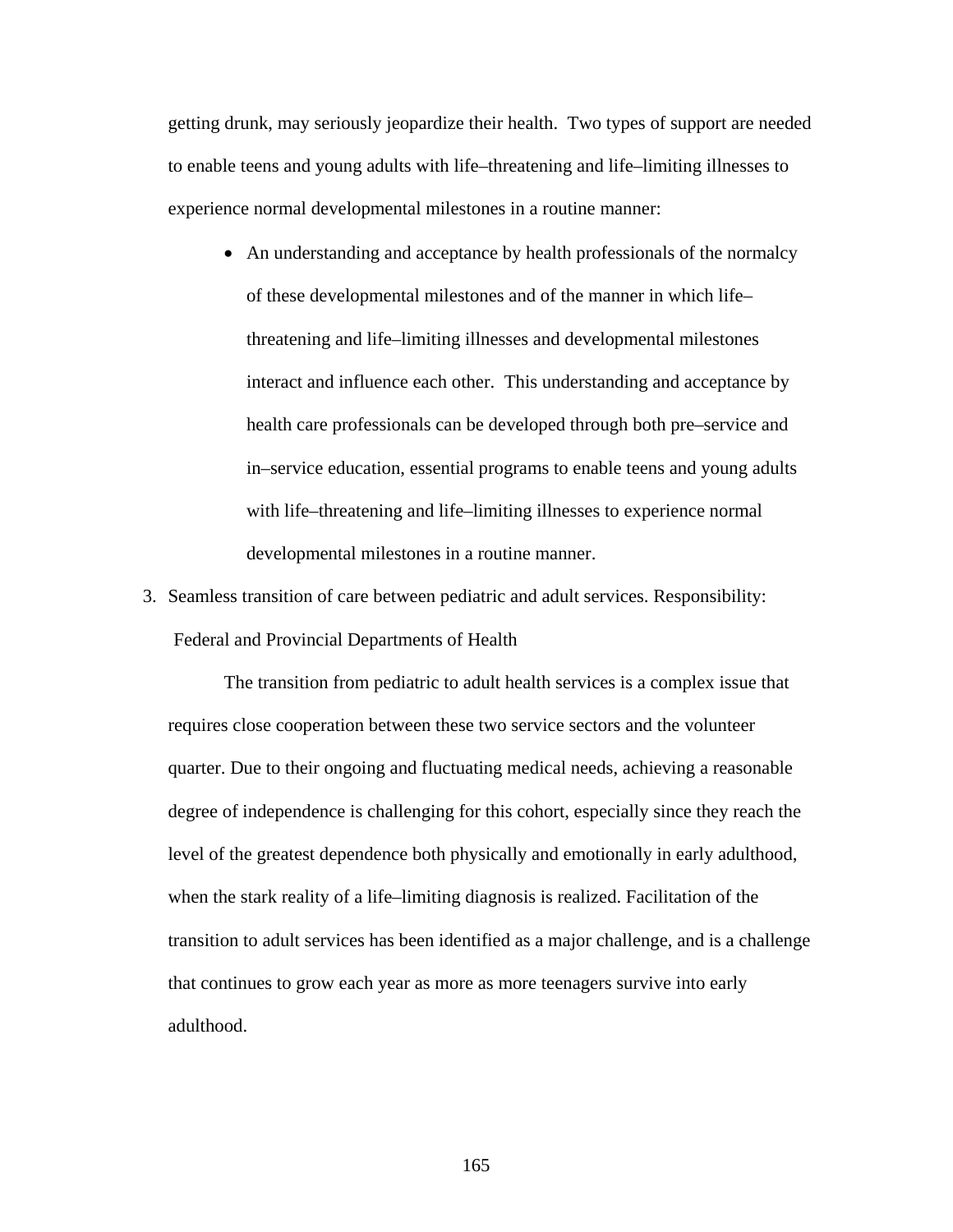A three–pronged approach is required to ensure seamless transition between services:

- Provincial departments of health need to develop and implement working plans for transition care that maximizes data networks and communication strategies among provincial health regions and between provinces and territories.
- The Federal Ministry of Health must apply a consistent *age of majority* for this population of teens throughout all provincial and territorial jurisdictions.
- Each jurisdiction must establish a set of liaison advocates whose job will be to oversee all transitions by age or change of geographical location.

# *Getting Everyone on the Same Page*

All of the children in this study required multiple interventions from an array of programs, including programs offered by health, education, social services, housing and First Nations benefit agencies. All parents described difficulties trying to identify the programs that might be available to them, contacting the appropriate workers within each program, and coordinating the various services offered by different agencies. The existence of multiple programs and the lack of coordination among them included supports for parents, such as financial supports. Each program has different criteria, forms, and application processes. Each requires contact with a different worker, and there is little or no coordination and communication among workers and programs. For parents, getting information about the various programs, their criteria, and application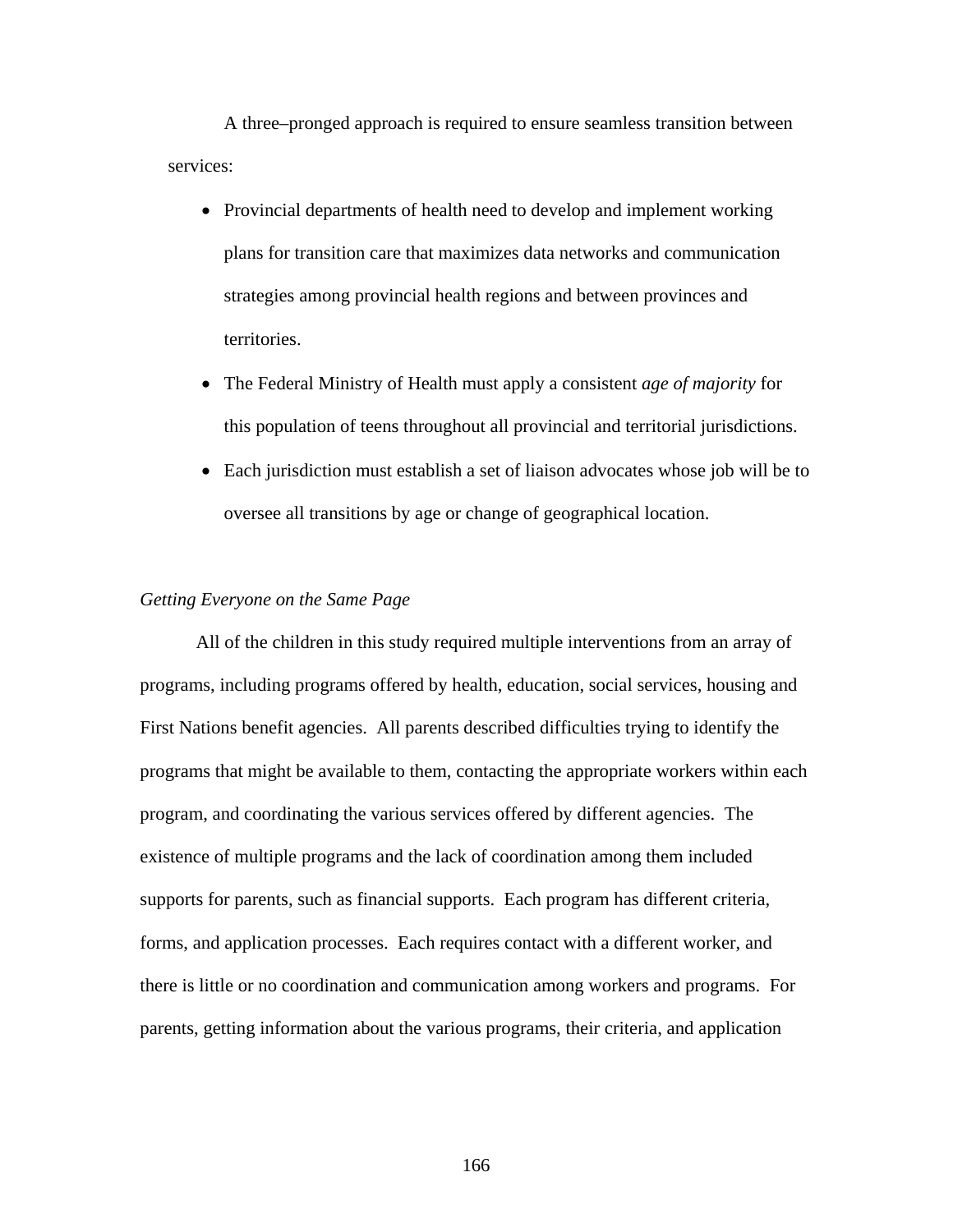process and then trying to coordinate services becomes an extremely time–consuming and frustrating task.

Angie described how she "finally took the bull by the horns" demanding a conference with all the specialists and therapists working with her son; a meeting that required over three and a half months to organize. Her message to anyone who would listen is:

*As soon as it's known, early on, when this is a lifeline condition and life– threatening condition, start offering supports right away. Give families the information where they can get support, where they can go to find other parents who have gone through this. Because, right now, you find it on your own, like, I find out about respite through community living through another mom. The disability tax credit is another story. I remember thinking, somebody would have told me if we qualified, so I probably didn't even phone them for another year, thinking that, and I phoned them when I got really desperate. I thought, oh well, all they're gonna do is say no, so I phoned, and we got on right away.* 

Recommendations for addressing issues relating to "Getting Everyone on the Same Page" include:

1. Implement the Integrated Wraparound (I–WRAP) Process for families whose children have life–threatening or life–limiting illnesses**.** Responsibility: Provincial government and health regions.

The I–WRAP Process is a holistic approach to the delivery of human and social services that has two important characteristics: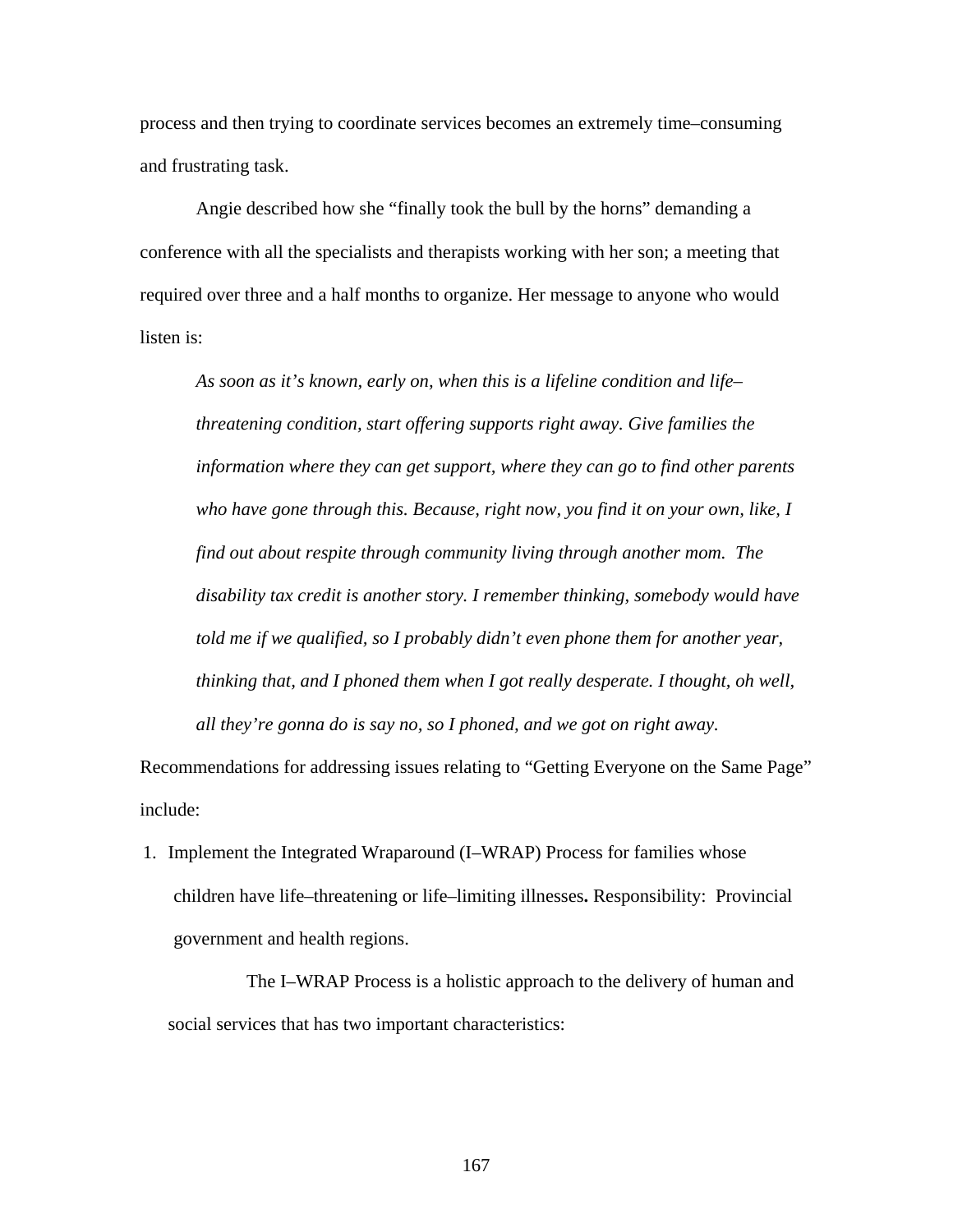- Ensure that families and individuals play an active role in planning for their own future and have ownership over their support plan.
- Provide a forum through which all agencies that are working with a particular individual or family can come together to coordinate their work.

The I–WRAP Process is used extensively in the human services field in Saskatchewan and other jurisdictions. In Saskatchewan, the Human Service Integration Forum and the nine Regional Intersectoral Committees have been instrumental in leading and implementing this approach. The I–WRAP Process is well documented in the literature (Amankwah, 2003; Associate Deputy Ministers (ADMs) Forum, 1998; Cheesman, 2005) and several training sessions have been held in Saskatchewan.

I-WRAP is a process in which the client, individual or family, and all service providers who work with the client come together in a forum or meeting. The client's strengths and assets are identified along with their needs and the service gaps they are experiencing. The service providers who are participating in the I-WRAP Process identify ways that they might respond to these needs and gaps, and a written service plan is developed. The service plan identifies the responsibilities of each service provider and the client in addressing needs and gaps. It can identify services to be provided, responsibilities of individuals, mechanisms for communication and coordination, timelines and other matters that will foster coordinated service delivery. Typically, the service plan is revisited every few months to ensure it is working effectively and to identify changing needs or changing services.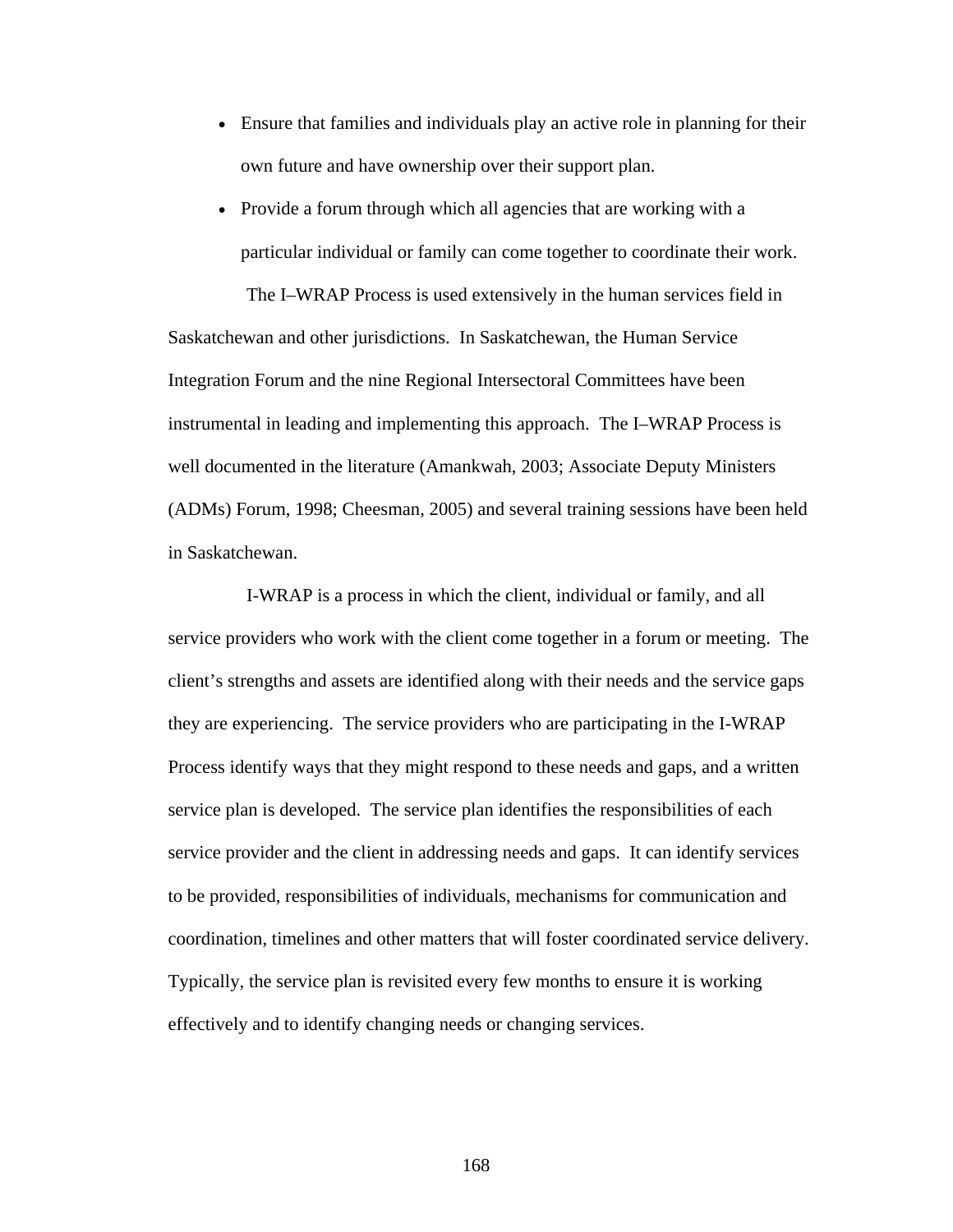The I–WRAP Process is relatively new to the health care field. Implementing it will require a change in mindset and a change in procedures among health care staff who work with the families of children with life–threatening and life–limiting illnesses. In–service education will be an important tool for implementing the needed changes. Fortunately, models for in–service education already exist. The Saskatchewan Human Services Integration Forum has funded, sponsored, or supported several training initiatives and developed training manuals in this process; for example, the Yorkton Regional Intersectoral Committee has developed a training manual and has held several training sessions over the years.

2. Research, write and distribute an annual directory of services for seriously ill children and their families. Responsibility: Provincial government and health regions.

Families who have children with life–limiting and life–threatening illnesses rely on many services from the health care sector. These families also often need support from the education and social service systems and financial assistance from various provincial and federal programs. A directory of all such services would be immensely helpful to families. The basic framework of such a directory could be prepared by Saskatchewan Health. The framework would describe provincial and federal programs that are common across the province. Then each health region could add to the framework services in that health region. The directory would provide names and contact information for representatives of each service. The directory could be posted online, so it is available to all. A limited number of print copies could also be produced for distribution to families who ask for them.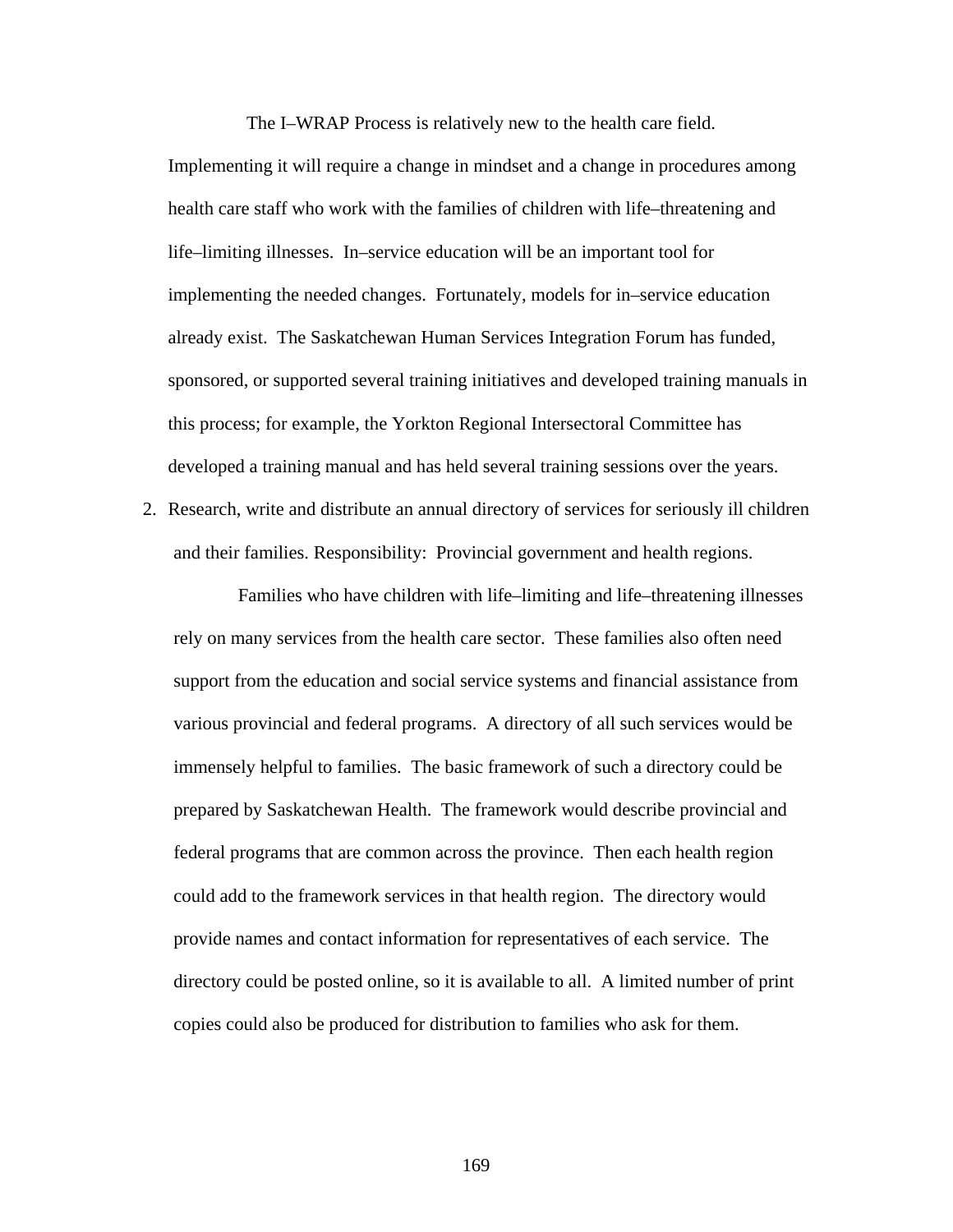### *Conclusion*

 Through the collected narratives, I have gained a deeper appreciation of the utility of critical ethnography as an instrument to link the lived worlds of individuals to social structures and to see first–hand the limitations of empirically conceptualized tools that policy researchers have historically used. By creating, what Denzin & Lincoln describe as " a complex, quilt–like bricolage, a reflexive collage or montage, a set of fluid, interconnected images and representations" (1994, p.6), I became positioned and empowered as a researcher to challenge the dominate paradigm within the academy—the paradigm of positivism that has been held for to long as the gold standard. Throughout this research journey, I continued to gain a better appreciation and understanding that positivist, empirical approaches can miss as much as they reveal.

 This study provided access to an untapped data source that until now has remained silent. Listening to each of participant's stories unfold, I was constantly reminded of how interlinked we are as global citizens and how our basic human needs are the same everywhere. Unfortunately, there is no impartial arbitrator to determine how privilege and oppression, fortune and misfortune are distributed within and across different sectors of the population, nor is there any fairness about which families will have a child with a life–limiting or life–threatening diagnosis. However, the question we must all grapple with is whether the state should intervene and/or become involved in trying to leverage a more even playing field. That is not to say that the state would ever be in a position to change the reality of a child's diagnosis, but should all the devastating consequences from such a diagnosis be a foregone conclusion? The harms associated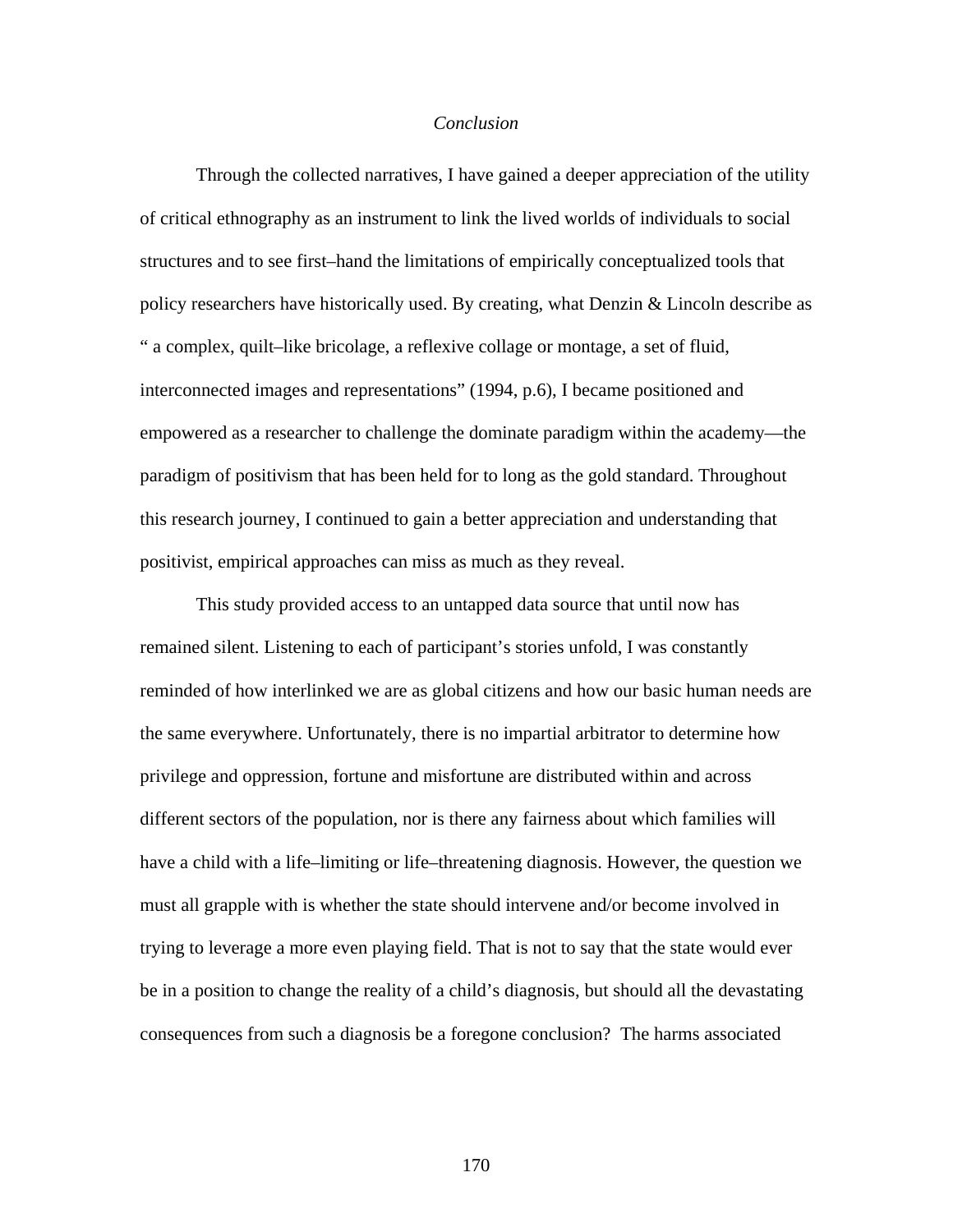with such a diagnosis could certainly be lessened through social policies that direct the provision and access of pediatric palliative care services to all to require it.

 While it may be said that states have no principles, democratic states such as Canada have a social welfare history of being responsive to the wishes of their citizens, and if past practices continue and Canadians have principles, then they can and will impose them on their government. We all need to be cognizant and mindful that everyone is variously dependent, and, that at any given moment, anyone of us may become life– limited, disadvantaged, or disabled. Becoming so should never place an individual or family in a position of having no choice and no alternative and of being forced to become reliant on unresponsive services or demeaning charity that renders them marginalized, dependent, and voiceless.

 It is clear from the results of this study that the change cannot be solely addressed by an infusion of funding capital. Rather, the recommendations proposed here include targeted or strategic investment directed to the enhancement of services for these children and their families. Most recommendations, here, identify a need for new and novel ways for health care professionals to work together to support children and their families in their homes and communities, to support parents to care for their kids, to build stronger community capacity, and to use existing resources more efficiently and effectively.

 All of the proposed recommendations contained in this study are constant with basic civil liberties, highlighted throughout a myriad of international, national, provincial and local documents and tenets of law. I am now reminded of Minister Pat Atkinson's words, when she summed up for me that policy change is really driven by several factors;

171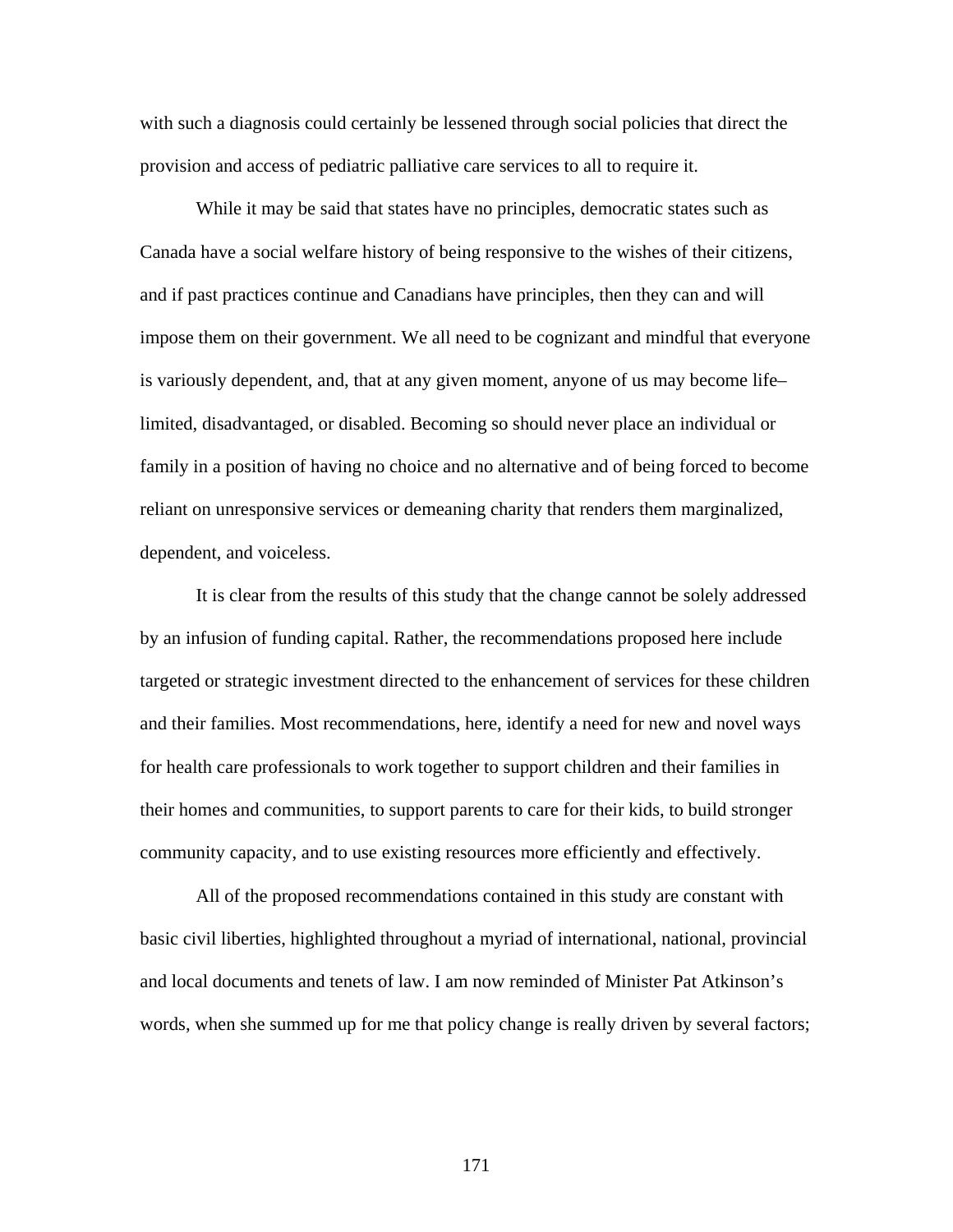namely the right time and constellation of individuals who are all on the same page. So are we there yet? Perhaps that answer is found in the voice of Angie, who says:

*You know, no one wants to have a child that isn't perfect, I know I hadn't even thought about it ever, I mean it never occurred to me that I would ever have a child like Steve. But you know he's mine and I love him just as much as my other kids. I know he will never be like his siblings, but he is our special gift. If someone asked me right now if I could change things back and make him so called perfect, I would say no, because he is who he is and has made us all, who we are today. All I wish for is to be able to be more of a mom to him and the rest of my kids. I mean, if I am not giving care to Steve and my other kids, I am trying to get figure out how to work the system, get information or find someone who has some answers to make our lives more normal. I don't want any special handouts, he is my kid and I am responsible for him. But if someone or some office or something would just be available to us when we need answers, help or a break that would be a huge step forward. Palliative care sounds like the answer, but I don't know if anyone will listen and understand, that, that is what we need. All I want is to have the time to give my kids love something I think they all should have. Don't you think that should be a basic right?* 

To me, Angie's words echo the underlying premise of this study. There can be no dispute that these special families face many challenges raising their children according to their values and beliefs. The question for me has always been about how we as a society can act together to strengthen these families and enable them to raise their children and protect themselves from influences that threaten to undermine their parental authority. It

172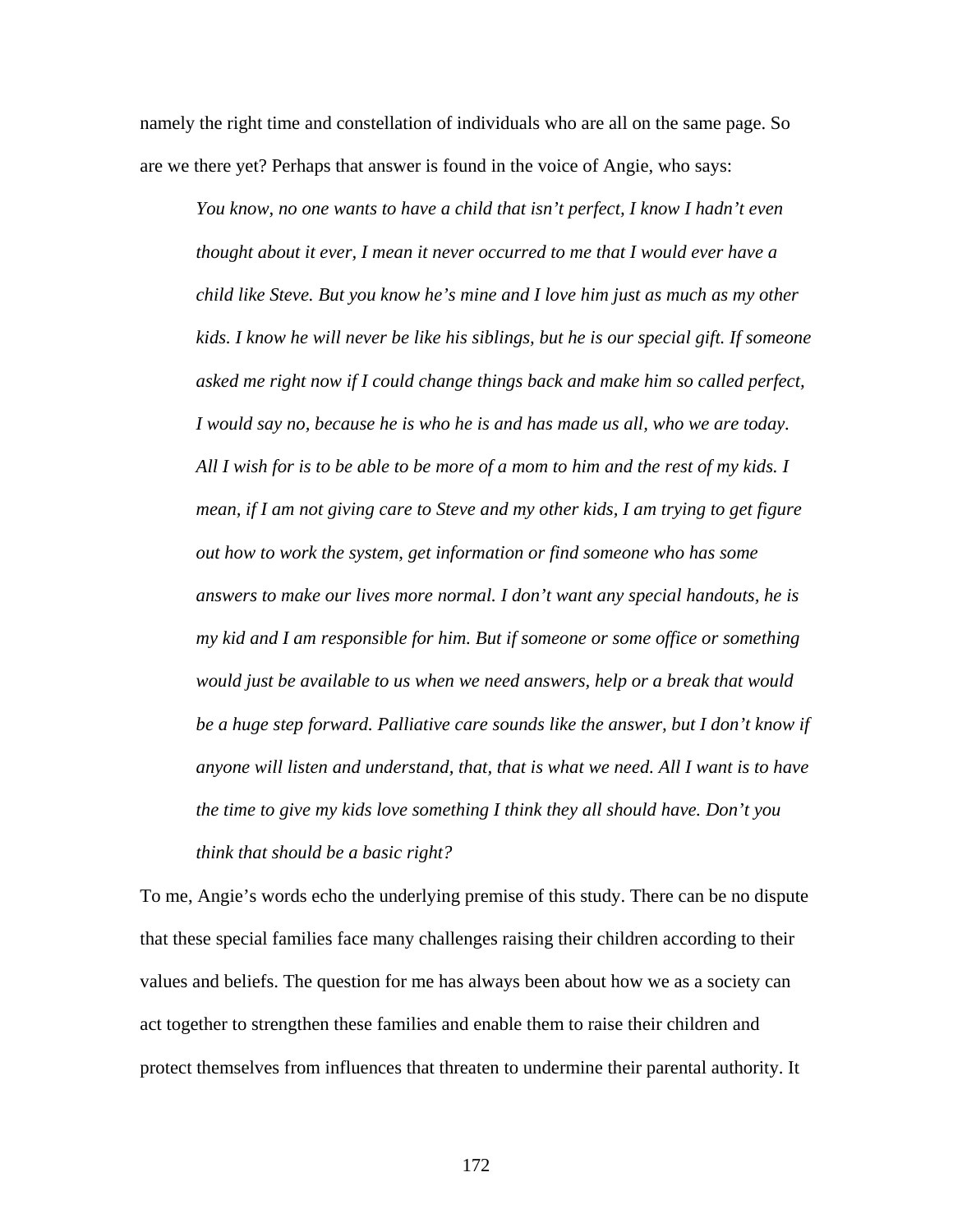is time for Saskatchewan to take the lead again in moving beyond the rhetoric of children's rights by transforming "paper rights" into "lived rights". To make this cognitive lane change, it is an increasing imperative that these children and their parents have as many advocates as possible.

The present state of our children and their well-being is under unprecedented threat and I believe that in Canada this issue represents the single greatest domestic problem facing our nation; a silent crisis that is literally sapping our very roots. Governments at all levels have an important leadership role in turning this tide. Child health researchers (Coffey & McCain, 2002; Hertzman, 2002; McCain & Mustard, 1999; Mustard & Marland, 1999) have long advocated that government must understand that an investment in children and their families is a significant piece of a nation states social investment strategy as are large Council grants to promote development of the high technology sector. Children and their care especially those with life-threatening and lifelimiting illnesses should become our moral touchstone. These children, like all others must not be denied a fair chance at a standard of living that includes, good education, protected environments, economic opportunity, health care including pediatric palliative care, because every child in Canada, after all, are citizens too.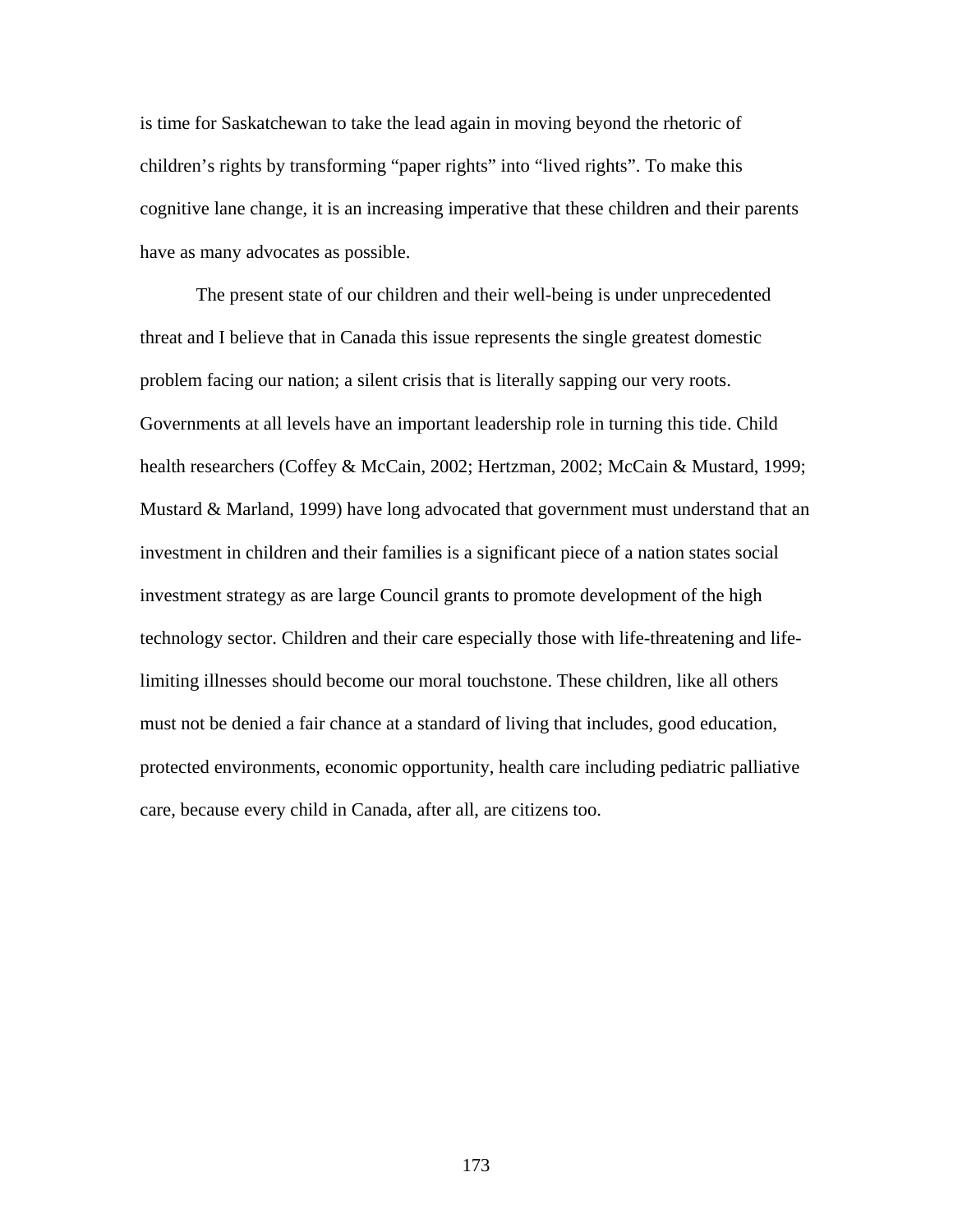## **REFERENCES**

Abel, K.K. (1990). Informal care for the disabled elderly: A critique of the recent literature. *Research on Aging, 12,* 139-157.

Achterberg, J. (1990). *Woman as healer*. Boston: Shambhala Publications.

ADMs' Forum on Human Services (now Human Services Integration Forum). (1998). *Integrated case management*. Saskatchewan Human Services Series. Regina, SK: Author. www.sasked.gov.sk.ca/hsif/pdfs/integratedcasemanagement.pdf

Agger, B. (1998). *Critical social theories: An introduction.* Boulder, CO: Westview.

- American Academy of Pediatrics. (2002). Palliative care for children. *Pediatrics, 106,* 351-357.
- Anderson, G. (1989). Critical ethnography in education: Origins, current status, and new directions. *Review of Educational Research, 59,* 249-270.
- Anderssen, E. (2006). *Cancer: A day in the life*. Globe and Mail Bell: Globemadia Publishing Inc.
- Aronson, J. (1993). Giving consumers a say in policy development: Influencing policy or just being heard. *Canadian Public Policy,* 19, 367-378.
- Arskey, H., Jackson, K., Croucher, K., Weatherly, H., Golder, S., Hare, P., Newbronner, E., & Baldwin, S. (2004). Review of respite services and short-term breaks for carers for people with dementia. *Research Works, 2004-03.* Social Policy Research Unit, University of York, UK. Retrieved January 10, 2004, from <http://www.sdo.1shtm.ac.uk/carers.htm#arskey2>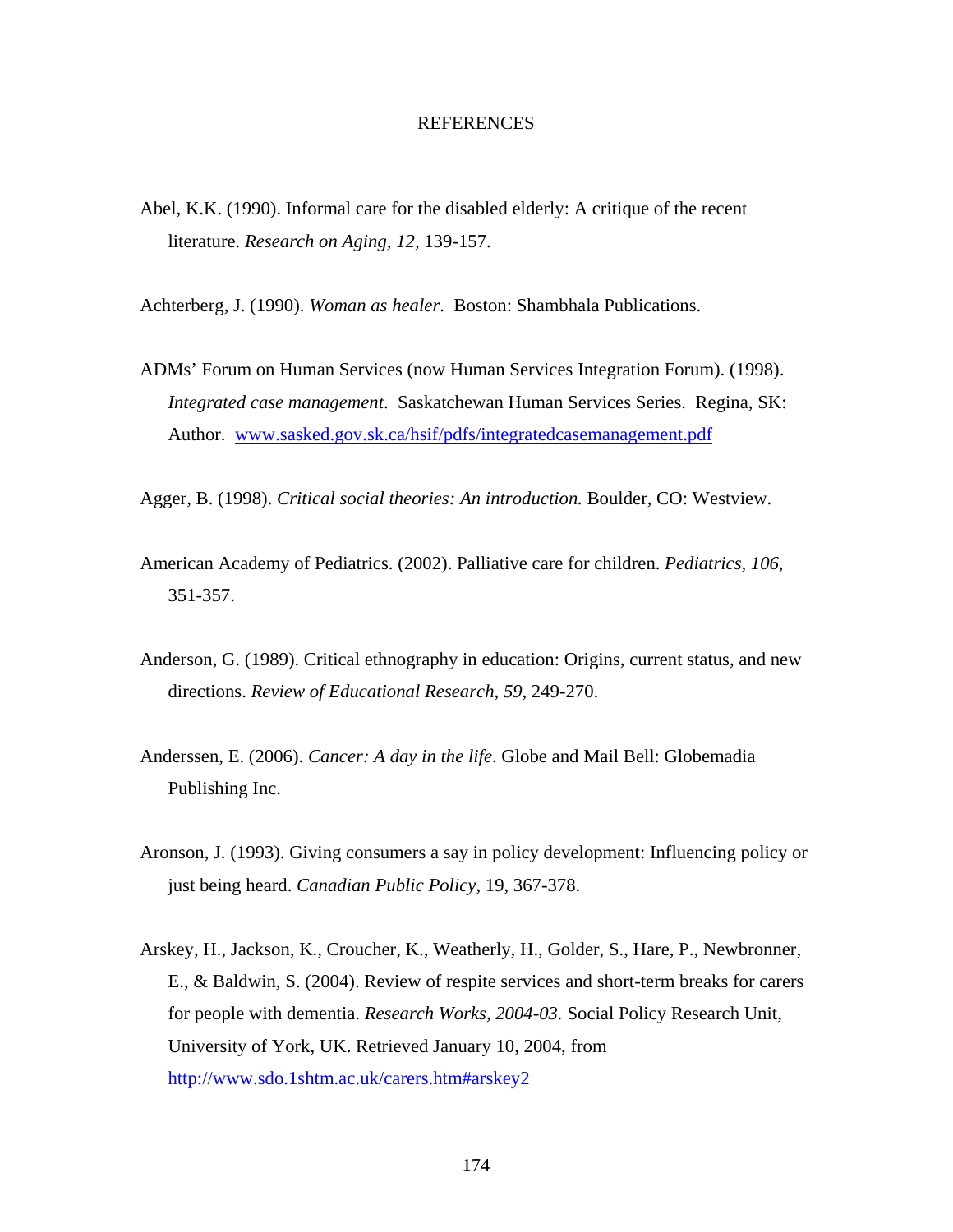- Association for Children with Life-threatening or Terminal Conditions and their Families. (1994). *The ACT charter for children with life-threatening conditions and their families.* Institute of Child Health, Royal Hospital for Sick Children, Bristol, England.
- Association for Children with Life-threatening or Terminal Conditions and their Families and the Royal College of Paediatrics and Child Health. (1997). *A guide to the development of children's palliative care services, report of a joint working party*.

Athens, L. (1994). The self as a soliloquy. *Sociological Quarterly, 35*, 521-532.

- Austin, W. (2001). Nursing ethics in an era of globalization. *Advances in Nursing Science, 24*(2), 1-18.
- Bandura, A. (1989). Human agency in social cognitive theory*. American Psychologist, 14*, 1175-1184.

Barrett, M., & McIntosh, M. (1982). *The anti-social family.* London: Verso.

Benard, B. (2004). *Resiliency: What we have learned.* San Francisco: WestEd.

- Benner, P., & Wrubel, J. (1989). *The primacy of caring.* California: Addison-Wesley Publishing Company.
- Bernstein, M. (2007). *Saskatchewan children's advocate annual report*. Government of Saskatchewan.
- Bessant, J., Hill, R., & Watts, R. (2003). *Discovering risk: Social research and policy making.* New York: Peter Lang.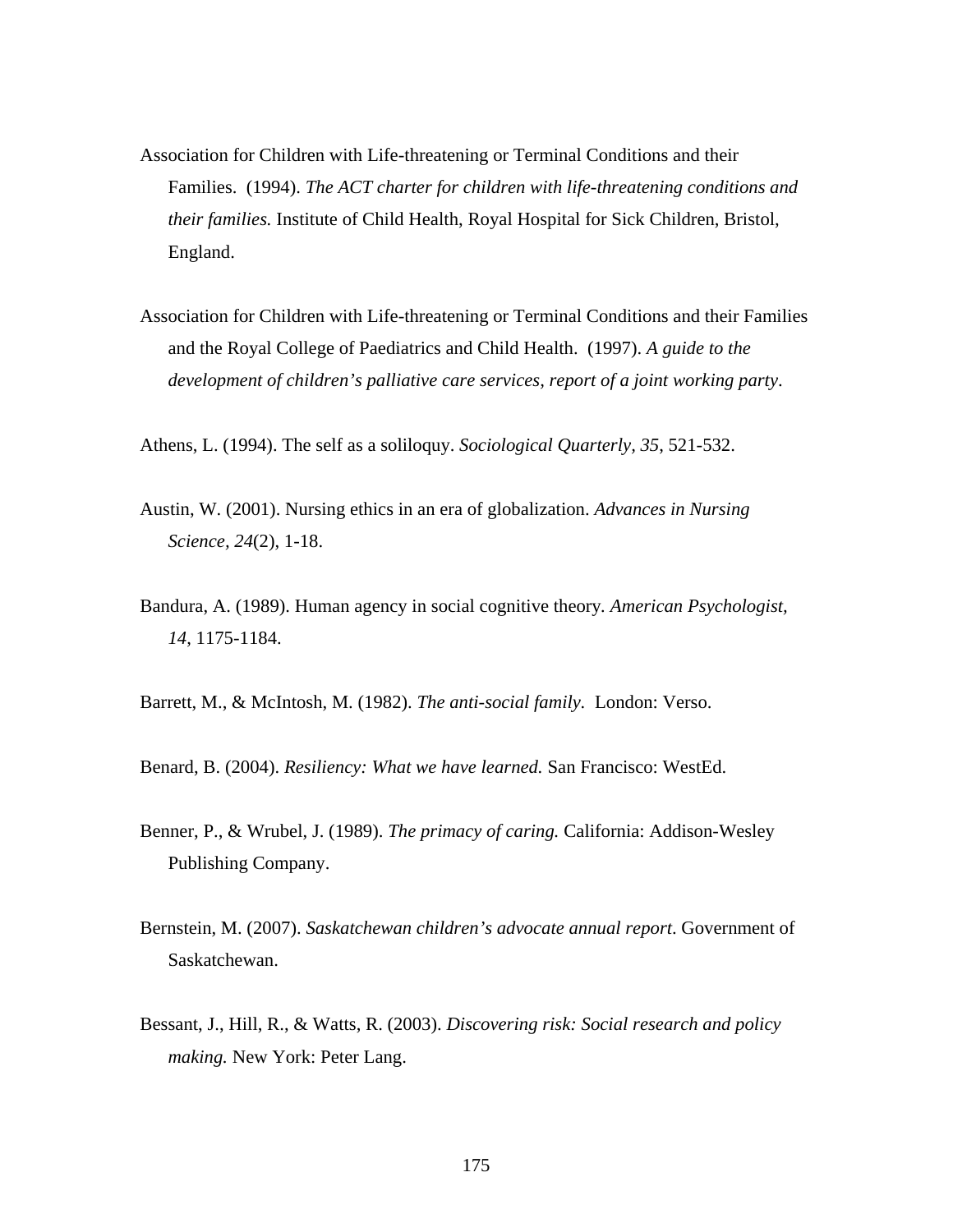Best, S., & Kellner, D. (1997). *The postmodern turn.* New York: Guilford.

- Bissada, A., Scher Miller, L., Wiper, A., & Oya, M. (2000). *Keeping our children safe*. California State Council on Developmental Disabilities program Development Fund, Cycle XXII.
- Black, K. (2005). Disability and sexuality. *Paediatric Nursing, 17,* 34-38.
- Block, F. (1987). Rethinking the political economy of the welfare state. In F. Block et al., *The mean season: The attack on the welfare state*. New York: Pantheon Books.
- Bluebond-Langner, M. (1996). *In the shadow of illness: Parents and siblings of the chronically ill child.* Princeton, NJ: Princeton University Press.
- Brodhead, R.H. (2003). Preface. In S.D.Cameron, *This day is for me: Taking care of the caregiver.* Montreal, PQ: J.W. McConnel Family Foundation. Retrieved November 30, 2004, from<http://www.mcconnellfoundation.ca/pubs.e/crgv.pdf>
- Brofenbrenner, U. (1986). Ecology of the family as a context to human development: Research perspectives. *Developmental Psychology, 22,* 723-742.
- Brooks, S., & Miljan, L. (2003). *Public policy in Canada.* Oxford: Oxford University Press.
- Broome, M. (1998). *Children and families in health and illness.* Thousand Oaks, CA: Sage.
- Browne, P. (1994). Feds off-loading social costs onto provinces. *CCPA Monitor, 1*(2), 8- 9.C.

Bruner, J. (1996). *The culture of education.* Cambridge, MA: Harvard University Press.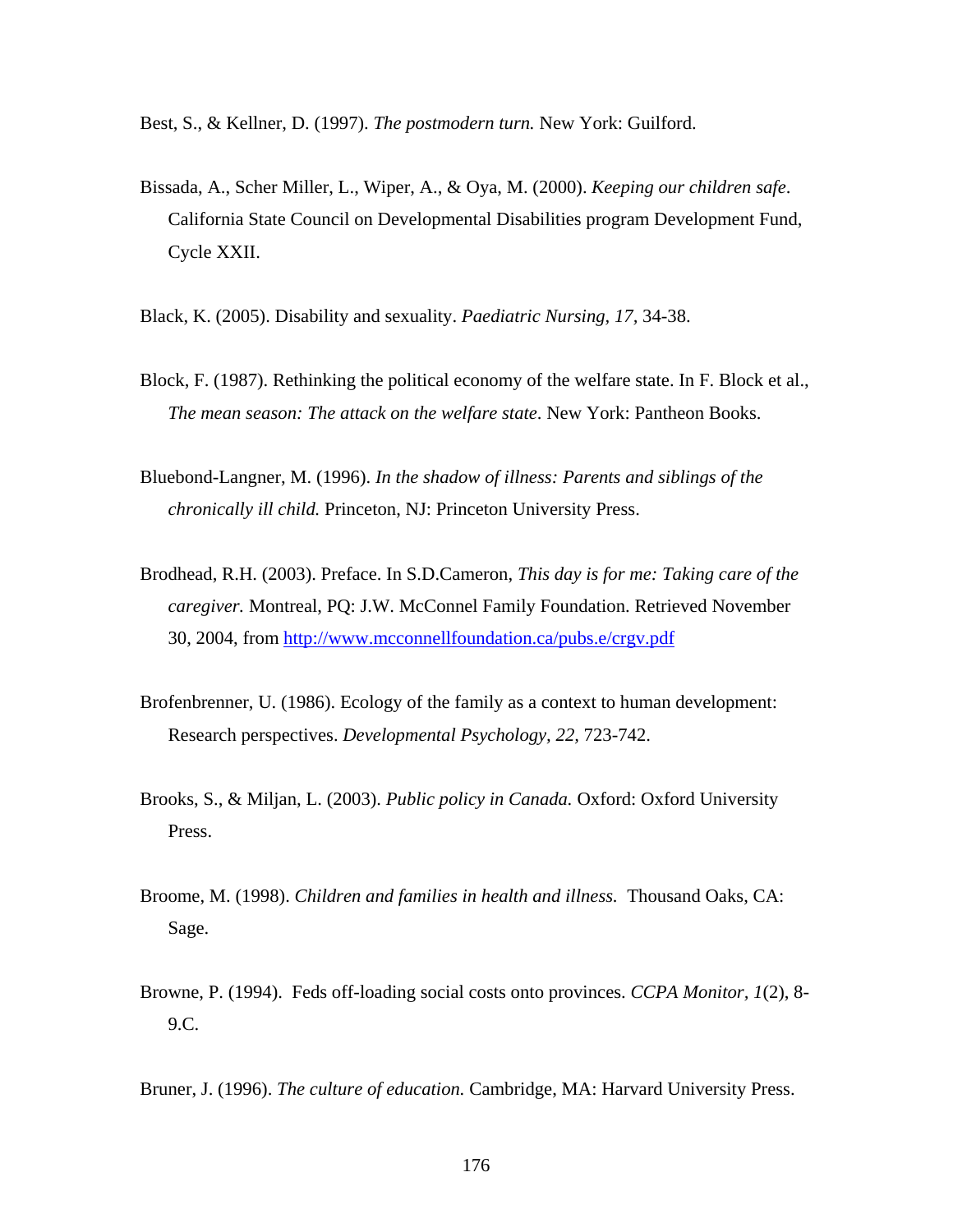Buraway, M. (1991). *Ethnography unbound.* Berkeley: University of California Press.

- Buraway, M. (2000). *Global ethnography: Forces, connections, and imaginations in a postmodern world.* Berkeley: University of California Press.
- Bury, M. (2001). Illness narratives: Fact or fiction? *Sociology of Health & Illness, 23*(3), 263-285.
- Canada Employment Insurance Commission. (1997). *Employment insurance monitoring and assessment report.* Ottawa: Human Resources Development Canada.
- Canadian Association of Community Care. (1995). *Home based care for medically and psychologically fragile children: Analysis and literature review.* Ottawa: CHA Press.
- Canadian Association of Community Care. (2002). *Best practices in respite care for families of children with special needs: Phase three report on three Ontario communities.* Ottawa: CHA Press.
- Canadian Broadcasting Center. (2004, September 16). *Anatomy of an agreement.*  Retrieved September 10, 2006, from<http://www.cbc.ca/news/background/healthcare>
- Canadian Broadcasting Center. (2006, August 21). *Public vs. private health care: FAQs.*  Retrieved September 2, 2006, from<http://www.cbc.ca/news/background/healthcare>
- Canadian Coalition for the Rights of the Child. (2001). *Canada's non-governmental organizations report.* Submitted for the United Nations General Assembly Special Session.
- Canadian Council on Social Development. (2001). *Equality, inclusion, and the health of Canadians.* Ottawa, ON: Author.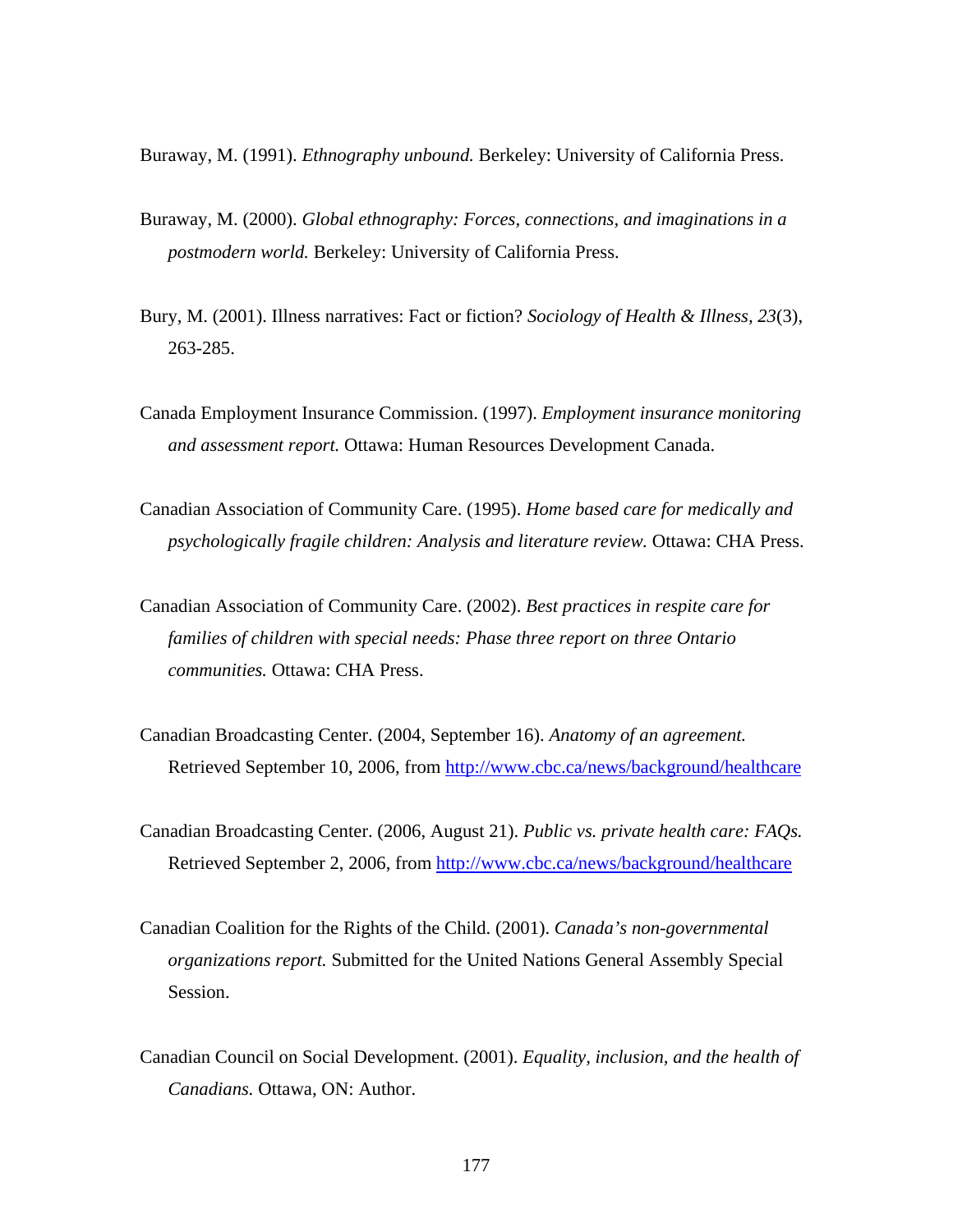- Canadian Home Care Association (CHCA). (1988, March). *Portrait of Canada: Overviews of Ottawa health/public home care programs.* National Conference on Home Care.
- Canadian Institute of Child Health. (2000). *The health of Canada's children*. Ottawa: Author.
- Canadian Institute of Child Health. (2002). *The health of Canada's children* (3<sup>rd</sup> ed.). Ottawa: Government of Canada.
- Canadian Institute for Health Information. (2007). *Health care use at the end of life in western Canada*. Ottawa: Government of Canada
- Canadian Nurses Association. (1988). *Health for all Canadians: A call for health reform.* Ottawa: Author.
- Canadian Nurses Association. (2000). Informal caregivers save governments money but pay harsh price. *Canadian Nurse Journal, 96*(2), 13.

Canadian Nurses Association. (2002). *Code of ethics for nurses.* Ottawa: Author.

Canadian Nurses Association. (2005). *Social determinants of health and nursing,* 1-10.

- Canadian Nurses Association. (2006). *Social justice: A means to an end, an end in itself,* 1-34.
- Canadian Nurses Association Board of Directors Environmental Scan. (2007, August). *Looking out, looking around, looking forward*. Ottawa: Author.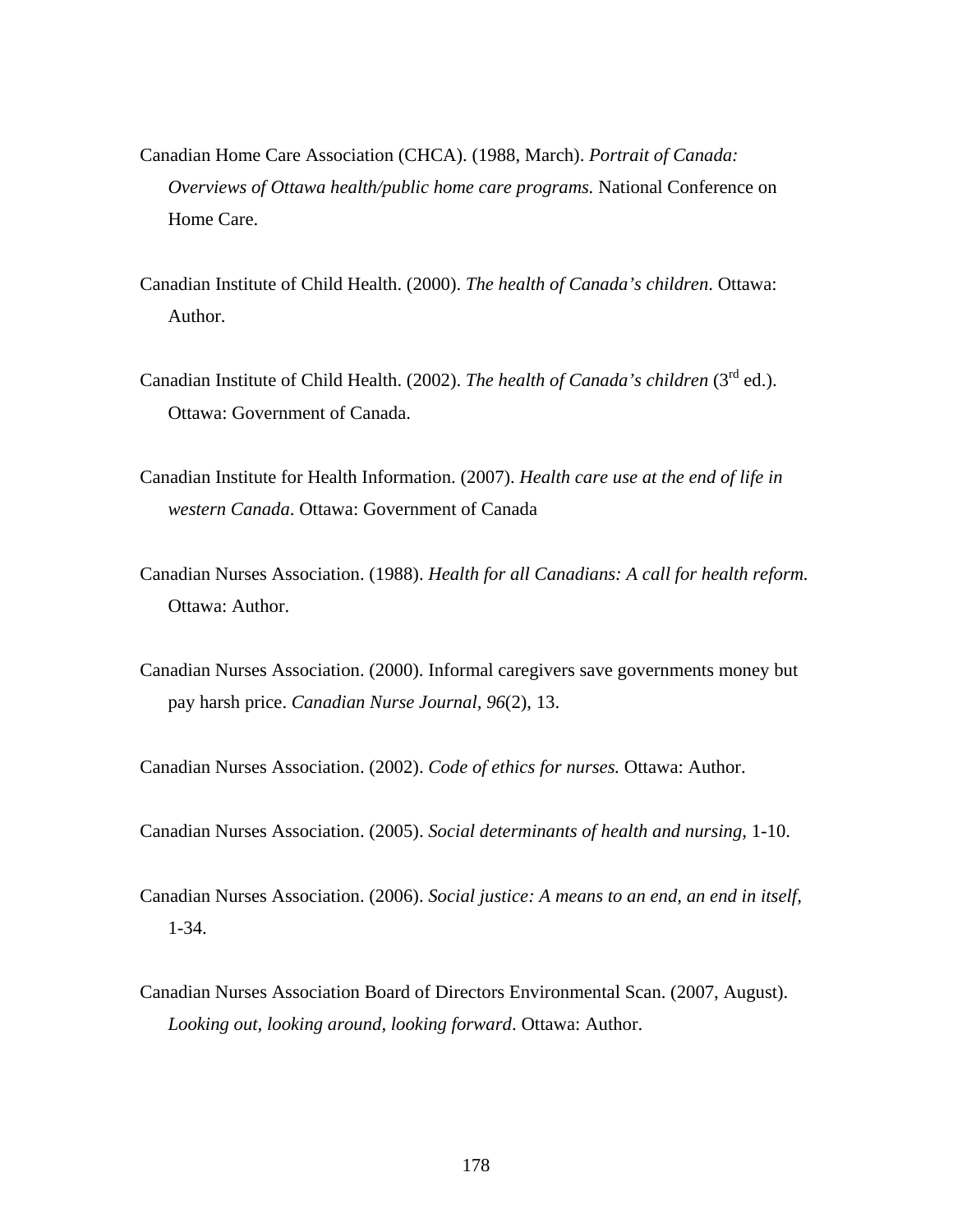- Canadian Public Health Association. (1996). A national vision and goals for child and youth in Canada. Retrieved August 21, 2006, from<http://www.cfc-efc.ca/docs/cpha>
- Carspecken, P.F. (1993). *Power, truth, and method: Outline for a critical methodology.* Unpublished manuscript, Indiana University.
- Carspecken, P.F. (1996). *Critical ethnography in educational research: A theoretical and practical guide.* New York: Routledge.
- Carstairs, S. (2005). *Still not there. Quality end-of-life care: A progress report.* Ottawa, Canada: Government of Canada Privy Council Office.
- Carver, C.S., & Scheier, M.F. (1989). Assessing coping strategies: A theoretically based approach. *Journal of Perception and Social Psychology, 56*(2), 267-283.
- Carver, C.S., & Scheier, M.F. (1994). Situational coping and coping dispositions in a stressful transaction. *Journal of Perception and Social Psychology, 66*(1), 184-195.
- Castles, S., & Davidson, A. (2000). *Citizenship and migration: Globalization and the politics of belonging.* London: MacMillan Press.
- Chambers, E., & Oakhill, A. (1995). Models of care for children dying of cancer. *Palliative Medicine, 9,* 181-185.
- Chappell, N.L., Segall, A., & Lewis, D.G. (1990). Gender and helping networks among day hospital and senior centre participants. *Canadian Journal on Aging*, *9,* 220-233.
- Charon, R. (2001). Narrative medicine: Form, function and ethics. *Medical Writings, 134*, 83-87.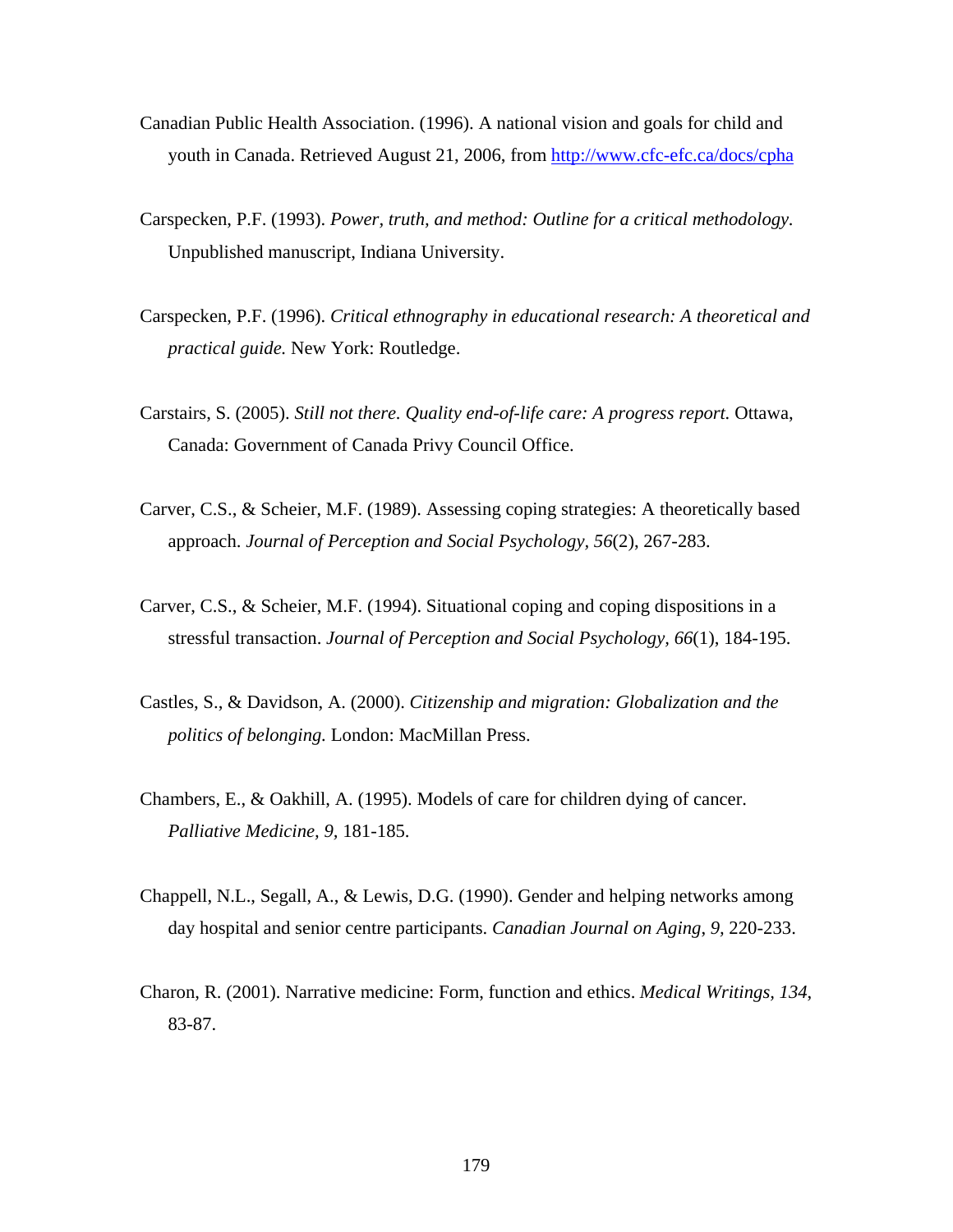- Cheesman, P.L. (2005). *Annotated bibliography for the wraparound support process*. Durham, ON: Literacy Network of Durham Region. [www.lindr.on.ca/wrap/bibliography.pdf](http://www.lindr.on.ca/wrap/bibliography.pdf)
- Cheung, J., & Hocking, P. (2004). Caring as worrying: The experiences of spousal carers. *Journal of Advanced Nursing, 47*(5), 475-482.
- Children and Youth Homecare Network. (2002). *Submission to the commission on the future of health care in Canada by the children and youth homecare network (CYHN).* Retrieved February 6, 2005, from [http://www.cyhn.ca/PDFdocs/CYHN\\_Romanow\\_withlogo.pdf](http://www.cyhn.ca/PDFdocs/CYHN_Romanow_withlogo.pdf)
- Children's International Project on Palliative/Hospice Services (ChIPPS) Administrative/Policy Workgroup of the National Hospice and Palliative Care Organization. (2001, June). *A call for change: Recommendations to improve the care of children living with life-threatening conditions*, Alexandria, VA.
- Chin, P. L., & Jacobs, M.K. (1987). *Theory and nursing: A systematic approach*. Toronto, ON: C.V. Mosby Company.
- Chomsky, N., & Foucault, M. (1974). Human nature: Justice versus power. In F. Elders (Ed.), *Reflexive water: The basic concerns of mankind* (pp. 347-397). London: Souvenir.
- Cicchetti, D., Rappaport, J., Sandler, L., & Weissberg, R.P. (Eds.). (2001). *The promotion of wellness in children and adolescents.* Washington, DC: Child Welfare League of America.
- Claxton-Oldfield, J. (2004). Understanding of the term "palliative care": A Canadian survey. *American Journal of Hospice & Palliative Medicine, 12*(2), 114-220.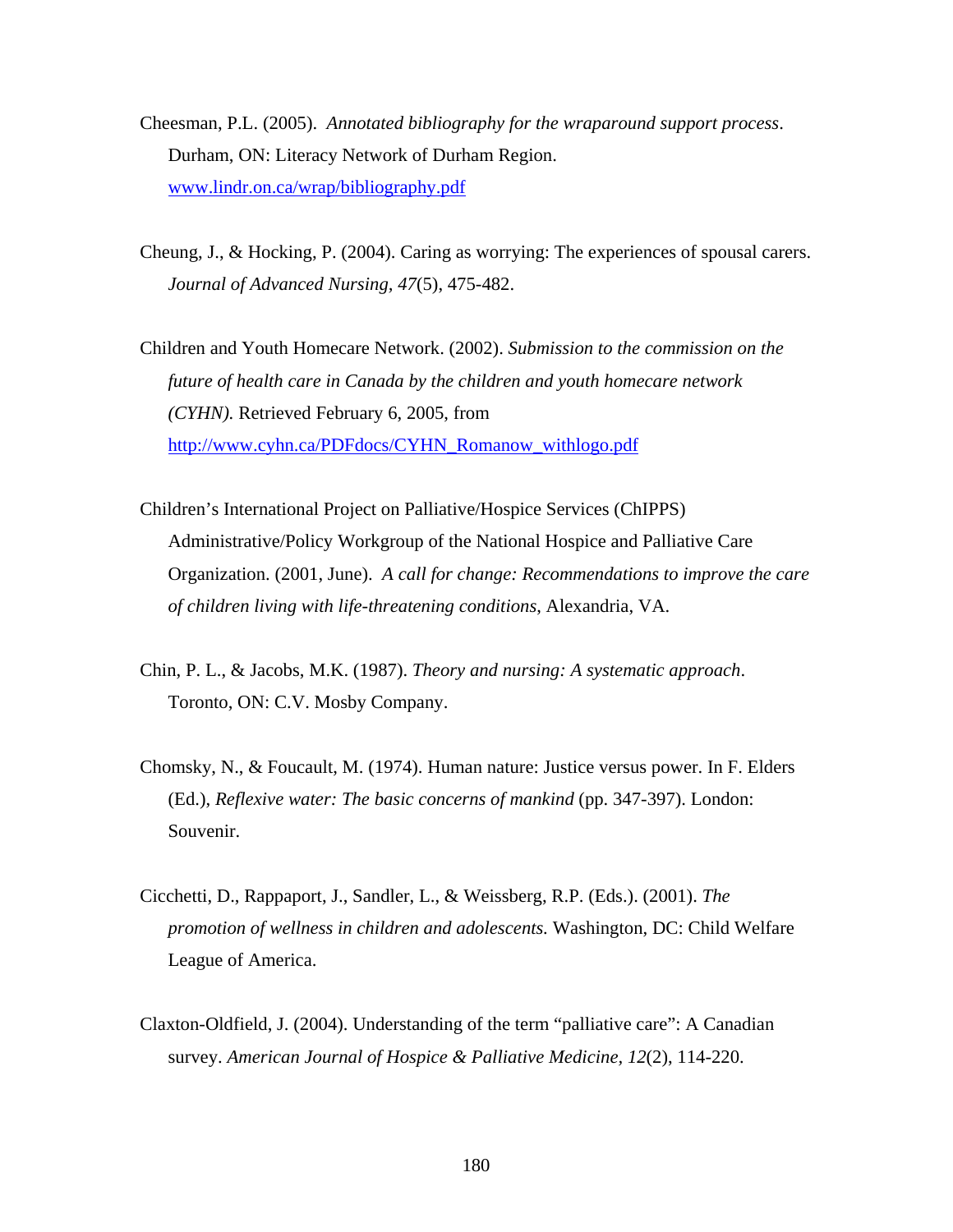Clinton, H. (1996). *It takes a village.* New York: Simon & Schuster.

- Coburn, D. (2000). Income inequality, social cohesion and the health status of populations: The role of neoliberalism. *Social Science and Medicine, 51,* 135-146.
- Coffey, C., & McCain, M. (May 2002). *Commission on early learning and child care for the city of Toronto: Final Report.* [http://www.torontochildren.com](http://www.torontochildren.com/)
- Collins, J., Stevens, M., & Cousens, P. (1998). Home care for the dying child: A parent's perception. *Australian Family Physician, 27,* 5610-614.
- Conservative Party Platform. (2006). Stand up for Canada: Conservative party of Canada, federal election platform. <http://www.conservative.ca/media/20060113-Platform.pdf>

Constitutional Act, 1982. *Being Schedule B Canada Act, 1982* (UIC, 1982:c.11).

- Corlett, J., & Twycross, A. (2006). Negotiation of parental roles within family-centred care: A review of the research. *Journal of Clinical Nursing*, *15*(10), 1308-1316.
- Croft, S., & Beresford, P. (1998). Postmodernity and the future of welfare: Whose critiques; whose social policies? In J. Carter (Ed.), *Postmodernity and the fragmentation of welfare.* London: Routledge.

Dahl, R. (1989). *Democracy and its critics.* New Haven: Yale University Press.

- Dangle, T., Fowler-Kerry, S., Karwacki, M., & Bereda, J. (2000). An evaluation of a home palliative care programme for children. *Ambulatory Child Health, 6*(2), 101- 109.
- Darnill, S. & Gamage, B. (2006). The patient's journey: Palliative care--a parent's view. *British Medical Journal, 332*, 1494-1495.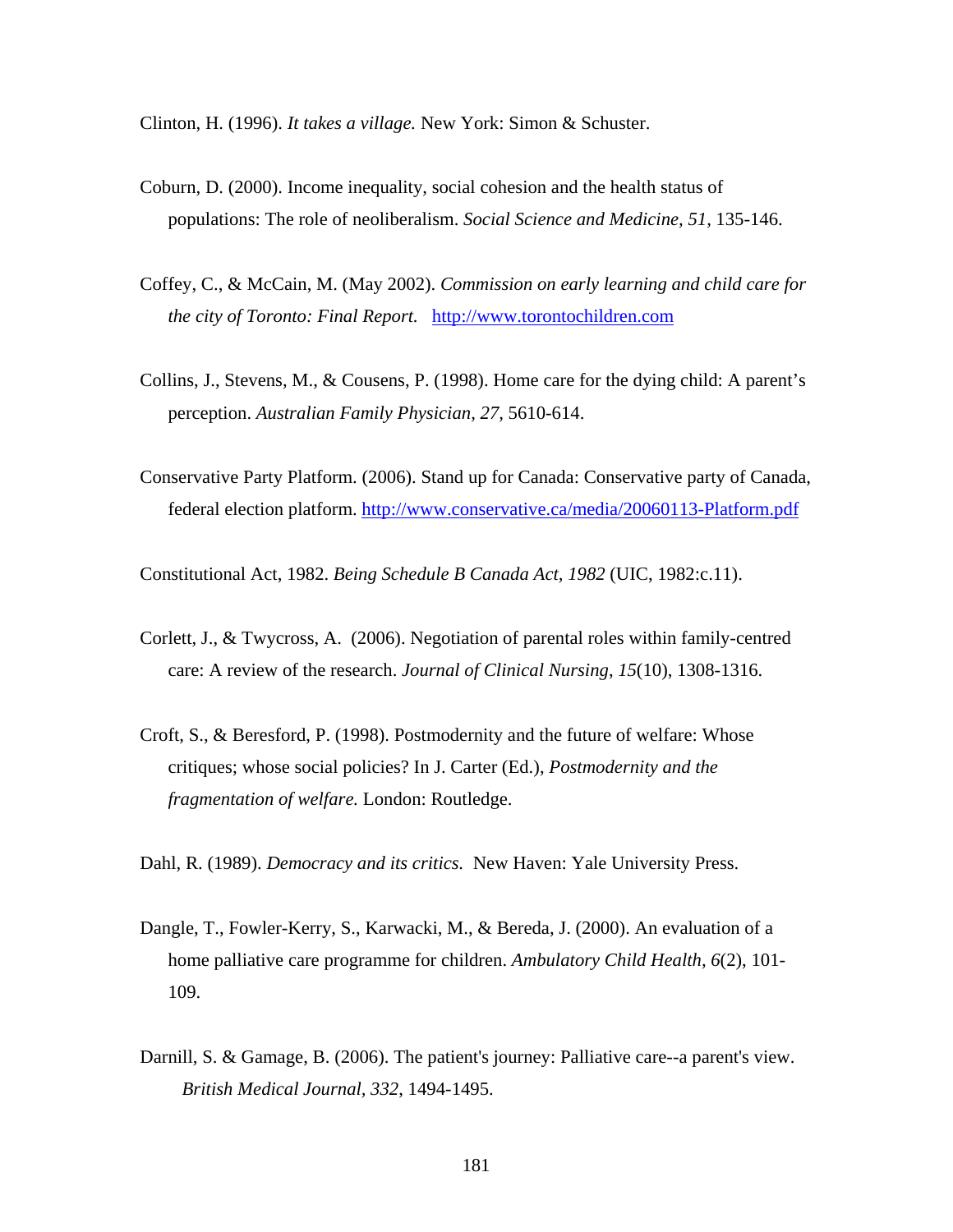- Davies, B., Collins, J.B., Steele, R., Pipke, I., & Cook, K. (2003). The impact on families of a children's hospice program. *Journal of Palliative Care, 19*(1), 15-26.
- Davis, B. (2002). Addressing spirituality in pediatric hospice and palliative care. *Journal of Palliative Care, 18*(1), 59-67.
- Davis, E., Higginson, I.J. (2002). The solid facts: Palliative care. *A World Health Organization Collaboration Project,* 1-29.
- Davis, H. (1996). Living with dying; Families coping with a child who has a neurodegenerative genetic disorder. *Axon*, *18*(2), 129-136.
- Decima Research Inc. (2002). *National profile of family caregivers in Canada. Final report.* Ottawa: Health Canada.
- Decter, M.B. (1994). *Healing medicine.* Toronto: McGilligan Books.
- Denzin, N.K. (1997). *Interpretive ethnography: Ethnographic practices for the 21<sup>st</sup> century.* Newbury Park, CA: Sage Publications.
- Denzin, N.K. (2003). *Performance ethnography: Critical pedagogy and the politics of culture.* Thousand Oaks, CA: Sage Publications.
- Denzin, N.K., & Lincoln, Y.S. (Eds.). (1994). *Handbook of qualitative research.*  Thousand Oaks, CA: Sage Publications.
- Denzin, N.K., & Lincoln, Y.S. (Eds.). (2005). *The Sage handbook of qualitative research.* Thousand Oaks, CA: Sage Publications.

Dewey, J. (1927). *The public and its problems.* New York: Swallow.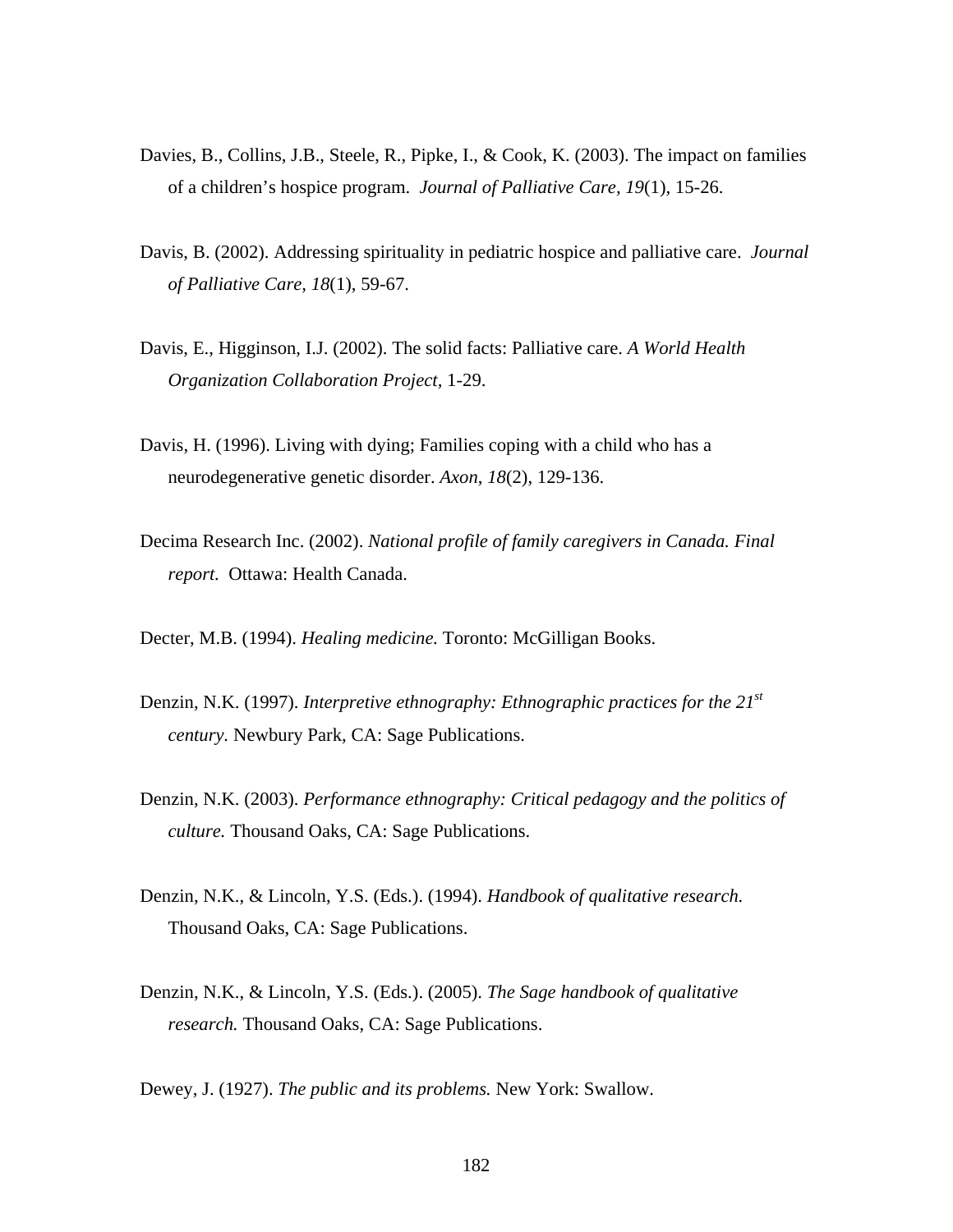- Dhruvarajan. & Vickers, J. (2002). Diversity, globalization, and "growing up digital": Navigating interdisciplinarity in the twenty-first century. *History of Intellectual Culture, 3*(1), 39-48.
- Diamond, T. (1986). Social policy and everyday life in nursing homes: A critical ethnology. *Social Science and Medicine, 23*(12), 1287-1295.
- Dobson, B., & Middleton, S. (1998). *Paying to care: The cost of childhood disability.*  York: Joseph Rowntree Foundation.
- Dobson, T., & Middleton, J. (1998). Time costs of caring for children with severe disabilities compared with caring for children without disabilities. *Developmental Medicine & Child Neurology*, *43,* 529–533.
- Donaldson, C., & Gregson, B. (1989). Prolonging life at home: What is the cost? *Community Medicine, 11*, 200-209.
- Donnelly, J.P., Huff, S.M., Lindsey, M.L., McMahon, K.A., & Schumacher, J.D. (2005). The needs of children with life-limiting conditions: A healthcare-provider-based model. *American Journal of Hospice & Palliative Medicine, 22*(4), 259-267.
- Doubuzinskis, L., Howlett, M., & Laycock, D. (1996). *Policy studies in Canada: The state of the art.* Toronto: University of Toronto Press.
- Doyle, D., Hanks, G., & MacDonald, N.N. (1993). *Textbook of palliative medicine*. Oxford: Oxford University Press.
- Drover, G. (2000). Redefining social citizenship in a global era. *Canadian Social Work. Special Issue on Social Work and Globalization, 2,* 29-49.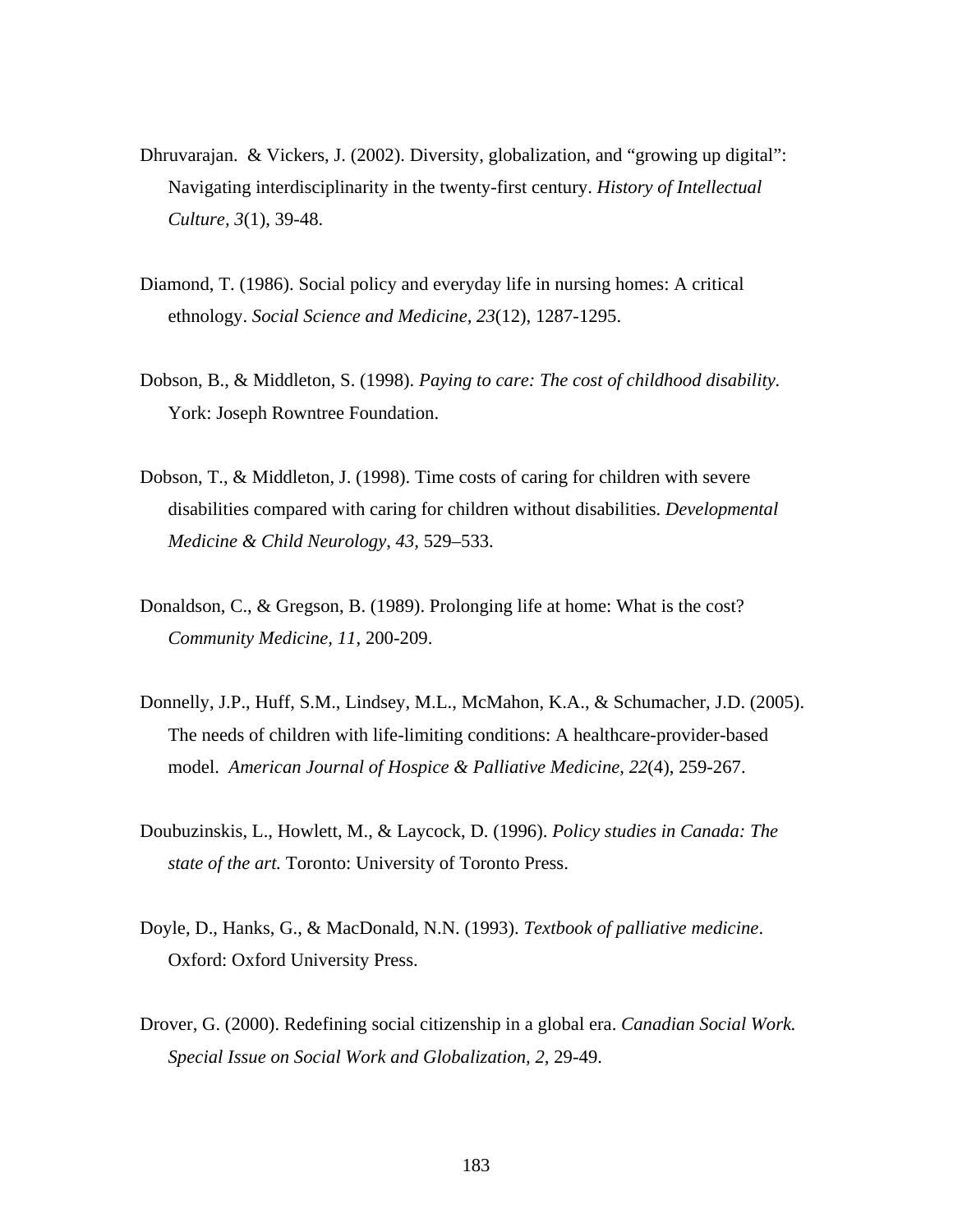- Edwards, J., et al. (2005). A literature search for all those working with children with lifelimiting conditions. *PaedPalit, 4*(1), 1-52.
- Edwardson, S. (1983). The choice between hospital and home care for terminally ill children. *Nursing Research, 32*, 29-34.
- Ellul, J. (1964). *The technological society*. New York: Vintage.
- Ennew, J. (1994). Time for children or time for adults? In J. Qvortrup (Ed). *Childhood matters: Social theory, practice and politics* (pp. 125-143). Aldershot: Avebury.
- Enskar, K., Carlsson, M., Golsater, M., Hamrin, E., & Kreuger, A. (1997). Parental reports of changes and challenges that result from parenting a child with cancer. *Journal of Pediatric Oncology Nursing, 14*(3), 156-163.
- Evans, R.G. (1997). Going for the gold: The redistributive agenda behind market-based health care reform. *Journal of Health Politics, Policy and Law, 22*(2), 427-465.
- Evans, R.G., & Stoddart, G. (1990). Producing health, consuming health care. *Social Science and Medicine, 31*(12), 1347-1363.
- Evans, R.G., & Stoddart, G.L. (2003). Models for population health: Consuming research, producing policy? *American Journal of public health, 93*(3), 371-379.
- Ezzy, D. (2002). *Qualitative analysis: Practice and innovation.* Sydney, AU: Allen & Unwin.
- Falik, H. (2004). *Academy calls for child-specific approach to palliative care.* Toronto, ON: Sage Publications.

Fay, B. (1987). *Critical social science.* Ithaca, NY: Cornell University Press.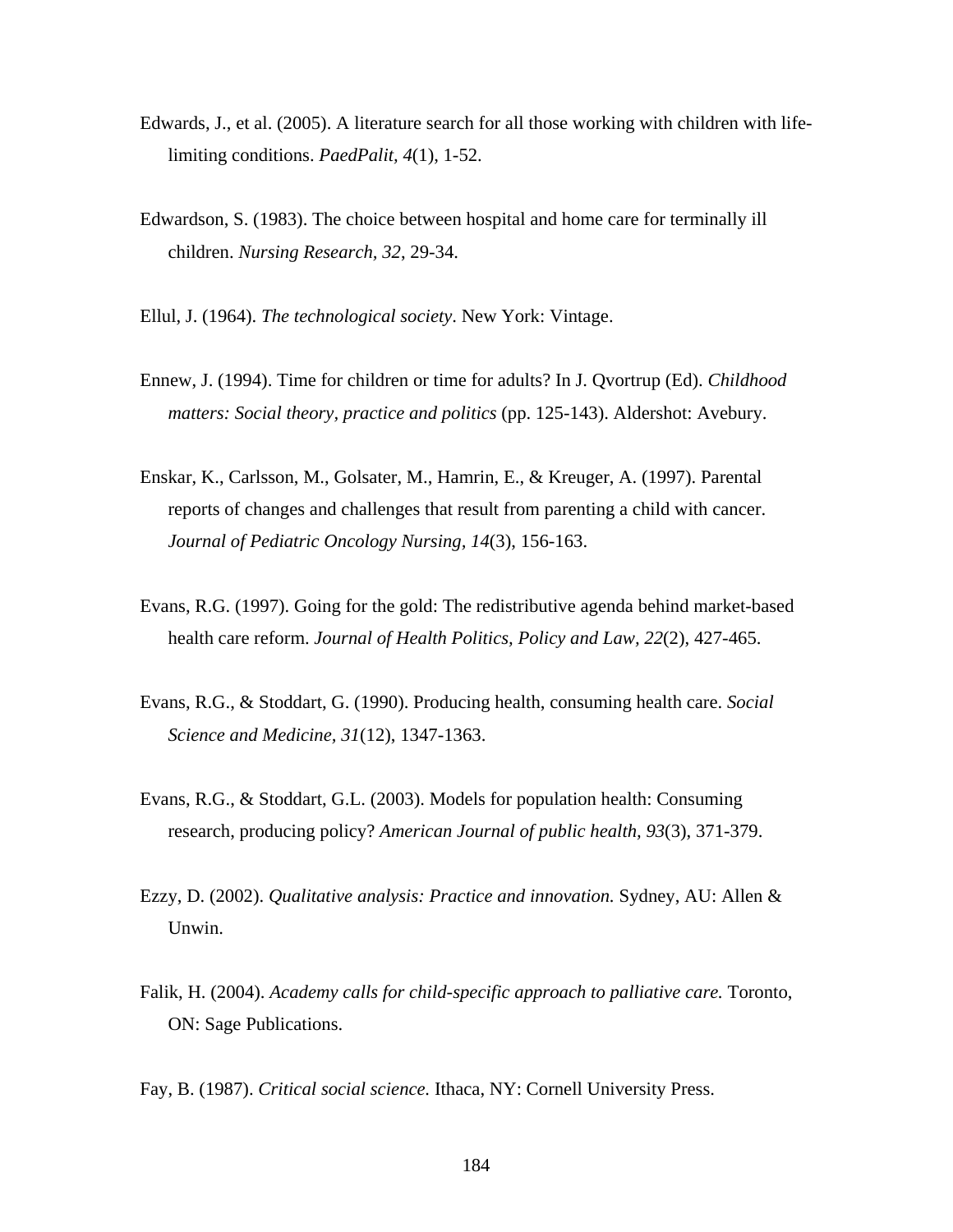Feenberg, A. (1991). *Critical theory of technology*. New York: Oxford University Press.

- Field, P.A., & Morse, J. M. (1985). *Nursing research: The application of qualitative approaches*. Maryland: Aspen Publication.
- Fielder, J.F. (2001). Narrative medicine: Medical writings. *Annals of Internal Medicine, 134*(1), 456- 460.
- Finnigan, A. (2004). Sexual health and chronic illness in childhood. *Paediatric Nursing, 16*, 32-36.
- Fischer, F. (1980). *Politics, values and public policy: The problem of methodology*. Boulder, Colorado: Westview Press.
- Fischer, F. (1990). *Technocracy and the politics of expertise*. California: Sage Publications.

Fischer. (1995). *Evaluating public policy.*California: Sage Publications.

- Fischer, F. (2000). *Citizens, experts, and the environment: The politics of local knowledge.* Duke: Duke University Press.
- Fischer, F. (2007). *Reforming public policy: Discursive politics and deliberative practices.* Oxford: Oxford University Press.
- Flyvbjerg, B. (1998). Habermas and Foucault: Thinkers for civil society? *British Journal of Sociology*, *49*, 210-233.
- Flyvbjerg, B. (2002). *[Making social science matter: Why social inquiry fails and how it](http://www.amazon.com/exec/obidos/tg/detail/-/052177568X/)  [can succeed again.](http://www.amazon.com/exec/obidos/tg/detail/-/052177568X/)* Cambridge: Cambridge University Press.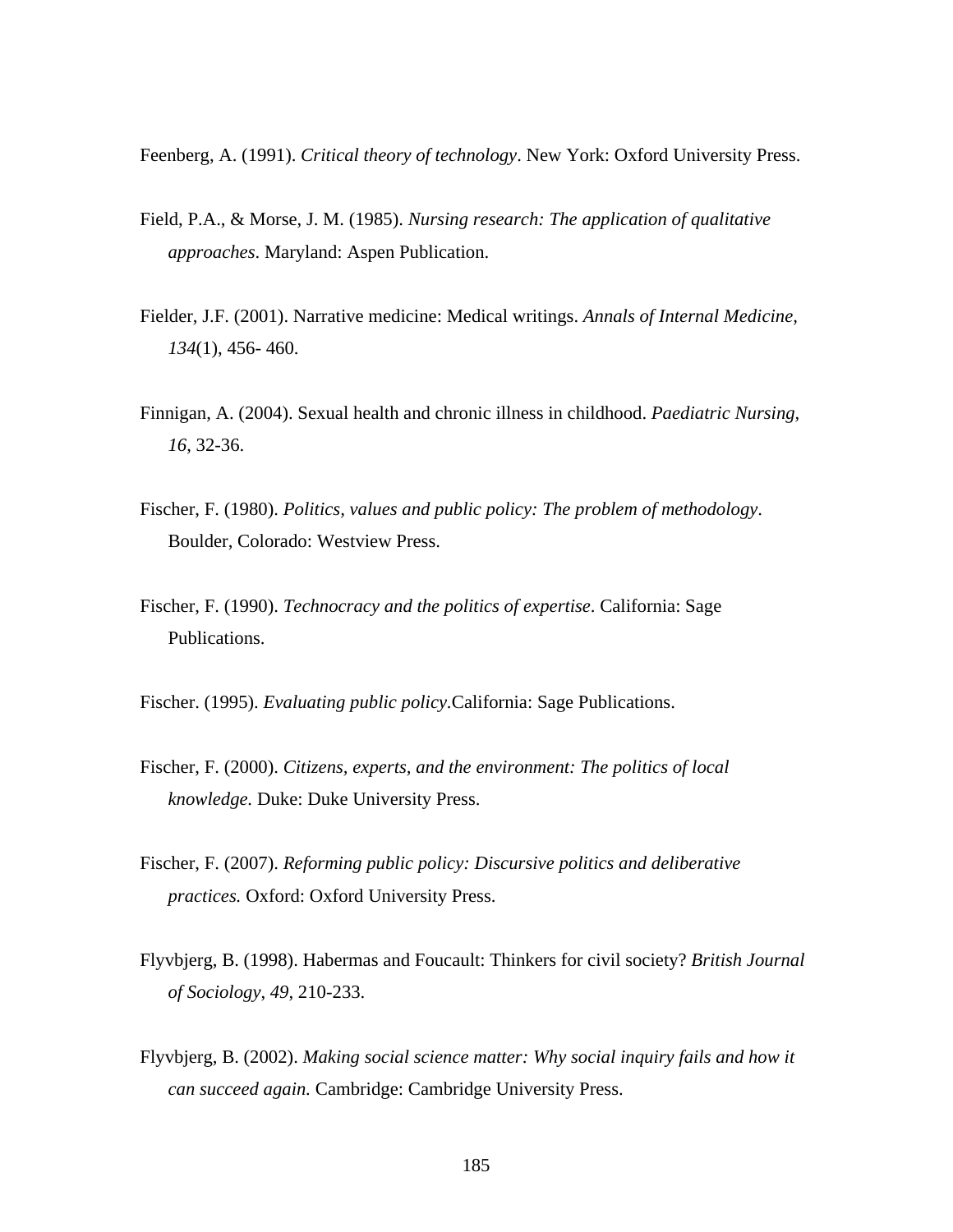- Foley, D. (2002). Critical ethnology: The reflexive turn. *International Journal of Qualitative Studies in Education, 15*(4), 469-491.
- Folkman, S., & Lazarus, R. (1985). If it changes it must be a process. *Journal of Personality and Social Psychology, 48*(1), 150-170.
- Folkman, S., & Lazarus, R. (1985). *Stress: Appraisal and coping*. California: Sage Publications.
- Foucault, M. (1971). *The order of things: Archaeology of the human sciences*. New York: Pantheon.
- Foucault, M. (1976). *The history of sexuality.* Transl. R Hurley, 1980. New York: Vintage Books.
- Foucault, M. (1984). Nietzsche, genealogy history. In P. Rabinow (Ed.), *The Foucault reader.* New York: Pantheon.
- Fowell, A., Finlay I., Johnstone, R., & Minto, L. (2003). An integrated care pathway for the last two days of life: A pathway for implementing a pathway. *Journal of Integrated Care Pathways, 7,* 91-95.
- Fowler-Kerry, S. (1989). Adolescent oncology survivor's recollections. *Advances in Pain Research and Therapy, 15,* 365-371.
- Fowler-Kerry, S. (2006). The need for a national pediatric palliative care framework. *International Journal of Palliative Care Nursing*, *6*, 49-58.
- Fowler-Kerry, S. et al. (2006). Hospice referral practices for children with cancer: A survey of pediatric oncologists. *Journal of Clinical Oncology, 7*(4), 2.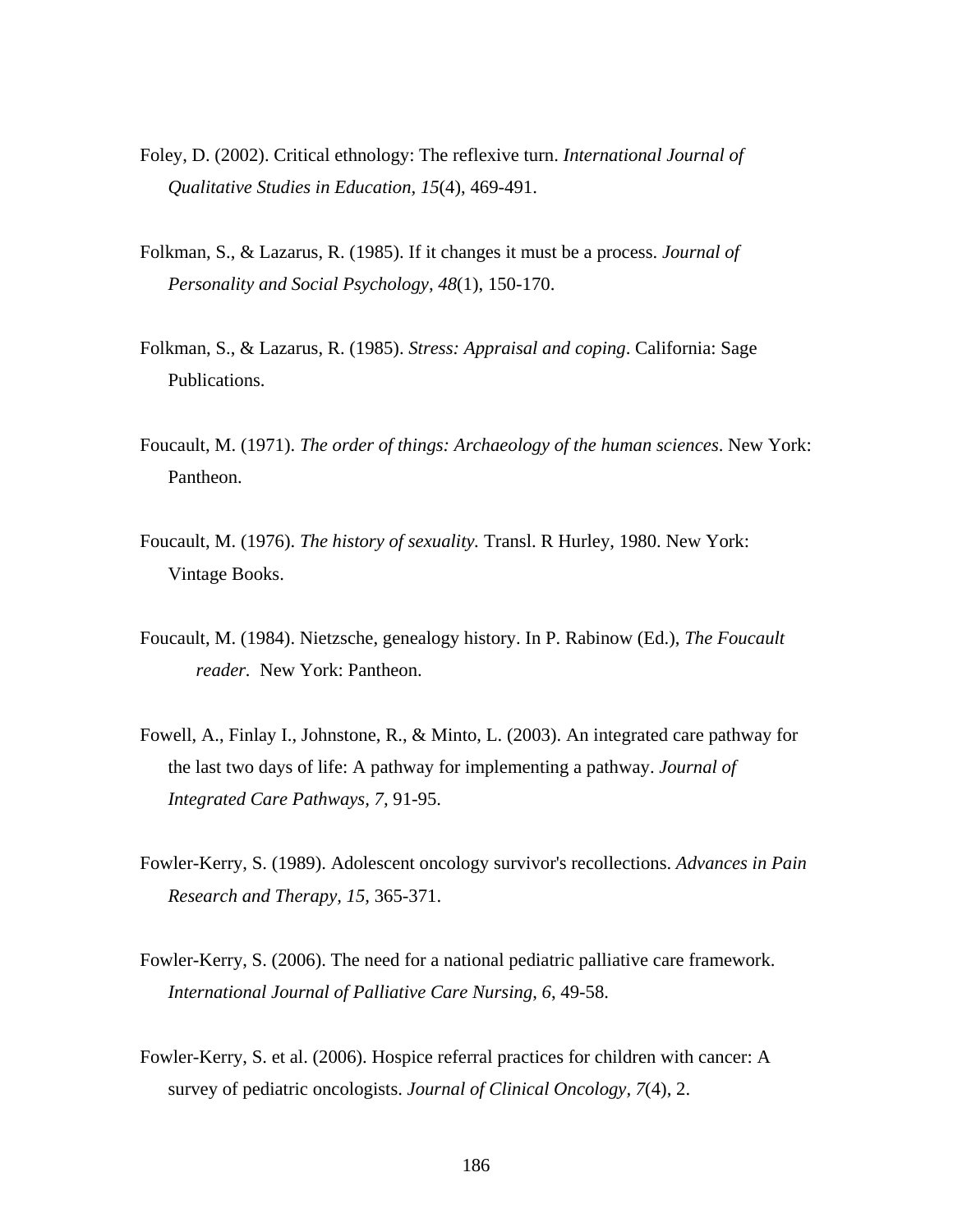- Fox, D. (1993). *Power and illness: The failure and future of American health policy.*  Berkeley: University of California Press.
- Frank, A.W. (1995). *The wounded storyteller: Body, illness, and ethics.* Chicago: University of Chicago Press.
- Frank, A.W. (1998a). Stories of illness as care of the self: A Foucauldian dialogue. *Health, 2,* 239-348.
- Frank, A.W. (1998b). Just listening: Narrative and deep illness. *Families, Systems and Health, 16*, 197-212.
- Frank, A.W. (2000). *Venus on wheels: Two decades of dialogue on disability, biography, and being female in America.* Berkeley: University of California Press.
- Fraser, N. (1997). *Redistribution or recognition? A political-philosophical exchange.*  New York, NY: Routledge.
- Freeman, M. (2004). Taking children's rights more seriously. *International Journal of Law, Policy and the Family, 6*(1), 52-71.
- Freire, P. (1970). *Pedagogy of the oppressed.* New York: Seabury Press.

Freire, P. (1973). *Education for critical consciousness.* New York: Seabury Press.

- Fried, B.J., & Gaydos, L.M. (2002). *World health systems: Challenges and perspectives.*  Washington, DC: AUPHA Press.
- Fyke, K.J. (2001). *Caring for medicare: Sustaining a quality system.* Regina, SK, Canada: Commission on Medicare.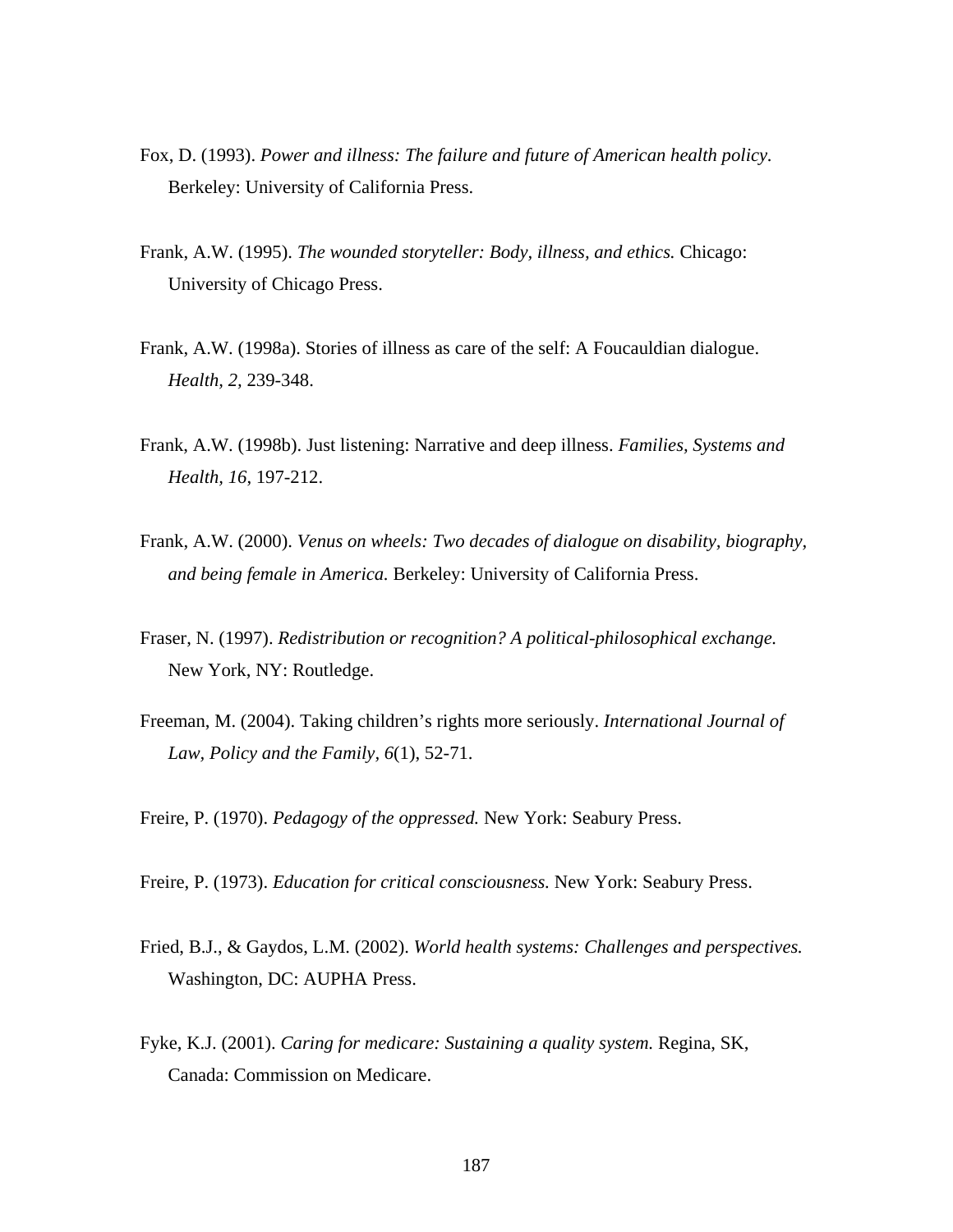- Garmezy, N. (1971). Vulnerability research and the issue of primary prevention. *American Journal of Orthopsychiatry, 41,* 101-116.
- Giddens, A. (1987). *Social theory and modern sociology.* California: Stanford University Press.
- Gil, D. (1973). *Unraveling social policy.* New York: Schenkman.
- Gille, Z. (2001). Critical ethnography in the time of globalization: Toward a new concept of site. *Cultural Studies-Critical Methodologies, 1*(3), 319-334.
- Gille, Z., & O'Riain, S. (2002). Global ethnography. *Annual Review of Sociology, 28*, 27- 295.
- Gillis, A., & Jackson, W. (2002). *Research for nurses: Methods and interpretation.*  Philadelphia: F.A. Davis.
- Goldman, A. (Ed.). (1994). *Care of the dying child.* Oxford: Oxford University Press.
- Goldman, A., & Reynolds, F. (1994). The management of pain. *Journal of the Royal Society of Medicine, 87,* 296-298.
- Goldman, A., Southall, D., Lenton, S., & Eaton, N. (2006). *International aspects of pediatric palliative care*. Oxford: Oxford University Press.
- Goldman, W. (1998). ABC of palliative care: Special problems of children. *British Medical Journal, 316,* 49-52.
- Gortner, S.R. (1993). Nursing's syntax revisited: A critique of philosophies said to influence nursing theories. *International Journal of Nursing Studies, 30*, 477-488.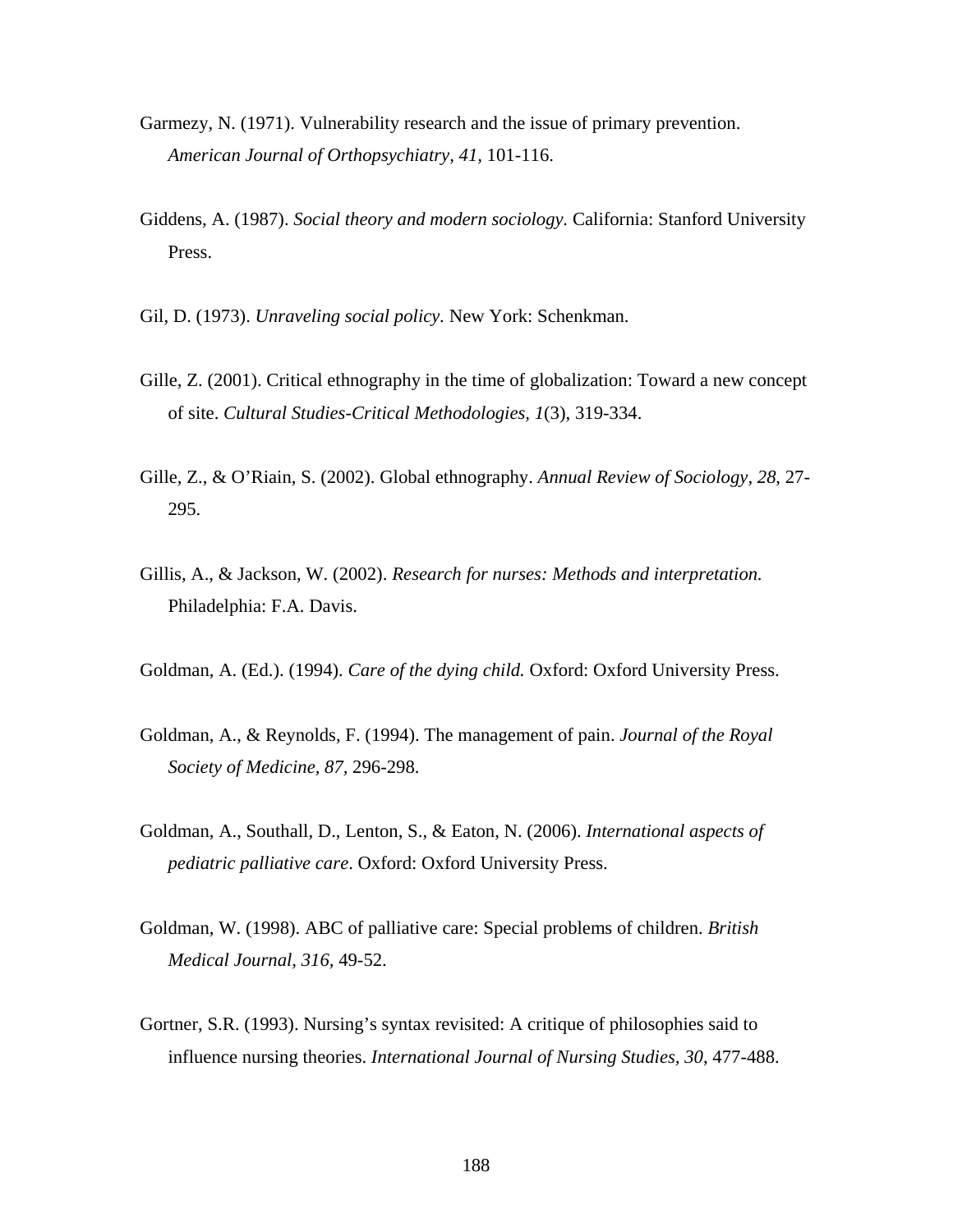Government of Canada. (1997). *National Child Benefit*. Retrieved August 10, 2006, from [http://www.nationalchildbenefit.ca/ncb/ncb\\_e19.html](http://www.nationalchildbenefit.ca/ncb/ncb_e19.html)

- Government of Canada. (2000). *Report on Public Consultations on the National Children's Agenda.* Retrieved June 10, 2006, from <http://www.socialunion.ca/news>
- Government of Canada. (2002). *Building on values: The future of health care in Canada. Final Report of the Commission on the future of health care in Canada.* Ottawa.

Government of Canada. (2003). Federal Budget. Retrieved September 1, 2006, from <http://www.cbc.ca/budget2003>

- Government of Saskatchewan. (1993). *Our children, our future Saskatchewan's action plan for children. [www.govsk.ca/socserv/infocntrl/stratdihome.htm](http://www.govsk.ca/socserv/infocntrl/stratdihome.htm)*
- Government of Saskatchewan*.* (1997). *Our children, our future Saskatchewan's action plan for children—four years later. [www.govsk.ca/socserv/infocntrl/stratdihome.htm](http://www.govsk.ca/socserv/infocntrl/stratdihome.htm)*
- Government of Saskatchewan. (1997). *Our children, our communities and our future equity in education: A policy framework. (ISBN 1-895711-36-3).*
- Government of Saskatchewan*.* (1999). *National Children's Agenda- Summary of the Saskatchewan dialogue. Interdepartmental Steering Committee.*
- Government of Saskatchewan. (2006). *Our children. Our promise. Our future-early childhood development progress report 2004-2005.ISBN 1-897211-06-6.*
- Government of Saskatchewan SchoolPLUS Initiatives. (2002). *Securing Saskatchewan's future, ensuring the wellbing-educational services of Saskatchewan children and youth.* Provincial Response – Role of the SchoolPLUS Task Force Final Report.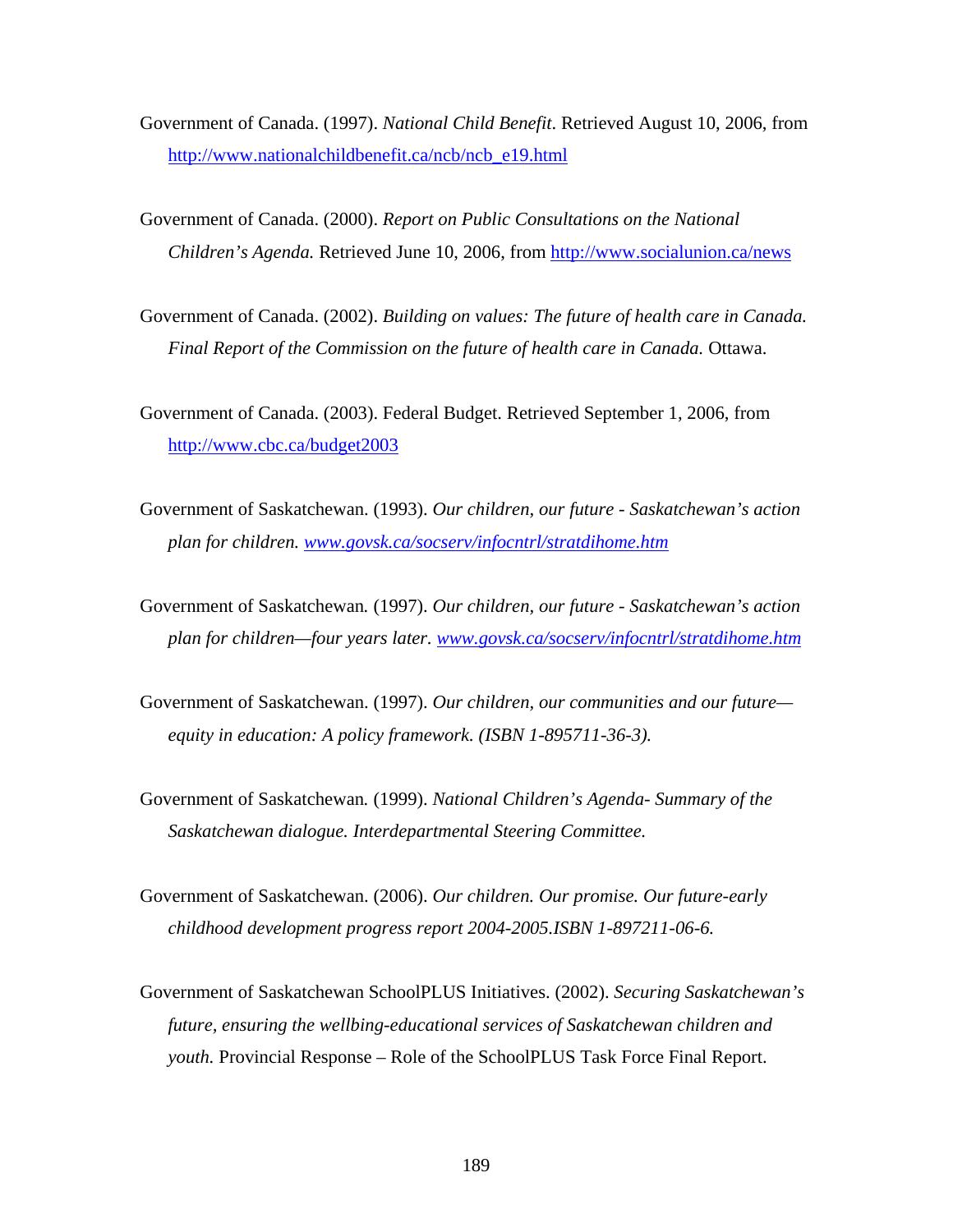- Guba, E.G., & Lincoln, Y.S. (1982). Epistemological and methodological bases for naturalistic inquiry. *Educational Communication and Technology Journal*, *31,* 233- 252.
- Guba, E.G., & Lincoln, Y.S. (1989). *Fourth generation evaluation*. California: Sage Publications.
- Guba, E.G., & Lincoln, Y.S. (1994). *Competing paradigms in qualitative research.*  California: Sage Publications.
- Guy, K.A. (Ed.). (1997). *Our promise to children.* Health Canada.

Habermas, J. (1970). *Toward a rational society.* Boston: Beacon Press.

Habermas, J. (1975). *Legitimation crisis.* Boston: Beacon Press.

- Habermas, J. (1979). *Communication and the evolution of society.* Boston: Beacon Press.
- Habermas, J. (1981). False connection: Systems and action theories in neo-functionalism. *Sociological Theory, 16*(1), 75-95.
- Habermas, J. (1986). *Autonomy and solidarity: Interviews.* Edited by Peter Dews. London: Verso.
- Habermas, J. (1996). *Between facts and norms: Contributions to a discourse theory of law and democracy.* Cambridge, MA: The MIT Press.

Hankivsky, O. (2004). *Social policy and the ethic of care.* Vancouver: UBC Press.

Hatch, J.A., & Wisniewski, R. (Eds.). (1995). *Live history and narrative.* London: Falmer.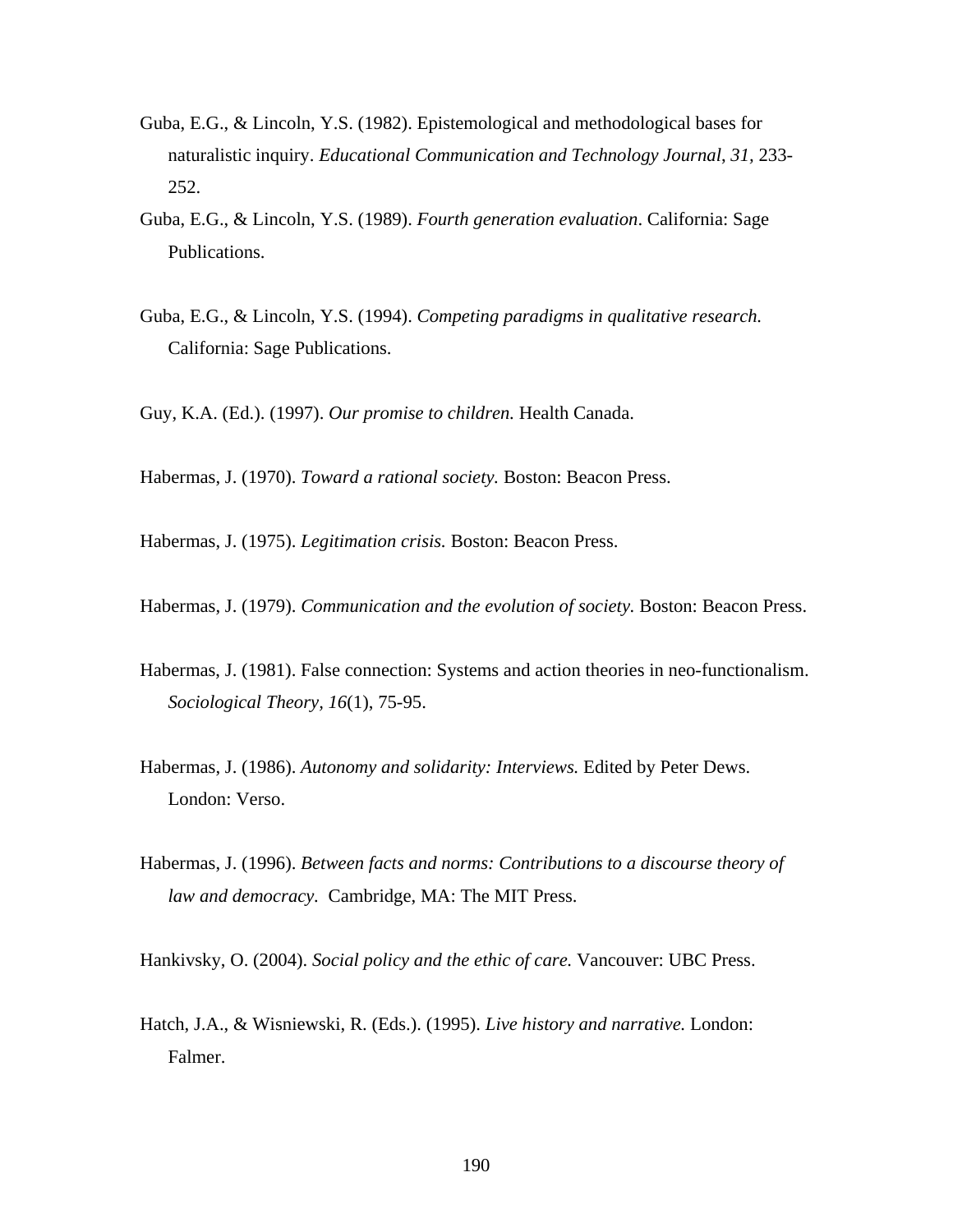- Hawkins, J.D., Catalano, R.F., Oysterman, R., Abbott, R., & Hill, K.G. (1999). Preventing adolescent health-risk behaviors by strengthening protection during childhood. *Archives of Pediatrics and Adolescent Medicine, 153,* 226-234.
- Health Canada. (2003). *Respite for family caregivers: An environmental scan of publiclyfunded home care programs.* Prepared by J. Dunbrack.
- Health Canada Federal/Provincial/Territorial Subcommittee on Continuing Care. (1992). *Future directions in continuing care.* Ottawa: Health Services and Promotion Branch, Health Canada.
- Health Canada Human Resources Development Canada (2003). Annual Report 2002- 2003. Retrieved August 2, 2006, from www.hc-sc.gc.ca/hcs-sss/hhr-rhs/strateg/ar-ra-2005/recru/ut\_e.html
- Heinze, E. (2000). *Of innocence and autonomy: Children, sex and human rights.* Vermont: Ashgate Publishing Company.
- Hertzman, C. (2002). The case for early childhood development strategy. *Canadian Journal of Policy Research*, *1*(2), 134-139.
- Hertzman, C., McLean, S.A, Kohen, D.E., Dunn, J., & Evans, T. (2002). *Early development in Vancouver: Report of the community asset mapping project (CAMP).*  Vancouver: Human Early Learning Partnership.
- Heyland, D.K., Dodek, P., & Rocker, G. (2006). What matters most in end-of-life care: Perceptions of seriously ill patients and their family members. *Canadian Medical Association Journal*, *174*(5), 627-633.
- Himelstein, B.P., Hilden, J.M., Boldt, A.M., & Weissman, D. (2004). Pediatric palliative care. *The New England Journal of Medicine, 350*(17), 1752-1762.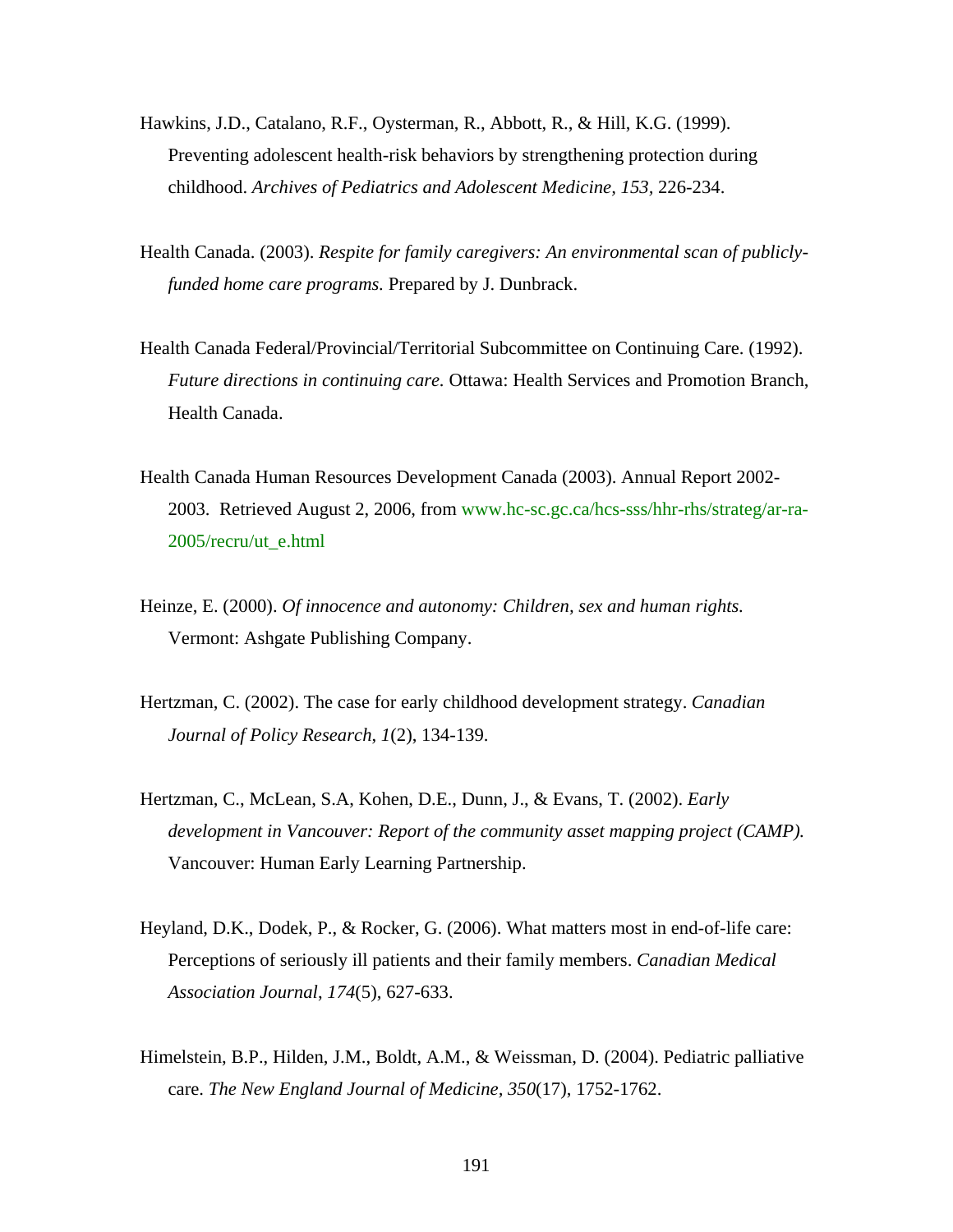Hirst, M, & Arksey, H. (2000). Informal carers count. *Nursing Standard*, 14(42), 33-34.

Horkheimer, M. (1972). *Critical theory.* New York: Seabury Press.

- Horkheimer, M., & Adorno, T. (1972). *Dialectic of enlightenment.* New York: Herder & Herder.
- Hudson, J.L., et al. (2003). The dying child: How is care different? *Medical Journal of Australia, 179*(6), 520-522.
- Human Resources Development Canada. (2003). *Disability in Canada: A 2001 profile.*  Government of Canada: The Office for Disability Issues.
- Hunt,A., & Byrne, R. (1995). Medical and nursing problems of children with neurodegenerative disease. *Palliative Medicine, 9,* 19-26.
- Hunt, P. (2002). The right to health from the margins to the mainstream. *Lancet, 12*, 786- 790.
- Hurwitz, C.A., et al. (2004). Caring for the child with cancer at the close of life: "There are people who make it and I'm hoping I'm one of them". *Journal of the American Medical Association, 292*(17), 2141-2149.
- Hymowitz, K.S. (1999). *Ready or not: Why treating children as small adults endangers their future-and ours.* New York: Simon & Schuster Inc.
- Hynson, J.L., et al. (2003). The dying child: How is care different? *The Medical Journal of Australia,* 1-6.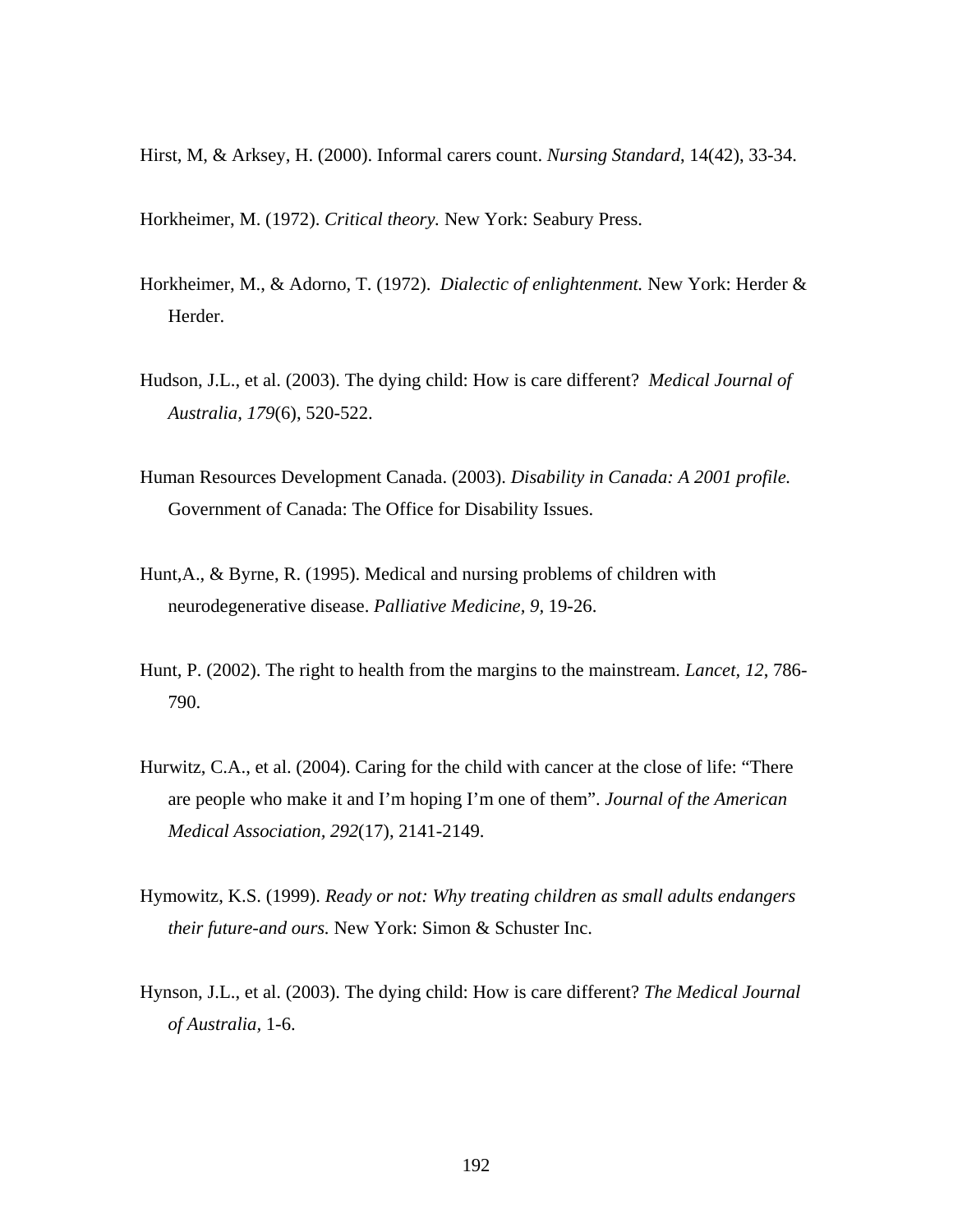- Iglehart, J.K. (2000). Revisiting the Canadian health care system. *The New England Journal of Medicine, 342*(26), 2007-2012.
- Ingleton, C., Payne, S., Nolan, M., & Carey, I. (2003). Respite in palliative care: A review and discussion of the literature. *Palliative Medicine, 17,* 567-575.
- Institute of Medicine. (2002). *When children die: Improving palliative care and end-oflife care for children and their families.* Washington: National Academy Press.

International Council of Nurses. (2000). *Position statement.* 

- International Association for the Study of Pain. (2005). Why children's pain matters. *Pain: Clinical Updates, XIII*(4), 1-6.
- Jennings, P.D. (2005). Providing pediatric palliative care through a pediatric supportive care team. *Pediatric Nursing*, *31*(3), 195-200.
- Jenson, J.M., & Fraser, M.W. (2006). *Social policy for children & families*. Thousand Oaks: Sage Publications.
- Kalbfleisch, P., & Cody, M. (1995). *Gender, power, and communication in human relationships.* New Jersey: L. Erlbaum Associates.
- Kane, J.R., & Primono, M. (2001). Alleviating the suffering of seriously ill children. *American Journal of Hospice and Palliative Care, 18*(3), 161-169.
- Keating, D.P., & Hertzman, C. (Eds.). (1999). *Developmental health and the wealth of nations: Social, biological and educational dynamics*. New York: Guilford Press.
- Keefe, J.M., Carriere, Y., & Legare, J. (2004). *Projecting the future availability of informal supports and its impact on home care services.* Canada: Mount St. Vincent University, Statistics Canada, and Universite de Montreal.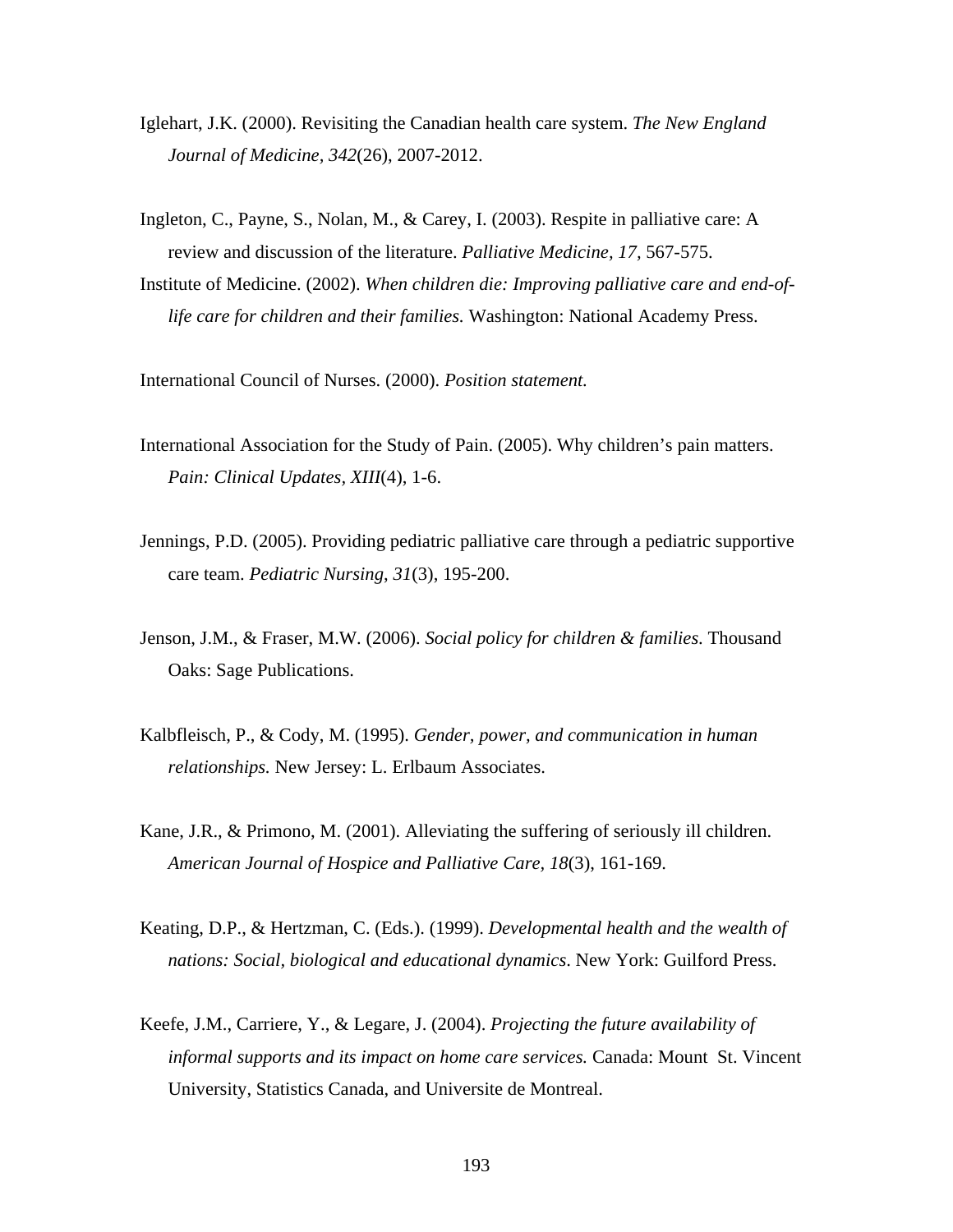- Kincheloe, J.L., & McLaren, P. (2000). Rethinking critical theory and qualitative research. In N.K. Denzin & Y.S. Lincoln (Eds.), *Handbook of qualitative research*  $(2<sup>nd</sup>$  ed., pp. 279-313). Thousand Oaks, CA: Sage Publications.
- King, G., King, S., & Rosenbaum, P. (1996). How mothers, and fathers view professional caregiving for children with disabilities. *Developmental Medicine: Child Neurology, 38*, 397-407.
- Kirby, M., & LeBreton, M. (2002). *The health of Canadians The federal role: The final report on the state of the health care system in Canada. Recommendations for reform.* Ottawa: Standing Senate Committee on Social Affairs, Science and Technology.
- Kirk, S. (1998). Families experiences of caring at home for a technology-dependent child: A review of the literature. *Child: Care, Health and Development, 24*(2), 101- 114.
- Kirk, S. (2001). Negotiating lay and professional roles in the care of children with complex health care needs. *Journal of Advanced Nursing, 34*(5), 593-602.
- Kirschbaum, M., & Knafl, K. (1996). Major themes in parent-provider relationships: A comparison of life-threatening and chronic illness experiences. *Journal of Family Nursing, 2*(2), 195-216.
- Kitchiner, D., & Bundred, P. (1996). Integrated care pathways. *Archives of Disease in Childhood, 75*(2), 166-168.
- Klopfenstein, K.J., Hutchison, C., & Clark, C., et al. (2001). Variables influencing endof-life care in children and adolescents with cancer. *Journal of Pediatric Hematology/ Oncology, 23*(8), 481-486.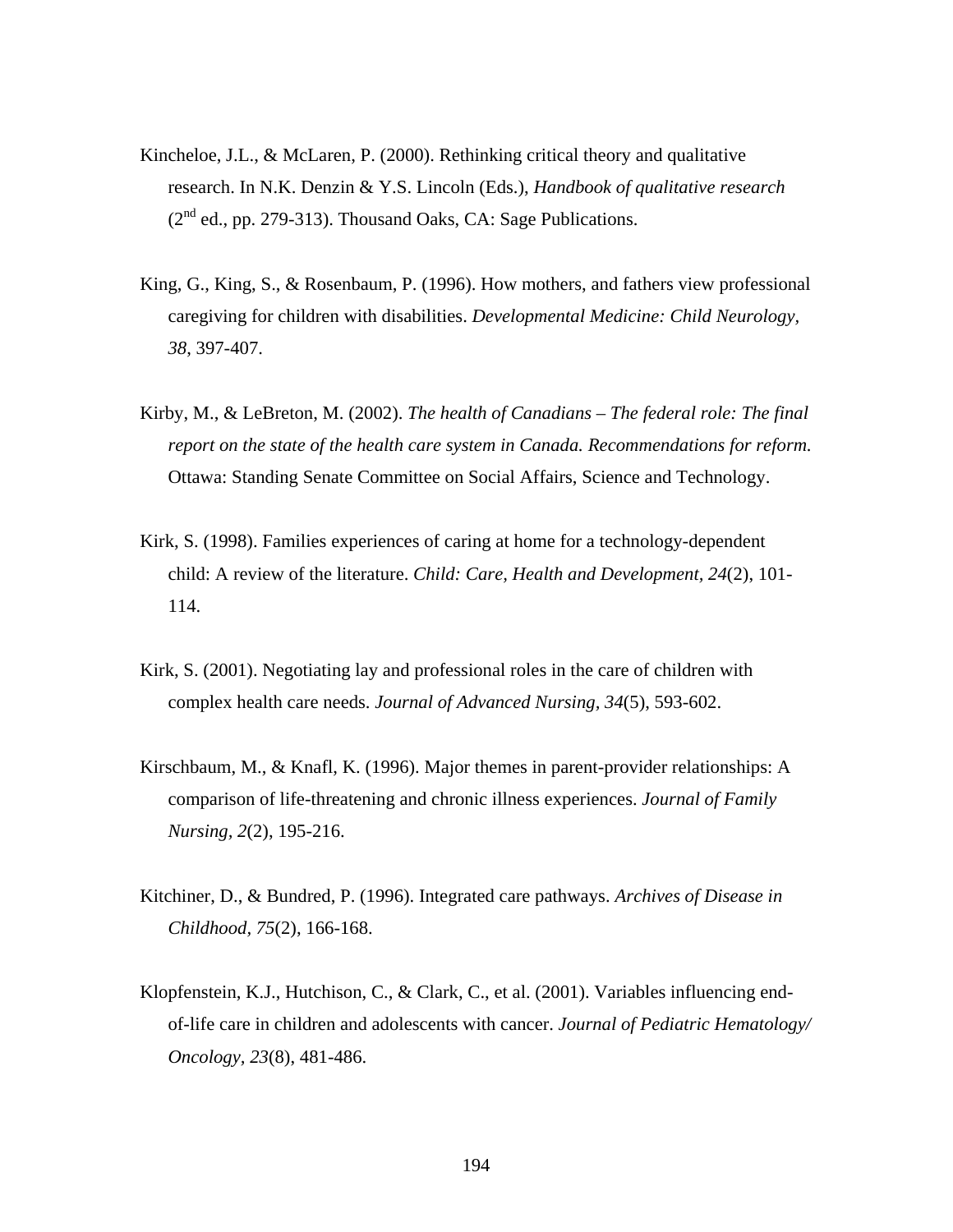- Knafl, K., Breitmayer, B., Gallo, A., & Zoeller, L. (1992). Parents' views of health care providers: An exploration of the components of a positive working relationship. *Child Health Care, 21*(2), 90-95.
- Knoll, J.A., & Bedford, S. (1989). *Becoming informed consumers: A national survey of parent's experiences with respite services.* Cambridge, MA: Human Services Research Institute.
- Koehler, L. (1981). Native women of the Americas: A bibliography. *Frontiers: A Journal of Women's Studies, 6,* 73-101.
- Kuhn, T.S. (1962). *The structure of scientific revolutions*. Chicago: University of Chicago Press.
- Kurz, J.M., & Hayes, E.R. (2006). End of life issues action: Impact of education. *International Journal of Nursing Education Scholarship, 3*(1), 1-13.
- Labonte, R. (1993). *Health promotion and empowerment: Practice frameworks*. Toronto: Centre for Health Promotion/Participation.
- Labonte, R., Feather, J., & Hills, M. (1999). A story/dialogue method for health promotion knowledge development and evaluation. *Health Education Research, 14,* 39-50.
- Labuschagne, A. (2003). Qualitative research: Airy fairy or fundamental? *The Qualitative Report, 8*(1), 100-103.
- Lalonde, M. (1974). *A new perspective on the health of Canadians*. Ottawa: Government of Canada.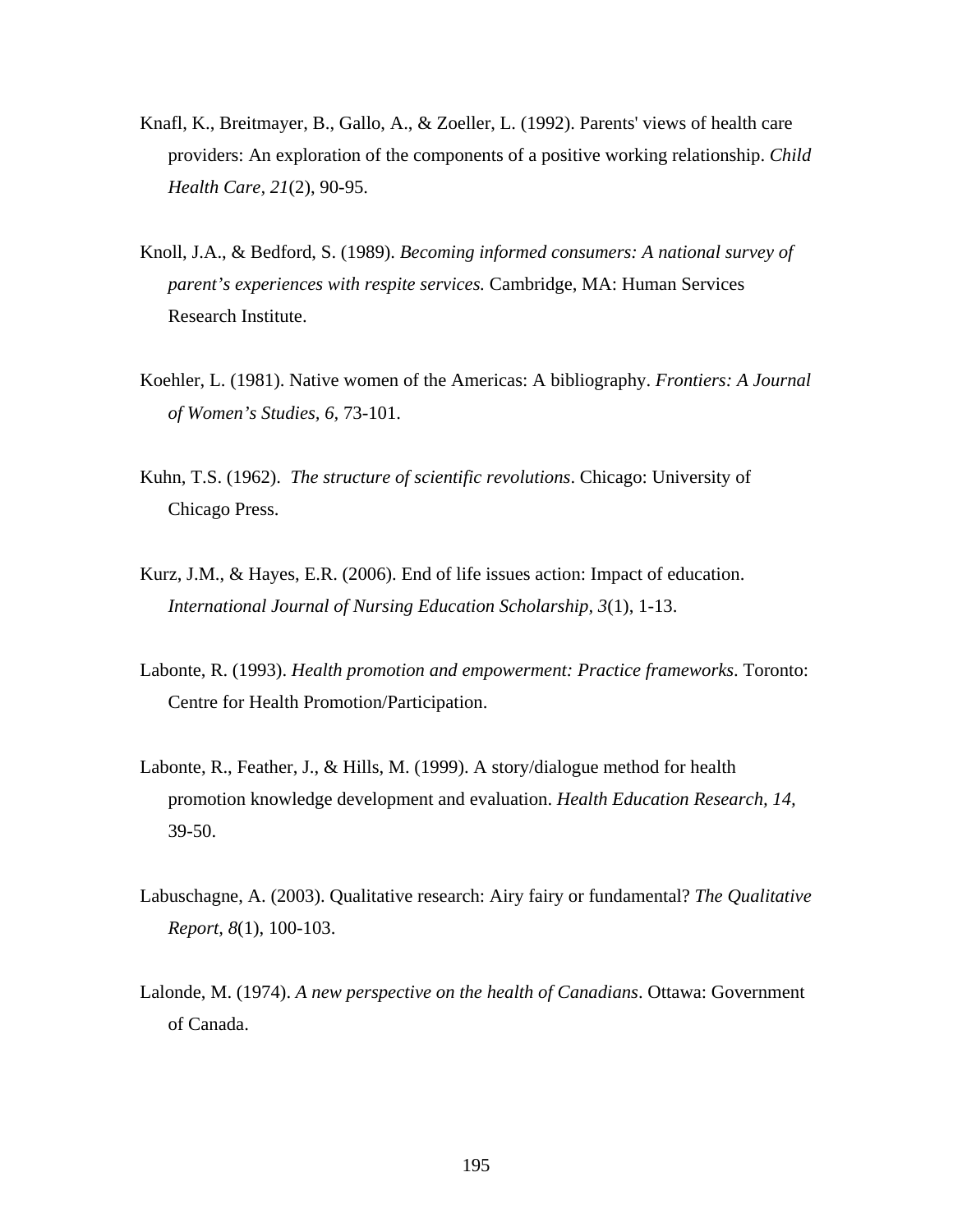- Lasswell, H. (1951). The policy orientation. In D. Lerner & H. Lasswell (Eds.), *The policy sciences* (pp.3-15). Stanford, CA: Stanford University Press.
- Lasswell, H.D. (1997). *Psychopathology and politics*. Chicago: The University of Chicago Press.
- Lavalette, M., & Pratt, A. (2001). *Social policy: A conceptual and theoretical introduction.* London: Sage Publications.
- Layder, D. (1994). *Understanding social theory.* Great Britain: Cromwell Press.
- Lazarus, R.S. (1966). *Psychological stress and the coping process.* New York: McGraw-Hill.
- Lazarus, R.S., & Folkman, S. (1984). *Stress, appraisal, and coping*. New York: Springer.
- Lazarus, R.S. (1991). Progress on a cognitive-motivational-relational theory of emotion. *American Psychologist, 46*(8), 819-834.
- Lee, D.R. (1987). The calculus of consent and the constitution of capitalism. *Cato Journal, 7*(2), 331-336.
- Levi-Strauss, C. (1967). *Structural anthropology.* Transl. C. Jacabson, B.B. Schoeph, 1967. New York: Basic Books.
- Liben, S., & Goldman, A. (1998). Home care for children with life-threatening illness. *Journal of Palliative Care, 14*, 33-38.
- Lincoln, Y.S. (1995). Emerging criteria for quality in qualitative and interpretive inquiry. *Qualitative Inquiry, I,* 275-289.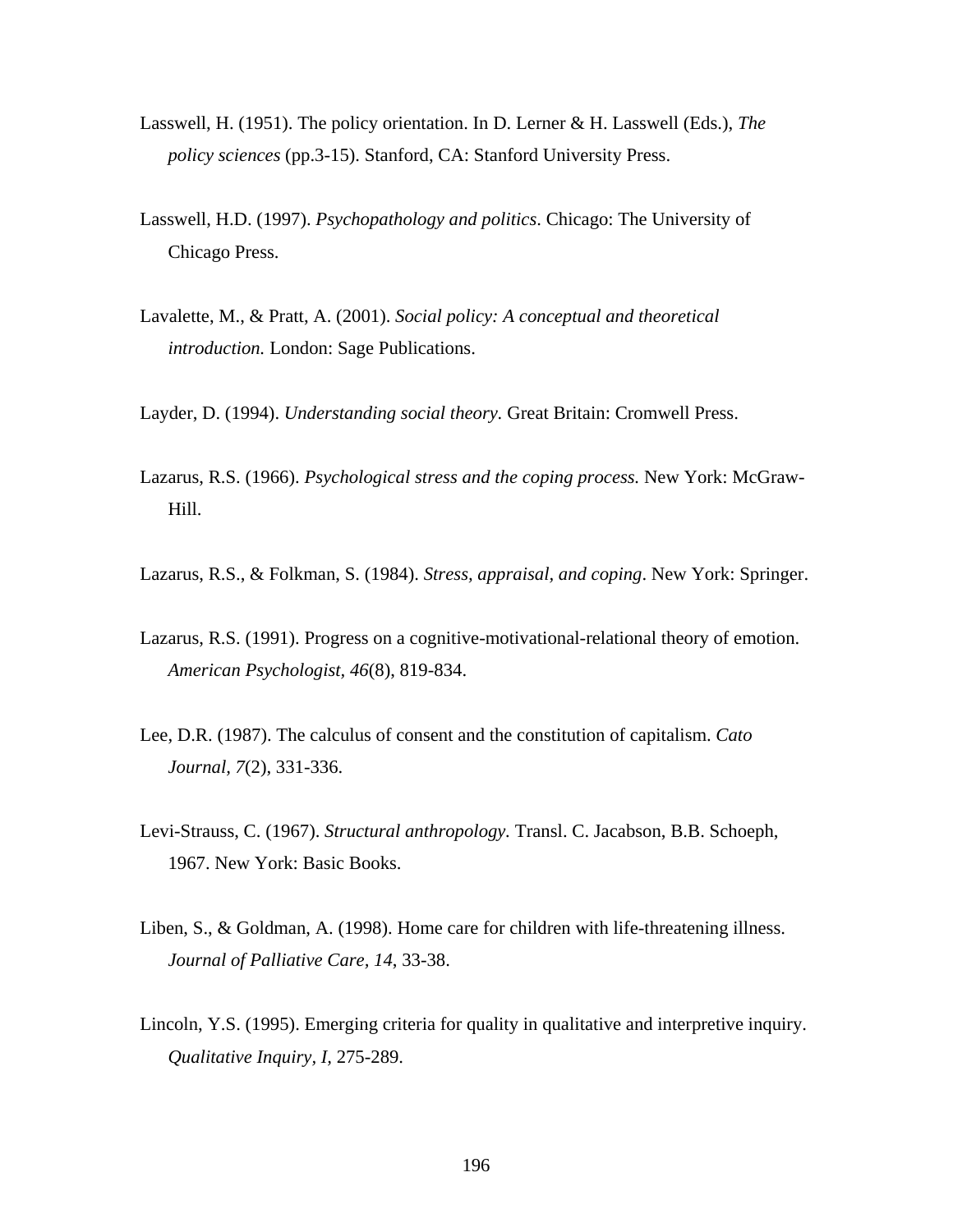- Lincoln, Y.S. (1998). From understanding to action: New imperatives, new criteria, new methods for interpretive researchers. *Theory and Research in Social Education, 26*(1), 12-29.
- Lincoln, Y.S., & Denzin, N.K. (1994). The fifth moment. In N.K. Denzin & Y.S. Lincoln (Eds.), *Handbook of qualitative research* (pp. 575-586). Thousand Oaks, CA: Sage Publications.
- Lincoln, Y.S., & Guba, E.G. (1985). *Naturalistic inquiry.* Beverly Hills, CA: Sage Publications.
- Lomas, J., & Veenstra, J. (1997). Devolving authority for health care in Canada's provinces: An introduction to the issues. *Canadian Medical Association Journal, 20*(4), 468-501.
- Luborsky, M., & Rubinstein, R. (1995). Sampling in qualitative research: Rationales, issues and methods. *Research on Aging, 17*(1), 89-113.
- Lund, B. (2002). *Understanding state welfare: Social justice or social exclusion?* London: Sage Publications.
- Luthar, S.S., & Cicchetti, D. (2000). The construct of resilience: Implications for interventions and social policies. *Development and Psychopathology, 12,* 857-238.
- Lyotard, J.F. (1984). *The post-modern condition: A report on knowledge.* Transl. G. Bennignton, B. Massumi, 1984. Minneapolis: University of Minnesota Press.
- Madison, S.D. (2005). *Critical ethnography: Methods, ethics and performance.* Thousand Oaks, CA: Sage Publications.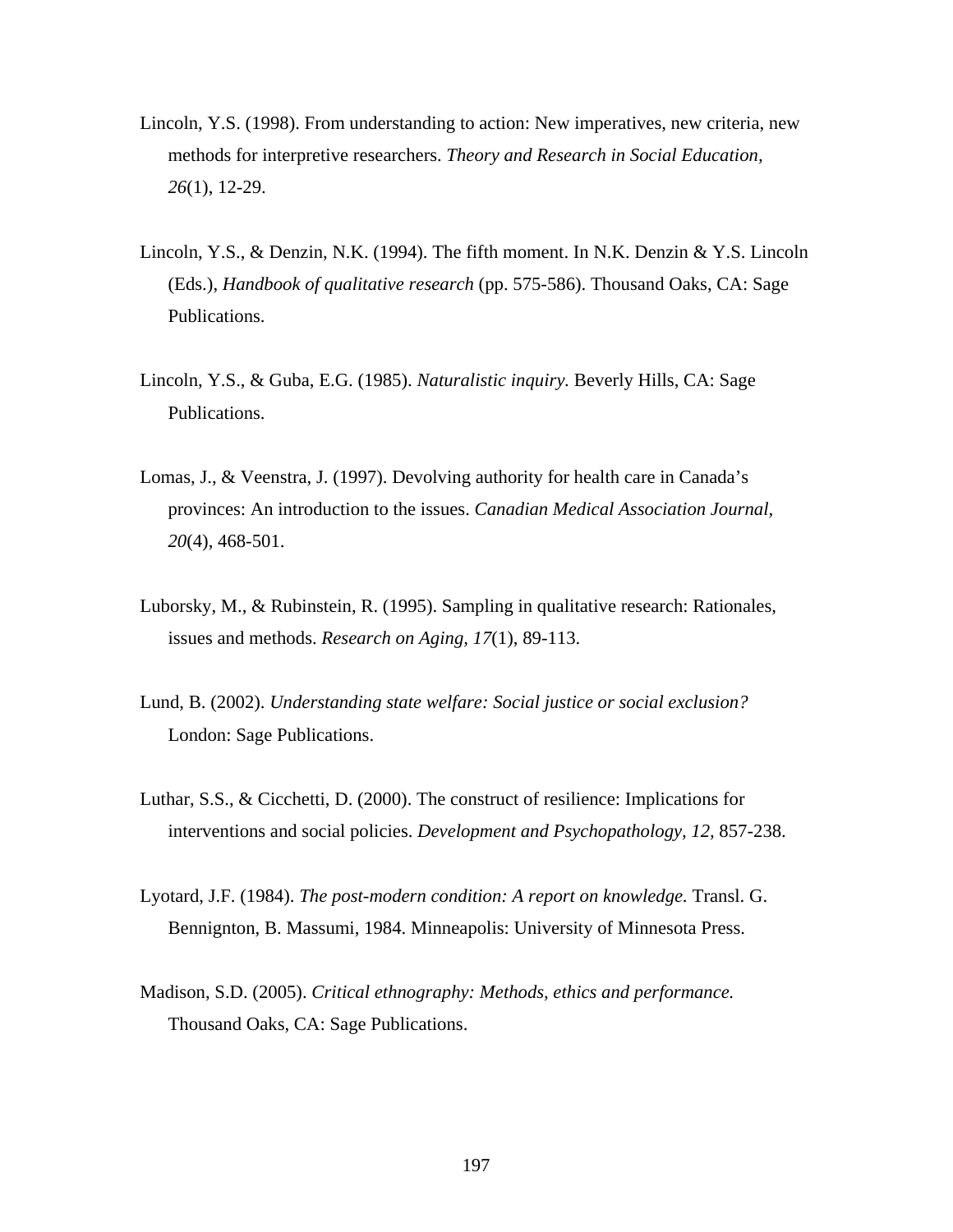- Mahon, R. (2001). *No small matter*. 18<sup>th</sup> Annual Davidson Dunton Research Lecture, March 2001. Boston MA.
- Mahon, M., & Page, M. (1995). Childhood bereavement after the death of a sibling. *Holistic Nursing Practice, 9,* 15-26.
- Manga, P. (1998). Avoiding fundamental reform: Current cost containment. *Journal of Health and Human Services Administration, 20*(4), 468-501.
- Mann, J.M., Gruskin, S., Groding, M.A., & Annas, G.J. (1999). *Health and human rights*. New York: Routledge.
- Manzer, R. (1994). *Introduction: Political ideas, educational policy and policy analysis public school and political ideas: Canadian educational policy historical perspective.*  Toronto: University of Toronto Press.
- Marcus, G. (Ed). (1999). *Critical anthropology now: Unexpected contexts, shifting constituencies, changing agendas*. Santa Fe, NM: School of American Research Press.
- Marmont, M., Kogevinas, M., & Elston, M. (1987). Social/economic status and disease. *Annual Review of Public Health, 8,*111-135.
- Marsten, A.S. (2001). Ordinary magic: Resilience processes in development. *American Psychologist, 56,* 227-238.
- Martin, W. (1996). *Recent theories of narrative.* Ithaca, NY: Cornell University Press.
- Marshall, T.S. (1967). *Political science: The discipline and its dimensions.* New York: Columbia University.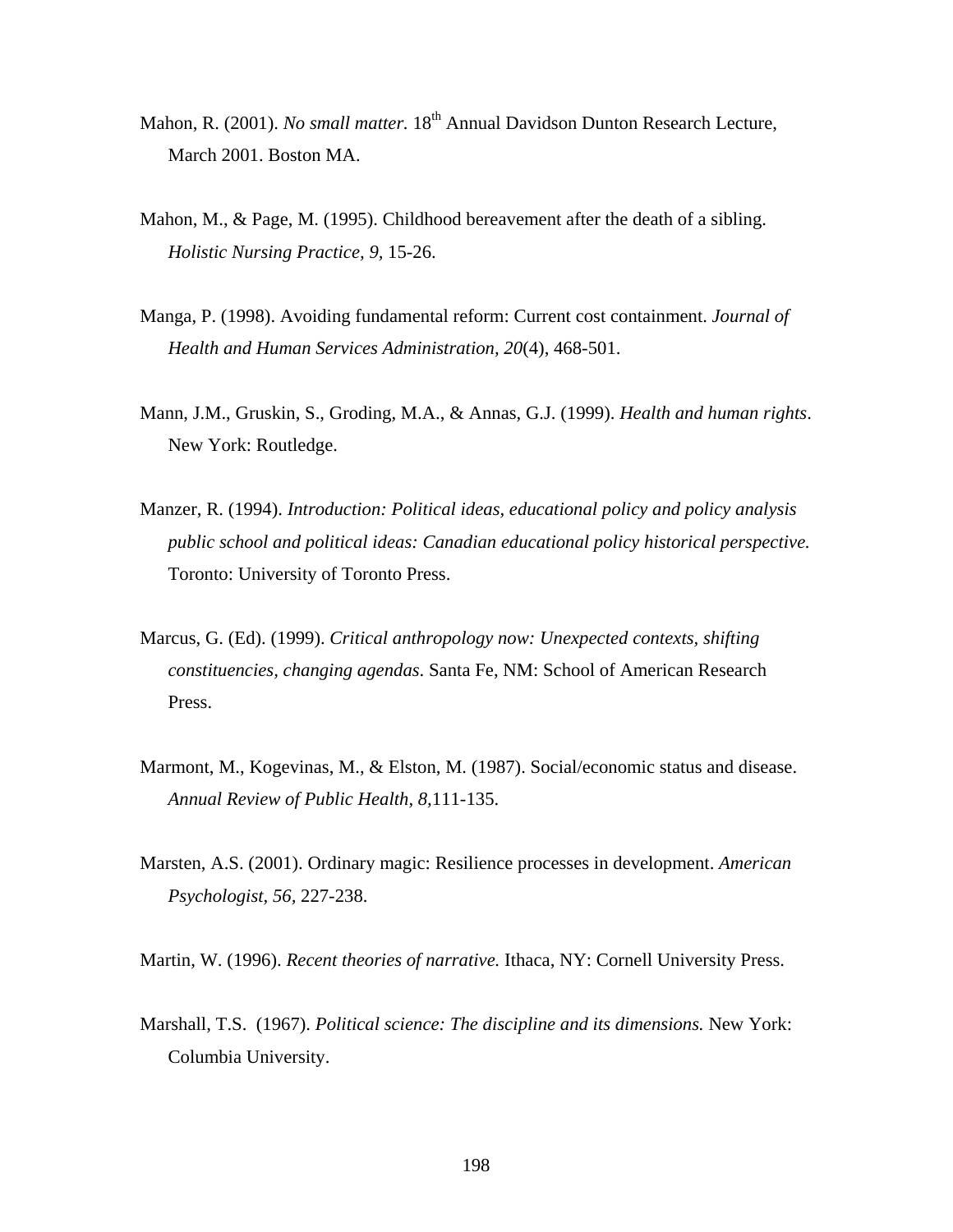- Martinson, I. (1993). Hospice care for children: Past, present, and future. *Journal of Pediatric Oncology Nursing, 10*(3), 93-98.
- Martinson, I., Moldow, D., & Armstrong, G. (1986). Home care for children dying of cancer. *Research in Nursing and Health, 9*(1), 11-16.
- Martinson, I.M., Armstrong, G.D., & Geis, D.P. (1978). Home care for children dying of cancer. *Pediatrics, 62,* 106-113.
- Martinson, I.M., Nesbit, M.E., & Kersey, J.H. (1985). Physicians role in home care for children with cancer. *Death Studies*, 9, 283-293.
- Martinson, I.M., Widmer, A., & Portillo, C. (1999). *Home health care nursing.* California: Sage Publications.
- Matthews, S., & Rosner, T. (1988). Shared filial responsibility: The family as primary caregiver. *Journal of Marriage and the Family, 50*(1), 185-195.
- McCain, M.N., & Mustard, J.F. (1999). *Reversing the real brain drain: Early years study final report.* Toronto: Children's Secretariat.
- McCarthy, T. (1978). *The critical theory of Jurgen Habermas.* London: Hutchinson.
- McCorkel, J., & Myers, K. (2003). What difference does difference make: Position and privilege in the field. *Qualitative Sociology, 26,* 199-251.
- McGrath, P.A. (2005). Children-not simply "little adults". *The Paths of Pain, 30,* 433- 446.
- McWilliam, C.L. (2000). Home care: National perspectives and policies. In M. Stewart (Ed.), *Community nursing: Promoting Canadians' health.* Toronto: W.B. Saunders.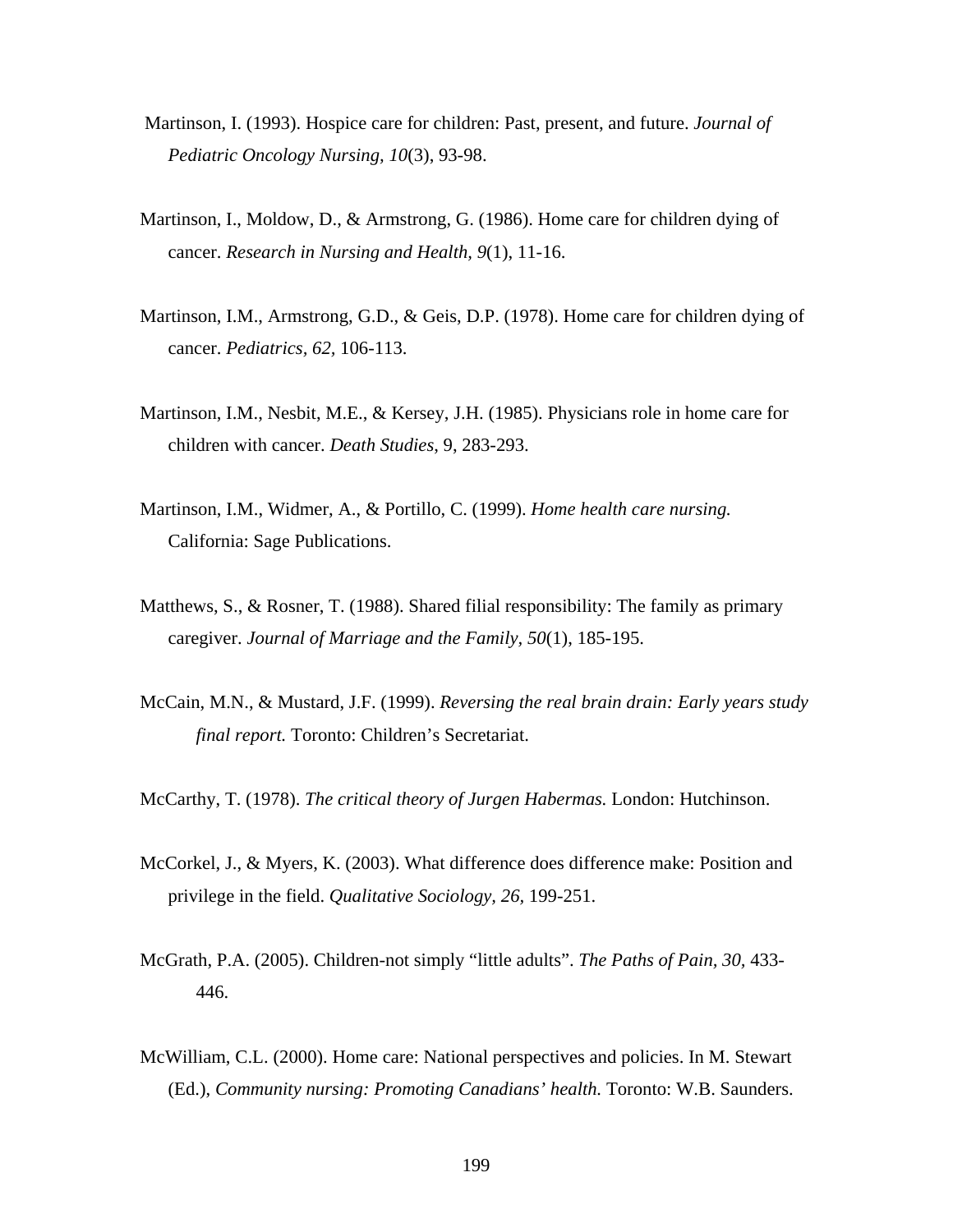- Meier, P. (2001). Academy argues that care for dying children is inadequate. *Washington Report. Sage Publication, 19,* 198.
- Mill, J.E., Allen, M.N., & Morrow, R.A. (2001). Critical theory: Critical methodology to disciplinary foundations in nursing. *Canadian Journal of Nursing Research, 33,* 109- 127.
- Milstead, J.A. (1999). *Health policy and politics: A nurse's guide.* Maryland: Aspen Publishers Inc.
- Morse, J.M., & Field, P.A. (1995). *Qualitative research methods for health professionals*   $(2<sup>nd</sup>$  ed.). Thousand Oaks, CA: Sage Publications.
- Mullens, A. (1998). Anemic loonie begins to affect health care sector. *Canadian Medical Association Journal, 159*(5), 521-522.
- Murray, M. (2000). Levels of narrative analysis in health psychology. *Journal of Health Psychology, 5*(3), 337-347.
- Mustard, F. J. (2005). *Early child development and human development-public policy.*  Paper presented at the meeting of the Canadian Education Association, Toronto, Ontario.
- National Children's Agenda. (1999). *Health care in Canada.* <http://www.cihi.ca/HealthReport2000/toc.shtml>
- Newman, T.B. (2003). It's good to talk: The power of stories over statistics. *British Medical Journal, 327,* 1424-1427.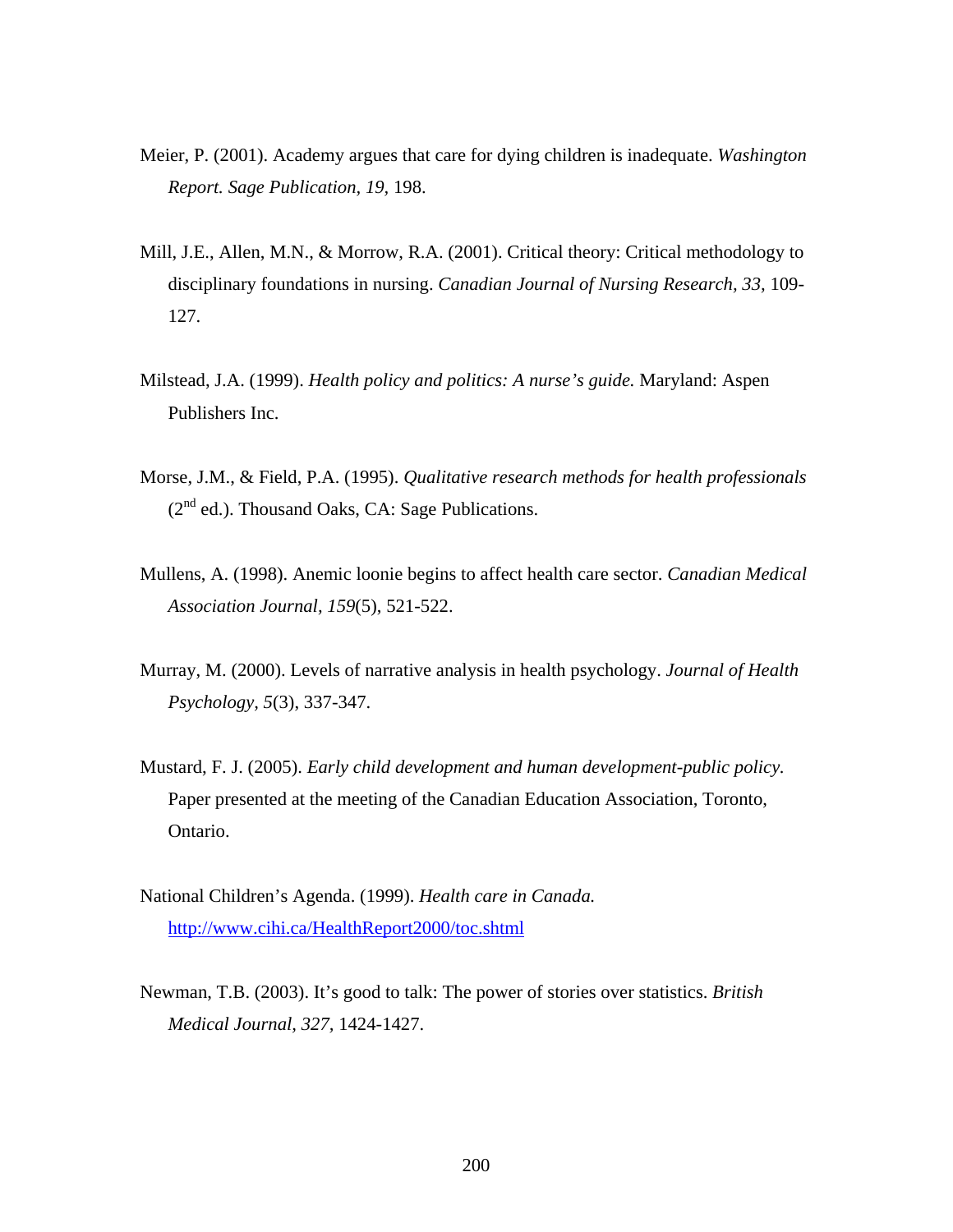- Noblit, G., Flores, S.Y., & Murillo, E.G. (2004). *Post critical ethnography: An introduction.* Cresskill, NJ: Hampton Press.
- O'Dougherty, M., & Brown, R. (1990). The stress of childhood illness. In L. Arnold (Ed.), *Childhood stress* (pp. 325-329). New York: John Wiley & Sons.
- O'Haire, S.E., & Blackford, J.C. (2005). Nurses' moral agency in negotiating parental participation in care. *International Journal of Nursing Practice, 11*(6), 250-256.
- O'Neill, J. (2004). *Civic capitalism: The state of childhood.* Toronto: University of Toronto Press.
- Organization for Economic Co-operation and Development. (2005). *Frequently asked date. OECD health data, 2003.* Retrieved July 11, 2005, from [www.oecd.org](http://www.oecd.org/)
- Pal, L.A. (1997). *Beyond policy analysis: Public issue management in turbulent times.* Toronto: Nelson.
- Pal, L.A., Archer, K., Gibbins, R., & Knopff, R. (1995). *Parameters of power: Canada's political institutions.* Toronto: Nelson.
- Pal, L.A., & Weaver, R.K. (2003). The politics of pain. In L.A. Pal & R.K. Weaver (Eds.), *The government taketh away: The politics of pain in the United States and Canada* (pp. 1-40). Washington: Georgetown University Press.
- Papadatou, D. (1997). Training health professionals in caring for dying children and grieving families. *Death Studies*, *21*(6), 575-600.
- Paringer, L. (1983). *The forgotten costs of long–term care.* Washington, D.C.: The Urban Institute.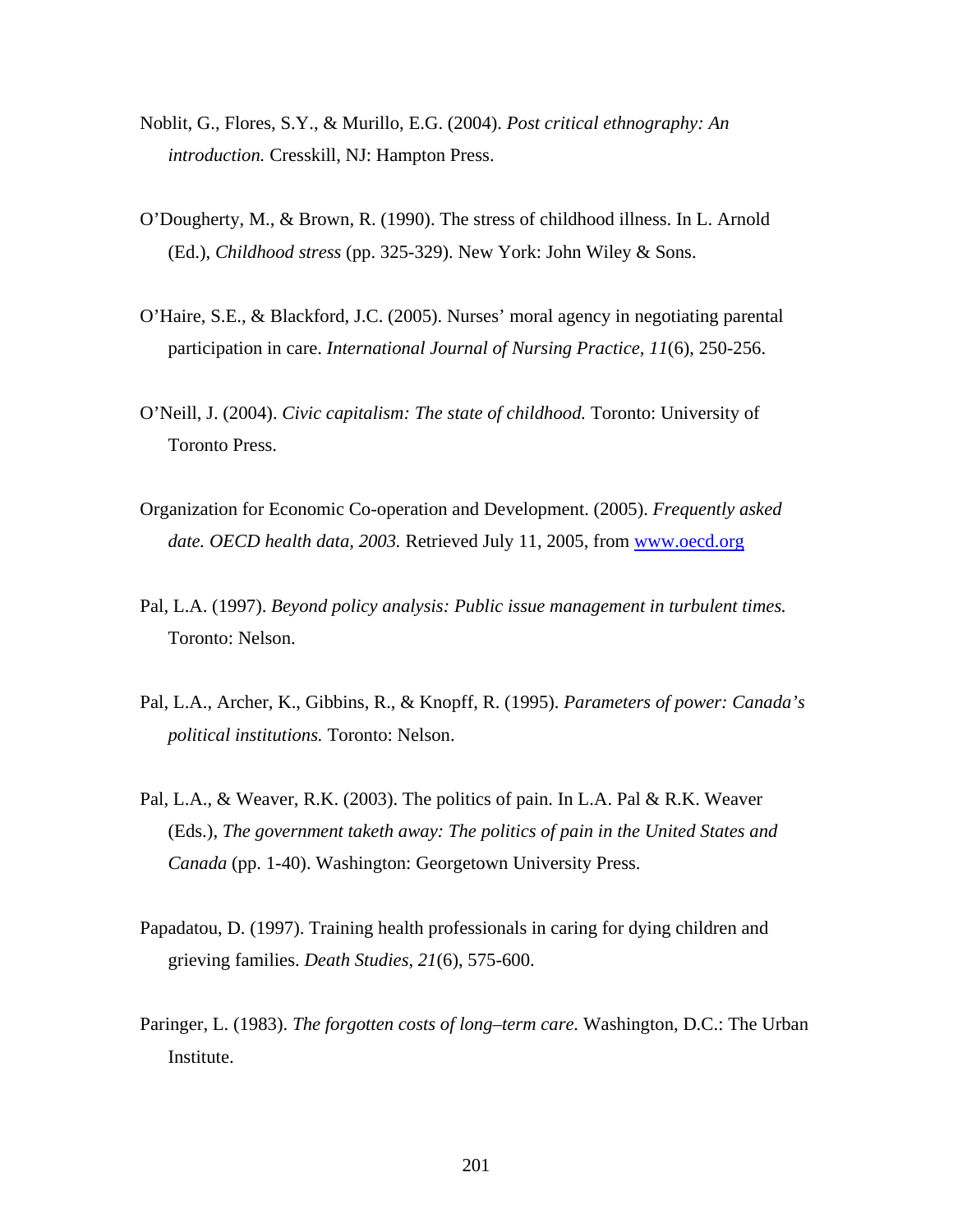Pascall, G. (1997). *Social policy. A new feminist analysis.* London: Routledge.

- Patterson, J. (1991). Family resilience to the challenge of a child's disability. *Pediatric Annals, 20,* 491-499.
- Patterson, J.M., Jernell, J., Leonard, B.J., & Titus, J.C. (1994). Caring for medically fragile children at home: The parent-professional relationship. *Journal of Pediatric Nursing, 9,* 98-103.
- Patterson, M., & Monroe, K. (1998). Narrative in political science. *Annual Review of Political Science, 1*(3), 15-31.
- Pfund, R. (2006) *Palliative care nursing of children and young people.* Radcliffe Publishing: Oxford.
- Pigou, A.C. (1951). Some aspects of welfare economics. *American Economic Review, 47*, 387-392.
- Pigou, A.C. (1952). *The economics of welfare.* London: Macmillan.
- Poland, B., Coburn, D., Robertson, A., & Easkin, J. (1998). Wealth, equity and health care: A critique of a population health perspective on the determinants of health. *Social Science and Medicine, 46*(7), 785-798.
- Punch, M. (1994). Politics and ethics in qualitative research. In N.K. Denzin  $& Y.S.$ Lincoln (Eds.), *Handbook of qualitative research* (pp. 83-97). Thousand Oaks, CA: Sage Publications.
- Rachlis, M. (2004). *Prescription for excellence: How innovation is saving Canada's health care system*. Toronto: Harper Collins Publishers Ltd.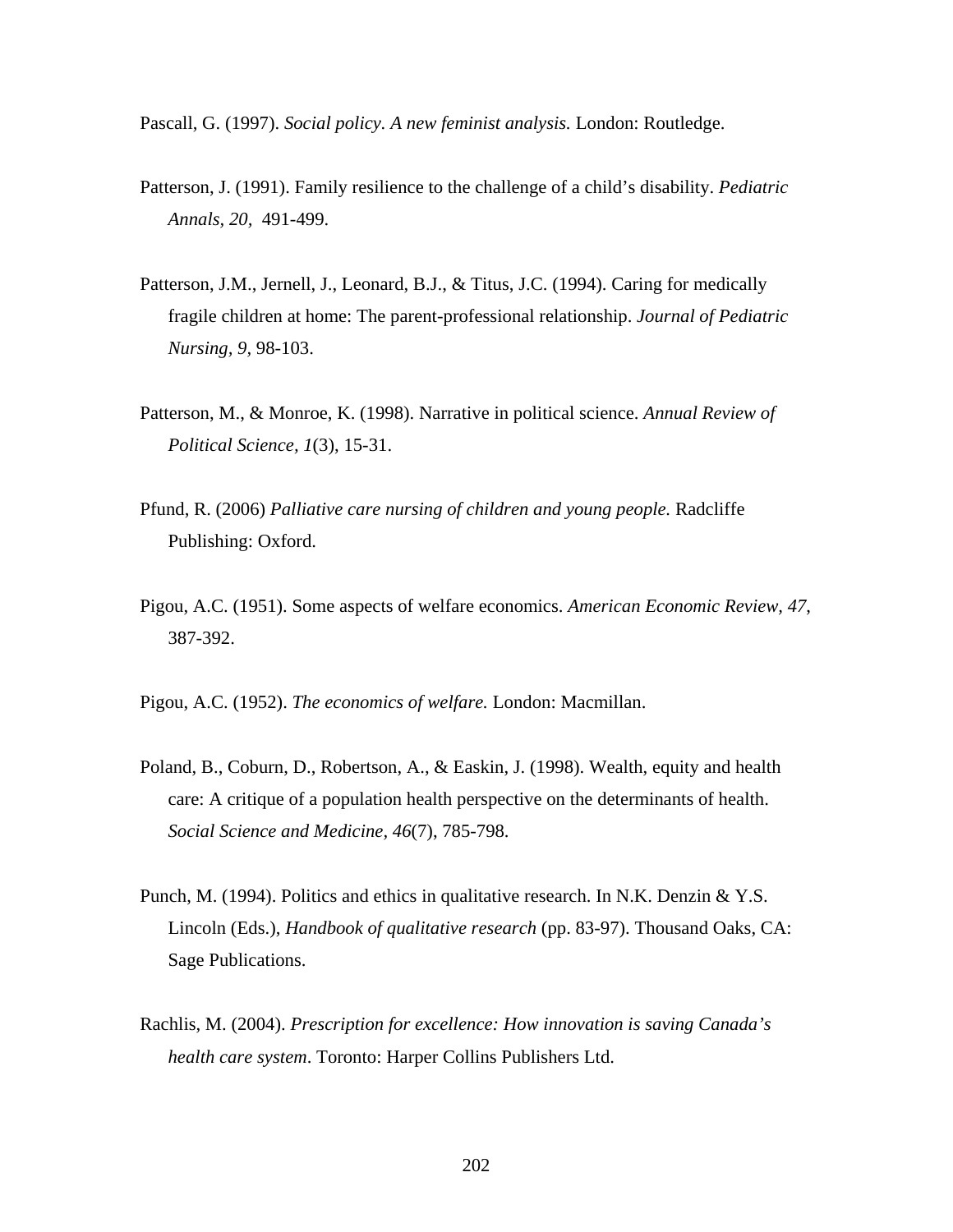- Rachlis, M., & Kushner, C. (1994). *Strong medicine: How to save Canada's health care system*. Toronto: Harper Collins Publishers Ltd.
- Rallison, L., & Moules, N.J. (2004). The unspeakable nature of pediatric palliative care: Unveiling many cloaks. *Journal of Family Nursing, 10*(3), 287-301.
- Ray, L., & Ritchie, J. (1993). Caring for chronically ill children at home: Factors that influence parents' coping. *Journal of Pediatric Nursing, 8*(4), 217-225.
- Reichert, E. (2006). *Understanding human rights.* Thousand Oaks: Sage Publications.
- Rice, J. J., & Prince, J. J. (2000). *Changing politics of Canadian social policy.* Toronto: University of Toronto Press.
- Richards, M., & Brzozowski, J.C. (2006). Let's walk before we run: Cautionary advice on childcare. Commentary, August.
- Ricoeur, P. (1980). Narrative time. *Critical Inquiry, 7,* 160-190.
- Riley, T., & Hawe, P. (2004). Researching practice: The methodological case for narrative inquiry. *Health Education Research,* 11-22.
- Rist, R.C. (1989). Management accountability: The signals sent by auditing and evaluation. *Journal of Public Policy, 9*(2), 219- 230.
- Roeher Institute. (2003). Inclusivity of the child care policy environment in Canada: Much work to be done. Toronto, ON: L'Institut Roeher Institute.
- Romanow, R. (2002). *Building of values: The future of health care in Canada*: Final Report. <http://www.healthcoalition.ca/romanow-report.pdf>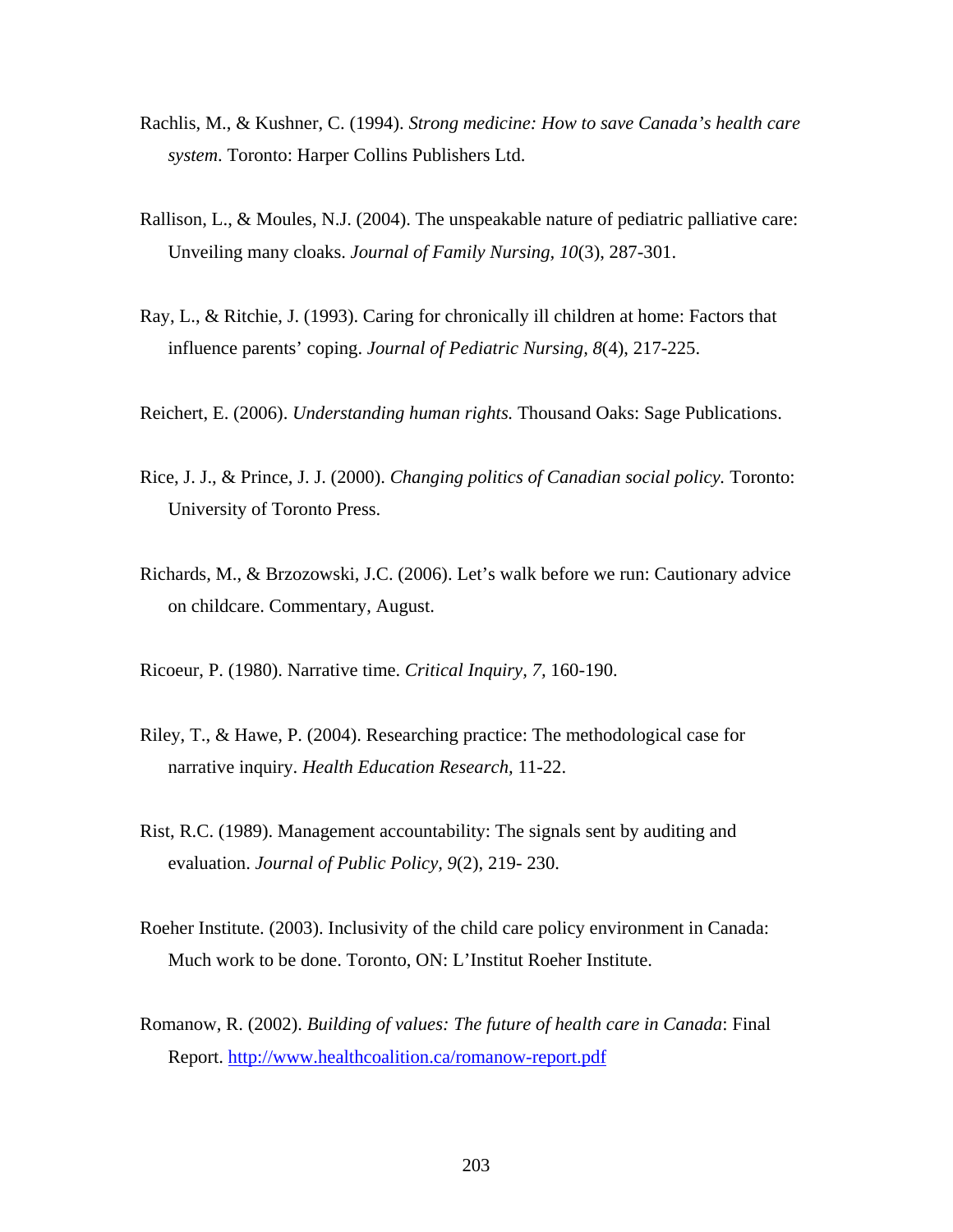- Romer, D. (2003). Prospects for an integrated approach to adolescent risk reduction. In D. Romer (Ed.), *Reducing adolescent risk: Toward an integrative approach* (pp.1-9). Thousand Oaks, CA: Sage Publications.
- Romesberg, T.L. (2003). Futile care and the neonate. *Advances in Neonatal Care, 3*(5), 213-219.
- Ruggie, M. (1996). *Realignments in the welfare state.* New York: Columbia University.
- Sahler, O., et al. (2000). Medical education about end-of-life care in the pediatric setting: Principles, challenges and opportunities. *Pediatrics, 105,* 575-584.
- Saskatchewan's Action Plans for Children. (1994). *Human rights progam.* <http://www.pch.gc.ca/progs/dpd/sk.e.cfm>
- Saskatchewan Health. (2007). *Strengthening health services for Saskatchewan's children and youth*. Final Report.
- Saskatoon District Health Board. (1997). *A call to action*. Report from the Children & Youth Population Health Advisory Group. Saskatoon, SK, Canada: Author.

Saunders, C.M. (1960). *Care of the dying*. London: Macmillan.

- Sawatzky, J.E., & Fowler-Kerry, S. (2003). Impact of caregiving: Listening to the voice of informal caregivers. *Journal of Psychiatric and Mental Health Nursing, 10,* 277- 287.
- Sheffield, E. (2004). Beyond abstraction: Philosophy as a practical qualitative research method. *The Qualitative Report, 9*(4), 760-769.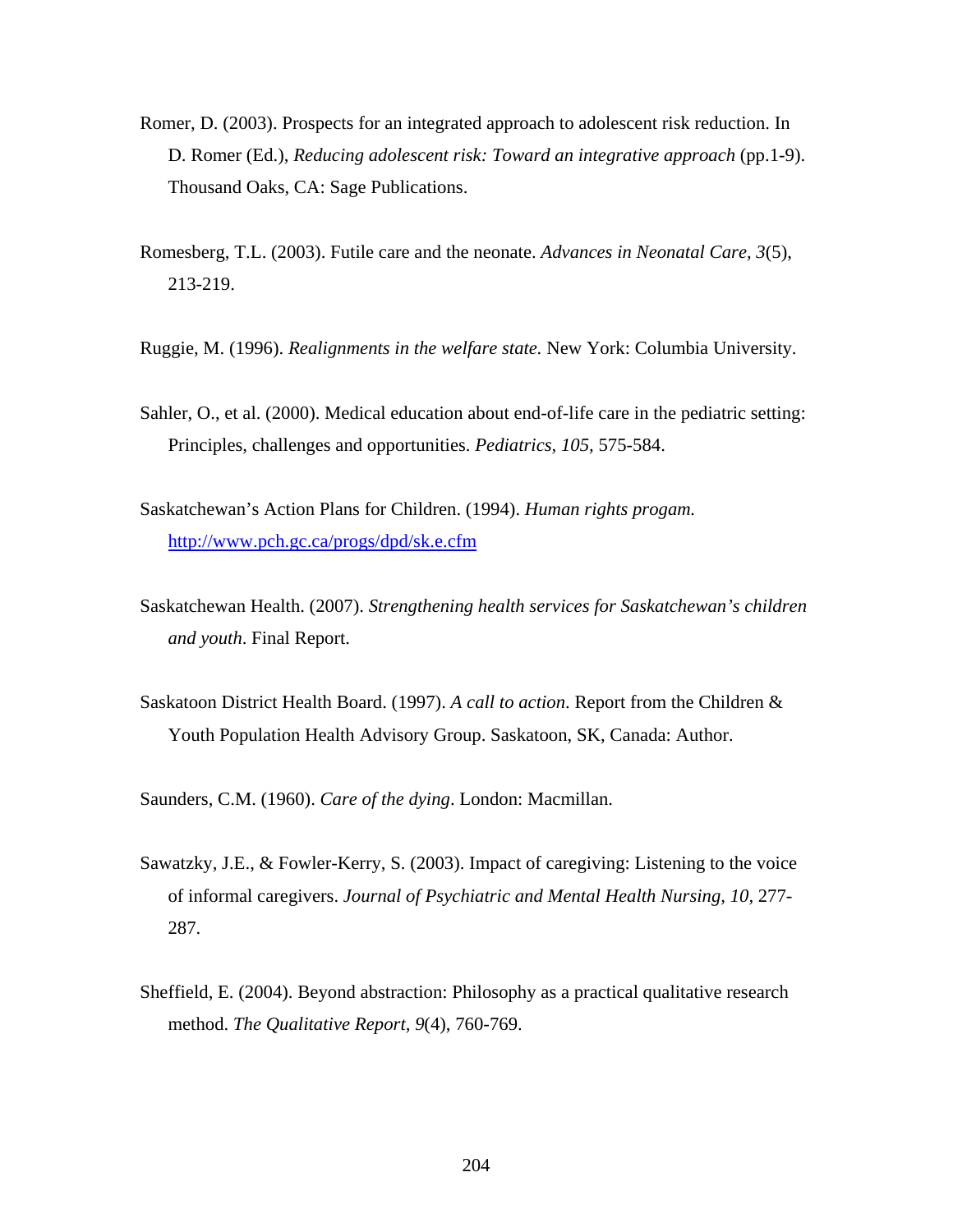- Sherman, B. (1995). Impact of home-based respite care on families of children with chronic illnesses. *Child Health Care, 24*(1), 33-45.
- Shortt, S., & Shaw, R. (2003). Equity in Canadian health care: Does socioeconomic status affect waiting times for elective surgery? *Canadian Medical Association, 168*(4), 413-416.
- Simons, J. (1998). Practical issues. In A. Goldman (Ed.), *Care of the dying child.* Oxford: Oxford University Press.
- Sloper, P. (1999). Models of service support for parents of disabled children. *Childcare Health and Development.* 25, 85-99.
- Smith, G.C., Smith, M. F., & Toseland, R.W. (1991). Problems identified by family caregivers in counseling. *Gerontologist, 31,* 15-21.
- Soderberg, J. (2003). The needs of caregivers. *International Journal of MS Care, 5*(2), 4.
- Sourkes, B.M. (1995). *Armfuls of time: The psychological experience of the child with a life-threatening illness.* Pittsburgh: University of Pittsburgh Press.
- Standing Senate Committee on Social Affairs, Science and Technology. (2001). *The health of Canadians: The Federal Role.* Author.
- Steele, R. (2000). Trajectory of certain death at an unknown time: Children with neurodegenerative, life-threatening illnesses. *Canadian Journal of Nursing Research, 32*(3), 49-67.
- Steele, R.G. (2002). Experiences of families in which a child has a prolonged terminal illness: Modifying factors. *International Journal of Palliative Nursing, 8*(9), 418-434.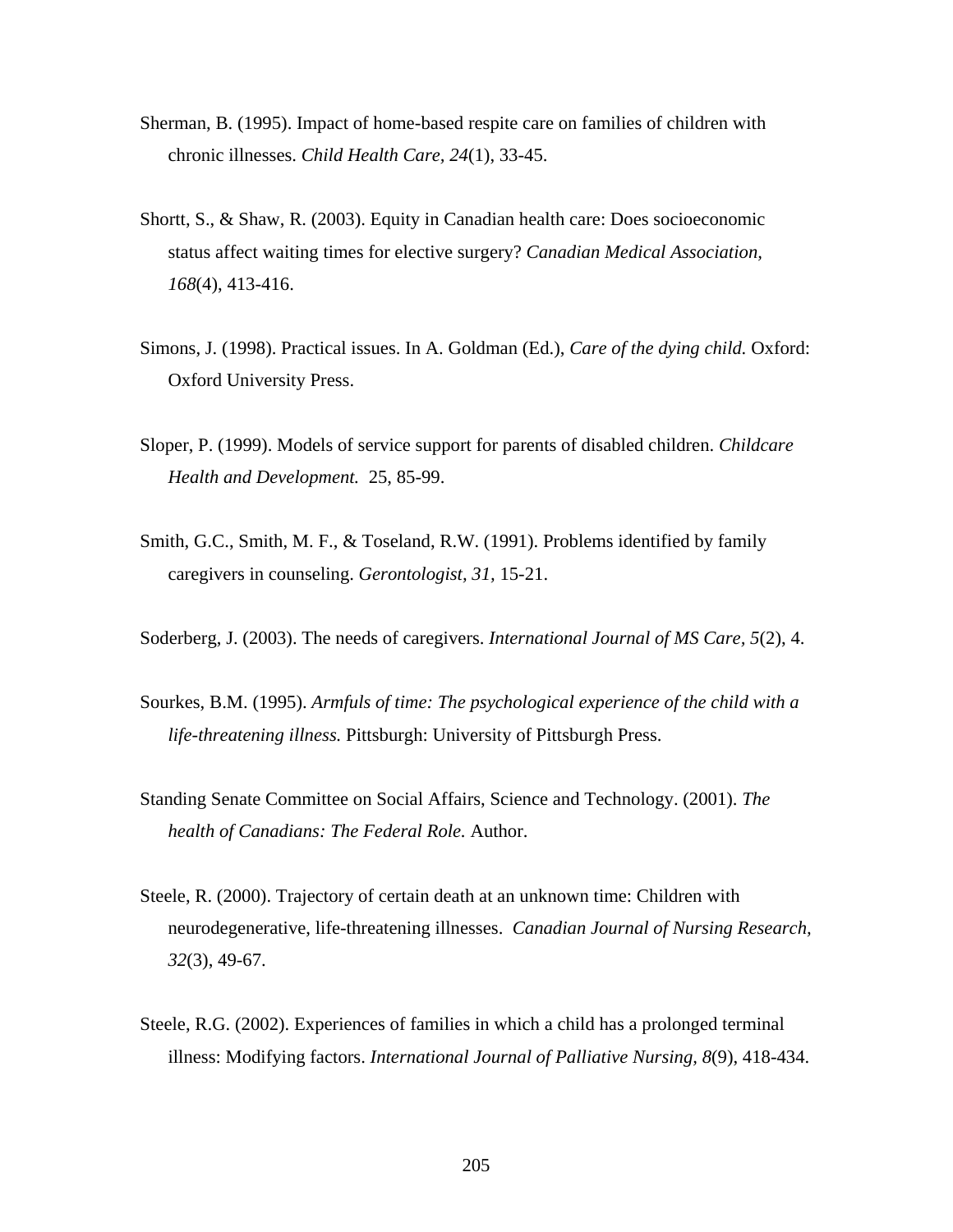- Stone, D. (1989). Causal stories and the formation of policy agendas. *Political Science Quarterly, 104,* 281-300.
- Stone, D. (1997). *Policy paradox: The art of political decision making.* London: W.W. Norton.
- Stone, D. (2001). *Policy paradox: The art of decision making.* New York: W.W. Norton and Company.
- Strauss, L. (1953). *Natural right and history.* Chicago: University of Chicago Press.
- Strauss, A., & Corbin, J. (1995). *Basics of qualitative research: Grounded theory procedures and techniques*. Newbury Park, CA: Sage Publications.
- Thomas, J. (1993). *Doing critical ethnography.* Newbury Park, CA: Sage Publications.
- Thorne, S., & Robinson, C. (1988). Reciprocal trust in health care relationships. *Journal of Advanced Nursing, 13*, 782-789.
- Thornton, M.C., White-Means, S.I., & Choi, H.K. (1993). Sociodemographic correlates of the size and composition of informal care giver networks among frail ethnic elderly. *Journal of Comparative Family Studies, 24*(2), 235-250.
- Titmuss, R.M. (1958). *Social administration in a changing society, in essays on the welfare state*. London: Unwin University Books.
- Titmuss, R.M. (1974). *Social policy.* London: Allen and Unwin.
- Torgerson, D. (1996). Power and insight in policy discourse: Post-positivism and problem definition. In L. Doubuzinskis, M. Howlett & D. Laycock (Eds.), *Policy studies in Canada: The state of the art.* Toronto: University of Toronto Press.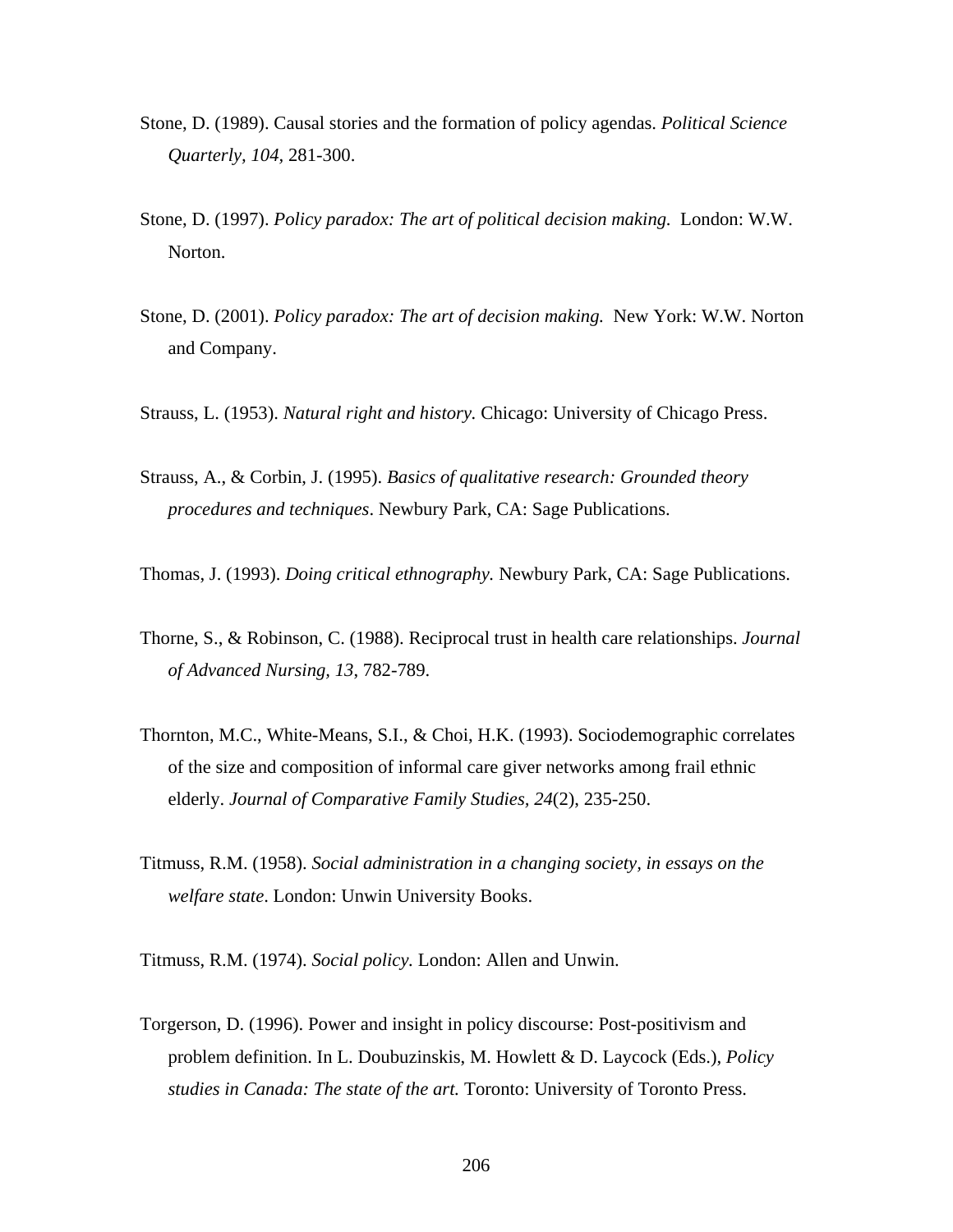- Torjman, S. (2003). What are policy makers saying about respite? Ottawa: The Caledon Institute of Social Policy. (ISBN 1-55382-067-3.) Retrieved November 8, 2004, from http:www.caledoninst.org/PDF/553820673.pdf
- Tranoy, K.E. (1996). Vital needs, human rights, health care law. *Medical Law, 15*(2), 183-188.
- Tronto, J. (1993). *Moral boundaries: A political argument for an ethic of care.* New York: Routledge.
- Twigg, J. (2002). The body in social policy: Mapping a territory. *Journal of Social Policy, 31,* 421-439.
- United Nations Convention. (1989). *Convention on the rights of the child.* General Assembly Resolution 44/25.
- United Nations. (1990). *The convention on the rights of the child*. General Assembly Resolution 54/263.
- Vayda, E., & Deber, R. (1992). The Canadian health system: A developmental overview. In C. D. Naylor (Ed.), *Canadian health care and the state: A century of evolution.*  Montreal: University Press.
- Vickers, M.H. (2006). *Working and caring for a child with chronic illness: Disconnected and doing it all.* New York: Palgrave Macmillan.
- Vidich, A.J., & Lyman, S. M. (2000). Qualitative methods: Their history in sociology and anthropology. In N.K. Denzin & Y.S. Lincoln (Eds.), *Handbook of qualitative research* (2<sup>nd</sup> ed., pp. 37-84). Thousand Oaks, CA: Sage Publications.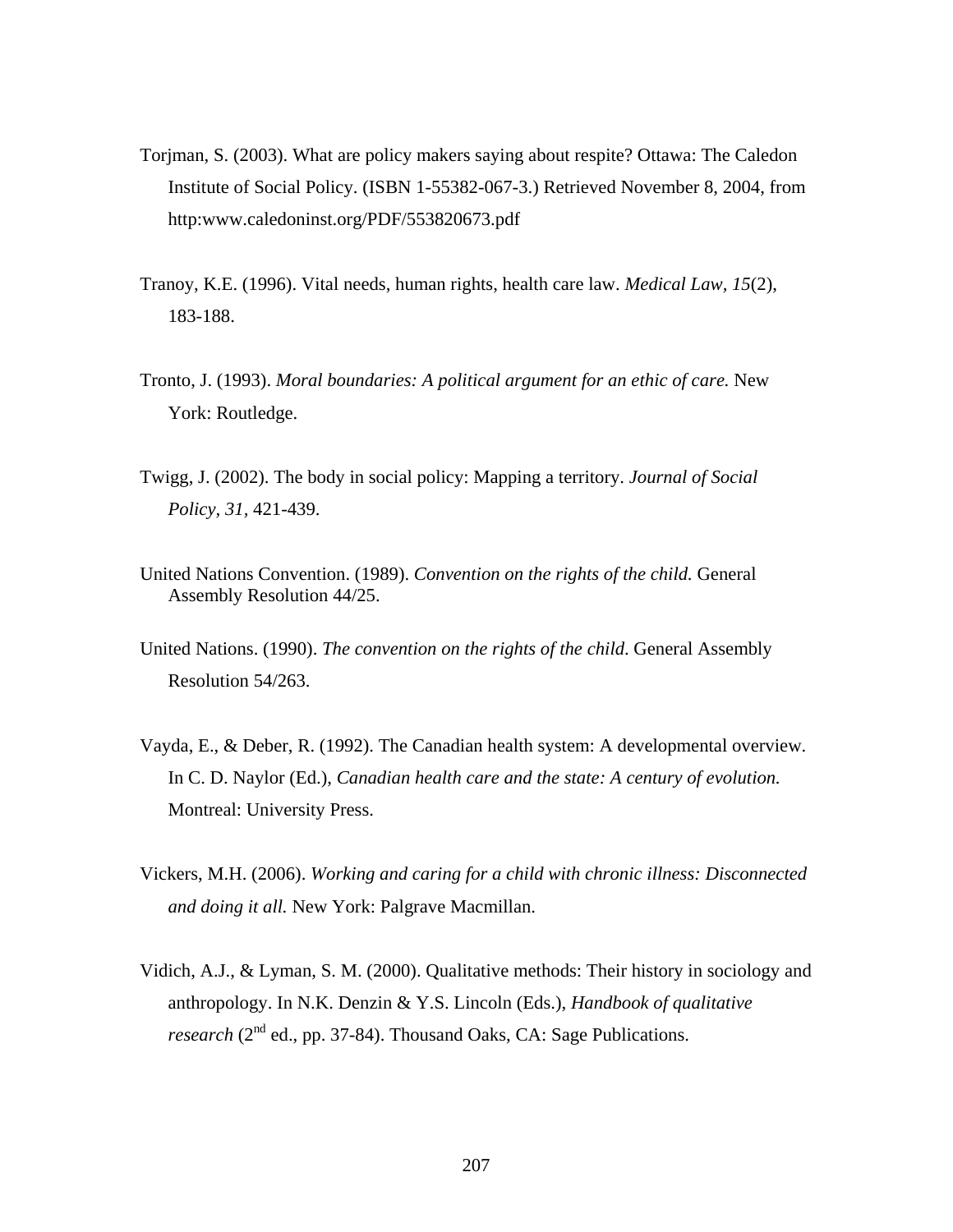- Votroubek, W., & Townsend, J. (1997). *Pediatric home care.* Gaithersburg, MD: Aspen Publishers.
- Wacquant, L. (1996). The rise of advanced marginality. *Acta Sociologica, 39*, 39-47.
- Walker, E. (2001). How do we facilitate caregivers' involvement in decision-making? *Journal of Advanced Nursing, 34,* 329-337.
- Wallack, L., Dorfmar, L., Jernigan, D., & Themba, M. (1993). *Media advocacy and public health: Power for prevention.* Newbury Park, CA: Sage Publications.
- Wang, K., & Barnard, A. (2004). Technology-dependent children and their families: A review. *Journal of Advanced Nursing, 45*(1), 36-46.
- Weber, M. (1949). *The methodology of the social sciences.* New York: Free Press.
- Werner, E.E., & Smith, R.S. (2001). *Journeys from childhood to the midlife: Risk, resilience and recovery.* New York: Cornell University Press.
- Wiggershaus, J. (1995). *The Frankfurt school. Its history, theories and political significance.* Tr. Michael Robertson. Cambridge: MIT Press.
- Wilkins, R., Houle, C., Berthelot, J-M., & Ross, N. (2000). The changing health status of Canada's children. *ISUMA: Canadian Journal of Policy Research, 1*(2), 57-63.
- Wilkinson, R.G. (1996). *Unhealthy societies: The affections of inequality*. London, England: Routledge.
- Williams, A.P., Deber, R., Baranek, P., & Gildiner, A. (2001). From medicare to homecare: Globalization, state retrenchment, and prioritization of Canada's healthcare system. In P. Armstrong, H. Armstrong, & D. Coburn (Eds.). *Unhealthy times:*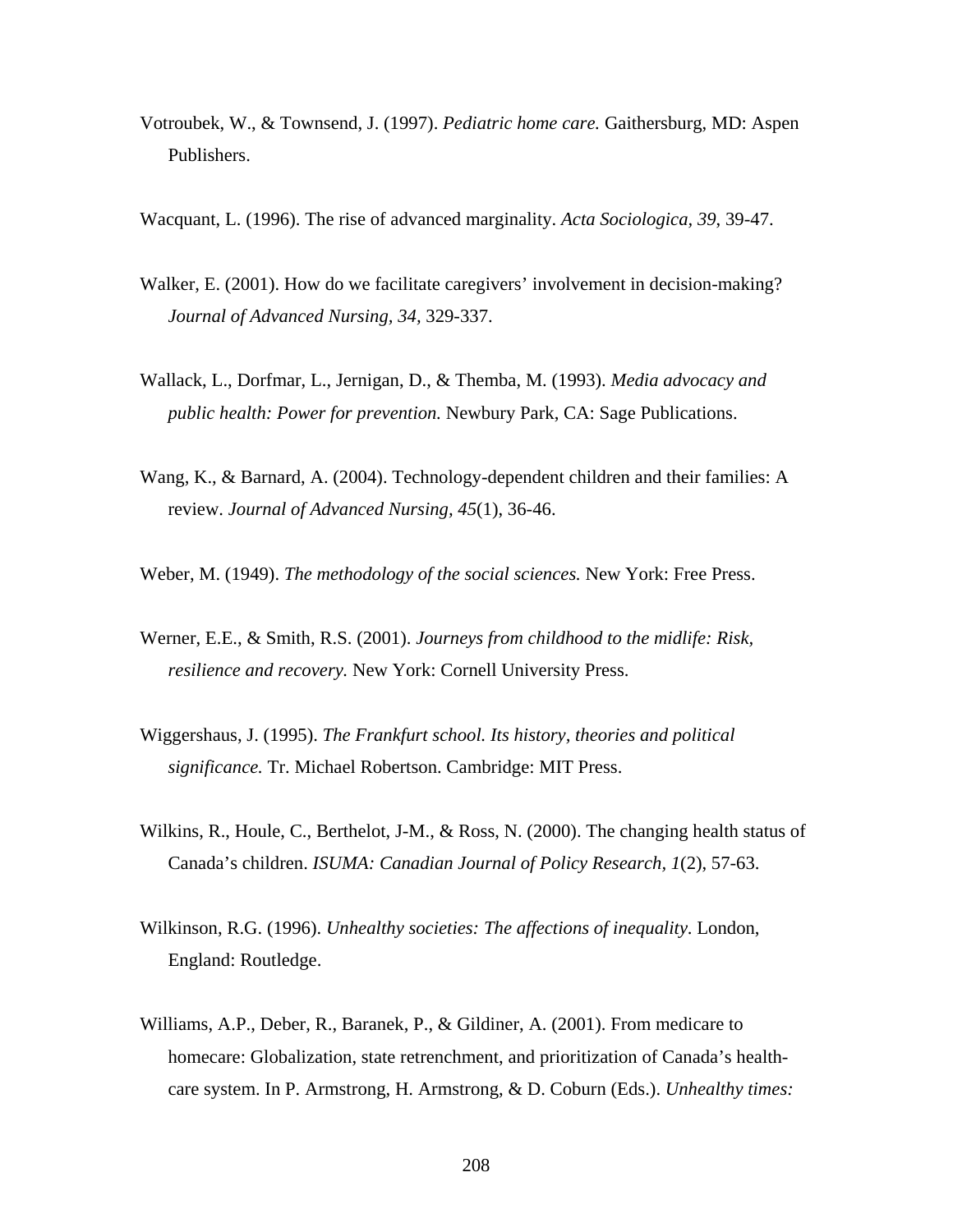*Political economy perspectives on health and care in Canada* (pp. 7-30). Don Mills, ON: Oxford University Press.

- Woodgate, R.L. (2005). A different way of being: Adolescent's experiences with cancer. *Cancer Nursing, 28*(1), 8-15.
- World Health Organization. (1998). *Cancer pain relief and palliative care in children*. Geneva: Author.
- World Health Organization. (1990). *Cancer pain relief and palliative care*. WHO Technical Report Series 804. Geneva: Author.
- World Health Organization. (2002). *National cancer control programs: Policies and managerial guidelines.* Geneva: Author.
- Yanow, D. (2000). *Conducting interpretive policy analysis.* Thousand Oaks: Sage Publications.
- Young, B., & Malley, B. (2004). *Making children a priority: Saskatchewan listens.* Regina, SK: Saskatchewan Instructional Development and Research Unit, University of Regina.
- Zarit, S.H. (2001). *Respite services for caregivers.* Pennsylvania: National Family Caregiving Support.
- Zarit, S.H., Stephens, M., Townsend, A., & Greene, R. (1998). Stress reduction for family caregivers: Effects of adult day care use. *Journal of Gerontology, 53B*(5), S267-S277.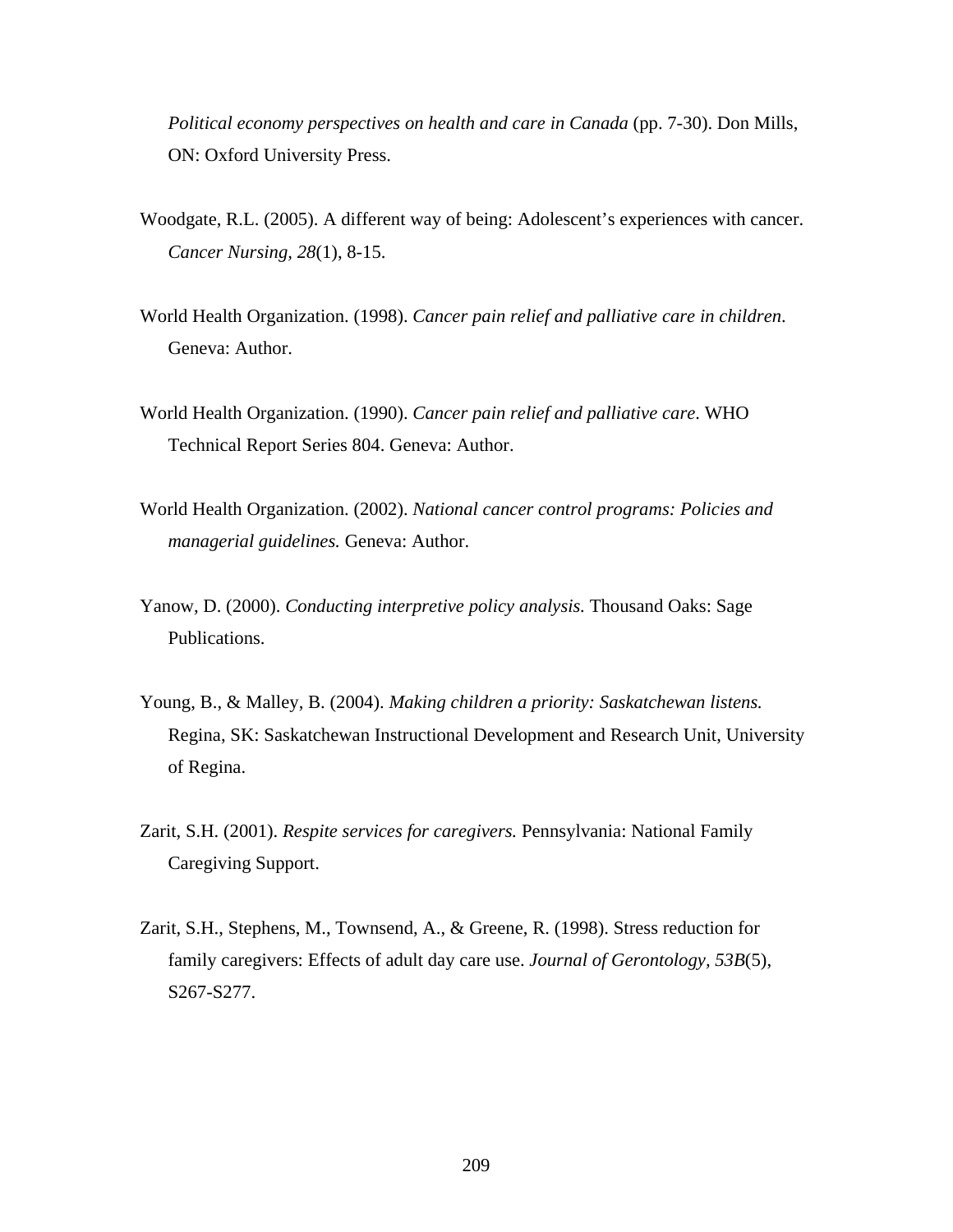- Zarit, S., Stephens, M., Townsend, A., Greene, R., & Leitsch, S. (1999). Patterns of adult day service use by family caregivers: A comparison of brief versus sustained use. *Family Relations, 48,* 355-361.
- Zelizer, V. (1985). *Pricing the priceless child: The changing social value of children.*  New York: Basic Books Inc.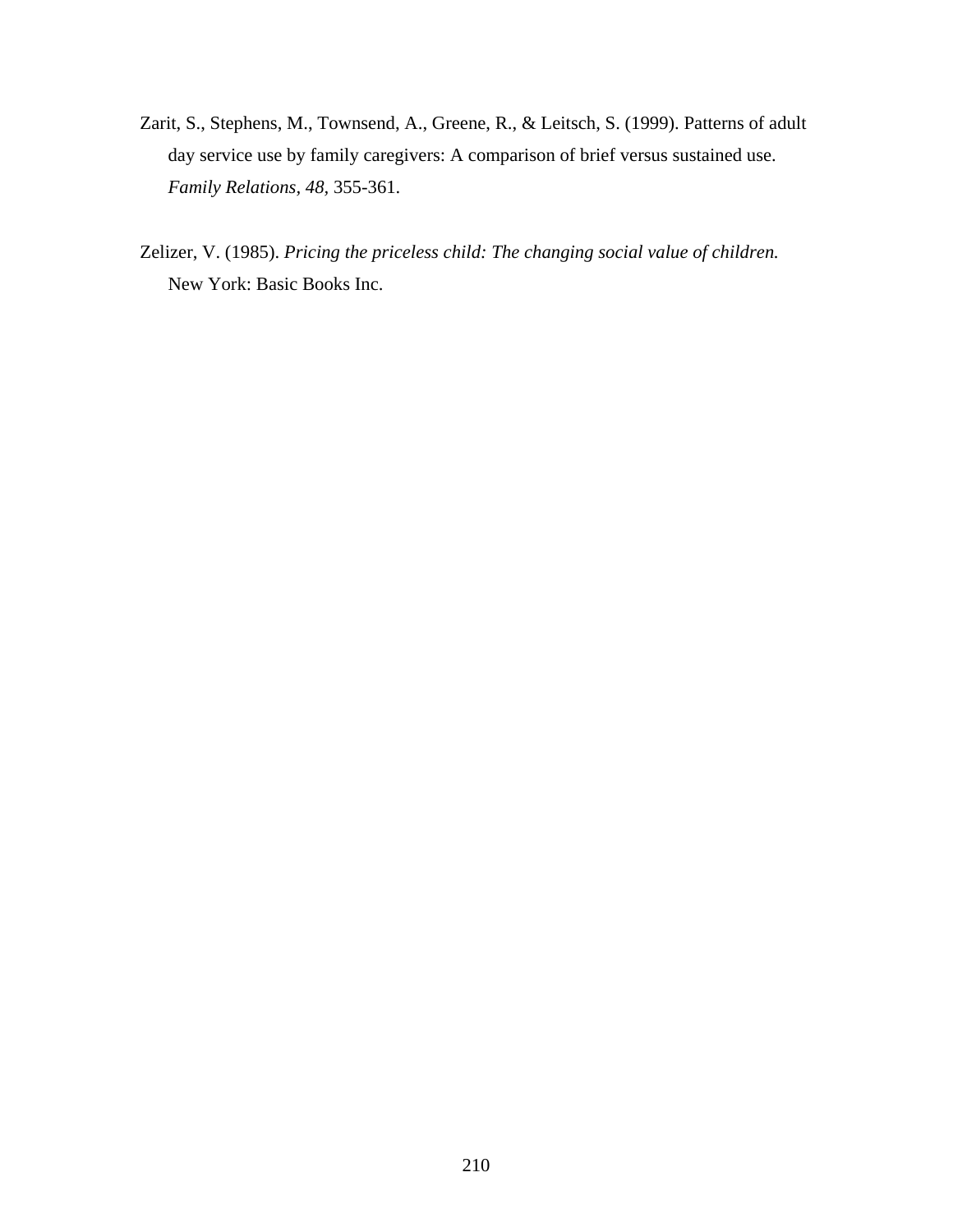# **APPENDIX A**



University of Saskatchewan Behavioural Research Ethics Board (Beh-REB)

#### 18-Jan-2006

# **Certificate of Approval**

PRINCIPAL INVESTIGATOR Linda Wason-Ellam

**DEPARTMENT Curriculum Studies** 

BEH# Beh 05-300

INSTITUTION (S) WHERE RESEARCH WILL BE CONDUCTED (STUDY SITE) University of Saskatchewan

**SPONSOR UNFUNDED** 

**TITLE** The Lived Experience of Palliative Care Social Policy

**CURRENT APPROVAL DATE** 18-Jan-2006

**CURRENT RENEWAL DATE** 01-Jan-2007

#### **CERTIFICATION**

The University of Saskatchewan Behavioural Research Ethics Board has reviewed the above-named research project. The proposal was found to be acceptable on ethical grounds. The principal investigator has the responsibility for any other administrative or regulatory approvals that may pertain to this research project, and for ensuring that the authorized research is carried out according to the conditions outlined in the original protocol submitted for ethics review. This Certificate of Approval is valid for the above time period provided there is no change in experimental protocol or consent process or documents.

Any significant changes to your proposed method, or your consent and recruitment procedures should be reported to the Chair for Research Ethics Board consideration in advance of its implementation.

### **ONGOING REVIEW REQUIREMENTS**

The term of this approval is five years. However, the approval must be renewed on an annual basis. In order to receive annual renewal, a status report must be submitted to the REB Chair for Board consideration within one month of the current expiry date each year the study remains open, and upon study completion. Please refer to the following website for further instructions: http://www.usask.ca/research/ethical.shtml

APPROVED.

Valerie Thompson, Chair **Behavioural Research Ethics Board** University of Saskatchewan

Please send all correspondence to:

**Ethics Office** University of Saskatchewan Room 306, Kirk Hall, 117 Science Place Saskatoon, SK S7N 5C8 Phone: (306) 966-2084 Fax: (306) 966-2069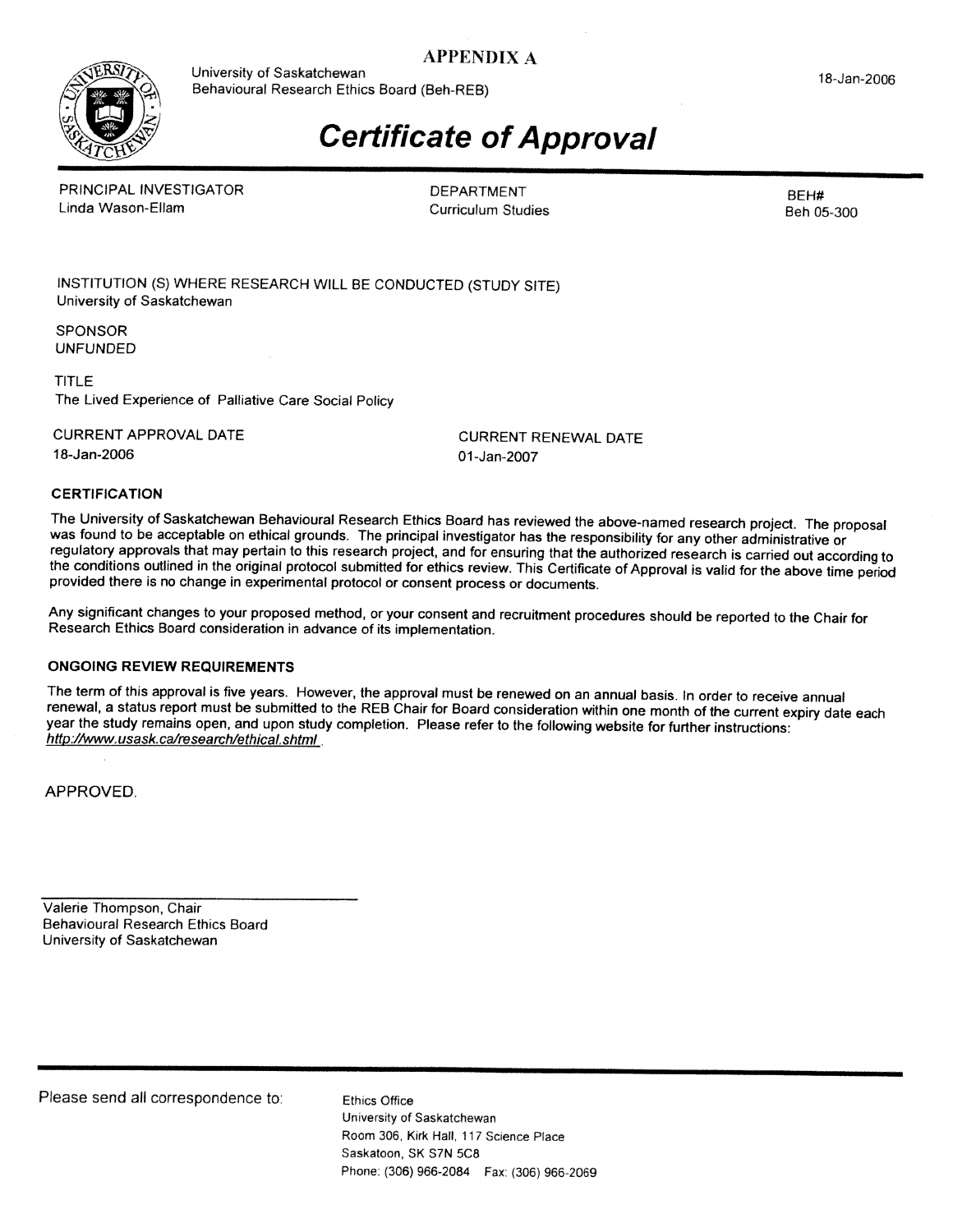# **APPENDIX B: LETTER OF CONSENT FOR PARENTS/CAREGIVER**

I appreciate your participation in the research study: The Lived Experience of Palliative Care Social Policy. The study will benefit both you and others about how learning how palliative care policies (government and agencies) affect you, your child and family. I will adhere to the following guidelines which are designed to protect the interests of everyone taking part in the study.

- 1. I will interview you (once, for one hour) to discuss ways policies affect your everyday life. Each interview will be audiotaped. There are no known risks in responding to the questions, but you may turn off the tape recorder at any time during the interview if you so wish. After your interview, the audiotape will be transcribed and analyzed to discover the major themes which were discussed. You will be able to check the transcriptions to clarify and add information in your own words so as to construct the meanings that become "data" for later interpretation by the researcher. You will be asked to sign a data release form. Later, in discussing the data with me, you may delete anything you do not wish to be quoted in the study. You will be able to see a copy of your contributions to the study before the final draft and you will receive a copy of the study.
- 2. The tape recordings and transcriptions made during the study will be kept in a secure place and will be held with Dr. Wason-Ellam, College of Education, University of Saskatchewan for five years, according to the University of Saskatchewan guidelines, before being destroyed.
- 3. Participation in the study is voluntary, and you may withdraw at any time without penalty or loss of services. If this happens, the tape recordings and interview data will be destroyed.
- 4. Since this is a study in your environment, your participation will be anonymous and your contributions will remain confidential. The results of the study will be disseminated at scholarly conferences, in journal articles, and community newsletters, etc. To assure confidentiality, pseudonyms will be used for your name, your child, and all identifying information will be excluded.

The proposed research project was reviewed and approved on ethical grounds by the University of Saskatchewan Behavioural Research Ethics Board in January 2006. If at any time you have any questions about this study or your rights as a participant, you can contact me, Professor Susan Fowler-Kerry, telephone 306-966-6214, e-mail [susan.fowler.kerry@usask.ca;](mailto:susan.fowler.kerry@usask.ca) Dr. Linda Wason-Ellam, Department of Curriculum Studies, College of Education, telephone 306-966-7578, e-mail [linda.wason](mailto:linda.wason-ellam@usask.ca)[ellam@usask.ca](mailto:linda.wason-ellam@usask.ca); or the Office of Research Services, University of Saskatchewan, 306- 966-2084, calling collect if you are out of town.

I, sagree to participate in the above study as explained to me. I understand the guidelines outlined above. I have received a copy of the consent form for my records.

| Date: | Participant's signature: |
|-------|--------------------------|
| Date: | Researcher's signature:  |